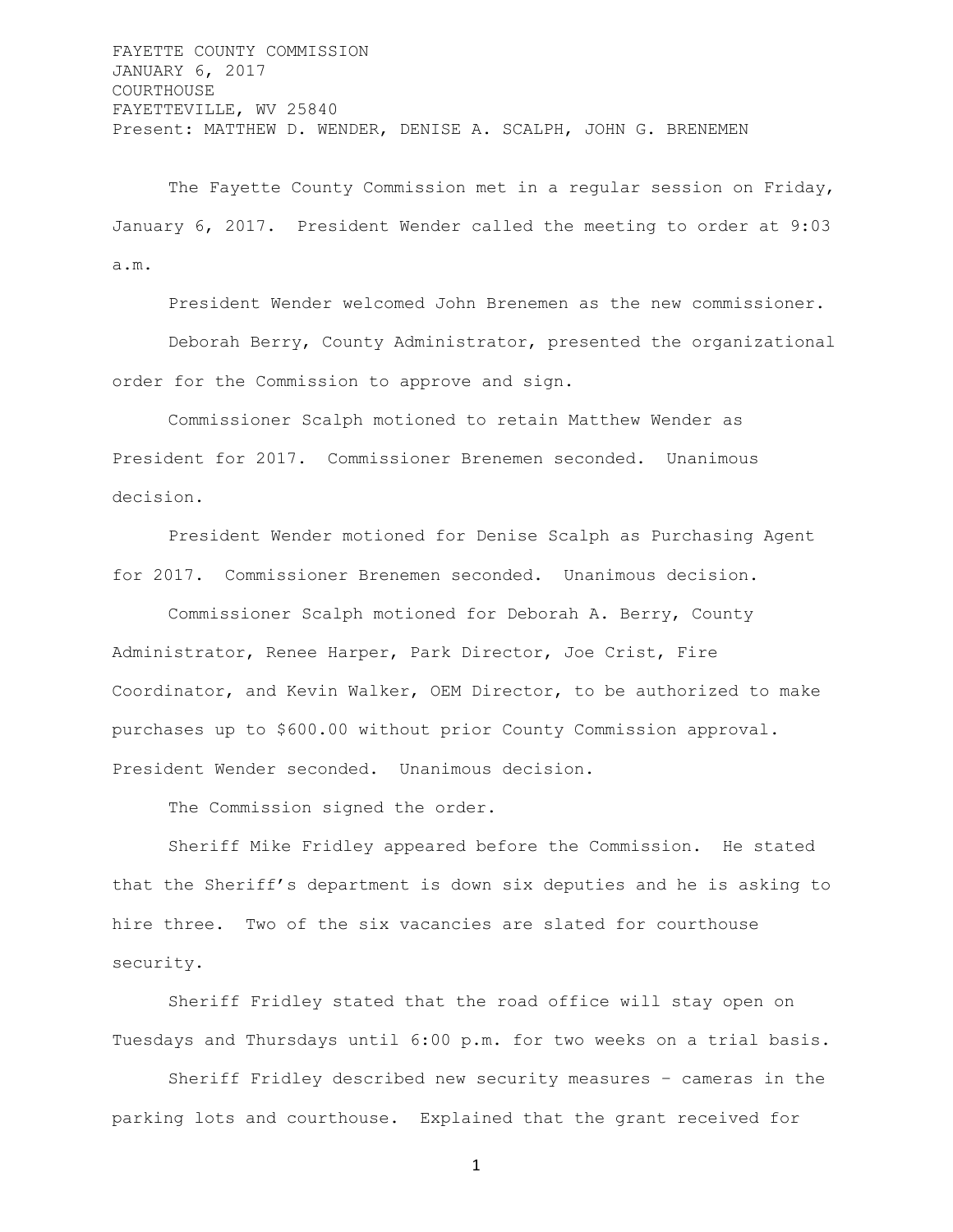these measures were for judicial use only but they were able to justify that judges are everywhere in the courthouse. Sheriff Fridley also described a plan for vehicle monitoring which would also show cost savings.

Eddie Young, Assessor, appeared to present his new Chief Deputy Mike Bone.

Mr. Bone presented real property exonerations for Cynthia Skaggs \$618.22; Nora Small Foundation Inc. \$700.96; Steven L. Grunenberg \$132.04; Marty Lee Str. & Tina Browning \$126.04; Danny Carte \$319.68, 323.36, 323.36; Douglas & Sharon Donell \$10.10, \$10.10 and \$10.10. Commissioner Scalph motioned to approve the real property exonerations. Commissioner Brenemen seconded. Unanimous decision.

Mr. Young presented a refund for Danny Carte for \$346.05. Commissioner Scalph motioned to approve the refund. Commissioner Brenemen seconded. Unanimous decision.

Debbie Berry, County Administrator, presented an amendment to the August 29, 2016 Purchase Sale Agreement between Greenbrier and Fayette Counties, WV & CSX Transportation requesting a 120 day extension for the Meadow River Trail Project. Commissioner Scalph motioned to approve and sign. Commissioner Brenemen seconded. Unanimous decision.

Kelly Jo Drey, Resource Coordinator, appeared to present an opportunity to bring Tammy Stein on as a Vista worker in the Resource Coordinator's office. Ms. Stein is currently working as a Vista for the City of Mt. Hope with the Family Resource Network; however that program has come to a stasis. Her work aligns well with RCO's office. They hope to have her work with incubator farms and the farmer's market. She could tie up loose ends and connect to other areas and at local schools.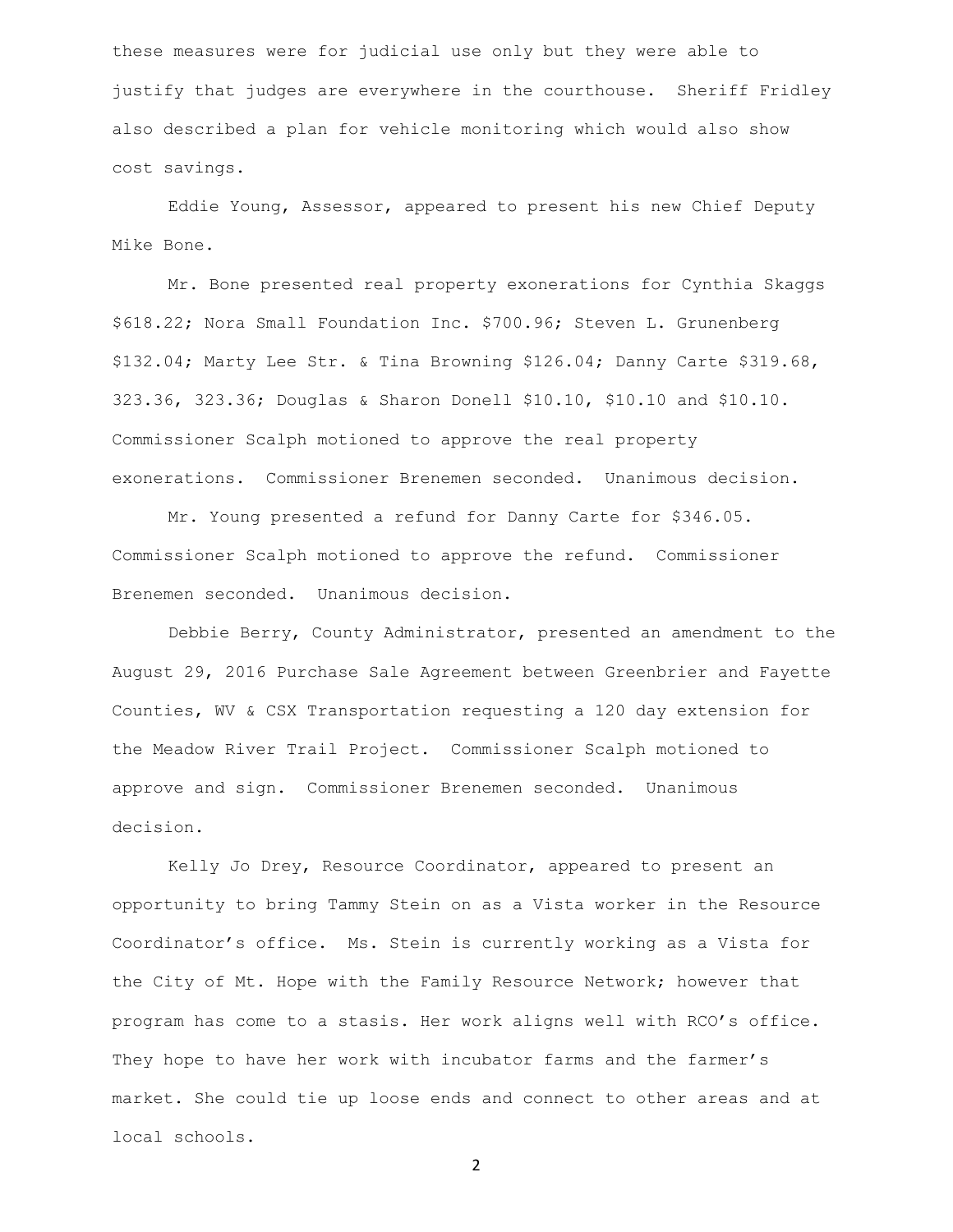Ms. Drey requested \$2,500.00 cost share for a year commitment. Commissioner Scalph mentioned having Ms. Stein work with the County Park to rejuvenate the County Fair.

The Coal Heritage Highway runs the Vista program in Fayette County and a MOU would need to be signed. There is flexibility on the payment times, but a decision needs to be made before February  $20^{th}$ . Ms. Drey is applying for grants that could cover the cost share, which needs to be paid in full by February of 2018.

President Wender stated it would benefit three areas directly. Commissioner Brenemen asked about the \$500.00 from the farmer's market. Ms. Drey stated that will be used for travel expenses and garden supplies. President Wender suggested approving the expenditure and earmark it during the next budget. Commissioner Scalph motioned to approve assigning Tammy Stein as a Vista for \$2,500.00. Half from this fiscal year and the other half set for approval in the 2018 Fiscal Year Budget. Commissioner Brenemen seconded. Unanimous decision.

Commissioner Scalph motioned to proceed with the Benedum Grant. Commissioner Brenemen seconded. Unanimous decision.

Ms. Berry presented a Consumer Sales Tax Report from the Fayette County Park for the quarter ending 12/31/16 for approval and signature of President Wender. Commissioner Brenemen motioned to approve President Wender to sign. Commissioner Scalph seconded. Unanimous decision.

Ms. Berry presented an order decreasing the rate of reimbursement for mileage allowance from fifty-four (54 cents) per mile to fiftythree (I53.3 cents) per mile effective January 1, 2017 as set by the U.S. General Service Administration (GSA) and the IRS. Commissioner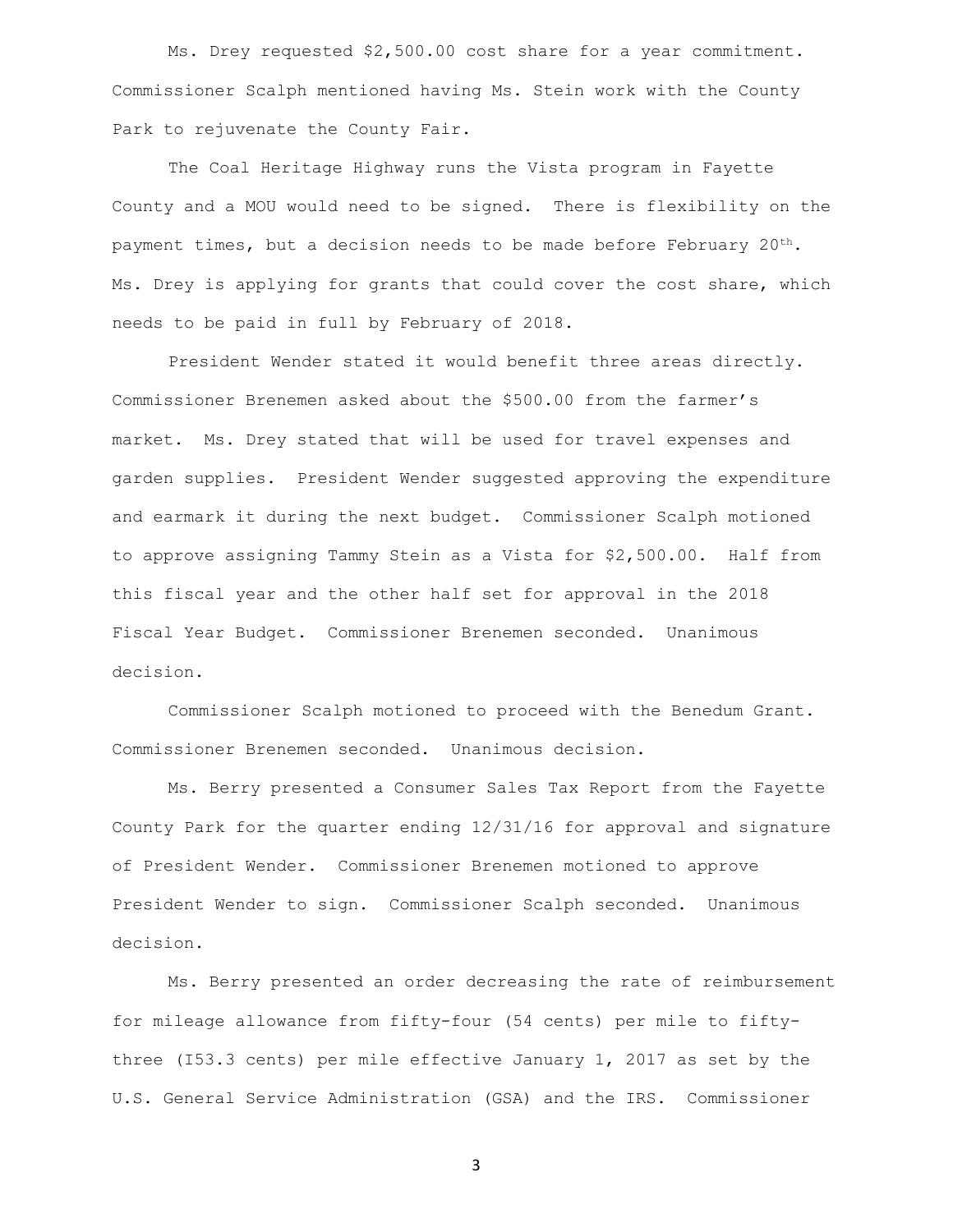Brenemen motioned to approve and sign the order. Commissioner Scalph seconded. Unanimous decision.

Ms. Berry presented a request from Kevin Walker to make a payment to Bays Services for flood cleanup invoices in the amount of \$69,447.83. Final inspections are not finished so money will not be released from the federal level until this process is complete. The Commission would like to wait to discuss this when Mr. Walker is here later in the meeting. Commissioner Scalph mentions a grant Mr. Walker received for \$59,000.00 and wonders if those funds could be used in the meantime.

Ms. Berry presented orders and letters for the Commission to approve and sign reappointing Gary Davis and John Hoffman to the Fayette County Board of Zoning Appeals. Commissioner Scalph motioned to approve and sign the orders and letters. Commissioner Brenemen seconded. Unanimous decision.

Ms. Berry presented orders and letters for the Commission to approve and sign reappointing Allen Ballard, Aletha Stolar, Phil Perone, Tim Richardson and Tommy Harris to the Fayette County Beautification Committee. Commissioner Scalph motioned to approve and sign the orders and letters. Commissioner Brenemen seconded. Unanimous decision. Commissioner Scalph also compliments Mr. Harris for the job he is doing as Litter Control Officer.

Ms. Berry presented support letters addressed to our WV State Legislators supporting the designation of Paint Creek Road in Fayette County as the Mary Draper Ingles Bicycle Trail for approval and signature. Commissioner Scalph motioned to approve and sign the letters. Commissioner Brenemen seconded. Unanimous decision.

Ms. Berry presented letters for signature of President Wender to Eddie Young, Assessor, and Larry E. Harrah, Prosecuting Attorney,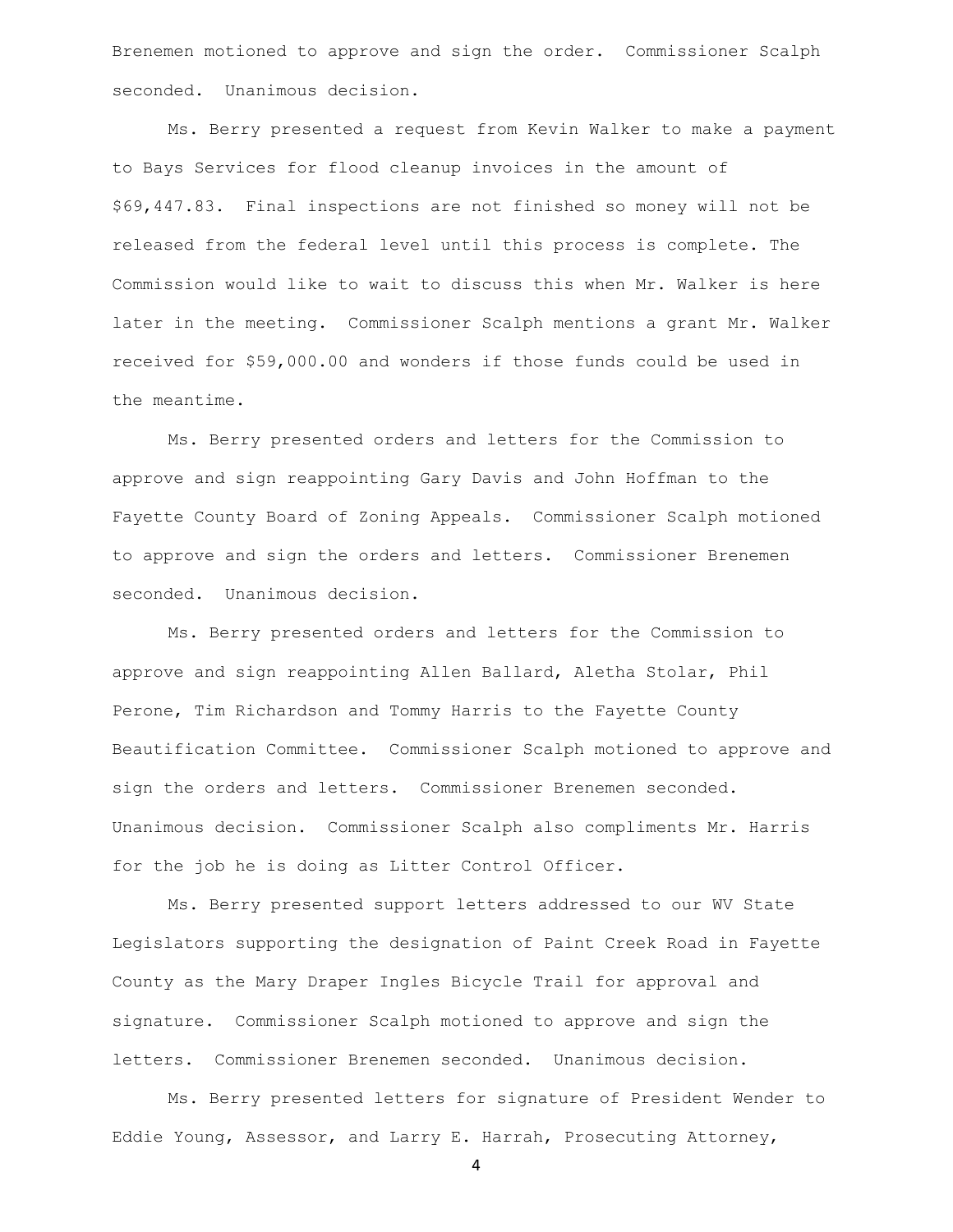setting the dates for Review and Equalization of property assessments. President Wender signed the letters.

Ms. Berry presented documentation from the Fayette County Historic Landmark Commission for the Commission to review and approve related to consideration of being named to the Fayette County Wall of Honor. Commissioner Scalph motioned to approve the nomination criteria. Commissioner Brenemen seconded. Unanimous decision.

Chris Young, Oak Hill City Police and President of the Fraternal Order of Police, appeared to discuss the rent at the Day Report Center. The rent has never increased from \$6,840.00 per year (\$570.00/month) from 2004. There is a new ladies room and plans to remodel the rest. The tenants contacted the State Fire Marshal instead of the owners. The owners now have the reports from the Marshal and plan to complete upgrades. They spent \$16,000.00 last year and plan to spend \$20-25,000.00 this year. Men's room \$2,300.00 in lighting, entryway, hallway and classroom replacement. There was a water leak due to a water spigot being installed by the tenants. Plumbing was not connected correctly. It cost \$7,300.00 to fix. The septic system was repaired in the fall with \$1,200.00 for the sewer pipe. Mr. Young states they would like \$1,000.00 a month for rent. President Wender states this is a fair price as other warehouse spaces in Oak Hill are rented for \$1,800.00 per month. Commissioner Scalph motioned to approve the rent increase request. Commissioner Brenemen seconded. Mr. Wender asked about a new lease. Jamie Blankenship, Attorney, will draw up the new lease. Approved per review of the new lease. Unanimous decision.

James Bennett, 911 Coordinator and Kevin Walker, OEM Director, appeared to discuss 911 employee vacation time issues. They had to work through the flood, 2 employees quit or moved, 1 had surgery, 1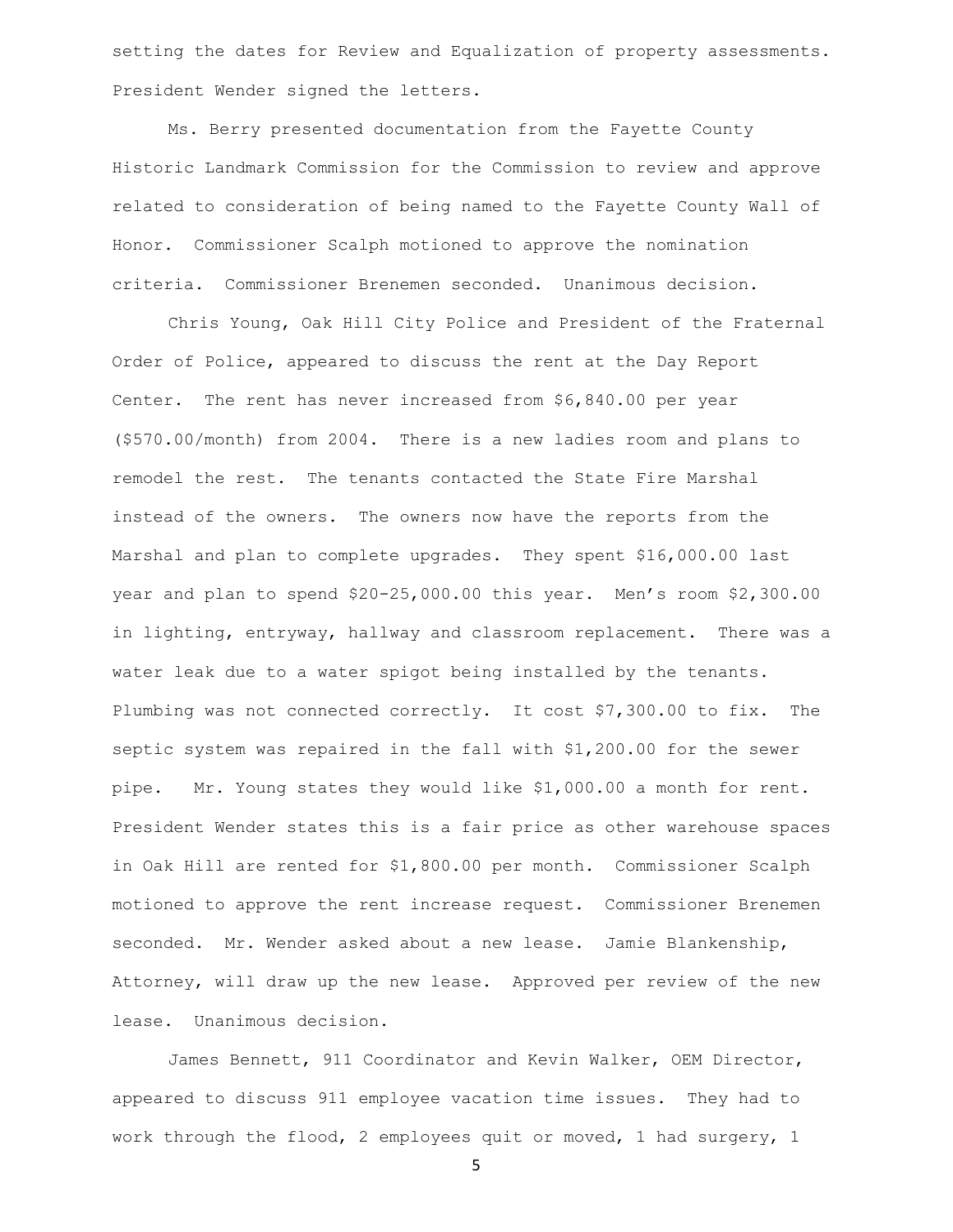was in the hospital, another had a child with cancer and no one was able to take the time off for their vacations. Commissioner Scalph mentioned the manual and favoritism. The employees were paid for their overtime. Mr. Walker stated that this is a unique situation. Even with the natural disaster and all of the health issues, 911 had to remain fully staffed. They could not force employees to take their vacation time. They are suggesting buying out their time or extending 30 days for vacations to be taken.

Mr. Brenemen states that vacation time is a benefit. Commissioner Scalph stated that she spoke with Steve Rawlings with WV Corp and he stated that it would have to be across the board. Mr. Bennett stated that 911 isn't like other offices. They are 24/7. Commissioner Scalph asked Liz Campbell, Assistant Prosecuting Attorney, to review and suggested tabling. President Wender asked if someone had insisted on vacation. Mr. Bennett stated that he and Mr. Walker would have had to cover the shifts, effectively living at the 911 center.

Mr. Bennett told the Commission that there are 2 new employees who will be completely trained soon and the center will then be fully staffed. President Wender stated that 911 is a separate situation. Closer to law enforcement.

Commissioner Scalph mentioned that the park staff was very busy this summer with the pool and worked many hours and weren't appreciated for their efforts. Mr. Walker reminds of the difference between recreation and life and death situations.

Commissioner Scalph asked what 2 weeks will change, for tabling the issue. Mr. Walker stated not much except personnel issues that he and Mr. Bennett will have to deal with. Ms. Berry suggested writing a memo regarding the unique situation and revise the manual to deal with different kinds of employees. President Wender said that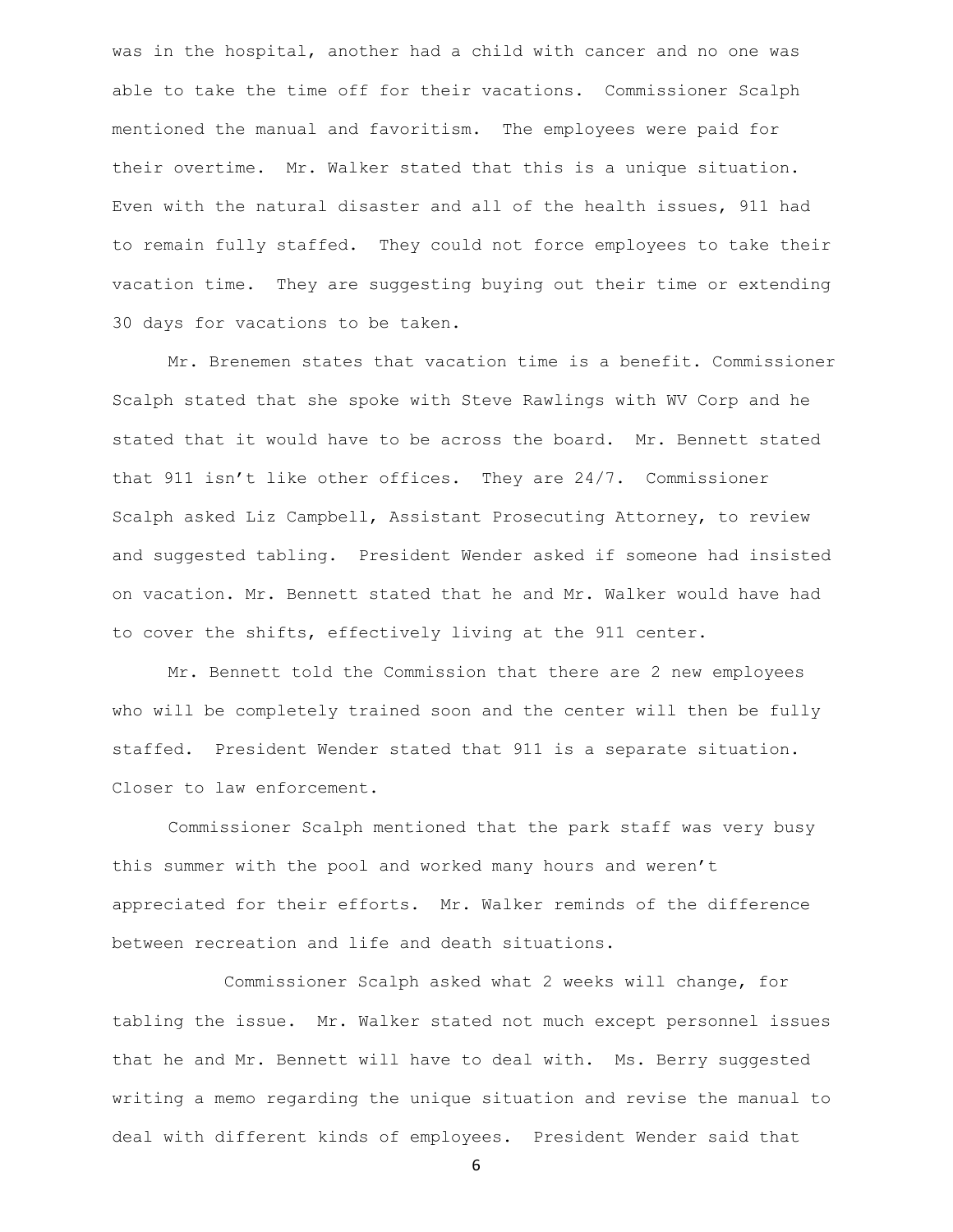they should allow some latitude for this situation and not revise the policy and suggests 90 days for the people who stepped up during the natural disaster and sicknesses.

Commissioner Scalph motioned to approve the request to allow a 90 day extension for employees at the discretion of the director around scheduling due to the natural disaster from the summer of 2016. Commissioner Brenemen seconded. Unanimous decision.

Mr. Walker asked for individual letters so there is no confusion or gossip making clear that the policy isn't changing. Ms. Campbell stated that this is a good precedent; that the 911 center came to the County Commission to have a conversation.

Mr. Walker then discussed the Meadow River Rail Trail and the downstream flow mitigation. FEMA wrote all grant requests for only Fayette County and Greenbrier County was supposed to be the subgrant, but that did not happen. The ground is now too soft to get started and they've asked for an extension. There are still FEMA representatives in Charleston. President Wender asked for a meeting. Mr. Walker will try but they are not very responsive. President Wender asked to save and document and use letters and to carbon copy everyone to avoid FEMA claiming we are out of time. Mr. Walker will have to get a permit from the DEP due to muscles that are protected.

Discussion returned to the Bays Services payment. Mr. Walker stated that Bays was contracted to back up Oak Hill Garbage. FEMA reimbursed 75% but we cannot get the last 25% until the final inspection. Bays is upset and wants their payment of \$69,000.00. President Wender asked about the contract. FEMA states we must front the payment and get reimbursed. Bays has been paid nearly \$200,000.00 already. Ms. Campbell will review the contract. Tabled until Ms.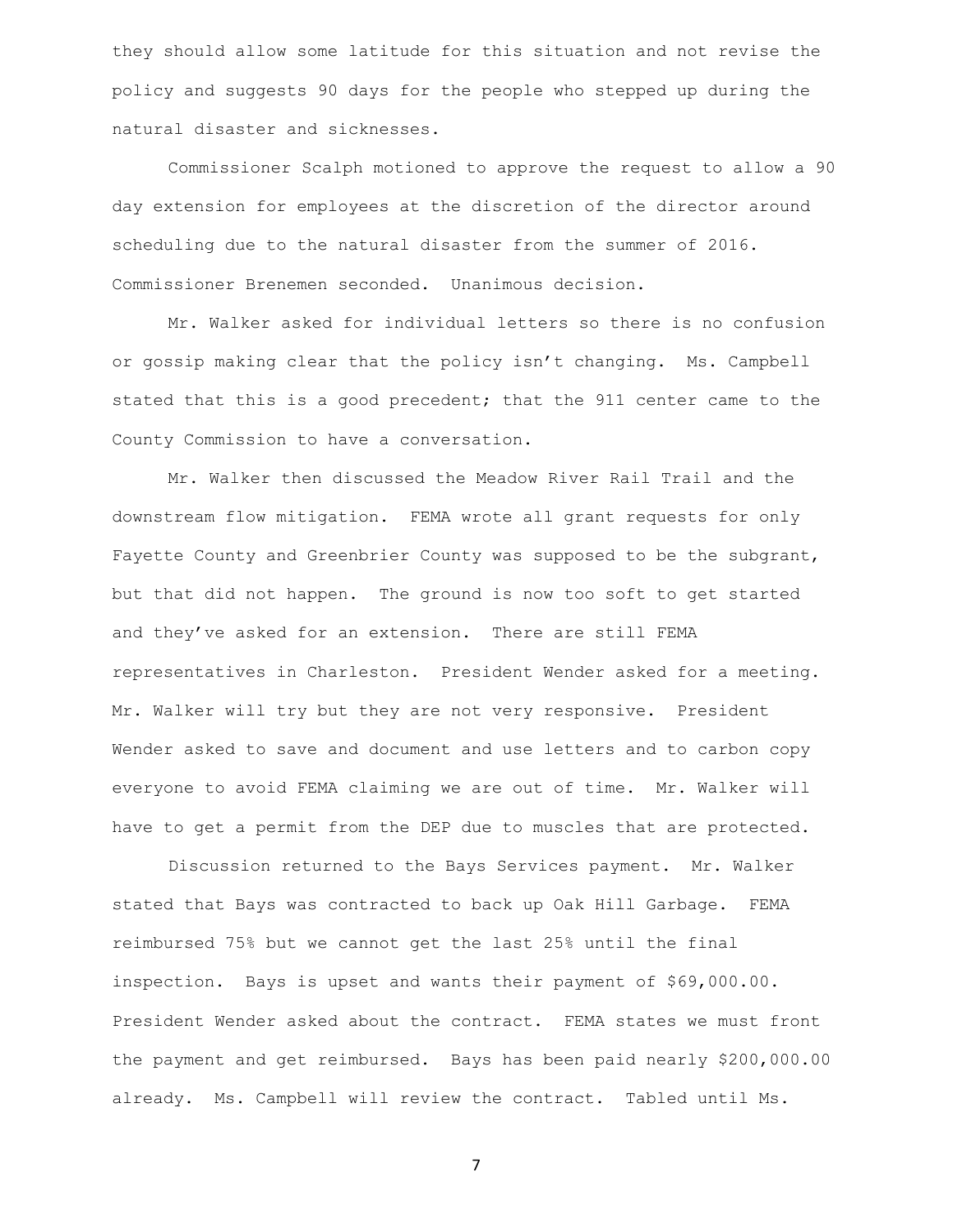Campbell and Mr. Walker can review the contract and return on January  $20^{th}$ .

Mr. Walker presented that while cleaning up files, he discovered a \$59,000.00 grand from Homeland Security that were delayed due to paperwork. Mr. Walker sent in the documentation and should receive the funds next month. Mr. Walker specifies that his predecessor didn't follow through and get signatures. Mr. Walker cleaned up the application and received the grant.

Renee Harper, Park Director, appeared to discuss the Shelter Rental Increase. Ms. Harper submitted handouts to the Commission with the proposed increases. (attached) Commissioner Scalph motioned to approve the submitted shelter increase for the upcoming year. Commissioner Brenemen seconded. Unanimous decision.

Ms. Harper submitted requests for new hired. Commissioner Scalph motioned to approve hiring Victor Mender for Park Maintenance with a start date of January 9<sup>th</sup> or 15<sup>th</sup>. Starting salary will be \$20,800.00 with a 6 month probationary period. Commissioner Brenemen seconded. Unanimous decision.

Ms. Harper requested that the Commission approved an Easter Egg Hunt at the park for the weekend before Easter. She will find sponsors to help and the cost will not be much. Commissioner Scalph motioned to approve the Easter Egg Hunt at the discretion of the Park Director as to one day or two. Commissioner Brenemen seconded. Unanimous decision.

Ms. Harper discussed how the park was approve for a DOT grant for trails and have been approved to move on to the design stage.

The County Owned Vehicle Policy was postponed until the 20<sup>th</sup>.

Stephanie Sears, Staff Accountant, presented a financial update. (spreadsheets attached)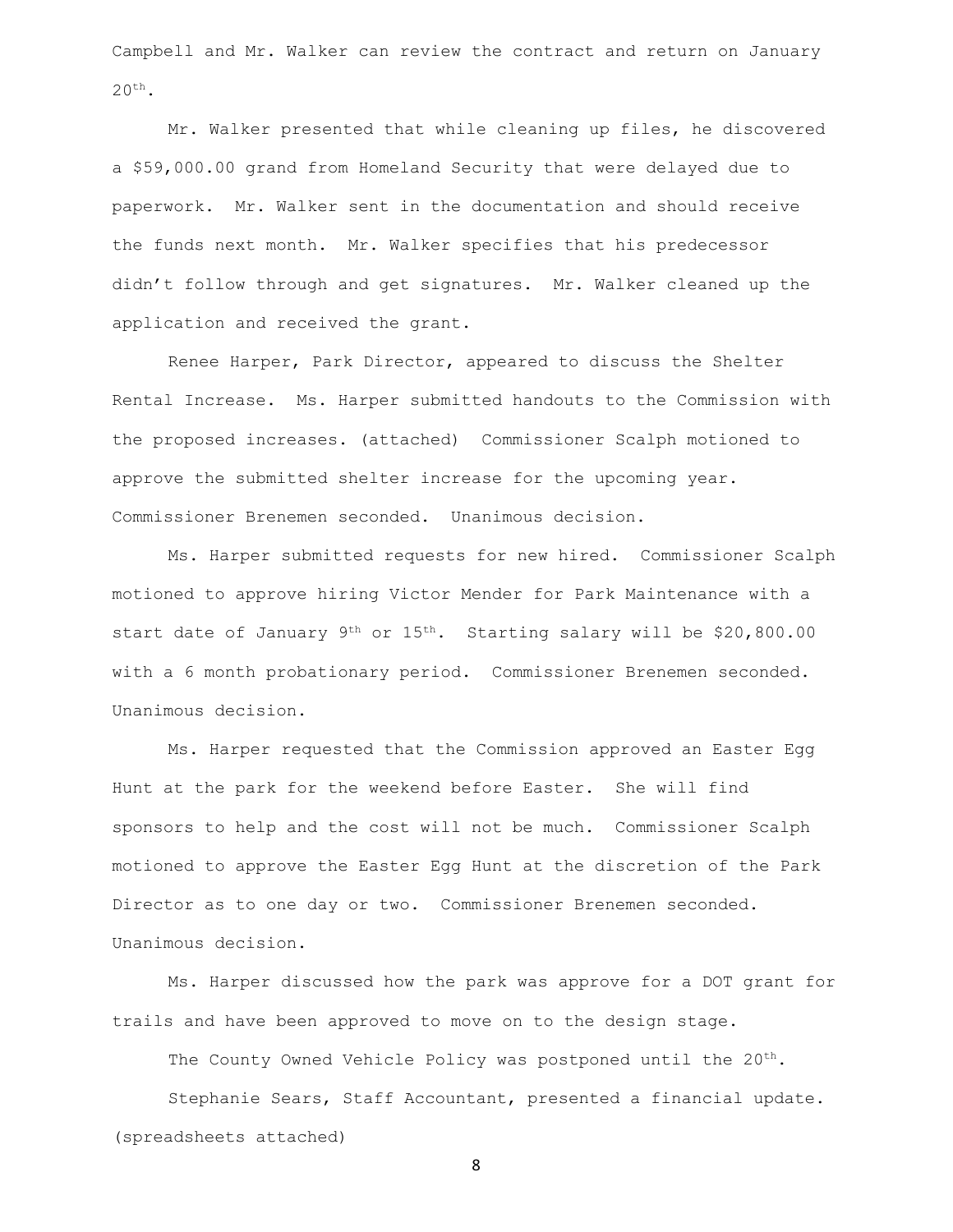Sonny Milam, Maintenance Supervisor, appeared to request hiring two new full-time employees, Matt Clark and Michelle Worrell. Commissioner Scalph motioned to approve the recommendation of Mr. Milam to hire Mr. Clark and Ms. Worrell at \$20,800.00 for 6 month probationary periods. Ms. Worrell will start immediately and Mr. Clark will start in 2 weeks. Commissioner Brenemen seconded. Unanimous decision.

The meeting was adjourned at 1:01 p.m.

FAYETTE COUNTY COMMISSION REGULAR SESSION JANUARY 20, 2017 COURTHOUSE FAYETTEVILLE, WV 25840 MEMBERS PRESENT: MATTHEW D. WENDER, DENISE A. SCALPH, JOHN G. BRENEMEN

The Fayette County Commission met in a regular session on this 20th day of January, 2017.

President Wender called the meeting to order at 9:11 a.m. Eddie Young, Assessor, appeared to present a refund for

Billie Wayne Higginbotham, for \$248.15. Commissioner Scalph motioned to approve the refund. Commissioner Brenemen seconded. Unanimous decision.

Mr. Young presented real property exonerations for Billie Wayne Higginbotham \$509.02; Jessica Stiltner \$567.34; Lawrence E. II & Joan Brown \$435.20; and Don & Judy Jones \$256.20. Commissioner Scalph motioned to approve the real property exoneration. Commissioner Brenemen seconded. Unanimous decision.

Commissioner Scalph motioned to approve 2nd half payroll and release checks on the  $30<sup>th</sup>$  and approve vouchers and invoices and release today. Commissioner Brenemen seconded. Unanimous decision.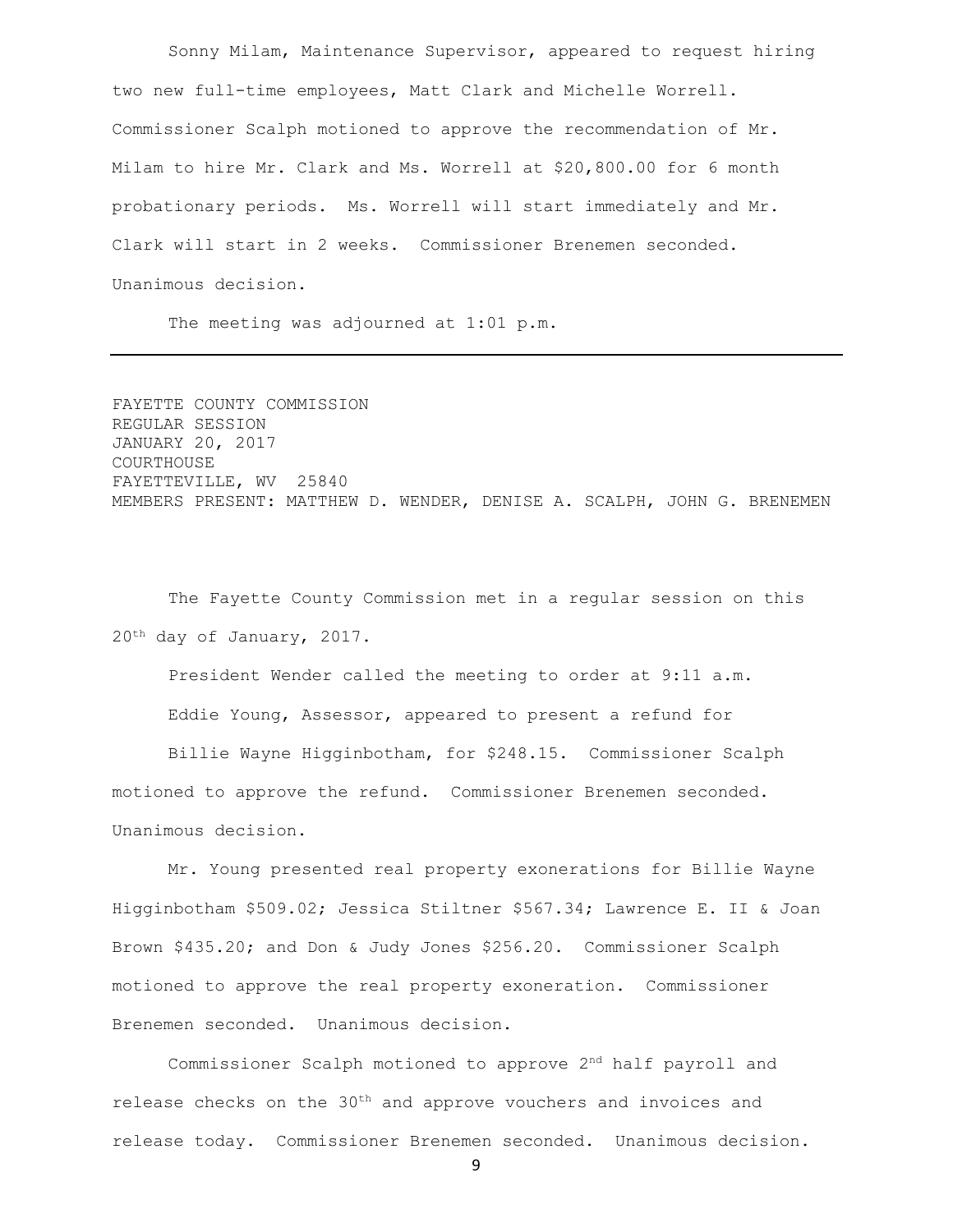Teri Harlan appeared to be introduced as the new Health Department Administrator. Ms. Harlan told the Commission she has been in the position for 2 weeks and has 16 years experience in health care. Ms. Harlan is excited to build new relationships, work with the community, Commission and her knowledgeable & experienced staff. Rose Anne Michaels is assisting in her transition and the medical director position was recently posted and they hope to fill it soon.

Jeff Mauzy, Assistant Prosecuting Attorney, appeared to present that the discussion of estate of William Lee Shepherd was canceled citing a continuance request from executrix Karen Shepherd's lawyer, Rodney Skeens, due to insufficient notice of today's hearing.

Debbie Berry, County Administrator, presented a request from Maura Kistler and the New River Gorge Learning Cooperative (NRGLC) to hold a candle lighting ceremony in honor of world peace in front of the Courthouse on February 2, 2017 from 5:30-6:00 p.m.

The Shepherd family then appeared for the William Lee Shepherd discussion. They were not notified by Mr. Skeens that he was requesting a continuance. President Wender asked Mr. Mauzy to write a letter stating to Mr. Skeens stating that he did not sufficiently contact and inconvenienced the other parties involved in the estate. Contact will be made to all parties regarding the continued hearing.

The discussion then returned to the NRGLC request. Commissioner Scalph motioned to approve the request contingent upon receipt of insurance and application form. Commissioner Brenemen seconded. Unanimous decision.

Ms. Berry presented a drawdown request for the Community Corrections grant for the month of December in the amount of \$9,751.16. Commissioner Scalph motioned to approve and authorize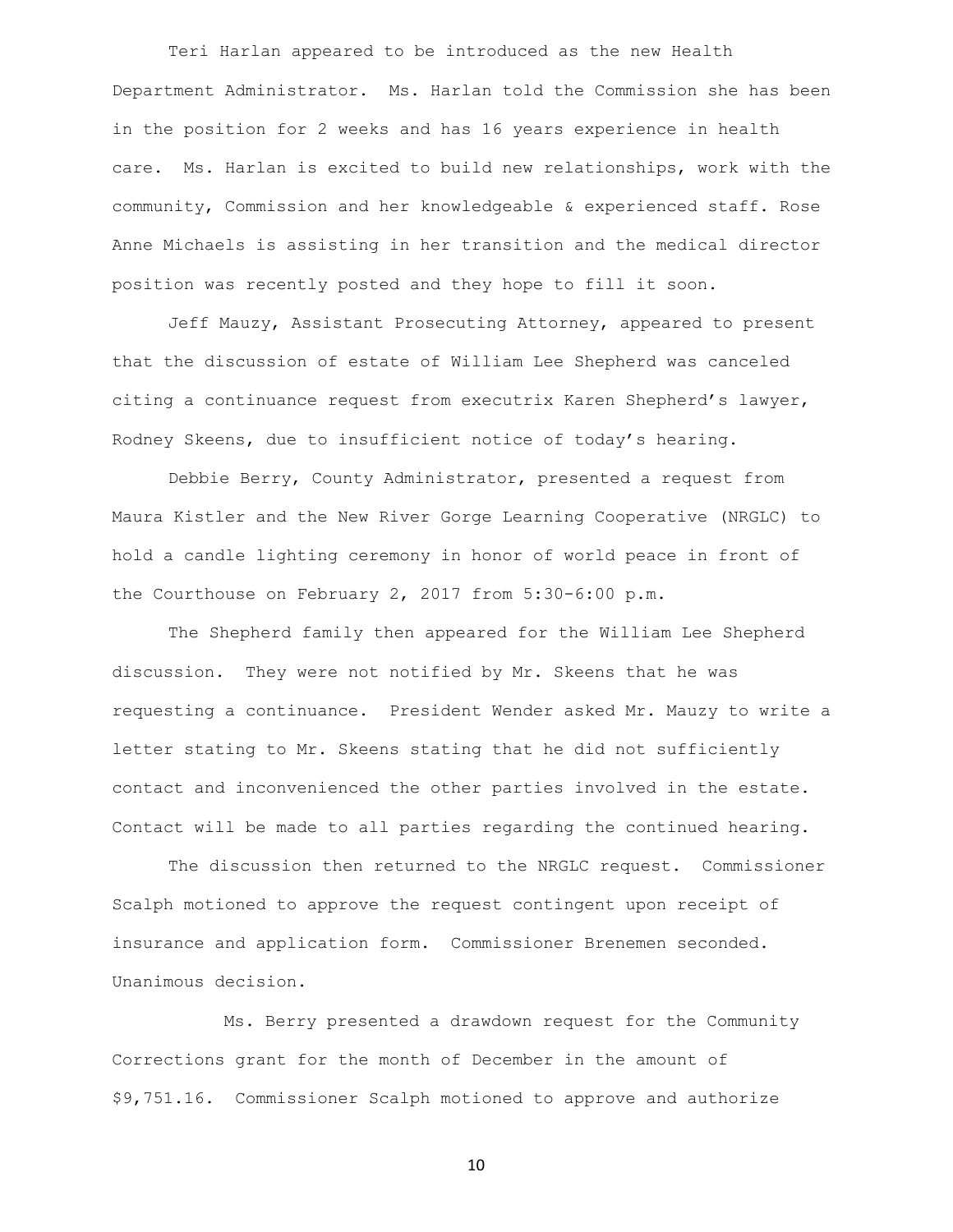President Wender to sign. Commissioner Brenemen seconded. Unanimous decision.

Ms. Berry presented a funding request from John David of Southern Appalachian Labor School (SALS) in the amount of \$27,000.00. President Wender notes that the request was duly received and will be addressed during budget sessions.

Ms. Berry presented 2 letters from Renee Harper, Park Director. The first letter requested to hire Michael Suttle II for the vacant park maintenance position. Commissioner Scalph motioned to approve the hiring of Michael Suttle II, starting date January 23, 2017, salary of \$20,800.00, with a 6 month probationary period and contingent upon drug testing. Commissioner Brenemen seconded. Unanimous decision.

Ms. Berry presented a letter from Ms. Harper regarding the Zoning Officer's vehicle. The county has spent more in maintenance costs for this vehicle than was paid to purchase it. President Wender asked if the vehicle is drivable and suggested that if it is unsafe, it should be parked. The County Owned Vehicle policy was mentioned along with Governor Justice's decision to park 5 of his office's vehicles. The County Owned Vehicle policy is still being prepared by the Prosecutor's Office and was not available for the meeting. President Wender suggests that the Commission revisit who needs County Vehicles overnight and the discussion was tabled.

Ms. Berry presented the Commission with letters approved in a prior meeting to the 911 employees regarding the extension in time to vacation from 2016 for the Commission to sign.

Sonny Milam, Maintenance Supervisor, appeared to introduce 2 new Maintenance employees, Michelle Worrell and Matt Clark.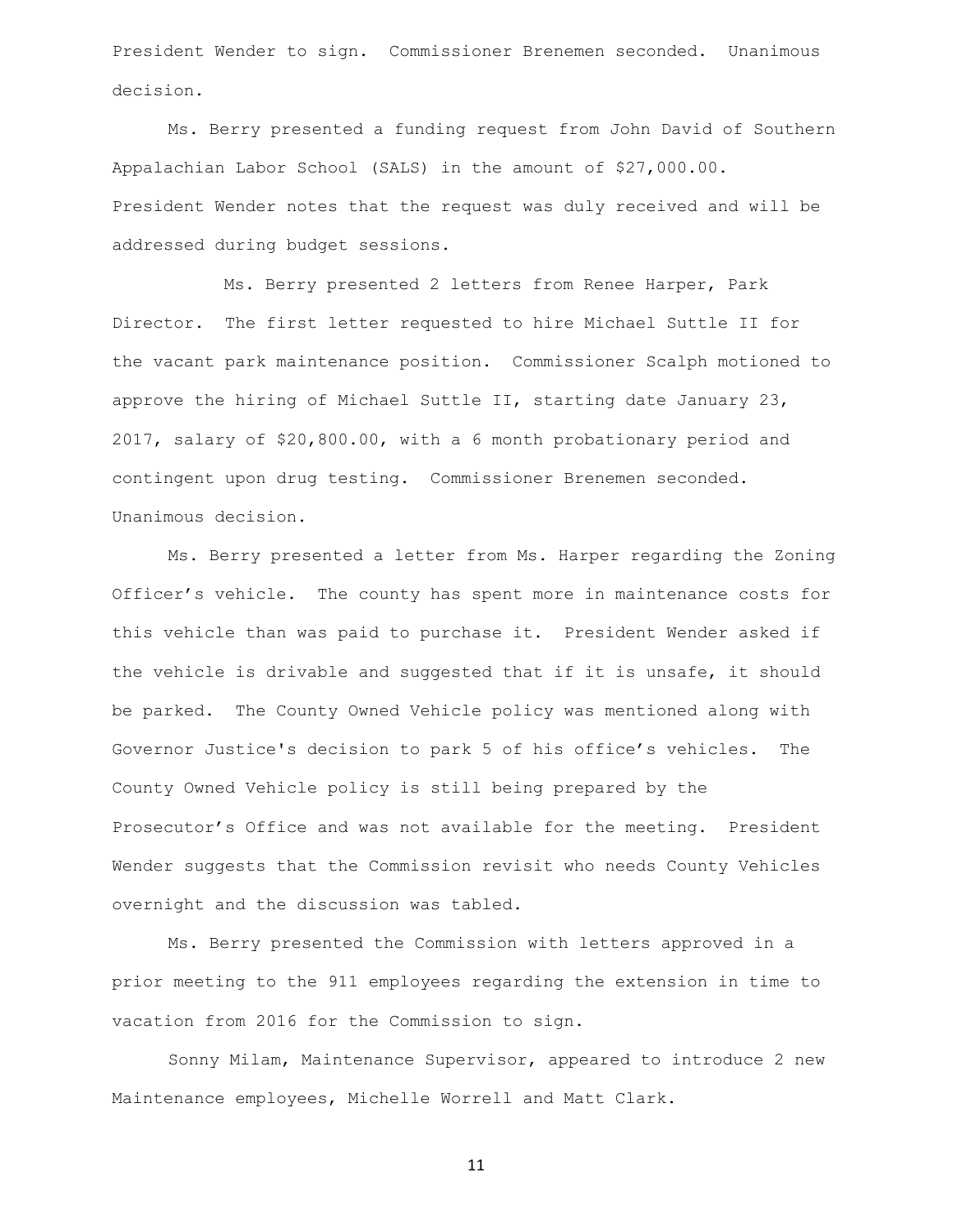Mr. Milam mentioned that there are 3 new handicap parking spaces, the Commissioner's spaces behind the jail, which will be covered with handicap signs when the Commission is not at the Courthouse.

Ms. Berry presented forms from banks for President Wender to sign to change sign from Sheriff Kessler to Sheriff Fridley.

Ms. Berry presented a support letter for the Farmland Protection Board. Discussion was held regarding the Whitlock Farm property owned by the Farmland Protection Board. The current plan is to sell the property to agencies that will be in charge of the incubator farms.

Kevin White from the 911 Center appeared for the UPS Back-up Battery bid opening. Two bids were received. Mr. White explained that the back-up batteries are to cover the power for the center until the generators pick up in the event of a power failure. The current batteries are nearly 4 years old and are getting failure warnings. The bids were:

Millennium – \$11,400.00 for the full service contract \$17,973.60 for full battery replacement Gruber Tech - \$17,820.00 for battery replacement, service, warranty, maintenance and disposal of old batteries

Mr. White stated that he believes one of these companies is a sister company of their existing service contract. He and James Bennett will need to review the bids for specifications. Commissioner Scalph motioned to approve Mr. White and Mr. Bennett to review bids for specifications and approval. Commissioner Brenemen seconded. Unanimous decision.

Discussion was held regarding the Bays Services payment from the June flood recovery. The Prosecutor's Office and Kevin Walker, OEM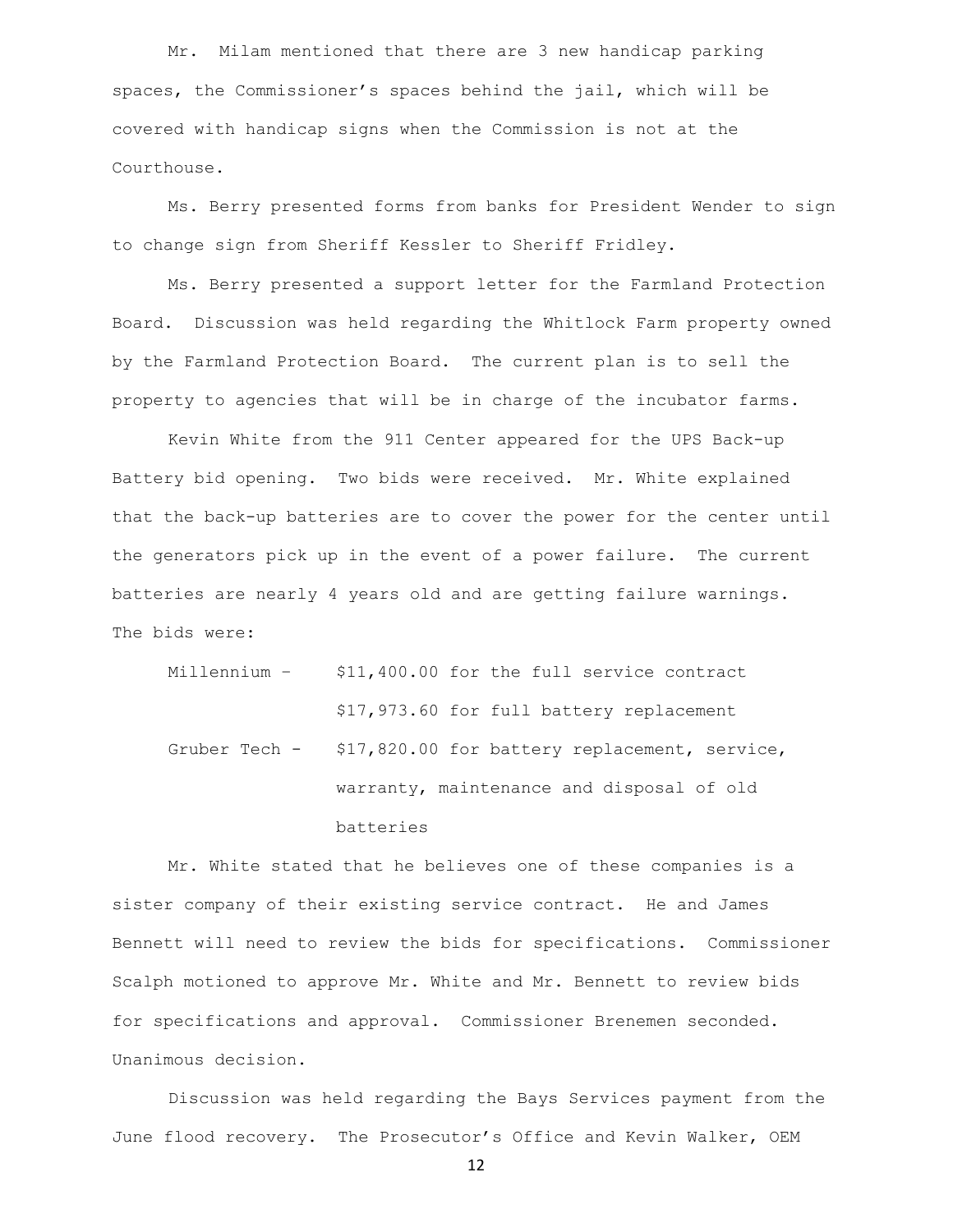Director, suggest that the bill should be paid to avoid a lawsuit. The State has still not signed off on the work or performed final inspections. President Wender is concerned that if the bill is paid before the inspections are completed, they could show the work was unsatisfactory and the County would be unable to recoup the payment. The State reserves the right to inspect before payment, and so should the County. Commissioner Scalph stated that we cannot be the only county with this issue. President Wender asked Ms. Berry to prepare a letter explaining the Commission's concerns and stance, that we must rely on the State to approve the work we contracted. President Wender also asked that Mr. Walker contact the State regarding the threat of lawsuit to the County.

Paul Farrell, Jr., Cabell County attorney, appeared to present a lawsuit against drug manufacturers involved in the prescription and sale of millions of opioids in Fayette County. He asked that the Commission wait until Senator Mike Woelfel, Cabell County Attorney, appear before presenting.

The Commission recessed at 10:13 a.m. until Senator Woelfel arrived.

The Commission reconvened at 10:30 a.m.

Attorneys Farrell and Woelfel appeared to present their case against opioids wholesalers which are being filed in Cabell, Wayne, Lincoln, and Kanawha counties. Mr. Farrell will be lead counsel and told the Commission that the previous State Attorney General McGraw got a judgment 3 years ago which set a precedent for counties to receive their own judgments and recovers costs associated with opioids arrests, namely jail costs which are currently ten percent of Fayette County's budget. Ninety percent of Fayette County's jail costs are due to drug arrests. McDowell County is pursuing a similar case with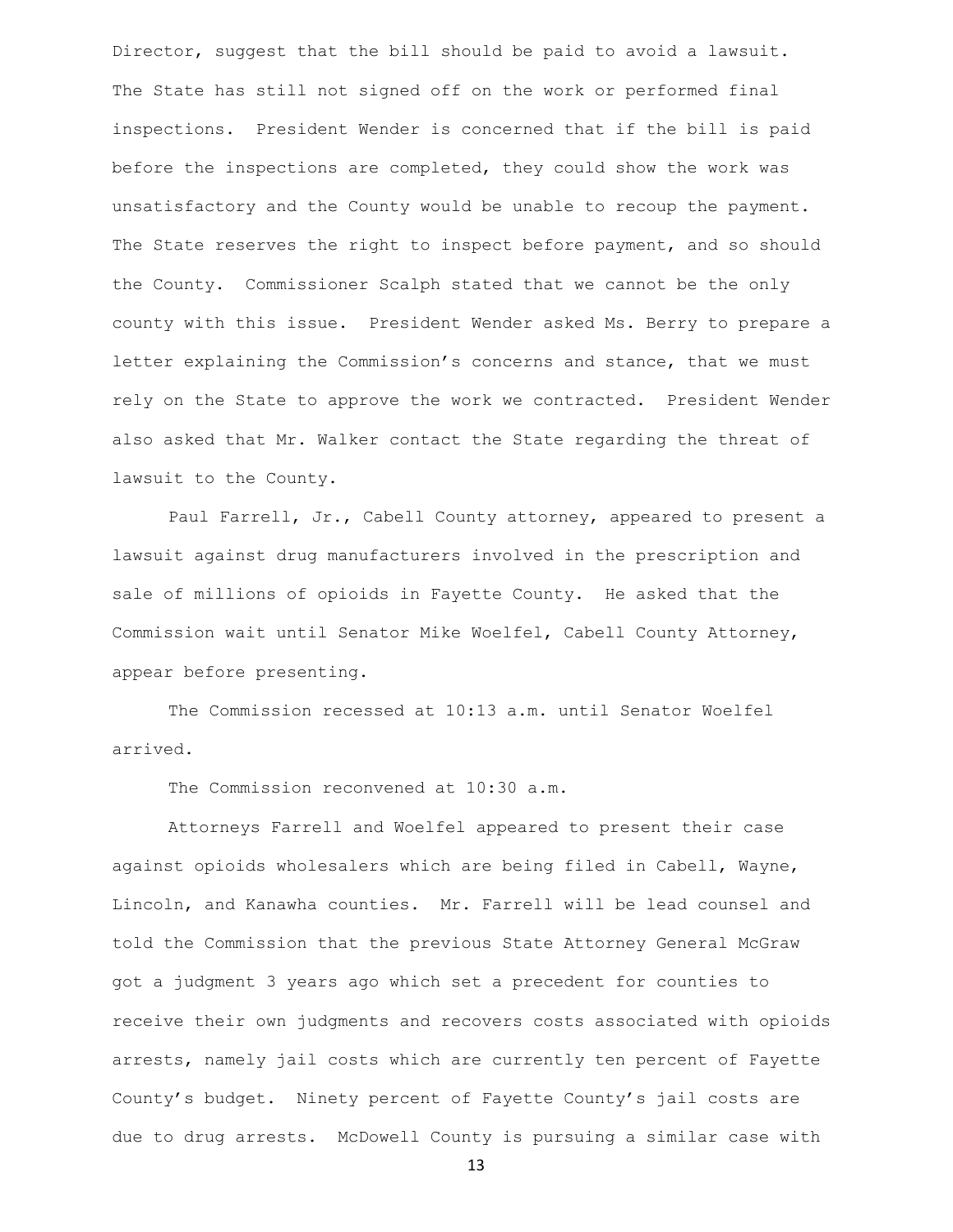an out of state lawyer. Mr. Farrell suggests joining the lawsuit with other counties and his firm will front the money for the suit to "do what it takes." Mr. Farrell stated that the County Commission has the authority and power to declare a public nuisance and take action to abate it and also ask for an injunction to shut down the drug facilities. Stopping the nuisance doesn't stop the problem though, so the injunction goes after the shareholders and their bottom line. Time is of the essence and Mr. Farrell asked the Commission to pass a resolution and execute a contract with other Coal Belt counties.

Mr. Farrell stated that for this to be kept in local courts, a county doctor or pharmacy would have to be named in the lawsuit. Otherwise, it would go to Federal court and be consolidated for purposes of discovery then sent to trial. The fee is 30% if settlement or if the case wins. No hourly rate or fee in the event of loss. Discussion was held regarding using a local lawyer on the team, and MR. Farrell stated that he is confident he would be respected in a Fayette County Courtroom but would be willing to use a local lawyer for research and discovery. Mr. Woelfel offers to serve as a liaison. President Wender asked about time lines and Mr. Farrell stated that he would be filing soon and would expect a resolution in 18 months or sooner. Fayette County doesn't have a doctor or pharmacy to file against to keep it in the county so he expects this will go to Federal court. Suggests putting the Fayette County case with Cabell county in the Huntington Federal queue but each county would be tried separately. Commissioner Brenemen asked about Mr. Farrell's record and Mr. Farrell stated he is undefeated, has never lost a jury trial.

President Wender stated that he will speak with Prosecuting Attorney Larry Harrah and call a Special Session if necessary. Mr. Farrell stated that the sheer number of pills (18 million in 5 years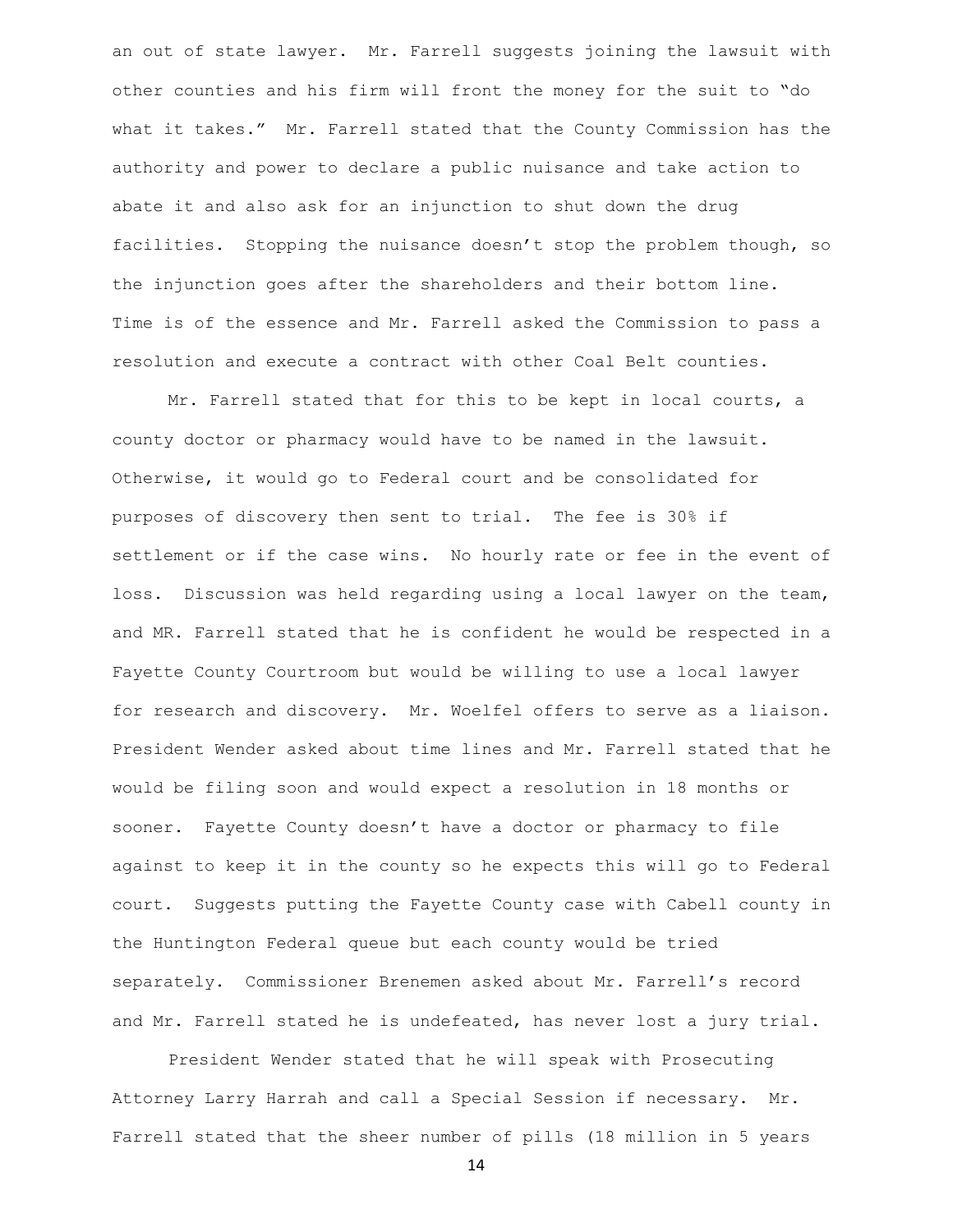in Fayette County) and number or wholesalers involved will be overwhelming to a jury.

Lesley Taylor, Region 4 Development & Planning, appeared to present a drawdown request for Kanawha Falls Public Service District (KFPSD).

Ms. Taylor stated that the KFPSD Small Cities Block Grant (SCBG) has kept the county from applying for Armstrong Creek. Ms. Taylor said the deadline for the Armstrong Creek application will be between the 3rd week of April and the 3rd week of May.

Commissioner Scalph motioned to approve the drawdown request of \$11,055.70 and authorize President Wender to sign. Commissioner Brenemen seconded. Unanimous decision.

Ms. Taylor told the Commission that the money loaned to the New Haven PSD out of Coal Severance will be repaid within two weeks.

Rick Wagner and Roger Wagner, KFPSD, appeared to request funds to assist with crossing private property that federal funds can't cover. The DEP recommended that KFPSD approach the County Commission to assist with a spare pump. In 2003, KFPSD picked up Smithers and the prison and it has been a problem since. FEMA would only reimburse the PSD \$27,000.00 for the lightning strike during the flood and they haven't received that yet. The PSD was also fined \$246,000.00 for not having a spare pump. Commissioner Scalph asked why there was no funding from FEMA for the flooding. Mr. Wagner will have to check with Kevin Walker about that. They are working to get the fine for the spare pump removed. They are also working on the engineering of the new lines to Gauley Bridge - they will be bored under the river instead of bolted to the river floor. They insulated the line that crosses the river above water. Ms. Taylor thinks the fine will be reduced with a 12 month payment plan for the remaining amount.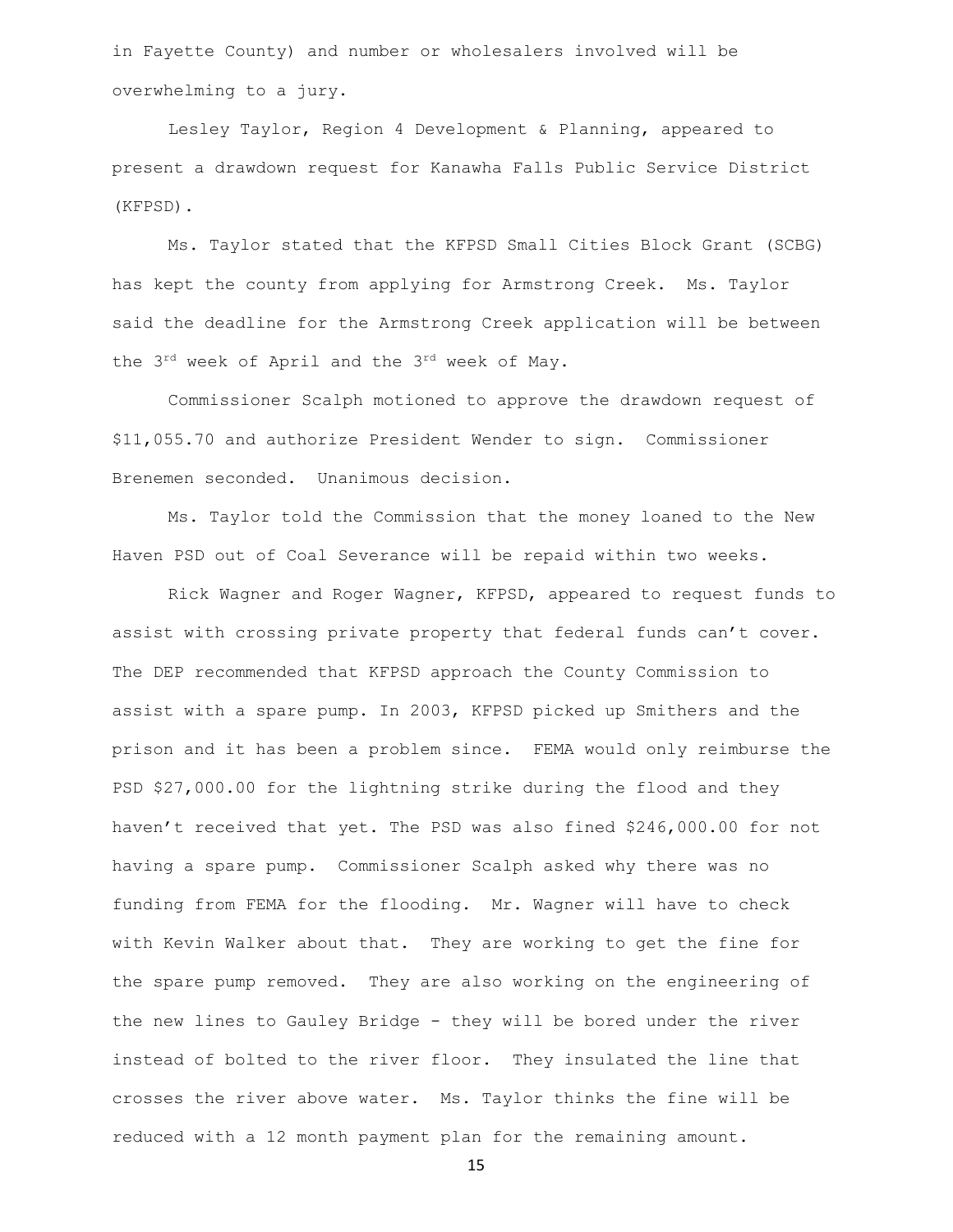Mr. Wagner stated the back-up pump will be \$50,000.00. The PSD put in for a rate increase and ended up with a rate decrease due to the expiration of a \$4.00 sewer surcharge that was never removed. The PSD already has a \$150,000.00 deficit. The PSD is reapplying for a rate increase but they also need an upgrade for the pumping stations.

Mr. Wagner said the line extension SCBG project will take 180 days to complete. The contractor will work by setting up the line house by house instead of starting at the end of the line, working backwards and hooking everyone up at once. The contractor will invoice house by house and if an invoice is not paid, they will stop working.

President Wender suggested setting up a meeting for all parties involved to discuss. Ms. Taylor will schedule an appointment on a future agenda with Stanley Adkins and E.L. Robinson Engineering.

Tim Richardson, Zoning Officer, appeared to discuss the UKV Regional Plan Retainer. Mr. Richardson said he reviewed and recommends that the Commission sign contingent upon the Prosecutor's approval. Meetings have not yet been finalized, but each municipality will have 2 members which will assist with quorum. This retainer will work in tandem with the existing County agreement. Commissioner Scalph motioned to retain WVU Law on the recommendation of Mr. Richardson and the Prosecuting Attorney. Commissioner Brenemen seconded. Unanimous decision.

Bill Hannabass, Oak Hill City Manager, appeared to present an easement of Arbuckle PSD for the Commission to approve and sign. Commissioner Scalph motioned to approve and authorize President Wender to sign the agreement. Commissioner Brenemen seconded. Unanimous decision.

The Commission recessed at 12:45 p.m. for lunch.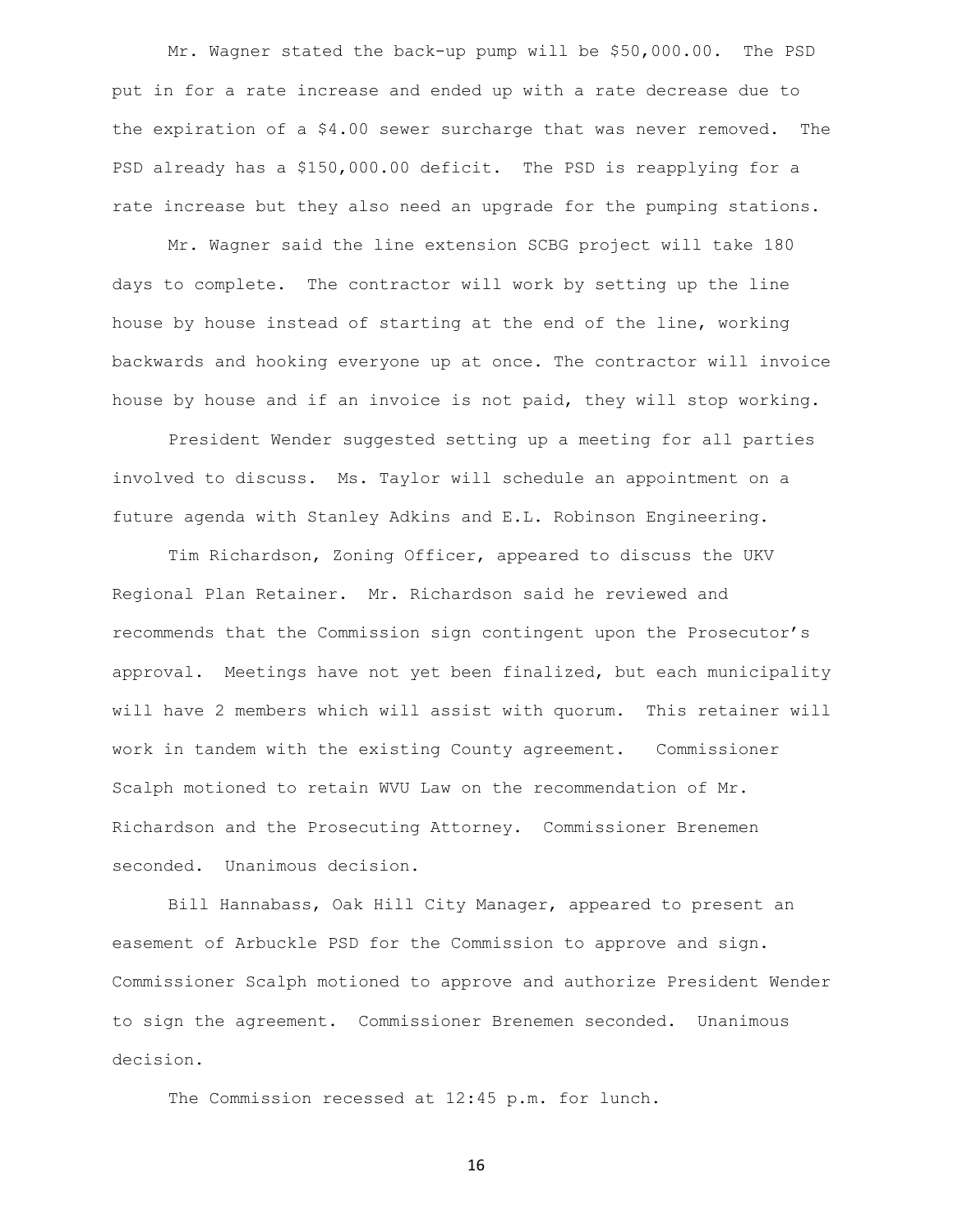The Commission reconvened at 1:30 p.m. for an executive session for legal counsel.

The Commission entered into regular session at 2:07 p.m.

Commissioner Scalph motioned to approve the signing of the retainer with Woelfel & Woelfel and Paul Farrell, Jr. to proceed with legal counsel in a lawsuit against manufacturers of opioids which have presented as a public nuisance in Fayette County. The Commission will pass a resolution and authorize President Wender to sign the contract to enter into a retainer, with attorneys taking a 30% fee if the suit is successful. Commissioner Brenemen seconded. Unanimous decision. The meeting adjourned at 2:16 p.m.

FAYETTE COUNTY COMMISSION REGULAR SESSION JANUARY 30, 2017 COURTHOUSE FAYETTEVILLE, WV 25840 MEMBERS PRESENT: MATTHEW D. WENDER, DENISE A. SCALPH, JOHN G. BRENEMEN

The Fayette County Commission met in a special session on this 30th day of January, 2017.

President Wender called the meeting to order at 9:03 a.m. to sit as the Board of Equalization and Review. The Commission will move onto exonerations and if a petition is brought forth, they will then address it.

Eddie Young, Assessor, appeared to present a real property exoneration for Jessica Stiltner for \$0.00 so that it may be redeemed. Commissioner Scalph motioned to approve the exoneration. Commissioner Brenemen seconded. Unanimous decision.

Mr. Young presented personal property exonerations for John R. Workman & Donna P. Allen \$368.32; David Ray Williams \$31.12; Louise A.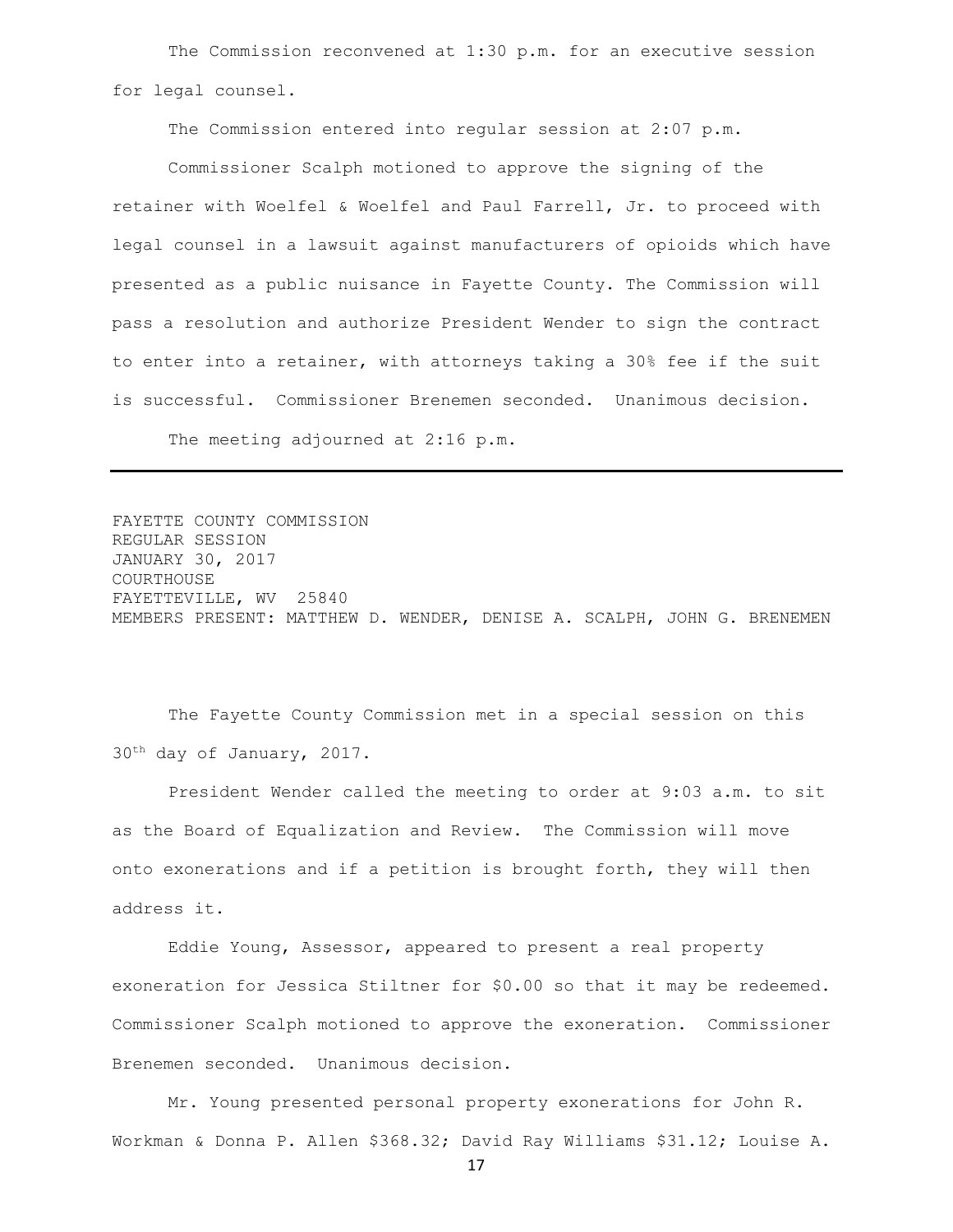Powell \$433.86; Pinheads Fun Center Inc. \$1,570.82; Betty Joe Bainbridge \$445.94; Janet M & Twans M. Tolliver \$562.34; Juanita Elizabeth Howell \$430.43; Robert L. or Crystal Holliday \$46.36; Andrew B. & Kelley Y. Weis \$636.36; Jack L. Jr. & Jackland Chapman \$17.28; James M. & Allison W. McQueen \$200.20; Kristen V. or Brandin Klausher \$72.62; Rachel Nicole Ennis \$428.88; Michael Lambert \$16.52; TLT \$390.00; Hatchers Music Center \$1,538.44. Commissioner Brenemen motioned to approve the personal property exonerations. Commissioner Scalph seconded. Unanimous decision.

Mr. Young presented 2 refunds for Lawrence E Brown II \$467.84 and Brian & Mollie Ray \$972.80, respectively. Commissioner Scalph motioned to approve the refunds. Commissioner Brenemen seconded. Unanimous decision.

Mr. Young presented another refund for Rodney K. & Susan Thomas \$1,578.02. This was originally ordered for credit on future taxes. However, the Thomases sold their property and moved out of county and would like a refund for the remaining amount. Credit is no longer applicable. Commissioner Brenemen motioned to refund the Thomases \$1,578.02 for the over payment on taxes. Commissioner Scalph seconded. Unanimous decision.

President Wender noted that it is 9:10 a.m. and no one appeared to present a petition. The Commission recessed as the Board of Equalization and Review to reconvene on February 2nd.

Debbie Berry, County Administrator, appeared to present an order to allow Eddie Young, Assessor, to make changes per the findings of the Board of Equalization and Review. Commissioner Scalph motioned to approve and sign the order. Commissioner Brenemen seconded.

James Bennett, 911 Director, appeared to discuss the back-up battery bids. Millennium was \$11,400.00, Snyder \$14,328.00 and Gruber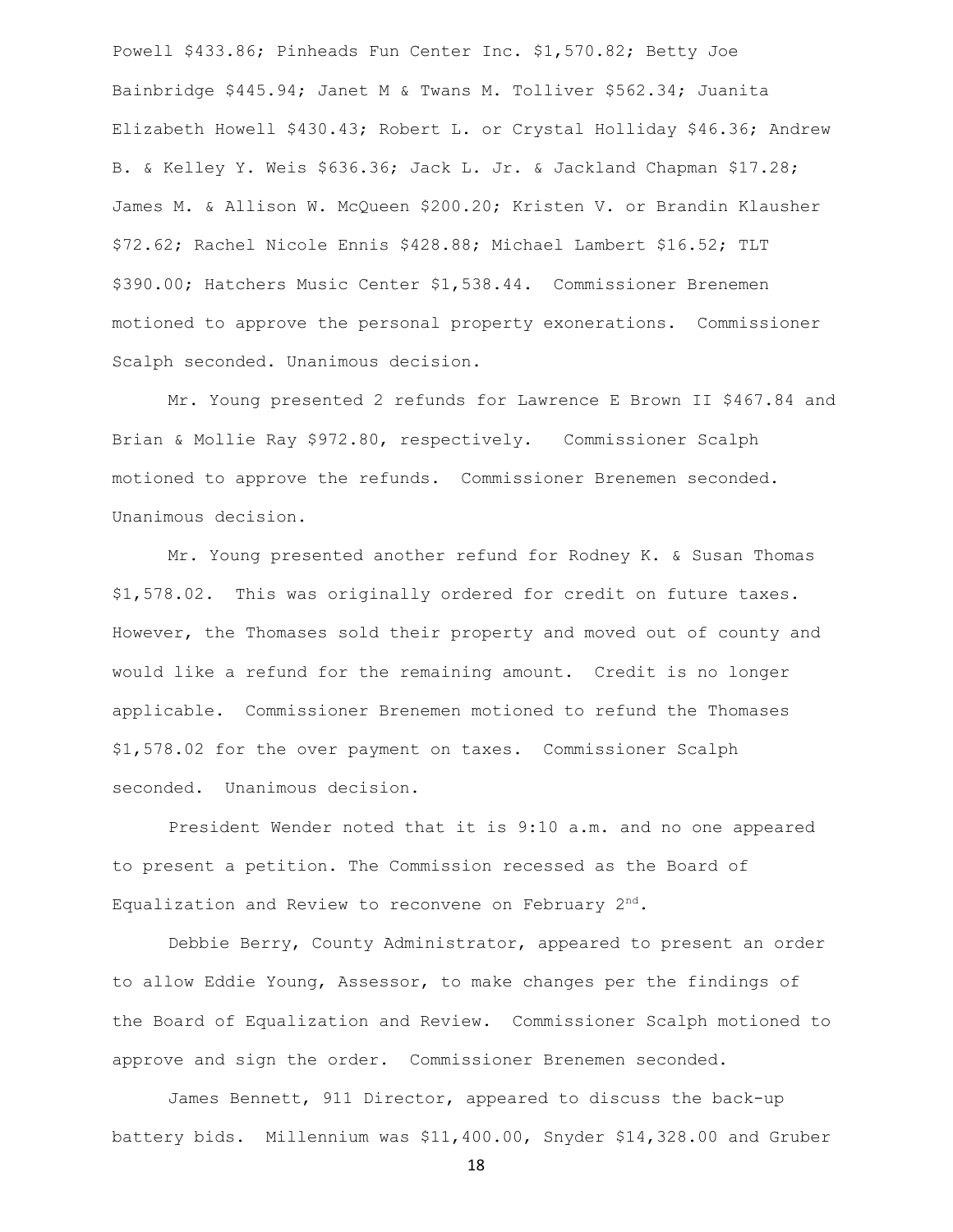at \$9,175.00. Gruber is the current contract. President Wender asked where the other company came from. Mr. Bennett said that Snyder cannot be considered because their bid came in after the opening. He just wanted to show the bid for reference. Commissioner Scalph motioned to approve Gruber Power Source for the full service maintenance for new batteries and authorized President Wender to sign the 1 year contract. Commissioner Brenemen seconded. President Wender asked why it is so much for maintenance on new batteries. Mr. Bennett stated it is for the entire system beyond the batteries. This has 24/7 coverage within 4-8 hours of issue and 2 yearly checkups. Unanimous decision.

Mr. Bennett discussed the wrecker contract. Companies will need to show proof of residence and payment of taxes. Mr. Bennett will present these terms to the wrecker rotation committee.

Shawn Ellison, Chief, Pax Volunteer Fire Department, appeared to discuss their bid process and selection of the higher bid for a pumper truck replacement. Tom Hughes, Pax Volunteer Fire Department Board President, also appeared. They described the bid process and stated that they chose the Sutphin truck at \$432,876.00 over the All-American/Rosenbauer truck at \$423,476.00 due to better specs and previous issues with the lower bid's company. The bid opening was held on May 25<sup>th</sup>. The board voted and approved the higher bid and signed the contract in June, 2016. On January  $4^{th}$ , 2017, Mr. Ellison asked Joe Crist, Fire Coordinator, for the money for the pumper truck and was told he needed to present his reasoning to the Commission. Mr. Hughes stated he didn't appreciate having to explain and ask permission of the Commission. They are under contract and the truck is over half way built. There would be consequences if they canceled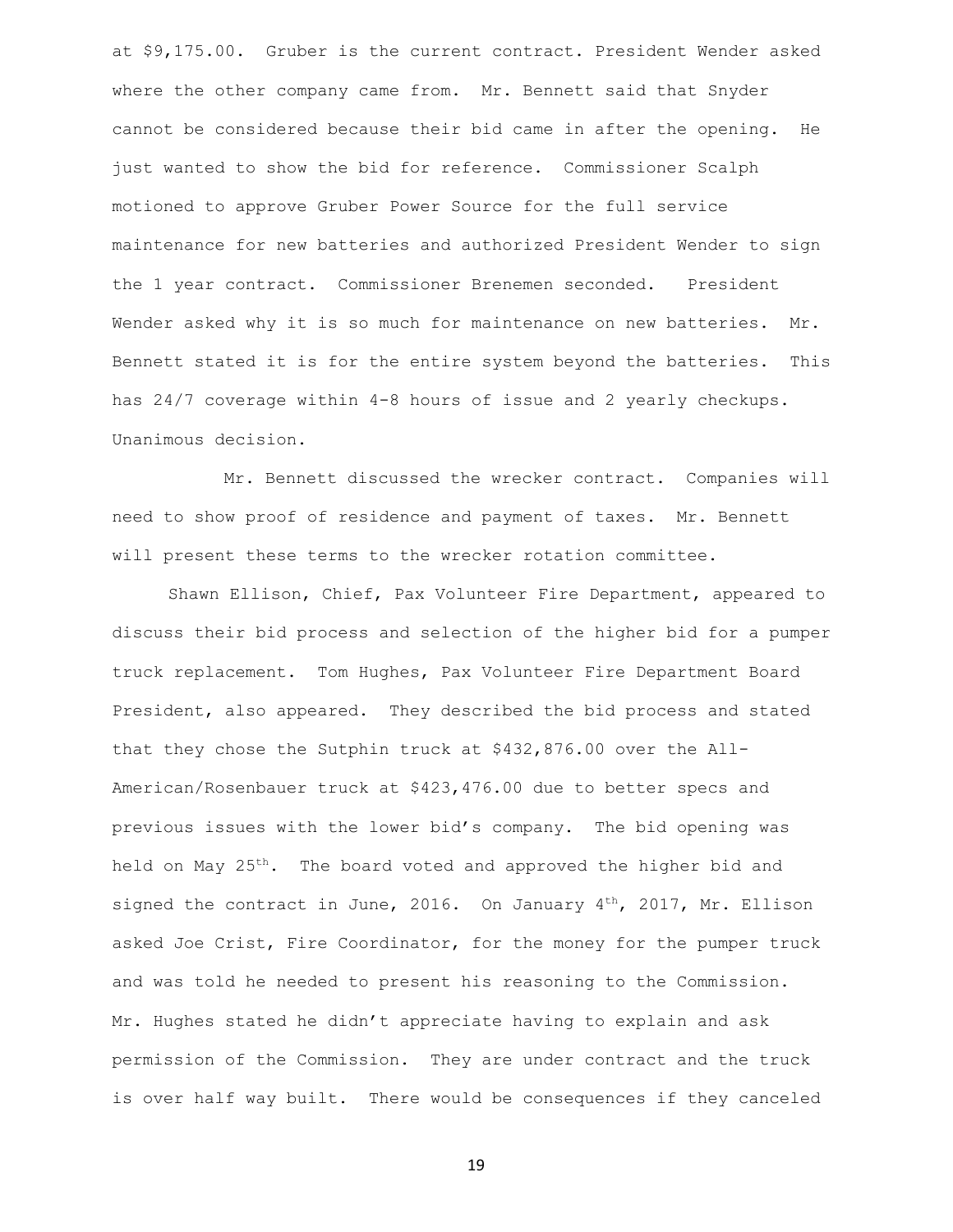the purchase at this point. Mr. Hughes also stated that they just paid off another truck 100% without county funds.

The board is asking for 3 years of pumper truck replacement funds from the county, will put \$70,000.00 down and \$50,000.00 from the sale of another truck and 10 year financing for the remainder.

President Wender is concerned about the precedent this would set. The Commission has never been involved in a pumper truck purchase discussion. They prefer to leave that expertise to the fire departments and coordinator.

Larry Harrah, Prosecuting Attorney, appeared to explain why the County Commission is involved. It is believed that the truck bidding was done during executive session. Mr. Ellison stated that this wasn't true. That they had 2 separate bids during that meeting and they asked those involved in the roofing bid to leave during the pumper truck bid discussion. Mr. Harrah stated that during open meeting, no one should be asked to leave. Mr. Hughes agreed this was a mistake but stated it was never an executive session.

Mr. Crist stated he is not trying to deny Pax their funds, but he wants the process done right. The Sutphin specs might be more, but they are unnecessary. Contract says the County Commission has the final say in disputes. Commissioner Scalph stated that it is up to them to go with the lowest bid or pay the difference for going with the higher bid. President Wender asked if the low bidder met the specs and Mr. Crist said yes, they did. The Danese truck purchase was mentioned, but the difference there was that the lower bid did not meet the minimum specs listed.

President Wender asked why Pax would set themselves up by using specs from All American. The representative from All American said it was his job to provide the specs and bid sheet and the other company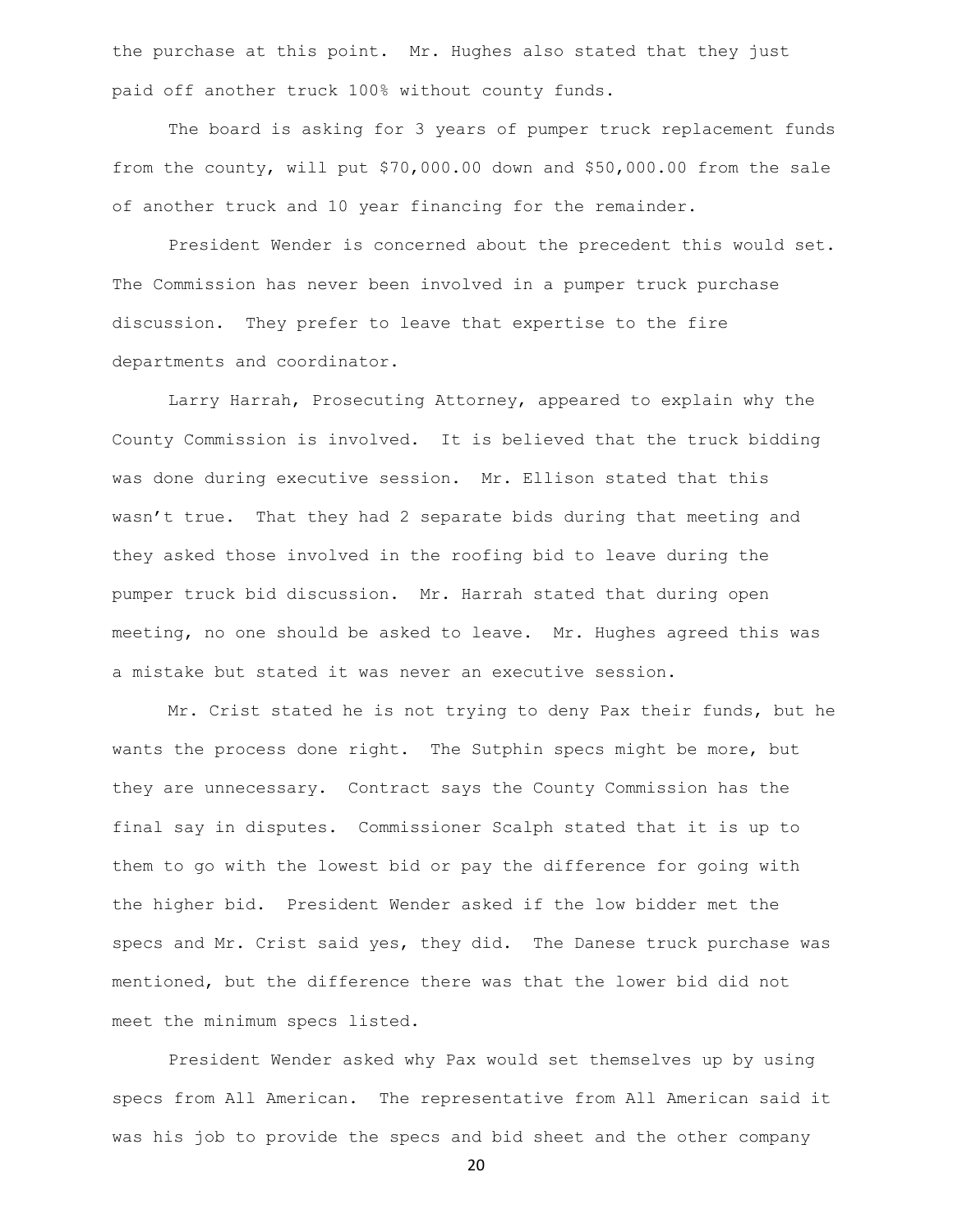wouldn't have known it was an All American spec sheet. Mr. Hughes and Mr. Crist both agree this is common and accepted practice.

President Wender speculated that there would be a lawsuit due to the time elapsed since signing the contract. Mr. Crist says that the owner of the company agreed on January  $26<sup>th</sup>$  to amend the specs on the current truck to come under the low bid. Mr. Ellison said they told him they would not tear up the contract and they will still end up with the same end result. This would just be correcting the precedent.

Tim Richardson, Oak Hill Fire Chief, asked to speak. Mr. Richardson said Mr. Crist is trying to uphold the integrity of the bidding process and feels that the Pax process was flawed by not being clear that higher specs would be entertained and this undercut the bidding process. Mr. Hughes stated that this should have been understood and offering higher specs is common knowledge. That less than \$9,000.00 over the low bid isn't that much of a difference.

Mr. Crist said the Fire Association is suggesting rebidding the truck to the Sutphin specs with a 60 day delivery cycle. This would clear up the bid and specs and assure that Sutphin would keep the contract. Mr. Ellison asked about the legality of that plan. Mr. Hughes speculates that Sutphin would raise the bid and All American could somehow win the bid.

President Wender restated that this process is flawed and it shouldn't be fixed with a bigger flaw. Perhaps this should just be lessons learned.

Mr. Harrah stated that he can't fault Mr. Crist for trying to keep the integrity of the process. Mr. Crist's fix could upset All American. Pax has gotten the Fire Association mixed up and Mr. Crist is trying to protect the integrity of the process. Rebidding with a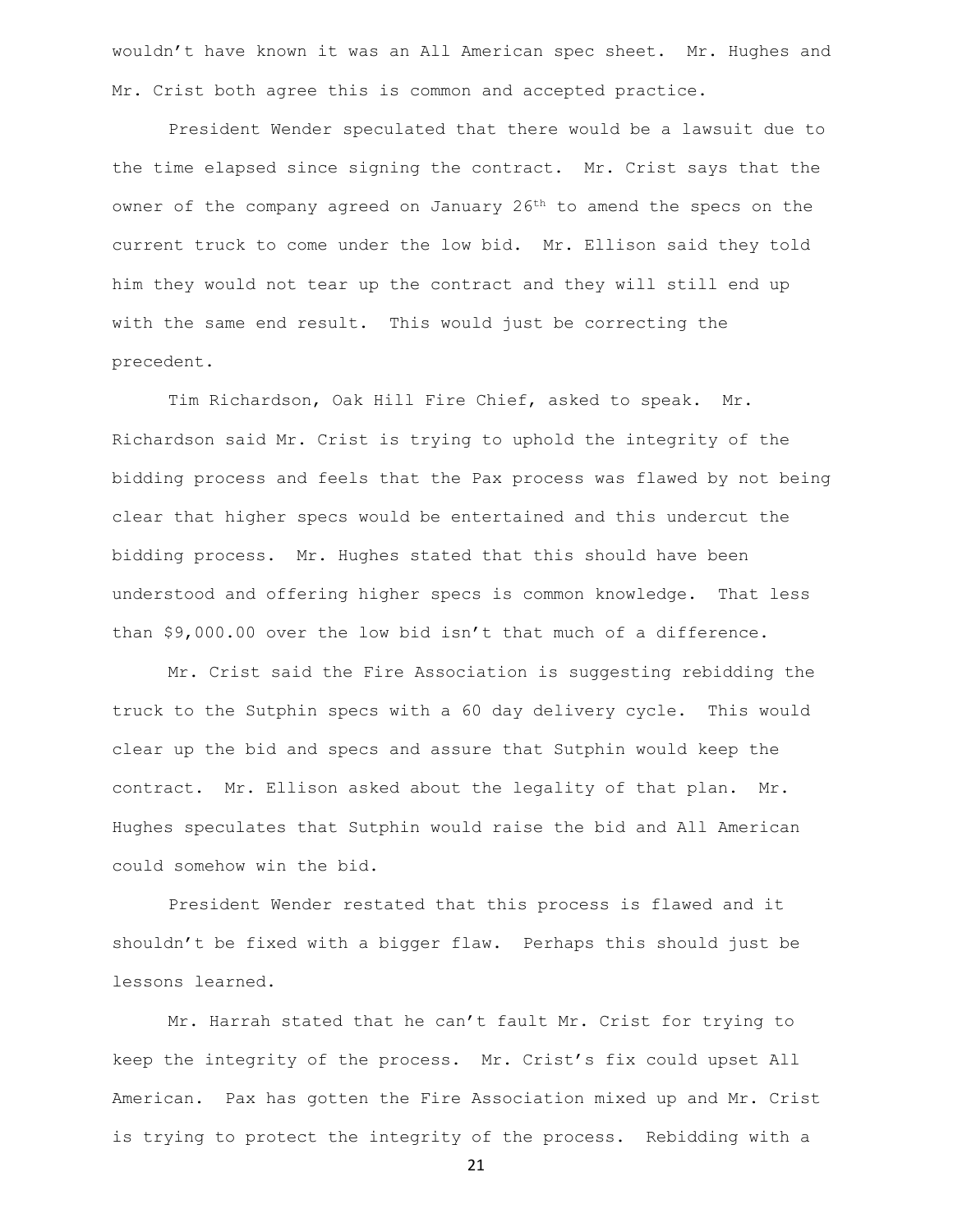truck already in process opens up the department to a law suit. President Wender suggested correcting this now to keep it from happening again. Mr. Harrah said that Mr. Crist will do that. Rebidding or canceling will cause a lawsuit. We are too far along and this is a no win situation. Bid specs should be specific in the future. If the specs are exceeded there will be an explanation.

Commissioner Scalph asked that in the future the Fire Association be more involved in the bidding process. Mr. Richardson said that it all comes down to communication. From now on, all bids will go through Mr. Crist's office and he will be present for all bid openings.

Mr. Harrah stated that the minutes from the bid opening did not reflect the vote. Advises this to be fixed. Mr. Ellison addressed Mr. Harrah and stated procedure was followed as far as they were aware and restated the truck specs. Mr. Harrah stated that the specs are not the issue; it's the disregard of the process at issue.

President Wender stated that Pax needs to review Robert's Rules of Order and that they let too much time lapse. Mr. Richardson and Mr. Crist are planning to fix this for the future to avoid these situations. Mr. Crist's idea to rebid will open them to lawsuit.

President Wender motioned to endorse and allow Pax to move forward with the understanding that they don't agree with how any of this was handled. Commissioner Scalph seconded and asked for open communication and to not put the Commission in this position again. Mr. Harrah and the Commission are not experts in this field. This is a case of lessons learned. Unanimous decision.

Sheriff Mike Fridley and Anna Frost appeared to present about changes in the tax office. Sheriff Fridley first presented about the security and phone system. Price quote for the GPS units for county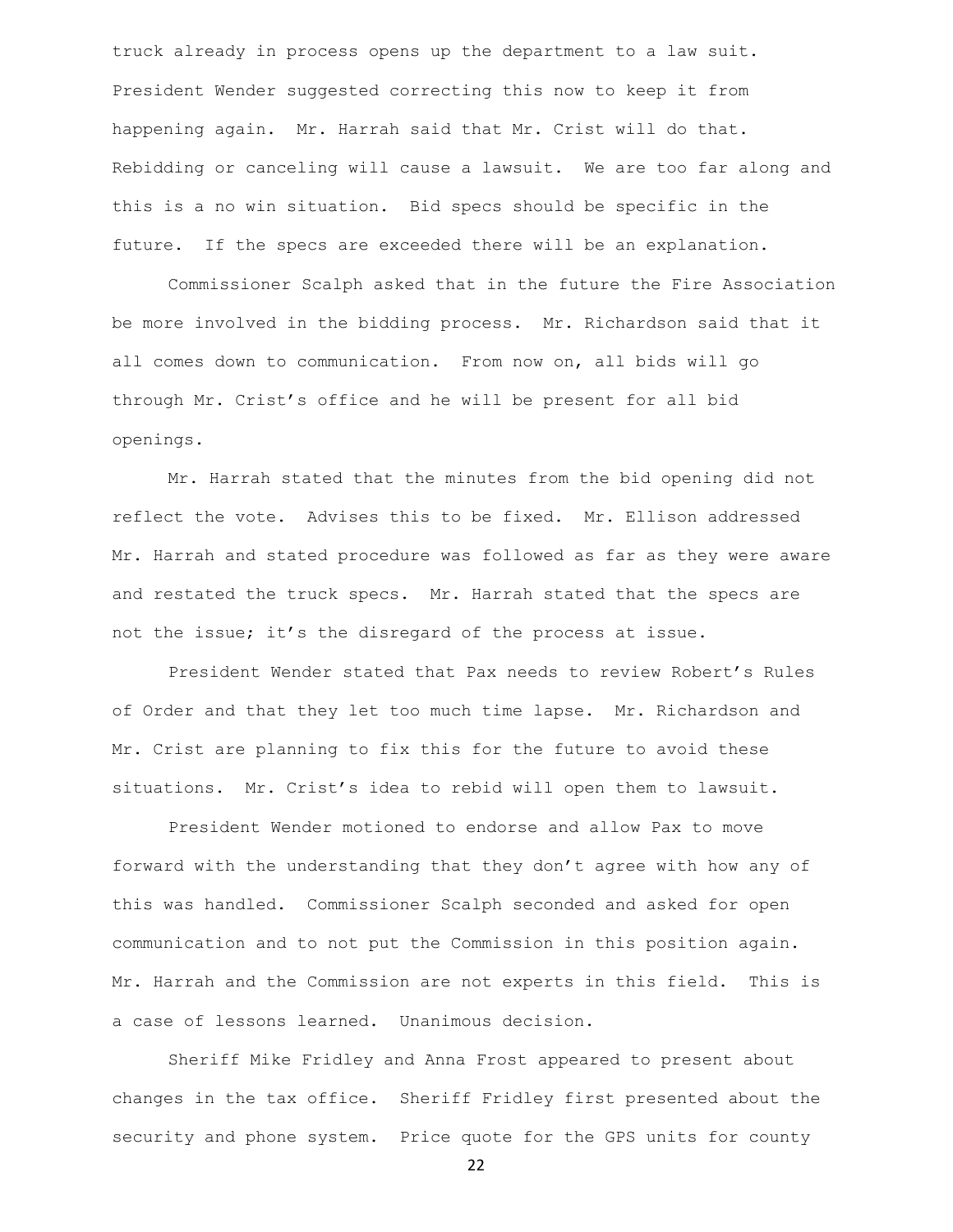owned vehicles is \$348.00 total per month for commission vehicles. This could allow for Wi-Fi hotspots, too. Sheriff Fridley believes this is worth the cost. President Wender asked Ms. Berry to invite the affected drivers to attend a discussion. This could take care of the proposed vehicle policy.

Sheriff Fridley reminds the Commission that the Road Office is staying open on Tuesdays and Thursdays until 6:00 p.m. to assist with gun permits and reports. There are deputies present.

Sheriff Fridley would like to have the same schedule in the Tax Office. The Tax office has been down 1 tax deputy for a while and another is on leave. Beginning March 1, the office will only accept cash for car registrations. This is due to the amount of bad checks that have been written in the past. The County has been unknowingly paying these taxes when a check bounces. Warrants can be served and licenses can be lost, but it is too much man power to retrieve the sticker.

There is an account from the General Fund that is covering the bad checks. Denise Light with Fayette County National Bank doesn't know how long the account has been open but it's been like that for a long time. The Fee for writing a bad check will be increased from \$10.00 to \$25.00 and once a bad check is written, a person can no longer write a check for property taxes, either. They have 10 days to make the payment right or the taxes are reinstated or they go delinquent. The same thing will be instated for Day Report Center payments for drug tests and GPS monitoring. There will be a press release in the newspaper and on Facebook and posted in the office. If money can't be regained, then we will have to write it off and then we will be written up by the auditor.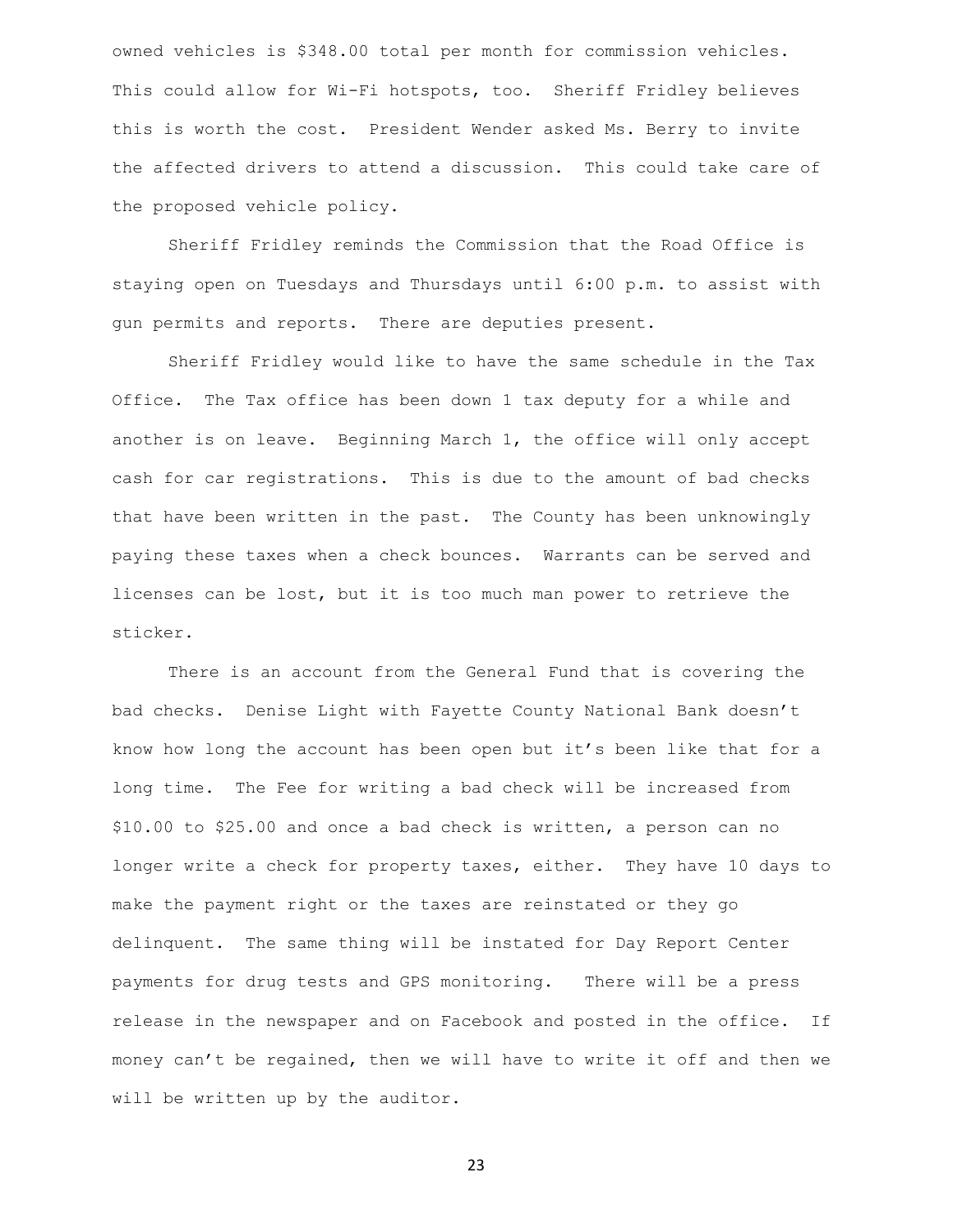Sheriff Fridley mentioned the extended hours again and stated there will always be a deputy with them. He also spoke with the Assessor as they are important to the tax office business. People can call in during the day to have their tickets made in the system to be ready after hours when they arrive to pay. There is always the chance the Assessor will decide to follow a similar schedule too. President Wender suggested putting this back on the agenda with the Assessor to see what this will do to his office. Suggested hiring a part time employee until budget time. President Wender asked Ms. Frost for a proposed schedule. They are hoping to wait until the employee on leave returns in 8 weeks to keep Ms. Frost from working 8:00 a.m. – 6:00 p.m. on Tuesdays and Thursdays. The employee on leave is the assistant Chief Deputy and they will share the duty of staying in the evenings. Sheriff Fridley asked for permission to keep the Courthouse Annex open beyond 4:00 p.m. 2 days a week and the Commission agreed.

The Estate of Rita Francis Perdue was rescheduled due to no one appearing for the appointment.

Gabe Peña appeared to change the scope of the Flex-E grant. The WVU Law Clinic and Revitalize UKV received \$4,800.00 in redevelopment planning. Mr. Peña is asking to use the funds for planning and engineering for the Montgomery Fishing Pier near Montgomery General Hospital. He is also asking for an extension to spend the funds until February 28, 2017. The Commission asked Mr. Peña to revise the paperwork and return at a later meeting for authorization and signature.

 Kevin Walker, OEM Director, appeared to discuss the Bays payment. The final inspection is based on federal inspection of paperwork. This inspection is based on Mr. Walker's paperwork, not the contractor's work. The Contractor's work was up to Mr. Walker to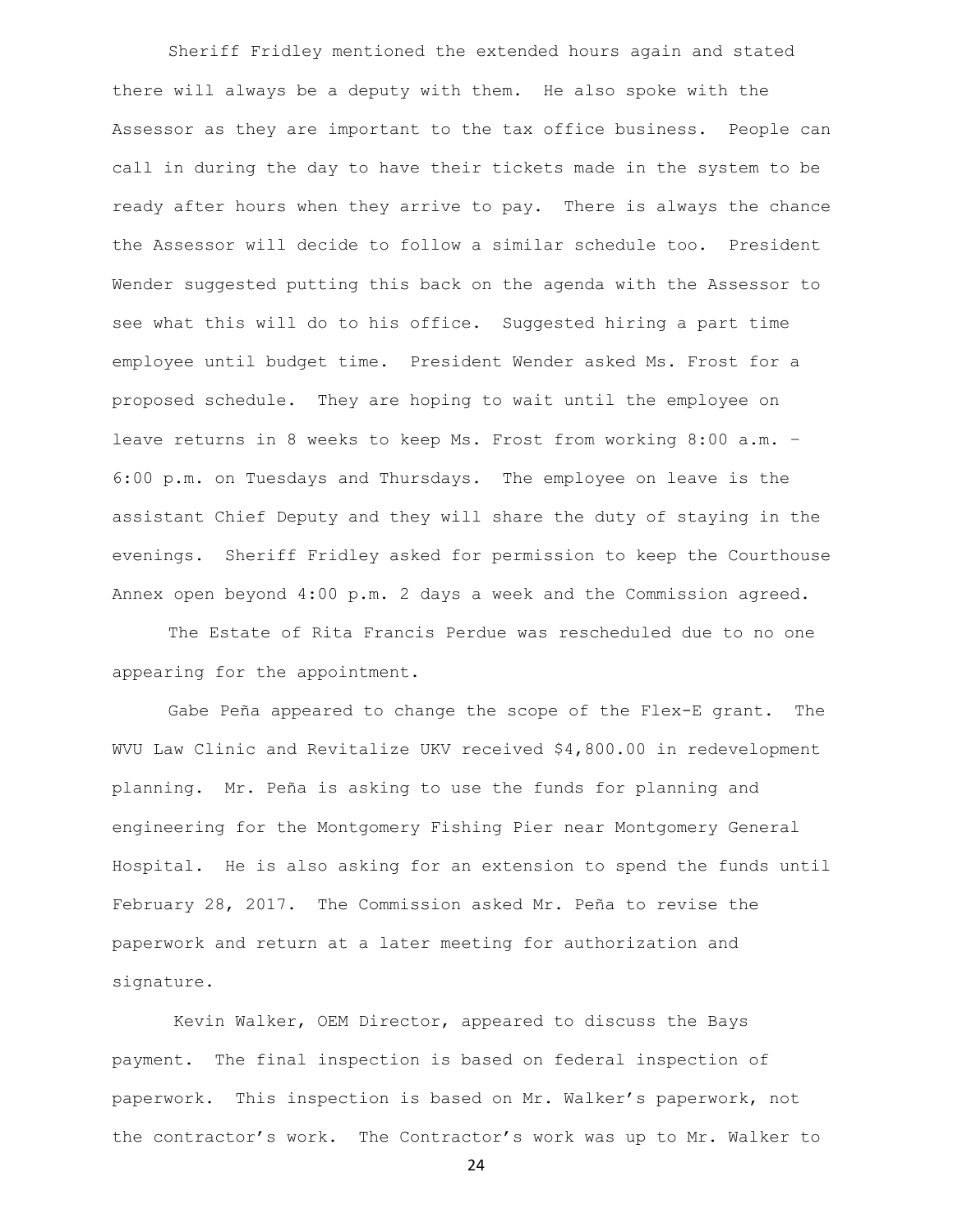enforce and make sure it was completed. FEMA will be inspecting the paperwork and not the physical work. All of this is understood now and complete. President Wender stated he was under the impression that it was a "kick the dirt" inspection. Mr. Walker stated that the derecho just received the final inspection, as a way to illustrate how long this process is. Bays would like to stay a vendor in the county and is gracious about the discussion. However they have been an issue and difficult to work with. There has just been miscommunication. President Wender asked that Mr. Walker write a letter stating the misunderstanding of the final inspections and send the payment. Commissioner Brenemen motioned to send the payment. Commissioner Scalph seconded sending the payment along with the letter from Mr. Walker and Ms. Berry. Mr. Harrah agrees with this arrangement. Unanimous decision.

Mr. Walker presented about the Meadow River Rail Trail. Restoring to pre-flood condition can avoid the downstream studies. They proposed resetting the steel instead of demolishing, recycling and rebuilding. Money cannot be drawn down until plans are shown. The original suggestion of raising the bridge 7 feet was not a demand. Also the original trestle plan wasn't sufficient for the desired use. Fayette County will need \$827,000.00 from FEMA and are unable to join in with Greenbrier County to receive FEMA funds. Must wait on the weather to break. Mr. Walker wishes he had more expertise assistance. President Wender suggested finding out if we can hire an engineer to assist.

Ms. Berry presented a Memorandum of Understanding for President Wender to sign for the Women's Resource Center to develop more comprehensive strategies addressing violence against women.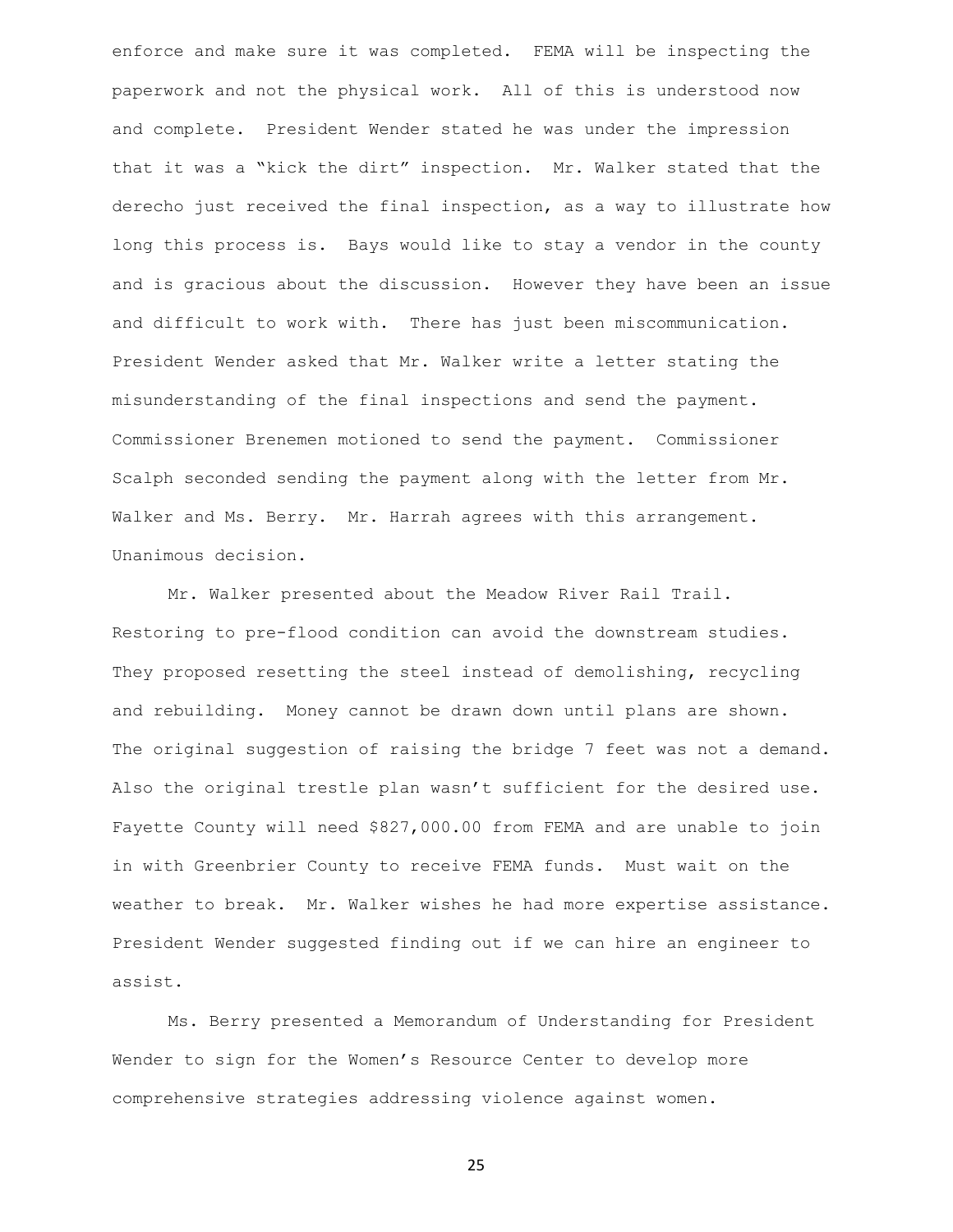Commissioner Scalph motioned to authorize President Wender to sign. Commissioner Brenemen seconded. Unanimous decision.

Commissioner Scalph formally resigned her positions with the New River Transit Authority and the Fayette Raleigh Metropolitan Planning Organization (FRMPO) citing scheduling conflicts with their meetings and her duties on state Executive Boards.

Ms. Berry presented a letter for the Commission to sign appointing John G. Brenemen to the New River Transit Authority. Commissioner Scalph motioned to approve and sign the letter. Commissioner Brenemen seconded. Unanimous decision.

Ms. Berry presented a letter to appointing John G. Brenemen to the Fayette Raleigh Metropolitan Planning Organization (FRMPO) due to the resignation of Commissioner Scalph. President Wender motioned to approve and sign the letter. Commissioner Scalph seconded. Unanimous decision.

Ms. Berry presented a letter from Christopher S. Moorhead, Chairman of the Fayette County Deputy Sheriff's Civil Service Commission requesting the Commission to make an appointment due to the vacancy created with the passing of Eugene Hogan. The person must be a Republican because currently John Shumate and Christopher Moorhead are Democrats. Code prohibits all three members being of the same political party. Commissioner Scalph motioned to appoint Tom Ewing to the Civil Service Commission. Commissioner Brenemen seconded. Unanimous decision.

Ms. Berry presented a letter to Sherman Bobbitt thanking him for his years of service on the Fayette County Planning Commission. The Commission signed the letter. A replacement was discussed. Commissioner Brenemen suggested John Welder from Powellton Hollow.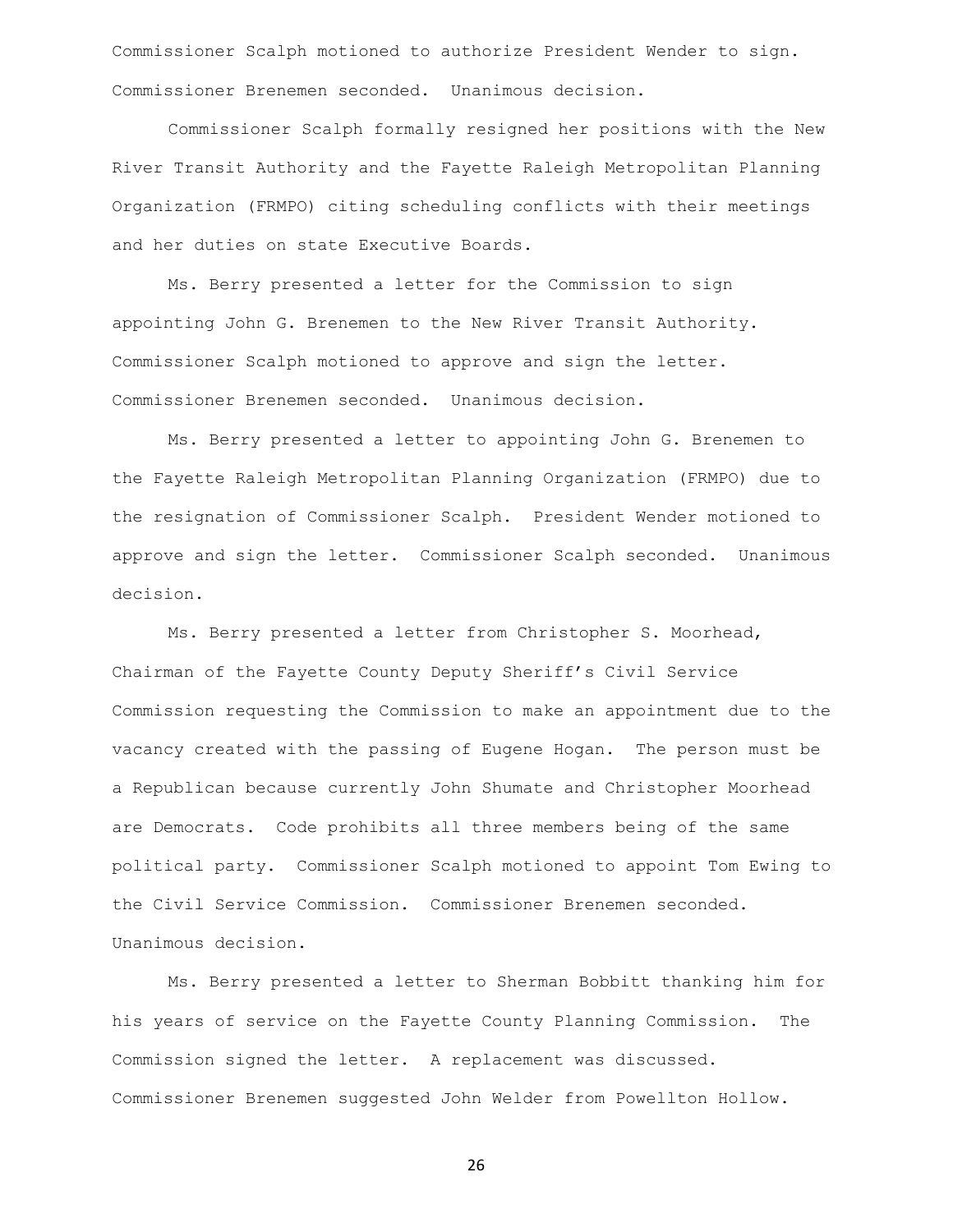Ms. Berry will obtain a bio for Mr. Welder and the Commission will offer the suggestion to the Planning Commission.

Ms. Berry presented a letter for the Commission to sign to all Elected Officials and Department Heads requesting each to submit their detailed request for appropriations for FY 2017/2018 budget by March 1, 2017. The Commission signed the letters.

Ms. Berry presented a request from Leonard H. Bickford, Chief Magistrate, to purchase 6 small benches for the Magistrate Court floor to allow police officers to sit while they are waiting for cases in Magistrate Court. Sheriff Fridley believes that 4 benches will be enough. Ms. Berry and Magistrate Bickford will work together to choose appropriate benches for around \$100.00. Commissioner Scalph motioned to approve the purchase of 4 benches. Commissioner Brenemen seconded. Unanimous decision.

Sheriff Fridley presented that a desk will be placed in the main courthouse hallway for Corporal Legg to use while acting as courthouse security and not roving. President Wender took issue with the deputy sitting at a desk. Commissioner Scalph stated she believes it shows we are being proactive.

Ms. Berry presented a request for a letter to Fayette County Mayors from the Commission regarding the Law Enforcement Memorial. Sheriff Fridley said \$7,000.00 needs to be raised and this request would be better coming from the Commission. The letter will be presented for approval at the next meeting.

Ms. Berry presented a maintenance renewal for the boiler in the Courthouse for signature of President Wender. Currently paying \$8,089.00 per year and it will increase to \$8,200.00, or by \$27.75 quarterly. Commissioner Brenemen motioned to approve and authorize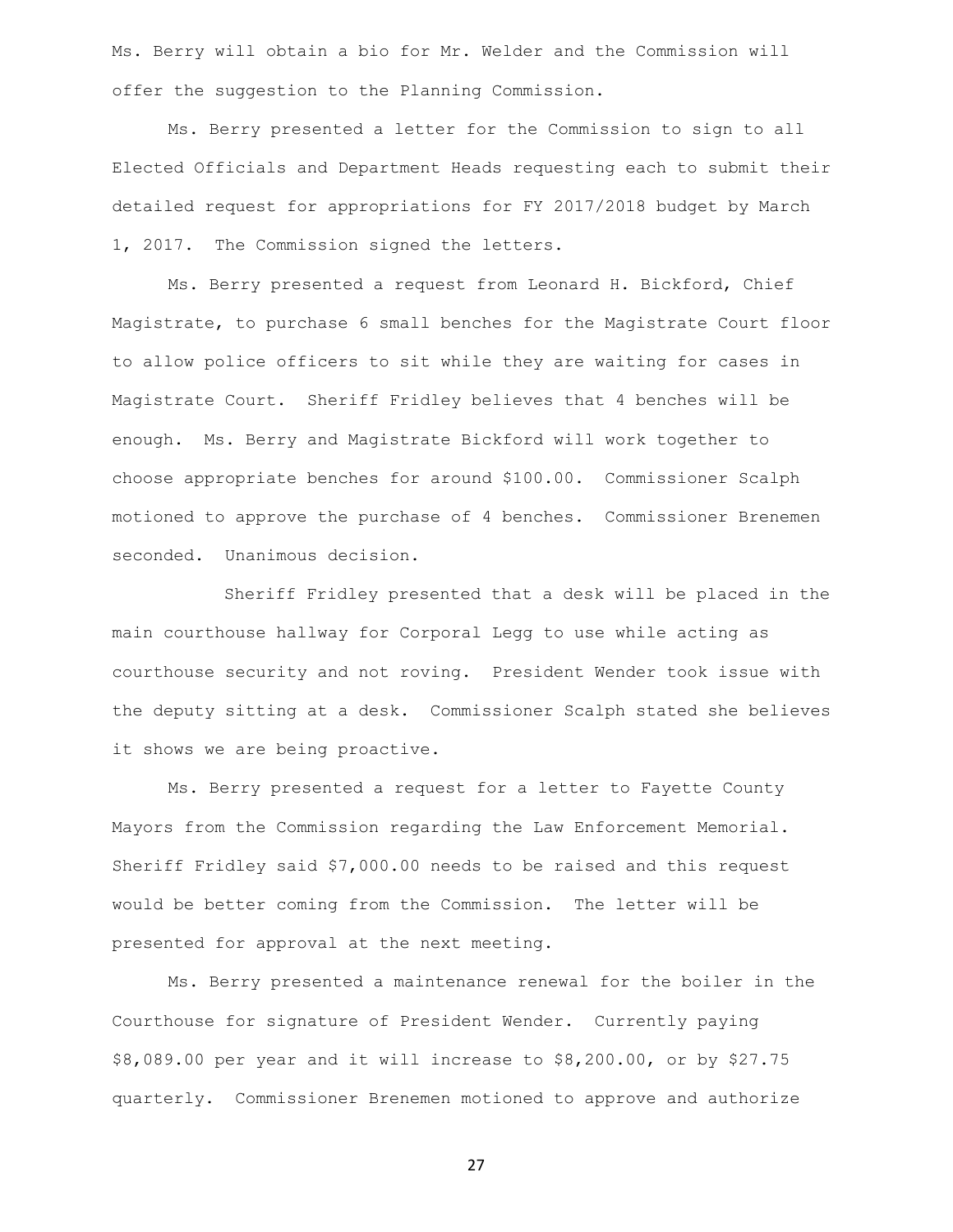President Wender to sign. Commissioner Scalph seconded. Unanimous decision.

Ms. Berry presented a request from Brent Conley, Team Purpose Coach, to use the Fayette County Soldiers & Sailors Memorial Building from March 1, 2017 to August 31, 2017 for coaching the AAU Girls Basketball Team. Commissioner Brenemen motioned to approve the request. Commissioner Scalph seconded. Unanimous decision.

Ms. Berry presented a Fayette County Fire Levy Pumper Replacement Agreement for the Commission to approve and sign for the Smithers Volunteer Fire Department. Commissioner Scalph motioned to approve and sign the agreement. Commissioner Brenemen seconded. Unanimous decision.

Ms. Berry presented invoices for approval for the Fayette County Animal Control Center in the amount of \$2,388.42 for utilities. Commissioner Scalph motioned to pay the invoices. Commissioner Brenemen seconded. Unanimous decision.

President Wender mentioned finding out if the Animal Shelter's AEP bill could be put on a budget.

Ms. Berry presented a revised letter for the New River Gorge Learning Cooperative asking to move the date of their approved event. The Commission approved the change.

The meeting was adjourned at 12:33 p.m.

FAYETTE COUNTY COMMISSION FEBRUARY 2, 2017 COURTHOUSE FAYETTEVILLE, WV 25840 Present: MATTHEW D. WENDER, DENISE A. SCALPH, JOHN G. BRENEMEN

The Fayette County Commission met in a special session on Friday, February 2, 2017. President Wender called the meeting to order at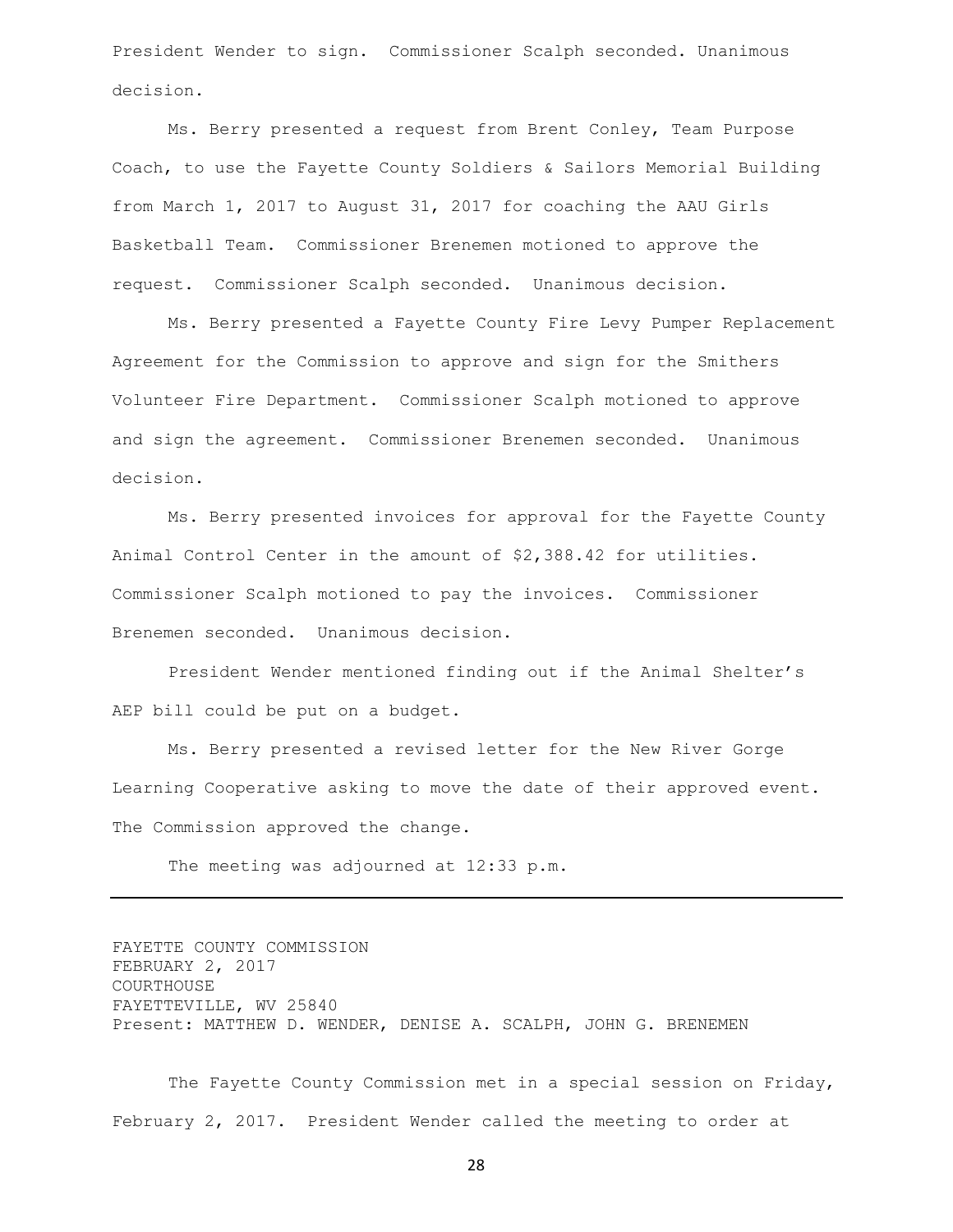9:06 a.m. sitting as the Board of Equalization and Review for Industrial and Mineral Hearings.

Eddie Young, Assessor, was present, but there are no contested valuations and the State did not appear due to lack of any applications. The Commission recessed as the Board of Equalization and Review at 9:12 a.m. to enter into the regular meeting, unless someone appears with an application.

Discussion was held regarding the email about Wet the Dries Commission received from the Alloy plant. This was an informational email, and wasn't asking for anything from the Commission.

Commissioner Brenemen motioned to approve the minutes from the January 20th meeting. Commissioner Scalph seconded. Unanimous decision.

President Wender stated that he will contact Jonathon Grose, Mayor of Gauley Bridge, about sitting on the board of the Kanawha Falls PSD.

Discussion was then held about the vacancy on the Planning Commission. The Commission will recommend John Welder to the Planning Commission.

The Commission held a discussion with employees who drive county owned vehicles. The Commission has had concerns for a while about county owned vehicles. Other counties have gotten in trouble over the subject. The Commission is not anxious to change anything, but needs a way to verify accountability if ever questioned. Sheriff Fridley has a GPS monitoring system that could alleviate concerns and the necessity of a policy. The Commission makes it clear this is not a done deal.

Sheriff Fridley explained the GPS system the Sheriff's office will be using. Wi-Fi is available for employees who it would benefit.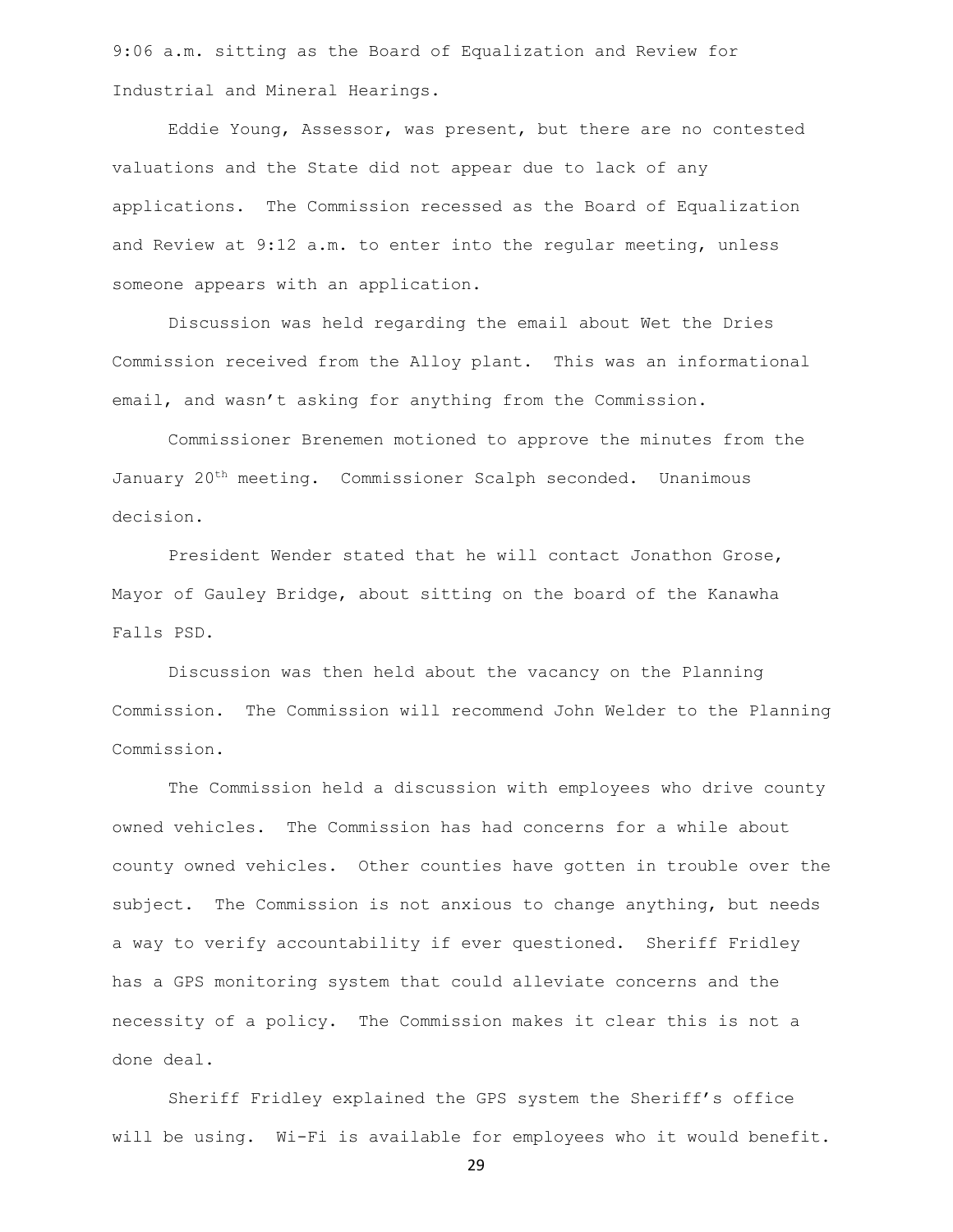These mid-line devices will promote safety and will provide insurance savings. There are 11 cars for the County Commission and 7 for the Assessor and a few additional vehicles for the Sheriff requiring units. President Wender stated that the Commission gets questioned frequently about suspicious abuse of county owned vehicles. This system would allow the Commission to anticipate future inquiries and assist if someone is accused of something. James Bennett asked about recording features. Larry Harrah, Prosecuting Attorney, stated that the information states there is a location stamp and the information is saved for 90 days and can be backed up by county computers.

President Wender stated this would be more for locating someone if necessary rather than checking up on employees and Commissioner Scalph commented in favor of the insurance savings.

Renee Harper, Park Director, appeared to update the Commission on the park. She is proposing an increase in pool fees. The proposed increase is based on other local pools and the recommendation of the Parks and Recreation Board.

Commissioner Scalph asked if the fees are tax exempt. President Wender asked about passes versus single use. Ms. Harper doesn't have the figures on the passes since they were not sold last year. President Wender asked about the amount of the increase and Ms. Harper stated that she believes it is fair.

Commissioner Scalph is concerned about inconsistent hours, stringent rules against toys, food and chairs. Ms. Harper stated that more chairs will be available and they are working on a canopy for shade. They are working on the other issues.

Commissioner Brenemen asked about rounding out the tax. Commissioner Scalph stated that some businesses will back off the tax to have an even payment amount. All Commissioners agree this is an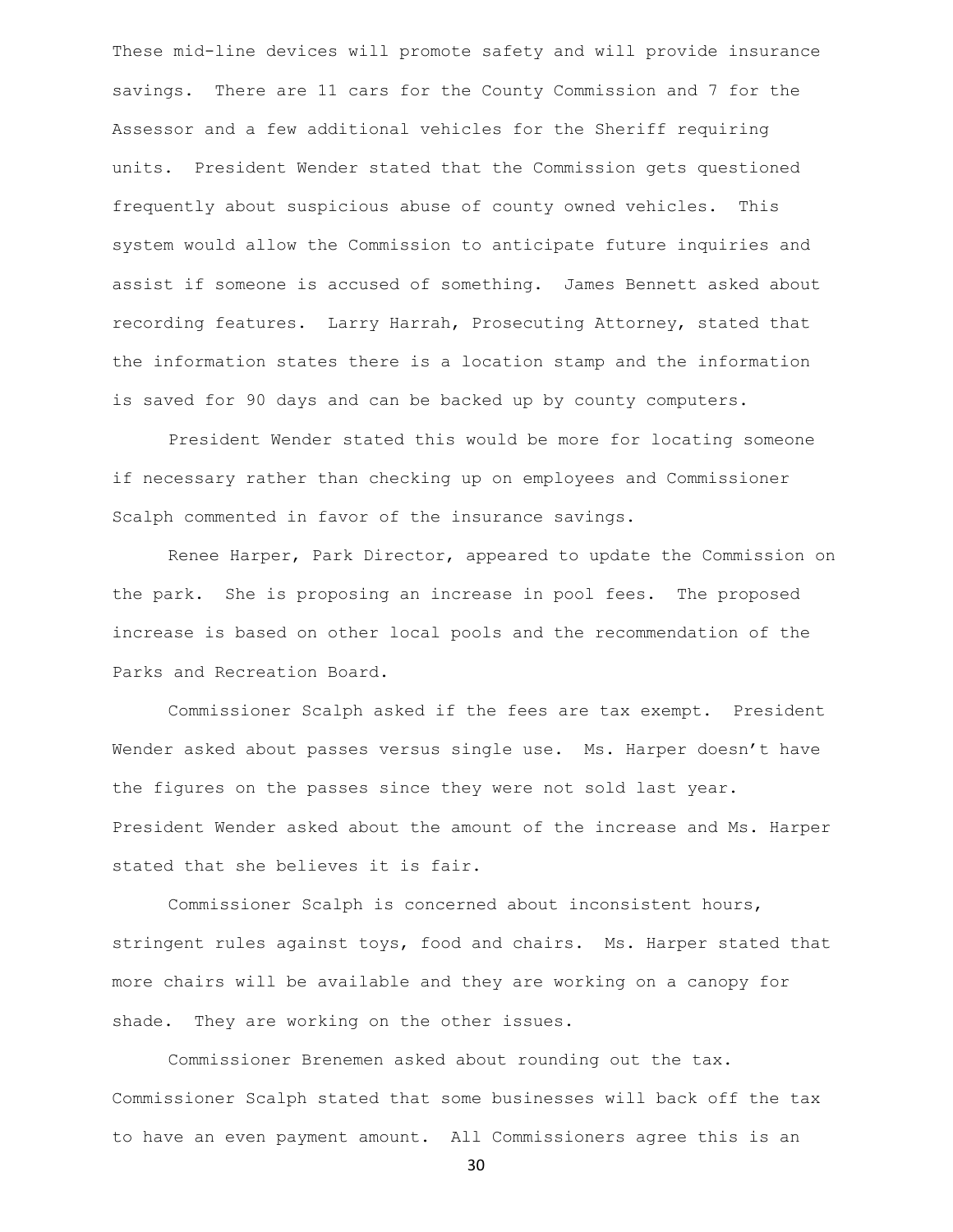easy formula that can be kept at the register. President Wender still believes an increase in pool passes from \$85.00 to \$225.00 is too ambitious.

Ms. Harper presented that they will have a 10 visit punch card with a reduced fee if purchased before April.

Commissioner Scalph asked about concessions. Ms. Harper stated they haven't finalized the plans yet.

Ms. Harper updated the Commission on the planned Easter Egg Hunt. It will be April  $8^{th}$  and only be 1 day long for the  $1^{st}$  year. It will be for children 8 years and under from 11:00 a.m. to 3:00 p.m. They will split up the children into two groups: 4 and under and 5-8. They will also have a petting zoo with bunnies and chicks. The hunt and petting zoo will be free with other activities such as a hay ride for a fee.

President Wender asked about the possibility of offering the entire event for free. Ms. Harper stated this will all be a learning experience. If everything is free and the weather is great they might get bombarded. They should definitely be able to offer the hunt and hay rides for free.

Ms. Harper presented that the park applied to adopt Park Rd. through the Adopt a Highway Program.

The Park will hold a job fair in March on the 24<sup>th</sup> and 30<sup>th</sup> to build a pool of seasonal applications.

Ms. Harper asked the Commission about increasing lifeguard pay to \$9.25 per hour. Adventures On The Gorge pays \$9.25 as well as incentives through the resort. There is money in the budget to increase these salaries. Ms. Harper is hoping to attract older than school age kids due to scheduling conflicts with classes and sports practices. President Wender suggested maybe a bonus for completing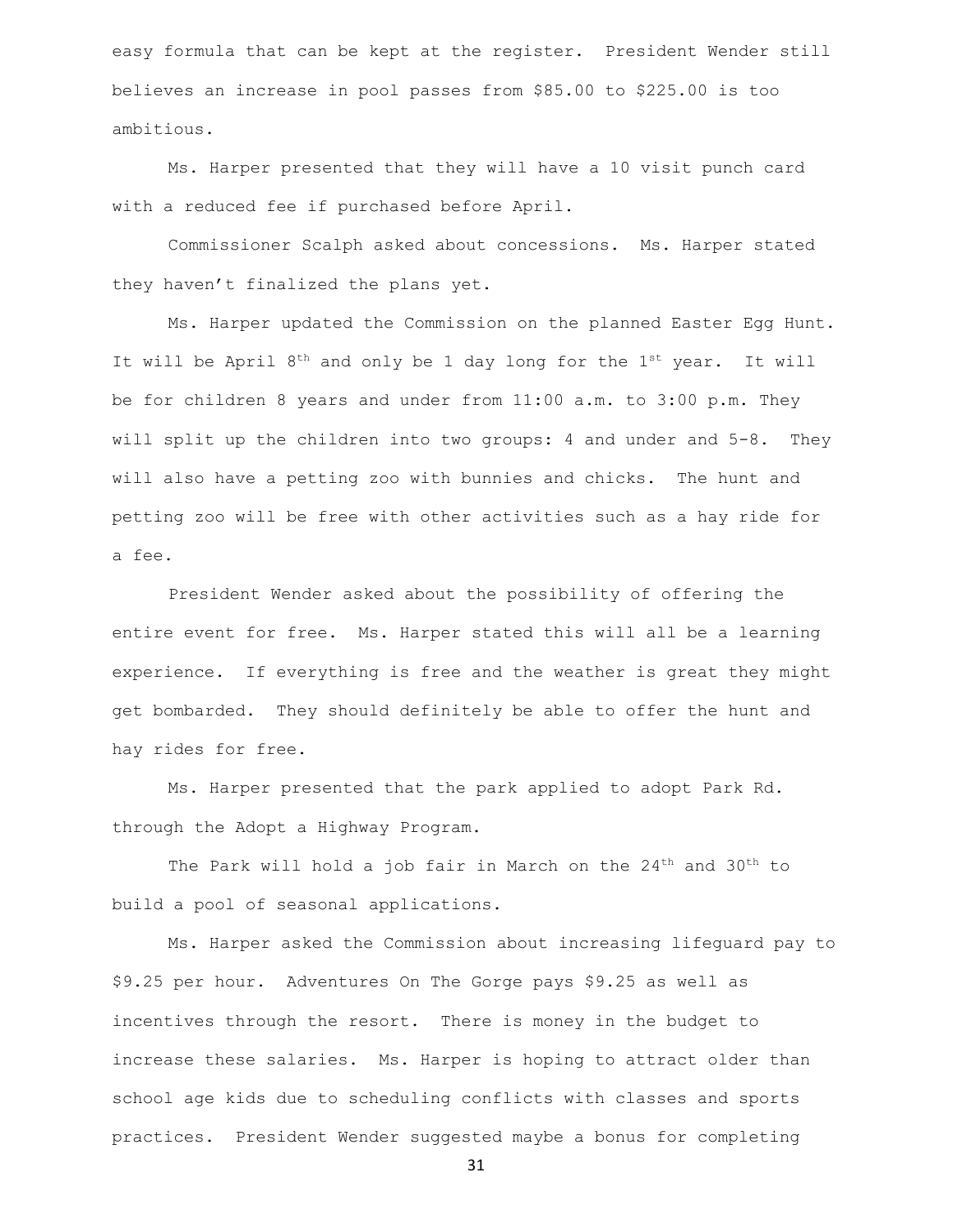the season. Commissioner Scalph stated that the higher pay might mean more dedicated employees and asked about partnering with companies to offer incentives. We will need extra guards to cover vacations and time off.

Ms. Harper brought up the gun range and the use of high powered rifles; bullets are lodged in the shelter frame. The range is posted and there is not supposed to be shooting there. The gun club shoots on Sundays but there is conflict with church services being held in rented shelters. Proposed asking the club to wait till noon. Mr. Harrah and Sheriff Fridley expect this will be met with resistance since morning is the best time to shoot.

Discussion was held about moving the range to Girl Scout Lane.

Mr. Harrah asked about holding a fishing event at the park, with sponsors to offer free poles and stock the pond for the day. DNR could stock.

Ms. Harper asked about offering free lunches for volunteers twice a year. Commission will find out if this is allowed.

Commissioner Scalph presented that the Bridge Day Commission needs a place to store the 5 x 20 foot diving board used for jumpers. Sheriff Fridley believes this is owned by Marcus Ellison and not the Bridge Day Commission. Either way, the park is not sure there is a place to store it. Bridge Day Commission might have to build a structure or pay to have it stored.

Dan Pauley, Park Garage Maintenance, asked about mileage and taking his county owned vehicle home, as he is always on call for the deputies' cruisers. In some private companies, if they are not on call, they pay a flat fee for mileage. If they are on call, they don't pay a fee at all since it is part of their job description to have the car at all times. It is difficult on taxes at the end of the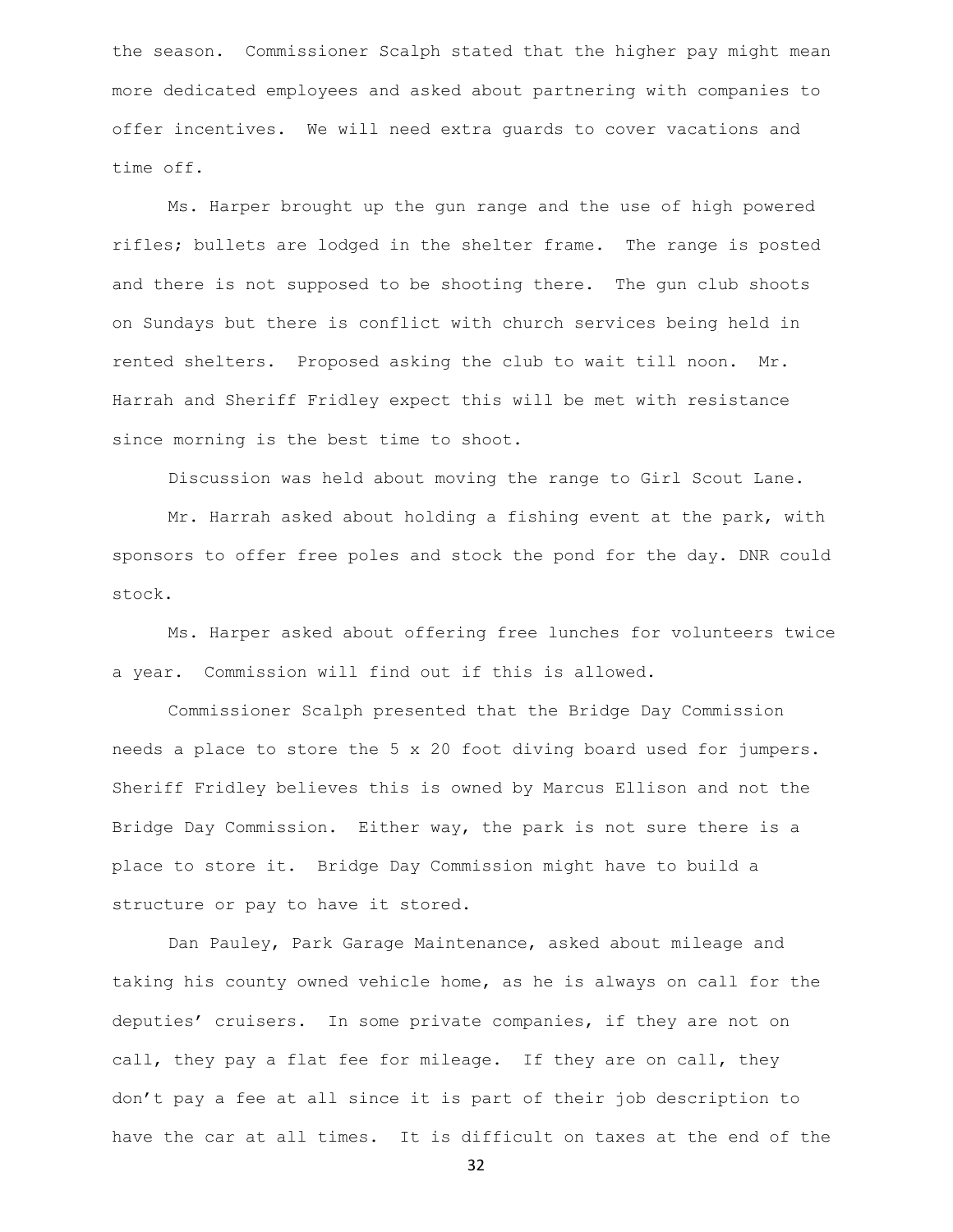year. Ms. Berry stated that by law, we can only offer exempt status to cars marked for emergency operations.

Sheriff Fridley suggested making Mr. Pauley's vehicle marked like some of the essential operations vehicles at the Board of Education who ran into this same situation. President Wender asked Ms. Berry to look into this.

Ms. Berry presented the edited letter to municipalities concerning the Law Enforcement Memorial. President Wender asked that the letter be sent to the paper as a letter to the editor. The Commission signed the letters approved in a previous meeting.

Discussion was held regarding security at the Prosecutor's office. Sonny Milam, Maintenance Supervisor, will check with Fayette Institute of Technology to see if they can make a metal fire escape for the Prosecutor's building, 3rd floor of the main courthouse and the Circuit Clerk's office.

The meeting was adjourned at 11:35 a.m.

```
FAYETTE COUNTY COMMISSION
FEBRUARY 7, 2017
COURTHOUSE
FAYETTEVILLE, WV 25840
Present: MATTHEW D. WENDER, DENISE A. SCALPH, JOHN G. BRENEMEN
```
The Fayette County Commission met in a special session on Tuesday, February 7, 2017. President Wender called the meeting to order at 9:00 a.m. sitting as the Board of Equalization and Review for Industrial and Mineral Hearings.

Eddie Young, Assessor, was present, but there are no petitions. The Commission recessed as the Board of Equalization and Review at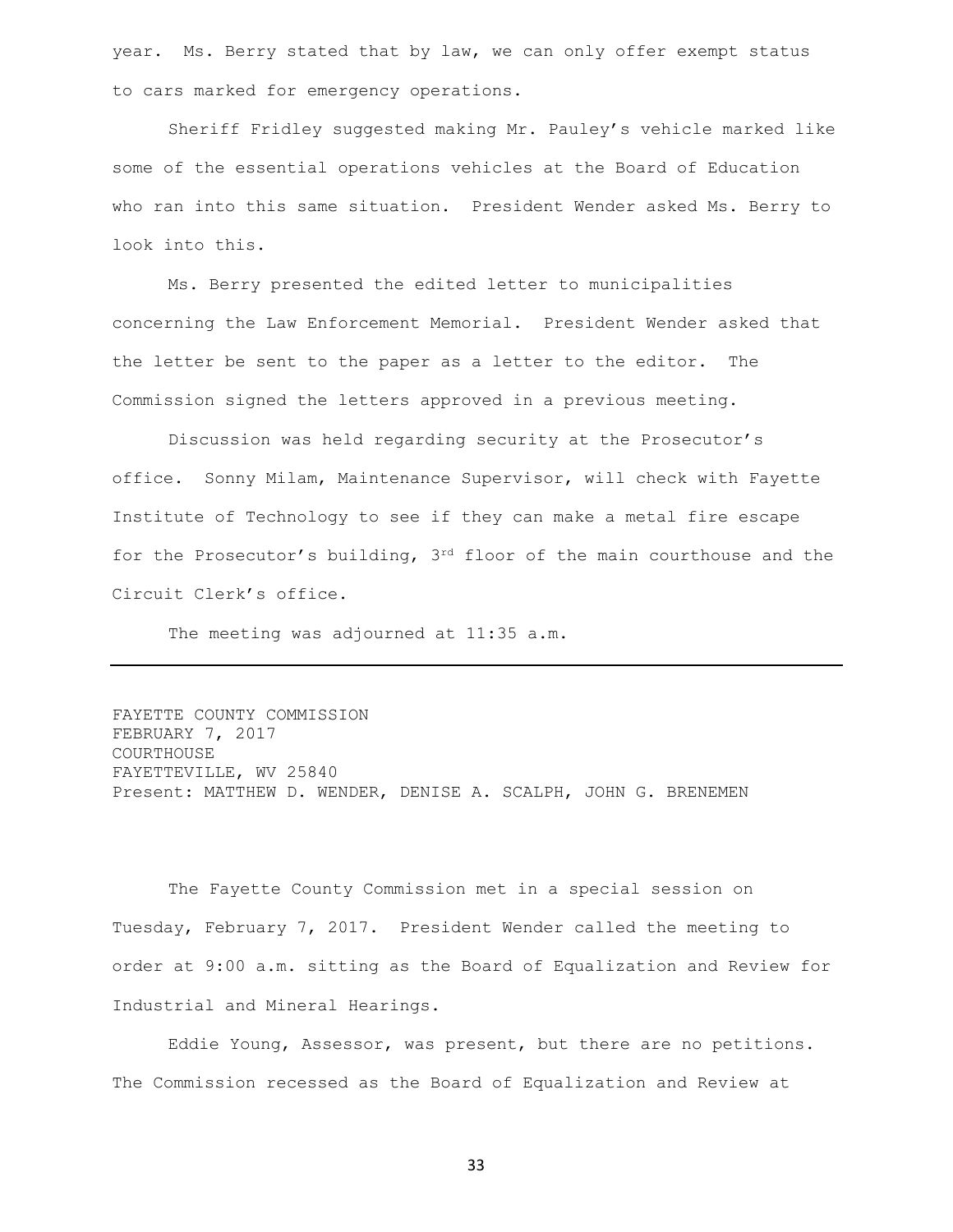9:15 a.m. to enter into the regular meeting, unless someone appears with an application.

Debbie Berry, County Administrator, appeared to present a letter from Lisa Ferrell-Kesterson for the Annual Police Officer Memorial requesting permission to set up a tent on the Courthouse lawn on Monday, May 15, 2017. Commissioner Scalph motioned to approve the request. Commissioner Brenemen seconded. Unanimous decision.

Ms. Berry presented a letter for the Commission to approve and sign authorizing the purchase of 6 panic alarms at \$189.00 each for the Fayette County Commission offices. Commissioner Brenemen motioned to approve the purchase and sign the purchase order. Commissioner Scalph seconded. Unanimous decision.

Commissioner Brenemen motioned to purchase 20 additional panic alarms to cover the campus of the courthouse. Commissioner Scalph seonded. Unanimous decision.

Ms. Berry presented a letter to Attorney Tom Ewing notifying him of his appointment to the Fayette County Civil Service Commission. Commissioner Brenemen motioned to approve and sign the letter. Commissioner Scalph seconded. Unanimous decision.

Discussion was held about the upcoming legislative meeting. Commissioner Scalph mentioned bringing up the time that taxpayers have to file for exonerations.

Members of the New River Humane Society appeared to present to the Commission. Sunday afternoons, there are community dog walks and it has been noticed during these events, that there are several empty cages and no dogs are living in outdoor cages. This is a great improvement. The board members have been visitng other shelters for ideas. They also state that the cat room has vacancies as well.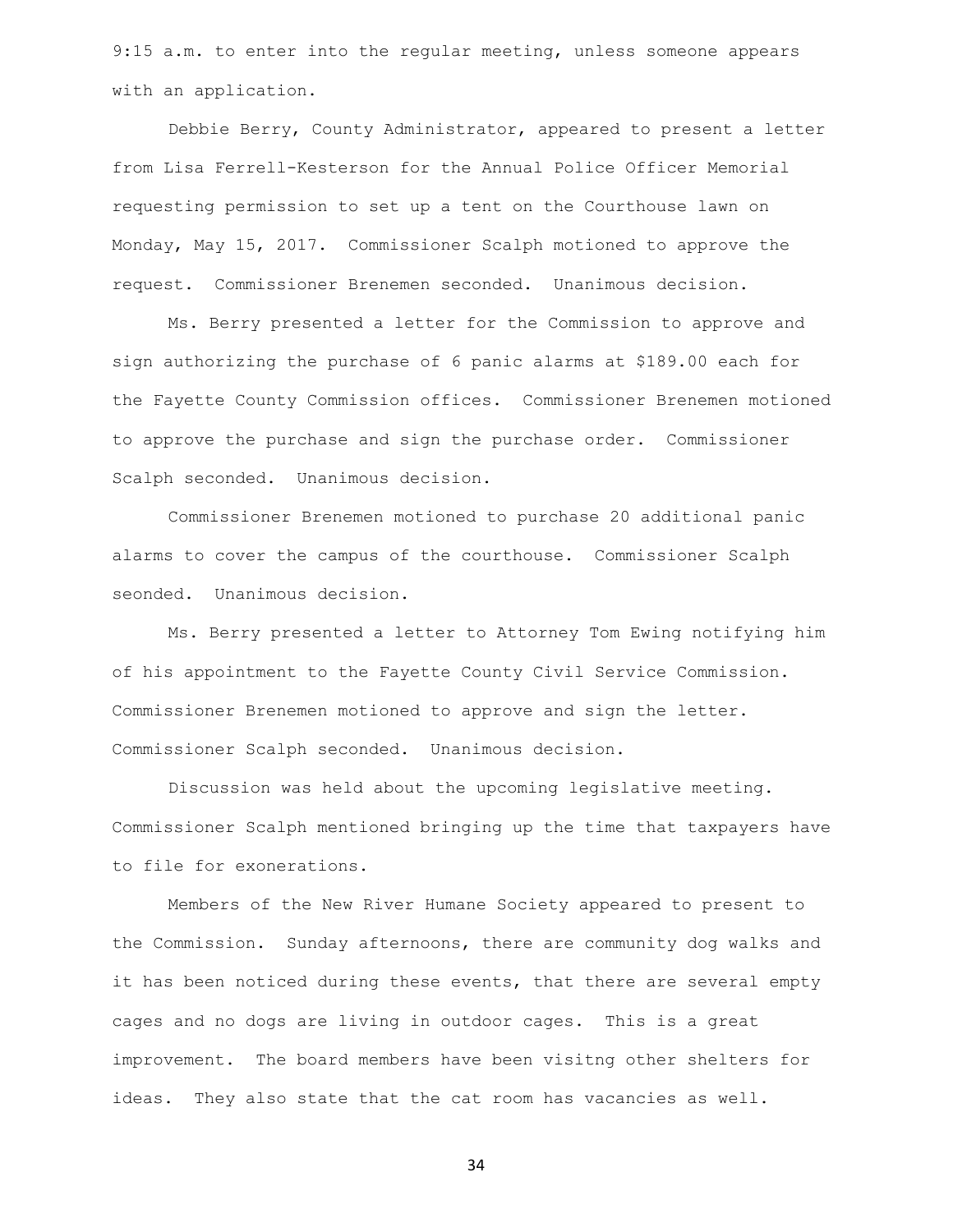Casey Gioeli, Shelter Veternarian, stated that animal rescues have been integral in keeping the population down. Last month, 100 animals were brought in, and there was only 1 reclaim and 1 adoption. Most of the intakes went to rescues. Strays must have a 5 day hold but surrenders can be adopted out immediately.

The Shelter is no longer accepting feral cats. They would like to trap, neuter and release. Trap and vasectomy/hysterectomy release would be an option too, which would allow the animal to retain its natural instincts, and cause them to defend their territories which would also assist in reducing feral cat populations. They have identified grants to assist with this program and they don't want to roll the program out prematurely. This is the best way to deal with the feral cats. No one will adopt them and it is inhumane to cage them.

Commissioner Brenemen asked about the costs of vasectomy versus neutering. Ms. Gioeli stated that needs to be determined and would also rely on grants.

Kathy Gerencer, volunteer, reported about the Fur Ball. It was sold out and the auction was a success. They had great response from area businesses for the auction.

Discussion was then held regarding the finaces of the Shelter. (handout attached)

The budget from the Commission was cut from \$200,000.00 to \$125,000.00 in 2016 with an addition of \$10,000.00 to assist with bills. The Day Report Center was supposed to assist with daily Shelter maintenance but that did not work out. Vet costs last year were over \$70,000.00 and should be better this year due to the feral cats. The veteranarian has given protocols on which animals to vet to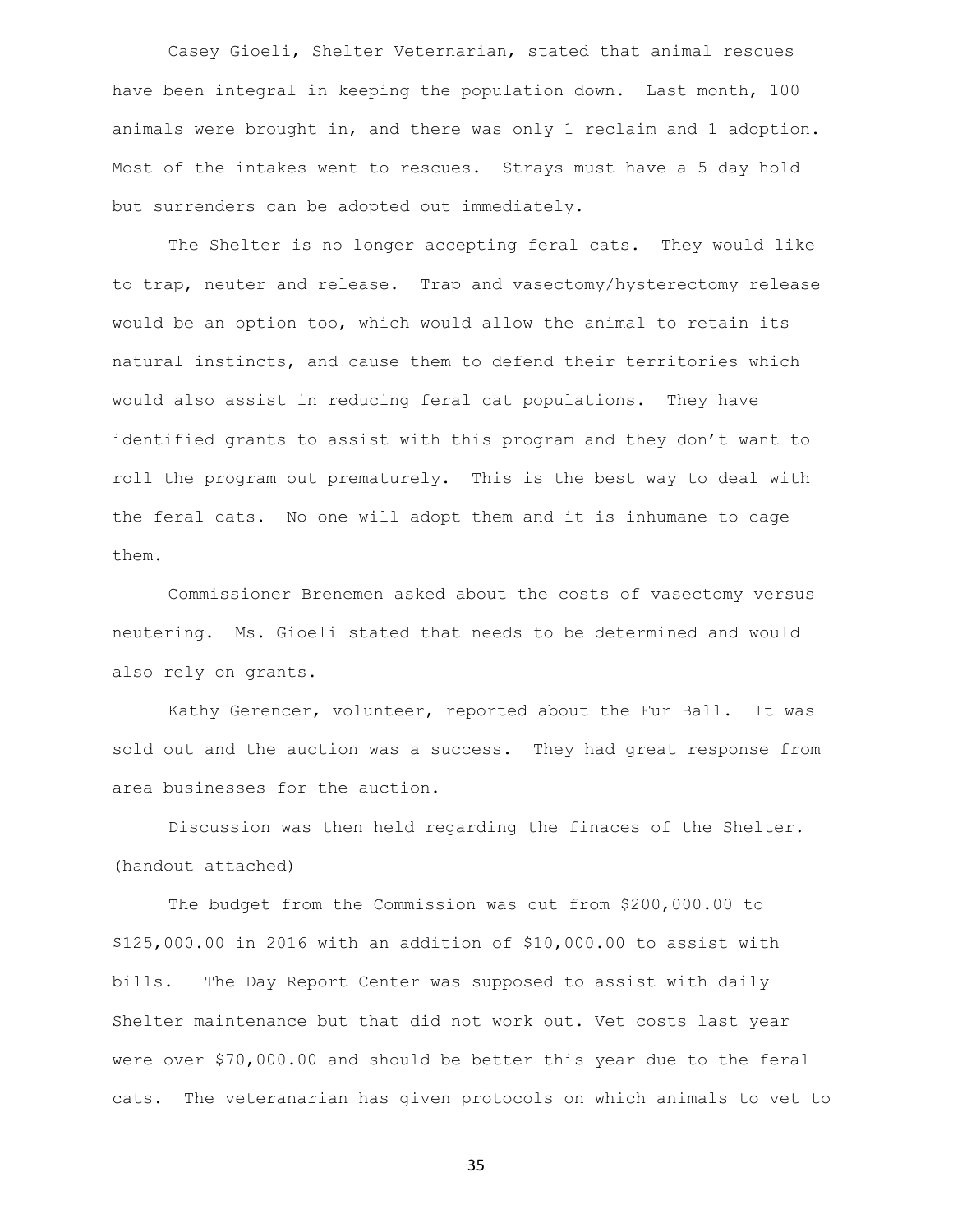help with costs. Vaccinations are expensive and every animal that comes to the shelter is vaccinated.

Discussion is held about staffing. Two days a week one person is working alone with the dogs. This is not safe and ideally they need another employee. They need 7 kennel attendants and one employee might soon retire freeing up a higher salary. There is also a need for a secretary. They would like to hire the secretary by the first of March.

There is a \$33,000.00 shortfall for payroll. The NRHS is asking for \$32,932.00 to cover payroll. Commission would need to make a budget revision. Commissioner Scalph motioned to approve the request to hire additional staff and to make a Budget Revision to cover the \$32,932.00 request. Commissioner Brenemen seconded. Unanimous decision.

Active Southern West Virginia appeared to update the Commission. Present were Melanie Seiler Hames, Andy Davis, Becka Lee and Malorie Polster.

Ms. Lee, Volunteer Director, presented about Community Captains for free weekly activities. Helps people stay accountable for their activities and stay on track. They partner with the NRHS for the Community Dog Walks and other events are family friendly. Other activities include tai chi, gentle chair yoga and Saturday walking groups.

Get Active in the Park was a partnership with the New River Gorge National River. This program is to encourage locals to use the park. Last year there were 14 captains, 75 free activities and 368 participants in 5 months. This year, they would like the program to be year long and hope to add rock climbing, snowshoeing. Camp Brookside had cooking and canning classes. The only ask from the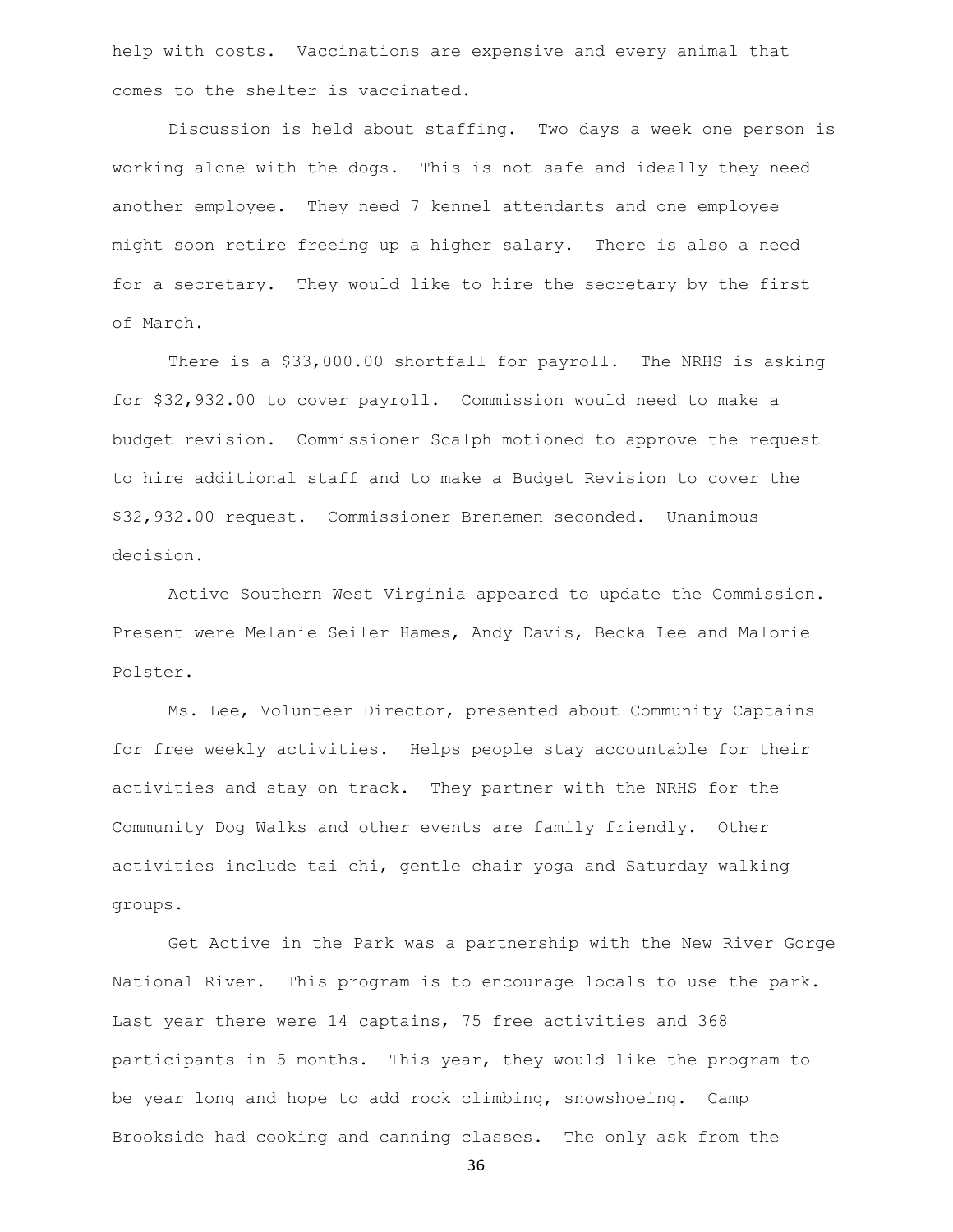Commission is for support and advertising. Commissioner Scalph mentioned involving the women's clubs.

Ms. Polster appeared to discuss the Kids Run Clubs. They have 4 clubs in Fayette County and are on track to have 16 total next year. These are non-competitive, team building and are designed to teach kids healthy lifestyles. Reported TV time decrease and activities increased in surveys from the participants. President Wender asked about support from the Board of Education. Ms. Polster stated that it was better to start grassroots by contacting individuals at the schools rather than going through the BOE and having it mandated to every school.

Mr. Davis appeared to discuss biking and walking. Communities must be bike friendly or having a bike is pointless. They would like to see people be able to bike to the store or school or to other ASWV activities. Mt. Hope was the first community they approached about making it bicycle friendly. The local government was very accommodating. Bike racks, outdoor exercise equipment and a bicycle repair station have been installed around town and they are connecting rail trails, fitness trails and historical interpretations throughout town. They are hoping that the proposed Coal Heritage Discovery Center will become the hub for biking around Mt. Hope. A section of town nearby is vacant due to a flood buyout and this would be the perfect location to be repurposed for biking. They are in talks with CSX to purchase 16 acres of land to create a corridor from Mt. Hope, Mill Creek, the Summit towards National Parks Service Land. Another plan is to work with the Summit to make a fenced off road on their property a bike trail from Mt. Hope to Glen Jean. Commissioner Brenemen mentioned the proposed trail in Oak Hill connecting through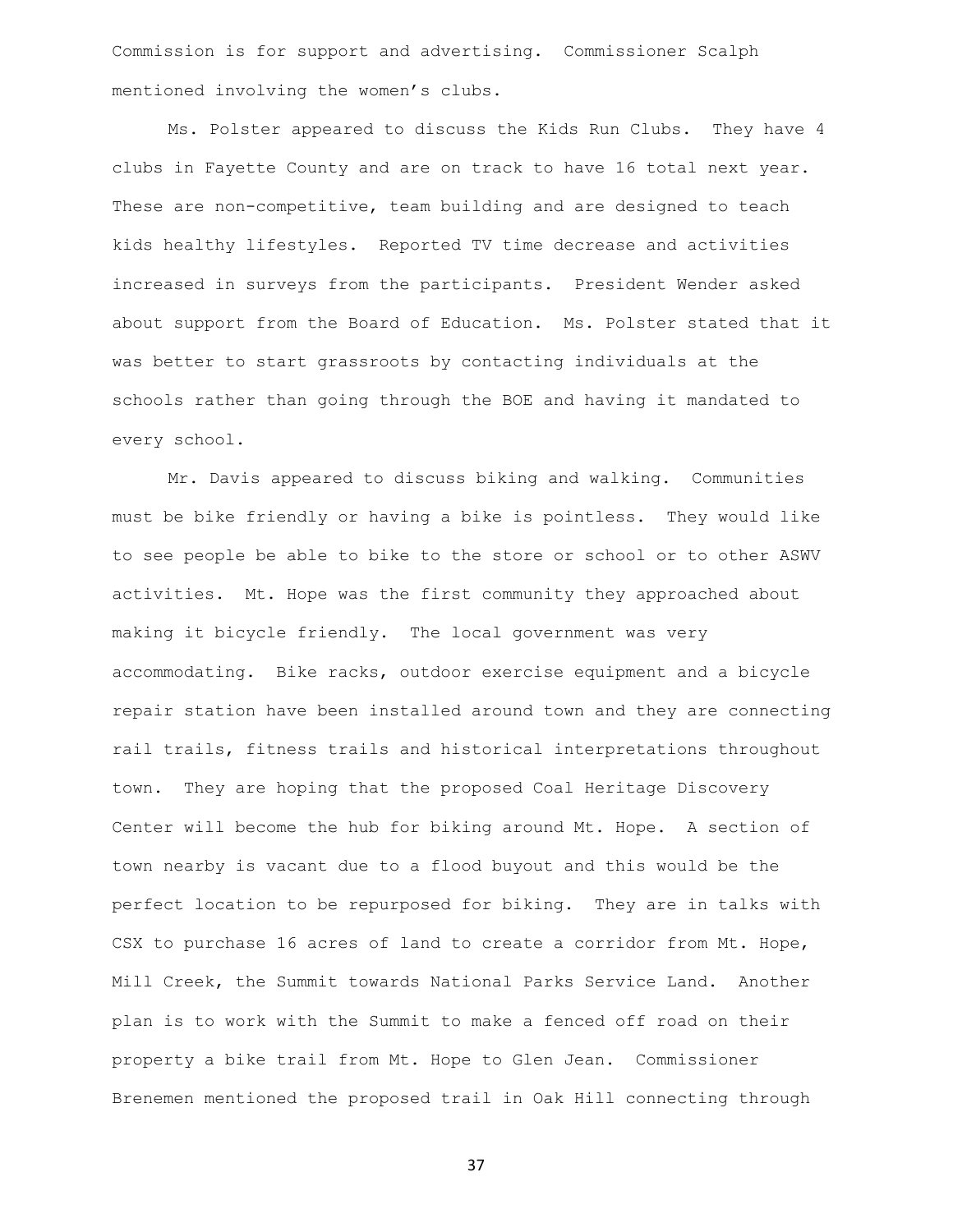Scarbro to Glen Jean. Mr. Davis said that all of those trails are to be eventually networked.

They are hoping to add bike lanes with a feasibility study and then increase bike safety education. A Bike Safety Rodeo was held at Mount Hope Elementary School and they were able to give away 24 helmets and bikes.

President Wender asked what is the next community for the bike project. Mr. Davis stated they've contacted Mayor Rappold in Beckley and they are already working on an assessment.

Ms. Seiler returned to present about Workplace Wellness. They use an 80 question, 8 topic scorecard from CDC Health to help workplaces improve and implement healthy choices during the workday. They strive for a 5 year goal for improvement. They are hoping to expand this program with an ARC grant for staffing and expansion of office space. They are also applying for a Benedum grant.

A short term goal for this program is to have a resource directory for health care so people can be proactive rather than reactive.

Ms. Seiler presented about the Bridge Day 5K. The event was a success with nearly 200 participants and they hope to increase to 500 for 2017 and use the FC Memorial Building as an ending spot. A Family Triathalon was held in Summersville and they partnered with the Dragans from Thurmond for the Summersville and Thurmond events.

ASWV is only asking for support in the way of word of mouth advertising from the Commission. Commissioner Brenemen offered to allow advertising on his White Oak Trail Depot property in Oak Hill. President Wender mentioned partnering with the Parks & Recreation Board and the County Park. Ms. Seiler states she's on the advisory board and they are working on summer events for the FCMB.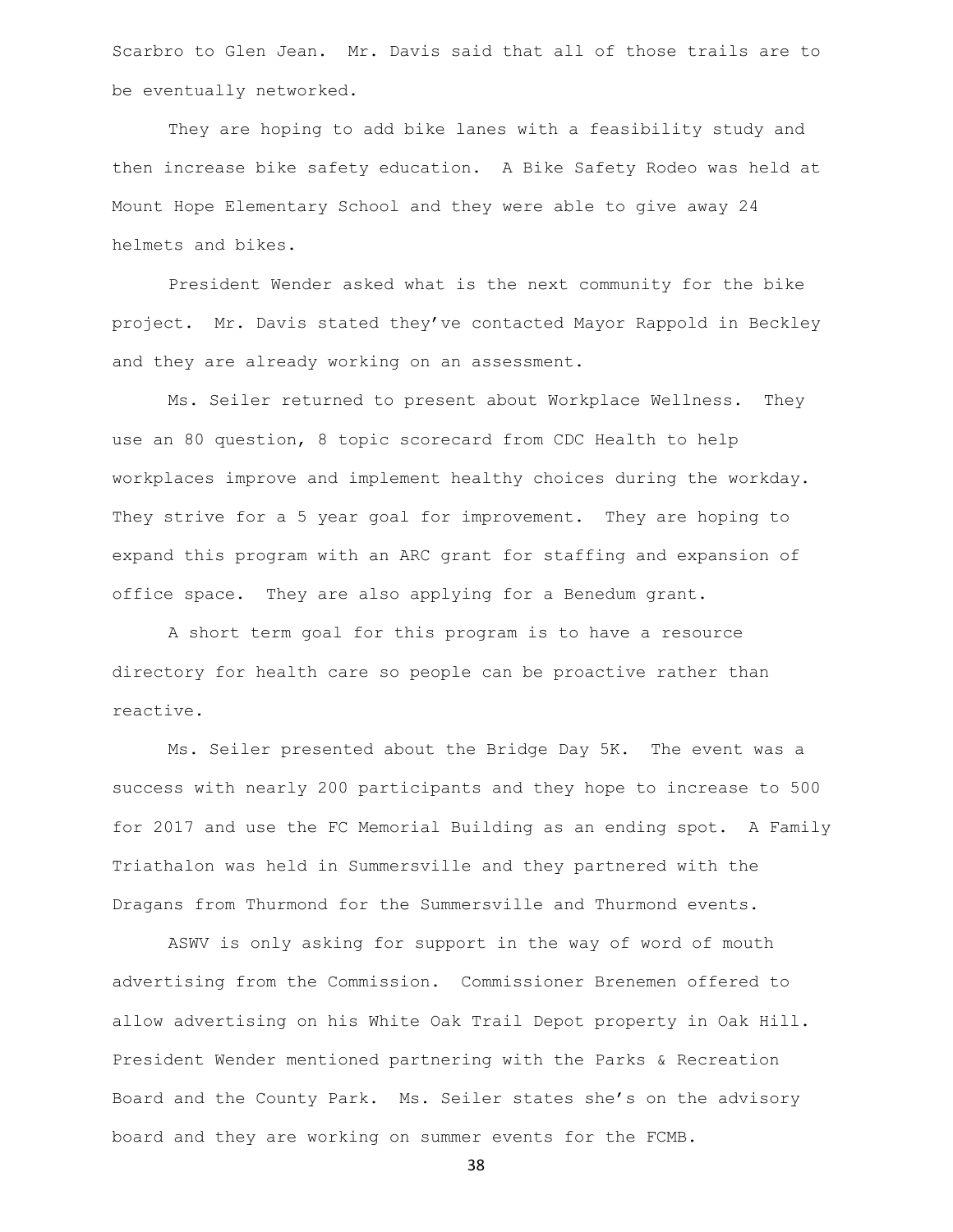Earl Manley from A & E Towing and Shane Foster of One Stop Towing appeared with a complaint regarding the wrecker service rotation. Montgomery Auto operates from Kanawha County as a Fayette County company and also under the name of Three Rivers, which is a violation of the contract. Three Rivers is not to be called. However, City of Montgomery Police Department will request Montgomery Auto per instructions from their City Council. This puts the dispatchers at 911 in a difficult situation. The Sheriff has ordered that the dispatchers are to follow the rotation. Only the owner of a vehicle can request a specific service. Fayette County is adequately covered by this level of service from in-county, tax paying wrecker services, so Montgomery Auto would not be approved if they were applying for the service today (they've been on the service for many years.) Their equipment and stockyard are not in Fayette County and they are in violation of the contract. President Wender doesn't like that we are providing a service and the City of Montgomery is dictating the terms. From now on, if Montgomery Police want Montgomery Auto, they will need to call on their own and not use 911 dispatch. President Wender asked that Prosecuting Attorney Larry Harrah and Assistant PA Liz Campbell review the issue and contract and reschedule for another agenda.

Further discussion was held regarding Glen's Towing. They are mainly located in Kanawha and Raleigh counties but own a piece of property in Fayette County. They are the only company equipped to handle heavy duty wrecks and are contracted by the Turnpike. We need to retain their business to take care of large wrecks. Glen's and Montgomery Auto are two different issues. Ms. Campbell will see if we need to write a separate contract for the heavy duty equipment since they are officially out of county, but there are not heavy duty options in county. We will need to anticipate other companies asking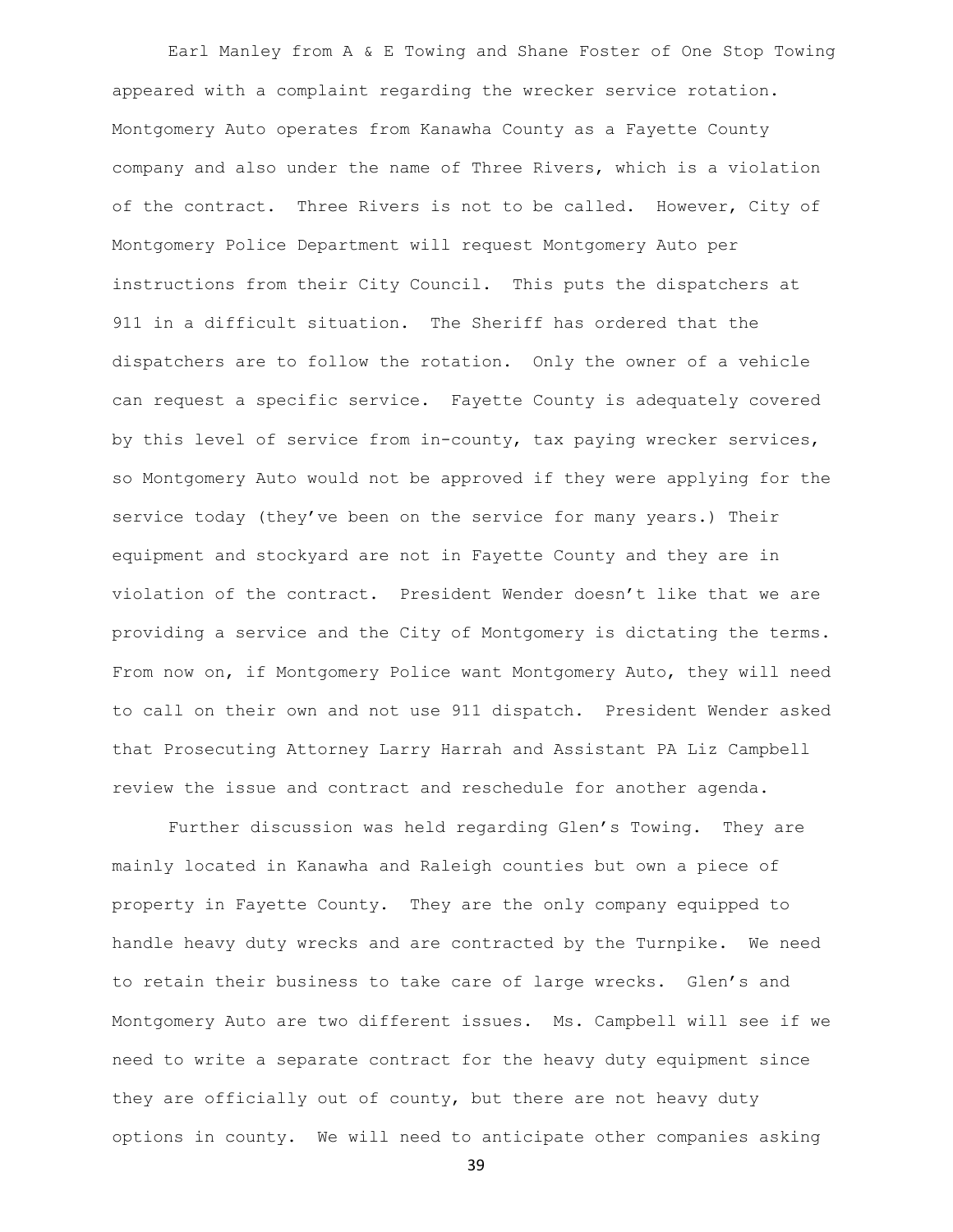for special contracts in the future. Most important issues are clearing the roads and not taking away from Fayette County companies. Mr. Walker and Mr. Bennett will think about heavy duty contracts and report back. The Commission stated that this will be up to Mr. Walker and Mr. Bennett.

Tom Ballard and Debbie Dunn of Priority Ambulance appeared to discuss ambulance pagers. They are asking for secondary pagers for when JanCare in unavailable. Ms. Dunn stated that response times are an issue, that they have been 45 minutes for a 10 minute call. Mr. Walker stated that for 2016 there were 7,600 calls and 49 of those went to Priority due to JanCare being unavailable. Protocol adopted through 911 is to send the closest ambulance, but the county has a contract with JanCare. JanCare has the responsibility to respond or decline the call. Mr. Harrah and Mr. Walker are working on clarifying the language of the contract. The contract should reflect the best patient care.

When the contract was first implimented, JanCare was the only company with a fleet large enough to serve the entire county. Mr. Walker is checking with other counties and started to tweak this contract. Once the contract is revised they will see if it is feasible to bring other parties into the contract.

The Commission recessed for lunch at 12:14 p.m.

The Commission reconvened at 1:30 p.m. and entered into an executive session to discuss a PSD issue with legal counsel.

The Commission entered into another executive session at 2:30 p.m. to discuss a park personnel issue.

The meeting was adjourned at 3:30 p.m.

## FAYETTE COUNTY COMMISSION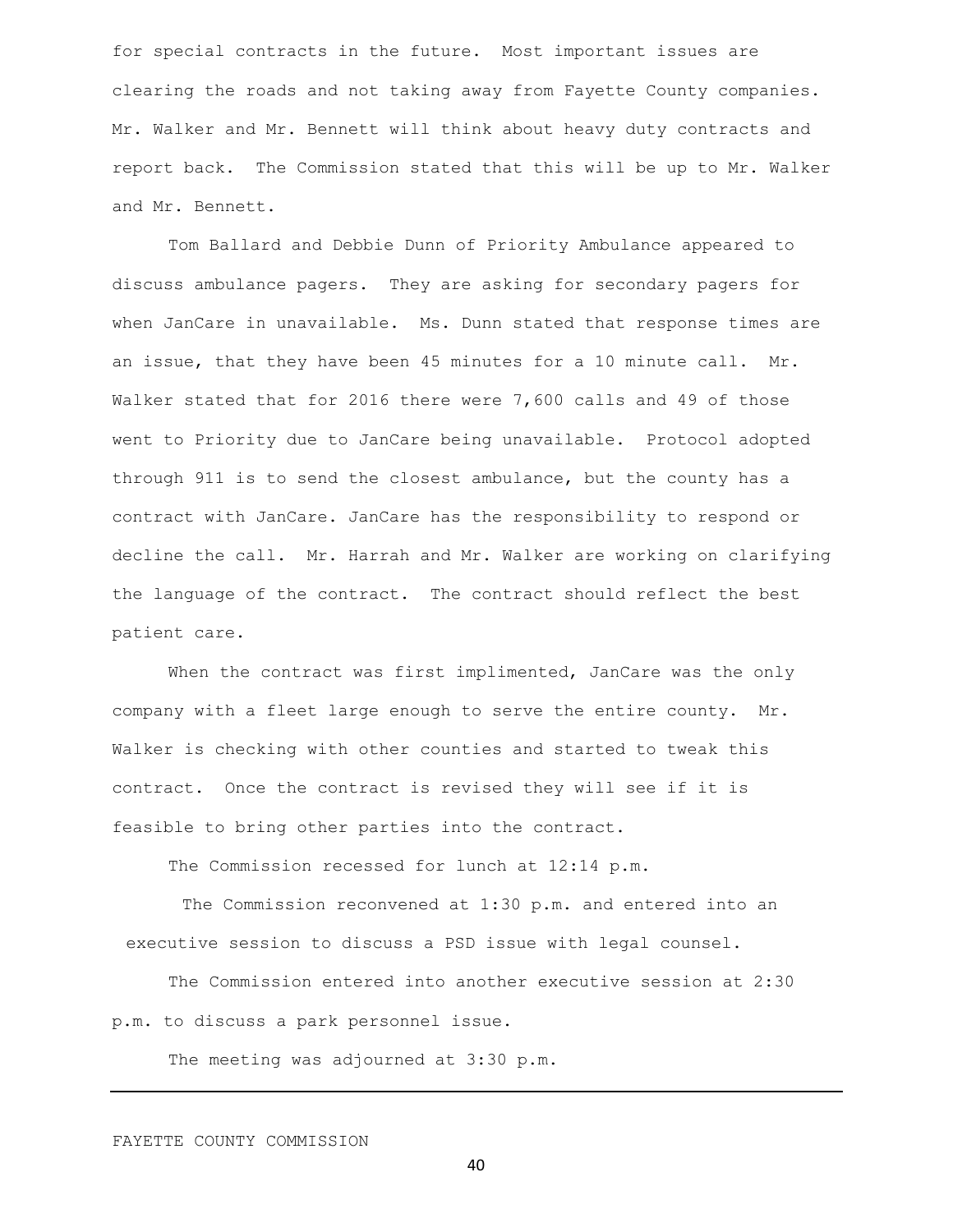REGULAR SESSION FEBRUARY 10, 2017 COURTHOUSE FAYETTEVILLE, WV 25840 MEMBERS PRESENT: MATTHEW D. WENDER, DENISE A. SCALPH, JOHN G. BRENEMEN

The Fayette County Commission met in a special session on this 10th day of February, 2017.

President Wender called the meeting to order at 9:00 a.m. to sit as the Board of Equalization and Review. Eddie Young, Assessor, was present, but there were no petitions. The Commission recessed as the Board of Equalization and Review at 9:08 a.m. until February 15th, unless someone appears with an application.

Commissioner Scalph motioned to approve vouchers and invoices to be released today. Commissioner Brenemen seconded. Unanimous decision.

Commissioner Scalph motioned to approve minutes from November 1, November 18, December 6 and December 16, 2016. Commissioner Brenemen seconded. Unanimous decision.

Commissioner Scalph motioned to approve 1st half payroll and release the checks on February 15<sup>th</sup>. Commissioner Brenemen seconded. Unanimous decision.

Debbie Berry, County Administrator, appeared to present Budget Revision Number Two for Coal Severance and a resolution for approval and signatures to reflect an increase in the Dog Warden/Humane Society allocation. The increase is \$32,932.00. Commissioner Scalph motioned to approve and authorize President Wender to sign the Budget Revision. Commissioner Brenemen seconded. Unanimous decision.

Commissioner Scalph motioned to approve and sign the resolution for the Budget Revision. Commissioner Brenemen motioned to approve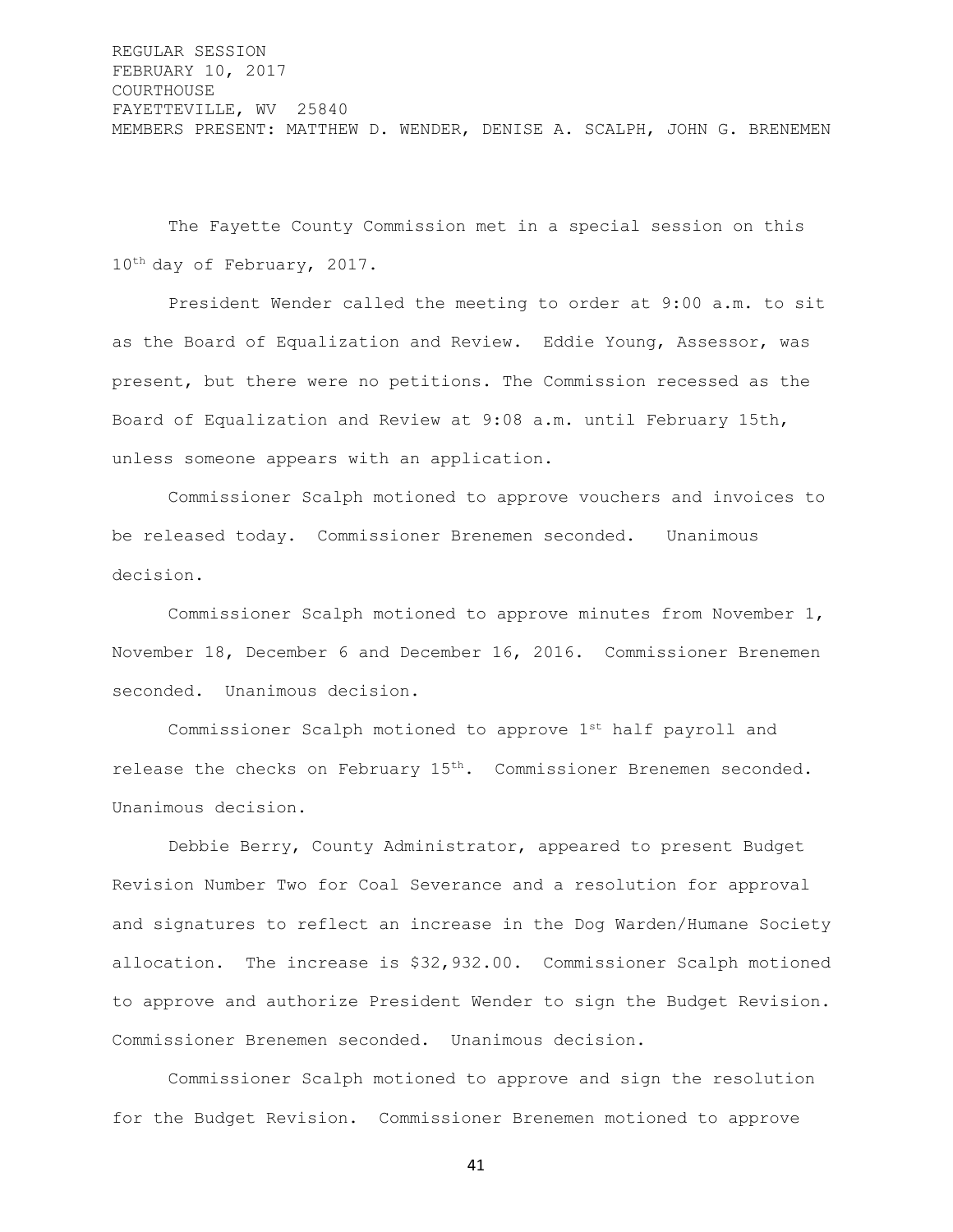and sign the resolution. Commissioner Scalph seconded. Unanimous decision.

Ms. Berry presented a letter to the WV Supreme Court of Appeals requesting rent for the Family Law Judge for the months of February and March 2017, \$3,375.00 per month, for approval and signature. Commissioner Scalph motioned to approve and sign the letter. Commissioner Brenemen seconded. Unanimous decision.

President Wender inquired about the additional space that was offered to Family Law Judge to rent. Judge England had stated there is currently enough space available and he didn't want to further burden the tax payers with additional rent.

Ms. Berry presented a letter from John Steadman, Fayetteville Elementary School Music Teacher, requesting use of the Soldiers and Sailors Memorial Building for a music rehearsal and performance on April  $10^{th}$  and  $11^{th}$ , 2017. Commissioner Brenemen motioned to approve the request and sign the letter. Commissioner Scalph seconded. Unanimous decision.

Ms. Berry presented a letter for approval and signature of President Wender notifying that the Commission reviewed the request from Southern Appalachian Labor School (SALS) for funds from the WV Housing Development Fund to construct the Helen M. Powell Apartments in Kincaid, WV. Commissioner Scalph motioned to approve and authorize President Wender to sign the letter. Commissioner Brenemen seconded. Unanimous decision.

Ms. Berry presented a letter from EnAct asking if the Commission would like to reappoint Judson Wallace as their representative. Ms. Berry will check with Mr. Wallace to see if he is still available to serve.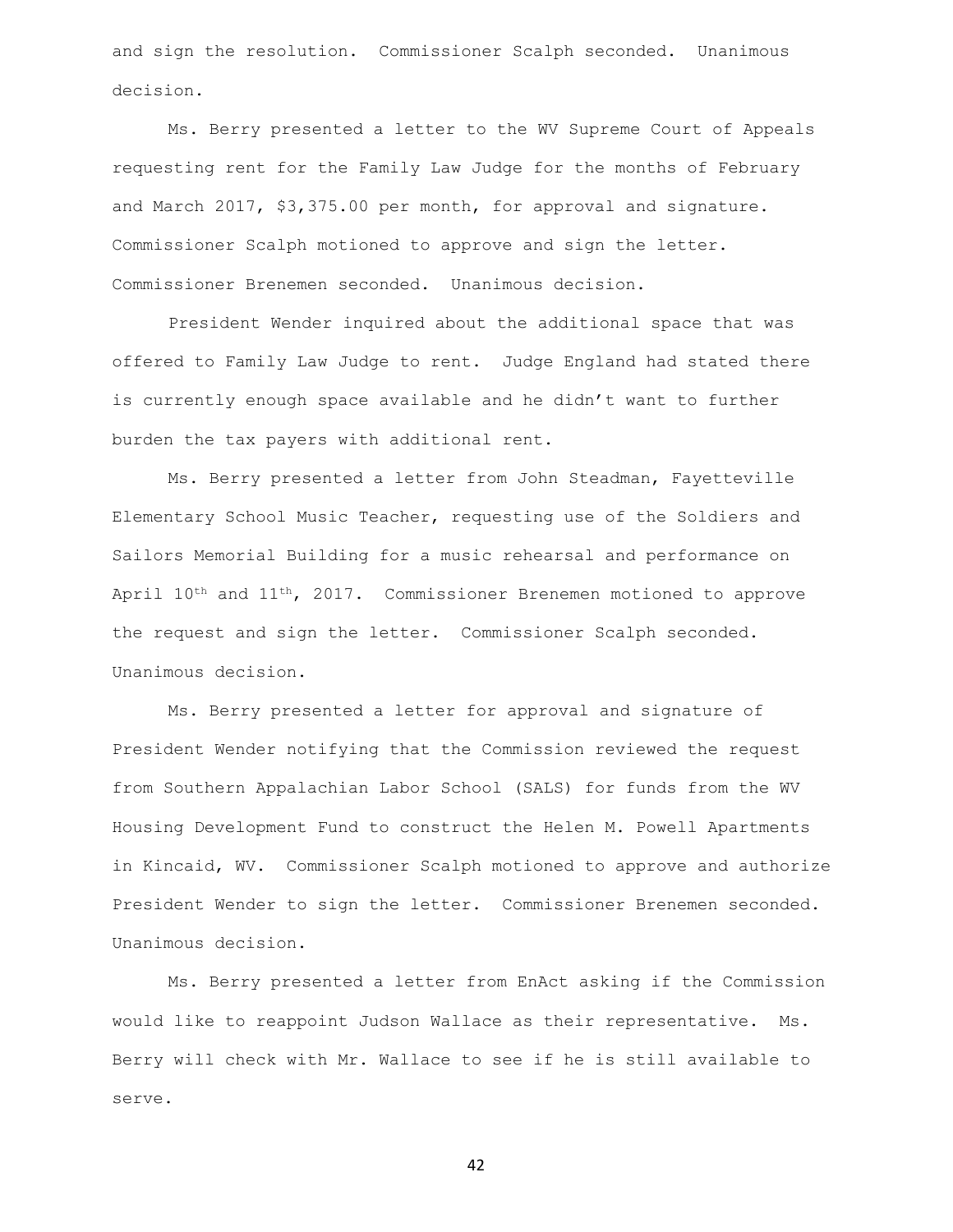Discussion regarding a quote for a backflow preventer and test for the Smithers Sheriff's Department was tabled until more quotes can be obtained.

Ms. Berry presented a letter from Jill M. Perdue requesting to be considered for a vacant position on the Kanawha Falls PSD Board. This was tabled for further review. An offer has already been extended to Mayor Jonathan Grose of Gauley Bridge.

Ms. Berry presented a message from Mayor Pete Hobbs of Ansted to be put on a list for any extra police cruisers that the County may have to spare to donate to Municipalities. The Commission will keep Ansted in mind.

Gabe Peña, Assistant Resource Coordinator, appeared to present the change of scope contract for a Flex-E grant for dilapidated structures in Montgomery. The grant will go towards building a fishing pier where dilapidated structures stood, and is adjacent to existing dilapidated structures owned by Montgomery General Hospital that are slated for demolition. Commissioner Brenemen asked about extending the length of the pier. Mr. Peña stated they are looking into that possibility. The original grant received was to compile an inventory which then allowed for further grants. Gauley Bridge has 22 dilapidated structures per square acre and 33 dilapidated structures total. Commissioner Scalph asked about if some can be salvaged by using the increase in historic preservation tax credit. Mr. Peña stated that most municipalities are not interested in historic relevance; they just want the structures down. Commissioner Brenemen asked about the old inn in Gauley Bridge that was just demolished. Mr. Peña stated that was part of this project. Commissioner Scalph motioned to approve the change of scope and authorize President Wender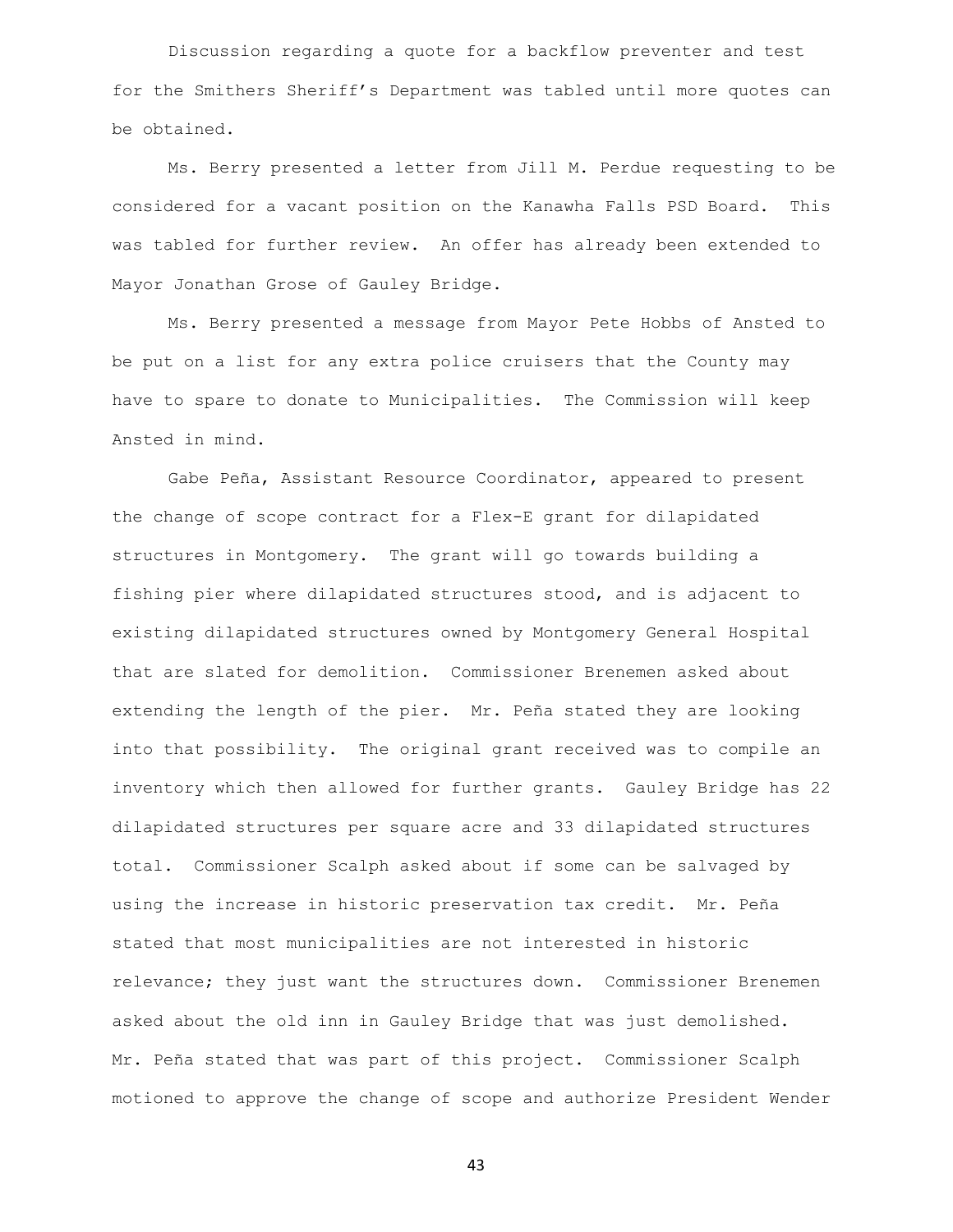to sign the contract. Commissioner Brenemen seconded. Unanimous decision.

Mr. Peña presented a letter regarding the WVU Tech and UKV Revitalization agreement delay. The letter will be sent to President Gee of WVU and will be signed by Mayor Greg Ingram of Montgomery, Mayor Tom Skaggs of Smithers, Commissioner Kent Carper of Kanawha County and President Wender. Commissioner Scalph motioned to approve and authorize President Wender to sign the letter on the approval of Prosecuting Attorney Larry Harrah. Commissioner Brenemen seconded. Unanimous decision.

Brian Sparks, Andrea Mender and Lauren Weatherford appeared to update the Commission on the WVU Extension Office.

Mr. Sparks gave an agricultural update. President Wender gave Mr. Sparks some information on the cultivation of pawpaws. Mr. Sparks will check on this. Other novelty crops are becoming popular and lucrative such as ramps, morels and popcorn on the cob. Mr. Sparks also mentioned raw materials and the governor's proposal of attracting furniture making.

The Whitlock Farm property was discussed. The plan is still to sell the property to be used as an incubator farm for new farmers.

Ms. Weatherford presented her Impact Summary.(attached) Ms. Weatherford spoke about food insecurity in our area and that she is working with Melanie Seiler from Active Southern WV in the Health Alliance. The Living Well Work Group for the County is hoping to get a Vista worker to sustain the group beyond the volunteers. The Family Resource Network will sponsor the Vista. The Commission could be a last resort for the funding match if necessary.

Ms. Weatherford presented the nutritionist, Kelsey Laubach's handout.(attached)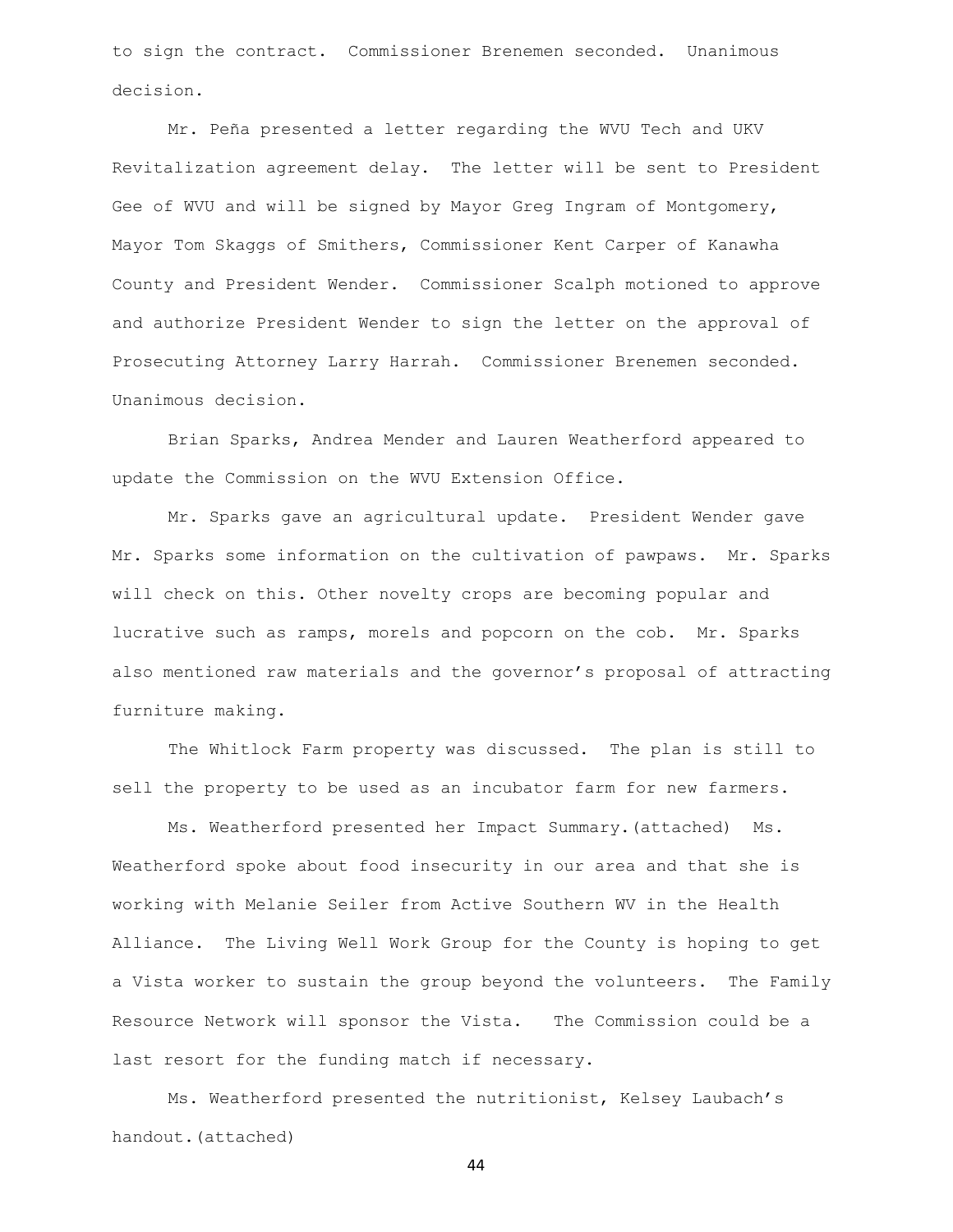Ms. Mender presented about 4H. Camp will be held July 10-14<sup>th</sup>, 2017.

Ms. Mender and Ms. Weatherford will check with State Board of Education member Dave Perry about presenting at one of their meetings.

Ms. Mender then appeared before the Commission to give a Parks and Recreation Advisory Board (PRAB) update. Ms. Weatherford and Claire Rozdilski, Acting Chief of Natural Resource Outdoor Recreation Planner, both members of PRAB, also attended. Ms. Mender mentioned they were very happy to have the new park staff involved with the board. There are three new committees – facilities, marketing and activities/programming. The board needs an official secretary. They would prefer to have Renee Harper due to the sensitive nature of some conversations. The Board will discuss and report back.

Another concern is clearing up the hierarchy of the park director over the Memorial Building and manager, Okey Skidmore. Mr. Skidmore is to attend all PRAB meetings and report to Ms. Harper. Ms. Mender stated the board is interested in upgrades for the FCMB. Commissioner Scalph stated that the park should be the first focus due to the amount already spent on the pool area. The Board just wants permission to conduct an assessment. This was granted.

Discussion was held on board members unable to attend meetings. One would like to resign and a letter will be sent to him accepting the resignation and a Valley area representative will be discussed. The other is currently on National Guard duty and will be excused from the absences.

President Wender stated that the YMCA from Charleston will be taking over the recreation center at WVU Tech in Montgomery and asked the PRAB to meet with the administrators.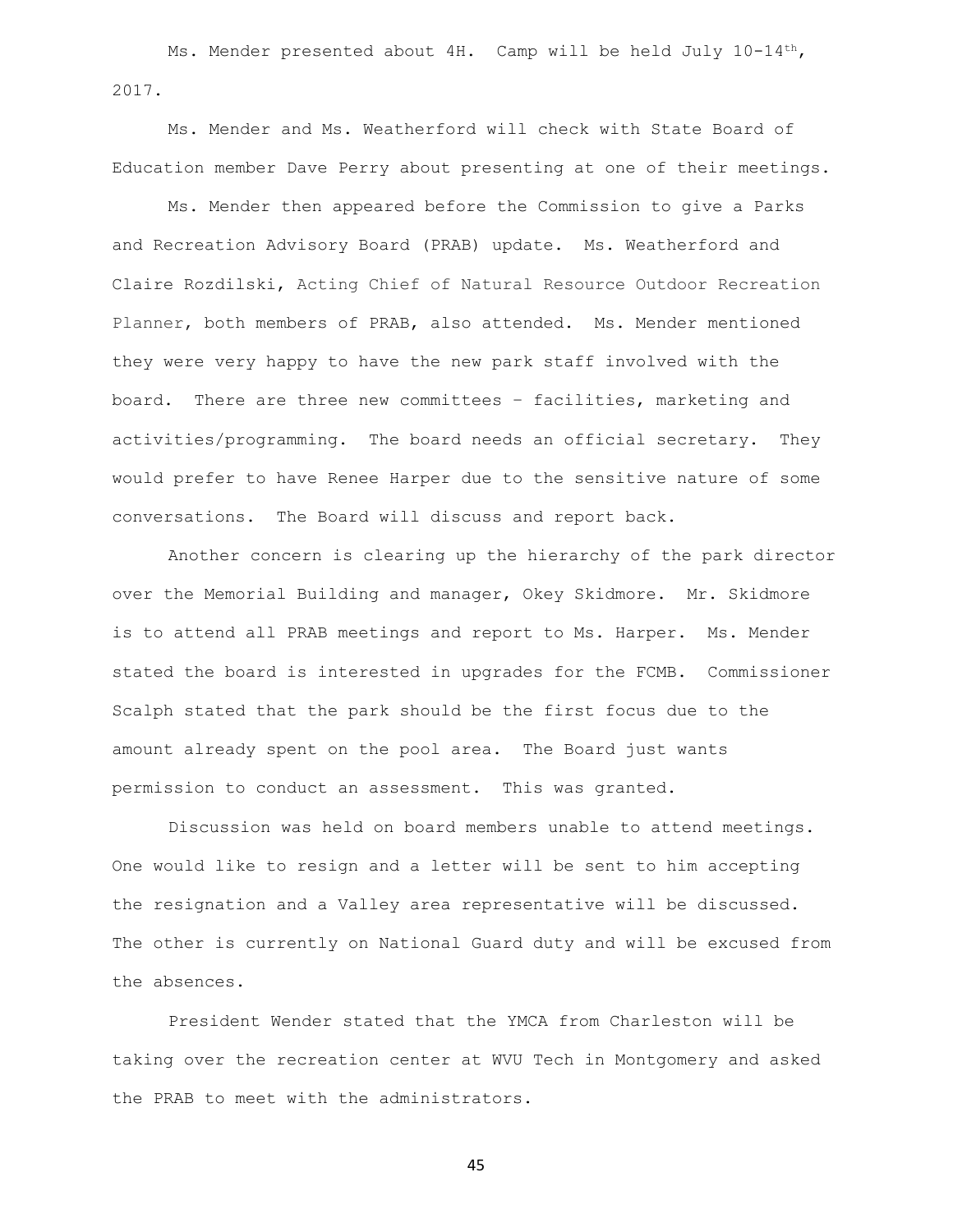Mr. Harrah asked about the policy of having alcohol on premises at the parks and FCMB. There is no written policy but it should be mentioned in the rental agreements. The issue would be enforcement. It was believed that the NPS didn't allow alcohol in their parks but Ms. Rozdilski stated this is incorrect and there are special use permits granted for weddings and other events.

Mr. Harrah brought up the lease for the Day Report Center. He has reviewed and has some concerns. It needs to be documented that President Wender stated that Mr. Harrah should make edits and return it to Jamie Blankenship, attorney who drew up the lease, for finalization.

The Commission entered into an executive session at 11:52 a.m. The Commission exited the executive session and the meeting was adjourned at 12:40 p.m.

FAYETTE COUNTY COMMISSION REGULAR SESSION FEBRUARY 15, 2017 COURTHOUSE FAYETTEVILLE, WV 25840 MEMBERS PRESENT: DENISE A. SCALPH, JOHN G. BRENEMEN

The Fayette County Commission met in a special session on this 15th day of February, 2017.

Commissioner Scalph called the meeting to order at 9:00 a.m. to sit as the Board of Equalization and Review. President Wender was not in attendance due to a meeting in Montgomery regarding the WVU Tech Campus lease/purchase by KVC. Eddie Young, Assessor, was present, but there were no petitions. The Commission recessed as the Board of Equalization and Review at 9:10 a.m. until February  $21^{st}$ , unless someone appears with an application.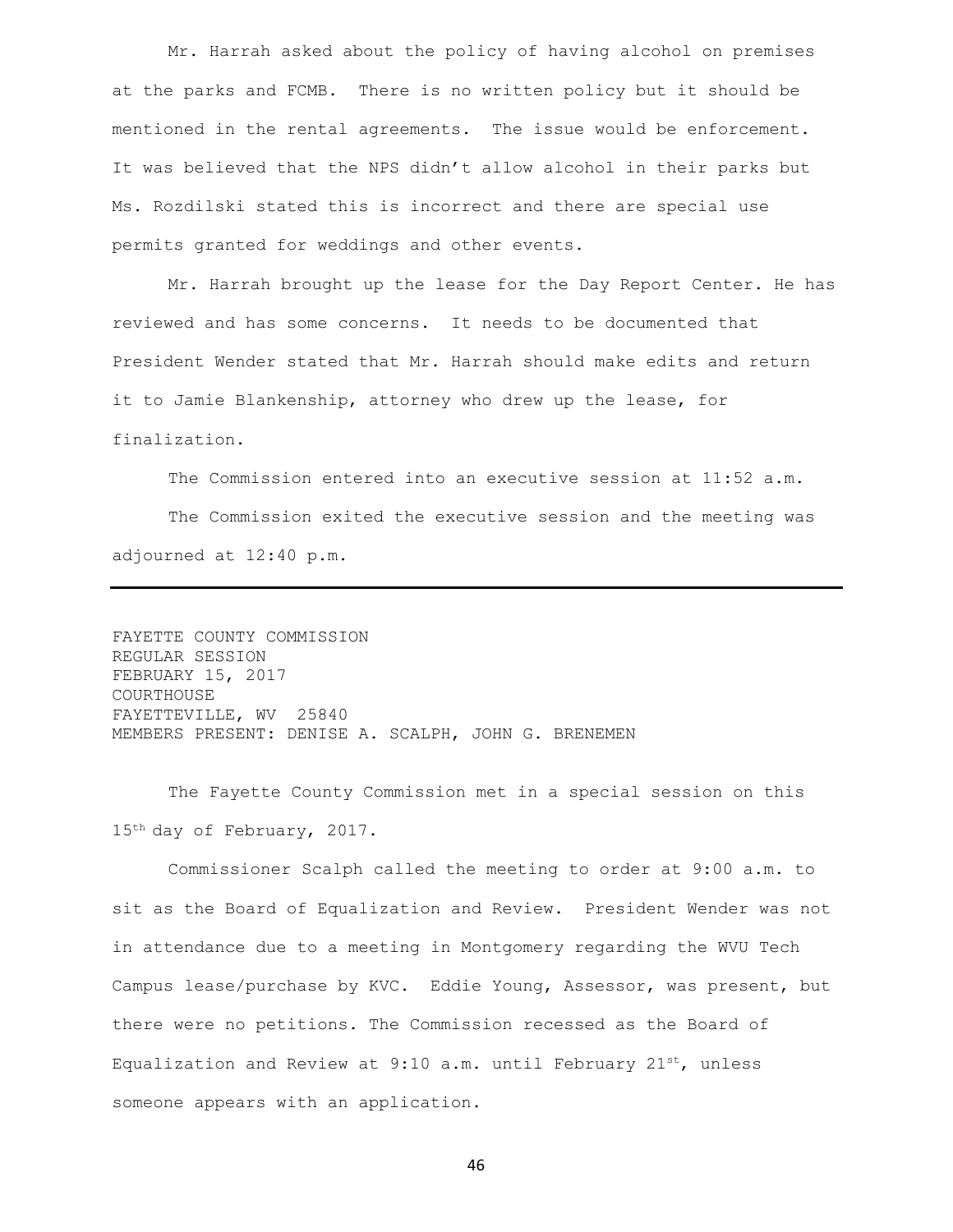Mr. Young presented a financial update. Commissioner Scalph mentioned proposed legislation regarding removing personal property tax from vehicles and replacing it with a local sales tax. Commissioner Scalph stated that at the CCAWV Legislative meeting concerns about the clarity of the tax code were discussed. Specifically, how far back can a tax payer go to have taxes corrected. Mr. Young stated that standard practice is current year plus five years but suggested a better practice would be the last Commission meeting before the land sale each year in which the property in question would be sold for delinquent taxes. This is 18 months from the issue of the tax ticket. It is the responsibility of the tax payer to look at the ticket and review for errors. The current practice can be detrimental to a county's budget if a 3-4 year refund nets nearly \$1 million, as is happening in Monongalia County.

Mr. Young presented a refund for Sharon Donnel for \$10.48. Commissioner Scalph motioned to approve the refund. Commissioner Brenemen seconded. Unanimous decision.

Commissioner Brenemen motioned to approve minutes from January 6, January 30, February 2, February 7 and February 10, 2017 and to authorize President Wender to sign them at the next meeting. Commissioner Scalph seconded. Unanimous decision.

Renee Harper and Wayne Workman appeared to give a park update. Ms. Harper introduced Victor Mender and Mike Suttle, the two new maintenance staff members for the Park.

Ms. Harper presented an updated pool rates list. (attached) Originally, the season pass was increased to \$225.00 but Ms. Harper decreased it to \$150.00 for a family of 4 and \$25.00 for each additional member. This is a \$65.00 increase from last year. The single member pass is \$75.00, a \$20.00 increase from last year. Ms.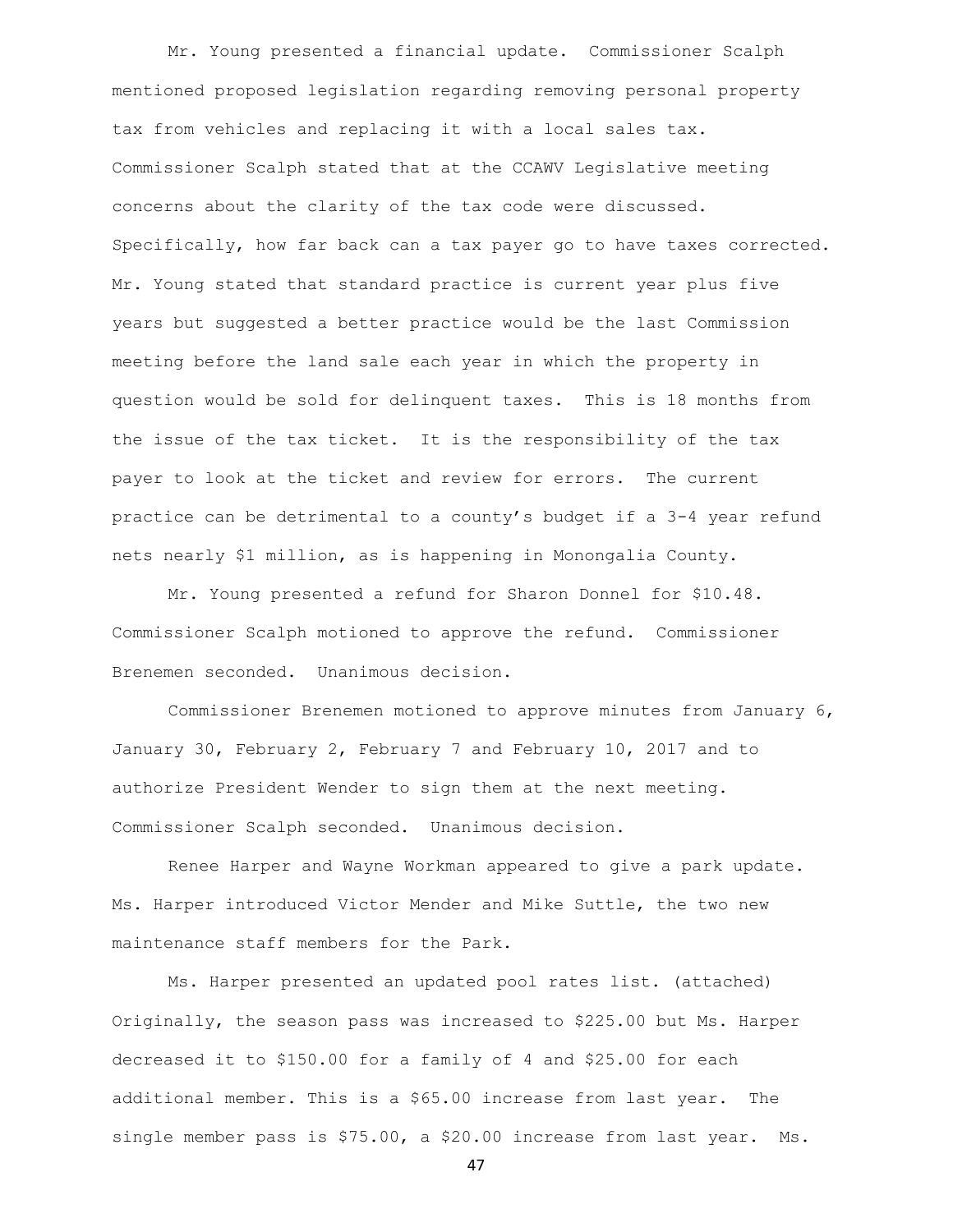Harper stated that they will round out the tax as suggested by the Commission so that all prices are even. Commissioner Brenemen asked if the Park accepts credit cards. Ms. Harper stated that she is hoping to get to that point. Commissioner Scalph said that the fees charged by the credit card companies might not be worth the effort. Commissioner Brenemen asked Ms. Harper to inquire about a Square which only has a 1.5% transaction fee.

Commissioner Brenemen motioned to accept the amended pool rates for 2017. Commissioner Scalph seconded. Unanimous decision.

Ms. Harper asked that the Commission approve a \$0.50 per hour increase in the lifeguard hourly rate, increasing it to \$9.25. This was discussed in a previous meeting. There will be no extra incentives, the pay increase will serve as the incentive and will hopefully attract older employees that will not have as many extracurricular obstacles for scheduling. The amount for the increase would be covered by the existing budget. Commissioner Brenemen asked about the ideal hours for the pool to be open. Ms. Harper stated 7 hours a day. By code for a pool our size, we need four lifeguards on duty. However, due to our usage, the Health Department could grant a waiver allowing fewer lifeguards on duty at a time. There used to be 3 positions at the pool – lifeguards, cashier and manager. They are getting rid of the cashier and all lifeguards will be trained as cashiers and will rotate duties. Ms. Harper believes she has returning lifeguards from the previous season. Commissioner Brenemen motioned to approve the rate increase of \$0.50 per hour, increasing to \$9.25 per hour for lifeguards starting in May. Commissioner Scalph seconded. Unanimous decision.

Ms. Harper and Mr. Workman then presented that the big pool is losing water. The water level dropped 3/8 of an inch from 2:00 p.m.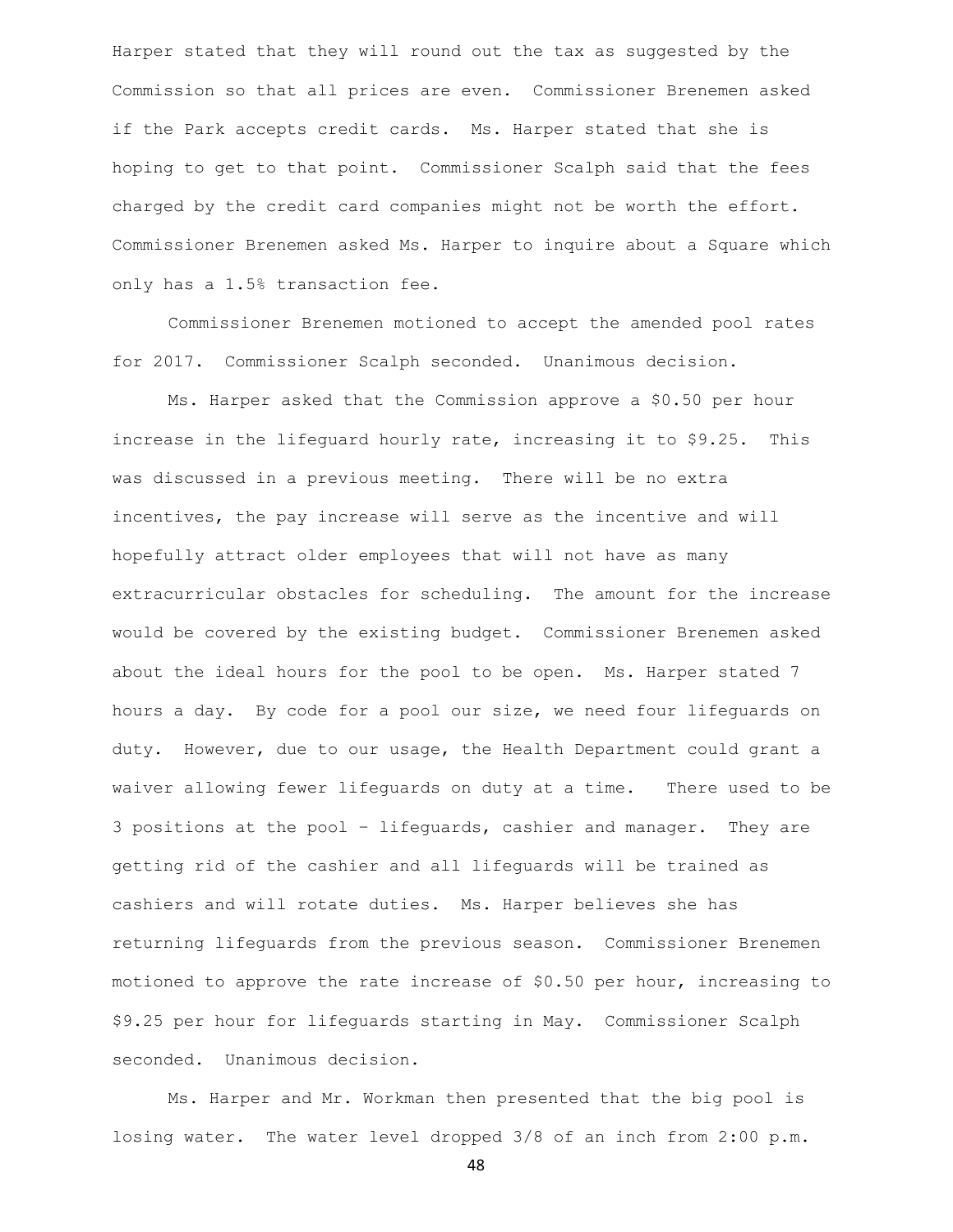on Monday to 8:00 a.m. on Tuesday. Mr. Workman believes it is a plumbing issue however there are not any blueprints for the pool plumbing. The pool is 165 ft. x 60 ft. with just under 10,000 gallons of water. Commissioner Scalph mentioned the previous problem with the trough in the bottom of the pool. Commissioner Scalph and Prosecuting Attorney Larry Harrah said that Ms. Harper should contact Eastcoast Pools right away and give them a heads up there is an issue. They will watch the level for a few days to see if the level stops dropping when it reaches the lights to rule them out as the cause.

Ms. Harper presented that she was approached by the New River Horseman Association about using the Park for horse shows and to also host a horse vaccination clinic with a vet from Mt. Nebo. Mr. Harrah stated that the vet needs to show proof of liability insurance 7 days prior to the event and provide the supplemental agreement that states who is responsible for cleanup. Ms. Harper suggested drafting a MOU. Commissioner Scalph asked Mr. Harrah to assist with drafting the MOU.

Ms. Harper presented a budget revision request to transfer funds from line items, Park Extra Help and Overtime into Park Materials and Supplies and Capital Equipment. (attached) The Park needs to replace the zero turn mower, purchase the ADA lifts for the pool and purchase various materials for repairs. Commissioner Scalph asked that the ADA lifts not be included until the pool issue is resolved. The Commission also asked that Ms. Harper obtain two more quotes for the commercial grade zero turn mower. Commissioner Brenemen motioned to approve the budget revision presented by Park Director Renee Harper to transfer \$25,000.00 from line items Park Extra Help and Overtime into Park Materials and Supplies and Capital Equipment with the changes stated by the Commission. Commissioner Scalph seconded. Unanimous decision.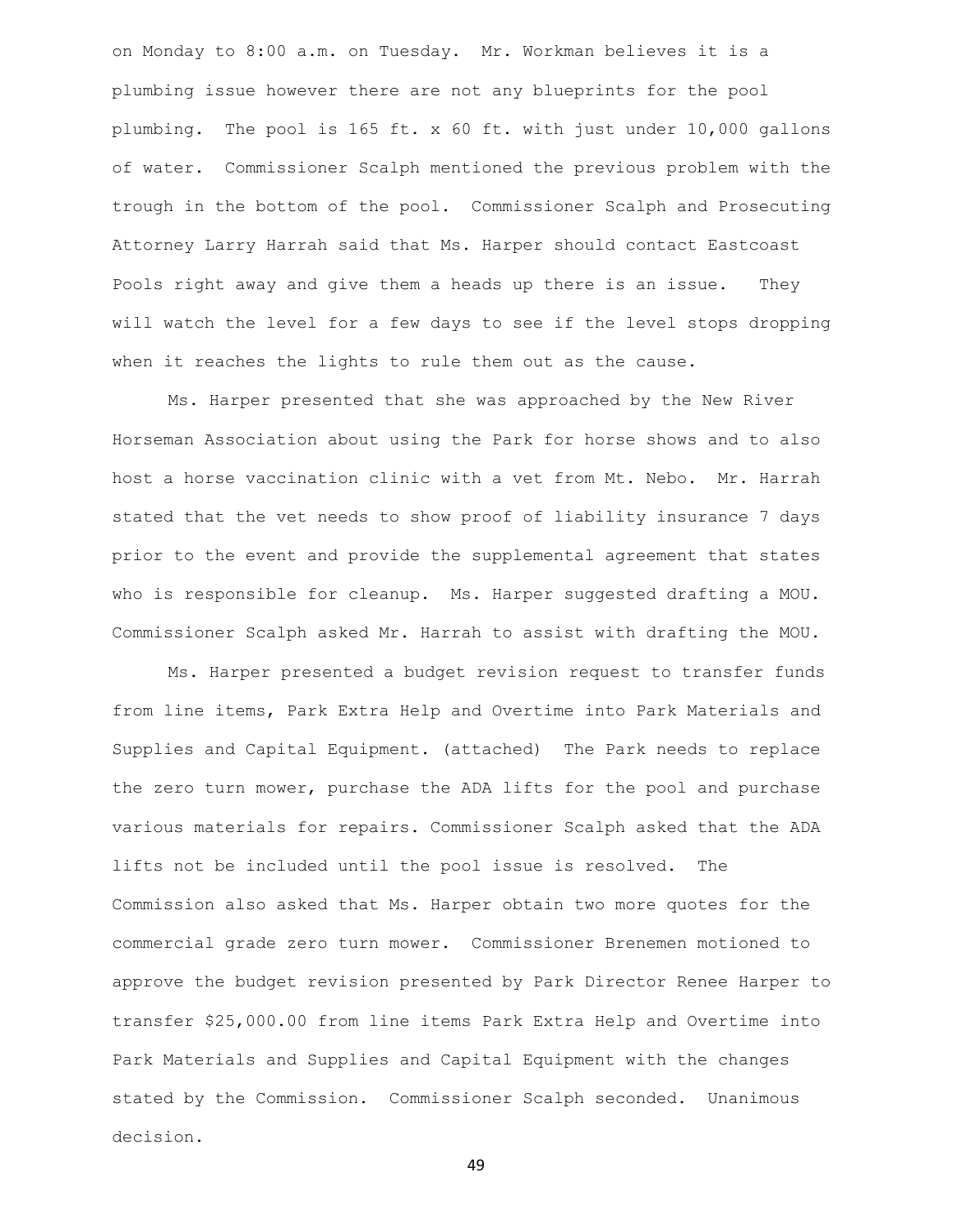Ms. Harper presented a quote to have a professional logo designed for the Fayette County Park. Commissioner Scalph stated that Ms. Harper needs to obtain two additional quotes and suggested speaking with Sharon Cruikshank at the New River CVB for advice.

Ms. Harper presented that they are still down one maintenance worker and would like to fill that position by April 1. Will get list of applications from County Administrator, Debbie Berry.

Commissioner Scalph informed Ms. Harper about the Parks and Recreation Advisory Board (PRAB) update from the previous meeting. Commissioner Scalph informed Ms. Harper that she is the director for all Park facilities including the Memorial Building and Okey Skidmore is her employee. Commissioner Scalph mentioned the assessment that PRAB would like to conduct and suggested that once the Park Foundation is set up, those funds could be used to pay for the assessment or they can try to receive another grant similar to the one we received for the pool, which also funds studies.

Sheriff Mike Fridley appeared to state that the Courthouse Security upgrades are complete. The Supreme Court will come soon to review the work. Lieutenant Shawn Campbell was responsible for obtaining the \$81,000.00 grant and coordinating all of the installations.

Sonny Milam, Maintenance Supervisor, appeared to recommend John Pemberton as the replacement for Matt Clark, who resigned. Commissioner Brenemen motioned to approve hiring John Pemberton to the Maintenance staff, starting February 16<sup>th</sup> at a salary of \$20,800.00 and with a 6 month probationary period and drug test. Commissioner Scalph seconded. Discussion was held about the drug testing. Mr. Harrah stated that unless it is warranted, testing is just an additional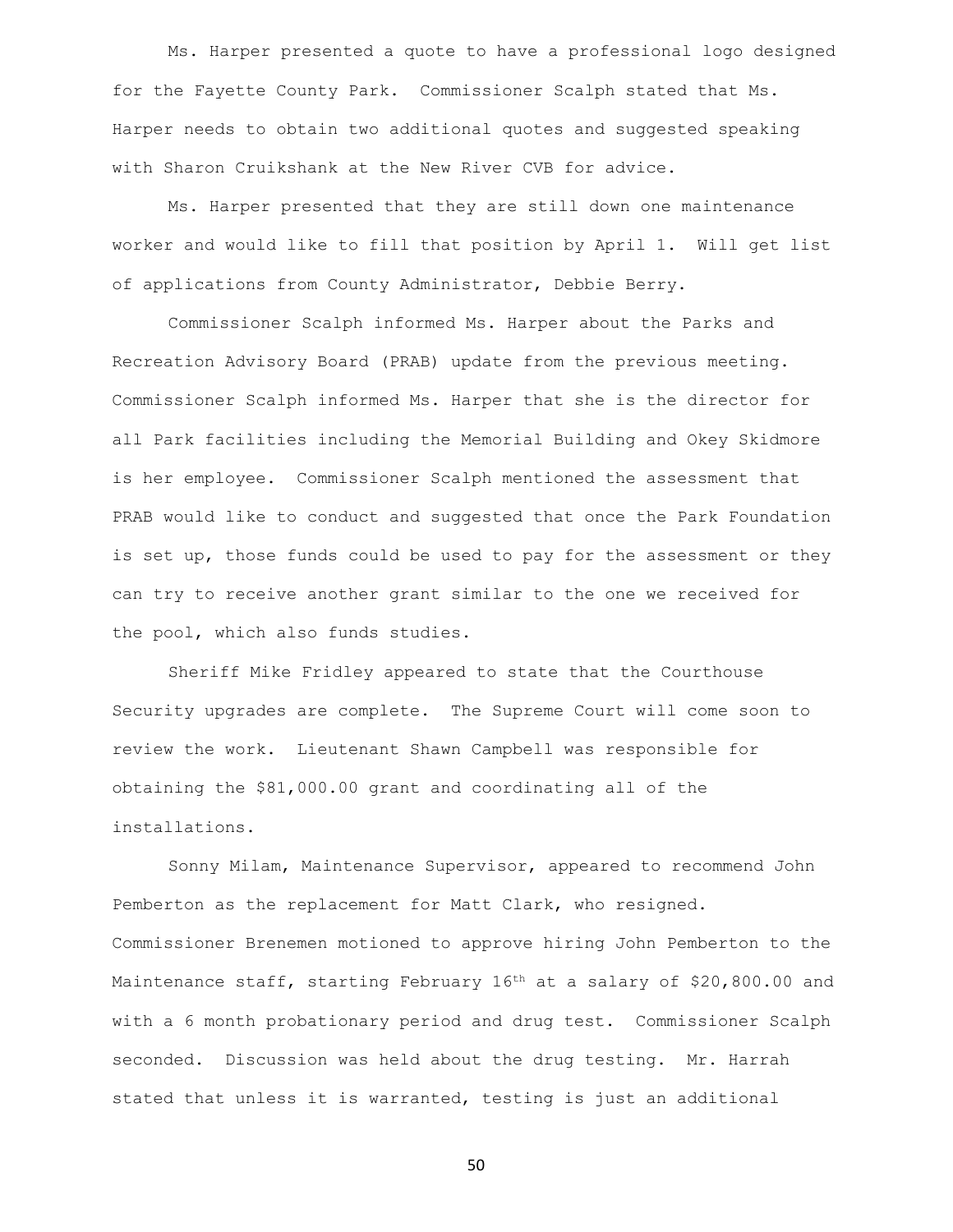expense and not necessary, but up to the Commission. A drug test will not be required for this hire. Unanimous decision.

Mr. Milam presented about the Fire Marshal's inspection of the Prosecuting Attorney's building. The addition will need to have drywall installed on the ceiling. Waiting on one more quote. They will turn a window in Jeff Mauzy's office into an exterior door. Mr. Milam is getting quotes for a ladder from the second floor.

The meeting was adjourned at 10:54 a.m.

FAYETTE COUNTY COMMISSION SPECIAL SESSION FEBRUARY 21, 2017 COURTHOUSE FAYETTEVILLE, WV 25840 MEMBERS PRESENT: MATTHEW D. WENDER, DENISE A. SCALPH, JOHN G. BRENEMEN Others attending: KFPSD – Michael Graves, W. D. Smith, Jack Ramsey, Don Cart

The Fayette County Commission met in a special session on this 21st day of February, 2017.

President Wender called the meeting to order at 9:03 a.m. and read the order certifying any changes in valuation accomplished by the Board of Equalization and Review, of which there were none. Commissioner Scalph motioned to adjourn as the Board of Equalization and Review sine die. Commissioner Brenemen seconded. Unanimous decision.

Mr. Young presented a real property exoneration for the Estate of Dorothy Virginia Callison \$6.42. Commissioner Brenemen motioned to approve the real property exoneration. Commissioner Scalph seconded. Unanimous decision.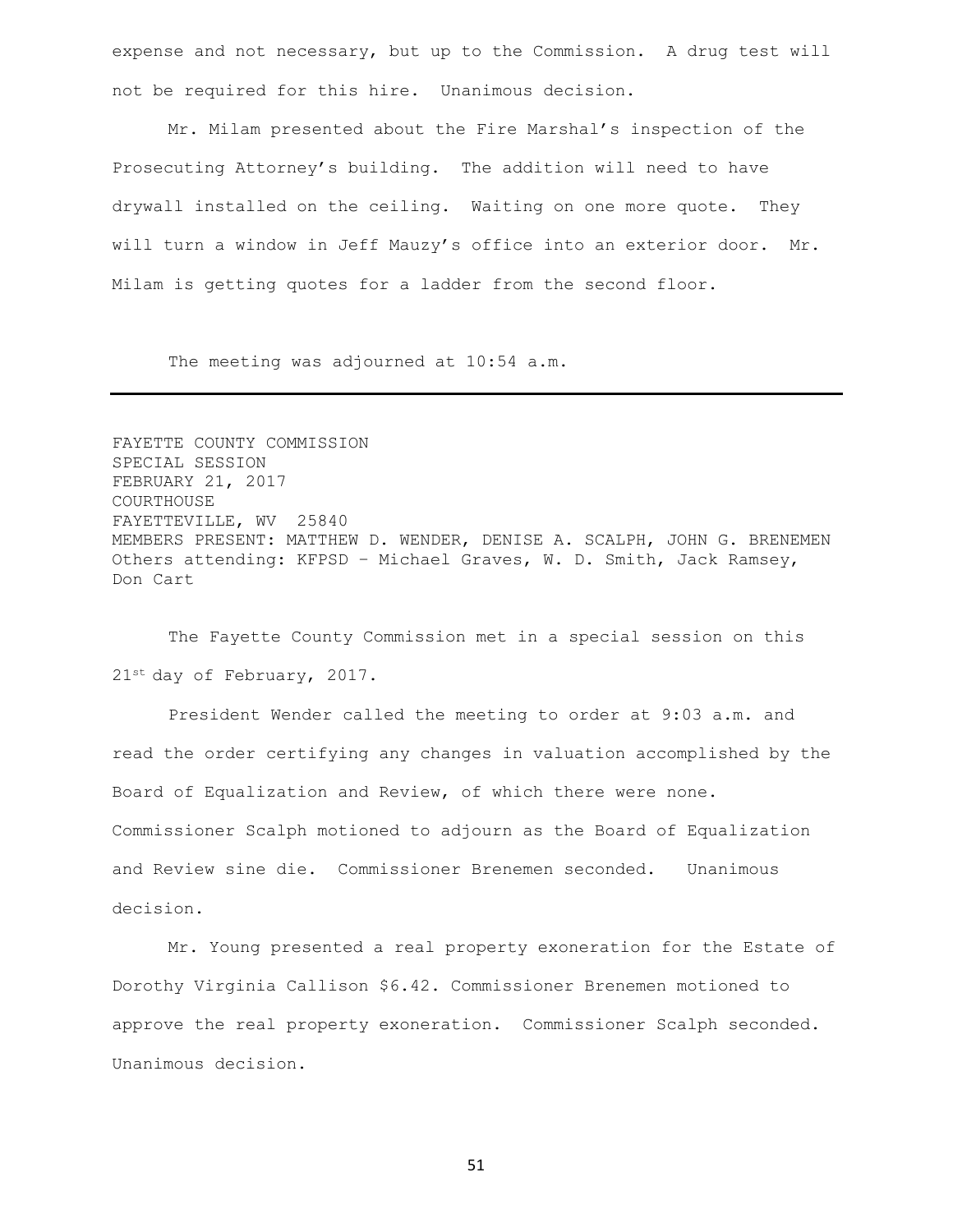Commissioner Scalph motioned to approve second half payroll and release checks on the 28<sup>th</sup>. Commissioner Brenemen seconded. Unanimous decision.

Commissioner Scalph motioned to approve vouchers and invoices and release checks today. Commissioner Brenemen seconded. Unanimous decision.

Commissioner Brenemen motioned to approve minutes from February 15, 2017 and to authorize President Wender to sign. Commissioner Scalph seconded. Unanimous decision.

Debbie Berry, County Administrator, appeared to present a letter from Jeff Proctor, Vice Chair, Fayette County Urban Renewal Authority, requesting the reappointment of Gene Kistler, Matt Wender, and Jeff Proctor to the URA Board. Commissioner Scalph motioned to approve the reappointments to the URA Board. Commissioner Brenemen seconded. Unanimous decision.

Ms. Berry presented that Mr. Proctor also requested to appoint Holly Clark to fill the vacancy left by Jim Criniti who resigned. Commissioner Scalph motioned to approve the appointment. Commissioner Brenemen seconded. Unanimous decision.

Ms. Berry presented a letter from Richard Forren, Chair of the Fayette County Planning Commission, informing that Guy Dooley and Matthew Wender were nominated to serve on the newly enacted Upper Kanawha Valley Regional Planning Commission, an effort by WVU for the Upper Kanawha Valley. Commissioner Scalph motioned to approve signing the letter. Commissioner Brenemen seconded. Unanimous decision.

Ms. Berry presented a letter to the Supreme Court opposing the proposal to eliminate rental payments to counties for Family Law Judges' space. The monthly rent in Fayette County is \$3,375.00 or \$40,500.00 annually. The Commission signed the letter.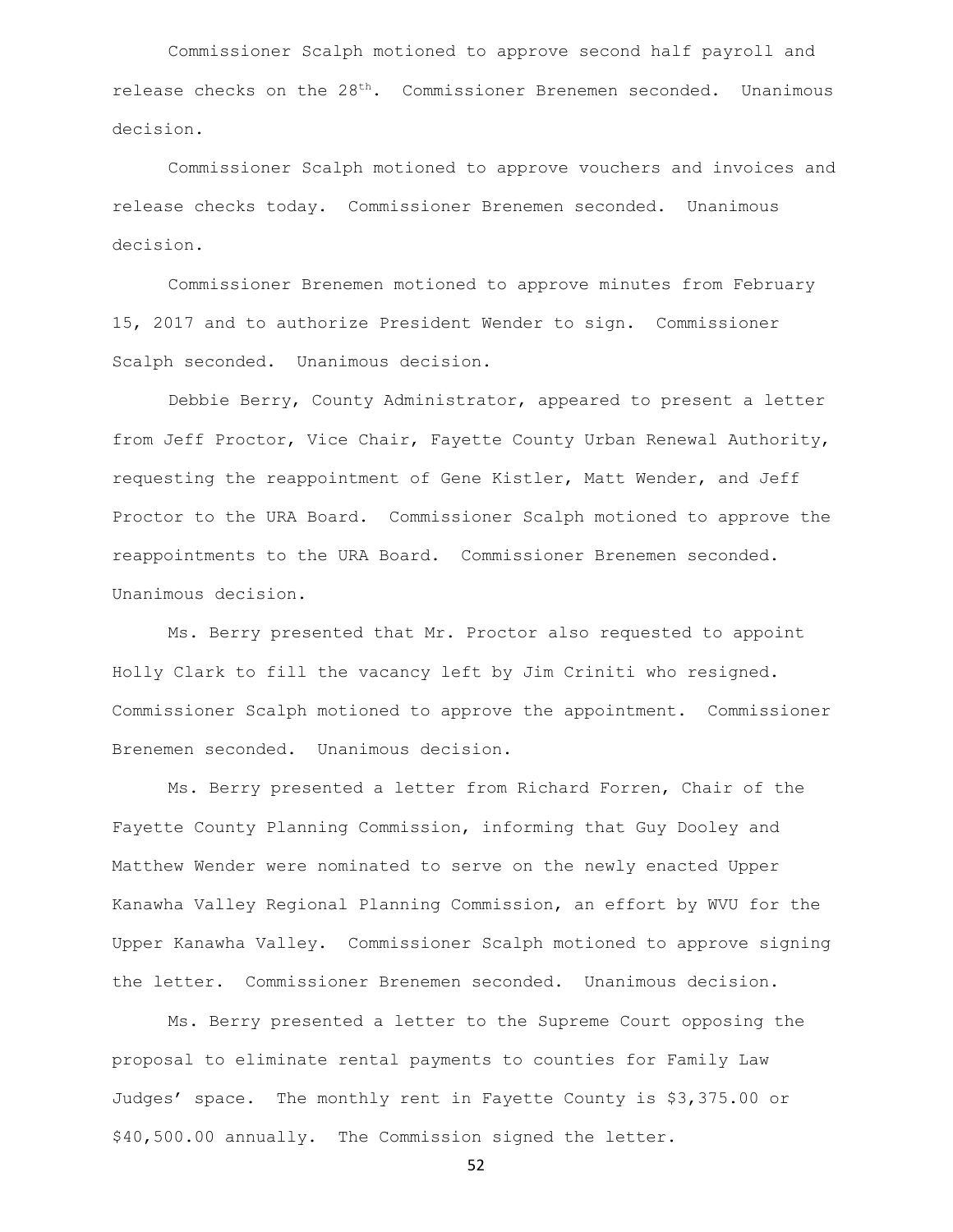Ms. Berry presented a resolution from Region 4 Planning & Development Council for consideration and approval of President Wender to sign for the region's Hazard Mitigation Plan. Commissioner Scalph motioned to approve and authorize President Wender to sign. Commissioner Brenemen seconded. Unanimous decision.

Discussion was held about moving the March 23 meeting to March 21 or 28. The Commission chose Tuesday, March 21.

The Commission recessed for 5 minutes till 9:30 a.m.

The Commission reconvened at 9:30 a.m. for the William Lee Shepherd estate hearing. Robin Chapman appeared and was sworn in. Ms. Chapman presented that she petitioned to have Karen Shepherd Pena removed due to being derelict in her duties and asked that her other sister, Barbara Cobb take over. There was no accounting and the will was not followed. Ms. Campbell alleged that an estate account was never opened and there were instances of forgery on checks. The amount of checks to the estate was in excess of \$90,000.00. This was all brought to light when a check was delivered to Phil Tissue and his office contacted Ms. Chapman to locate Ms. Pena.

President Wender gave another chance for anyone else to speak. Rodney Skeens, attorney for Ms. Pena, appeared and stated he'd advised her not to speak due to the criminal investigation by the family members. Mr. Skeens stated that the charges against Ms. Pena are serious and pose defamation of character. Mr. Skeens stated that Mr. Shepherd's intentions were for Ms. Pena to be executor and no one contested the will. Stated that Phil Tissue was retained and filed the accounting with the County Clerk. The adopted daughter, Linda, was willed the personal property and real property went to the widow, Ruby. The asbestos lawsuit checks continued to arrive made out to the estate and those were deposited into Fayette County National Bank by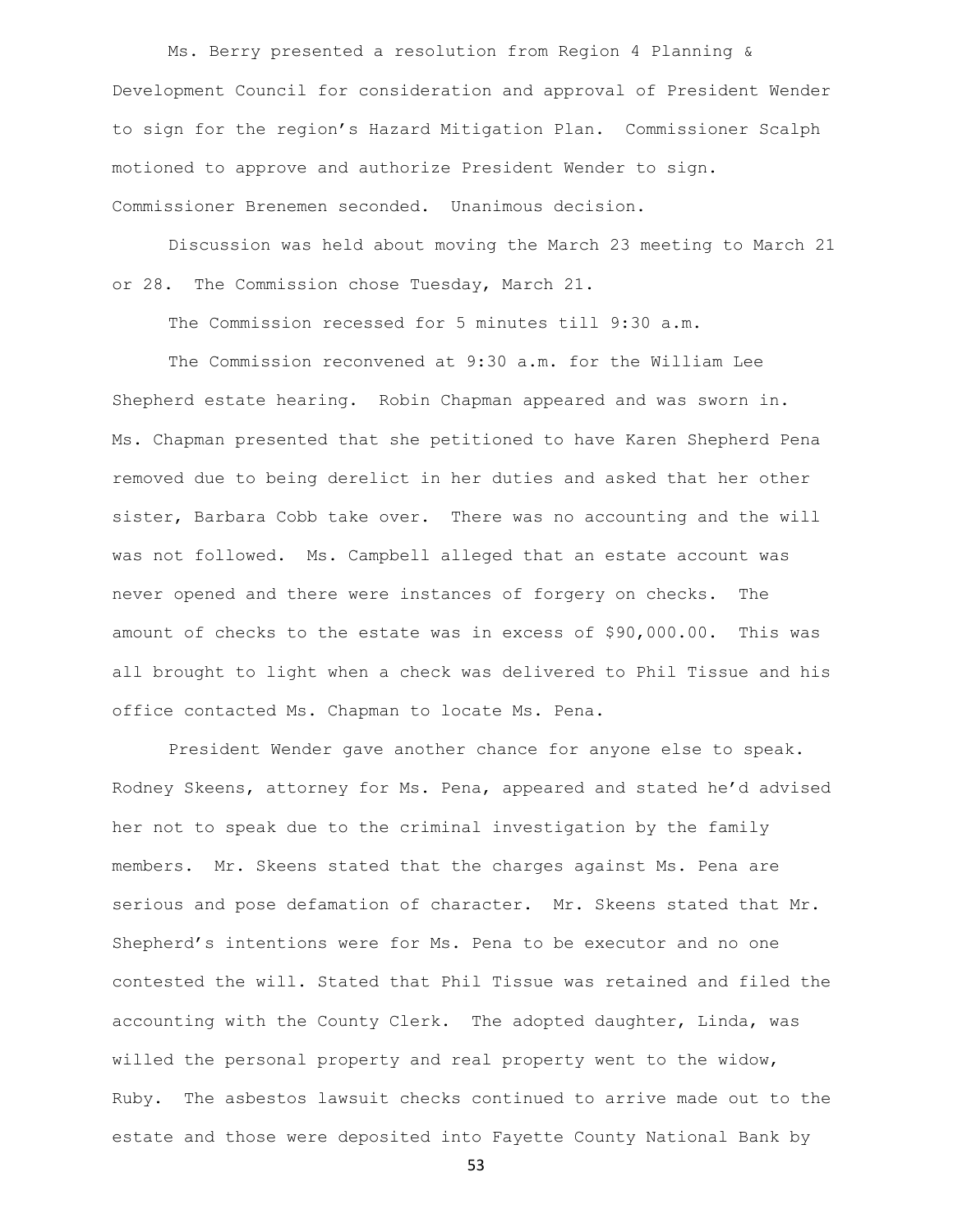Ruby. After her death, a few checks were delivered and Ms. Pena cashed them and split the amounts by 15 and distributed them to the heirs. Mr. Skeens stated there is an estate account in Raleigh County at BB&T with more than \$5,000.00 and will remain there until a resolution is reached.

Commissioner Scalph asked about the forgery claims. Mr. Skeens stated that Ms. Pena wasn't responsible for the signatures, those would have been up to Ruby. Mr. Skeens stated that the asbestos checks weren't part of the will and should be counted as personal property, and it stated that if the personal property was sold, then the proceeds would be split.

President Wender asked why Ms. Pena would want to remain as executor due to the criminal case against her. Mr. Skeens stated that being removed might be detrimental to her character in the case. She was asked to voluntarily remove herself, but since there was no abuse to the estate she declined.

President Wender referred the estate to the Fiduciary Commissioner. Mr. Skeens stated he asked the County Clerk's office to refer the estate to the fiduciary commissioner. President Wender asked Larry Harrah, Prosecuting Attorney, if the County Clerk has that power and Mr. Harrah said only if the Commission agrees. The family is agreeable to a Fiduciary Commissioner as well. The Fiduciary Commissioner will report the findings to the County Commission.

Commissioner Scalph motioned to appoint James Blankenship as the Fiduciary Commissioner. Commissioner Brenemen seconded. Mr. Harrah asked the family if they have had any dealings with Mr. Blankenship. The family stated only in some real estate closings. There were no objections to Mr. Blankenship. Unanimous decision.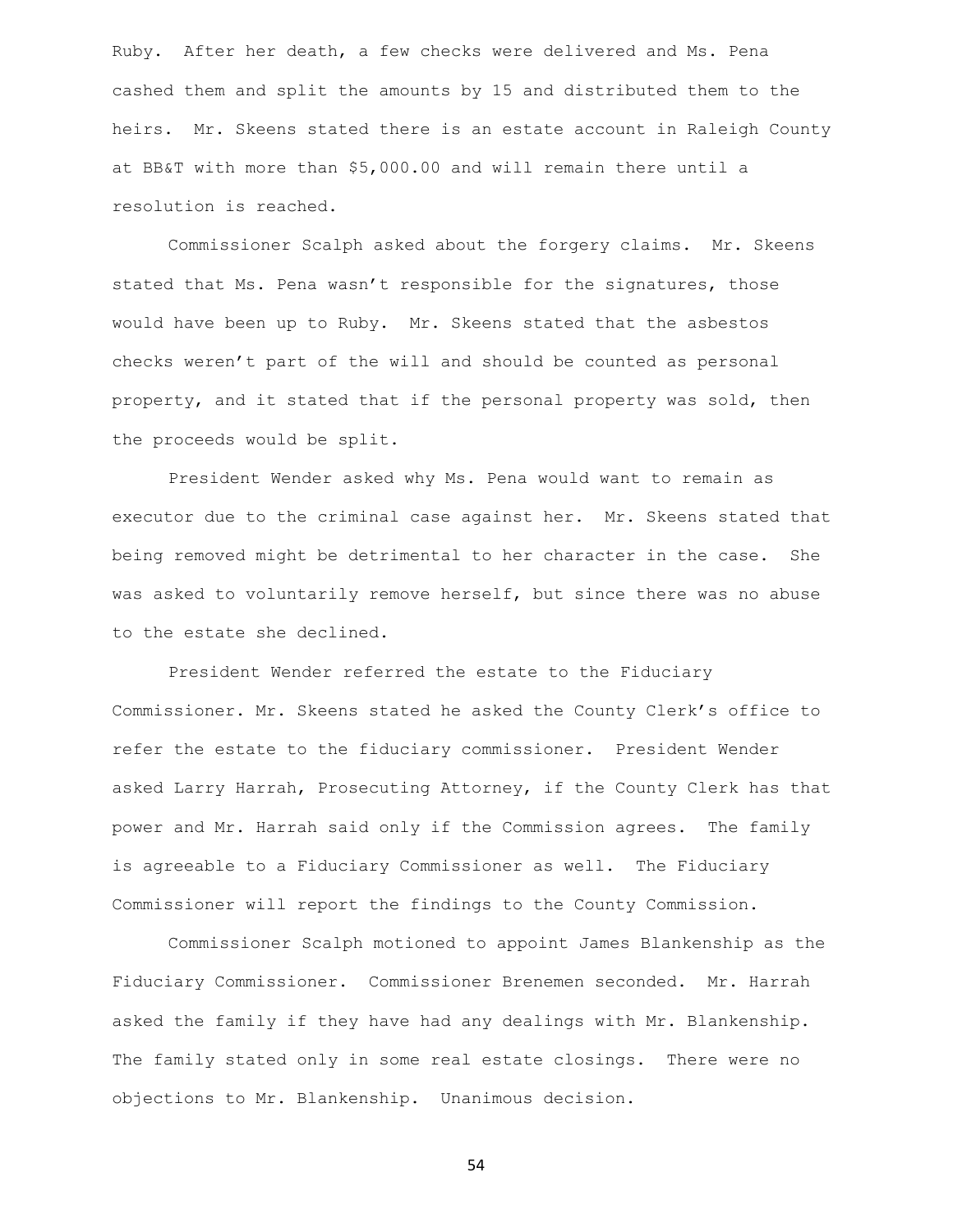Daniel Harrison, Account Manager, and Marselle Culpepper, technician, from US Cellular appeared to present the GPS tracking device for county owned vehicles. Mr. Harrison and Mr. Culpepper gave the Commission a demonstration of the equipment.

President Wender called a 15 minute recess at 10:30 a.m.

The Commission reconvened at 10:45 a.m.

Lesley Taylor, Region 4, and Kenny Hayes, New Haven PSD chairman, appeared to discuss the Winona Sewer Project. The remainder of the loan is \$95,839.46. Mr. Hayes and Ms. Taylor presented a check for the full reimbursement amount to the County Commission and thanked the Commission for assisting with the project. The project will be completed in early winter.

Ms. Taylor presented a resolution of the Kanawha Falls PSD water project for \$34,551.40. Commissioner Scalph motioned to approve and sign the resolution. Commissioner Brenemen seconded. Unanimous decision.

Ms. Taylor made mention of assistance from Tim Richardson, Zoning, and Tommy Harris, Litter Control Officer, for helping with trash removal and clean up around one of the houses in the project.

Rick Wagner, Kanawha Falls PSD Manager, appeared to discuss a KFPSD funding request and DEP fine. Pumps are needed and other lift stations need repairs.

The Commission stated that they have no authority over the PSD but are greatly concerned about the financial situation of KFPSD.

Ms. Taylor stated that 3 of the smaller FEMA claims have been paid totaling an estimated \$100,000.00. \$232,000 is still pending.

Mr. Wagner stated that KFPSD funds will have to pay for the line extensions to Boonesborough customers. President Wender is concerned that if the funds are not available that the contractors would stop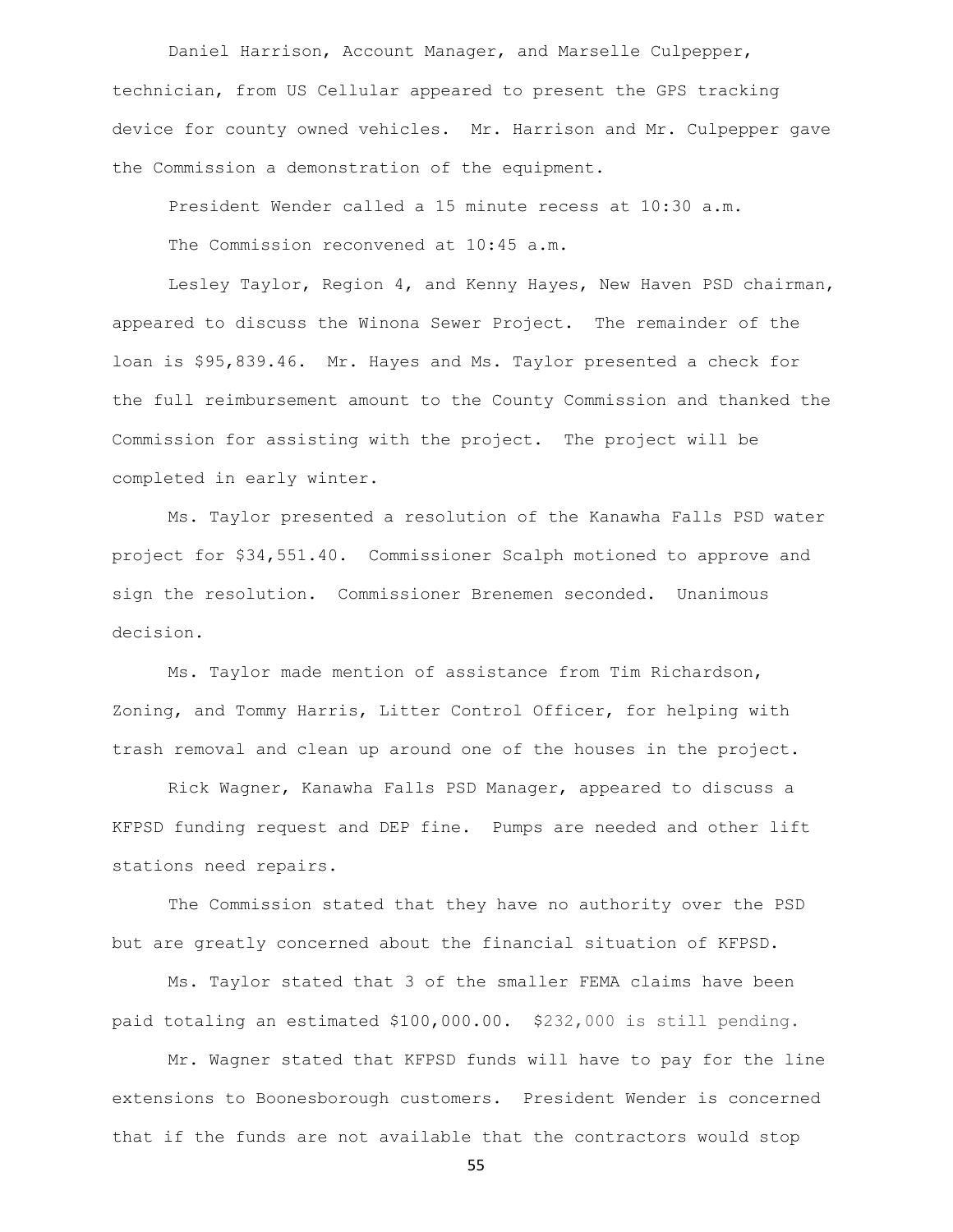work. President Wender is also concerned about the FEMA reimbursements being used to pay invoices and fines instead of being used to make the flood related repairs. Mr. Wagner stated that funds are not separated and are kept in one account.

Discussion was held regarding late payments. The PSD attorney Wyatt Hannah stated to his knowledge, the PSD is behind one or two months on a few payments and has negotiated the DEP fine down from \$242,000.00 to around \$30,000.00 pending environmental projects.

Discussion was held on the condition of the facilities. There are 11 lift stations which need a total of \$1,422,000.00 in repairs and the plan needs \$2,463,000.00 in repairs. There are also residences, businesses and hydrants which need repairs. Commissioner Brenemen suggested that Mr. Wagner make a list and make sure all complaints are resolved.

A conference call was held with Stanley Adkins, KFPSD Accountant. President Wender stated that KFPSD has \$244,000.00 currently in pending accounts payable invoices. He is concerned that the day will come when the PSD cannot make payroll and the employees will quit. Mr. Adkins stated that they clearly have more bills than funds.

President Wender stated that what troubles him the most is that the PSD Commissioners are not running the PSD; Rick Wagner has been running the PSD since 2012. The main concern of the Fayette County Commission is that the customers receive service.

Discussion was held on a Jeep purchased by KFPSD that was titled in Rick Wagner's name.

President Wender questioned when the PSD was last audited. Mr. Hanna stated it was in 2011.

President Wender stated he hopes someone will present a concrete plan to correct these issues.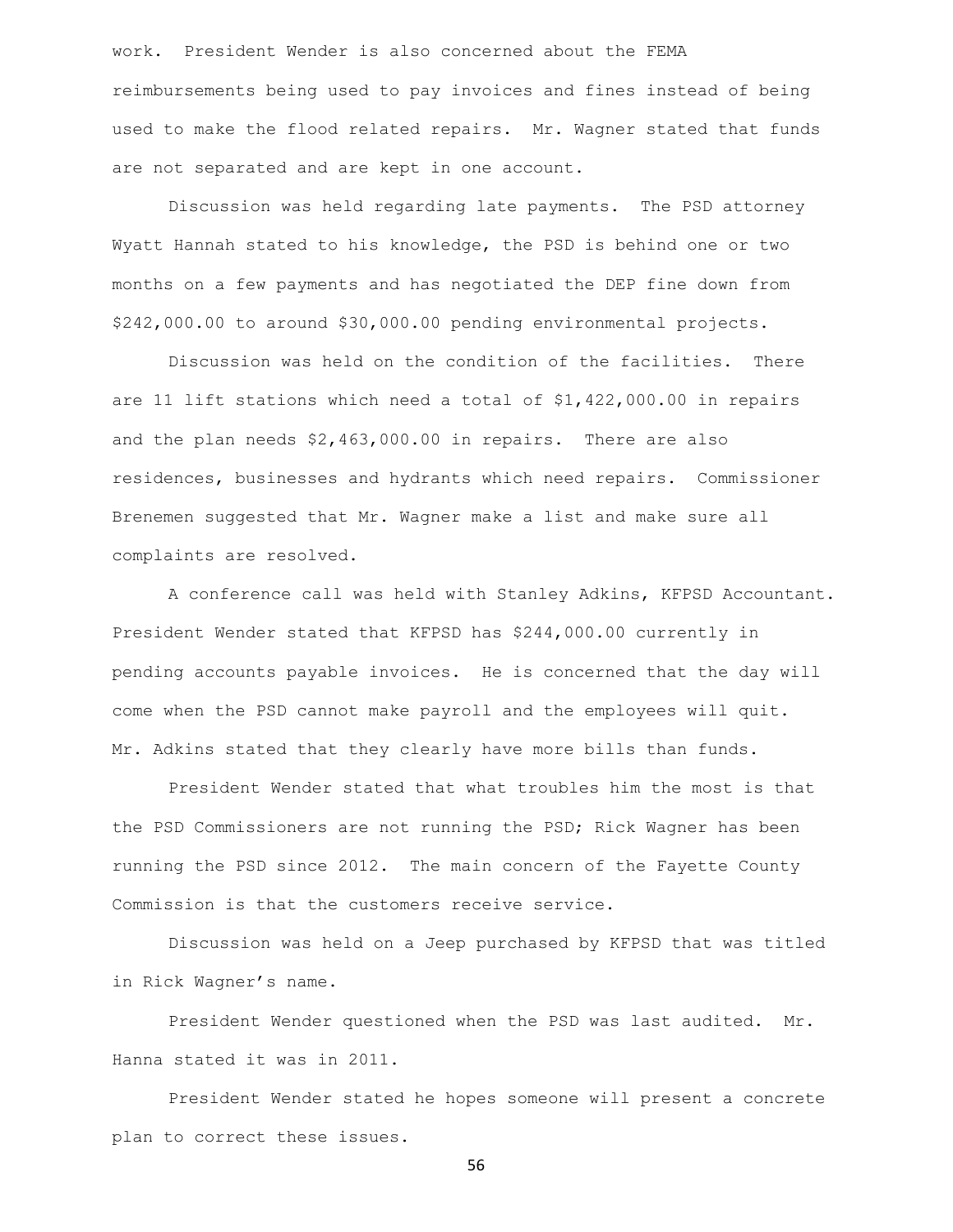Chris Selvey, Carl Harris, Bea Arthur, Lita Eskew, David Laudig, and Jack Thomas appeared to discuss repairs to the Memorial Building Eternal Flame. Renee Harper, Park Supervisor, also attended. The Friends of the Soldiers and Sailors Memorial Building Committee stated that they will raise funds for the needed repairs; this will not cost the county anything. Barry Crist, Principal of Fayette Institute of Technology, has agreed to have students assist with the repairs. The committee is just asking for the Commission's permission to proceed. Commissioner Scalph motioned to support the endeavor of the Friends of the Soldiers and Sailors Memorial Building Committee to begin work to relight the torch. Commissioner Brenemen seconded. Unanimous decision.

Steve Slockett, Fayette County Board of Education member representing the Valley, appeared to introduce himself to Commissioner Brenemen.

Jim Kelsh, Attorney from Bowles Rice for the Oak Hill Sanitary Board, appeared to notify the Commission of the sale of the Arbuckle PSD wastewater utility assets to the City of Oak Hill. Mr. Kelsh also has a resolution for the Commission to sign approving the asset purchase sale agreement, signed by the City of Oak Hill on February 15, 2017. Commissioner Scalph motioned to approve and sign the resolution. Commissioner Brenemen seconded. Unanimous decision.

Discussion was held regarding Jonathan Grose, Mayor of Gauley Bridge, and his desire to be appointed to the Kanawha Falls PSD. Mr. Harrah advised for Mr. Grose to inquire with the Ethics Commission about being mayor and serving on a PSD concurrently.

The meeting was adjourned at 12:45 p.m.

FAYETTE COUNTY COMMISSION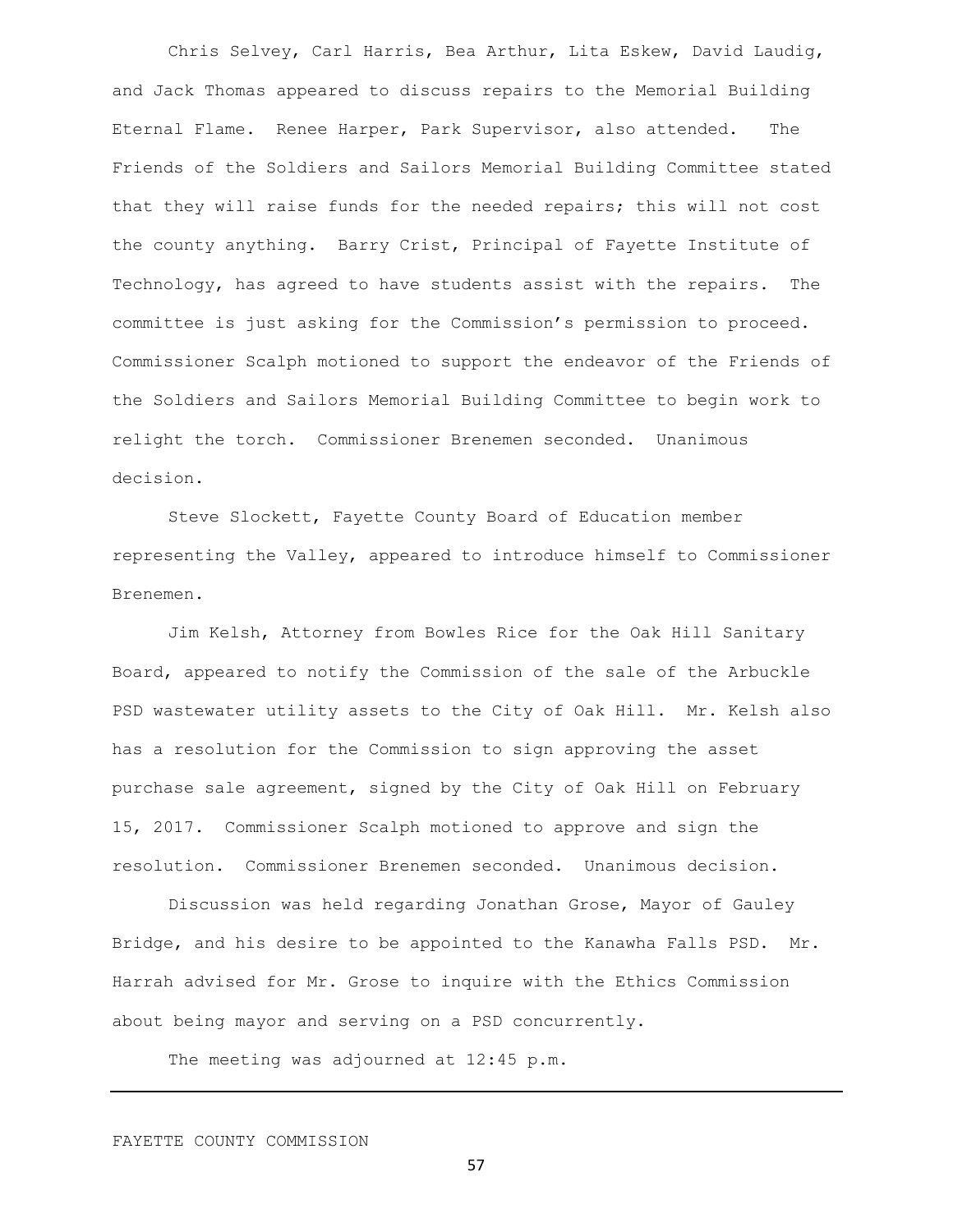REGULAR SESSION MARCH 3, 2017 COURTHOUSE FAYETTEVILLE, WV 25840 MEMBERS PRESENT: MATTHEW D. WENDER, DENISE A. SCALPH, JOHN G. BRENEMEN

The Fayette County Commission met in a regular session on this 3<sup>rd</sup> day of March, 2017. The meeting was originally scheduled for March 2<sup>nd</sup>, however was postponed due to a weather related power outage at the courthouse.

President Wender called the meeting to order at 9:21 a.m.

Eddie Young appeared to present a refund for Larry T. Sears \$100.20. Commissioner Brenemen motioned to approve the refund. Commissioner Scalph seconded. Unanimous decision.

President Wender inquired about tax revenues and valuations. Mr. Young stated that valuations are up \$19 million but that could change due to information received this week from the state. President Wender asked Mr. Young for a comparative of valuations from the last three years.

John Stump, Steptoe & Johnson, appeared on behalf of Fred Williams to discuss the Boy Scouts bond. The Commission is a pass through for the Scouts' bond; the agreement is between J. P. Morgan Chase and the Boy Scouts of America. Mr. Stump stated that covenants in the agreement are changing to become more consistent and the project has grown in scope. Commissioner Scalph motioned to adopt and approve the resolution (attached) authorizing the amendment of (A) a bond purchase and loan agreement dated as of November 5, 2010 (as amended) relating to the revenue bond (Arrow WV Project), Series 2010A and 2010B and (B) the bond purchase and loan agreement dated as of March 9, 2012 relating to the County Commission's commercial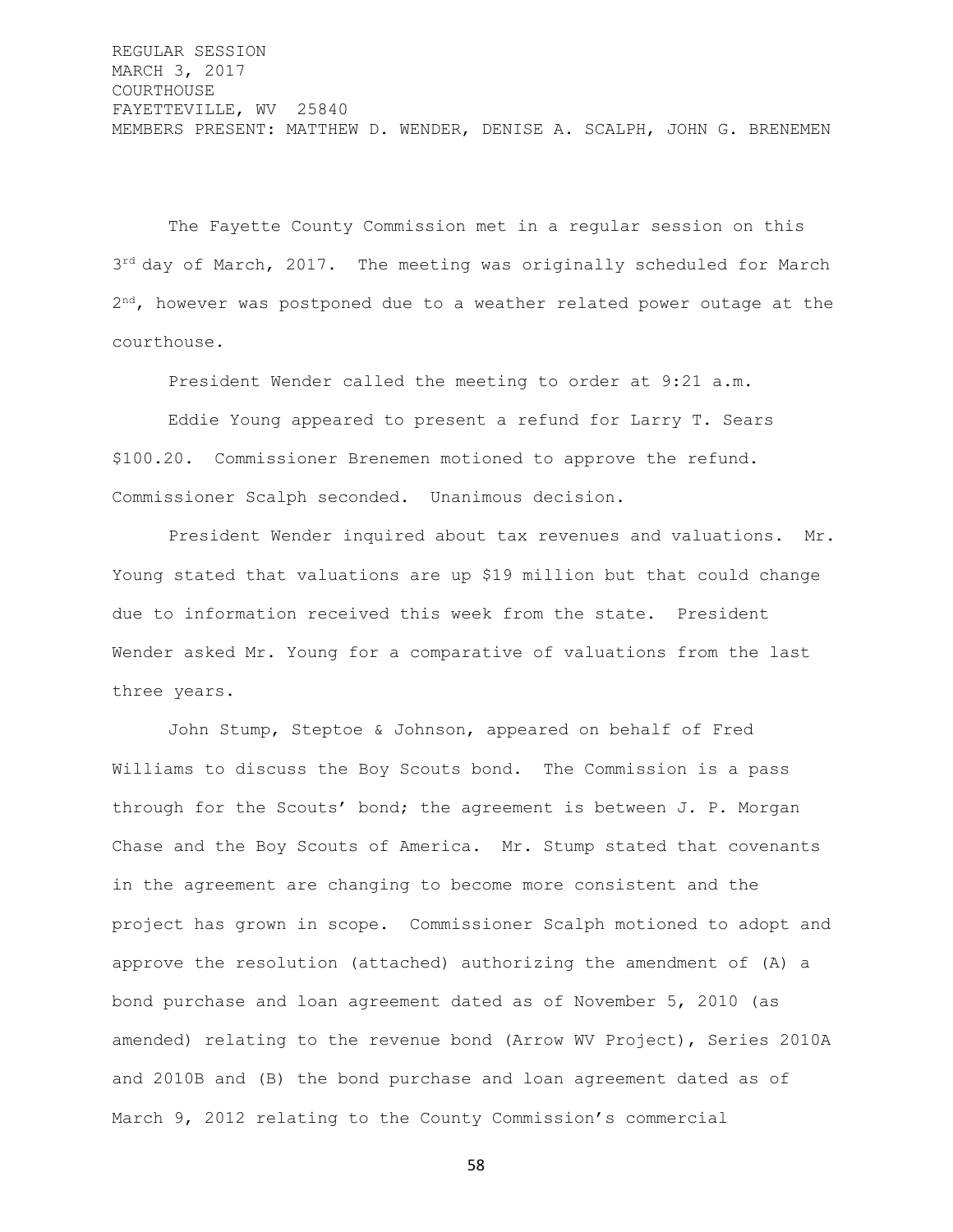development revenue bond (Arrow WV Project), Series 2012 and authorizing execution and delivery of such amendments and the taking of all other actions relating thereto. Commissioner Brenemen seconded. Unanimous decision.

Commissioner Scalph motioned to approve vouchers and invoices and release checks today. Commissioner Brenemen seconded. Unanimous decision.

Mr. Young reappeared to present his budget. A promotion in his office was funded through his PVC account (original salary still comes from General Fund) and he might need a part-time position which would be funded through PVC. He is asking for one additional full-time position from General Fund. He is also requesting \$1,000.00 raises for his General Fund employees as he can afford the same for his PVC employees. His employees are evenly split between General Fund and PVC. Mr. Young stated that even considering the raises, he is asking for less than last year due to a firing.

Discussion was held that the PEIA numbers changed after the letters were sent to the elected officials and office holders. The Commission knows that the PEIA numbers will be more than presented today.

President Wender warns that raises will be contingent on the rest of the budget requests and the valuation numbers.

Steve Kessler, Circuit Clerk, appeared to present his budget. Mr. Kessler stated that everything is the same as last year. His department is down one employee but they are managing. Mr. Kessler did not factor in raises in his budget but is presenting a verbal request of \$100.00 per month raises for each employee.

Mr. Kessler presented that his department needs a computer upgrade and included a quote from Software Systems. There is also a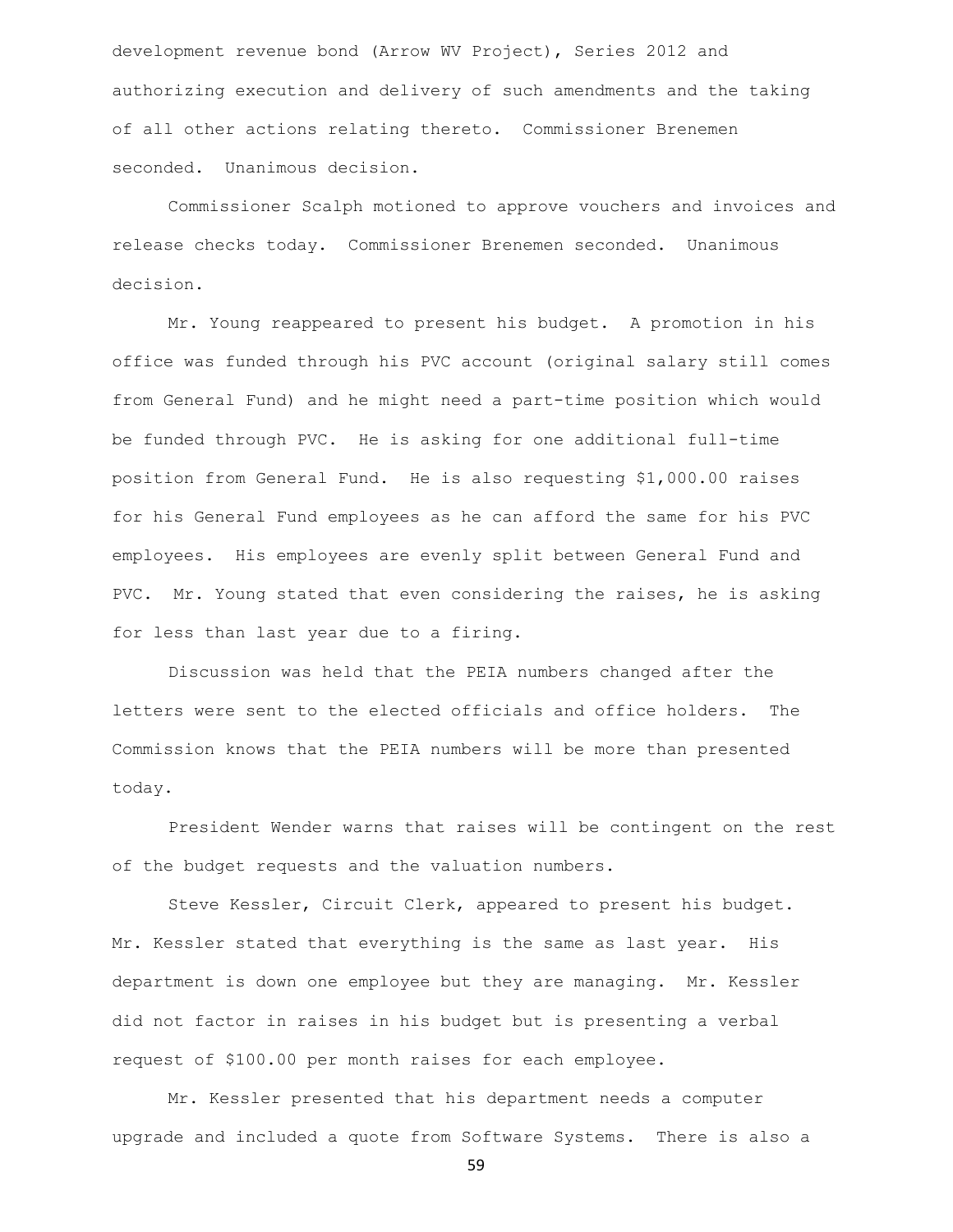quote from Software Computer Group for a credit card machine and system. This will help to eliminate accepting bad checks. He is also requesting a jury contact system.

The Commission took a 5 minute break.

Allen Ballard appeared briefly to inform the Commission that AEP is charging inspection fees to reinstate power from the outage. Mr. Ballard would like to waive the \$85.00 fee for these instances. The Commission agrees that the fees should be waived.

Sheriff Mike Fridley appeared to present his budget. Sheriff Fridley explained the Civil Service Longevity raises for deputies. He is also requesting a \$100.00 per month raise for everyone.

Discussion was held regarding the Law Enforcement Levy. Last year they moved some deputies from General Fund to Law Enforcement Levy due to a surplus in the levy but Sheriff Fridley states that this has caught up and now the levy is over budget and would like to reverse the changes. President Wender asked that Stephanie Sears, Staff Accountant (not present) look at the remainder of the levy to make adjustments to keep it level until 2020. Sheriff Fridley also stated that he is down four deputies.

Sheriff Fridley stated that he would also like \$100.00 per month raises for the tax deputies and dog warden. This led to a discussion about proposing reimbursements from the municipalities for the dog warden services.

Sheriff Fridley requested \$14,000.00 for body armor, \$26,000.00 for SWAT gear and helmets and is asking for 3 new vehicles for Amy Nibert, James Pack and Kevin Willis and an increase of \$10.00 per month for uniform allowance.

Discussion was held about the cost of repairs for the high mileage vehicles and who approves the repairs. Some cars have more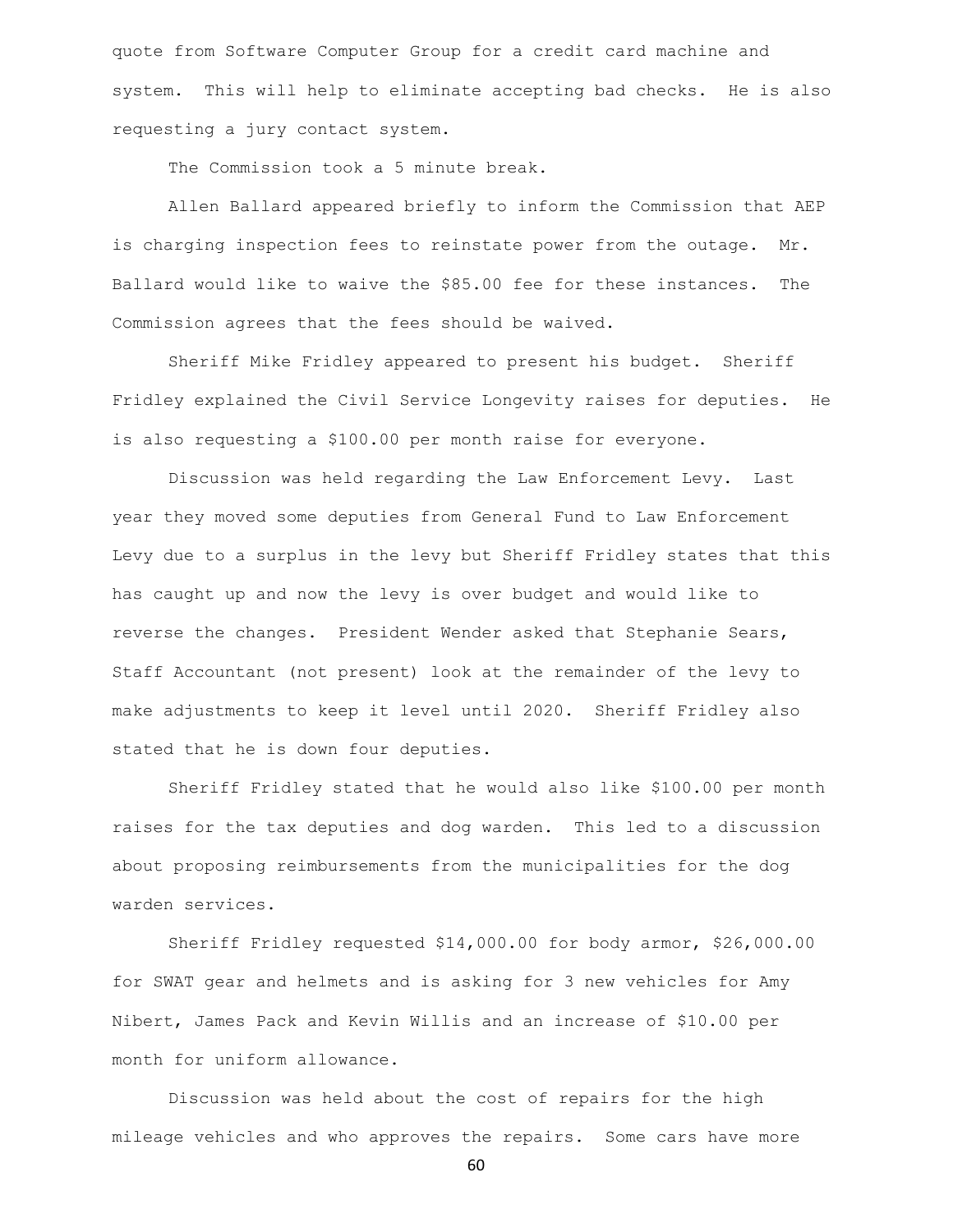dollars in repairs than what a new car would cost. Commissioner Brenemen asked why we have 51 cars for the Sheriff's department. Sheriff Fridley will put together an inventory for the April 7<sup>th</sup> meeting with Renee Harper, Park Supervisor. Sheriff Fridley would like to discontinue purchasing sedans and only purchase Interceptor SUVs which would help with repair costs.

Sheriff Fridley stated that overtime is a problem, because of the Magistrate Court appearances.

Sheriff Fridley stated that moral has improved 110% due to the consideration of the Commission to build a qualifying range at the county park. Deputies are volunteering to work to build it. Two sites are being considered and Mr. Harper and Sheriff Fridley will present back to the Commission after more discussion.

Sheriff Fridley presented the Community Corrections budget, which at this point is uncertain. The February jail bill was \$114,000.00 and there are 52 people enrolled in the Day report Center, which keeps \$70,000.00 off of the jail bill monthly. Sheriff Fridley said that retired Senator William Laird has offered to assist with the Community Corrections grant this year. The DRC hopes to hire an aid to assist with transport. The deputies have been driving the DRC clients.

GPS home confinement is \$300.00 per month and most clients repay their fee to be allowed home confinement. Stormy Parsons, DRC Director, stated that becoming a licensed behavioral health facility would allow the DRC to bill Medicaid for services. Upgrades would need to be completed to the facility to become compliant and these will be completed this summer. President Wender asked if we are currently losing money in the billing. Ms. Parsons stated not really because the staff is not able to do billing. They cannot get a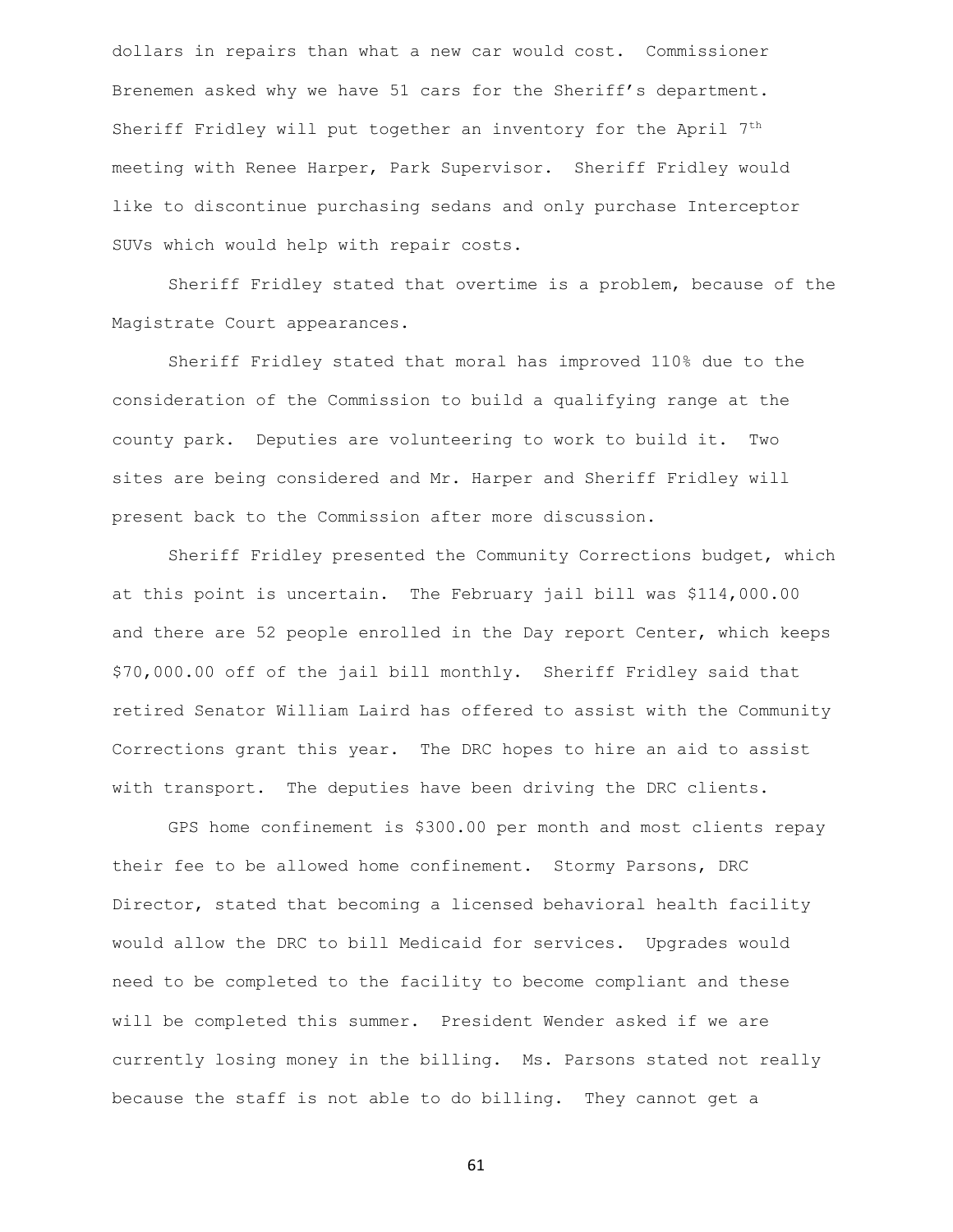straight answer on the reimbursable rate from the state. There are too many unknowns with this budget.

President Wender asked if anyone in WV is being reimbursed. Ms. Parsons stated there are facilities in the panhandle who do but they have professionals on staff and we cannot afford that.

Libby Akers, Valley All Sports Booster Club, appeared to discuss the condition of Boomer Ballfield. Tommy Harris, Litter Control Officer, and Ms. Harper were part of the discussion. Valley High School was permitted by the Commission to play their baseball games at county owned Boomer Ballfield after the football team took over their field. However the field is not viable for regulation play for VHS and Valley Middle School. Ms. Akers understands that the county has financial issues but there has been a lot of vandalism. Ms. Akers has estimates for the list of repairs that need to be made so the facility is viable. She also has volunteers ready to assist with the work. The most important items are the outfield net, 20 boards in the stands, and the outfield fence. Dennler Fence has quoted materials at a discount if we install. President Wender suggested asking WV Corp, the county risk pool insurance provider, to come inspect the property with Ms. Akers.

Discussion was held regarding unlocking and locking the gate. The gate must be open at 6:20 a.m. each morning because the parking lot is used for the school busses to turn around. And it needs to be locked at night. Mike Scarbro was hired to take of this but he recently resigned. It was discovered this was mainly due to miscommunication and conflicts in scheduling. Coach Larry Whittington agreed to open the gate for the buses temporarily (he is also a bus driver.)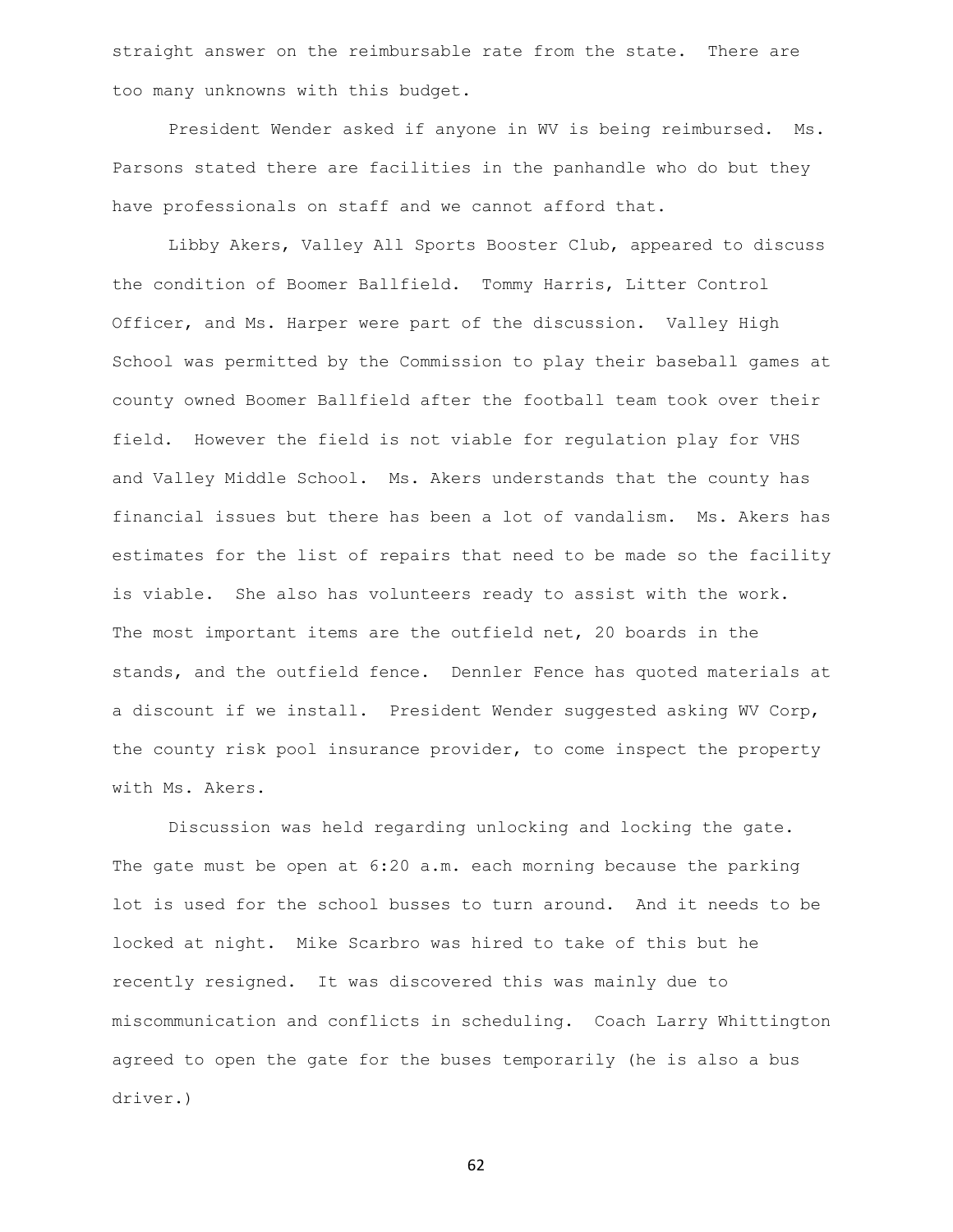President Wender stated that we need to have a MOU and a meeting of all parties involved to dispel the misunderstandings and conflicts. Ms. Harper will draft the MOU which will include a section to allow for complaints of unfairness regarding scheduling. The MOU must be signed by all users or they will not be allowed access to the facility. President Wender stated that the replacement for Les Thomas, former Valley representative on the Parks and Recreation Board, should also be involved.

President Wender stated that the Commission should have someone from the County overseeing the volunteer work to make sure it is completed in a timely manner. Discussion was held regarding other quotes and Ms. Akers stated these were the only quotes she could obtain. Other business didn't have the materials or were not willing to quote.

Ms. Harper will be in touch with coaches Todd Wiseman (VMS) and Larry Whittington (VHS).

President Wender stated we need to find a permanent person to be caretaker of the field.

President Wender motioned that Mr. Harris and DRC clients will mow the perimeter of the property (outside of the fence) and the County Park maintains inside the fence. Ms. Harper and Ms. Akers will meet to discuss the vendors and billing for the other repairs which include: \$1,300.00 for the fence from Dennler; \$109.00 for bathroom repairs; \$339.00 for 20 boards; \$300.00 for grass; \$200.00 for paint. Commissioner Brenemen seconded. Commissioner Scalph asked that Ms. Harper and Ms. Akers apprise the Commission of all progress made. Unanimous decision.

Brian Aluise, representative from Senator Manchin's office, appeared to introduce himself to the Commission. Mr. Aluise used to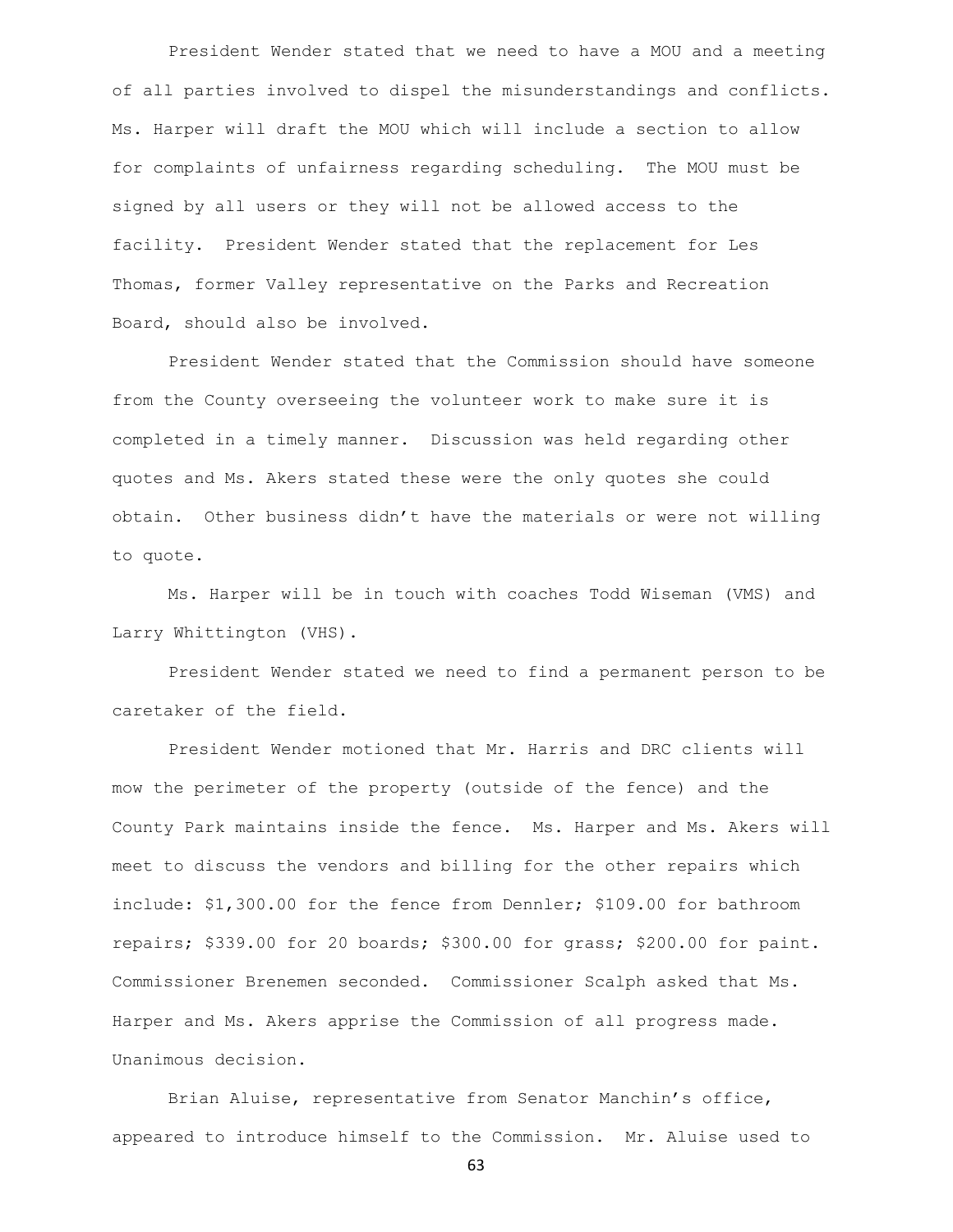work for Governor Tomblin and has been assigned Fayette County which was previously covered by Mike Browning.

Ms. Harper appeared to present the budgets for the park and garage. Ms. Harper stated there are no changes in the totals from Fiscal Year 2017, only some restructuring. There is one vacancy in the maintenance staff. She's asking for various raises for all staff.

Ms. Harper first stated that according the East Coast Pools, the water loss in the pool is due to evaporation and  $\frac{1}{4}$  of an inch is normal, even during the winter.

Discussion is held about applying for CFIA grants which now cover parks buildings. Commissioner Scalph will get more information to Ms. Harper.

Ms. Harper presented the garage budget. Discussion was held about whether our vendors are under state contract. Ms. Harper will look into them. She will ask Sarah Kessler, assistant, to contact other counties about their garages.

Ms. Harper stated that the logo request and quote she presented in the previous meeting is the only quote she could obtain. Others that she contacts on the advice of Sharon Cruikshank from the Chamber of Commerce, were either too busy, not interested or did not respond. Discussion was held about holding a school contest to design the logo with a pool pass as the award. Discussion was held about the pros and cons of using a professional service but it will ultimately be up to Ms. Harper how to proceed. Commissioner Scalph stated that the Parks and Recreation Board should be involved and allowed to assist in developing and critiquing the design.

The Commission recessed for lunch at 1:03 p.m. The Commission reconvened at 2:15 p.m. James Bennett appeared to present the 911 budget.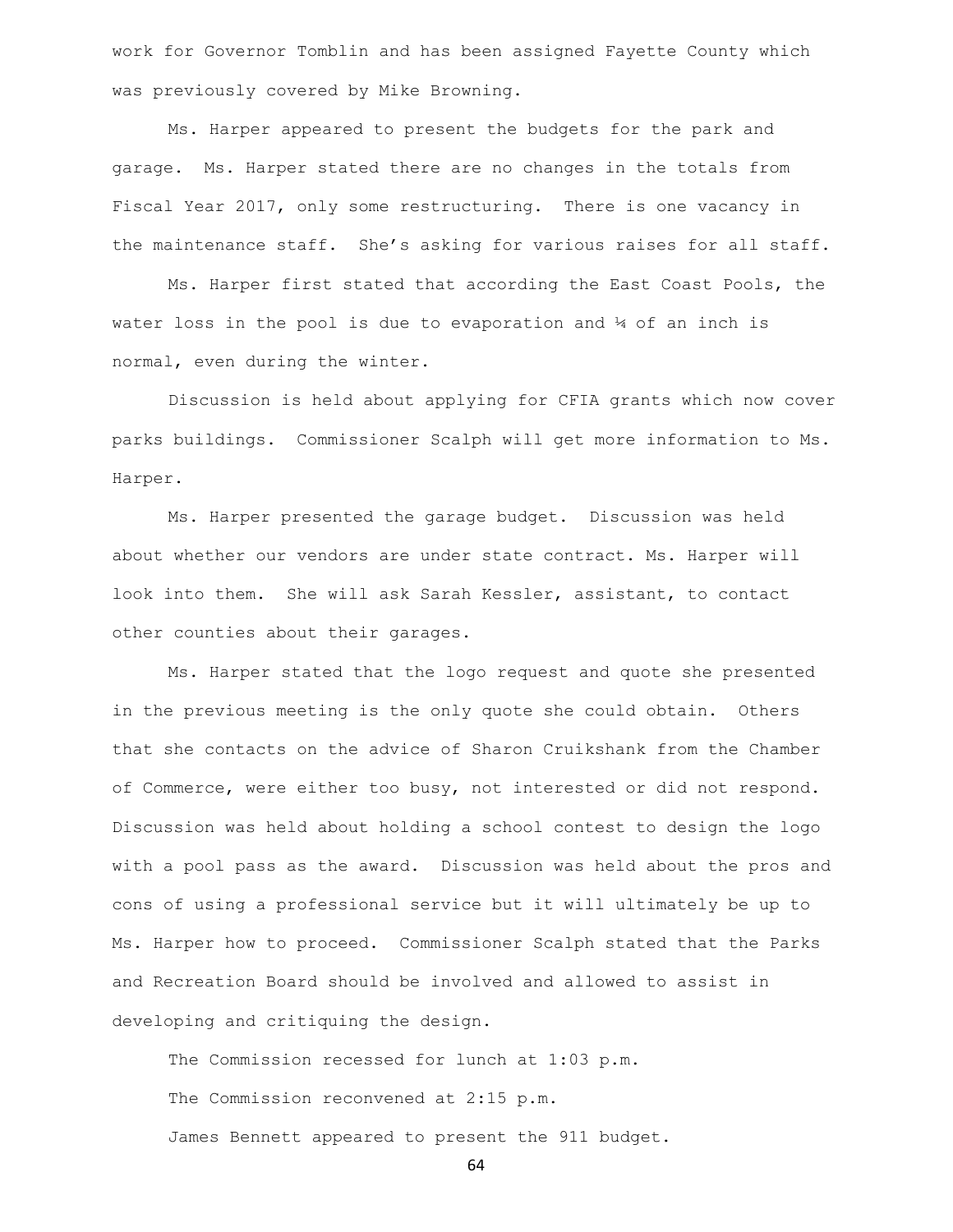Discussion was held on revenues. Land line fees are \$4.50 per line but the amount of users has decreased. They would prefer to move to an electric meter based fee – each AEP meter customer would have a \$2.50 fee. This will double the revenues received. The County Commissioners' Association of WV is in support of this change.

Overtime is \$47,000.00 but because of built-in mandatory overtime due to the 12 hour shifts, the overtime amount is really on \$22,000.00.

Discussion was held on capital outlay expenditures and longevity raises. Mr. Bennett would like raises similar to the deputies, based on months of service with a 1 time payout to start everyone out, then add \$170.00 each July. Discussion was held about replacing a normal fuel truck with a diesel truck to increase pulling capacity and gas usage.

Kevin Walker, OEM Director, appeared to present his budget. The budget is the same as FY 2016. Overtime is currently over budget but once reimbursed by FEMA, OT will come in under budget for FY 2017. Only OT is allowable for reimbursement by FEMA.

Mr. Walker is requesting uniforms so they will look more official when necessary.

Joe Crist, Fire Coordinator, appeared to present his budget. Discussion was held about fire levy distributions. Mr. Crist stated fire trucks are \$375,000.00 and used to only be \$70,000.00. There is a 4% increase in the cost every 5 years.

Kelly Jo Drey, Resource Coordinator, appeared to present her budget. Ms. Drey presented a salary increase request for her assistant, Gabe Peña and to also send him to Leadership WV. Ms. Drey would like to become certified through a Basic Economic Development Course (BEDC) but would ask the URA to pay for that tuition. Ms. Drey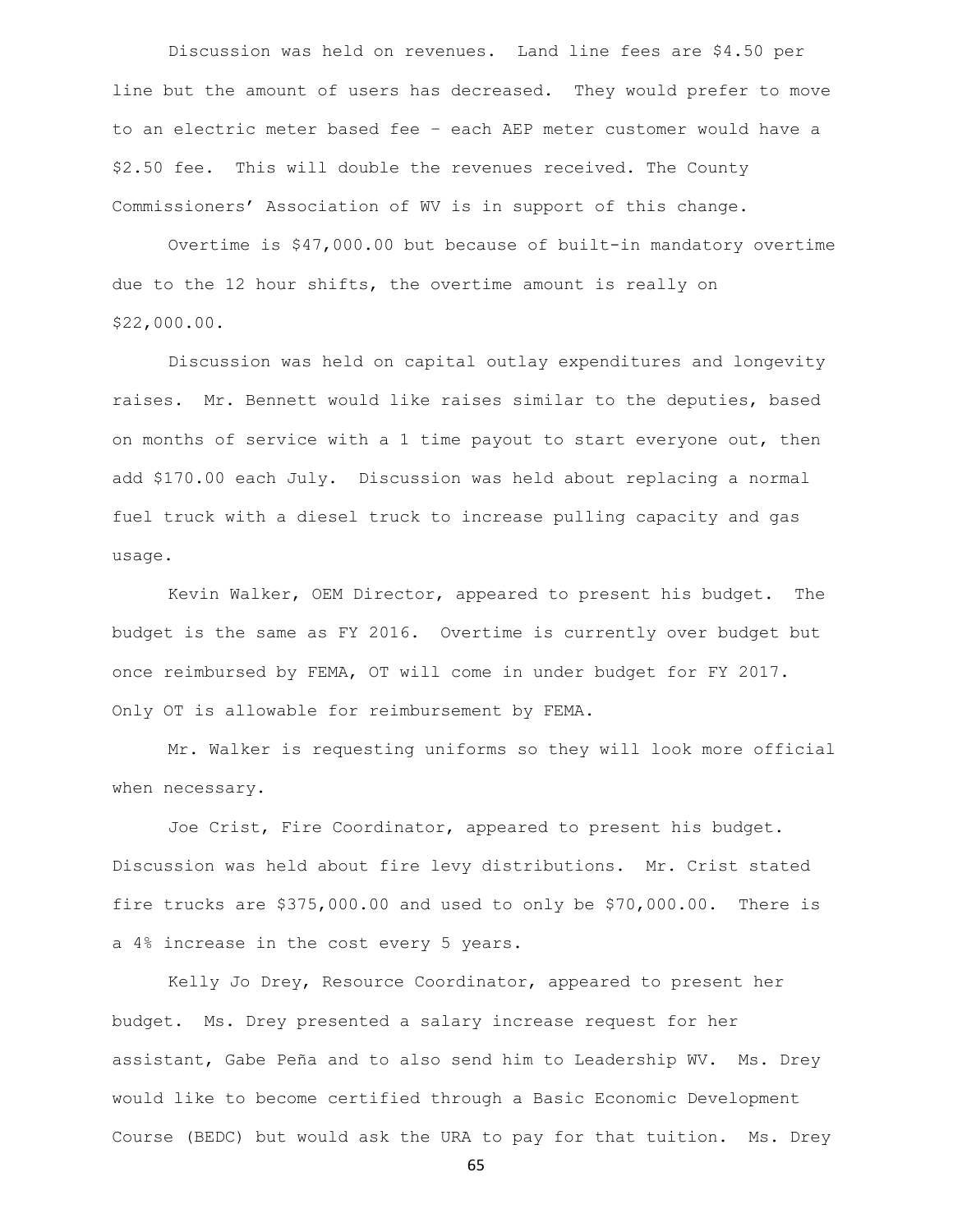also needs a new copier but President Wender stated we can do that now, and that will be placed on a future agenda for approval.

Ms. Berry presented a request from Ms. Drey to use the FCC Chambers for a meeting. Ms. Drey explained that this is for Our Children, Our Future, an organized training of running for office, supporting certain political office and is non-partisan. The meetings would be a few times a month in the evening and would be for 5-10 individuals. Commissioner Scalph motioned to approve the request. Commissioner Brenemen seconded. Unanimous decision.

Ms. Berry presented Inspection agreements from the Fayette County Building Code Official for President Wender to sign. The agreements are as of July 1, 2017 for Mike Rose, Jason Davis and Leonard Price. Commissioner Scalph motioned to approve and authorize President Wender to sign the agreements. Commissioner Brenemen seconded. Unanimous decision.

Ms. Berry presented a MOU between the Fayette County Commission and the Fayette Day Report Center for approval signature of President Wender. Commissioner Scalph motioned to approve and authorize President Wender to sign the MOU. Commissioner Brenemen seconded. Unanimous decision.

Ms. Berry presented quotes for a backflow prevention assembly and test for Smithers Sheriff's Department. The low bid is from Al Marino Inc. \$1,068.33. Commissioner Scalph motioned to approve the low bid from Al Marino Inc. Commissioner Brenemen seconded. Unanimous decision. Ms. Berry will inquire with Al Marino about a lower total quote for including a backflow preventer and test for the courthouse. Ms. Berry will decide if the quote is appropriate.

Discussion was held regarding changing the June 2nd meeting to June  $1^{st}$ . That change was made.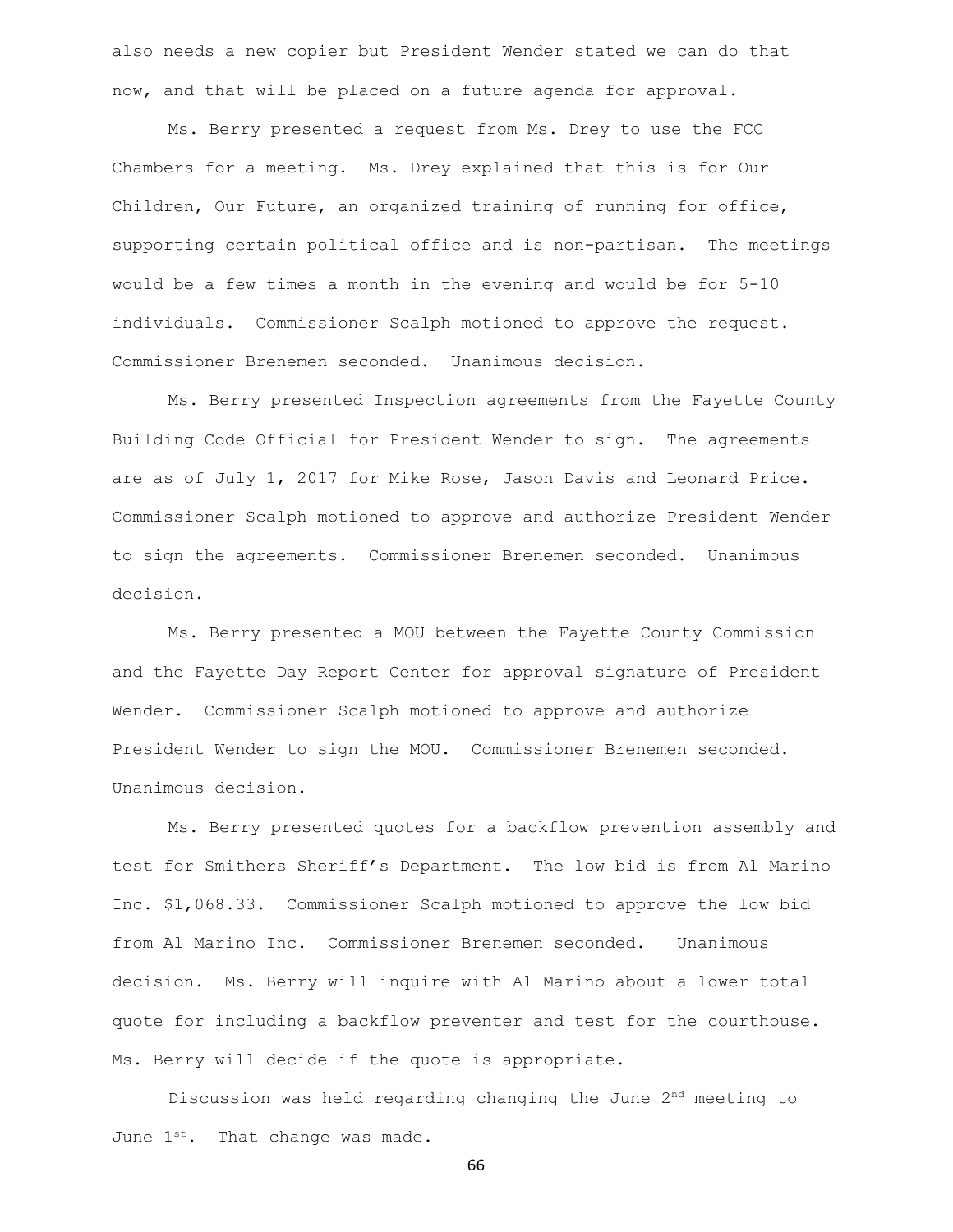Ms. Berry presented a new evaluation certification form to the Commission from Mr. Young.

The meeting was adjourned at 4:22 p.m.

FAYETTE COUNTY COMMISSION REGULAR SESSION MARCH 9, 2017 COURTHOUSE FAYETTEVILLE, WV 25840 MEMBERS PRESENT: MATTHEW D. WENDER, DENISE A. SCALPH, JOHN G. BRENEMEN

The Fayette County Commission met in a regular session on this 9<sup>th</sup> day of March, 2017.

President Wender called the meeting to order at 9:08 a.m.

Eddie Young appeared to present real property exonerations for Jimmy N. & Gloria J. Lively \$319.40; Katherine S. Treadway \$366.52; Juanita H. Akers Peyton \$ 327.70; Larry J. Sears \$99.58; Dale Edward Maxwell \$563.76 & \$574.98. Commissioner Scalph motioned to approve real property exonerations. Commissioner Brenemen seconded. Unanimous decision.

Mr. Young presented personal property exonerations for Gary A. Foster \$385.62; Karen Curtis \$338.56; Dena Renee Mullins Lane \$372.28; Shawn M. & Stacy Cooper \$739.78; Eric A. Pack \$1,020.92 & \$915.60; Robert & Mary Stonestreet \$702.24; Paul & Brenda & Nole McClung \$556.80; Beckley IND Hydraulics \$281.22; Jennifer L. Shrewsbury \$158.32; Randall II & Regina Redden \$335.38; Charles Edward & Deborah Bryant \$202.54; Charles Edward & Ashley M. Ward \$79.14; Gary D. Jr. (Jessica) Fox \$689.08; Kenneth Van & Lisa D. Neil \$246.72; Valinda Newman \$9.00; Matthew & Nicole Roles \$916.56; Brian J. & Julie A. Hawkins \$198.68; William L. & Brandy McClellan \$185.78; Susan L. & James D. McNeely \$418.78; John D. Miller II \$415.80; Reney A. Cordial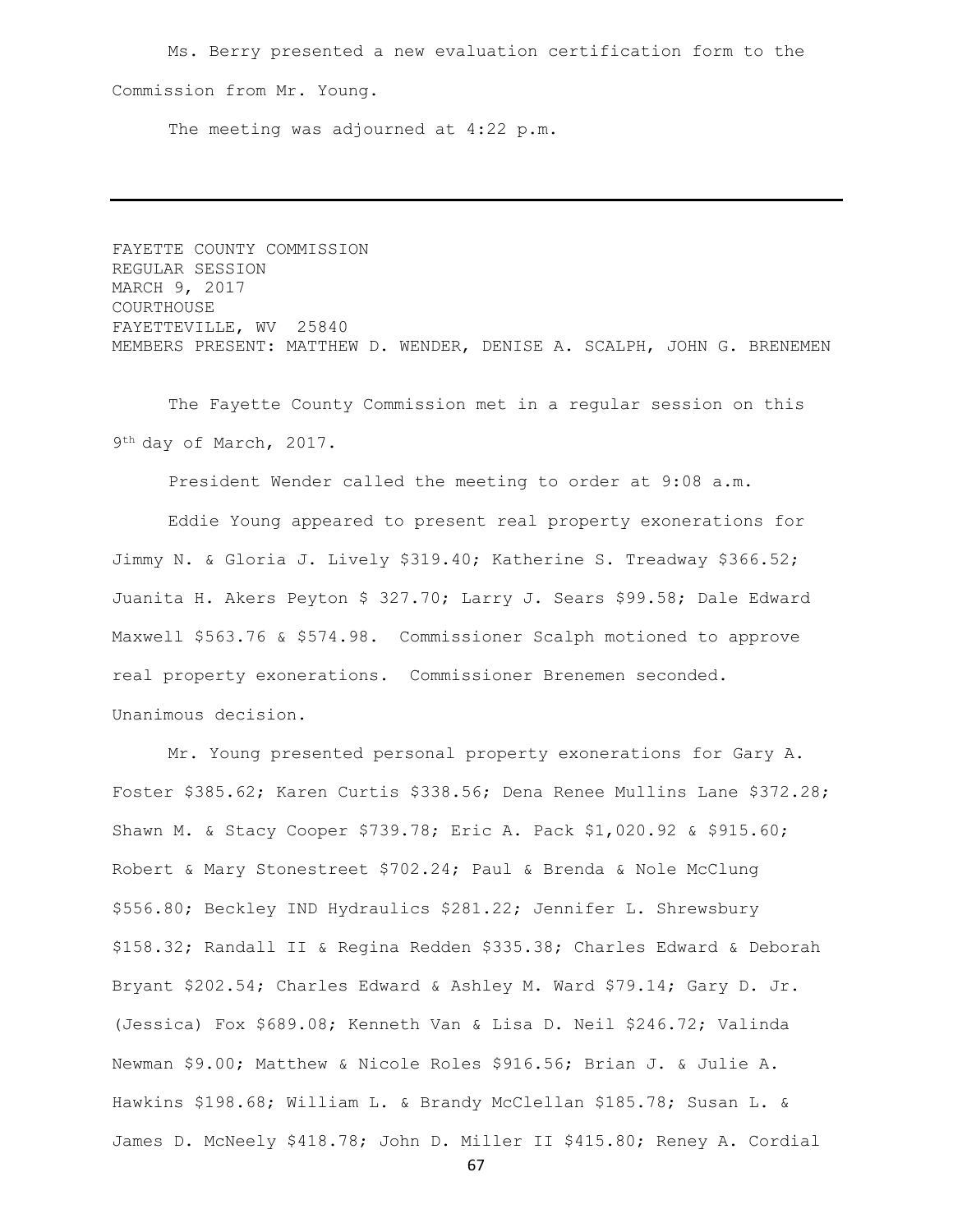IV \$305.48; Patrick E. & Kimberly D. Sharp \$1,540.64. Commissioner Brenemen motioned to approve personal property exonerations. Commissioner Scalph seconded. Unanimous decision.

Commissioner Scalph motioned to approve 1st half payroll and release the checks on the 15<sup>th</sup>. Commissioner Brenemen seconded. Unanimous decision.

Commissioner Scalph motioned to approve vouchers & invoices and release checks today. Commissioner Brenemen seconded. Unanimous decision.

Angela Gerald, Building Safety Department, appeared to discuss the dilapidated Zink property. Ms. Gerald presented a quote from Empire Salvage to tear down the property. Commissioner Scalph motioned to approve the complete removal of the Zink property with a quote of \$6,500.00, asbestos inspection to follow. Commissioner Brenemen seconded. Unanimous decision.

Discussion was held regarding liens and repayments. Ms. Gerald will check the status of liens. President Wender asked about the money left in the demolition account and which homes are set for demolition. Ms. Gerald stated that most are in the outskirts but one is in Belva and another on Gatewood. Its demolition has been delayed due to its involvement in a murder case. She was just given clearance from the Sheriff to proceed with demolition. The Litter Control officer has been maintaining the lawn.

Discussion was held about a vacant property registry. Based on current dilapidated list and the typical fee schedule, the County could bring in \$40,000.00 a year from registrations. The typical fee schedule is \$200.00 for the first year of a vacant property (defined as no utilities for 30 days) and the fee would double each year. Some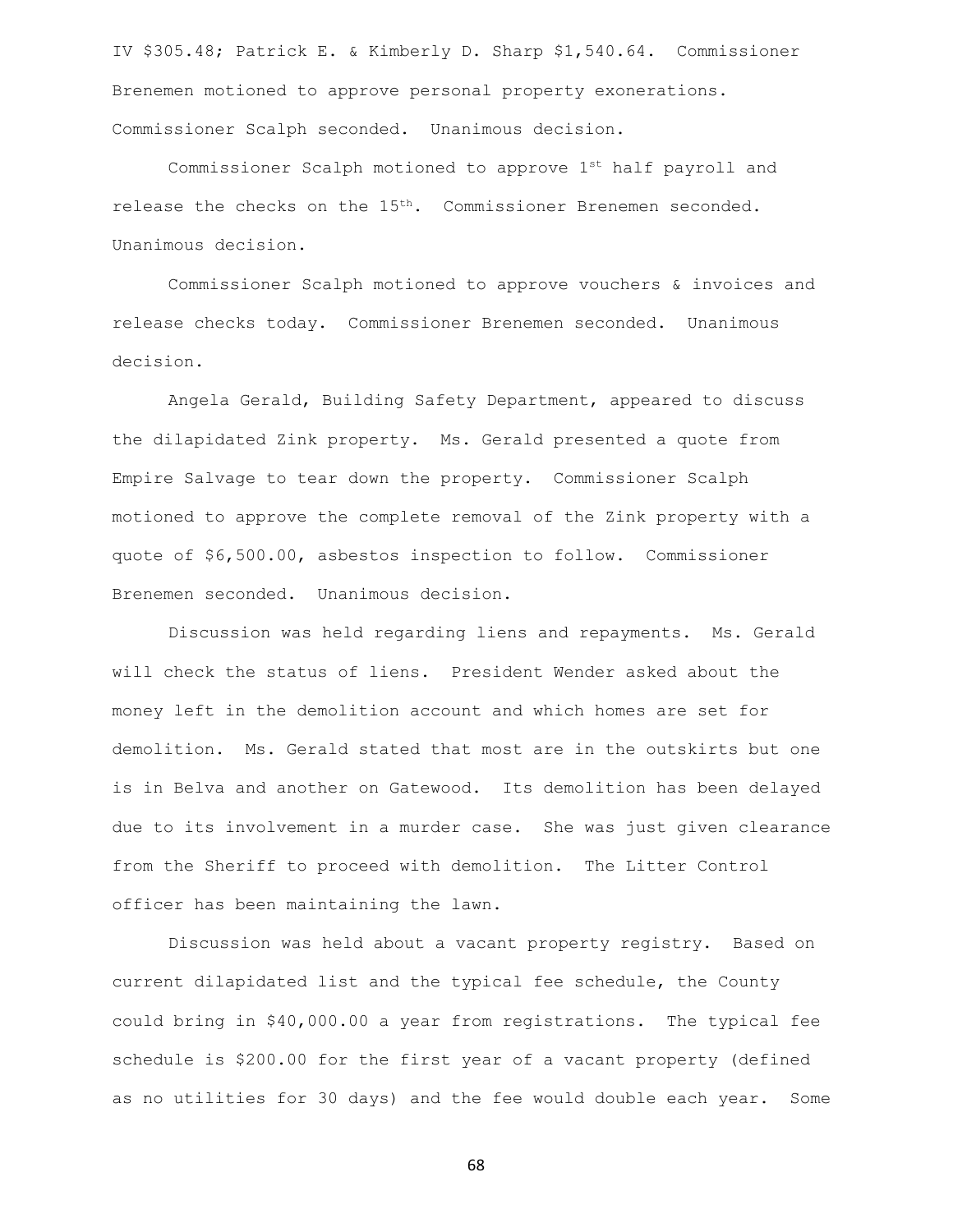waivers could be available. If passed it would take 3-4 years to see revenue.

Lesley Taylor from Region 4 appeared to present Kanawha Falls PSD Resolution 24 for the PSD and Department of Highways bond repayment. Commissioner Scalph motioned to approve Resolution #24 for \$103,048.61. Commissioner Brenemen seconded. Unanimous decision.

Deborah Berry, County Administrator presented an order and letter to Johnathan Grose appointing him to the Kanawha Falls PSD due to the resignation of John Craffey. Commissioner Scalph motioned to appoint Mr. Grose and sign the order and letter. Commissioner Brenemen seconded. President Wender stated that the state Ethics Committee approved this appointment as Mr. Grose also serves as Mayor of Gauley Bridge. Unanimous decision.

Ralph Davis, Kanawha Falls PSD customer, appeared to discuss the issues with the PSD. Mr. Davis stated that until a recent newspaper article was published, the customers were in the dark about the problems with their PSD. Mr. Davis worked for the City of Fayetteville for 5 years in their water company and knows what it takes for a board to run a water plant. He has no trust in their board. Employees are unable to do their jobs with mismanagement and meetings haven't been posted. President Wender mentioned the problems Emergency Management and others have had trying to get in touch with Rick Wagner, Plant Manager. There are never any responses to calls or messages. KFPSD is the only PSD in Region 4 that has both their sewer and water service together. Money from one is not supposed to be used for the other. President Wender stated that the County Commission can remove PSD commissioners however a customer petition would hold more weight.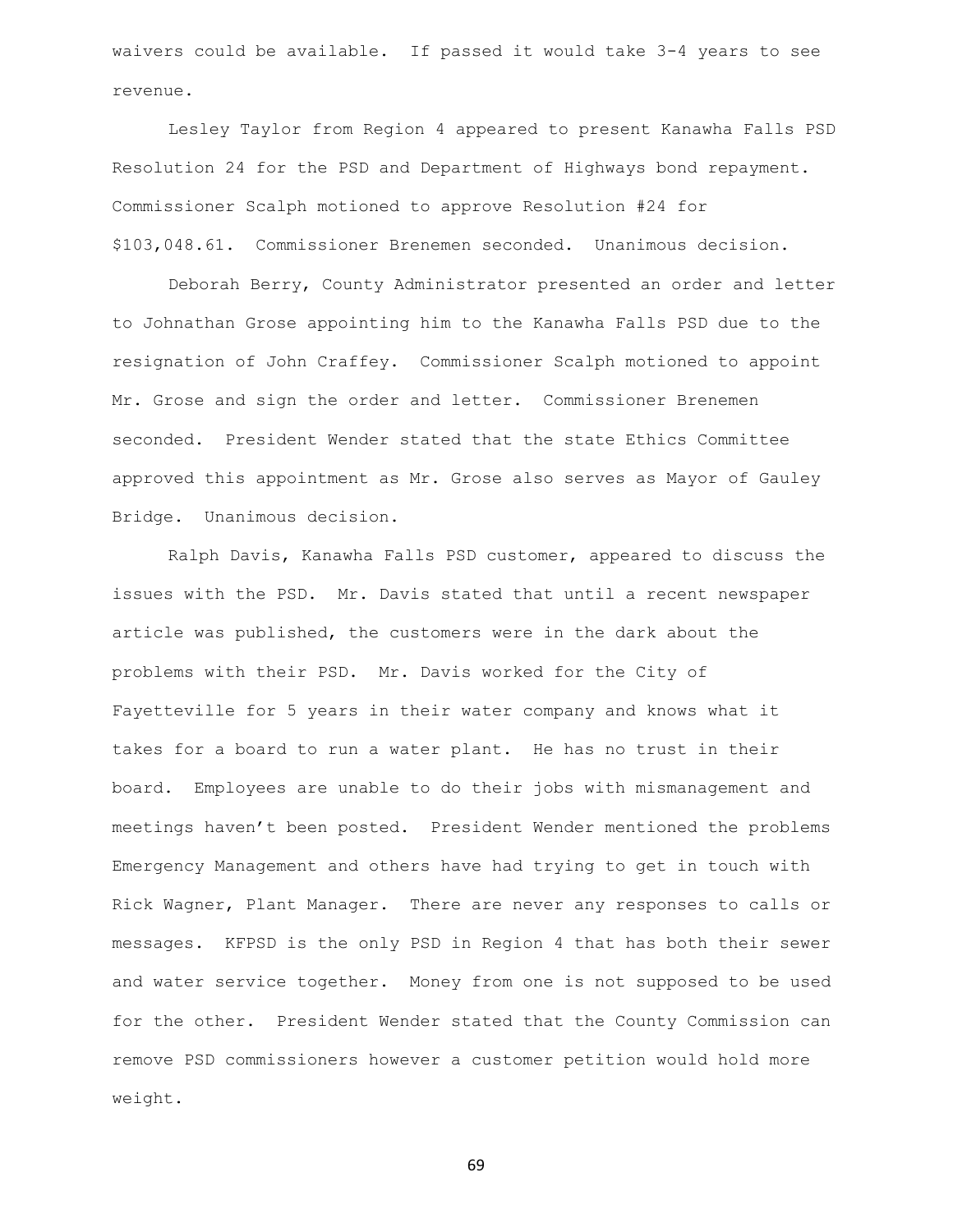Barbara Hickman and Jenny Cracraft appeared to ask for help with the Lewis House in Oak Hill. Ms. Hickman thanked the FCC for sending Day Report Center workers to help with their recent fundraiser. Ms. Hickman asked for financial assistance from the upcoming budget. She did not state a figure, just asked for anything the Commission could provide. They currently only have liability insurance on the house and that is \$2,000.00 per year. President Wender asked if they'd asked the United Methodist Church for assistance, as they benefitted from a bequest from the Lewis estate. Ms. Hickman said they were not interested in helping. Ms. Hickman stated there is another fundraiser and the Friends of the Lewis House are selling tickets for a raffle for local business gift cards. Commissioner Scalph suggested that the FLH contact Preservation Alliance of WV for assistance through tax credits and grants. President Wender suggested they contact Adam Hodges about assisting with historic registry status.

Ms. Berry presented a resolutions for the Commission to approve and sign declaring April as Fair Housing Month. Commissioner Brenemen approved signing the resolution. Commissioner Scalph seconded. Unanimous decision.

Ms. Berry presented a resolution for the Commission to approve and sign designating the New River Regional Development Authority as the lead economic development organization for the county. Commissioner Brenemen approved signing the resolution. Commissioner Scalph seconded. Unanimous decision.

Ms. Berry presented a Fayette County Fire Levy Pumper Replacement Agreement for signatures for the Pax Volunteer Fire Department for Fiscal Year 2015/2016 and for FY 2016/2017. Commissioner Brenemen motioned to approve and sign both agreements. Commissioner Scalph seconded. Unanimous decision.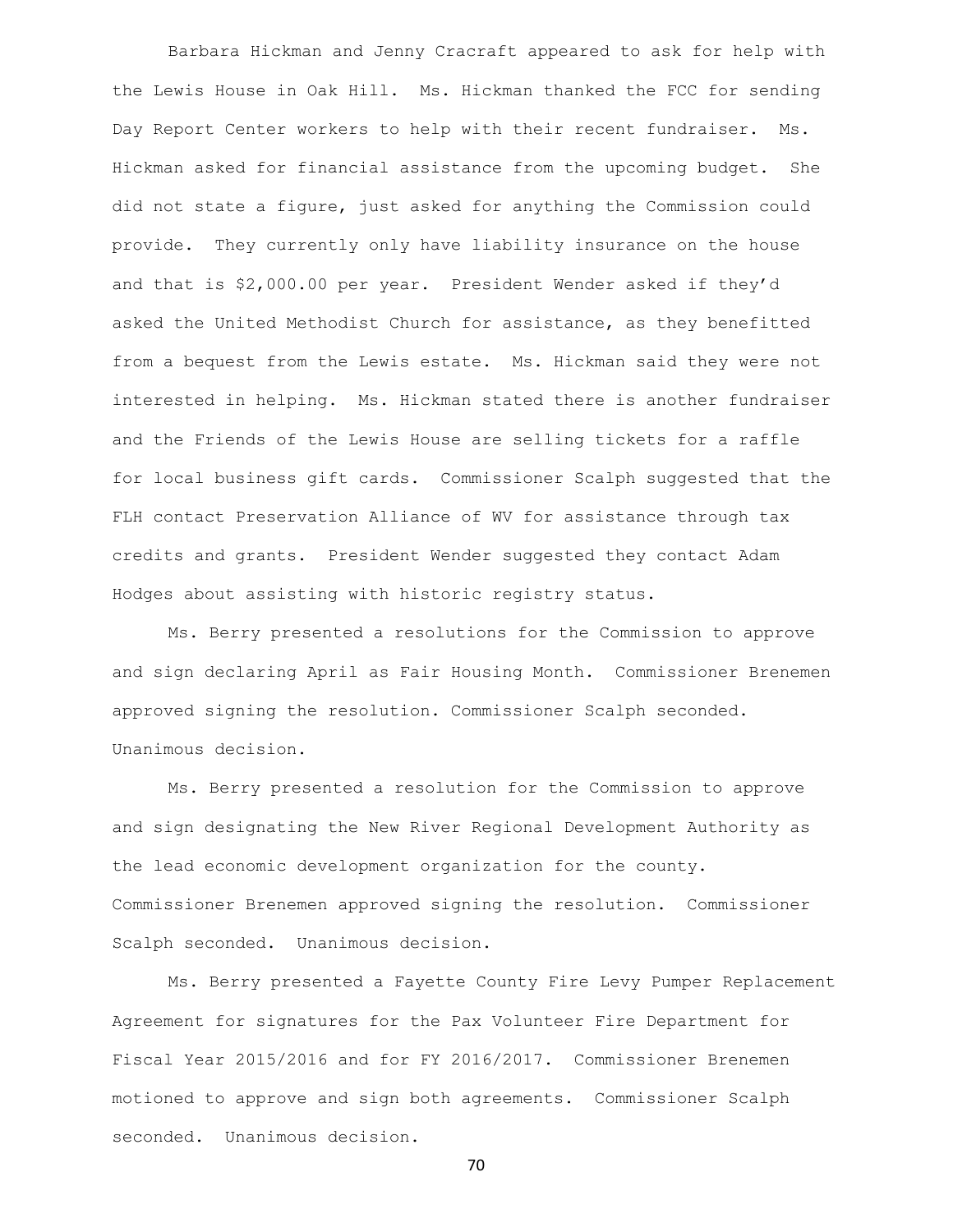Ms. Berry presented a letter for signatures of the Commission supporting Drug Take Back project in the Loup Creek area of Fayette County for Barbara Painter with Southern Appalachian Labor School (SALS). Commissioner Brenemen motioned to approve and sign the letter. Commissioner Scalph seconded. Unanimous decision.

Ms. Berry presented a letter for signature of President Wender expressing support for the SALS application to continue home rehabilitation work within Fayette County. Commissioner Scalph motioned to approve and authorize President Wender to sign the letter. Commissioner Brenemen seconded. Unanimous decision.

Ms. Berry presented a letter to the Supreme Court of Appeals requesting reimbursement for rent for the Family Law Judge for the month of April, 2017. Commissioner Brenemen motioned to approve and sign the letter. Commissioner Scalph seconded. Unanimous decision.

Ms. Berry presented a proposal for GPS units for Fayette County Commission vehicles for review and approval. This discussion was tabled until Sheriff Mike Fridley can be present.

Ms. Berry presented a quote for a copier for the Resource Coordinator's office for approval. Commissioner Scalph motioned to approve the quote and authorize the purchase of a new copier for no more than \$2,500.00. Commissioner Brenemen seconded. Unanimous decision.

Ms. Berry presented a request from Tommy Harris, Litter Control Officer to purchase 2 push mowers for the Solid Waste Authority. Commissioner Scalph motioned to approve the request to purchase 2 push mowers for no more than \$500.00. Commissioner Brenemen seconded. Unanimous decision.

The Commission entered into a budget session with Staff Accountant, Stephanie Sears, at 10:37 a.m.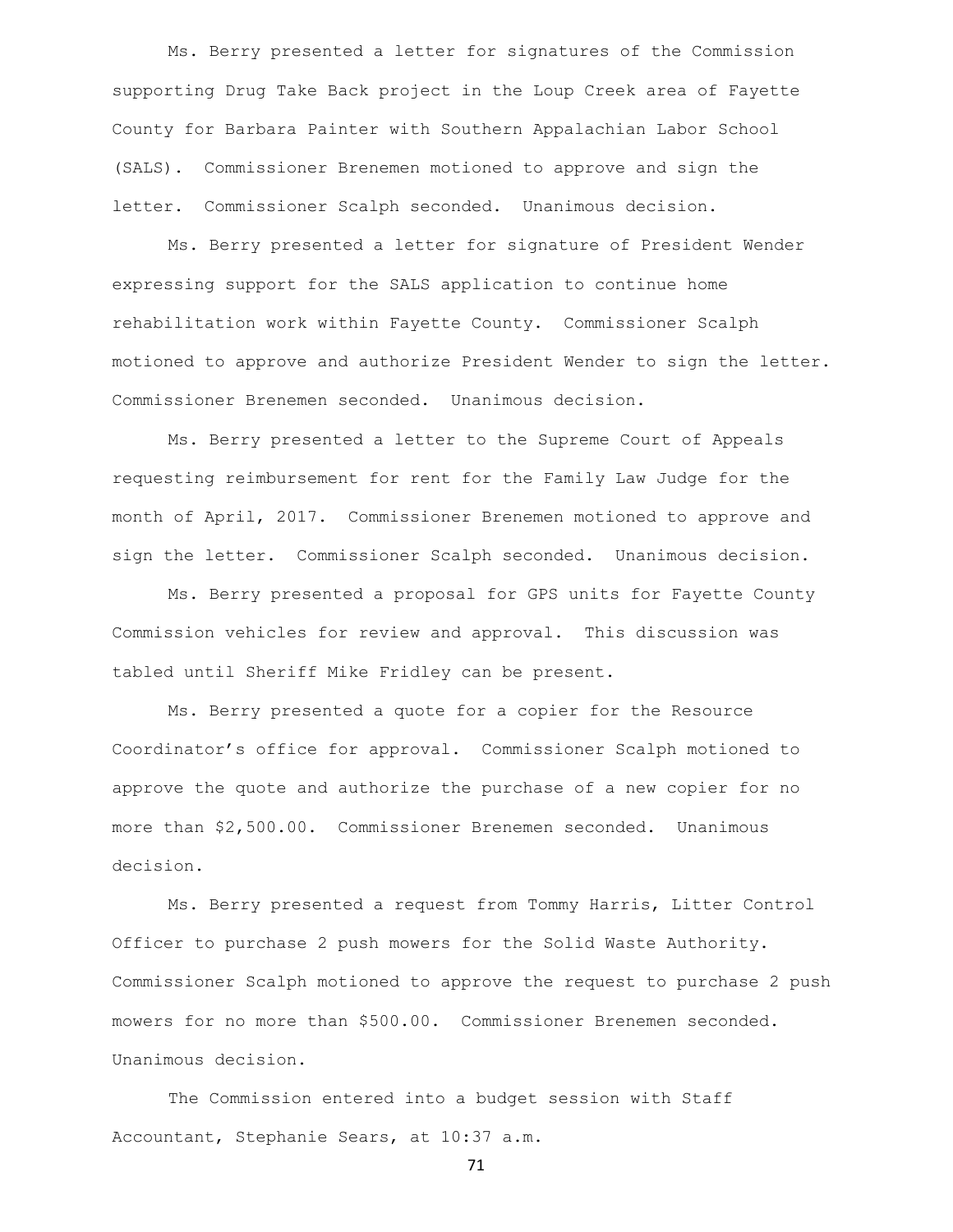The meeting was adjourned at 2:18 p.m.

FAYETTE COUNTY COMMISSION REGULAR SESSION MARCH 16, 2017 COURTHOUSE FAYETTEVILLE, WV 25840 MEMBERS PRESENT: MATTHEW D. WENDER, JOHN G. BRENEMEN

The Fayette County Commission met in a regular session on this 16th day of March, 2017.

President Wender called the meeting to order at 9:05 a.m.

Commissioner Brenemen motioned to approve the minutes from February  $21^{st}$ , March  $3^{rd}$ , and March  $9^{th}$ . President Wender seconded. Unanimous decision.

Debbie Berry, County Administrator, presented the Community Corrections Grant Application for FY 2018 for approval and signature of President Wender. Commissioner Brenemen motioned to approve and authorize President Wender to sign the application. President Wender seconded. Unanimous decision.

Ms. Berry presented a drawdown request for the Community Corrections Grant for the month of January 2017 for approval and signature of President Wender. Commissioner Brenemen motioned to approve and authorize President Wender to sign the drawdown request. President Wender seconded. Unanimous decision.

Ms. Berry presented orders to Combine or Divide and Segregate Land for Gereinda Moore, Charles R. Grafton, Kenneth A. Dangerfield etux, and Kenneth D. Rogers, respectively, for signatures. Commissioner Brenemen motioned to approve and sign the orders. President Wender seconded. Unanimous decision.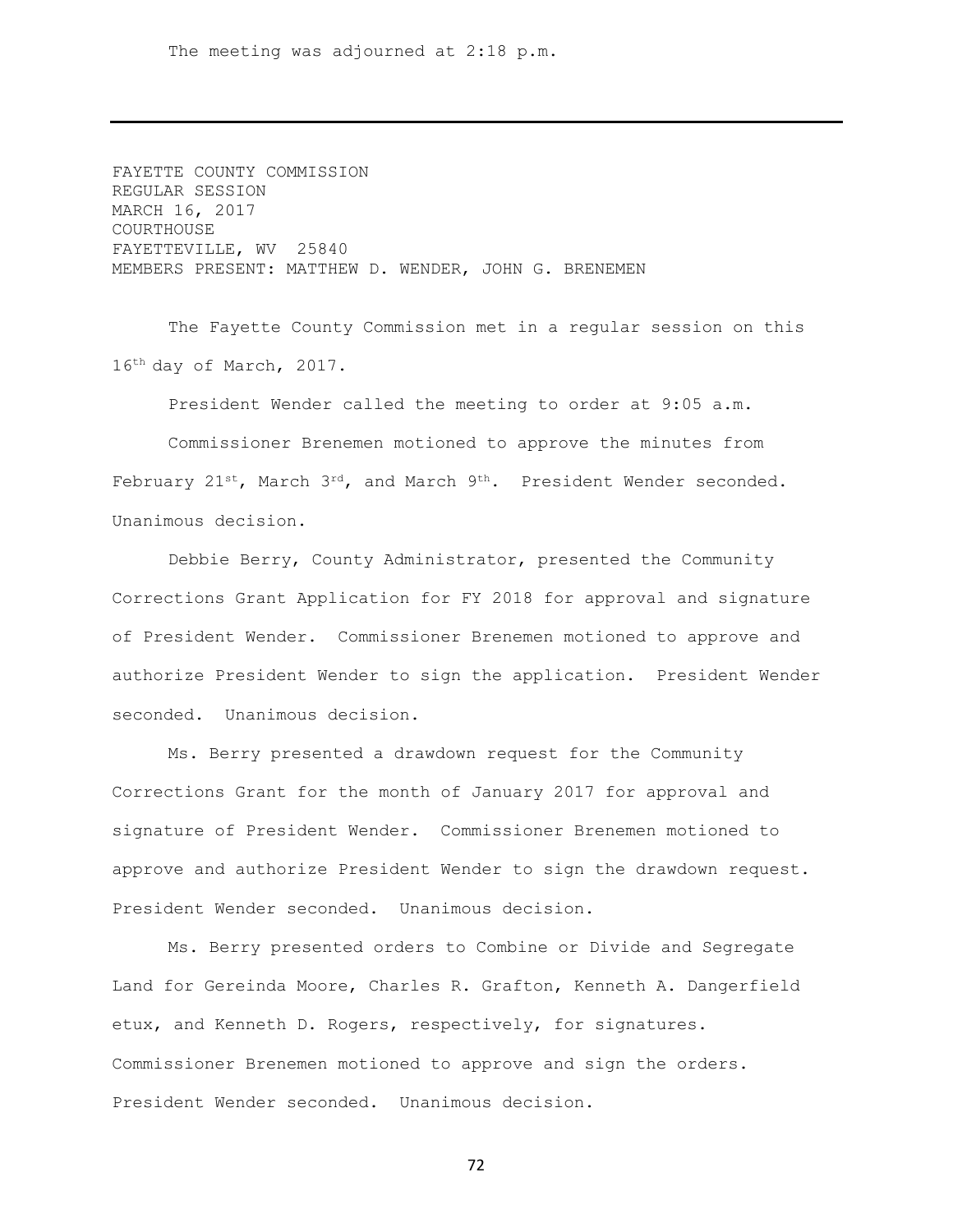Ms. Berry presented a proposal for GPS units for the Fayette County Commission vehicles for review and approval. The Commission had questions about installation. This was tabled until Sheriff Mike Fridley can be part of the discussion.

Joe Wilson and Richard Lockhart, Casto & Harris, appeared to discuss Election Software and Systems and new election equipment being used in West Virginia. County Clerk Kelvin Holliday and employees Tracie Johnson and Alicia Treadway also appeared. Mr. Wilson has 40 years of experience and believes WV has the strongest election laws in the country. ES&S listened to voters and worked to develop this new equipment and system. This new system also eliminates the need for so many poll workers, unused ballots and issues with duplicating ballots, guessing voter intent and issues with spoiled ballots.

The cost of this system is high but relative to what we paid for the old system in 2006. A demonstration was performed while discussion about troubleshooting took place.

Ms. Treadway stated that precincts with more than 1,000 voters would have 4-5 machines. All others would have 2-3. Each unit has a 4-6 hour battery back-up and can be easily changed out in the event of a broken component. Absentee and hospital ballots will run through the machines like a normal ballot. This system has already been purchaseD and used by many other counties in WV elections.

This system is \$69,000.00 a year for 5 years with a 10-15 year life span.

The Commission will consider this system during budget.

Discussion was held about the Early Voting sites and how much work goes into preparing a site and how little turn out these sites receive. In the last election the 2 satellite locations cost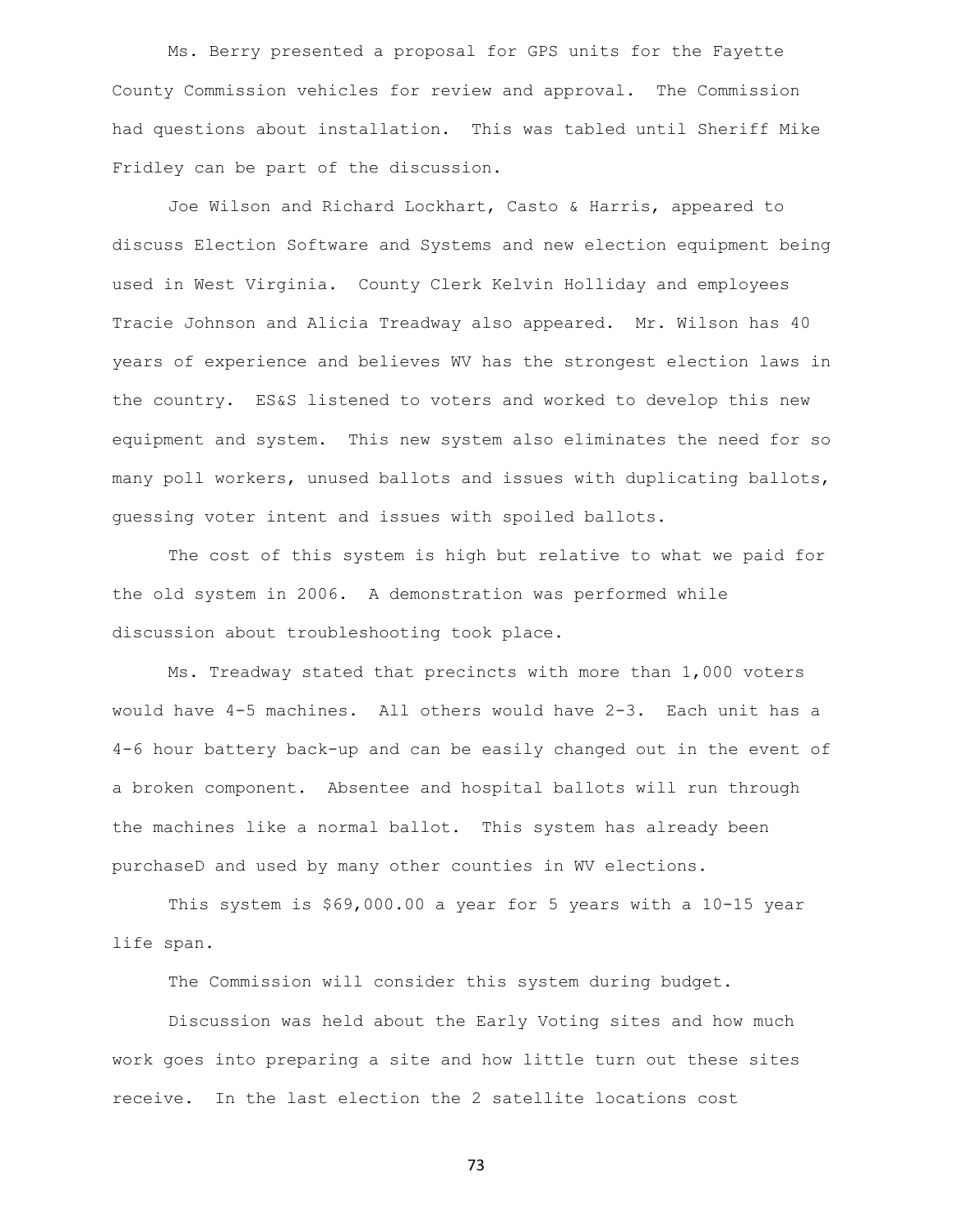\$11,000.00 but only received 200 voters. Kanawha County only has one Early Voting location.

Andy Austin and Kim Canterbury, New River Transit Authority, appeared to update the Commission.(attachments) Ridership is up 26% with 400 boardings per day in a 5 day week, 20-23 days per month.

Mr. Austin stated that they recently purchased a new \$70,000.00 bus and due to grants and state funding, only paid \$800.00 out of pocket. They are working to modify and adjust routes through a route analysis to find their true ridership and need. The route analysis will cost \$50,000.00 for 9-12 months of people on the ground.

Commissioner Brenemen asked about bus stop lists. Ms. Canterbury stated they are at the main office and online and she will send some for our brochure rack. Personal stops are available if a passenger calls ahead. Mr. Brenemen mentioned adding a stop at Prince Railroad Station.

President Wender stated that the Commission committed to cover Oak Hill's portion of the route for 3 years and this is the  $3^{rd}$  year.

NRTA has contracted with Fox59 for commercials to expand ridership.

President Wender asked about stops being marked. Mr. Austin stated that it is up to the municipalities to post the stops and some businesses have been given signs. Commissioner Wender stated that NRTA should check with BridgeValley about helping with the valley area. The Commission will consider NRTA in their budget.

Jack Booda, County Surveyor, appeared to request to be added to the County's health insurance coverage plan through PEIA. Ms. Berry stated that previous Surveyor Leon Spencer was on the plan, however, Dale Tomlin declined. President Wender stated that state code doesn't define insurance coverage as an obligation. Only that we will provide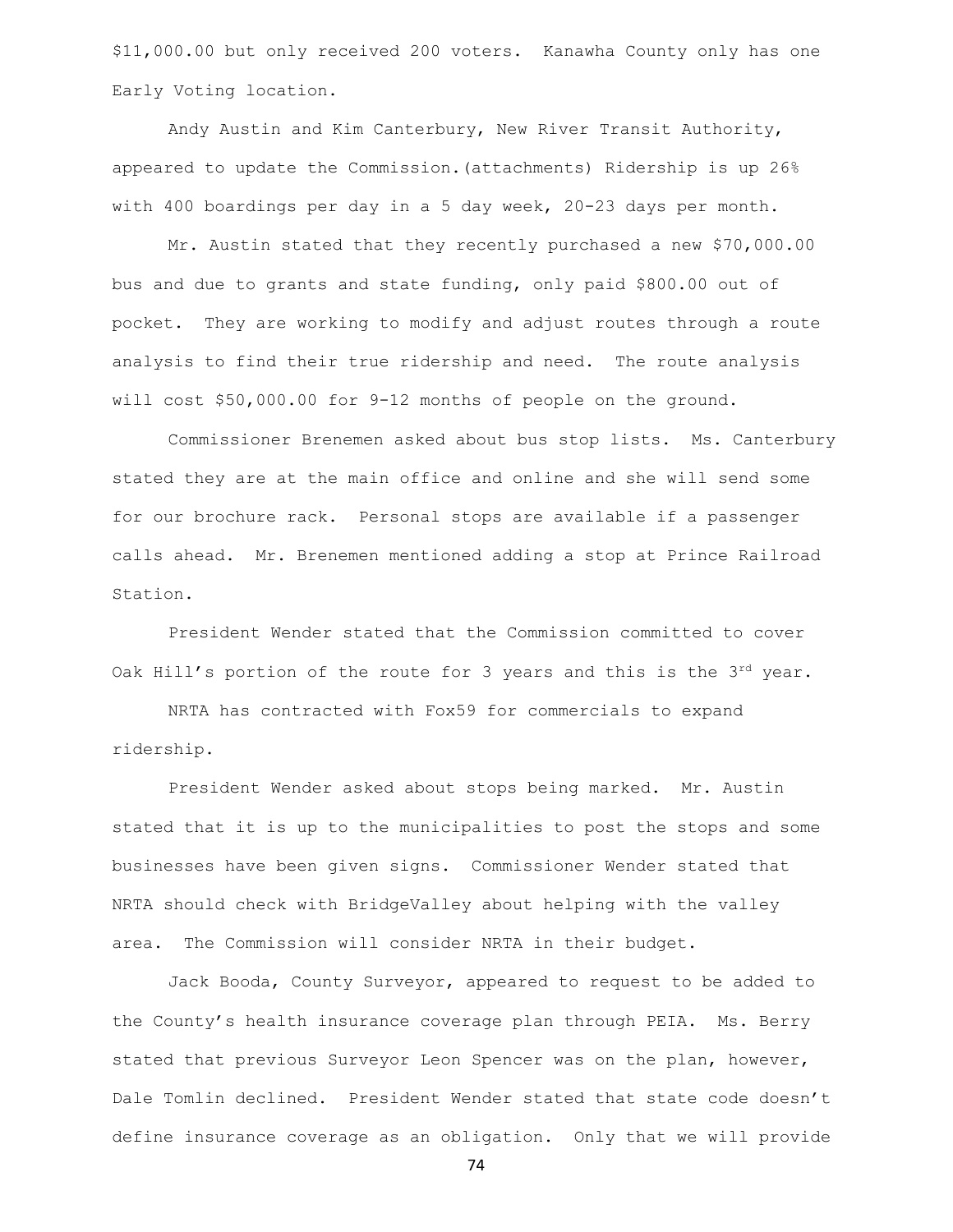an office, but Mr. Booda does not need office space. President Wender asked Larry Harrah, Prosecuting Attorney, why we offered coverage to Mr. Spencer and Mr. Harrah stated due to the position being an elected official. Commissioner Brenemen motioned to cover PEIA health insurance for Jack Booda, County Surveyor. President Wender seconded. Unanimous decision.

Discussion was held regarding Mr. Booda serving on the Planning Commission. President Wender was concerned about filling geographic requirements; Mr. Booda stated that, as Surveyor, he would fill the geographic requirement for the whole county. Mr. Harrah stated Mr. Booda should submit a letter to the Ethics Commission for a ruling.

Casey Gioeli, New River Humane Society, appeared with a budget request. Ms. Gioeli introduced Kathy Gerancer as a newly elected board member.

Ms. Gioeli presented that there are vacancies in the cat room due to a huge rescue effort. The shelter will not accept feral cats.

Ms. Gioeli then presented budget requests.(attached) They would like to raise the salary of the director from \$25,000.00 to \$32,000.00 through incremental phasing in tied to merit. Other directors in similar shelters make \$36,000.00. All kennel attendants who have worked 6 months would be raised to \$10.00/hour which is slightly above living wage in WV. They have 7 full time kennel assistants who work well together and they would like to retain these employees. These positions do not have benefits. They would like to offer benefits to a full time secretary when hired.

To raise everyone up to living wages, they need \$21,000.00. They do not expect to completely drawdown all allotted funds in FY 2017's budget. They are asking for \$216,000.00 for FY 2018. FY 2017 the NRHS received \$165,000.00.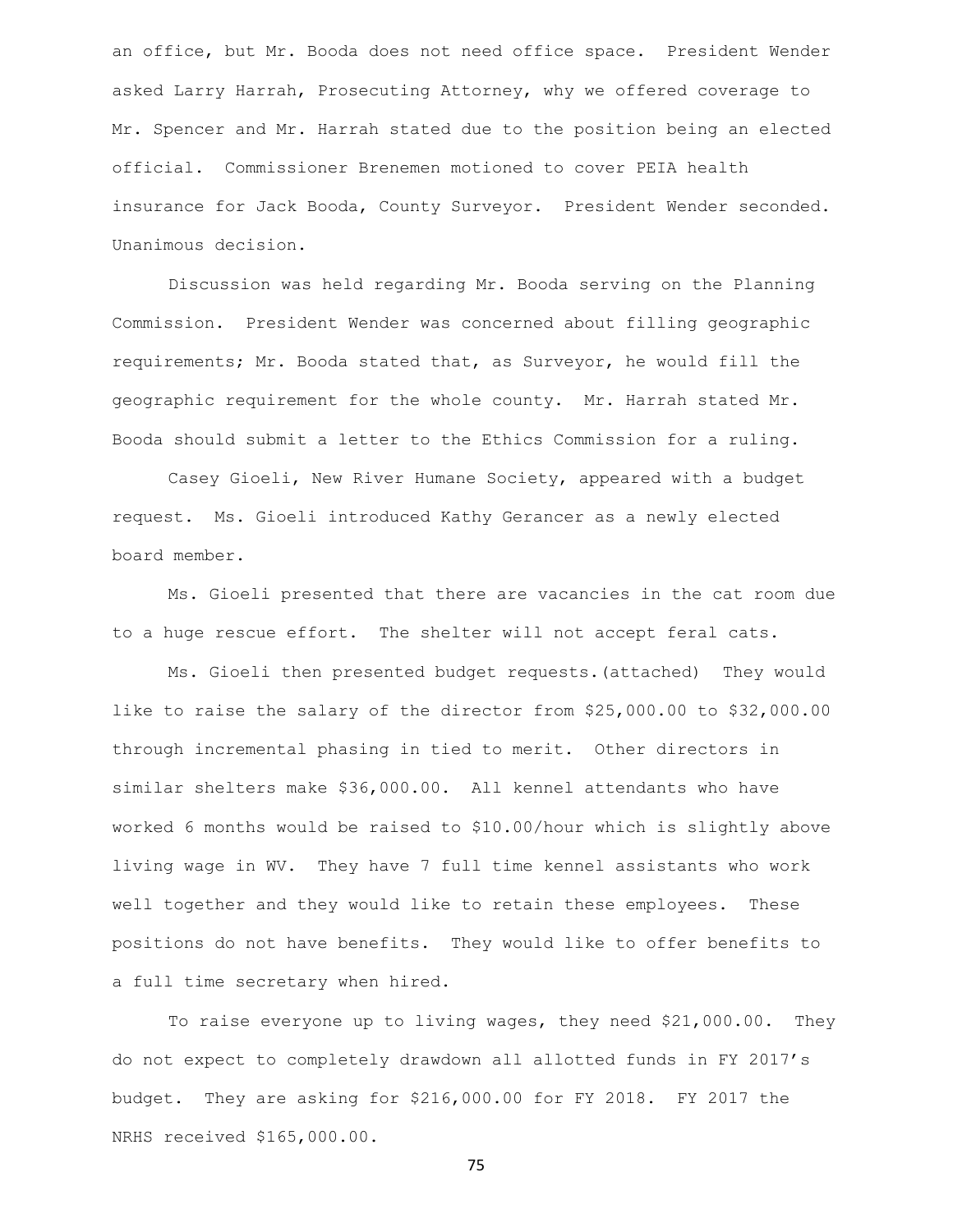Discussion was held regarding a new phone system for the shelter. Currently there is not communication between the two buildings. They would like to purchase an IP phone system which would be a one-time charge of \$1,200.00.

The Commission entered into a budget session at 11:30 a.m. Commissioner Brenemen motioned to approve the GPS tracking through US Cellular as long as the quoted price stays the same. President Wender seconded. Unanimous decision.

The meeting was adjourned at 2:45 p.m.

FAYETTE COUNTY COMMISSION REGULAR SESSION MARCH 21, 2017 COURTHOUSE FAYETTEVILLE, WV 25840 MEMBERS PRESENT: MATTHEW D. WENDER, DENISE A. SCALPH, JOHN G. BRENEMEN

The Fayette County Commission met in a regular session on this 21st day of March, 2017.

President Wender called the meeting to order at 9:05 a.m.

Commissioner Brenemen motioned to approve second half payroll and release checks on the 30<sup>th</sup>. Commissioner Scalph seconded. Unanimous decision.

Commissioner Brenemen motioned to approve vouchers and invoices and release checks today. Commissioner Scalph seconded. Unanimous decision.

Kelly Jo Drey, Resource Coordinator, appeared to present a State Historic Preservation Grant application for masonry repairs to the courthouse. The grant application is for \$60,000.00 and requires a \$60,000.00 match from the Commission. The last time the Commission applied for the grant, \$60,000.00 was requested but only \$40,000.00 the last application, which would have completed the project.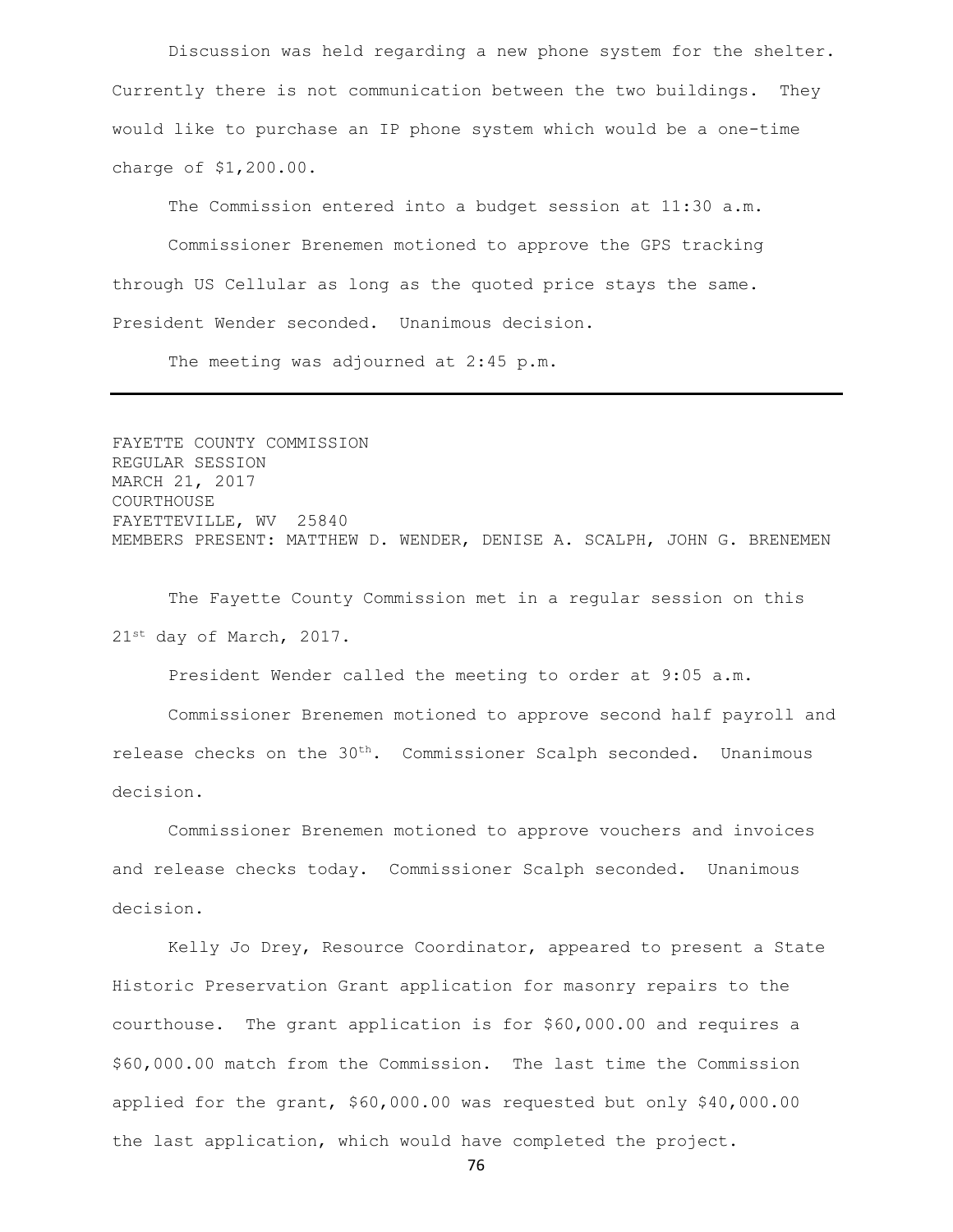Commissioner Scalph motioned to approve the submission of a grant application and to set aside \$60,000.00 in our budget to cover the match. Commissioner Brenemen seconded. Unanimous decision.

Commissioner Scalph mentioned that Chief Magistrate Leonard Bickford appeared prior to the meeting to thank the Commission for putting funds in the budget for the courthouse annex climate control.

Debbie Berry, County Administrator, presented a letter from Assessor Eddie Young requesting a credit of \$377.66 to be given on future taxes for Paul McKinney of Minden due to an error in reporting a mobile home on his property that had been removed several years ago. Commissioner Brenemen motioned to approve the credit. Commissioner Scalph seconded. Unanimous decision.

Ms. Berry presented an agreement for President Wender to sign for a Claude Worthington Benedum Foundation grant in the amount of \$40,000.00 for a feasibility study and business plan to capitalize on economic opportunity in the food and farm section in Southern WV. Commissioner Scalph motioned to approve and authorize President Wender to sign. Commissioner Brenemen seconded. Unanimous decision.

President Wender asked that the Farmland Protection Board wait until the study is finished to consider a sale. Commissioner Scalph motioned to send a letter to the Farmland Protection Board stating that the Fayette County Commission is in support of the Benedum Grant application and to please hold off on the sale of the property until the study has been completed. Commissioner Brenemen seconded. Unanimous decision.

Ms. Berry presented a Budget Revision request for the Kanawha Falls waterline extension for approval and signature of President Wender. The Commission had questions about the language regarding the reduction in cost for eliminating the 16" bore under the railroad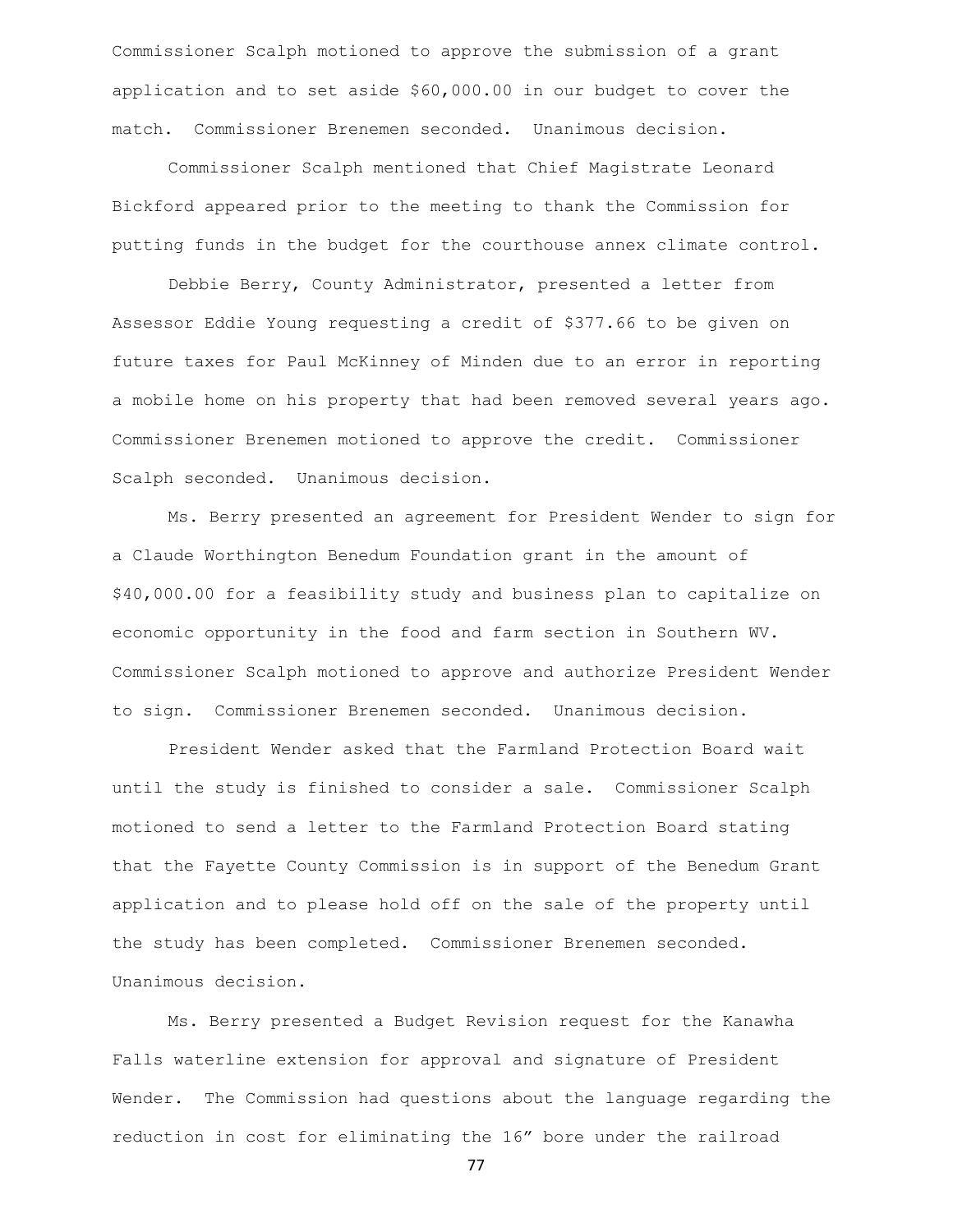tracks. Commissioner Brenemen motioned to approve and authorize President Wender to sign the Budget Revision. Commissioner Scalph seconded. Unanimous decision.

Ms. Berry presented a letter of support for approval and signatures of the Commission to Region 4 Planning and Development Council recommending the approval of the Southern West Virginia Bike Trail Network Implementation grant application to the Appalachian Regional Commission. Billy Strasser and Steve Jones were also present. Mr. Strasser stated that they need an agency to sponsor the application and the Department of Highways has agreed to sponsor. The DOH needs a support letter stating the county will be the owner of the land for the trail. Mr. Strasser stated that Active Southern WV and the Trail Alliance might be willing to maintain the property and right of way agreements might be needed from landowners to avoid having to purchase land. Mr. Jones stated that they are conducting an economic study with Siebert and Marshall University, regarding Wolf Creek Park and connecting the trails. Commissioner Scalph motioned to approve and sign the letter contingent to Larry Harrah, Prosecuting Attorney, reviewing the letter. Commissioner Brenemen seconded. Unanimous decision.

Ms. Berry presented a request from the New River Humane Society to name the dog shelter Bob and Patti Korn Canine Cottage and a letter for approval and signature of President Wender. Commissioner Scalph motioned to approve and authorize President Wender to sign. Commissioner Brenemen seconded. Unanimous decision.

Ms. Berry presented an order allowing Fayette County National Bank to substitute securities pledged to the Fayette County Commission. Commissioner Scalph motioned to approve and sign the order. Commissioner Brenemen seconded.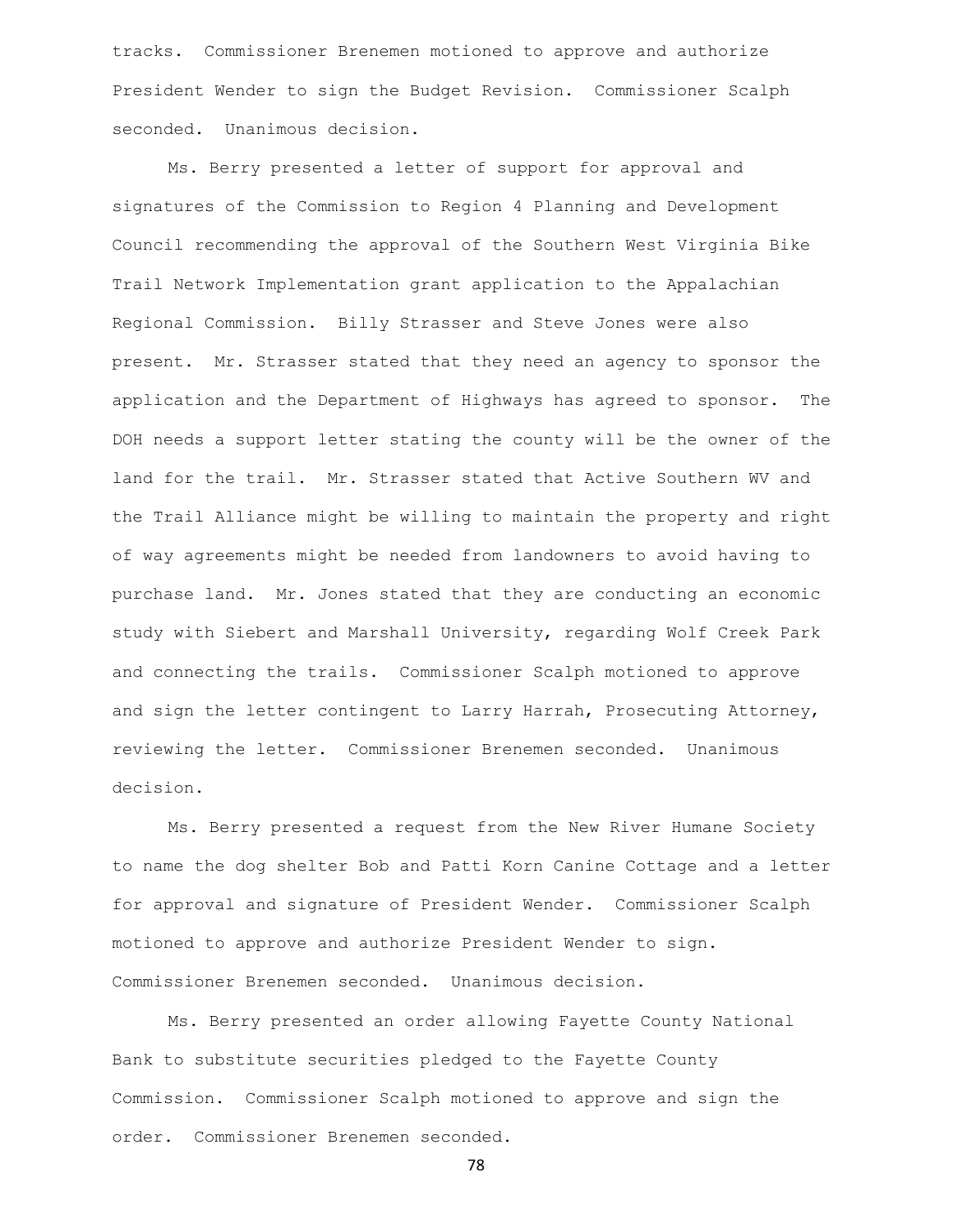Discussion was held regarding the two vacancies on the Kanawha Falls PSD due to the resignations of Roger Wagner and Mike Graves. Commissioner Brenemen motioned to accept the resignations of KFPSD Commissioners Wagner and Graves. Commissioner Scalph seconded. Unanimous decision.

Commissioner Brenemen motioned to appoint Carl Harris and Dan Hill to the unexpired terms, Mr. Hill filling the longer of the two terms. Commissioner Scalph seconded. Unanimous decision.

Commissioner Brenemen mentioned that the Jeep has been paid off and the title is being transferred from Rick Wagner's name to KFPSD today.

Ms. Berry presented the MOU for Boomer Ballfield for review and approval. This was tabled until Steve Rawlings with WV Risk Pool Insurance can review.

Mr. Harrah presented about discussion from the November 18, 2016 meeting regarding a complaint from Ron Eagle and a barking dog ordinance. Assistant Prosecuting Attorney Jennifer Crane is researching. This will be discussed on April 7<sup>th</sup>.

The Commission entered into a budget work session at 10:15 a.m.

The Commission met with Elected Officials and Department Heads at 2:30 p.m. to discuss the approved budget.

Ms. Berry presented a Community Corrections drawdown request for February for \$10,041.07. Commissioner Scalph motioned to approve and authorize President Wender to sign the request. Commissioner Brenemen seconded. Unanimous decision.

Commissioner Scalph motioned to approve the 2017/18 Fiscal Year Budget.

> General County - \$9,772,460.00 Coal Severance - \$645,112.00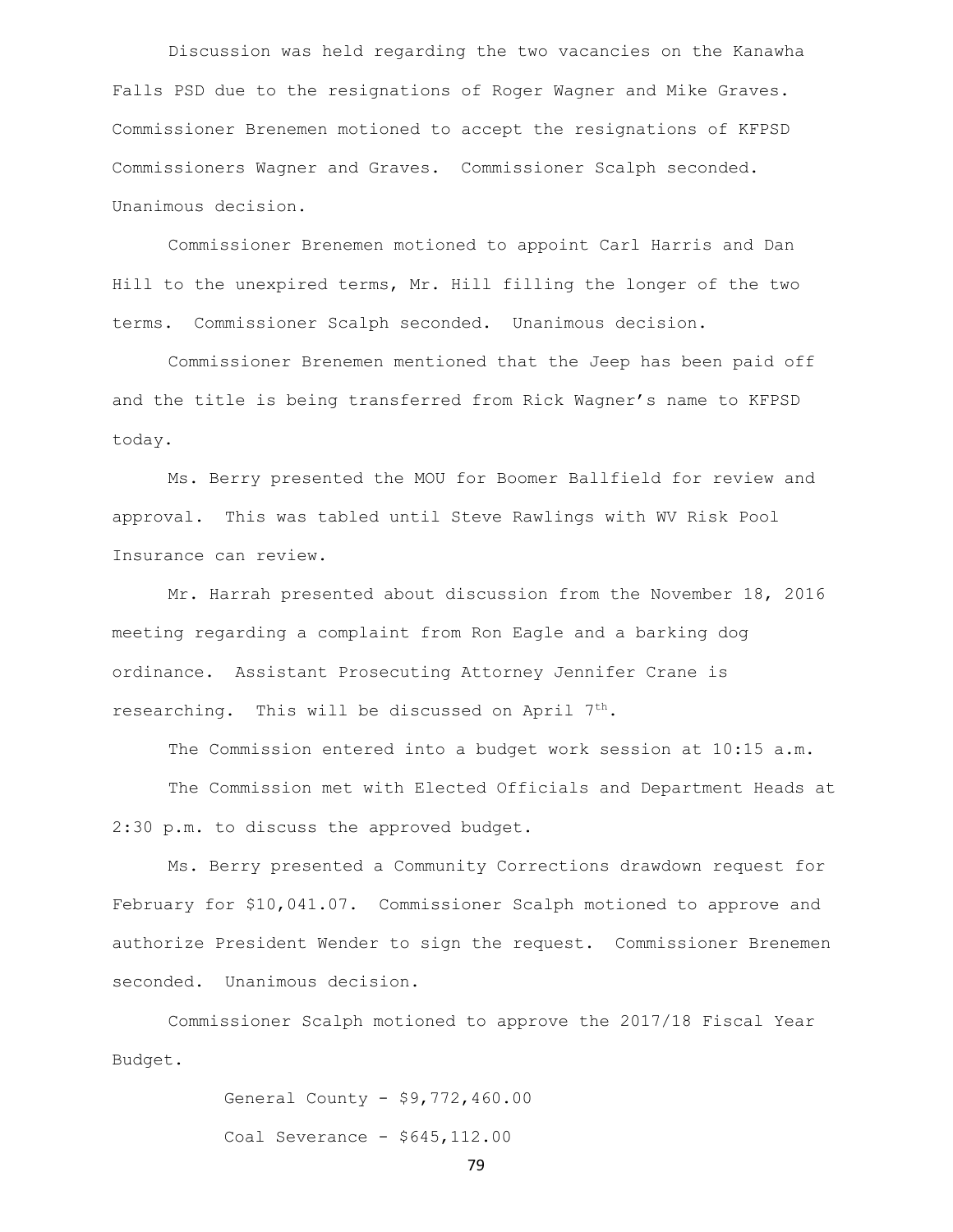Commissioner Brenemen seconded. Unanimous decision. The meeting was adjourned at 3:20 p.m.

FAYETTE COUNTY COMMISSION REGULAR SESSION APRIL 7, 2017 COURTHOUSE FAYETTEVILLE, WV 25840 MEMBERS PRESENT: MATTHEW D. WENDER, DENISE A. SCALPH, JOHN G. BRENEMEN

The Fayette County Commission met in a regular session on this 7 th day of April, 2017.

President Wender called the meeting to order at 9:00 a.m. Eddie Young, Assessor, appeared to present real property exonerations for Rebecca M. Buckland \$222.30; Timothy & Mona Hankins \$475.00; Jason Kinser \$44.58, \$19.98, \$39.98, \$176.78, and \$6.42; and Ronald K. Hardin \$209.82. Commissioner Scalph motioned to approve the real property exonerations. Commissioner Brenemen seconded. Unanimous decision.

Commissioner Brenemen motioned to approve the minutes from the March 16<sup>th</sup> and March 21<sup>st</sup> meetings. Commissioner Scalph seconded. Unanimous decision.

Commissioner Scalph motioned to approve first half payroll and release checks on the 14th. Commissioner Brenemen seconded. Unanimous decision.

Commissioner Scalph motioned to approve vouchers and invoices and release checks today. Commissioner Brenemen seconded. Unanimous decision.

Justin Arvon, regional representative from the State Attorney General's office, appeared to introduce himself to the Commissioners. Mr. Arvon assists citizens with scams, consumer complaints, and the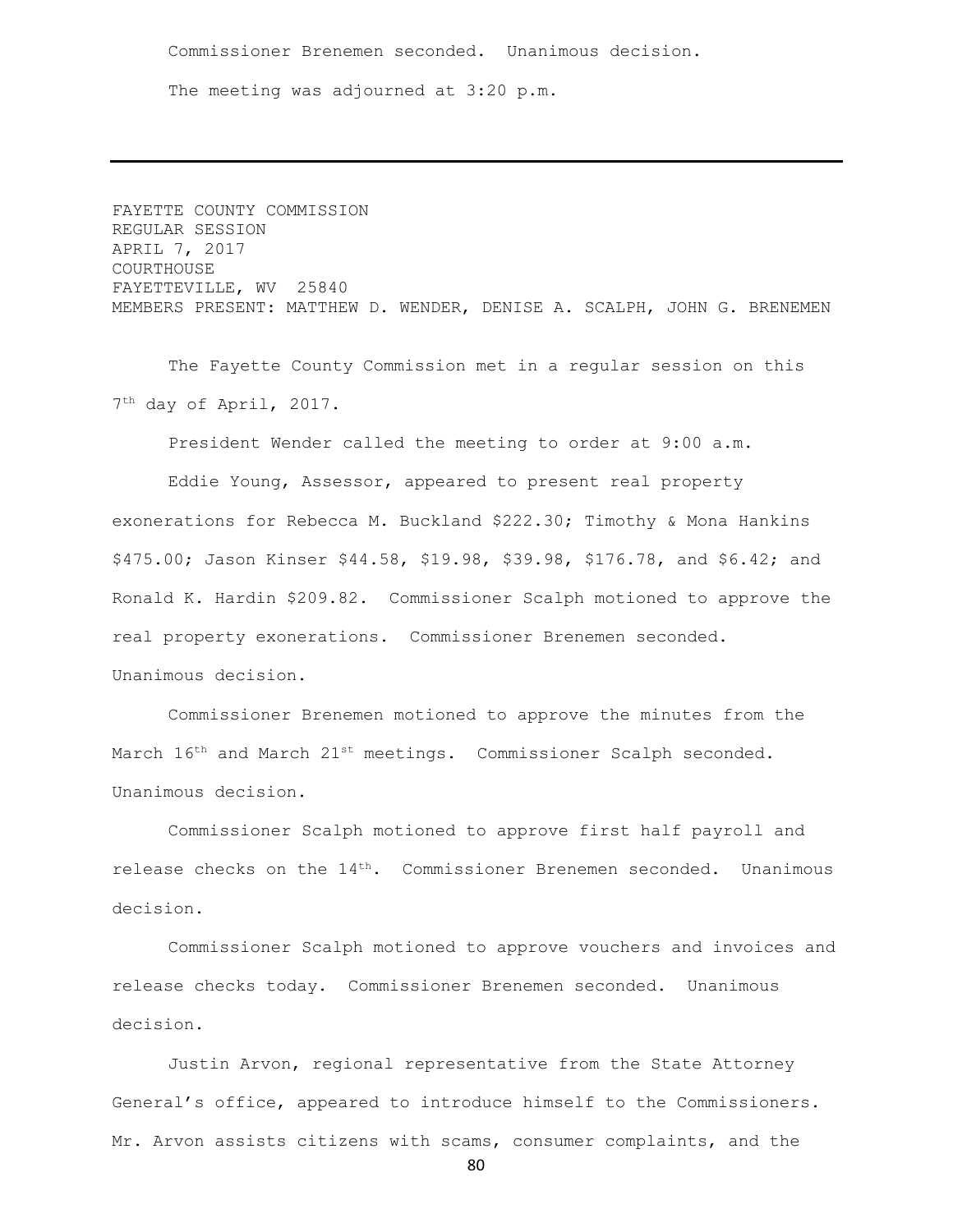drug epidemic. He hosts mobile offices in Fayette County 4 times a month and will also visit the municipalities. President Wender asked that Mr. Arvon make sure to visit the Valley and Meadow Bridge areas. Mr. Arvon told the Commission about grandparent, IRS and Publisher's Clearing House phone scams. He advised that you should never have to pay money to win money. Anytime someone sees a panhandler they should contact the Sheriff.

Discussion was held regarding a recent issue with a computer security breach in Monroe County. President Wender asked Debbie Berry, County Administrator, to check with our software company about our firewall. He would like our system to be as secure as possible at all costs.

Tyler Bragg, GIS Specialist appeared to discuss the Pictometry contract. It is time to renew the contract for 50 users. The company gave us a discount last year for budgetary reasons but they cannot extend that offer this year. Each department will continue to pay their part and the Commission's portion is \$572.00 with 2 users.

President Wender asked Mr. Bragg to invite municipalities to meet here and learn about the system.

Mr. Bragg said our images are 2 years old and we should recapture the area at 4 years. President Wender asked Mr. Bragg to make a map of the potential shooting range area with the closest homes. He would also like for Renee Harper, Park Director, to have Pictometry images of all of the parks.

Commissioner Scalph motioned to approve the contract and for the Fayette County Commission to pay their portion, \$572.00.

Commissioner Brenemen seconded. Unanimous decision.

The first reading of the Ordinance to Adopt a Comprehensive Plan for the Upper Kanawha Valley Regional Planning Commission was held.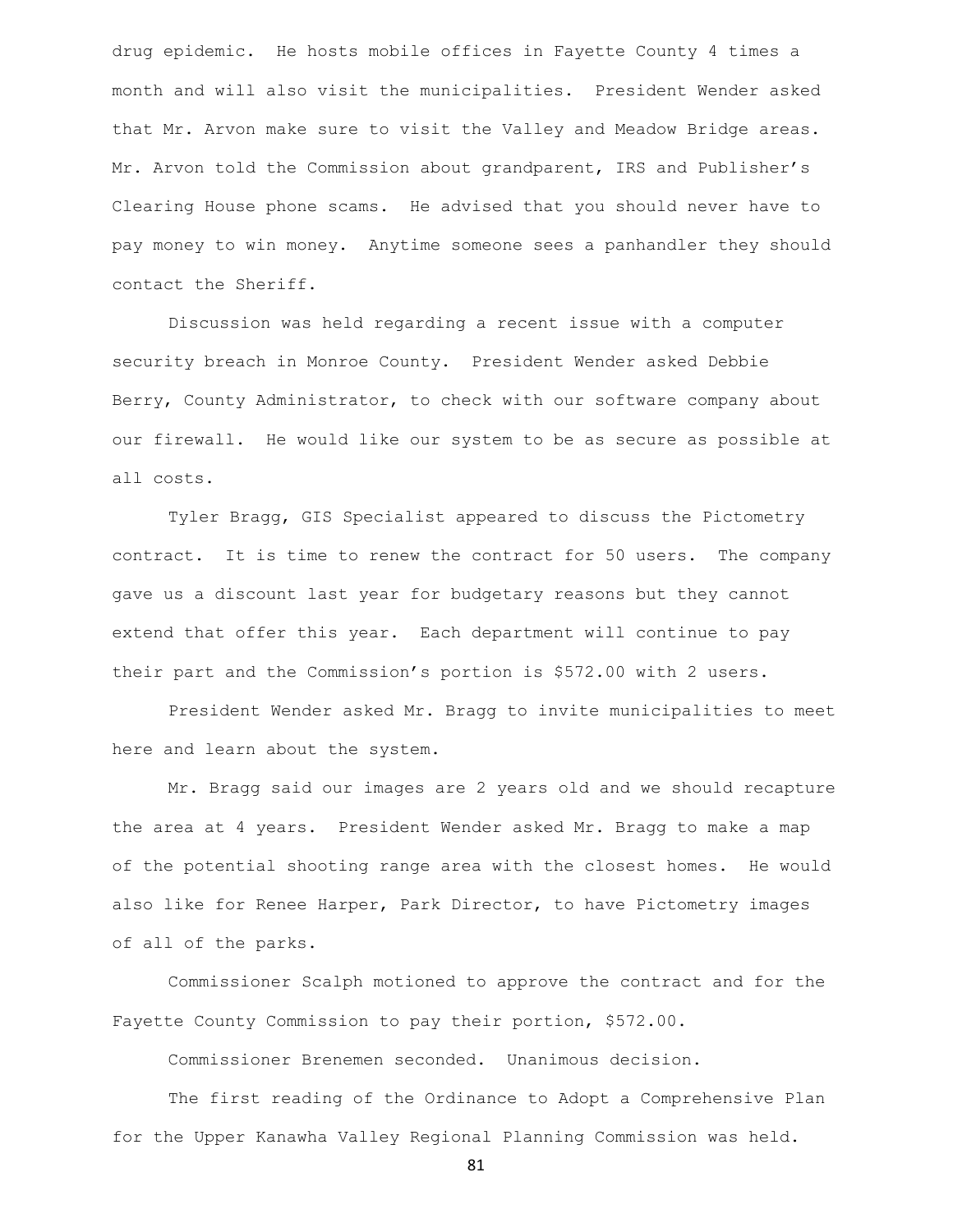The Commission will review the ordinance and hold the second reading on April 18th.

Jean Evansmore appeared to give the Commission an update on the Dubois Museum in Mount Hope. The Museum is open for the season and Ms. Evansmore is working on attracting musical events.

The letter for the interconnector trail grant hadn't arrived for approval. President Wender stated that the issue may have been resolved.

Rod Perdue, Chief Deputy and Renee Harper appeared to discuss the cost of vehicle repairs and maintenance. Chief Perdue gave a report on the 36 sheriff's vehicles. 50% have more than 100,000 miles. Comparable sized counties take vehicles off the road at 100,000 miles. Chief Perdue proposes a 5 year replacement plan for cruisers that should cut maintenance costs in half. This includes selling older cruisers on Govsales.gov to recoup as much as possible to put back into purchasing new cruisers.

Ms. Harper stated there isn't currently a policy of best practices to decide which vehicles to remove from the road. She also had questions about reimbursements from the insurance company for wrecked vehicles.

President Wender would like to meet again with Ms. Harper, Chief Perdue and Stephanie Sears, Staff Accountant in May to revisit the numbers in a workshop.

The Commission recessed for a break at 10:50 a.m.

The Commission reconvened at 11:10 a.m.

Selmon Robinson appeared to present the 457B Retirement plan for county and city employees. This plan is pre-tax; a \$10.00 payment will only cost \$8.00. There is a \$10.00 minimum and \$700.00 cap per paycheck. This is not a savings account and does not payout month to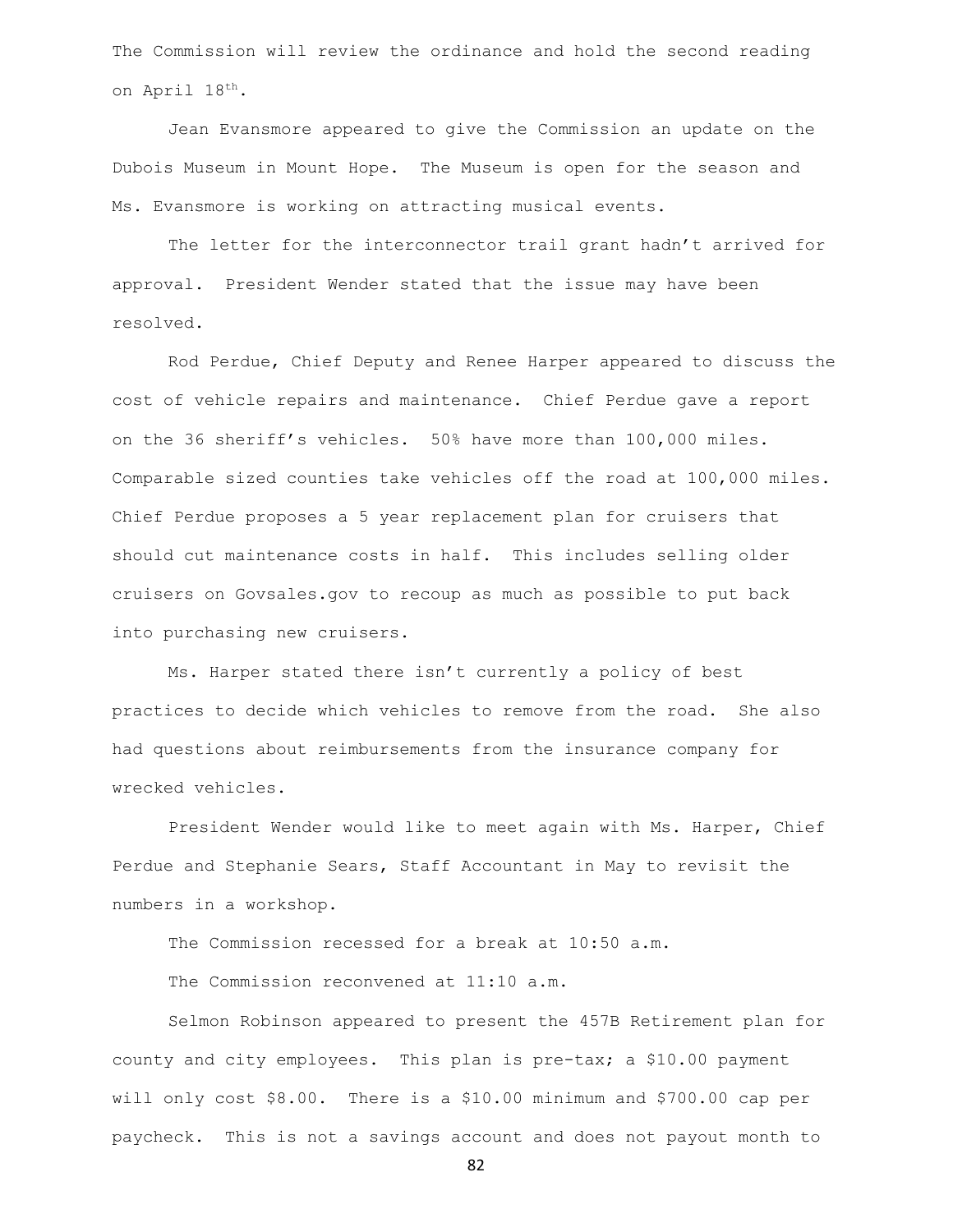month, it pays as a lump sum. Mr. Robinson has already met with Joy Boyd, Payroll, and discussed this as a normal payroll deduction.

Commissioner Brenemen motioned to participate in the Nationwide 457B Deferred Compensation Retirement Plan. Commissioner Scalph seconded. Unanimous decision. Ms. Berry will contact employees and Mr. Robinson will visit PSDs.

Andy Davis, Active Southern West Virginia, Dave Harreston, CEO of Adventures on the Gorge, along with Steve Jones and Billy Strasser appeared to discuss the Mount Hope trail east along the Mill Creek abandoned rail trail. CSX is willing to sell land and White Oak and the Summit will allow access to their properties. The City of Mount Hope will prepare a MOU with all parties. WVU Tech engineering students have agreed to design the only bridge needed for the 3.7 mile trail. Mr. Davis is asking for \$1,500.00 to cover half of the appraisal by Goldman & Associates of the land CSX is selling.

Commissioner Scalph motioned to approve the request for our part of the CSX appraisal and write a check for \$1,500.00 to the City of Mount Hope specifically for the appraisal. Commissioner Brenemen seconded. Unanimous decision.

Russell Parker, Dog Warden, Tara Kincaid, Animal Shelter Director, and Chief Perdue appeared to discuss animals surrendered by owners. A policy needs to be instated to deal with owner surrenders. Chief Perdue suggests having the owner call into the shelter to register and one day a month will be scheduled for Mr. Parker to pick up surrendered animals. This will allow Ms. Kincaid to plan for space in the kennel. There are concerns about people lying about a viscous animal and also stating they will abandon the animal if they cannot surrender it immediately. Chief Perdue stated that abandoning an animal is illegal and those offenders will be pursued. The agreed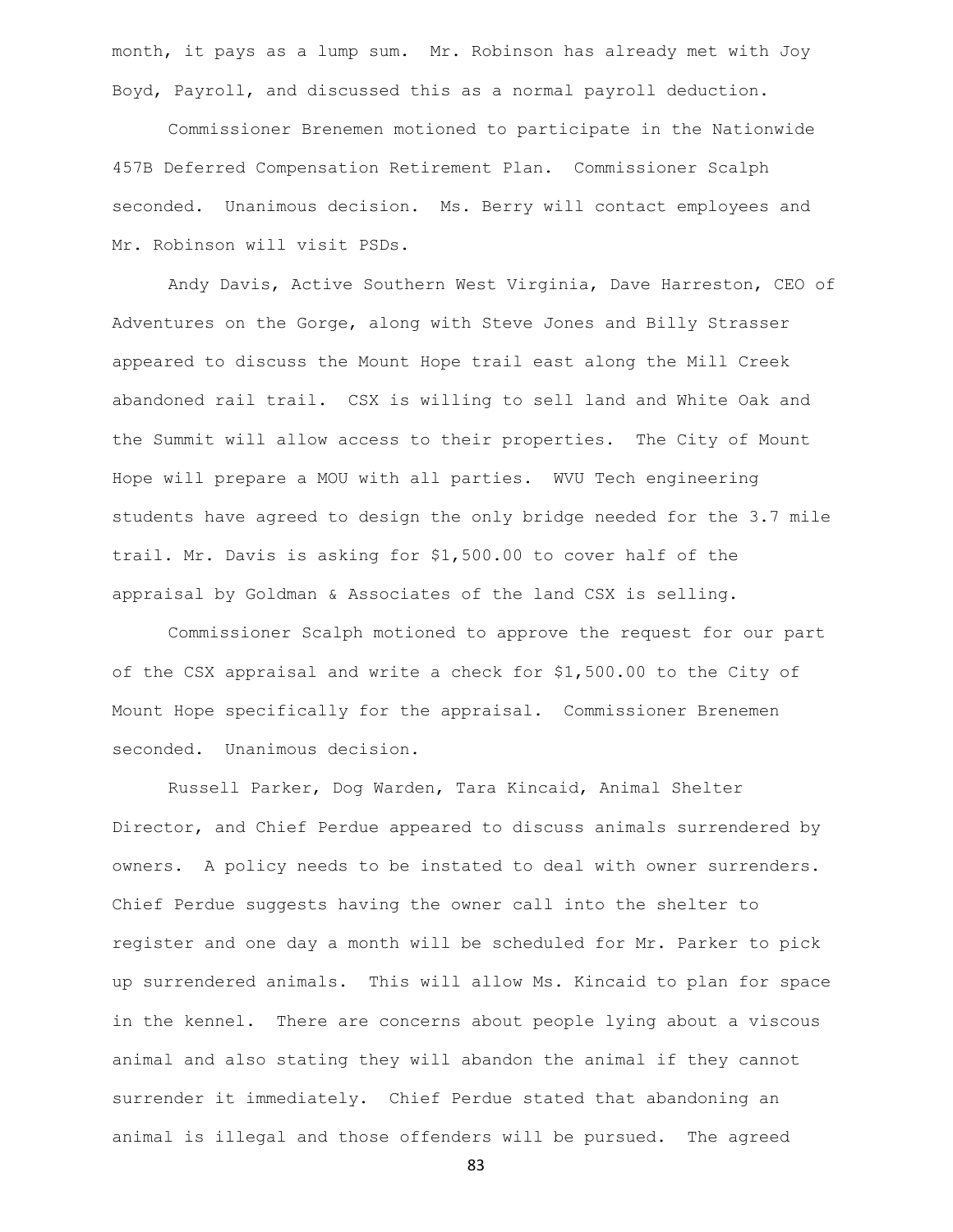policy is that owners will call the shelter to register with a valid means of contact and Mr. Parker will schedule to pick up the animal within 30 days.

Discussion was held regarding municipalities paying for their portion of the Dog Warden duties. Larry Harrah, Prosecuting Attorney, stated that each municipality should be shown how much work Mr. Parker does in their limits. Mr. Parker is not obligated to serve the towns, this is just a service we provide and it is time for the towns to start helping with the costs.

Ms. Kincaid presented 3 vent fans that are needed for the Animal Shelter. These are available thorugh Amazon for \$91.34 each. Commissioner Scalph motioned to approve the purchase of 3 vent fans for the Animal Shelter. Commissioner Brenemen seconded. Unanimous decision.

Ms. Berry presented a vacancy for the Board of Health. Commissioner Brenemen motioned to appoint Terra Basham to the Board of Health for the remainder an unexpired term. Commissioner Scalph seconded. Unanimous decision.

Ms. Berry presented a vacancy for the Planning Commission. Commissioner Brenemen motioned to appoint James Tucker to the Planning Commission for the remainder of an unexpired term. Commissioner Scalph seconded. Unanimous decision.

Ms. Berry presented a Fayette County Fire Levy Pumper replacement Agreement for Meadow Bridge Fire Department for the Commission to approve and sign. Commissioner Brenemen motioned to approve and sign the agreement. Commissioner Scalph seconded. Unanimous decision.

Ms. Berry presented a letter from Sharon Cruikshank requesting the appointment of Mike Harper to the Bridge Day Commission due to the retirement of J.R. Brubaker for the Division of Highways.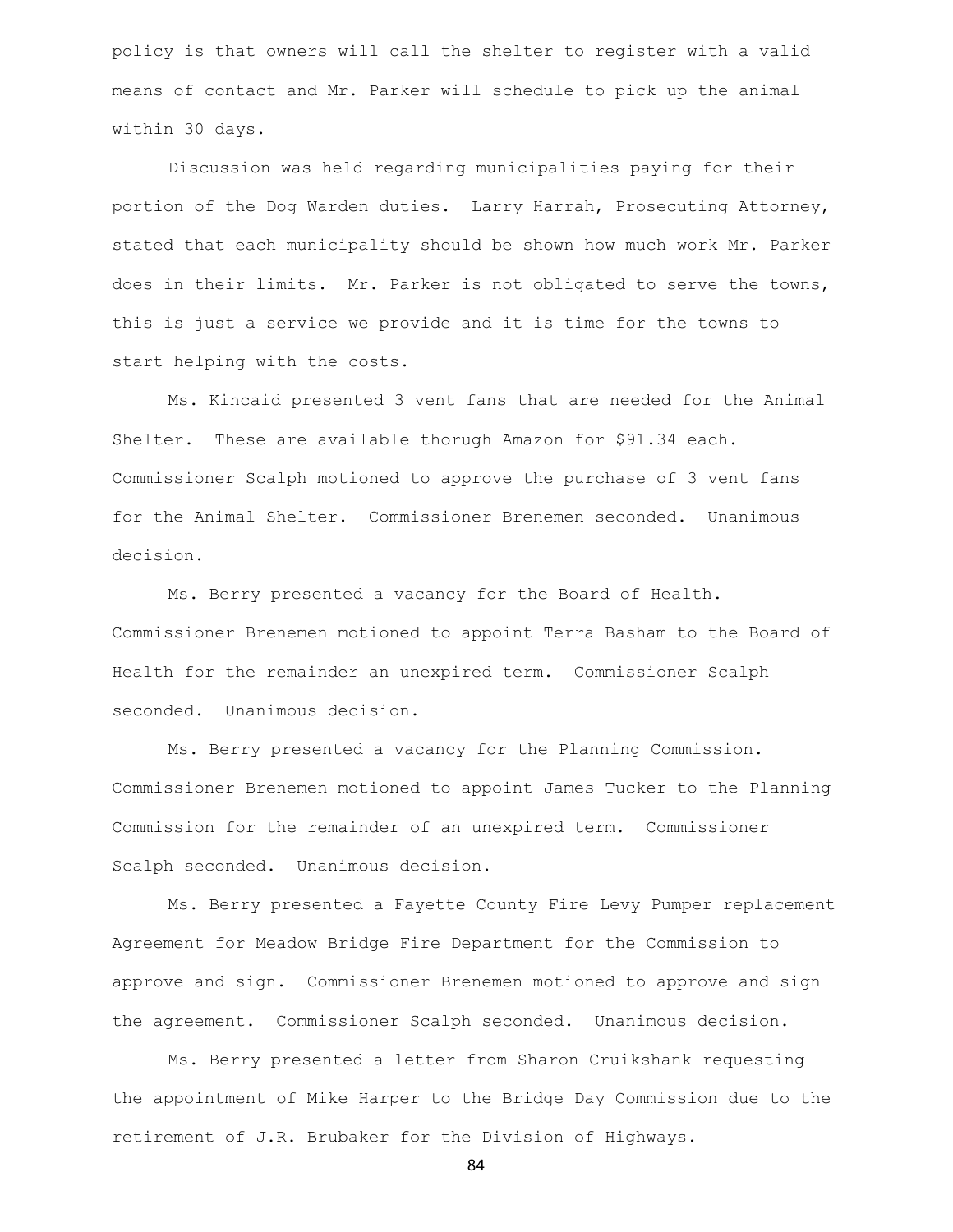Commissioner Scalph motioned to approve and appoint Mike Harper. Commissioner Brenemen seconded. Unanimous decision.

Ms. Berry presented a letter from Nancy Tissue, Chair of the Women of Fayetteville Presbyterian Church, to hold a National Day of Prayer service on the Courthouse lawn on Thursday May 4, 2017. Commissioner Scalph motioned to approve the request. Commissioner Brenemen seconded. Unanimous decision.

Ms. Berry presented a letter for approval and signatures to the WV Supreme Court requesting reimbursement for rent for the Family law Judge for the month of May 2017. Commissioner Brenemen motioned to approve and sign the letter. Commissioner Scalph seconded. Unanimous decision.

Ms. Berry presented a grant agreement between the Division of Culture and History and Fayette County Commission for a Records Management and Preservation Board Grant for the Assessor's office in the amount of \$17,722.00 for movable track shelving for the county's map and property cards, 1990-present, for approval and signature of President Wender. Commissioner Scalph motioned to approve and authorize President Wender to sign. Commissioner Brenemen seconded. Unanimous decision.

Ms. Berry presented an order appointing James C. Blankenship, III as Fiduciary Commissioner in the Estate of William Lee Shepherd. This was approved in a prior meeting.

Ms. Berry presented a support letter for BridgeValley Community and Technical College regarding using WVU Tech buildings for BridgeValley for approval and signatures. Commissioner Brenemen motioned to approve and sign the letter. Commissioner Scalph seconded. Unanimous decision.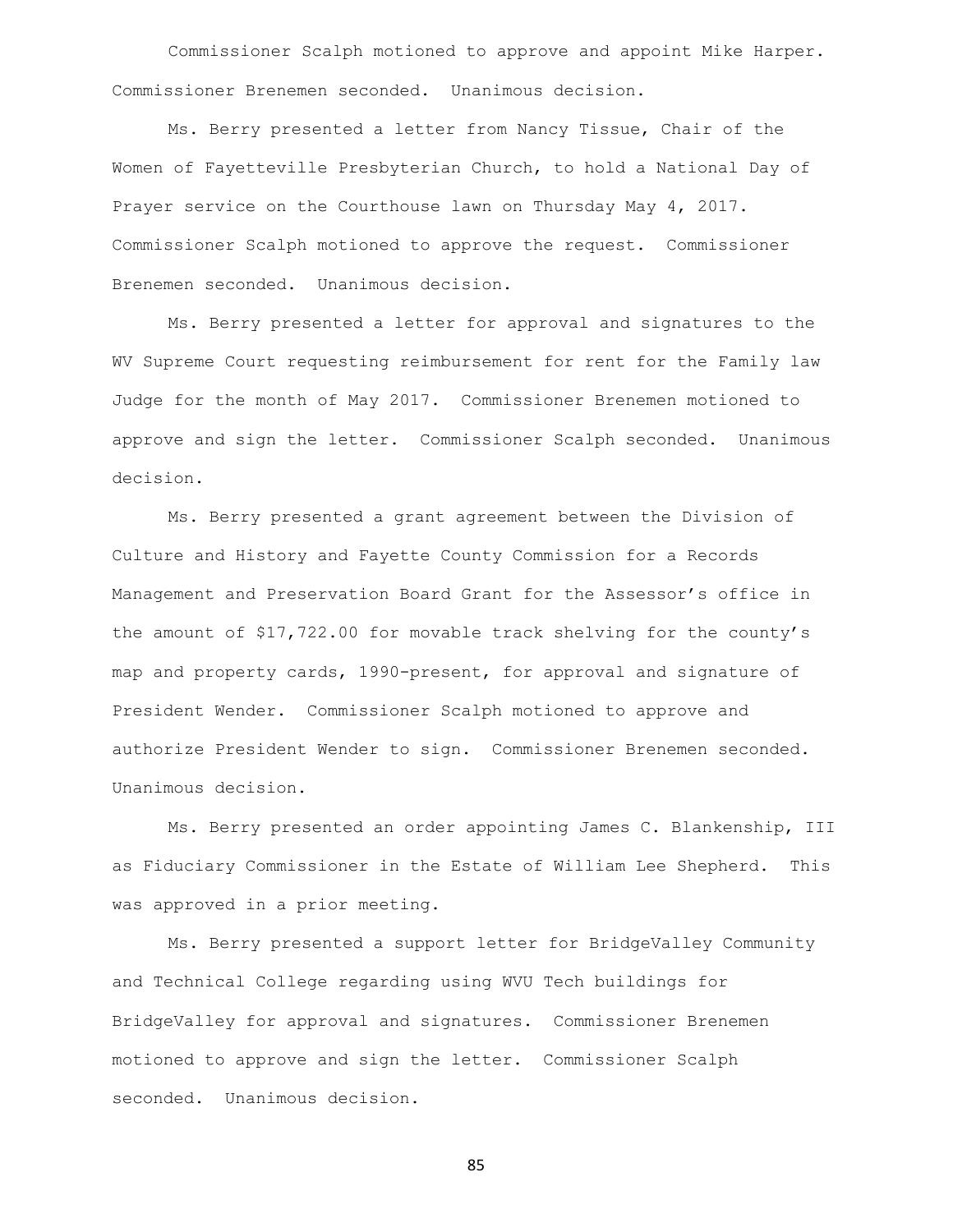Ms. Berry presented a Memorandum of Understanding for the Commission to sign for Boomer Ballfield. Commissioner Scalph motioned to approve and sign the MOU. Commissioner Brenemen seconded. Unanimous decision.

Discussion was held to consider doing work at the Prosecuting Attorney's office prior to July 1, 2017. Commissioner Brenemen motioned to approve a Budget Revision of \$11,100.00 for work at the Prosecutor's Office. Commissioner Scalph seconded. Unanimous decision.

Ms. Berry informed the Commission that Judson Wallace will no longer be serving on the EnAct board.

Brenda Perdue appeared for the Estate of Rita Francis Perdue. Mr. Harrah stated that estate has been finalized and she should hire a lawyer to assist with her claims.

Mr. Harrah presented a conflict of interest with Bailey & Glasser Law Firm and the opioid epidemic lawsuit. Commissioner Brenemen motioned to waive any conflict of interest with Bailey and Glasser Law Firm. Commissioner Scalph seconded. Unanimous decision.

Ms. Berry presented an order to Combine or Divide and Segregate land for Gregory & Rebecca Pawlus. Commissioner Brenemen motioned to approve and authorize President Wender to sign the order. Commissioner Scalph seconded. Unanimous decision.

The meeting was adjourned at 12:58 p.m.

FAYETTE COUNTY COMMISSION SPECIAL SESSION APRIL 18, 2017 COURTHOUSE FAYETTEVILLE, WV 25840 MEMBERS PRESENT: MATTHEW D. WENDER, DENISE A. SCALPH, JOHN G. BRENEMEN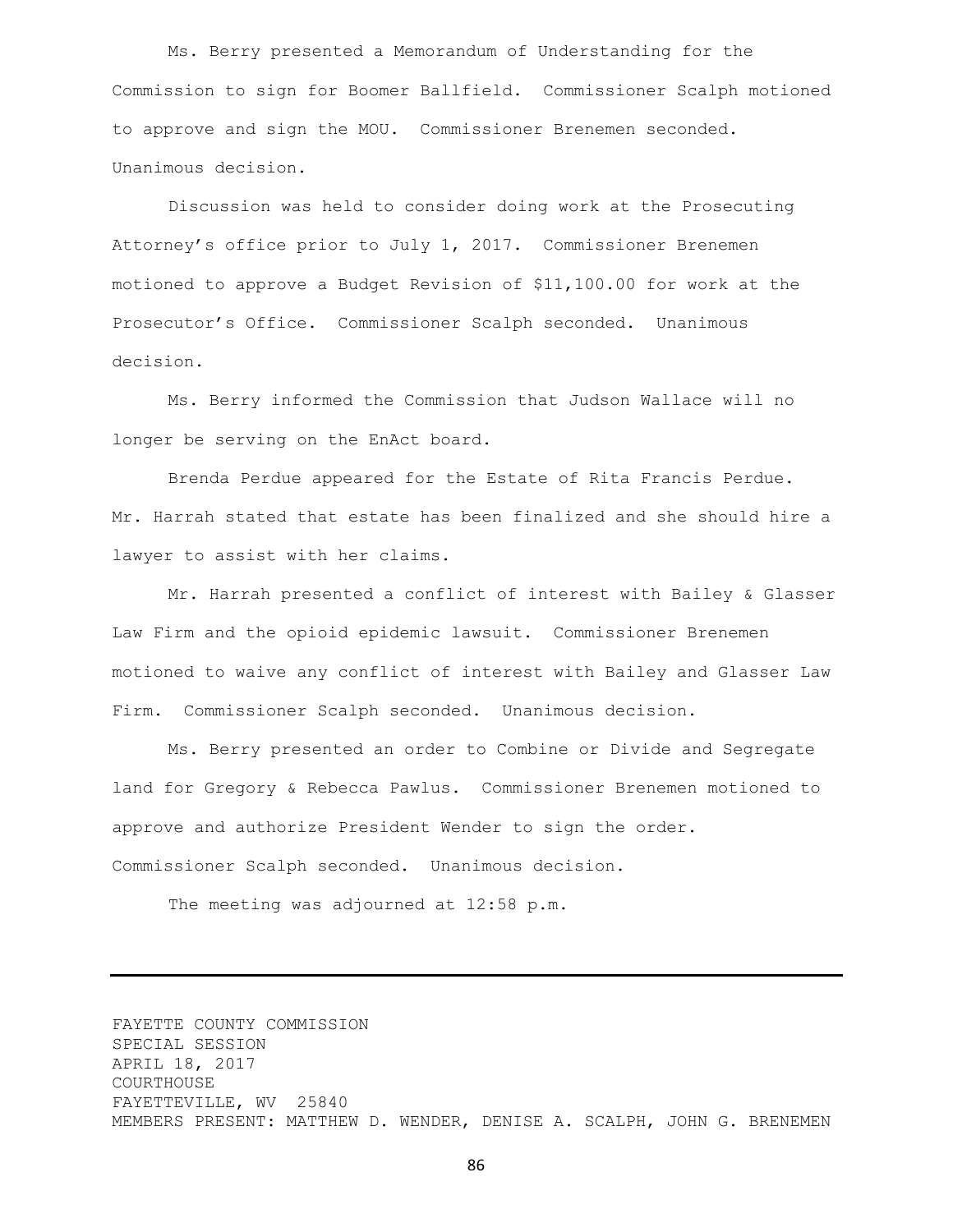The Fayette County Commission met in a regular session on this 18th day of April, 2017.

President Wender called the meeting to order at 9:04 a.m. Commissioner Brenemen motioned to approve the minutes from April

7 th. Commissioner Scalph seconded. Unanimous decision.

Commissioner Scalph motioned to approve second half payroll and release checks on the  $28<sup>th</sup>$ . Commissioner Brenemen seconded. Unanimous decision.

Commissioner Scalph motioned to approve vouchers and invoices and release checks today. Commissioner Brenemen seconded. Unanimous decision.

Pete Hobbs, Ansted Mayor, appeared to ask about a 5% allocation from the state's Small Cities Block Grant (SCBG) program for Broadband. Lesley Taylor, Region 4 Planning and Development, stated that the application is due in October and SCBGs are competitive for water and sewer projects and would compete with broadband as well. Only one SCBG can be given per unit of government per year.

Ms. Taylor presented Resolution #25 for Kanawha Falls Boonesborough; \$10,404.00 for engineering and \$38,659.77 for construction, \$49,063.77 total. Commissioner Scalph motioned to approve and authorize President Wender to sign. Commissioner Brenemen seconded. Unanimous decision.

The appointment with Leadership Fayette County was postponed due to scheduled school testing.

Renee Harper, Parks Director, appeared with Andrew Sullivan from New River Disc Golf to discuss building a disc golf course at the county park. Mr. Sullivan presented about the popularity of disc golf and the financial and tourism advantages of having a course at the park. Mr. Sullivan has the course mapped out starting at the pool,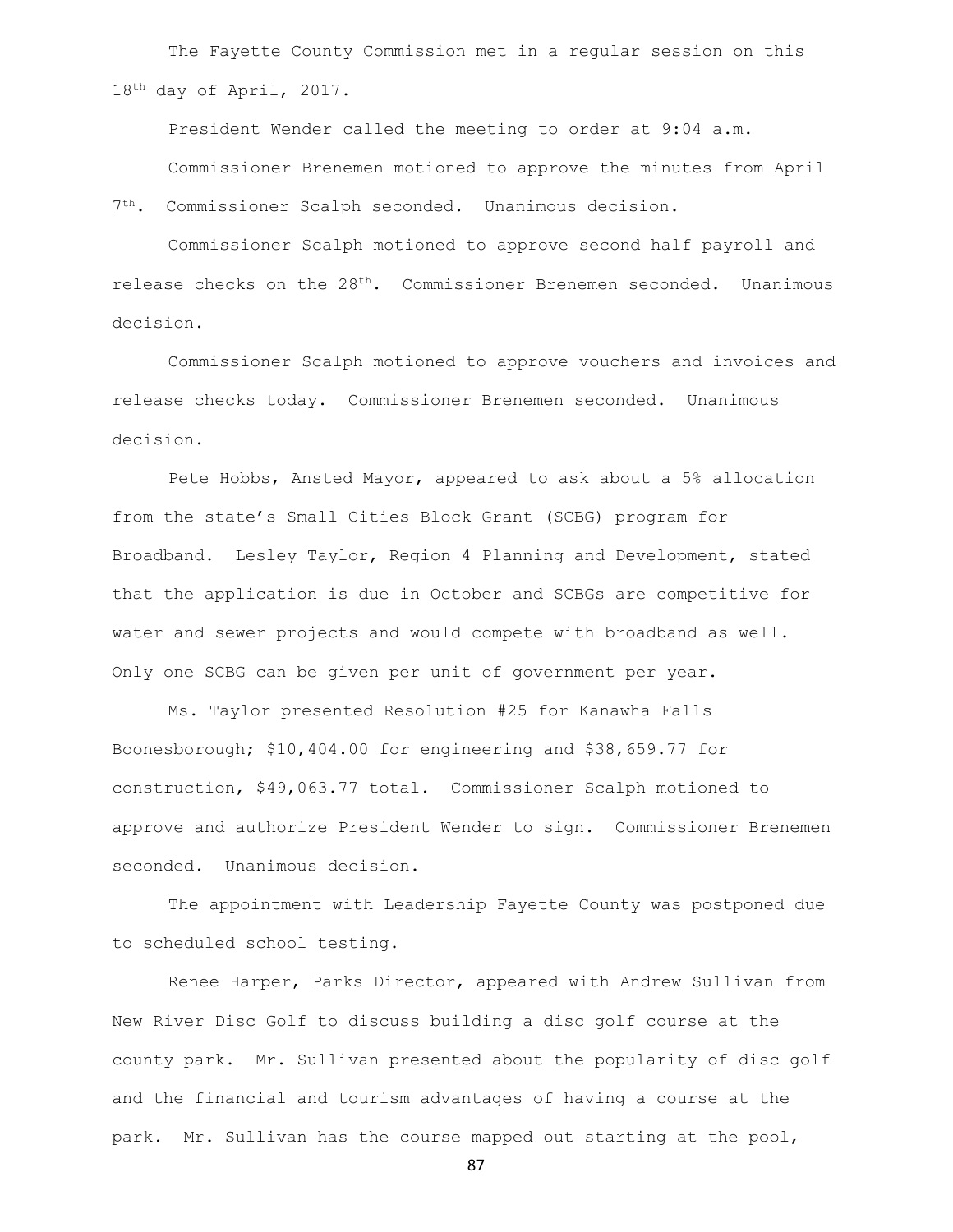through the woods, towards the pond and horse stables and back to the pool. This is a low cost, high return project. The equipment would cost \$7,600.00 and signage would be \$1,900.00. Ms. Harper stated that the current park budget could cover half of the hardware. Wayne Workman, Park Maintenance, stated that this would cause a minimal increase in their daily workload. Andrea Mender and Lauren Weatherford from the Parks and Recreation Advisory Board, appeared and stated the board is in favor of this project and will assist with getting sponsors. This project could happen in 3 stages: baskets, tee pads, and signage. Mr. Sullivan stated the original price was \$400.00 per basket and he negotiated to \$295.00 per basket. Commissioner Scalph motioned to begin a disc golf course and purchase the hardware through Dynamic Discs with the current park budget. \$5,310.00 for hardware and \$310.00 for shipping, total of \$5,600.00. Mr. Sullivan and Mr. Workman will collaborate on the design. Commissioner Brenemen seconded. Unanimous decision.

Stephanie Sears, Staff Accountant, appeared to present the FY 2018 budget and letters from the Auditor regarding the levy estimate. Deborah Berry, County Administrator, appeared to present the levy order for signatures.

Ms. Berry presented a letter for signature stating that the Commission will continue all necessary upkeep and maintenance on the HMMV military-surplus vehicle obtained through the LESO program for the use by the Fayette County Sheriff's office, as well as four additional armored doors provided with this vehicle for approval per request of Sheriff Mike Fridley for an audit of the Sheriff's office. Commissioner Scalph motioned to approve and sign the letter. Commissioner Brenemen seconded. Unanimous decision.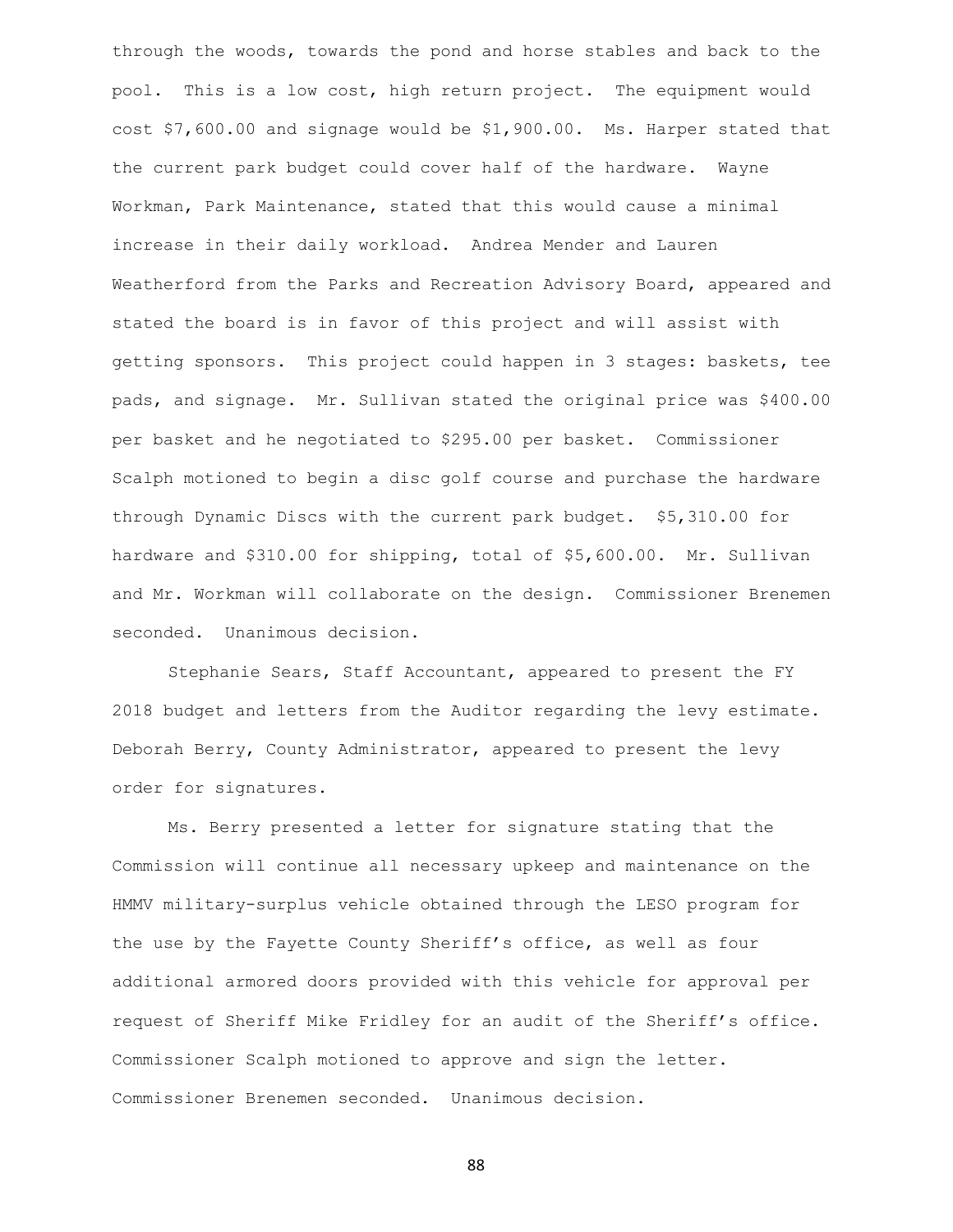Ms. Berry presented a letter from Eli Brown requesting the use of the Fayette County Memorial Building (FCMB) for middle school girls AAU basketball practice for review and approval. Commissioner Brenemen motioned to approve the request and sign the letter with the provision that they provide proof of insurance. Commissioner Scalph seconded. Unanimous decision.

Ms. Berry presented a letter from Ellen Deel, Principal of Fayetteville Elementary School, requesting permission to use the FCMB on April 26, 2017 for a free performance from the WV Dance Company. Commissioner Brenemen motioned to approve the request and sign the letter. Commissioner Scalph seconded. Unanimous decision.

Ms. Berry presented a letter from Ellen Deel, Principal of Fayetteville Elementary School, requesting permission to use the folding chairs from the FCMB on May  $8<sup>th</sup>$ , 2017 in the evening to accommodate seating for the closure hearing at FES in the gym at 4:30 pm and for the sixth grade graduation on May 22, 2017 at 9:00 a.m. for approval. Commissioner Brenemen motioned to approve the request and sign the letter. Commissioner Scalph seconded. Unanimous decision.

Ms. Berry presented permits to operate from the Fayette County Health Department for the Fayette County Park and Boomer Ballfield for President Wender to sign. Commissioner Brenemen motioned to approve and authorize President Wender to sign. Commissioner Scalph seconded. Unanimous decision.

Ms. Berry presented a letter for approval and signature of the Commission supporting the plans of Southern Appalachian Labor School (SALS) to develop a low-income housing project as part of a YouthBuild project. Commissioner Brenemen motioned to approve and sign the letter. Commissioner Scalph seconded. Unanimous decision.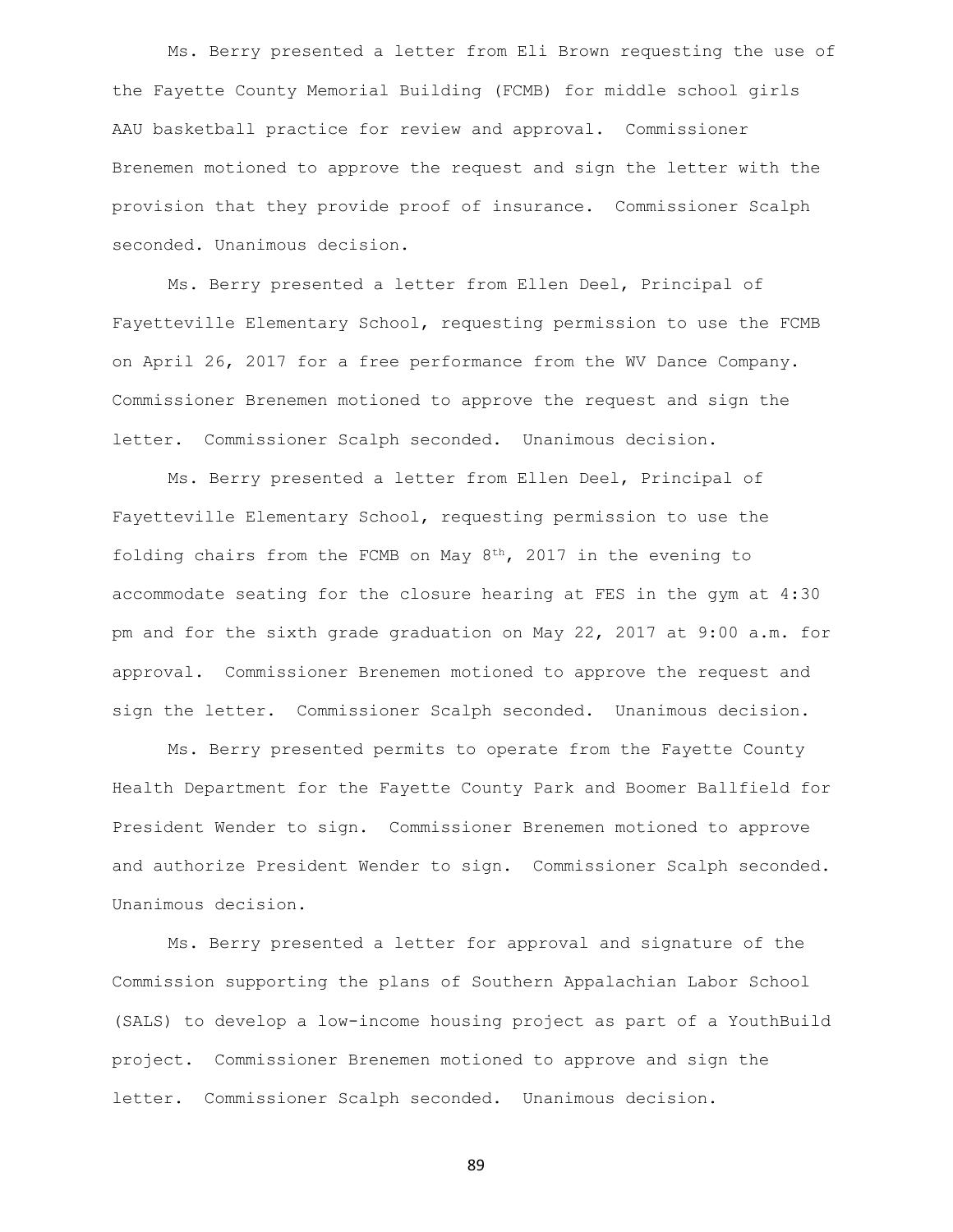Ms. Berry presented a drawdown request for the Community Corrections Grant for the month of March 2017 in the amount of \$8,007.08 for approval and signature of President Wender. Commissioner Scalph motioned to approve and authorize President Wender to sign the drawdown request. Commissioner Brenemen seconded. Unanimous decision.

Ms. Berry presented a Consumer Sales Tax report for the Fayette County Park for the quarter ending on March 31, 2017 for approval and signature of President Wender. Commissioner Brenemen motioned to approve and authorize President Wender to sign the report. Commissioner Scalph seconded. Unanimous decision.

James Blankenship, Attorney, appeared for the estate of Matthew Boyd Davis. Mr. Davis' son, Brandon, would like for the executrix, Donna Davis, to be removed. Mr. Blankenship and Probate Clerk Stephanie Harrah sent various certified letters to Ms. Davis with no response. Anthony Salvatore, Attorney, was also present to represent Brandon Davis. There is a wrongful death case for the decedent. Mr. Salvatore has been in contact with Ms. Davis' attorney, Mr. Carter, and he is very surprised to learn she's not been taking care of the estate and was completely unaware of the proceedings. It was also stated that Brandon Davis hasn't been listed as an heir. Mr. Salvatore suggested to give Ms. Davis 10 days to respond and then remove her as executrix. Brandon Davis is prepared to take over the estate. Commissioner Scalph motioned to hold a ruling in abeyance for 10 days until an amended appraisal report is presented. Commissioner Brenemen seconded. Unanimous decision.

Kelvin Holliday, County Clerk, Alicia Treadway, Voters' Registration and Mac Deeson from Election Software and Systems, appeared to discuss the matter of markers and scanners for the new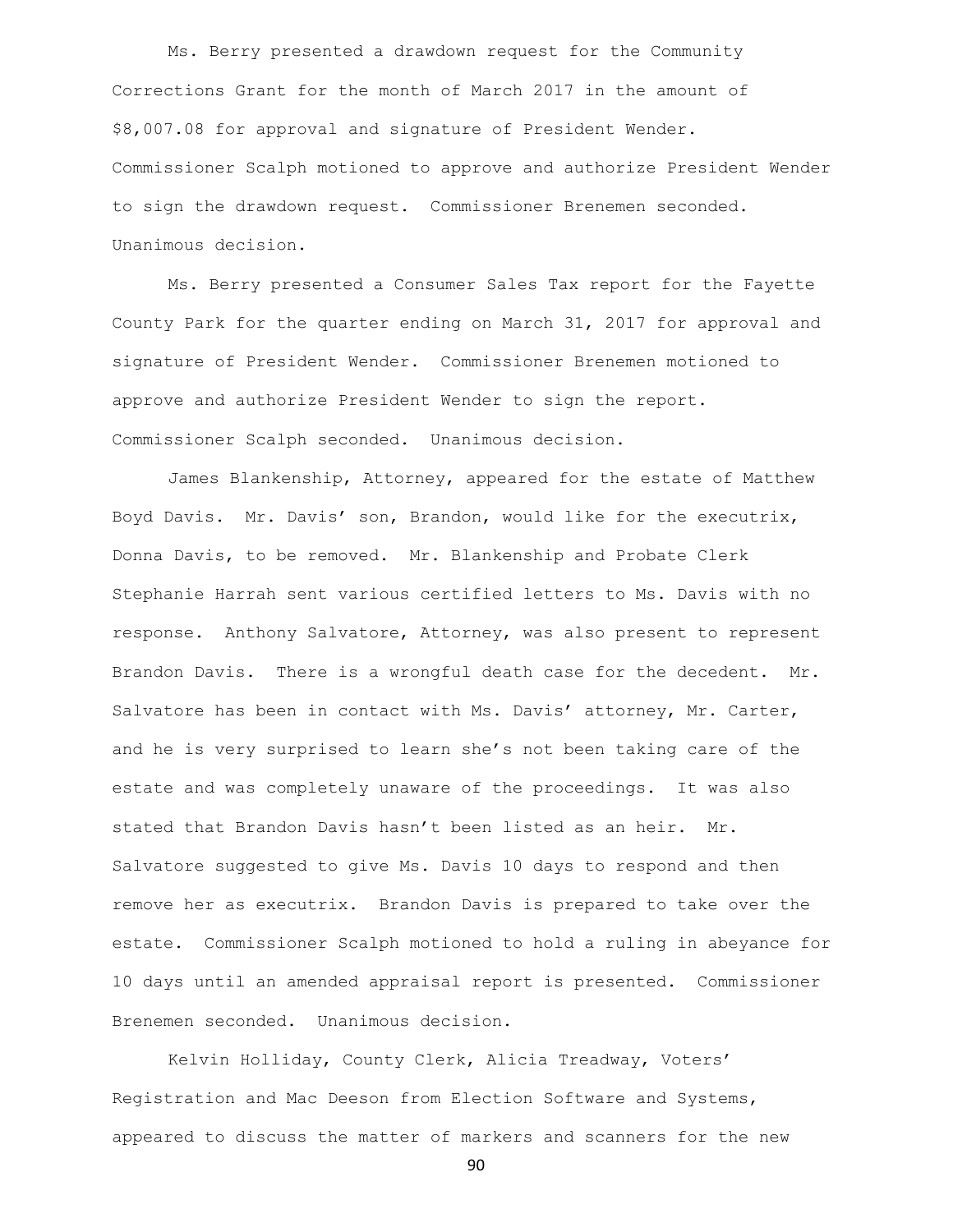election system. Scanners are not needed in each precinct. They can run 300 ballots per hour. President Wender would like to purchase the minimum needed for a low attendance election and add on to the system in the future. President Wender suggested 30 scanners and 95 markers and to redraw the contract.

The second reading of the Ordinance to Adopt a Comprehensive Plan for the Upper Kanawha Valley Regional Planning Commission was held. Commissioner Scalph motioned to adopt and sign the plan. Commissioner Brenemen seconded. Unanimous decision.

Sharon Cruikshank appeared to give an update on the New River CVB.

Mr. Blankenship reappeared with an order for the Commission to sign stating the agreed upon terms for the Matthew B. Davis estate. Mr. Blankenship and Mr. Salvatore will be responsible for the next steps.

Discussion was held regarding summer help for the County Commission office. There will not be a formal legal ad for the positions. The office is intending to hire four college students to assist with scanning work.

The Commission entered into an executive session at 11:20 a.m.

for a personnel matter.

The Commission reconvened at 11:35 a.m.

Angela Gerald, Building Safety Department, appeared to give an update on dilapidated properties.

Mary Rader, Air Evac, appeared to present to the Commission about county employee plans. Ms. Rader asked permission to enroll employees in a payroll deduction plan for air evacuation medical services. President Wender has concerns about PEIA and 911 with this plan and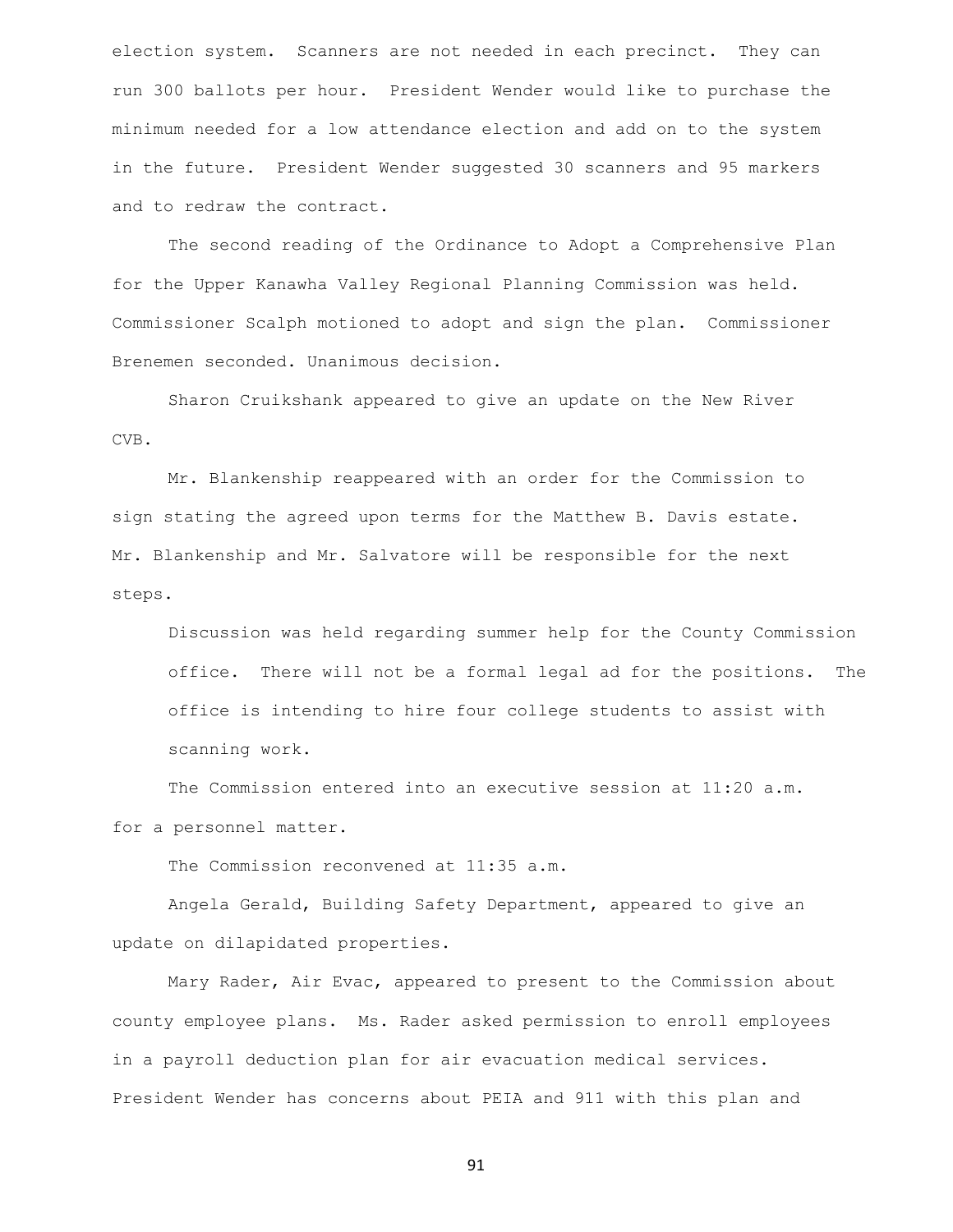would like for everyone to return together to discuss at a future meeting.

Mr. Holliday returned with Mr. Deeson and a redrawn contract. Liz Campbell, Assistant Prosecuting Attorney, will review the contract before the Commission signs. Commissioner Scalph motions to approve the sales order agreement provided by ES&S and to sign the agreement upon the approval of the Prosecuting Attorney's office. Commissioner Brenemen seconded. Unanimous decision.

Commissioner Scalph motioned to approve the purchase of the materials totaling \$451,000.00 at \$86,000.00 per year for 30 scanners and 95 markers. Commissioner Brenemen seconded. Unanimous decision. The Prosecuting Attorney's office will also write a letter locking us into this contract when it is time to renew.

Ms. Campbell appeared with Mike Edelman and Larry Brown regarding their promissory notes to repay for the demolition of their properties. The terms are 2 years at 0% interest. Commissioner Scalph motioned to approve the terms and authorize President Wender to sign the notes. Commissioner Brenemen seconded. Unanimous decision.

Esther Morey, CODA Music Academy, appeared to give an update about the school program. There have been behavioral health improvements in classes, less discipline referrals and improved daily attendance in school since the CODA program was implemented. Ms. Morey stated that their grant funding from the DHHR has ended and may not be renewed and funding from the Greater Kanawha Valley hasn't been renewed either. Ms. Morey stated they can fill their camps with people who can pay, but the summer camp isn't their mission. They are asking for financial assistance from the County. Commissioner Scalph motioned to allocate \$5,000.00 from the FY 2017 budget to support CODA. Commissioner Brenemen seconded. Unanimous decision. 3rd and 4<sup>th</sup>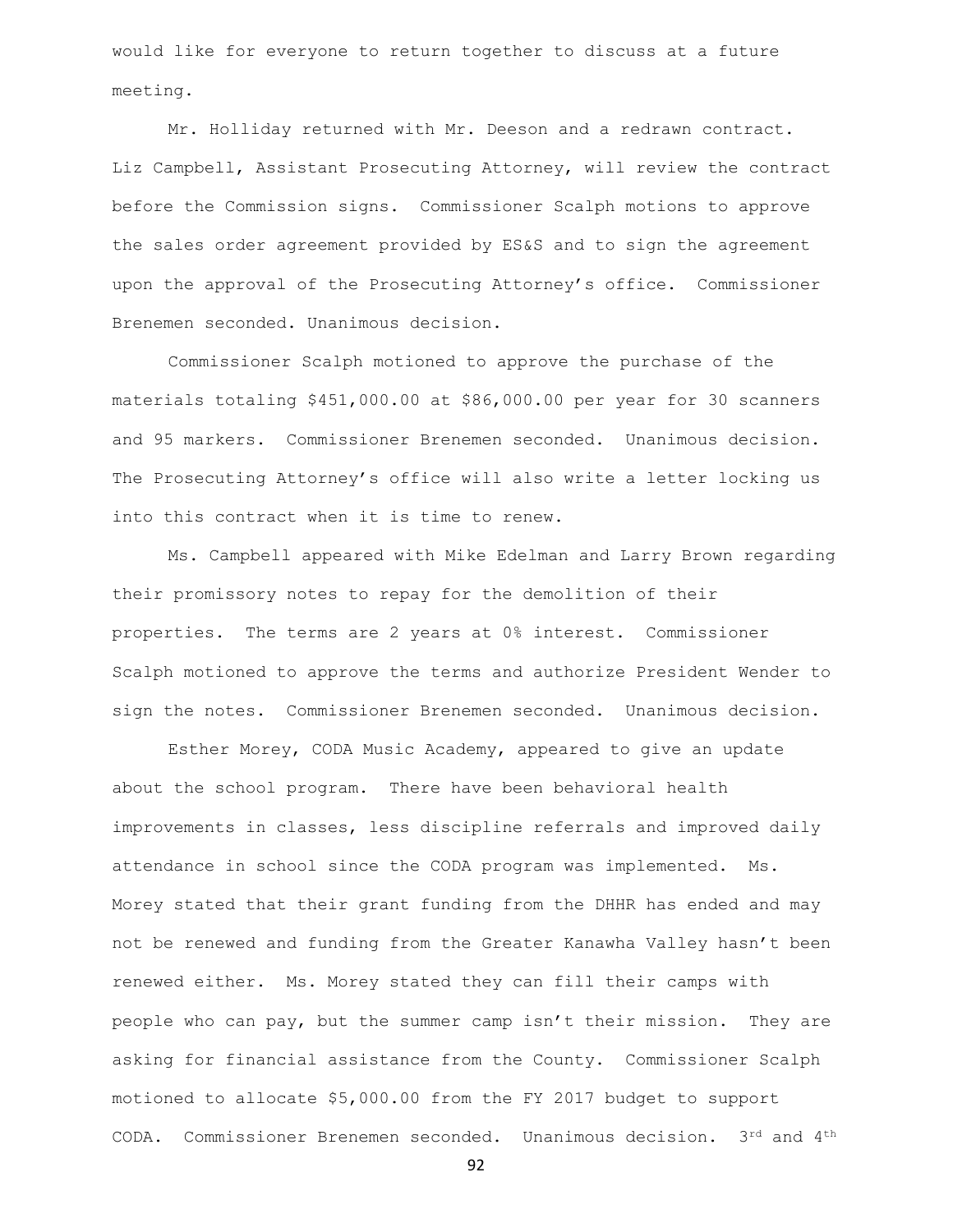graders from Fayetteville Elementary and a few older CODA students gave a performance for the Commission.

The Commission gave Ms. Morey potential sources of other funding and asked that she draft a support letter for the Commission to sign. The meeting was adjourned at 1:10 p.m.

FAYETTE COUNTY COMMISSION SPECIAL SESSION MAY 5, 2017 COURTHOUSE FAYETTEVILLE, WV 25840 MEMBERS PRESENT: MATTHEW D. WENDER, DENISE A. SCALPH, JOHN G. BRENEMEN

The Fayette County Commission met in a regular session on this 5<sup>th</sup> day of May, 2017.

President Wender called the meeting to order at 9:00 a.m. President Wender addressed a group of juniors from Meadow Bridge High School that were attending due to Know Your County Government Day.

Mike Bone, Assessor Chief Deputy, appeared to present real property exonerations for Richard Canterbury \$105.40; Dwayne Franklin Adkins \$259.78; Thomas C. Bazzie \$332.04; Isabelle Withrow \$256.20; and XTO Distribution \$544.58. Commissioner Brenemen motioned to approve the real property exonerations. Commissioner Scalph seconded. Unanimous decision.

Mr. Bone presented personal property exonerations for Amy L. Bryant and Nancy C. Frank \$200.72; Gregory Harville \$161.88, \$163.34, \$152.58; Zacharian T. Roat \$44.44; Stacy or Debra A. Treadway \$206.30; Garland L. or Melissa D. Ellis \$492.66; David J. Sr. & Karen Bellamy \$242.38; James Emory & Nora E. Miller \$1,881.88; Tanya McMillion \$19.20; Dallas H. Jr. & Brooke E. Duncan \$591.76; Benny L. Redden \$497.66; Charles D. Mosses, II \$53.26, \$53.58, \$60.34; David L. &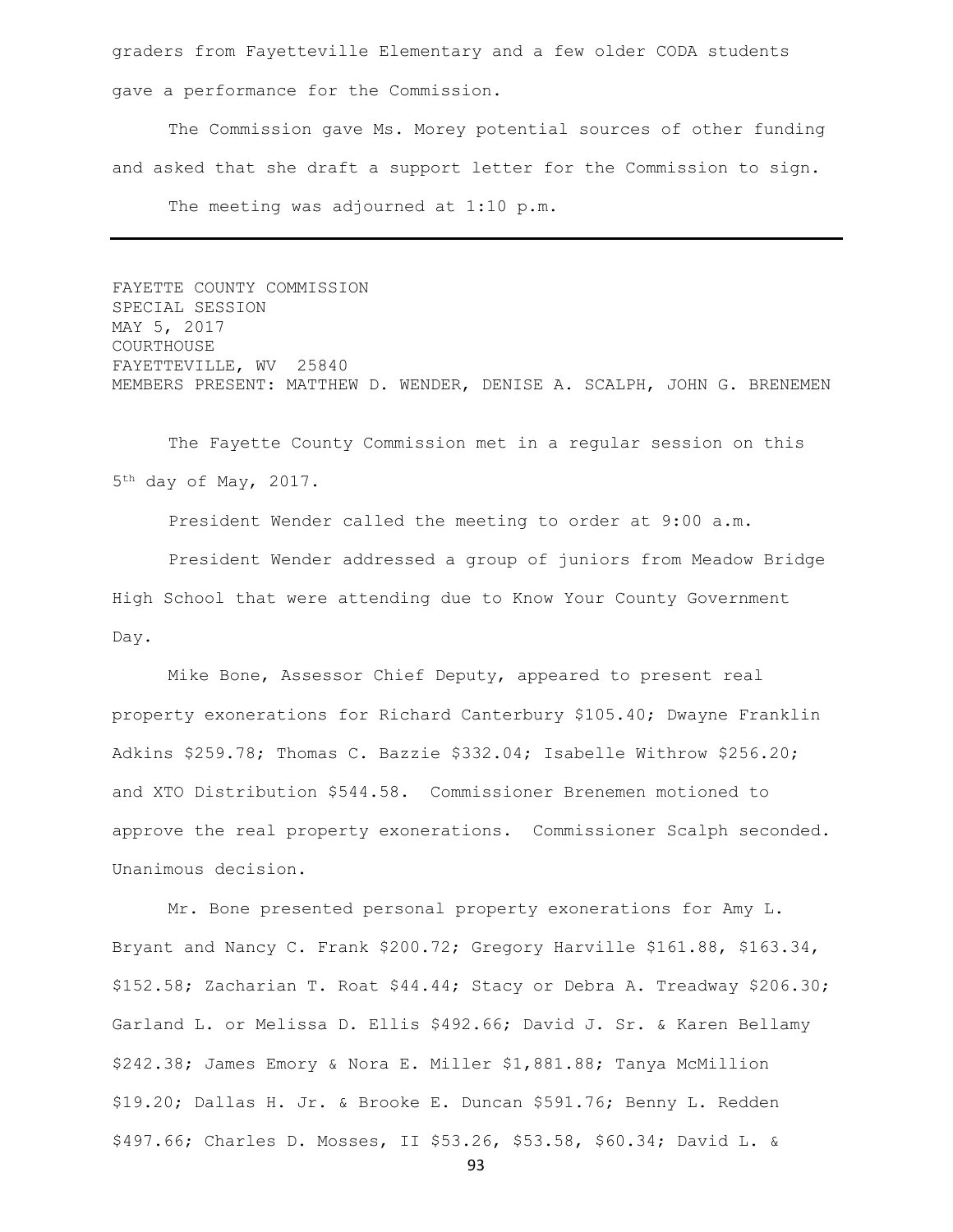Evalena Roop \$302.44; John M. Middleton \$713.24; Jeremy Hicks \$370.46; Derrick S. & Jennifer Hawver \$1,313.16, \$673.64; James Eli Belcher \$281.32; and Mary V. Basham \$189.86. Commissioner Brenemen motioned to approve the personal property exonerations. Commissioner Scalph seconded. Unanimous decision.

Ms. Bone presented a refund for Mary Basham \$197.89. Commissioner Scalph motioned to approve the refund. Commissioner Brenemen seconded. Unanimous decision.

Commissioner Brenemen motioned to approve the minutes from April 18th and authorize President Wender to sign. Commissioner Scalph seconded. Unanimous decision.

Commissioner Scalph motioned to approve first half payroll and release checks on the 15<sup>th</sup>. Commissioner Brenemen seconded. Unanimous decision.

Commissioner Scalph motioned to approve vouchers and invoices and release checks today. Commissioner Brenemen seconded. Unanimous decision.

Kelly Jo Drey, Resource Coordinator, appeared to present a feasibility study for the Whitlock Farm by Downstream Strategies. President Wender suggested asking Larry Harrah, Prosecuting Attorney, to review the contract. Commissioner Scalph motioned to approve the contract with Downstream Strategies and authorize President Wender to sign upon approval of the Prosecuting Attorney. Commissioner Brenemen seconded. Unanimous decision.

The study should be completed by August 20<sup>th</sup> and then will be presented to the Farmland Protection Board in September. Commissioner Brenemen mentioned the potato processing plant in Cabell County and that Raleigh County is also interested in a vegetable processing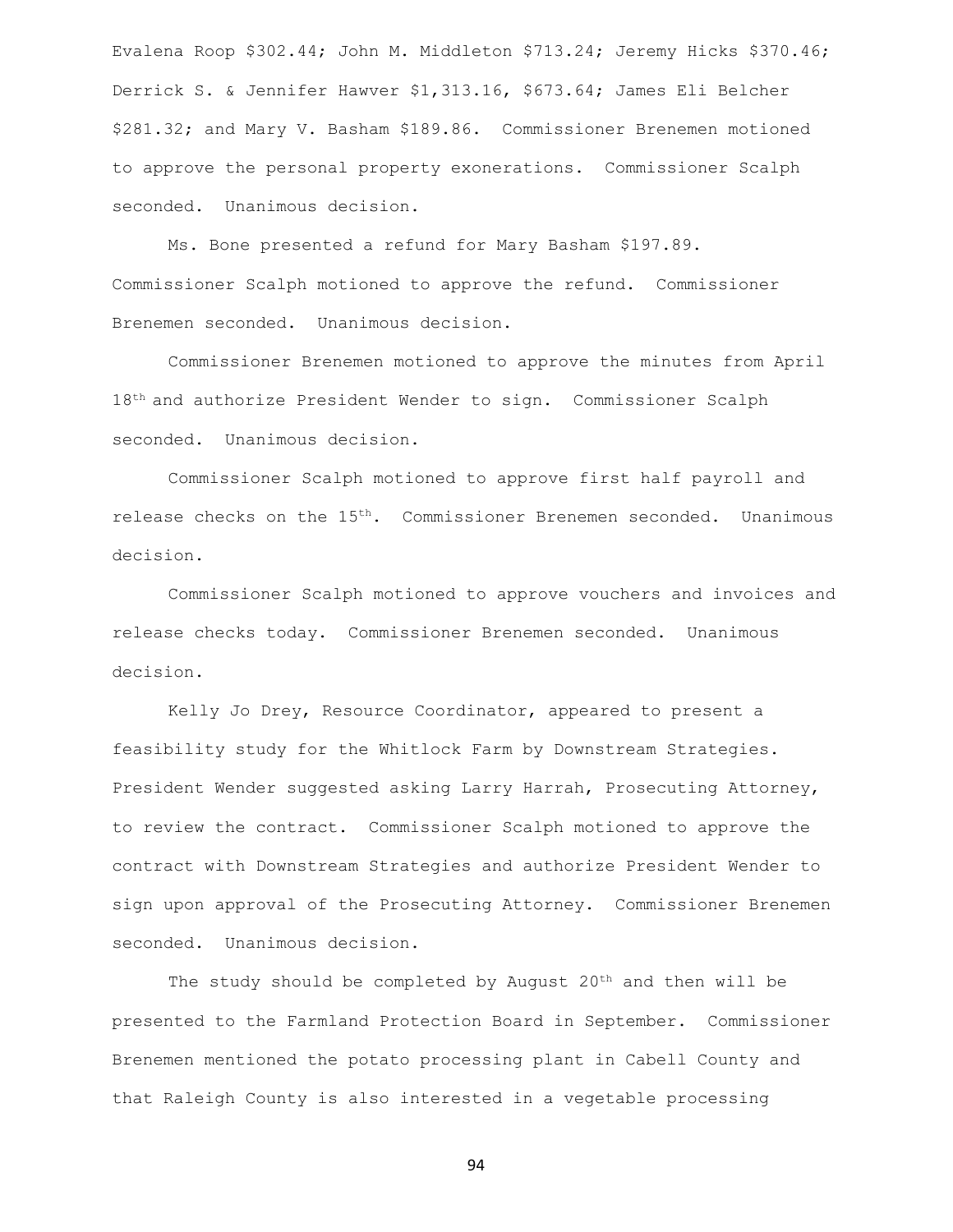plant. Commissioner Brenemen would like to approach the Agriculture Commissioner regarding a plant in Fayette County.

Lesley Taylor, Region 4 Planning & Development, appeared for a Public Hearing for Small Cities Block Grant (SCBG) funding for Armstrong Deepwater PSD. Discussion was held regarding the application. This is the 5<sup>th</sup> submission for SCBG funding for Armstrong Deepwater PSD. Commissioner Scalph motioned to approve the application for Armstrong Deepwater PSD for SCBG funding and authorize President Wender to sign. Commissioner Brenemen seconded. Unanimous decision.

Monty Warner, Kanawha County YMCA, appeared to present about the YMCA taking over the Baisi Athletic Arena at the WVU Tech campus. The Kanawha County Commission has allocated \$50,000.00 to the cause. Montgomery and Smithers hope to help as well. The YMCA needs a letter of commitment from the Commission to send to the Senator's offices. The Senator's will also allocate \$50,000.00 if obtain other funding. BridgeValley Community College is on board to use the YMCA for their students. The Kanawha County Commission has offered a letter of intent. The YMCA is signing a 25 year lease with 5 year extensions.

Commissioner Scalph motioned to provide a letter of intent for \$10,000.00 from FY 2017 and \$15,000.00 from FY 2018. Commissioner Brenemen seconded. Unanimous decision.

Stephanie Sears, Staff Accountant, presented orders to Combine or Divide and Segregate Land for Janetta M. Settle and Neil Thompson, respectively. Commissioner Brenemen motioned to approve and authorize President Wender to sign the orders. Commissioner Scalph seconded. Unanimous decision.

Ms. Sears presented a letter from Kelly Murdock, Fayette County Volunteers, requesting financial assistance of any amount for Camp Kismet and to use the park at a reduced rate for their camp.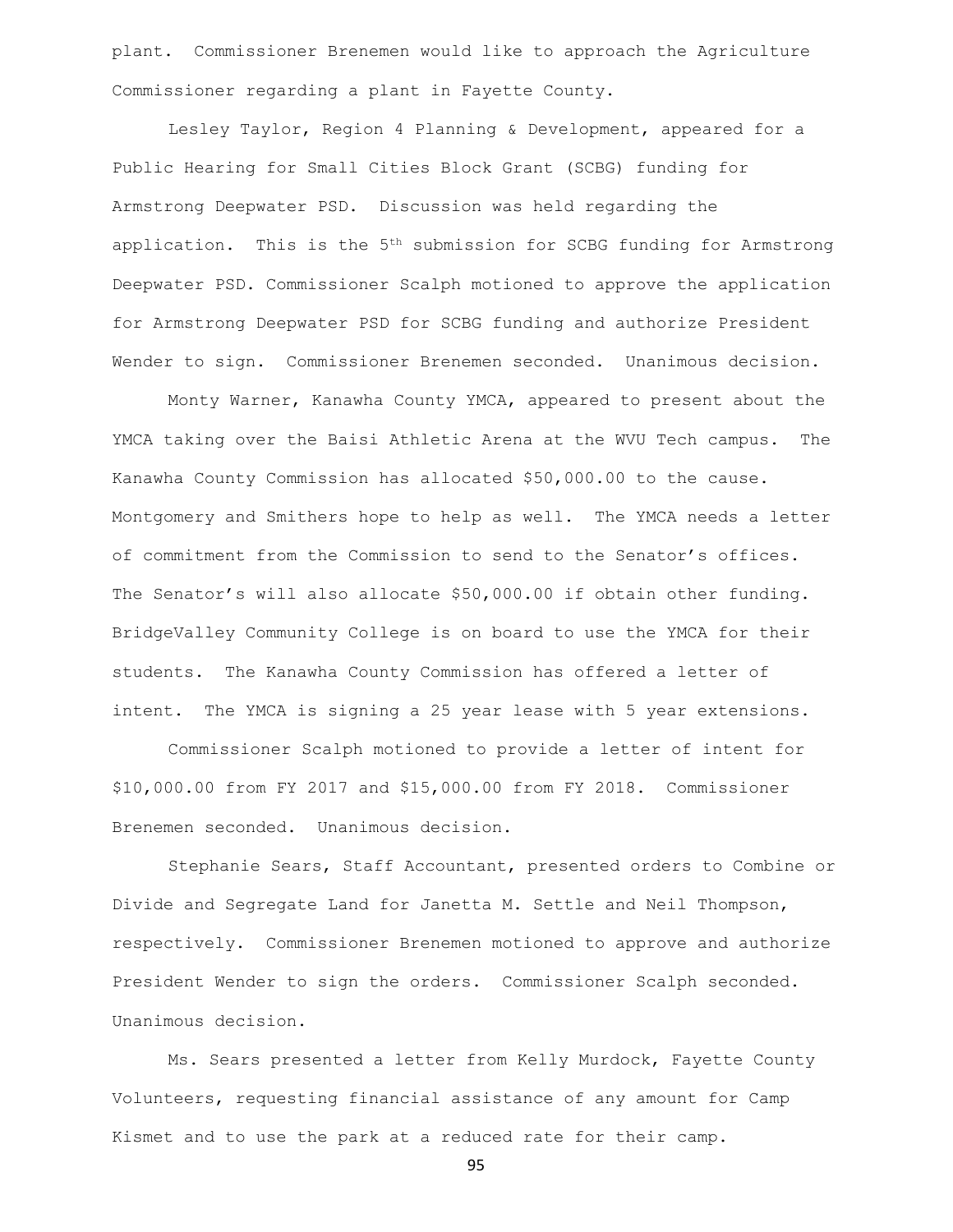Commissioner Brenemen motioned to approve a \$500.00 allocation to Camp Kismet, a reduced park rental rate at the same amount from 3 years ago, and they will be required to pay a \$200.00 security deposit. The deposit is to be returned upon a clean inspection of the facilities after the camp. Commissioner Scalph seconded. Unanimous decision.

Ms. Sears presented a letter for signature giving Headwaters Defense permission to hold a rally on the courthouse lawn on May 9, 2017. This was previously approved.

Ms. Sears presented a 2017-2018 Insurance Renewal for the Commission to review.

Ms. Sears presented audit paperwork for FY 2015/2016 for President Wender to sign from the WV State Auditor's Office. Commissioner Scalph motioned to approve and authorize President Wender to sign. Commissioner Brenemen seconded. Unanimous decision.

Discussion was held regarding a vacant citizen representative seat on the Beautification Committee. The Commission will consider possible candidates.

John David, Southern Appalachian Labor School, appeared to discuss a roof emergency at the Beards Fork facility. SALS needs a \$5,000.00 contribution towards the deductible and inside materials that were destroyed due to the leak. Commissioner Brenemen asked about the age of the roof and Mr. David stated they've had the facility for 20 years and have only been patching the roof. Commissioner Scalph motioned to approve a \$5,000.00 contribution to assist with supplies and equipment and deductible to SALS. Commissioner Brenemen seconded. Unanimous decision.

Andrea Mender, Parks & Recreation Advisory Board (PRAB) appeared for an update. Discussion was held regarding the park logo. Ms.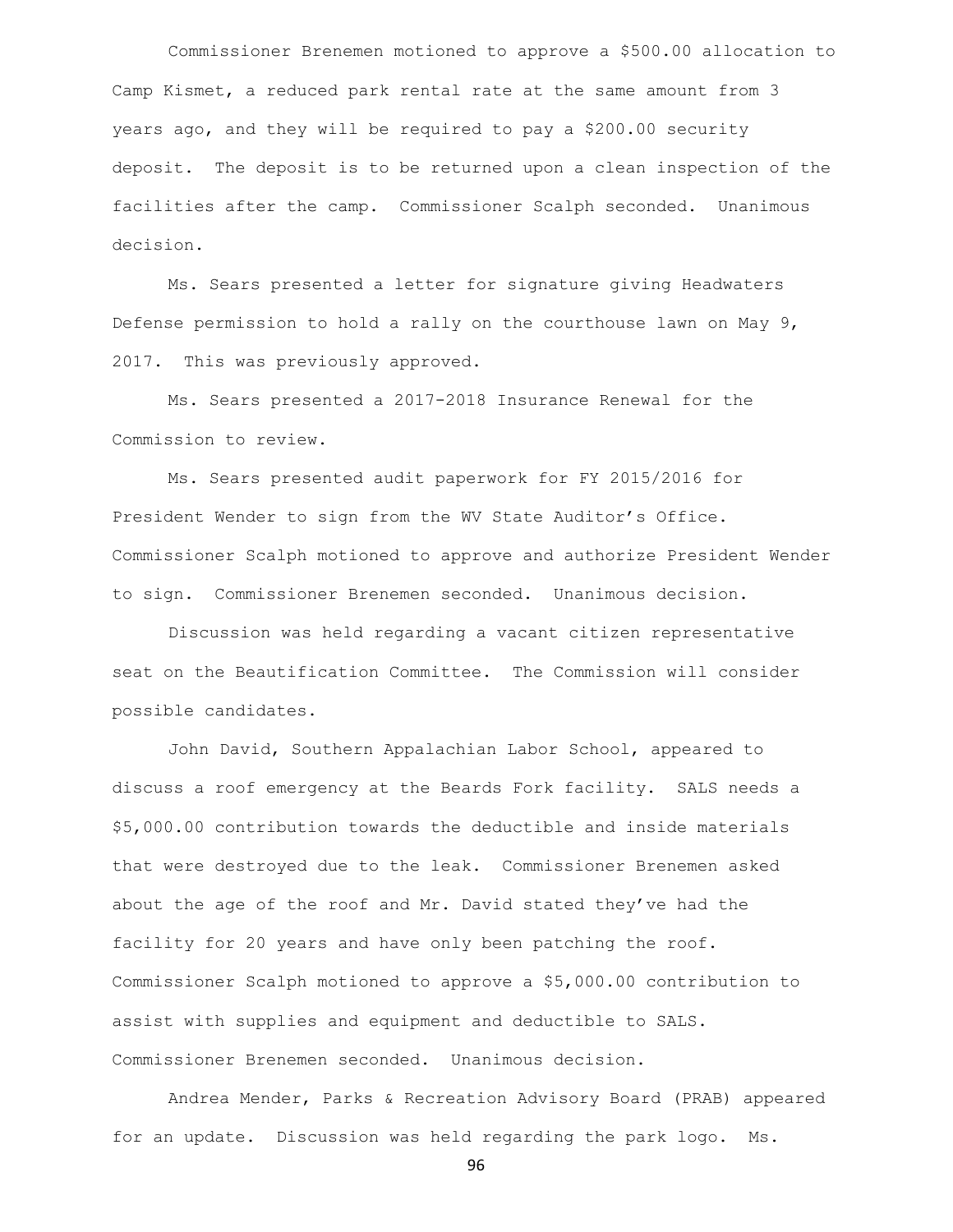Mender stated that there will be reduced shelter rental rates for summer holidays. There will also be a grand opening for the renovated pool on June 9<sup>th</sup> with a raffle, door prizes and media coverage. Commissioner Scalph mentioned that East Coast Pools offered to participate financially in the grand opening. Ms. Harper mentioned there are 6 lifeguards committed so far.

The disc golf course vendor cannot supply all of the inventory needed at once. President Wender suggested checking with other vendors but to not split the order between vendors.

Ms. Mender presented about the Fayette County Memorial Building. The Friends of the Flame of Freedom of the Soldiers and Sailors Memorial Building presented to the PRAB at their last meeting. President Wender asked about the repairs. Ms. Mender stated that they will form a plan and prioritize. Commissioner Scalph stated that there are areas that need painting. Gauley Mountain Moulding in Craigsville painted the courthouse doors. Ms. Mender asked about the roof. President Wender stated it is about 12 years old.

Ms. Mender needs to renew the terms of members and appoint a new student representative; she will present this at their June meeting. The Commission agrees that Sarah Kessler, Park Assistant, will serve as PRAB secretary and take meeting minutes.

Ms. Harper presented a quote from Key Telephone Security for security cameras for \$11,000.00. Ms. Harper will obtain 2 more quotes. The amount is in the current park and garage budgets. Mr. Harrah stated that the threshold for bids is \$15,000.00 but it is good practice to get 3 quotes. Commissioner Scalph motioned to approve the process of obtaining a security system for the park and for Ms. Harper to exercise her judgment for the best price and plan. Commissioner Brenemen seconded. Unanimous decision.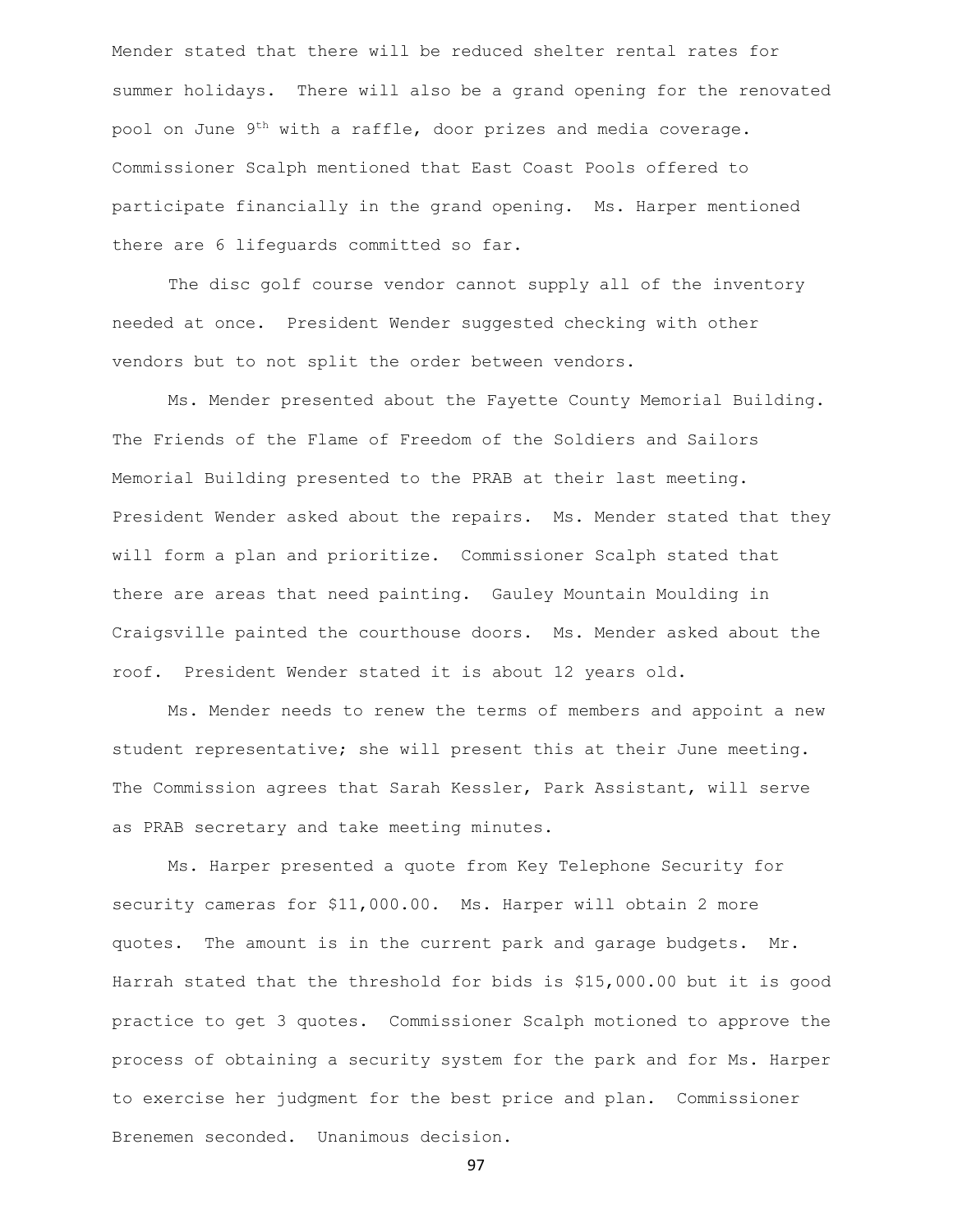Discussion was held on a tenant for the house at the park, and a gatekeeper or security guard. People would like to rent the rec hall till later in the evening and the park closes at dusk and that fluctuates with the season. There is a possibility of getting a deputy to lock the gate but it would be preferable to have someone living at the house.

Ms. Harper presented an employment crisis. She has held 5 interview sessions; 1 employee left shortly after hire for a better paying position; others have been young and inexperienced and others are laid off coal miners who receive more from unemployment than from a \$10 per hour job. There has also been a problem with background checks.

Mr. Harrah stated that they should not hire someone who cannot pass a background check. President Wender stated to gather applications of those with the experience to be paid at a higher tier.

Brian Sparks, WVU Extension Office, appeared for an update. There is educational outreach with farmers with topics such as backyard chickens, fences, and traditional farming. They are working with the WIC office to give participants and senior citizens coupons for the fruits and vegetables at farmers markets. The coupons are redeemable dollar for dollar for the farmers. Seniors will be able to also use the coupons for honey.

Mr. Sparks presented a handout from the WV Foodlink seminar he attended.

Mr. Sparks would like to create a centralized resource communication center. President Wender suggested using 911 employees in their downtime with a dedicated call in number.

Commissioner Brenemen presented the potato plant idea to Mr. Sparks. Mr. Sparks mentioned the area might need a feasibility study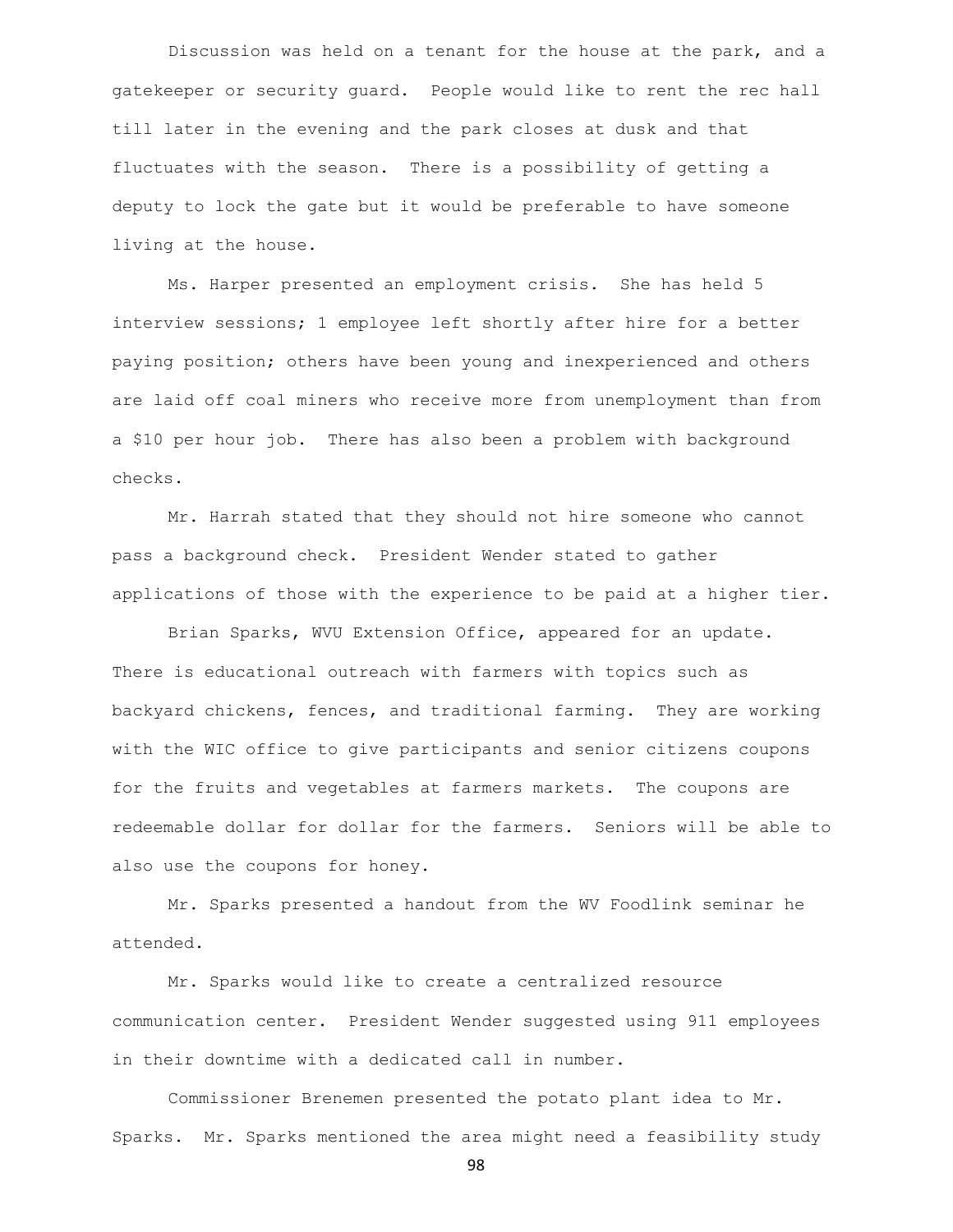to see if we can fulfill a plant. Mr. Sparks also mentioned the possibility of a cannery. Mr. Sparks and Commissioner Brenemen will meet about these ideas. President Wender suggested moving Commissioner Brenemen onto the WVU Extension board role.

Kelsey Laubach, WVU Nutritionist, appeared. She is involved in school nutrition where she attends each school that has 50% free or reduced lunch which is every school in the county. She is also working with SNAP and WIC to have kids from New River Elementary and A Place to Grow visit the farmers market twice and then they will get a voucher for their family to visit the market.

Ms. Mender presented that the annual dog show in Oak Hill is next week. Energy Express still needs Americorps members to staff the camp. The proposed  $3^{rd}$  site did not happen this year. 4-H camp is July 10-14th.

Discussion was held on SB433, a bill to amend and reenact §11-22- 2 of the Code of West Virginia, 1931, as amended, relating to permitting counties to increase the excise tax on the privilege of transferring real property. The Commission asked Mr. Harrah his opinion. There is currently a discrepancy with the date this will go into effect. Mr. Harrah will research but we will move forward in the meantime.

Billy Strasser appeared about the New River Trail system. There is a meeting with a property owner in Nutall about right of way for connector trails. The County Commission will take ownership of the right of way similar to the Meadow River Rail Trail.

Mr. Harrah presented a property issue from Van Burks and a property adjoining his. Mr. Burks would like to purchase the land, however it had a dilapidated house demolished and the County placed a lien to recover demolition costs. The property is also tied up in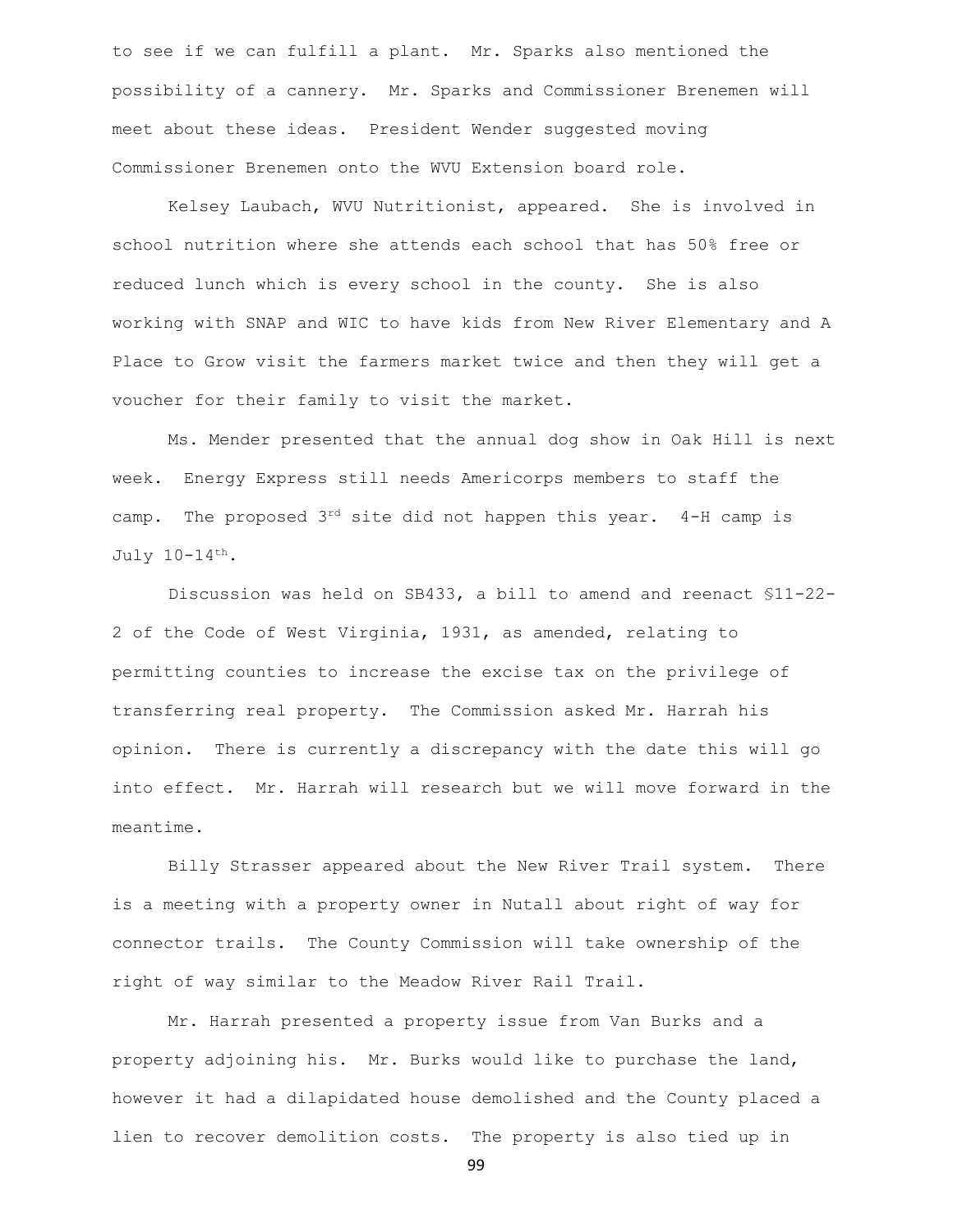heirship. The Commission has the authority to serve the heirs through Circuit Court and force the sale to recover the lien. Mr. Harrah stated that private lawyers get paid substantially to track down heirs and addresses. The Prosecutor's office has 17 murder cases and simply cannot take on this issue. Mr. Harrah has spoken with Mr. Burks.

Ms. Sears presented a lease from the Fraternal Order of Police for the Community Corrections Day Report Center for President Wender to sign. Commissioner Brenemen motioned to authorize President Wender to sign. Commissioner Scalph seconded with a change regarding the fire marshal's report. Unanimous decision.

Ms. Sears presented an order relieving Jennifer Crane as the Special Fiduciary Commissioner in the estate of Laura Lilly and settling the estate. This order was approved in a previous meeting.

President Wender signed an agreement from the Board of Education to cover the Pro Officer for Oak Hill High School.

The meeting was adjourned at 1:00 p.m.

FAYETTE COUNTY COMMISSION REGULAR SESSION MAY 19, 2017 COURTHOUSE FAYETTEVILLE, WV 25840 MEMBERS PRESENT: MATTHEW D. WENDER, DENISE A. SCALPH, JOHN G. BRENEMEN

The Fayette County Commission met in a regular session on this  $19<sup>th</sup>$  day of May, 2017.

President Wender called the meeting to order at 9:00 a.m.

Commissioner Brenemen motioned to approve the minutes from May 5th and authorize President Wender to sign. Commissioner Scalph seconded. Unanimous decision.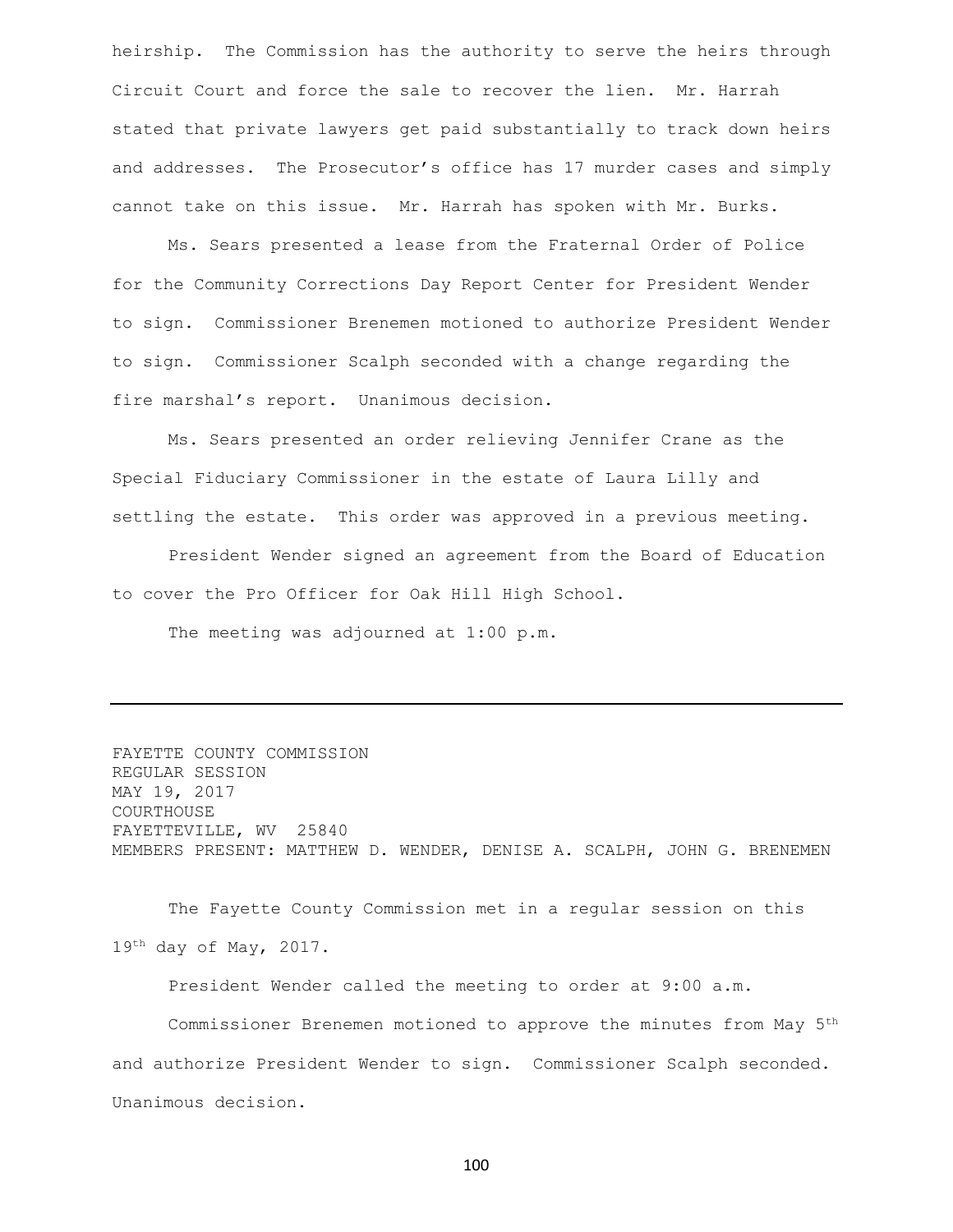Commissioner Scalph motioned to approve payroll and release checks on the 30<sup>th</sup>. Commissioner Brenemen seconded. Unanimous decision.

Commissioner Scalph motioned to approve vouchers & invoices and release checks today. Commissioner Brenemen seconded. Unanimous decision.

Eddie Young, Assessor, appeared to present real property exonerations for John Marshal Webb \$120.66; Larry M. & Ann M. Nunnery \$398.44. Commissioner Scalph motioned to approve the real property exonerations. Commissioner Brenemen seconded. Unanimous decision.

Mike Fridley, Sheriff, and Anna Frost, Chief Tax Deputy, appeared to present two copies of the delinquent tax list. One will be placed in County Clerk's office and the other will remain in the Commission Chambers.

Ms. Frost presented that the County is at 82% in tax collections, which is just ahead of last year. Sheriff Fridley and Ms. Frost are going to set up mobile offices in certain municipalities to collect taxes.

Sheriff Fridley, Chief Deputy Rod Perdue, and Renee Harper, Park Director, appeared to discuss the Sheriff's Department vehicles and the average mileage on our fleet. Since 2016, the mileage increased by 500,000. The Commission agreed that we need to purchase four vehicles for FY 2017/2018.

Commissioner Brenemen motioned to approve a Budget Revision in FY 2018 to move money set aside for vehicle in County Commission budget to the Law Enforcement budget to purchase an additional 2 cars on top of the 2 cars already budgeted in Law Enforcement. A total of 4 cars are approved for FY 2018. Commissioner Scalph seconded. Unanimous decision.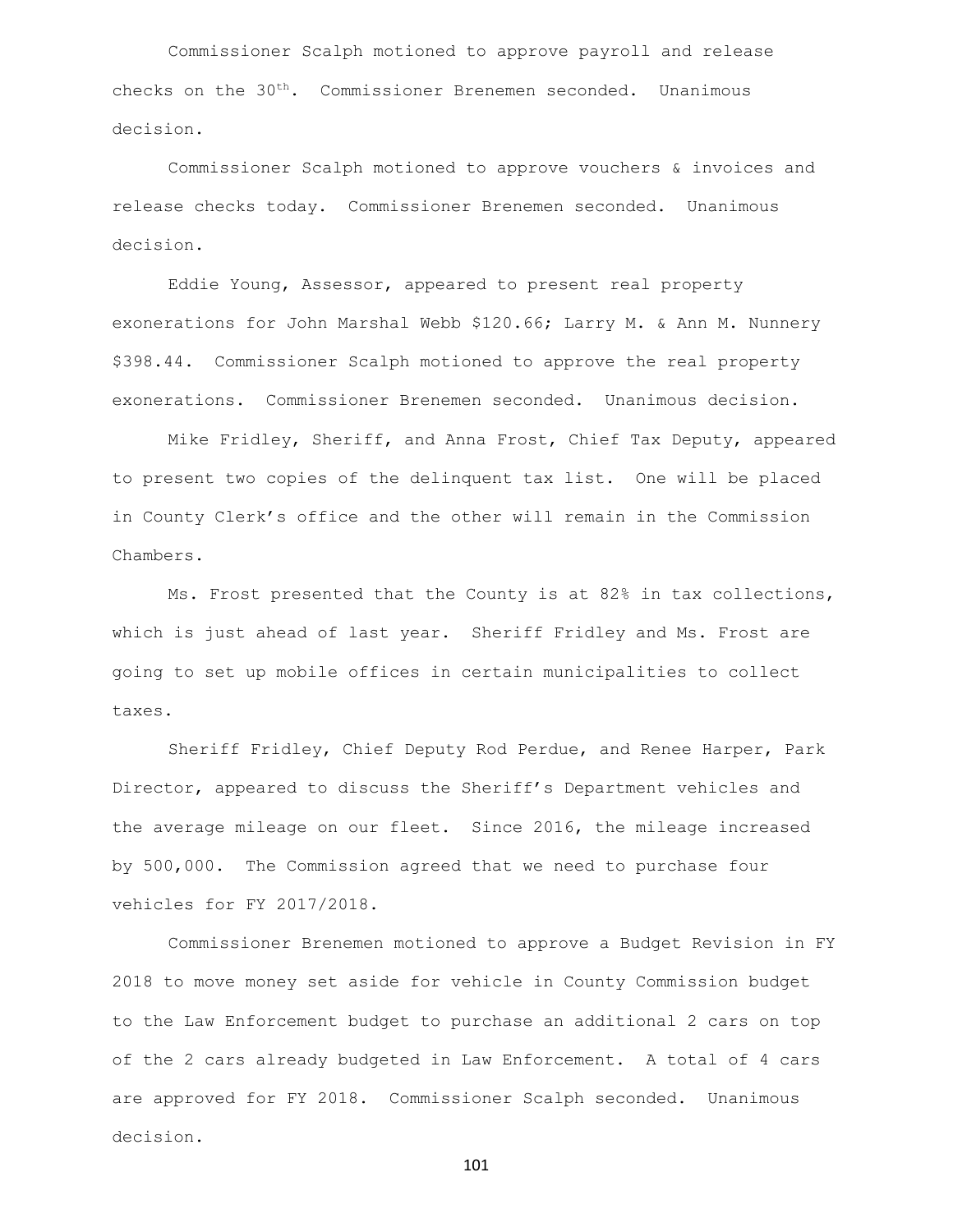Commissioner Scalph requested having one person to make the call of how and if to fix a damaged car and to determine if it is worth the money to repair and make decisions.

Sheriff Fridley stated that he or Chief Perdue will take the responsibility for making the call for the Sheriff's vehicles. Ms. Harper stated she will handle the rest of the county vehicles.

Discussion was held regarding tires. President Wender asked how much more will C. Adam Toney charge to put the tires on the vehicles. Ms. Harper is price checking to see if we can get better prices on all things garage related. She has found some better prices and is in the process of changing vendors.

Sheriff Fridley stated that our Spillman software can be set up at the park and everything on the cars can be monitored on the system to notify the deputies of when services is due and such. It can also show abuse on the vehicles.

President Wender asked if it can track driver history for the last five years. Sheriff Fridley stated he hasn't researched the system that much but it may be able to.

Discussion was held regarding the shooting range. Sheriff Fridley handed out a range proposal layout (attached). Sheriff Fridley walked the Commission through his presentation.

The Sheriff's office is currently using the Boy Scout range until a new county range is developed. However, deputies cannot qualify when they need to because of previously scheduled events at the Boy Scout range.

Chief Perdue described the layout in detail. Chief Perdue has been to several different shooting ranges and this is the best and most efficient layout.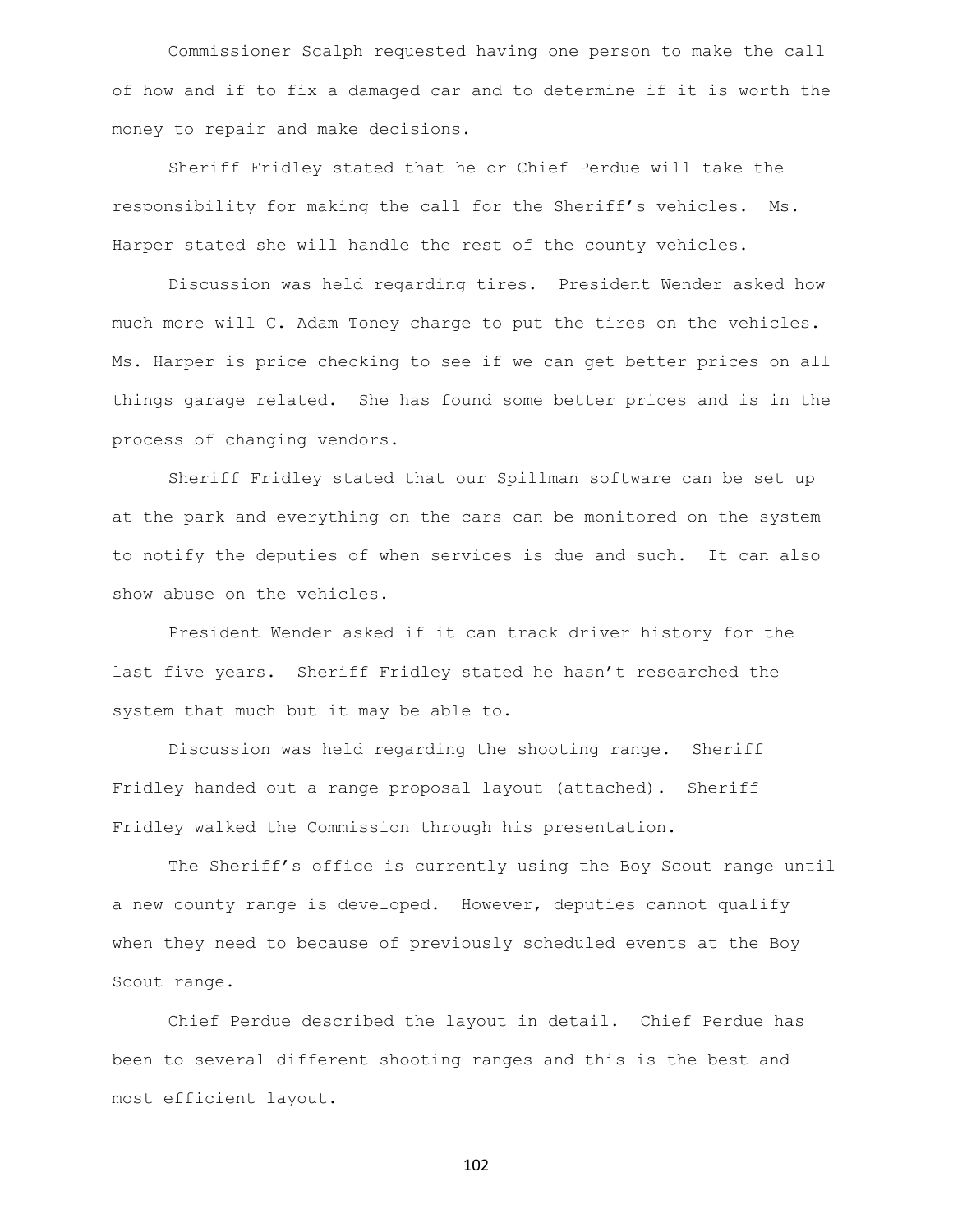President Wender asked what the timeline is for the shooting range. Chief Deputy Perdue found someone to start work on the road and the shooting lanes. Ms. Harper suggested finding out how much the timber is worth and see if it would be beneficial for the county to sell the timber and pay to have the road cut out.

Phase one is getting the maps and marking what part of the property would be the range. President Wender asked Chief Deputy Perdue to meet with Kelly Jo Drey, Resource Coordinator, to discuss the National Guard timbering at that property. He also requested for 2-3 different companies to present plans.

Chief Deputy Perdue and Ms. Harper will return on June 16<sup>th</sup> to discuss the shooting range and timber companies.

Ms. Harper presented a park maintenance hire. She recommended to hire Mike Walker. Mr. Walker has 30 plus years in construction. Because of his experience, she requested starting him at \$11/hour or \$22,440.00 annually with a six month probation and evaluation.

Commissioner Scalph motioned to approve this request to fulfill an open position at the Fayette County Park starting at \$11/hour on Monday, May 22, 2016 and after a 6 month evaluation, discussion will be held for a pay increase. Commissioner Brenemen seconded. Unanimous decision.

Ms. Harper stated the pool is set to open for Memorial Day weekend.

Debbie Berry, County Administrator, appeared to present a Community Corrections drawdown for signature by President Wender. Commissioner Scalph motioned to approve and authorize President Wender to sign the drawdown. Commissioner Brenemen seconded. Unanimous decision.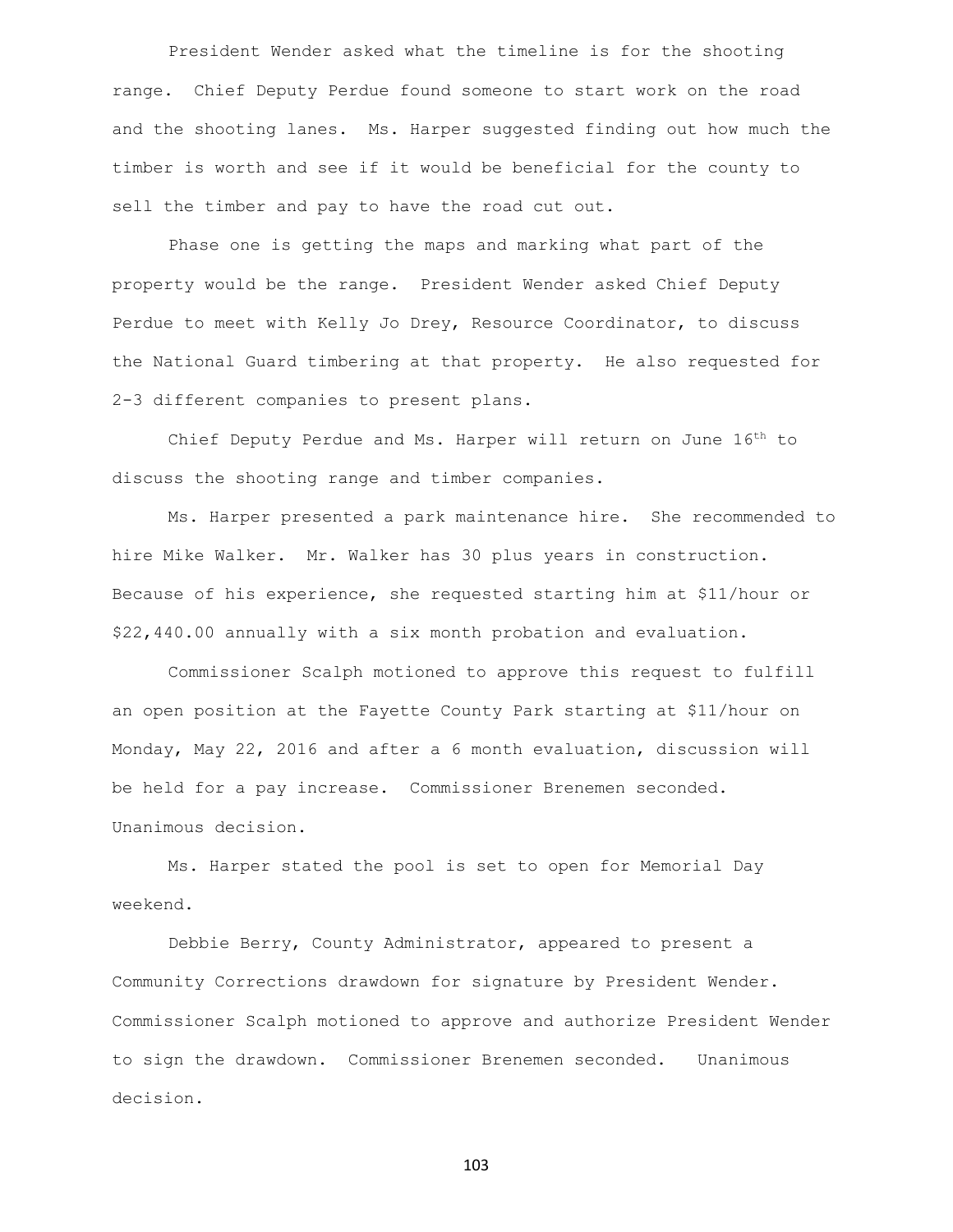Ms. Berry presented a Fire Levy Pumper Replacement Contract for the City of Smithers for signatures of the Fayette County Commission. Commissioner Brenemen motioned to approve and sign the contract. Commissioner Scalph seconded. Unanimous decision.

Ms. Berry presented a letter to the Supreme Court requesting reimbursement of rent for the Family Law Judge for the month of June, 2017. Commissioner Scalph motioned to approve and sign the letter. Commissioner Brenemen seconded. Unanimous decision.

Ms. Berry presented letters and an order for the commission to sign designating the following Incorporated Banking Institutions in the County be named as depositories of public monies: Fayette County National Bank, Chase, Bank of Mount Hope, Inc., Branch Banking & Trust (BB&T), United Bank, and City National Bank. Commissioner Scalph motioned to approve and sign the letters and the order. Commissioner Brenemen seconded. Unanimous decision. Said banks shall file their bonds and/or securities by June 15, 2017 to be approved.

Ms. Berry presented a letter from Bryan Arthur, President of the Upper Kanawha Valley Little League, Inc., requesting support to purchase a zero turn lawn mower to maintain the field. The Commission asked who would be responsible for the mower and who would keep it and it was stated that the league contracts out the mowing. President Wender stated that there is liability if the county owns the mower and a non-employee uses it. President Wender suggested that Ms. Berry write a letter stating our concerns. The Commission may be willing to help offset the costs of the mowing contractor. The Commission will need more information about costs and the current contractor.

Ms. Berry presented a letter requesting the reappointment of Dr. Jo Harris to the Board of Directors as a Fayette County private sector representative to the New River Gorge Regional Development Authority.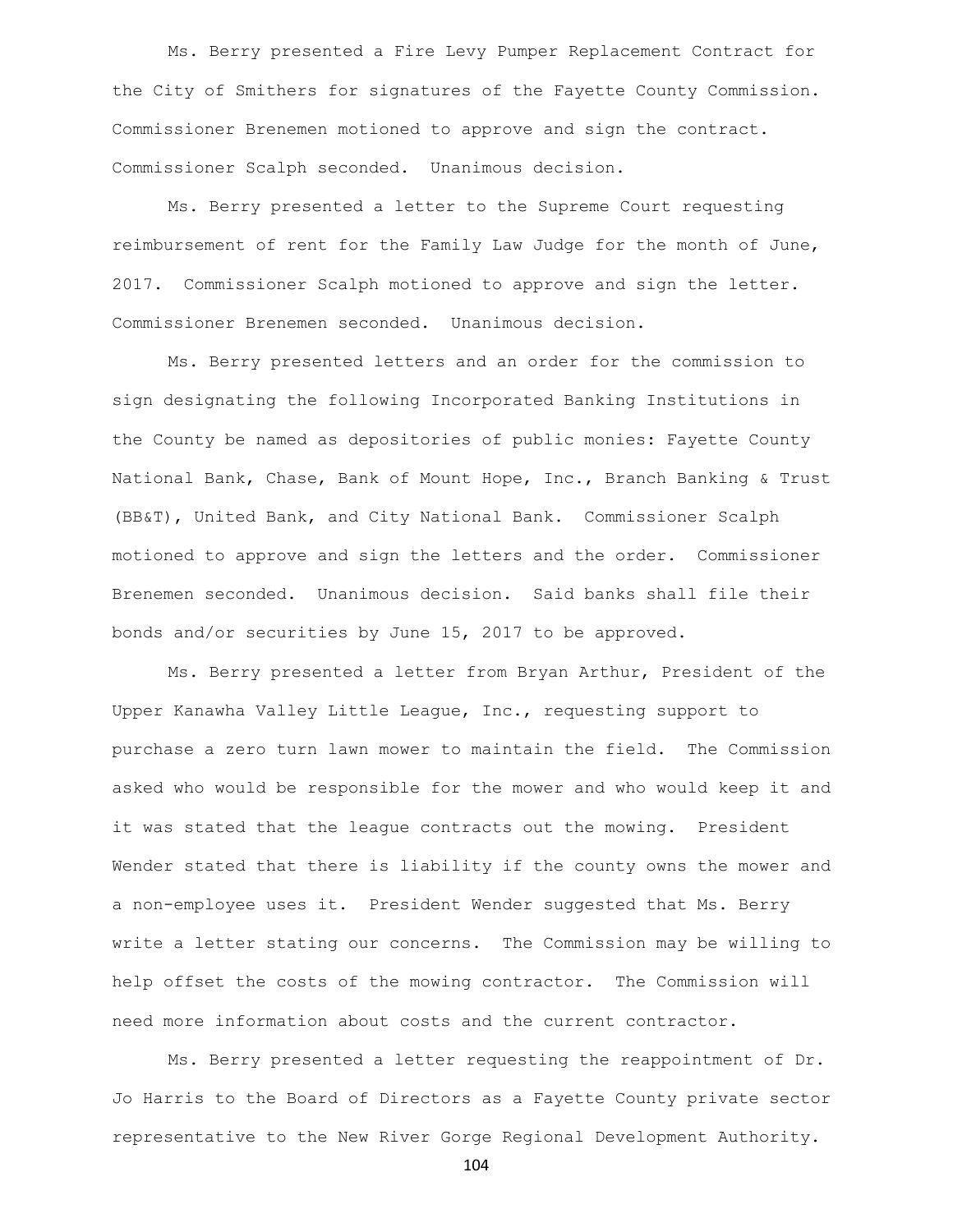Commissioner Scalph motioned to approve and sign the letter. Commissioner Brenemen seconded. Unanimous decision.

Ms. Berry presented a letter to the WV Courthouse Facilities Improvement Authority for approval and signatures regarding a request for change of scope for the Masonry and Repair grant, to include repairs to the right and left side of the steps. The Commission would like to also include sidewalk repairs and asked if the masonry company would include these repairs at no additional cost. If they decline, then we will ask the CFIA to increase our allotment. Commissioner Brenemen motioned to approve and sign the letter. Commissioner Scalph seconded. Unanimous decision.

Ms. Berry presented an order for the Commission to sign from Attorney James Blankenship to continue the estate hearings scheduled today for James Bragg and Charles Bennett. Commissioner Brenemen motioned to approve the order presented from Mr. Blankenship. Commissioner Scalph seconded. Unanimous decision.

Ms. Berry presented invoices from Community Corrections for approval to pay at the beginning of next week. They were submitted after the check run for this meeting. Commissioner Scalph motioned to approve the Community Corrections vouchers and invoices and write the checks after the meeting. Commissioner Brenemen seconded. Unanimous decision.

Ms. Berry presented an Order to Combine or Divide and Segregate Land for Johnny & Clara Thorn. Commissioner Scalph motioned to approve and authorize President Wender to sign. Commissioner Brenemen seconded. Unanimous decision.

Yaron Miller, Pew Charitable Trusts, appeared to give a presentation on "Restore America's Parks" (summary attached). Mr. Miller explained about the Pew Charitable Trusts organization, based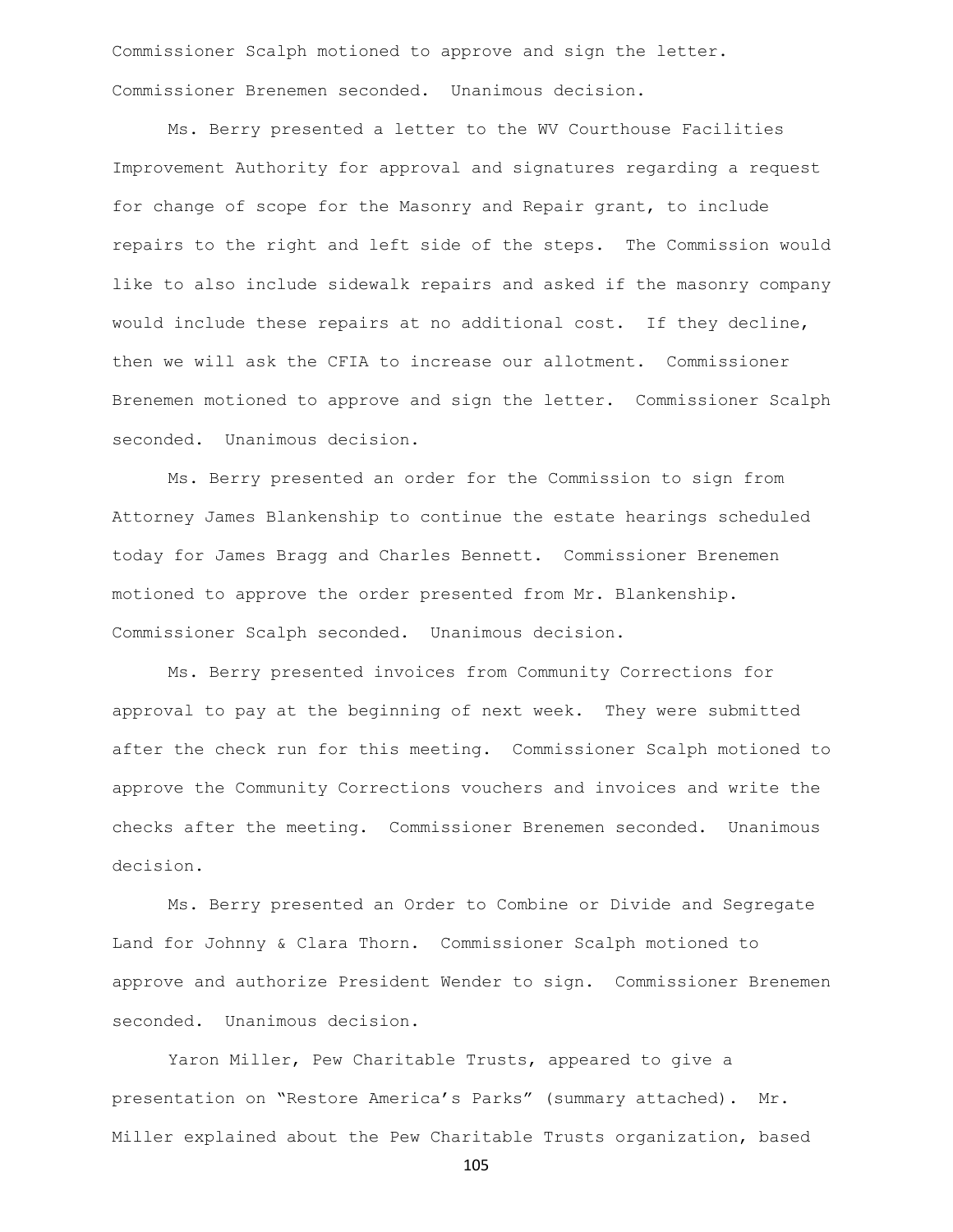in Washington, D.C. Mr. Miller stated that there is currently \$17.8 million total in deferred maintenance at the New River Gorge National Park and \$2.6 million total in deferred maintenance at the Gauley River National Park.

Stormy Parsons, Community Corrections, appeared to discuss Medicaid billing. Medicaid will not start paying Day Report Centers (DRCs), until July 1, 2018, if ever, since Medicaid is not approved to accept DRCs billing. The Division of Justice and Criminals is pushing DRCs to bill Medicaid now without it being approved through Medicaid. The dilemma is that DRCs are expected to hire professionals for Medicaid billing who are not covered by the grant. If this happens, we cannot afford to run the DRC. If we do not hire the professionals, we could lose all our grant funding. Medicaid cannot even tell us what the reimbursement rate will be because the billing has not been approved. The Medicaid budget was cut \$50 million. President Wender suggest Ms. Parsons to write a letter to Rick Staton informing him of the dilemma we are in regarding our budget and how we do not have the monies available to hire the required professionals in order to get Medicaid billing, and to ask for his help devising a solution.

The Commission recessed at 12:00 p.m.

The Commission reconvened at 12:37 p.m.

Janet Spry, WV Census Bureau, appeared to give a local update of census addresses. Ms. Spry presented the Commission with a handout about the Local Update Census Addresses (LUCA) (attached). April 1, 2020 has been deemed Census Day and we should be updated by then. Kevin White, Fayette County Mapping and Addressing, was also present for this presentation to make sure Fayette County is up to date. Mr. White stated that we are current and sent the information to the responsible party. Mr. White stated that he periodically sends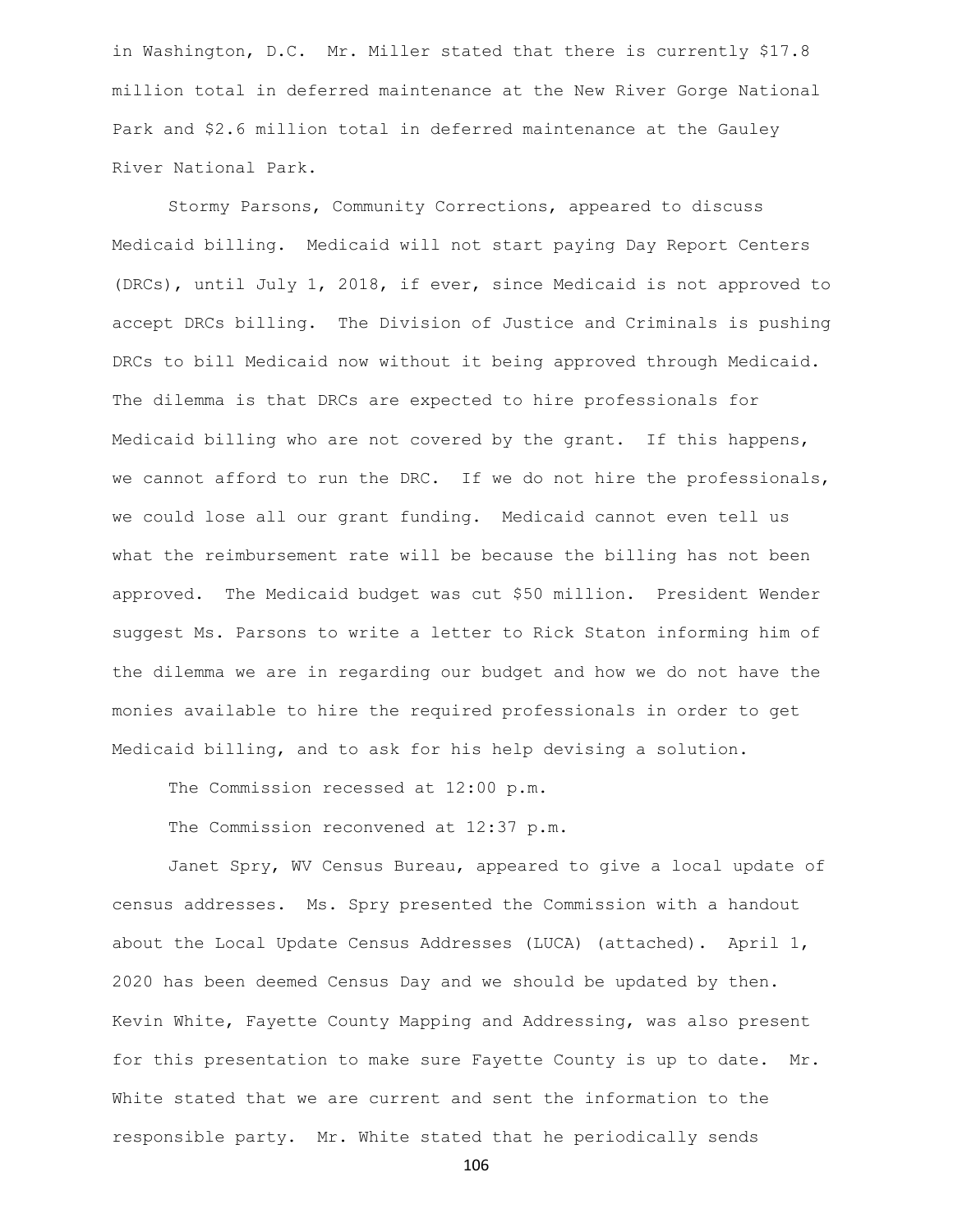updates to the state. Ms. Berry has completed the paperwork for the Commission to receive the necessary forms. There will be a training that the Commission can send someone to after the information is received. If we choose to do this, we will get the complete updated list in February. The Commission can start a committee, made up of citizens, to help complete this. The committee can be appointed at any time but she suggests waiting until guidelines come out of her headquarters. They are fine-tuning the guidelines now but the Commission can start brainstorming individuals they want involved. President Wender stated that the committee should be appointed before the census and Ms. Spry agreed.

President Wender asked about our cyber security. Ms. Berry spoke with our insurance representative and reported that we are covered in the event that something happens. Ms. Berry also spoke with our software companies and they stated that we are covered as best as is possible and we have firewalls. They cannot promise 100% that it will not happen, though. President Wender asked for a third party to come in and check our security.

President Wender asked about the antennas at the Fayette County Memorial Building from the old 911 Center and if they can be taken down. Kevin Walker, OEM Director, is supposed to be checking and Ms. Berry will remind him of this. President Wender stated that we should auction them.

Lesley Taylor, Region 4 Planning & Development, appeared to present Resolution #26 for the Kanawha Falls PSD for signatures. The resolution is for \$53,586.25. Commissioner Scalph motioned to approve the submission of the resolution and authorize signatures. Commissioner Brenemen seconded. Unanimous decision.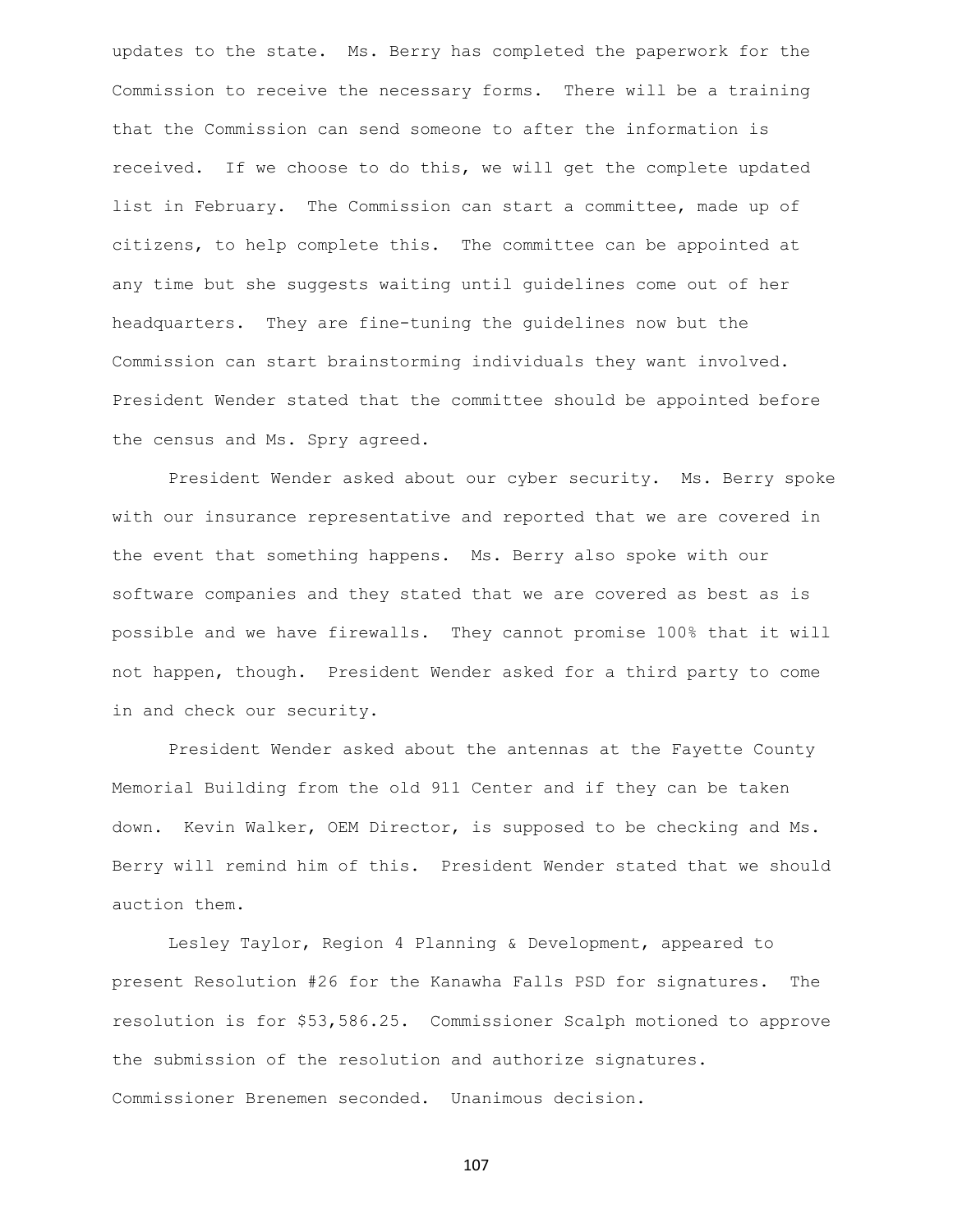Johnathan Grose appeared to give an update on the KFPSD board. He presented the Commission with a handout (attached). They were able to reduce the debt from \$190,000.00 to \$94,000.00 in just 60 days. They also cut overtime from around \$4,000.00 every two weeks to \$500.00 every two weeks and the morale has increased substantially.

Ms. Taylor stated that the PSD has had a complete turnaround. They are in the process of preparing a sewer ordinance which will help them recoup some monies from the prison where they have not maintained their side of the equipment, which has damaged the KFPSD sewer station. They are also working on a rate increase. KFPSD has posted for audits to be completed and they are accepting bids now. The board and staff meets every Tuesday morning at different stations of the KFPSD. This will give the staff time to address any issues and the board can visit each site at least once a month. 2.5% of revenue needs to be put in a Repair & Replace (R&R) fund. Currently, there is no money in that fund but it has been started. President Wender asked Ms. Berry to draft a letter from the Commission to the board and staff, thanking them for their hard work and to let them know the Commission is aware of their hard work.

The meeting was adjourned at 2:21 p.m.

FAYETTE COUNTY COMMISSION REGULAR SESSION JUNE 1, 2017 COURTHOUSE FAYETTEVILLE, WV 25840 MEMBERS PRESENT: MATTHEW D. WENDER, DENISE A. SCALPH, JOHN G. BRENEMEN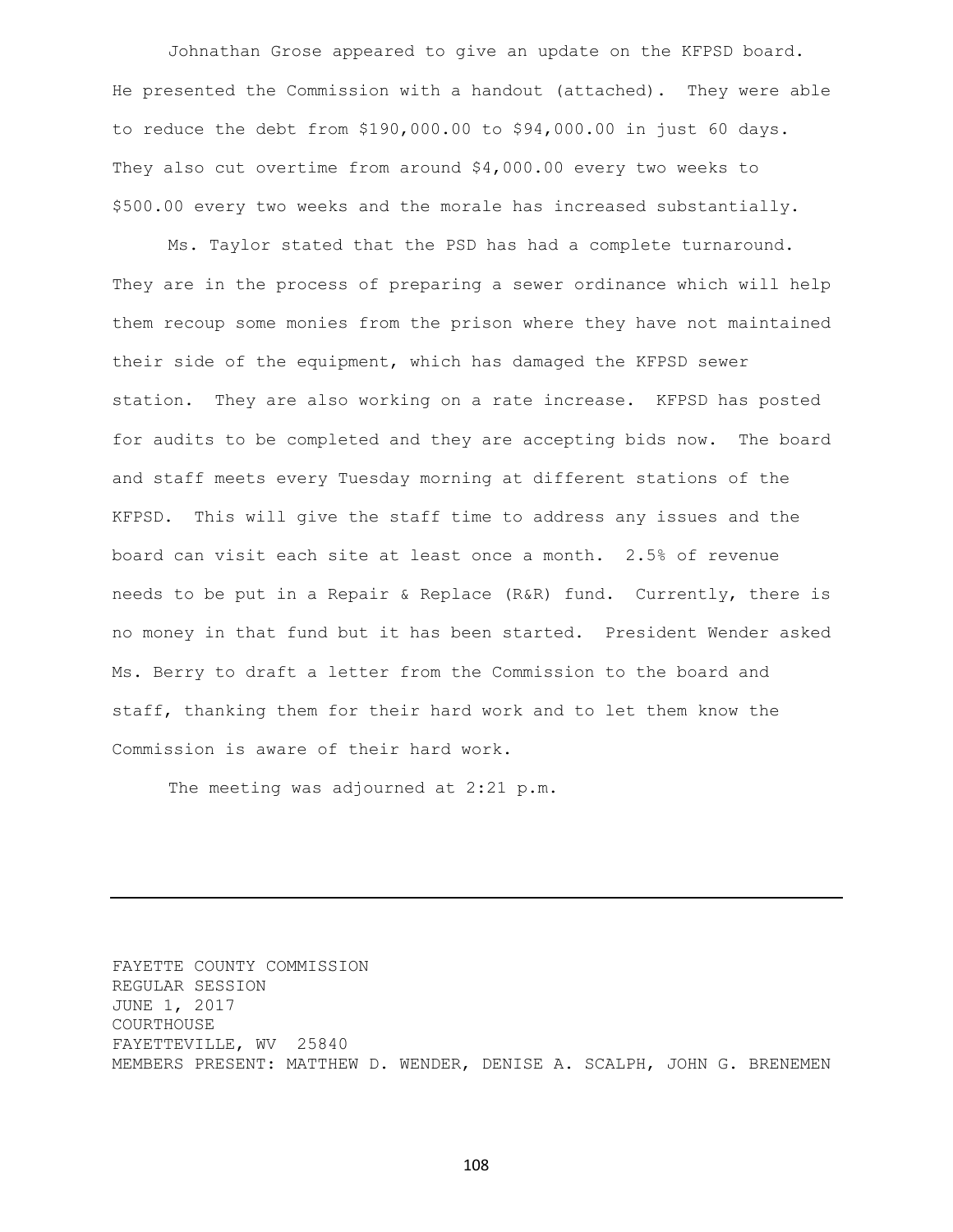The Fayette County Commission met in a regular session on this 1st day of June, 2017.

President Wender called the meeting to order at 9:12 a.m.

Mike Bone, Assessor Chief Deputy, appeared to present the real and personal property land books for the Commission to sign. Commissioner Scalph motioned to authorize the Commission to sign the land books for real and personal property. Commissioner Brenemen seconded. Unanimous decision.

Commissioner Brenemen motioned to approve minutes from the May 19th meeting. Commissioner Scalph seconded. Unanimous decision.

Commissioner Scalph motioned to approve vouchers and invoices and release checks today. Commissioner Brenemen seconded. Unanimous decision.

Commissioner Scalph motioned to approve 1st half payroll, checks to be released on June 15<sup>th</sup>. Commissioner Brenemen seconded. Unanimous decision.

Deborah Berry, County Administrator, presented the contract between the Fayette County Commission and Election Systems and Software for equipment and service for election equipment for approval and signature of President Wender. The Commission approved the purchase of the materials totaling \$451,000.00 at \$86,000.00 per year for 30 scanners and 95 markers at a previous meeting. Prosecuting Attorney, Larry Harrah, drafted and signed a letter to Mr. Mac Deeson with Election Systems and Software confirming the understanding that after the terms of the contract expire, and if the Commission wishes to renew a contract with the company, it will be under the same terms and conditions of the initial contract.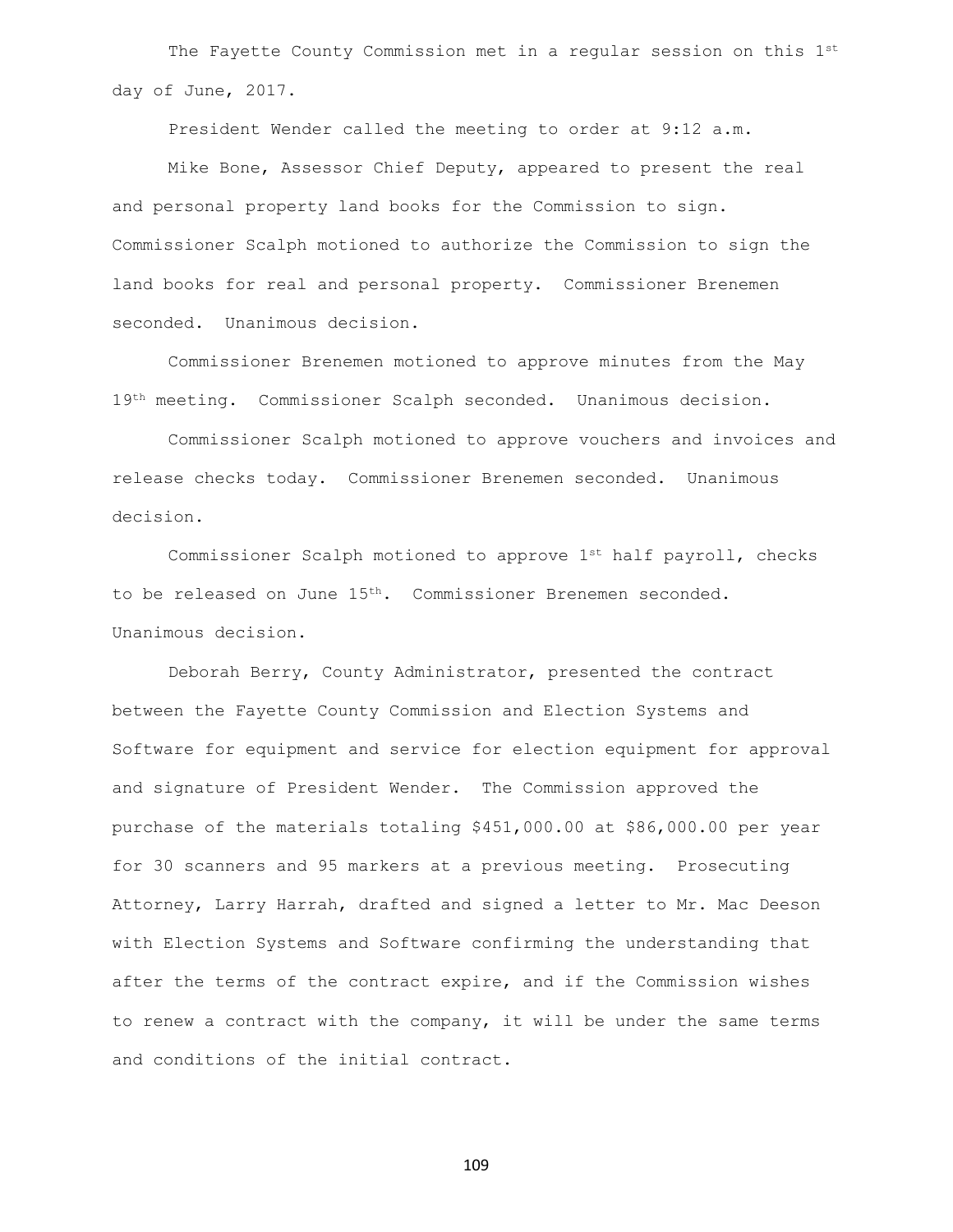Commissioner Scalph motioned to approve the contract and authorize President Wender to sign. Commissioner Brenemen seconded. Unanimous decision. (Contract attached)

Discussion was held regarding the walk-through metal detector for Judge Hatcher's Courtroom. Sheriff Mike Fridley requested allowing him some time to research where other counties purchase their metal detectors. Commissioner Scalph motioned to approve a purchase up to \$4,200.00 for a new metal detector for Judge Hatcher's courtroom. Commissioner Brenemen seconded. Unanimous decision.

The Commission called Senator Kenny Mann on the phone to discuss legislative matters. Discussion was held on a new sales tax. Senator Mann stated the last number suggested was 6.25%. Discussion is still ongoing among the legislation. Discussion was held on the school aide formula. The Government wants to max out levy rates and decrease the school aide formula by 5%. He is still trying to negotiate so hopefully that bill is not needed. Discussion is still being held about the personal income tax reduction.

A bid opening was held for the Assessor's office Mobile Track Shelving Systems at 10:00 am. One bid was received from AJ Allegheny Systems LLC. Commissioner Scalph opened the bid. The amount of the bid was for \$20,494.00. The grant is for \$17,722.00 with a match from the Commission. The Commission requested calling Tyler Bragg over to the meeting to discuss the bid received. Mr. Bragg was not available so the matter was tabled until he can be reached.

Gary Hartley appeared to give an update on the Summit Bechtel Reserve. Mr. Hartley handed out a schedule for the 2017 National Jamboree.(attached) Mr. Hartley reviewed the schedule with the Commission.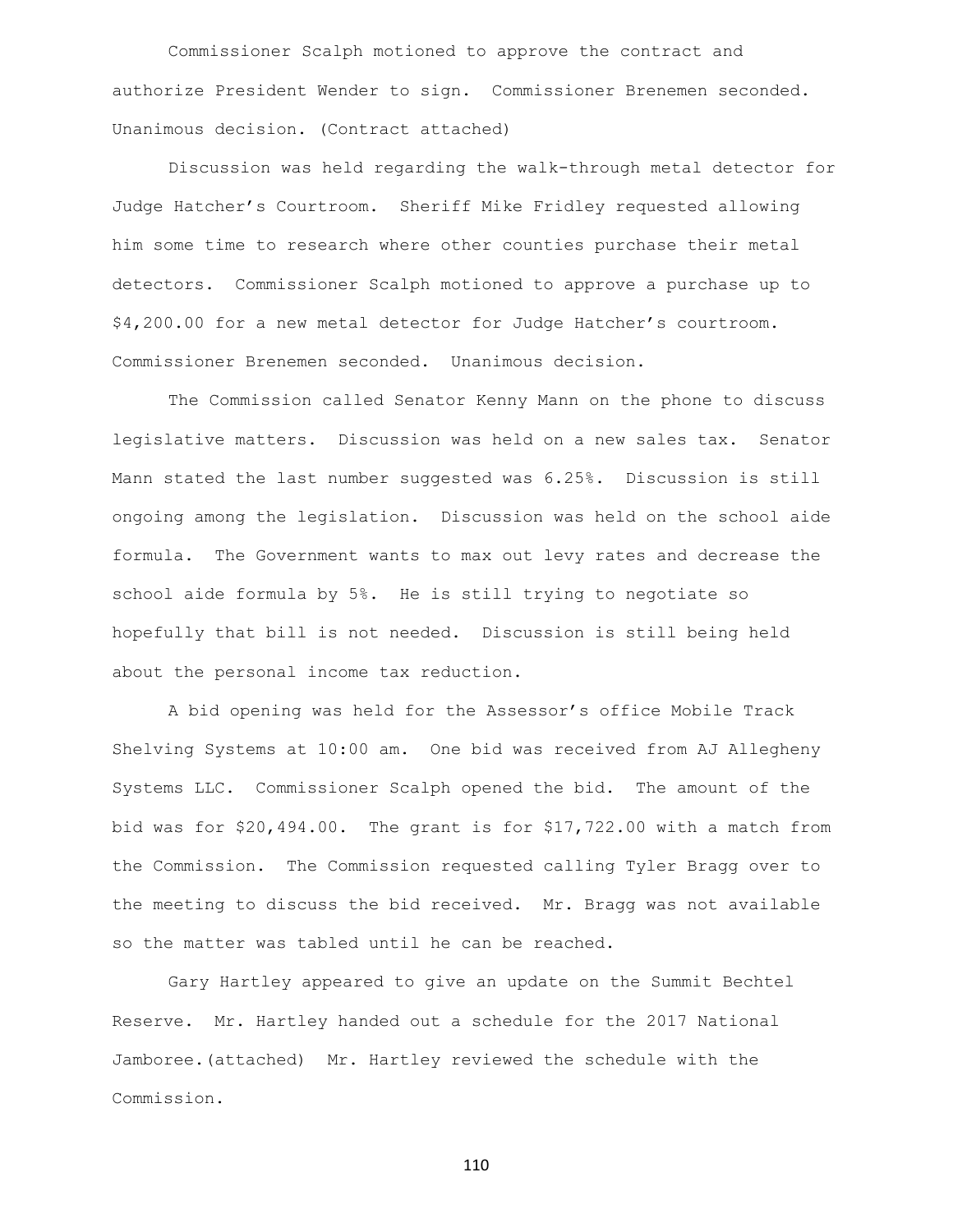Mr. Hartley presented a handout regarding Veterans Appreciation Day which is an open day and free to all.(flier attached)

Ms. Berry presented a request from Jennifer Williams and Ricky White, Secretary and Athletic Director/Principal of Ss. Peter and Paul School to use the Soldiers and Sailors Memorial Building for basketball games and practices between November 1, 2017 and March 15, 2018. Commissioner Scalph motioned to approve the request. Commissioner Brenemen seconded. Unanimous decision.

Ms. Berry presented a request from Melanie Seiler Hames to use the Fayette County Memorial Building June 22, 2017 from 9:00 a.m. to 12:00 p.m. for a free and open to the public pickleball lesson. Commissioner Scalph motioned to approve the request. Commissioner Brenemen seconded. Unanimous decision.

Ms. Berry presented a request from Brian Banks to use the Fayette County Memorial Building for a basketball shootout on June  $17<sup>th</sup>$ , 2017, 7:30 a.m. to 8:00 p.m. Commissioner Scalph motioned to approve the request. Commissioner Brenemen seconded. Unanimous decision.

Ms. Berry presented a request from Michael Pilato, secretary of the Fayetteville Lions Club, to use the county parking lot on Wiseman Avenue for their Fourth of July Festival July  $3^{rd}$  and  $4^{th}$ , 2017. Commissioner Scalph motioned to approve the request. Commissioner Brenemen seconded. Unanimous decision.

Ms. Berry presented a letter from the Armstrong PSD requesting the reappointment of Stanley Garten to the PSD board. Commissioner Scalph motioned to approve the reappointment. Commissioner Brenemen seconded. Unanimous decision.

Ms. Berry presented a letter from Melissa Linden, Western Response Branch with the EPA, requesting the signature of President Wender for permission to access parcels 11, 16, 23, 25 and 176 in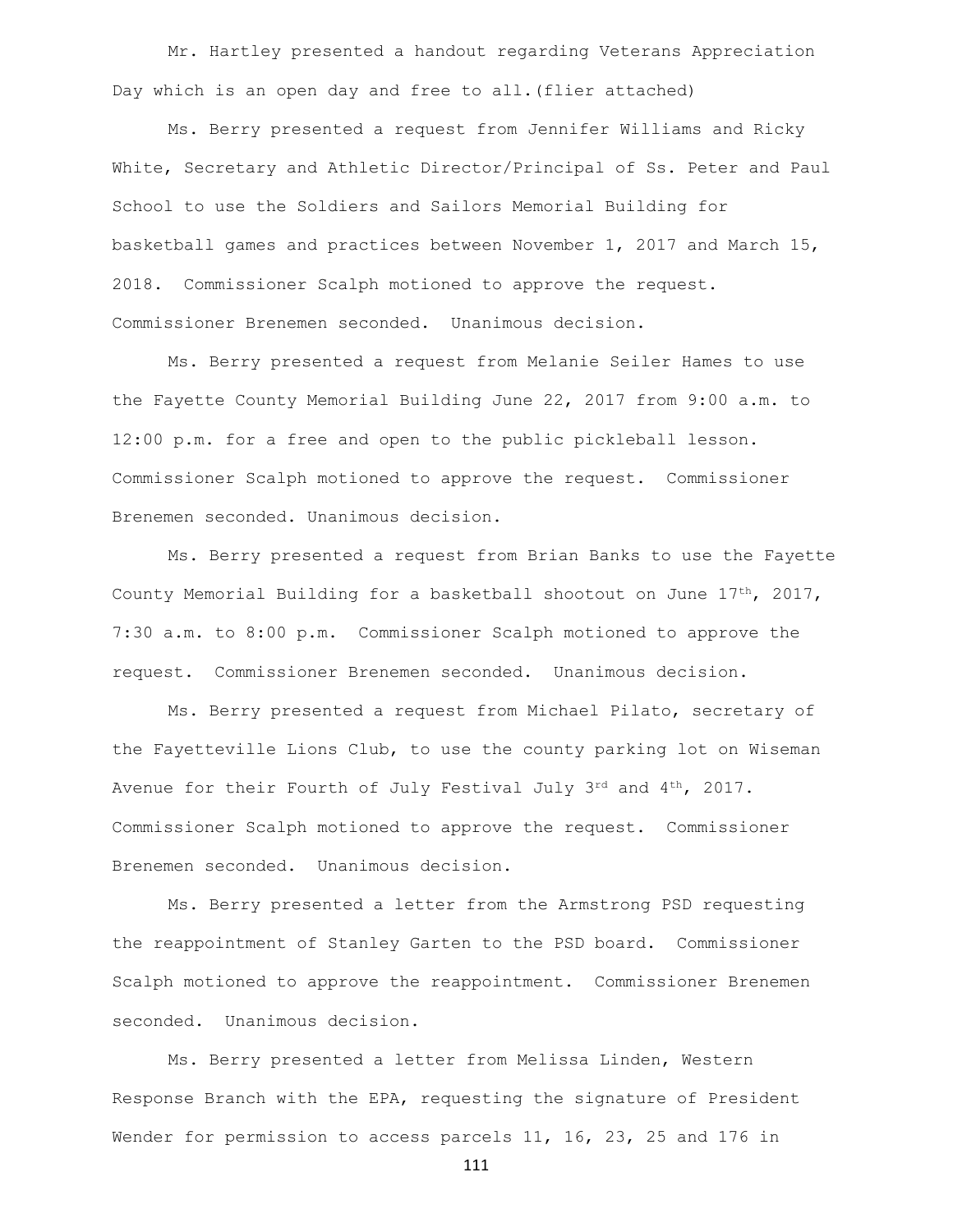Minden to collect samples from Arbuckle Creek and adjacent properties from the Shaffer Equipment site to test for PCB contaminants. Commissioner Scalph motioned to approve the request. Commissioner Brenemen seconded. Unanimous decision.(letter attached)

Ms. Berry informed the Commission about a letter that was sent from the Administrator's office to all elected officials and department heads requesting that all invoices dated on or before June  $30<sup>th</sup>$ , 2017, be submitted to Stephanie Sears, Staff Accountant, as soon as possible and budget statements need to be recorded in the County Clerk's office before June 30<sup>th</sup>, 2017.

Ms. Berry presented a letter of support for approval and signatures for the Spartan Race Event to be held on August 26<sup>th</sup> to August 27<sup>th</sup>, 2017 at the Summit Bechtel Reserve. Commissioner Scalph motioned to approve the support letter and authorize the Commission to sign. Commissioner Brenemen seconded. Unanimous decision.

Ms. Berry presented a budget revision prepared by Ms. Sears for the General County and Coal Severance funds. This budget revision will complete the budget for June 30<sup>th</sup>, 2017, as of today.

Commissioner Scalph motioned to approve and authorize President Wender to sign the budget revision for the General County Fund in the amount of \$139,083.00. Commissioner Brenemen seconded. Unanimous decision. Commissioner Scalph motioned to approve and authorize President Wender to sign the budget revision for the Coal Severance fund in the amount of \$8,143.00. Commissioner Brenemen seconded. Unanimous decision.

Ms. Berry presented letters for the Commission's signatures to Senator Joe Manchin, Senator Shelley Moore Capito and Senator Evan Jenkins requesting they support the National Park Service Legacy Act (H.R. 2584) to enable the staff and rangers of the NPS to address the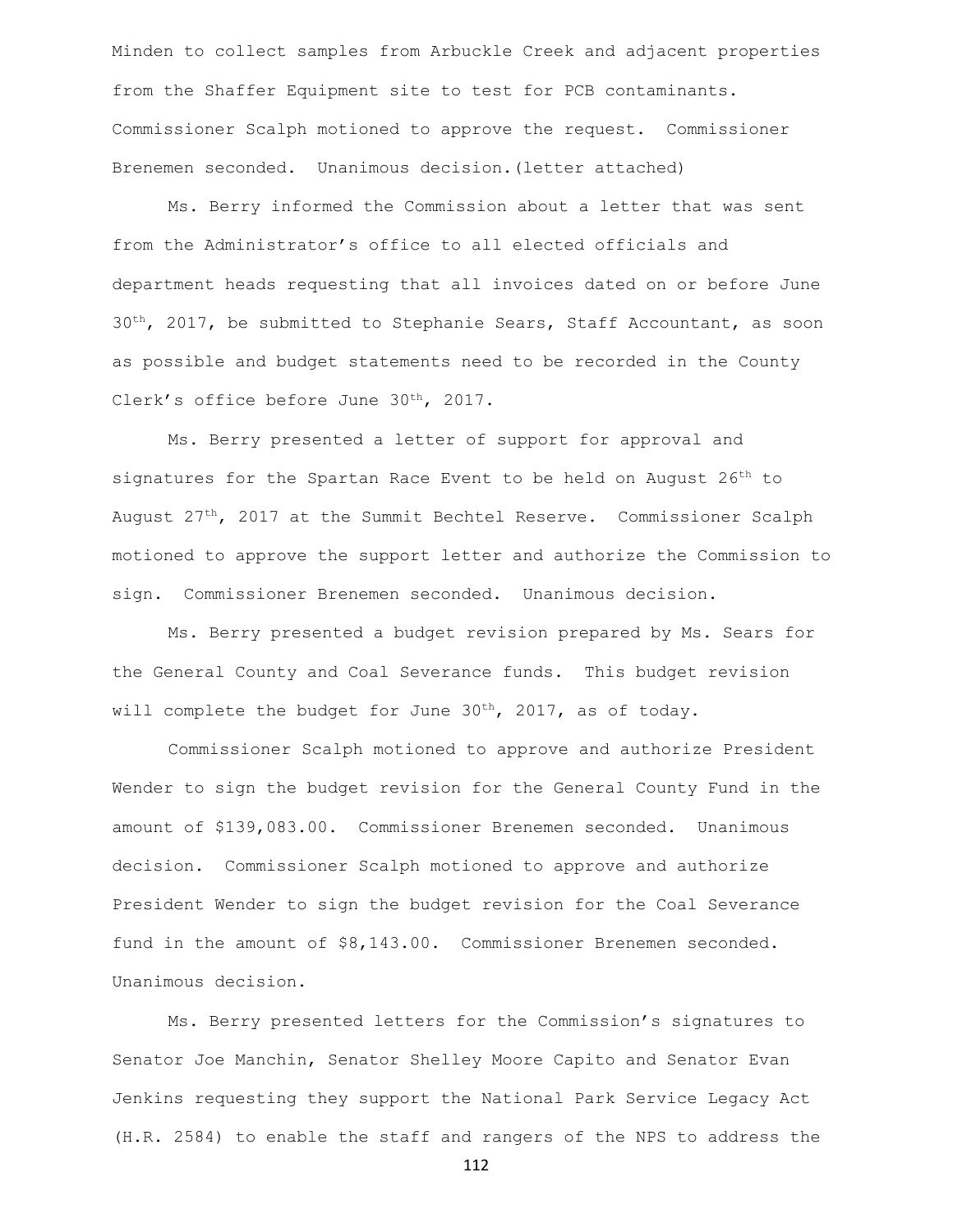\$11.3 billion in deferred maintenance repair needs in our National Parks. Commissioner Scalph motioned to approve and sign letters to the Senators. Commissioner Brenemen seconded. Unanimous decision.

Lita Eskew appeared to give an update on the Friends of the Flame of Freedom. The torch is ready to be lit and a celebration for lighting the torch will be held June 20th, 2017, West Virginia Day. Ms. Eskew asked that the Commission pay for the gas to keep the torch lit. The cost will be minimal \$30-\$40.00 per month.

Commissioner Scalph recused herself from the discussion and vote because the request came from a family member. Commissioner Brenemen motioned to approve the request to pay for the gas to keep the torch lit. President Wender seconded. President Wender and Commissioner Brenemen approved.

Ms. Eskew requested that any amount be allocated to the committee that the Commission sees fit. President Wender asked how much the repairs are and how much has been raised. They have raised \$3,000.00 but cannot give a total cost at this time. President Wender stated we need to be more accurate in the request as to how much they need from the Commission. President Wender asked Larry Harrah, Prosecuting Attorney, if the Commission can guarantee payment of the invoices up to \$6,000.00 for the torch with the understanding that \$3,000.00 has already been raised. Mr. Harrah stated that would be acceptable.

Commissioner Brenemen motioned to approve that the Commission pay unpaid invoices for the torch up to \$6,000.00 knowing the committee already has raised \$3,000.00. President Wender seconded. President Wender and Commissioner Brenemen approve. Commissioner Scalph recused herself because the request came from a family member.

President Wender spoke on behalf of the Commission, thanking the individuals involved for their accomplishments.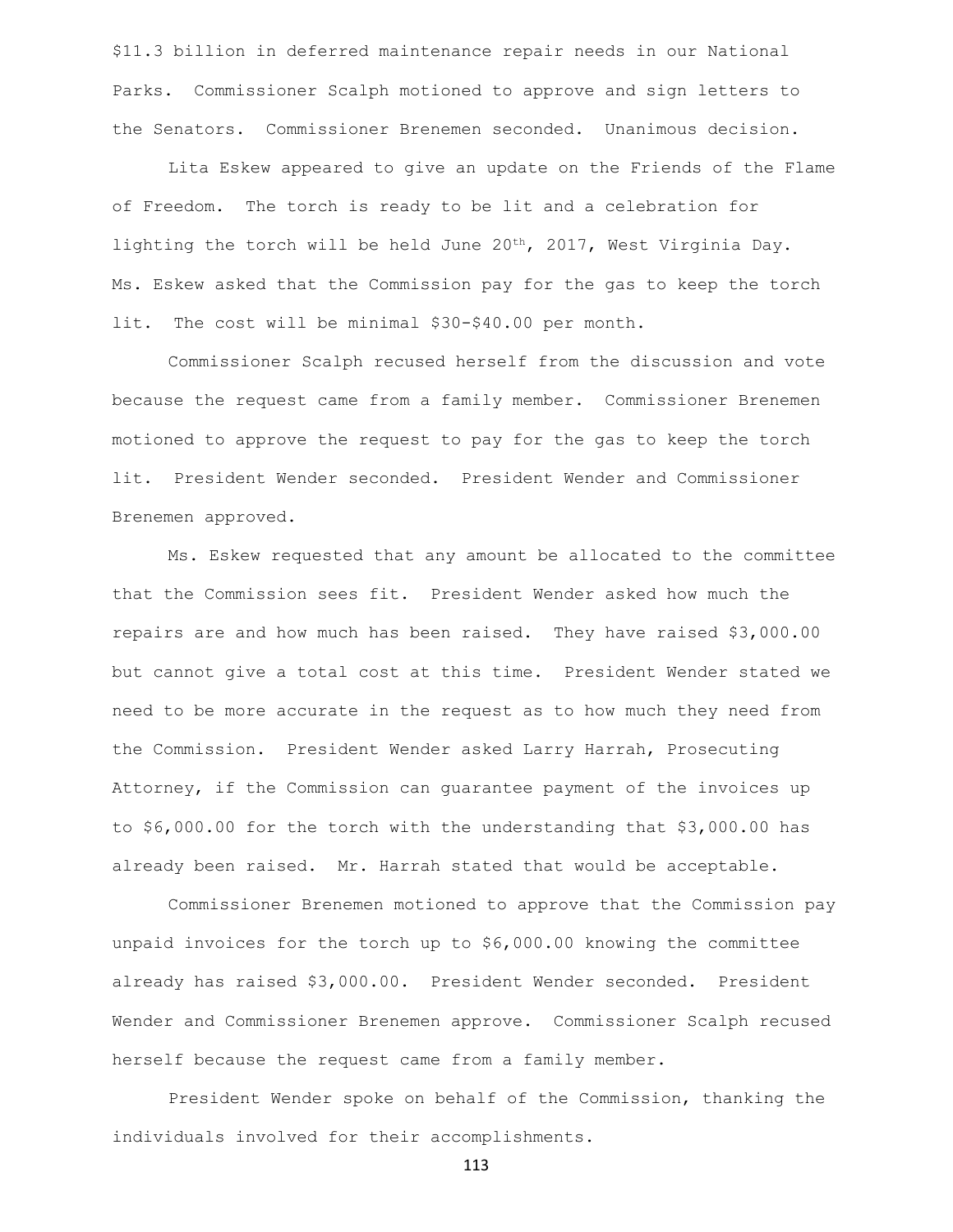The Wall of Distinction induction for Kenneth L. Eskew, Sr. took place.

The Fayette County Historical Landmark Commission presented the induction. Ami Dangerfield, Joseph Dangerfield, Kathleen Scott, and Susan Williams were present from the FCHLC. Daniel Wright, Landmark Commission Chairman, could not be present due to prior engagements. Ms. Dangerfield spoke on behalf of the FCHLC. Ms. Dangerfield gave a history of the Wall of Distinction and how it was created. Ms. Dangerfield read a history of the life of Mr. Eskew and family.

President Wender remarked on Mr. Eskew and their time shared together.

The floor was opened for remarks from the attendees.

Commissioner Scalph, Mr. Eskew's daughter, commented on her father and paraphrased a quote from Abraham Lincoln. She thanked everyone present for honoring her father.

Jim Akers, former Fayetteville Mayor, spoke of Mr. Eskew's military background.

Ms. Eskew and Commissioner Scalph unveiled the portrait of Mr. Eskew for the Wall of Distinction.

Ms. Eskew spoke of her late husband and thanked everyone in attendance.

The Commission recessed at 12:00 p.m. and light lunch was served. Fayetteville Methodist pastor, Tim Bleigh, held grace.

The Commission reconvened at 12:58 p.m. President Wender and Commissioner Brenemen were present. Commissioner Scalph stepped out.

Discussion was held on the bid for the Assessor's Mobile Track Shelving System. Mr. Bragg was not available. The amount for the grant with the match of +\$1,000 is correct. The Commission requested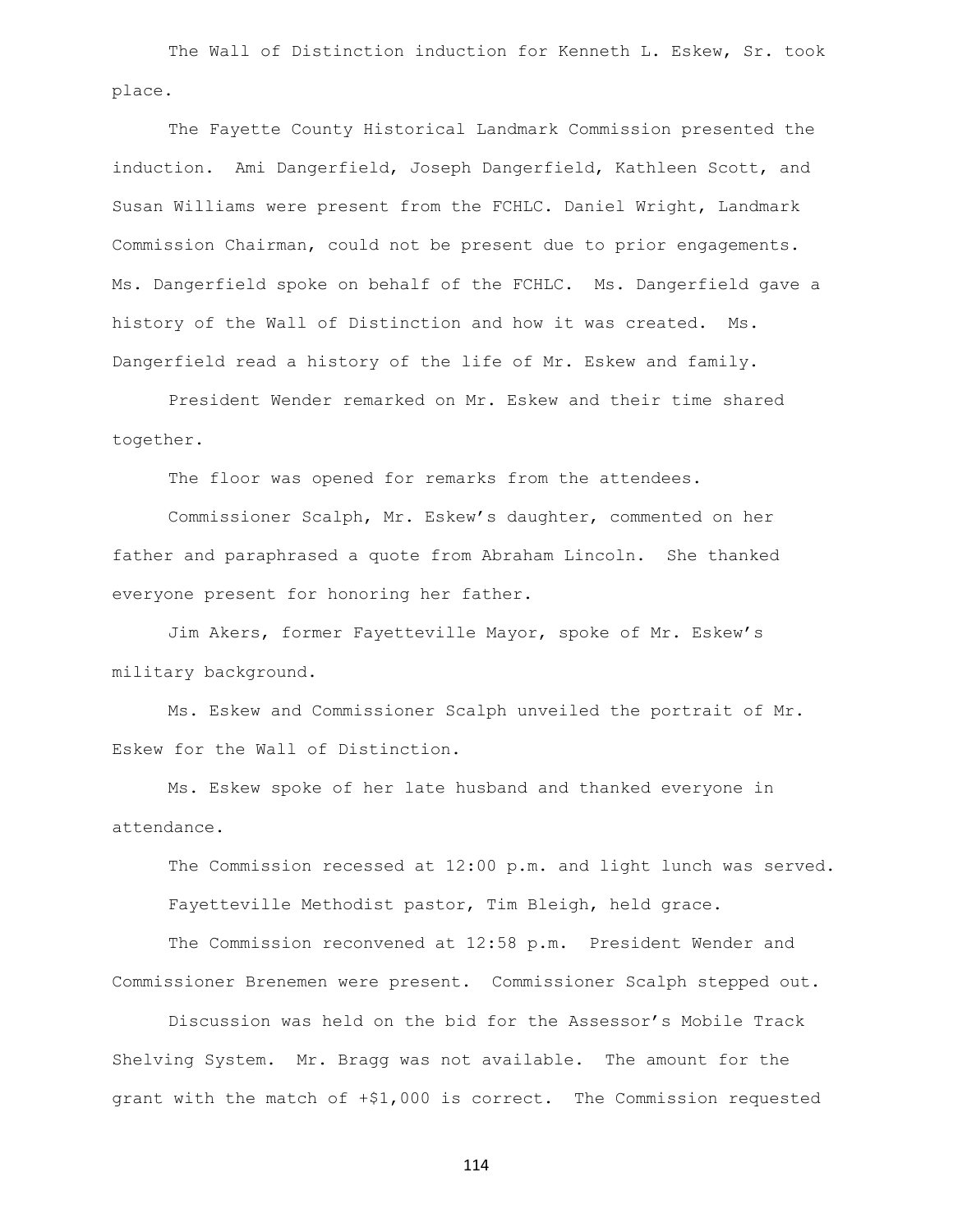that Mr. Bragg contact the company to negotiate the price half way to a point which would be in compliance with the grant.

Commissioner Brenemen motioned to accept the bid with hopes that they renegotiate and, if not, the Commission will accept the bid as is. President Wender seconded. Unanimous decision.

Commissioner Brenemen motioned to approve payment of the February and April 2017 Jail bill. President Wender seconded. Unanimous decision.

Commissioner Brenemen motioned to approve payment to the County Clerk, Kelvin Holliday, to reimburse him for a conference that will take place in next year's budget, provided he submits a budget revision to Ms. Sears to cover the travel line item. He currently has \$0.91 in his travel line item. President Wender seconded. Unanimous decision.

The meeting was adjourned at 1:55 p.m.

FAYETTE COUNTY COMMISSION REGULAR SESSION JUNE 16, 2017 COURTHOUSE FAYETTEVILLE, WV 25840 MEMBERS PRESENT: DENISE A. SCALPH, JOHN G. BRENEMEN

The Fayette County Commission met in a regular session on this 16th day of June, 2017.

Commissioner Scalph called meeting to order at 9:00 a.m.

The Commission approved and signed the settlements for the County Clerk's office.

Eddie Young, Assessor, appeared to present real property exonerations for Virgil Steve Sigmon, Jr. & Lisa Lynn Whitlock \$83.46.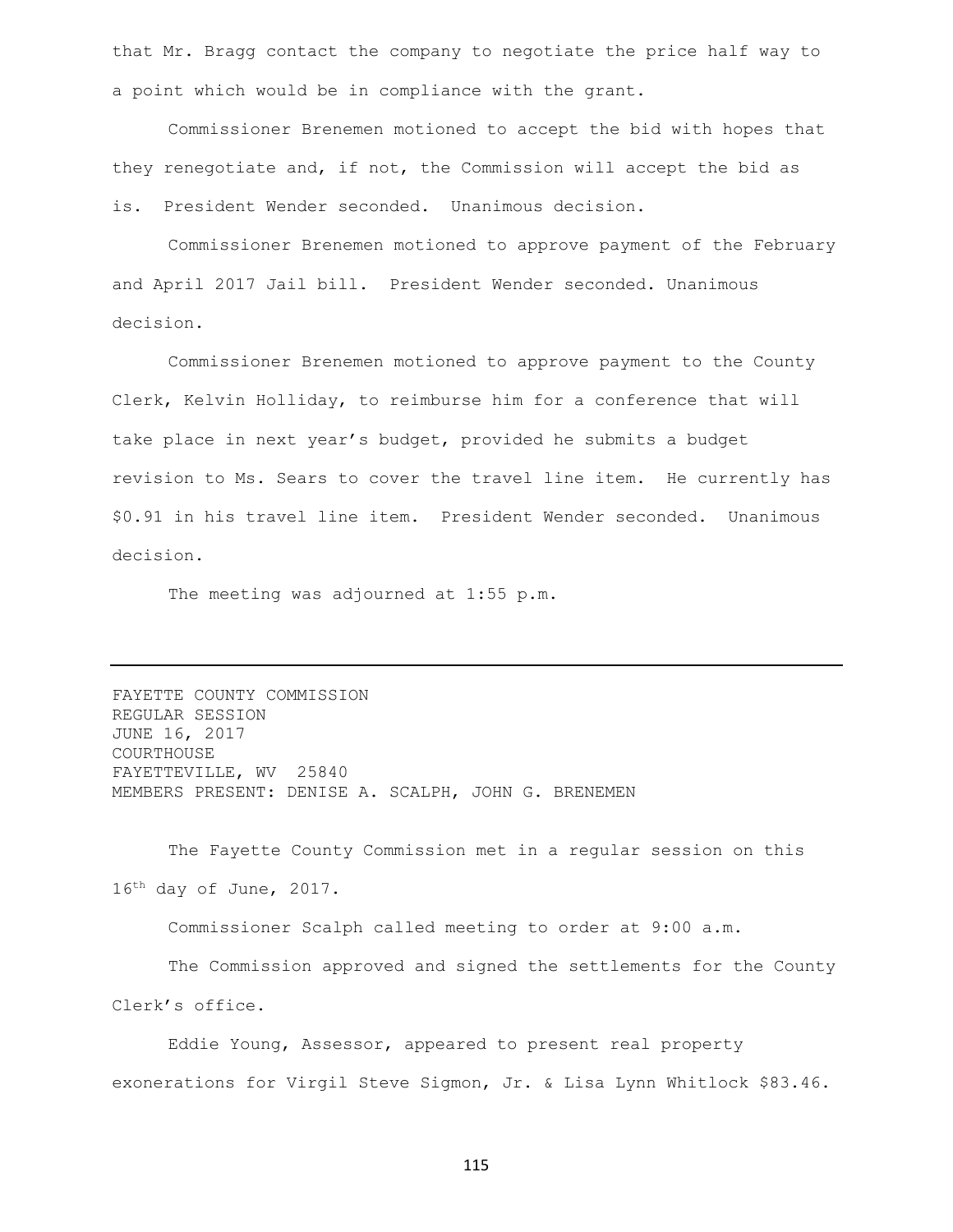Commissioner Scalph motioned to approve the real property exonerations. Commissioner Brenemen seconded. Unanimous decision.

Mr. Young presented personal property exonerations for William J. Humphrey \$590.86; Alex or Virgil Payne \$1,300.16; James & Kathy Stone \$116.40; Benjamin M. & Amanda N. Dove \$36.40; Charles A. or Linda L. Scruggs \$38.46; Eddie O. Jr. or Holly R. Ramsey \$339.48; Dwayne Morton \$132.18; Robert or Toni Ruffner \$589.18; Olen K. or Shirley Ann Small \$230.58; Tammy J. Fox \$835.88; Benny Joe, Kristi or Matthew Syner \$790.64; Matilda & Jerry Webb \$636.32; Threnna S. Dorsey \$232.08; Tommy L. & Angela N. Proskin \$705.64; Doris B. Evans \$14.98; Jennifer Lynn Zamias \$109.62; Mark E. Vance \$24.42; Jacob or Lakesha Nutter \$180.84; Beth A. Tincher \$308.76; Malcolm Hamilton \$36.12; Sarah or Jon M. Bourgord \$263.22; Danny McClary \$50.92. Commissioner Brenemen motioned to approve the personal property exonerations. Commissioner Scalph seconded. Unanimous decision.

Commissioner Brenemen motioned to approve the minutes from the June  $1^{st}$  meeting. Commissioner Scalph seconded. Unanimous decision.

Commissioner Scalph motioned to approve vouchers and invoices and release checks today. Commissioner Brenemen seconded. Unanimous decision.

Commissioner Scalph motioned to approve second half payroll to be released on June 30<sup>th</sup>. Commissioner Brenemen seconded. Unanimous decision.

Deborah Berry, County Administrator, presented orders to combine or divide and segregate land from the Assessor's Office, Clarence E. Syner Trustee Rev Living Trust, Jason M. Kinser & Misty Carte, David R. McClintic Etux, and Roland M. Osbourne III & Melinda S., respectively, for signatures. Commissioner Brenemen motioned to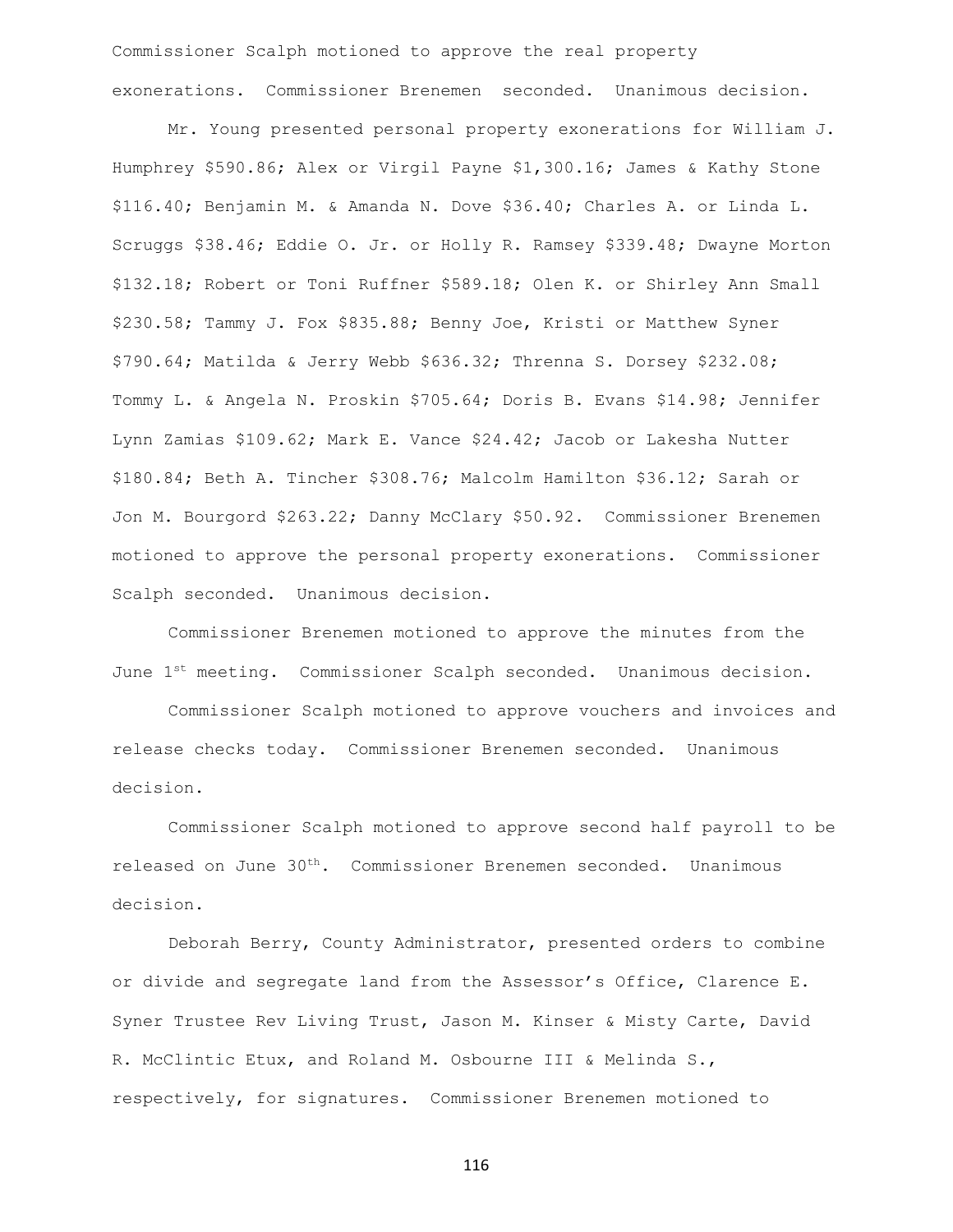approve and sign the orders. Commissioner Scalph seconded. Unanimous decision.

Ms. Berry presented an order for the Commission to approve and sign to continue hearing for the Estate of James Lee Bragg, Jessica Bragg, Administrator until June 30, 2017 at 9:30 a.m. per the request of James C. Blankenship, III, Esq., Fiduciary Commissioner. Commissioner Brenemen motioned to approve and sign the order. Commissioner Scalph seconded. Unanimous decision.

Ms. Berry presented an order for the Commission to approve and sign to continue the hearing for the estate of Charles Edward Bennett until June 30, 2017 at 9:30 a.m. per the request of James C. Blankenship, III, Esq., Fiduciary Commissioner. Commissioner Brenemen motioned to approve and sign the order. Commissioner Scalph seconded. Unanimous decision.

Ms. Berry presented a drawdown request for Community Corrections for May 2017 in the amount of \$9,591.67. Commissioner Scalph motioned to approve and sign drawdown. Commissioner Brenemen seconded. Unanimous decision.

Ms. Berry presented orders to transfer monies out of the General School Fund, Magistrate Court Fund, & Worthless Check Fund to General County Fund. Commissioner Brenemen motioned to approve the transfer from General School Fund to General County Fund in the amount of \$91,403.74. Commissioner Scalph seconded. Unanimous decision.

Commissioner Brenemen motioned to approve the transfer from Magistrate Court Fund to General County Fund in the amount of \$24,178.65. Commissioner Scalph seconded. Unanimous decision.

Commissioner Brenemen motioned to approve the transfer from Worthless Check Fund to General County Fund in the amount of \$2,425.78. Commissioner Scalph seconded. Unanimous decision.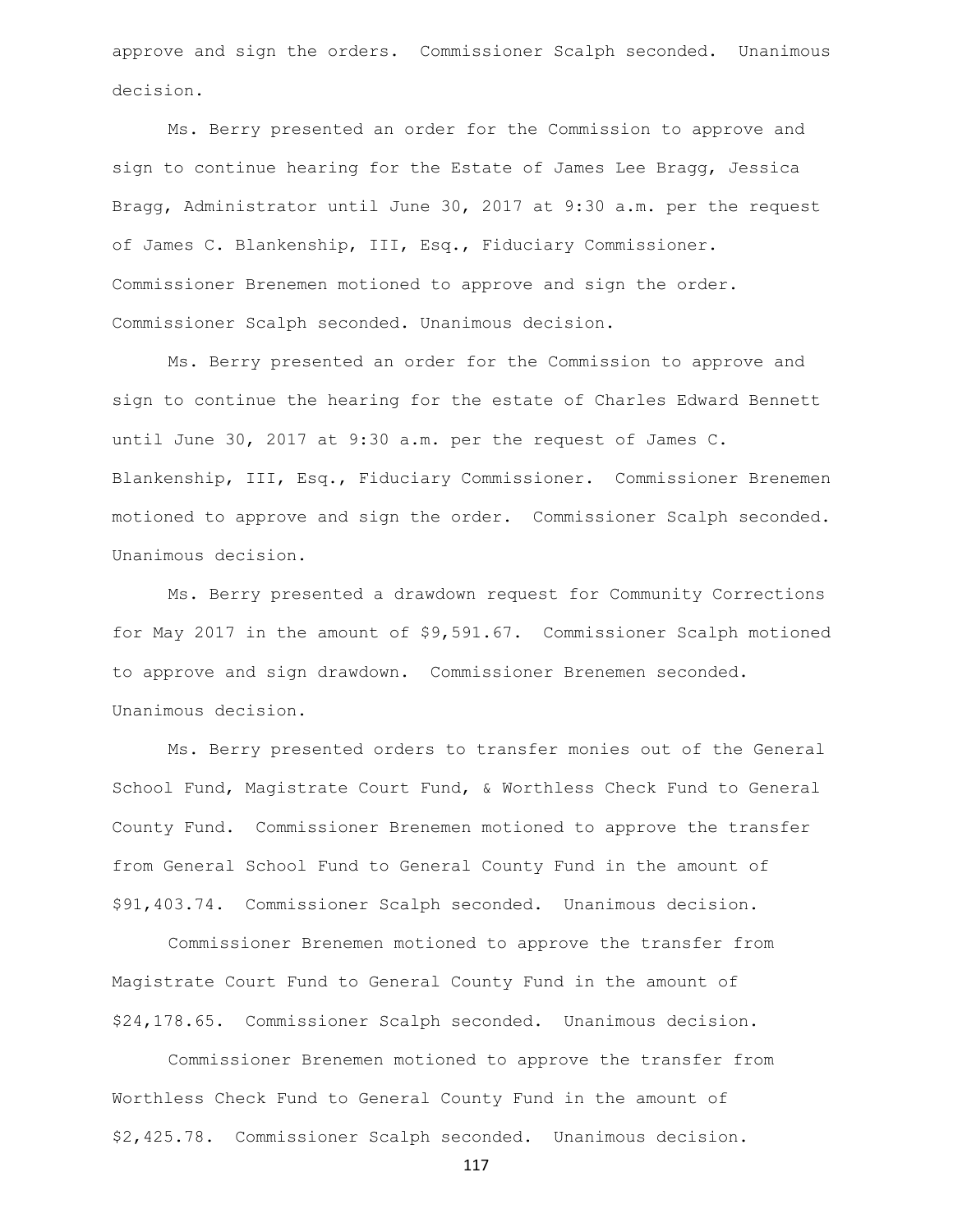Ms. Berry presented an order to transfer monies to the Election Levy fund from the Law Enforcement Levy Fund, Library Levy Fund, & Fire Levy Fund for the fiscal year 2017. Commissioner Brenemen motioned to approve the transfers from Law Enforcement Levy \$6,800, Library Levy Fund \$3,200 & Fire Levy Fund \$10,000 to the Election Levy Fund to cover the expenses incurred for the Special Levy Election. Commissioner Scalph seconded. Unanimous decision.

Ms. Berry presented the budget statement for the County Commission new year beginning July 1, 2017. Commissioners Brenemen motioned to approve and sign the 2017/2018 budget statement. Commissioner Scalph seconded. Unanimous decision.

Ms. Berry presented a request from Michael Pilato with the Fayetteville Lions Club to use parking lot on Wiseman Avenue and court yard area of Courthouse on July 3rd and 4<sup>th</sup>, 2017 for the Fourth of July Festival in Fayetteville. This request was submitted in a previous meeting without the use of the court yard area. Commissioner Brenemen motioned to amend the previous motion made on June  $1^{st}$ , 2017 to include the use of the court yard at the Courthouse. Commissioner Scalph seconded. Unanimous decision.

Ms. Berry presented a request from Sarah Coffey to use the Fayette County Courthouse property for the annual Captain Thurmond's Challenge scheduled for August  $5<sup>th</sup>$ , 2017. Commissioner Scalph requested Ms. Berry to find out the time of the event. Commissioner Brenemen motioned to approve the request for the use of the Courthouse property on August 5<sup>th</sup>, 2017. Commissioner Scalph seconded. Unanimous decision.

Ms. Berry presented the 2017/2018 insurance renewal from WVCRP for approval and signatures. Commissioner Brenemen motioned to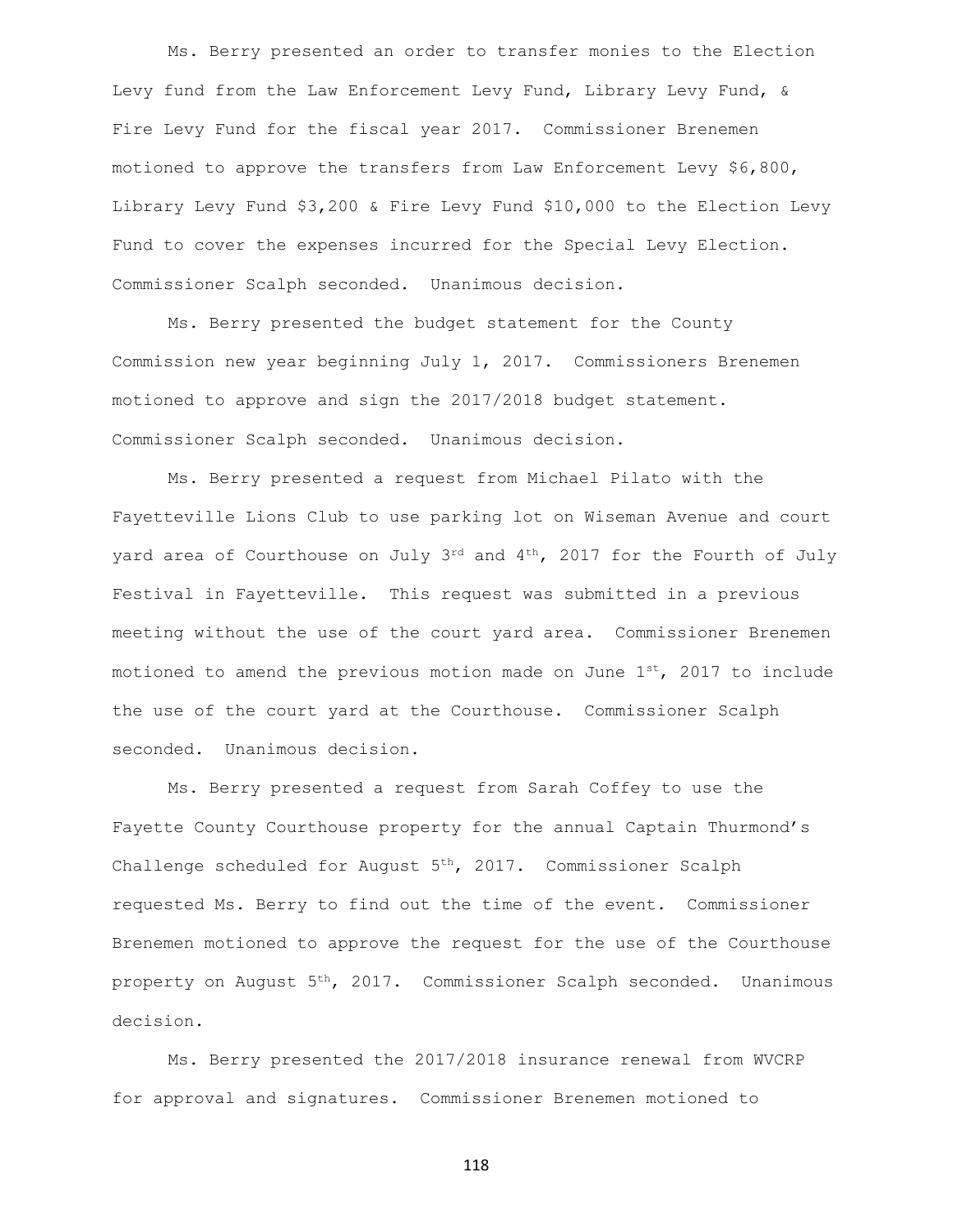approve and sign the 2017/2018 insurance renewal from WVCRP. Commissioner Scalph seconded. Unanimous decision.

Ms. Berry presented a letter to Mac Warner with the Secretary of State office with an updated list of the public service districts and their current board members for approval and signatures. Commissioner Brenemen motioned to approve and sign the letter. Commissioner Scalph seconded. Unanimous decision.

Ms. Berry presented a request from Terri N. Harlan, Fayette County Health Department Administrator, for funds to help purchase signs for parks showing area is a Smoke Free Zone. The Commission is not in favor of this request. Commissioner Scalph asked how this can be enforced. The Commission asked Ms. Berry to discuss their concerns with Ms. Harlan and explain why they are not interested in this project.

Ms. Berry presented a request from Lita A. Eskew with the Committee for the Soldiers and Sailors Memorial Torch, to use the Memorial Building grounds for a special dedication and ceremony event to relight the Torch of Freedom on June 20<sup>th</sup>, 2017. Commissioner Brenemen motioned to approve the request to use the Memorial Building grounds on June 20th, 2017. Commissioner Scalph seconded. Unanimous decision.

Commissioner Scalph commented on the excitement for the relighting of the Torch of Freedom and commends Ami Dangerfield for the decorations at the Fayette County Memorial Building and John Pino for the block work on the Memorial Building grounds. Commissioner Brenemen agreed with fellow Commissioner Scalph.

Joseph & Ami Dangerfield with the Historic Landmark Commission appeared to request funding for the Janutolo wall in Fayetteville. Dr. Dangerfield stated that this is a project that the Historic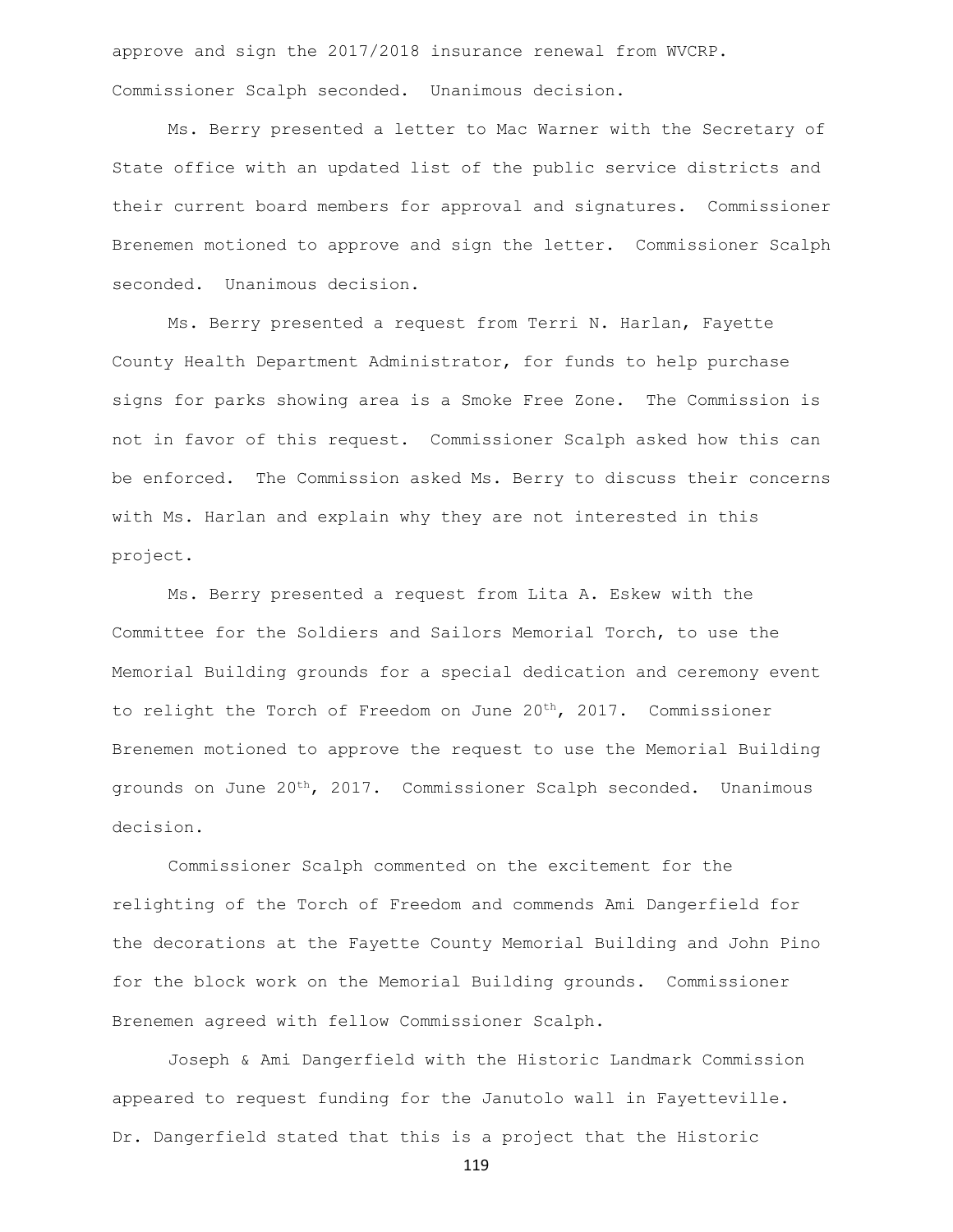Landmark Commission voted to take on at their last meeting on June 6<sup>th</sup>, 2017. There are two grant cycles available. The first grant cycle is in October and is a 30% match to hire an engineer to assess the property. The second grant in March is to hire individuals to fix the property and possibly make it a Boy Scout project. Before anything can take place, it needs to be surveyed. Mr. Booda has been contacted and he quoted \$1,500-\$2,000. Dr. Dangerfield requested that the Commission pay for the survey.

Commissioner Scalph stated that she agrees with the value of fixing the wall. She asked how soon Mr. Booda would know the final cost. Dr. Dangerfield suggested the Commission write a letter to Mr. Booda requesting this survey. Mr. Booda will be here at the 12 p.m. agenda item. Commissioner Scalph asked Ms. Berry to go ahead and contact Mr. Booda and tell him they are in favor of getting this survey complete and see if we can negotiate the price. The Commission is in favor of helping with this project and working with Mr. Booda and the Historic Landmark Commission. Ms. Dangerfield stated that it is not just the people in the town of Fayetteville that are displeased with this wall but she has been approached outside of the town with a citizen in Charleston stating the wall needs to be fixed.

Ron Eagle appeared before the Commission to discuss a dog noise complaint. He thanked the Commission for the opportunity to speak to them. He cannot enjoy his home due to barking dogs from the neighbor's house. He has spoken with the previous Sheriff and the Prosecuting Attorney. Both offices told him to write a letter to the Commission. Mr. Eagle stated that he did send a letter in. Jeff Mauzy with the Prosecuting Attorney's office stated that he could hire a lawyer and file a civil suit. Mr. Eagle has tried that but no lawyer will take on the case. He does feel that the Commission, with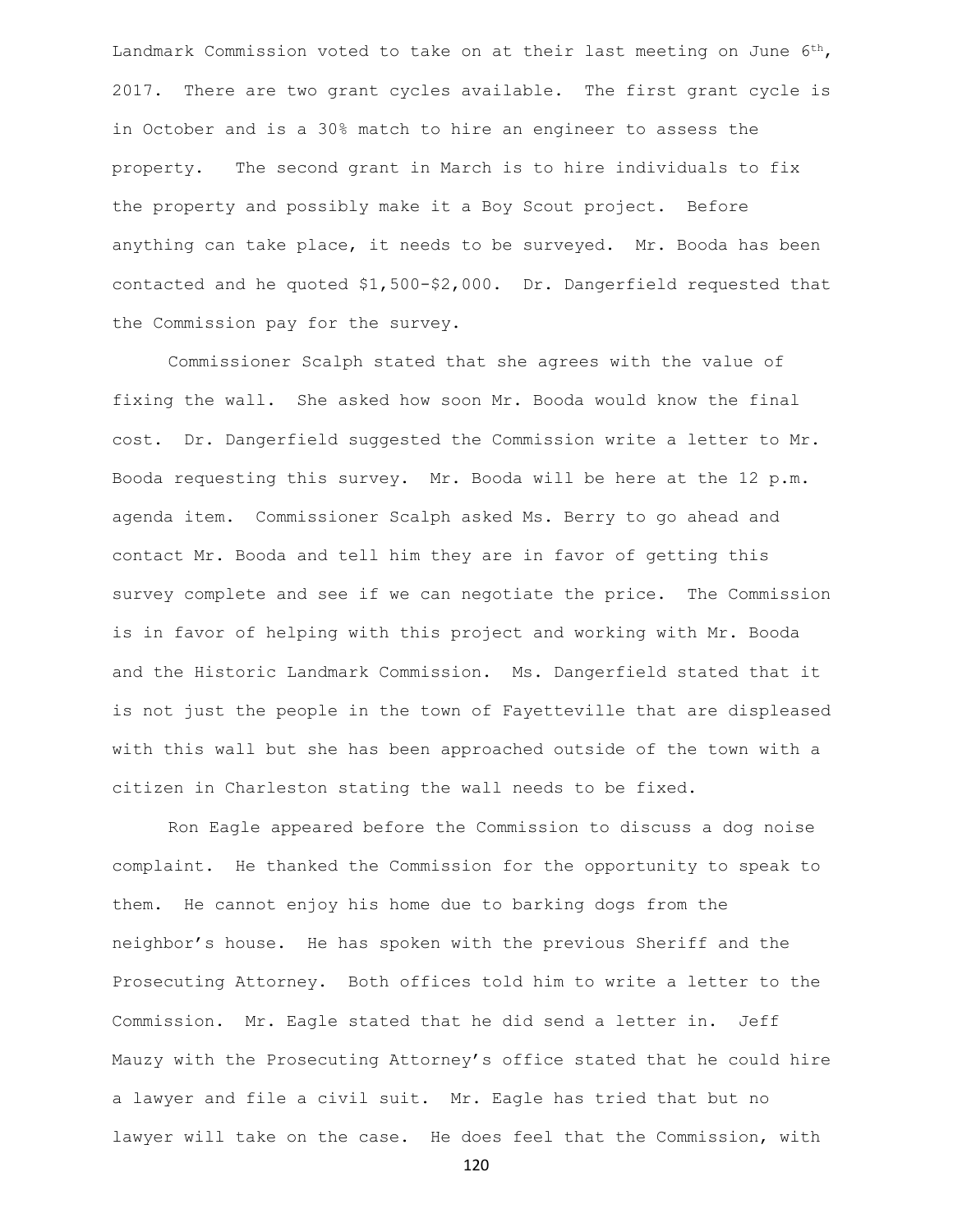the help of the Prosecuting Attorney and Sheriff, can write an ordinance and enforce it. Commissioner Scalph asked if he has tried to discuss this issue with his neighbor. Mr. Eagle stated that in this day and time, it is not safe to approach your neighbors. He stated he's not the only one with this issue, it is a county wide issue and he knows an ordinance can be written and enforced. Other counties in the state have passed and enforced an ordinance. Commissioner Scalph stated that we can do research on the other counties and see if there is something Fayette County can do. Commissioner Scalph suggested that Ms. Berry put this issue out on the County Administrator's list serv to see which counties have this ordinance. Mr. Eagle stated that something was supposed to be enacted through state law but the deadline was not met for the legislative session. Commissioner Scalph said she will look in to the law that was supposed to be in legislative session.

Ms. Berry presented a letter from Phil Samples requesting the use of the Soldiers and Sailors Memorial Building for AAU team and individual workouts from June  $1^{st}$ , 2017 to March 31 $^{st}$ , 2018. Commissioner Brenemen motioned to approve the request for the use of the Memorial Building on June  $1^{st}$ , 2017 to March 31 $^{st}$ , 2018. Commissioner Scalph seconded. Unanimous decision.

Ms. Berry presented a letter from Phil Samples requesting the use of the Fayette County Memorial Building for Fayetteville Class of 1977 40 year reunion the weekend of September 22<sup>nd</sup> & 23<sup>rd</sup>, 2017. Commissioner Brenemen motioned to approve the request for the use of the Memorial Building on September  $22^{nd}$  &  $23^{rd}$ , 2017. Commissioner Scalph seconded. Unanimous decision.

Ms. Berry presented a letter to the WV Supreme Court of Appeals requesting rent for the Family Law Judge for the month of July 2017,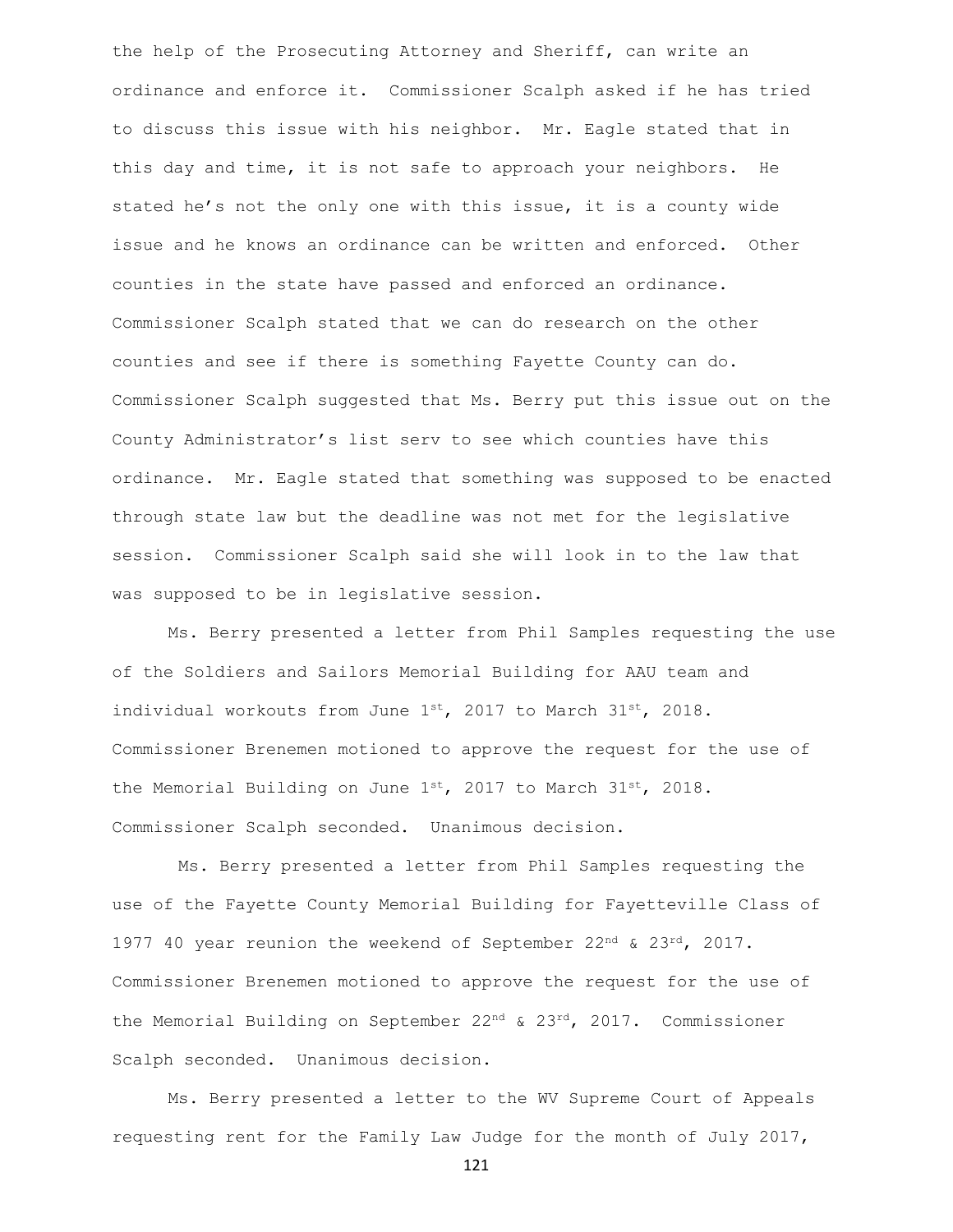\$3,375.00 per month, for approval and signature. Commissioner Brenemen motioned to approve and sign the letter. Commissioner Scalph seconded. Unanimous decision.

Ms. Berry presented a request from Mike Bone, President/Founder of Warm Hands from Warm Hearts, for assistance with cost of internet. This will be available to individuals to fill out online job applications and help with GED prep. Commissioner Scalph stated that the Commission cannot make that long term commitment. She also stated that a request can be made during budget session for some funds applicable to the amount needed to be allocated. In the interim, everything that he requested internet for is available at the public library.

Chief Deputy Rod Perdue and JD Nottingham with Judy Fence Craft, Inc. appeared to discuss the property set aside for the shooting range. Mr. Nottingham is the representative for the timber company that is going to timber the property at the Park for the new shooting range. They have visited the site and feel that they will be able to do everything the Sheriff's office needs completed. Before a quote can be submitted, they need to know the property line better. Renee Harper with the Fayette County Park, stated that a formal survey would serve the county well, for the shooting range and future projects at the park. Jack Booda, County Surveyor, was present for the meeting as well. Commissioner Scalph asked Mr. Booda if it would behoove the Commission to have the whole property surveyed. Mr. Booda stated he needs to meet with all parties to get more informed with the request before he could answer. The last time the Park property was surveyed was at least 1946. The Sheriff's office and Ms. Harper have spoken with neighbors and they are excited about something going on up in the area. Mr. Mauzy recommended getting the whole property surveyed.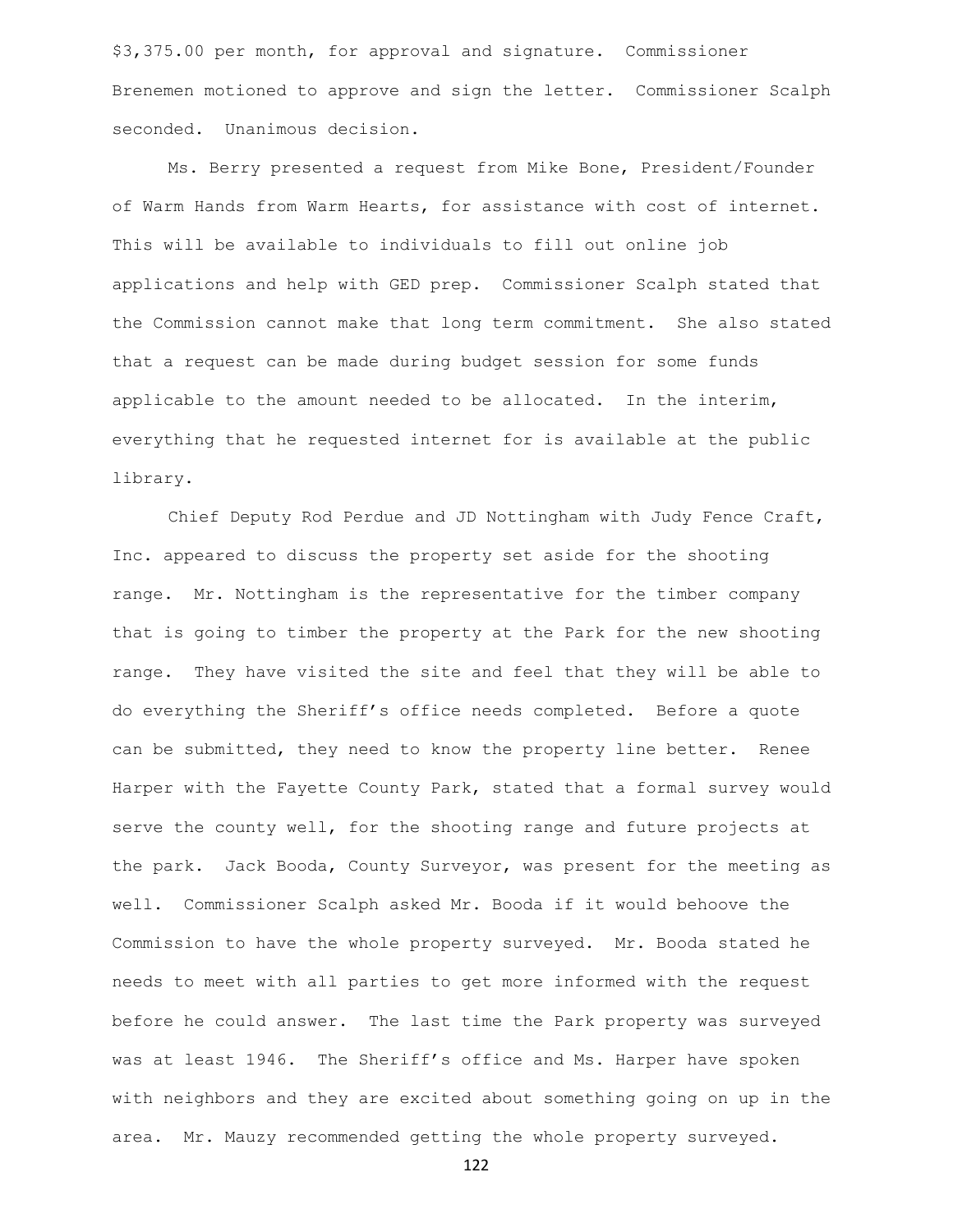Commissioner Brenemen asked about the tree tops that will be left behind. The company has a plan to cover with the dirt moved to build the range area. Commissioner Brenemen suggested coming up with alternative option. He recommended adding to the contract how the tree tops will be removed. Commissioner Scalph requested the Sheriff's office, Ms. Harper, and Mr. Booda to meet and discuss about what needs surveyed and return to the Commission on June 30<sup>th</sup> with a plan, if feasible. Renee will contact Ms. Dangerfield to see if there is time on the June 30<sup>th</sup> agenda.

The Commission requested Mr. Booda to come forward and discuss the Janutolo wall in Fayetteville. Commissioner Scalph asked him if he could do it for as little as feasibly possible. Mr. Booda gave the Commission some suggestions of how to cut the costs. Commissioner Scalph requested Ms. Berry to contact the Historic Landmark Commission with these suggestions from Mr. Booda to help expedite the process and lower the cost of the survey.

Renee Harper, Fayette County Park Director, appeared to discuss a budget revision for the Park and to give an update. Ms. Harper presented a report for May 2017. She requested that the money left in her budget for 16/17, about \$38,000.00, be transferred to her 17/18 budget. If not all can be transferred, at least some. The Commission is in support of transferring the money but the amount will not be decided until the July 28<sup>th</sup>, 2017 meeting. Ms. Harper asked about the garage vacant position that was requested and cut during budget session in March. She stated it was supposed to be a park/garage position. She requested transferring left over monies in the 16/17 garage budget to the 17/18 budget to cover a vacant position in that budget. Commissioner Scalph requested Ms. Harper to present some figures to justify the cost to the Commission as to why she needs that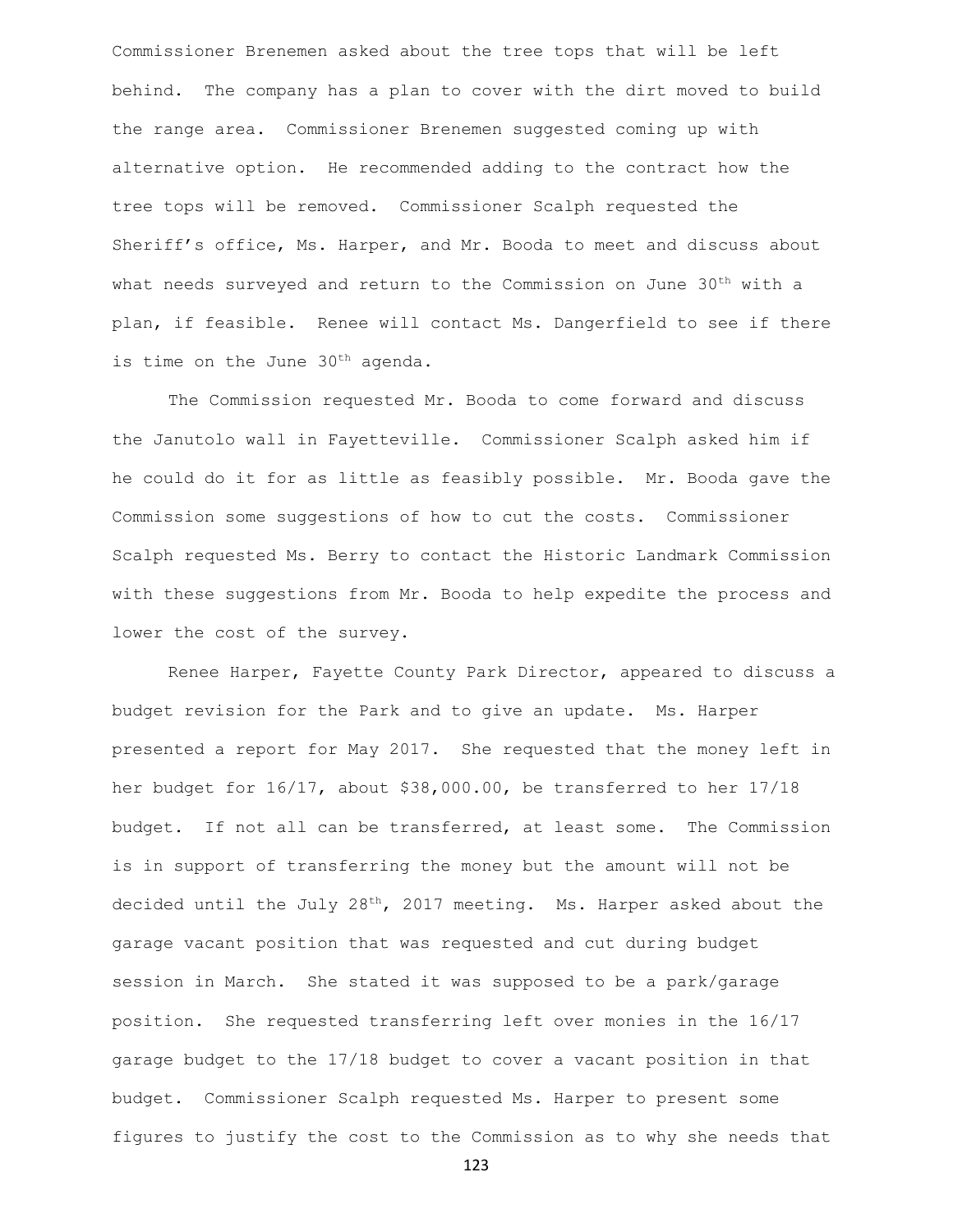position available. Commissioner Scalph requested Ms. Harper and Stephanie Sears to meet and come up with figures.

Cheryl Jonese appeared to discuss Substance Abuse Prevention and present her program to the Commission. She works through the Governor's office and covers 11 counties. Ms. Jonese would like to establish a coalition in Fayette County and has spoken with Aletha Stolar, Family Resource Network, Sheriff Mike Fridley, county principals and counselors.

Ms. Jonese stated that for every \$1.00 spent on prevention \$18.00 is saved on addiction treatment. She presented a packet to the Commission. Out of 18 stores checked in Fayette County for underage tobacco sales, zero facilities failed. Ms. Jonese's program also assists with drug drop boxes. Her program has partnered with FMRS with card called The Power of You described in the packet. Ms. Jonese's main focus is in the schools but she would like to work with Sheriff Fridley, Day Report and Drug Court as well. Another important aspect of her program is follow up with participants.

Jean Evansmore appeared to present about Dubois on Main Museum. She had a fundraiser with a good turnout of old high school students. On Friday, June  $23^{rd}$ , from  $6:00 - 8:00$  p.m., the Dubois on Main museum is having a bonfire and they are going to have flowers that you can throw into the fire to "get rid" of something in your life that needs burned symbolically. This fundraiser will go towards a historic marker for the museum.

John David appeared to discuss the transference of Westmoreland Hall of BridgeValley Community and Technical College to the Fayette County Commission. A resolution is presented for the Commission to sign approving the transfer. Commissioner Brenemen motioned to approve the resolution for the transference of Westmoreland Hall to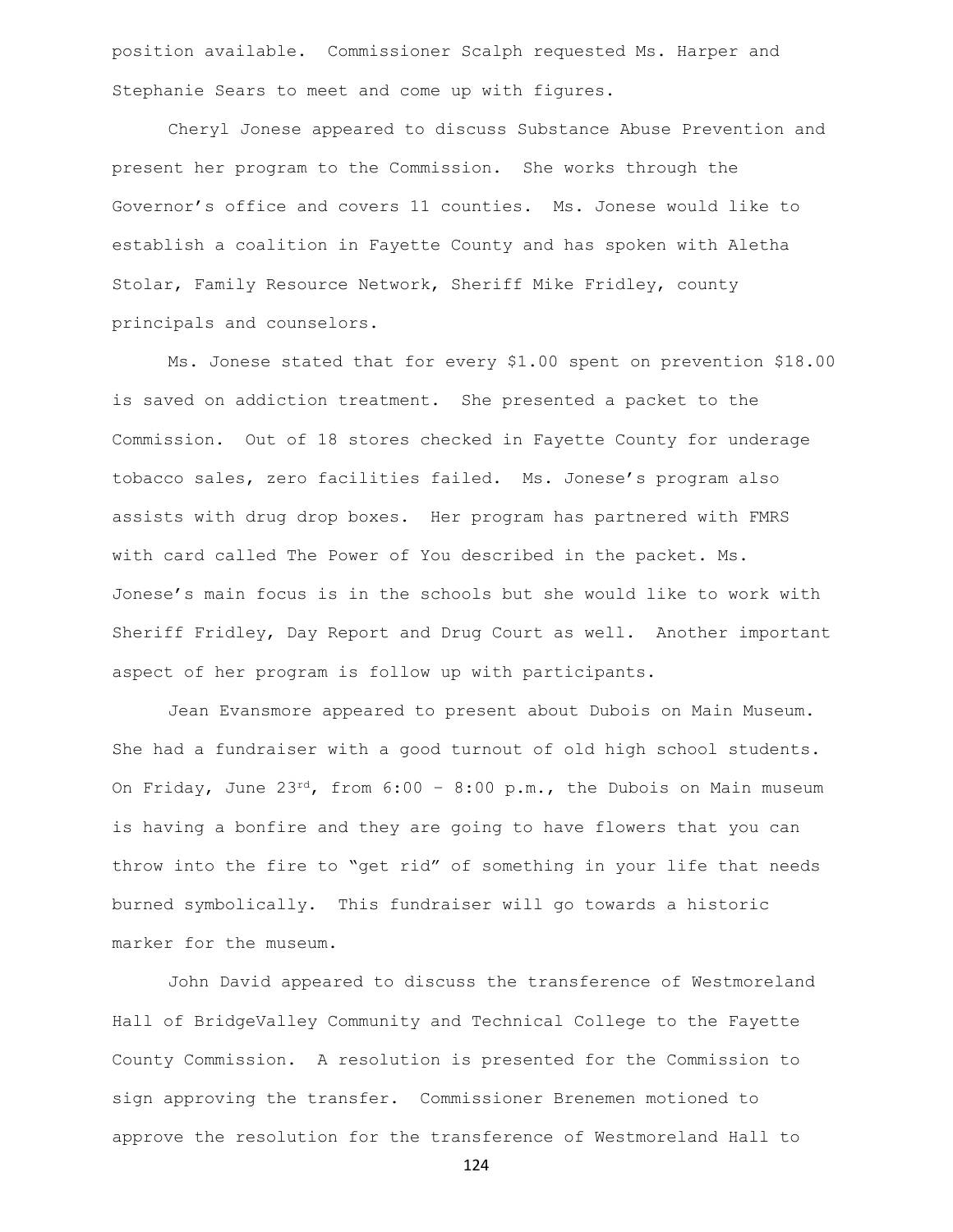Fayette County Commission. Commissioner Scalph seconded. Unanimous decision.

Jamie Meadows with Region 4 Planning & Development appeared to present a Kanawha Falls PSD drawdown. Resolution #27 in the amount of \$212,846.44. Commissioner Brenemen motioned to approve and sign the resolution. Commissioner Scalph seconded. Unanimous decision.

Discussion was held about updating the Consolidated Project Priority List for Region 4 Planning & Development Council. Ms. Meadows reviewed the list with Gabriel Peña and the Commission.

Ms. Berry presented a request to add the date of August 25<sup>th</sup>, 2017 to a previous motion made on June  $1^{st}$ , 2017 notifying the WV Alcohol Beverage Control Administrator that the Fayette County Commission is aware of the Spartan Race events taking place August  $25<sup>th</sup>$ , 2017-August 27<sup>th</sup>, 2017 at the Summit Bechtel Reserve. Commissioner Brenemen motioned to add the date of August  $25<sup>th</sup>$ , 2017 to the previous motion on June 1st, 2017. Commissioner Scalph seconded. Unanimous decision.

Ms. Berry presented the May 2017 jail bill to be written before the next meeting. Commissioner Brenemen motioned to approve payment of the invoice in the amount of \$109,045.00. Commissioner Scalph seconded. Unanimous decision.

Ms. Berry presented a request for a new copier/printer in the Circuit Clerk's office in the amount of \$3,792.52. The current copier/printer is not big enough to handle the work load in the office. Commissioner Scalph motioned to approve the purchase. Commissioner Brenemen seconded. Unanimous decision. The Sheriff's office will take the old copier/printer from the Circuit Clerk's office to use in their office.

The meeting was adjourned at 12:40 p.m.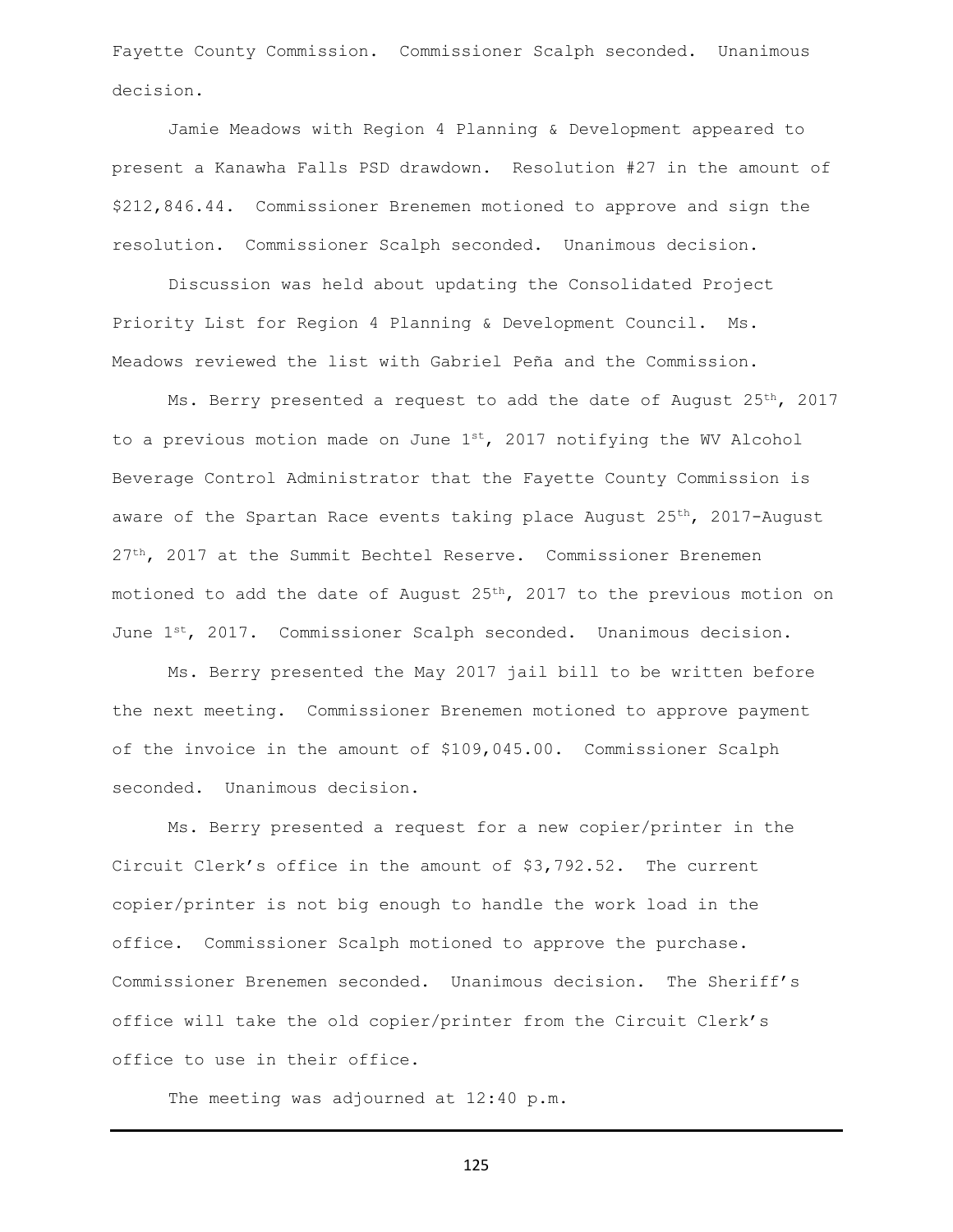FAYETTE COUNTY COMMISSION REGULAR SESSION JUNE 30, 2017 COURTHOUSE FAYETTEVILLE, WV 25840 MEMBERS PRESENT: MATTHEW D. WENDER, DENISE A. SCALPH, JOHN G. BRENEMEN

The Fayette County Commission met in a regular session on this 30th day of June, 2017.

President Wender called the meeting to order at 9:00 a.m.

The Commission approved and signed the estate settlements for the County Clerk's office.

Commissioner Brenemen motioned to approve the minutes from the June 16th meeting. Commissioner Scalph seconded. Unanimous decision.

Commissioner Scalph motioned to approve vouchers and invoices and release checks today. Commissioner Brenemen seconded. Unanimous decision.

Commissioner Scalph motioned to approve first half payroll, checks to be released on July 14<sup>th</sup>. Commissioner Brenemen seconded. Unanimous decision.

Paul Witt with Crime Stoppers of WV appeared to discuss the program with the Commissioners. Last year, 472 tips were received through the organization. Mr. Witt requested funds from the County Commission to help aid in running this organization. Crime Stoppers have aided in investigations in Fayette County.

Sheriff Fridley appeared to discuss the Crime Stoppers and the Fayette County Sheriff's Department's relationship past and present. Over the last four months, Crime Stoppers has assisted in solving four homicides. The Crime Stoppers organization can offer something that the FCSD cannot. They can offer rewards for tips so it helps get the information in. Sheriff Fridley stated it is beneficial to the county to have Crime Stoppers involved. President Wender asked how much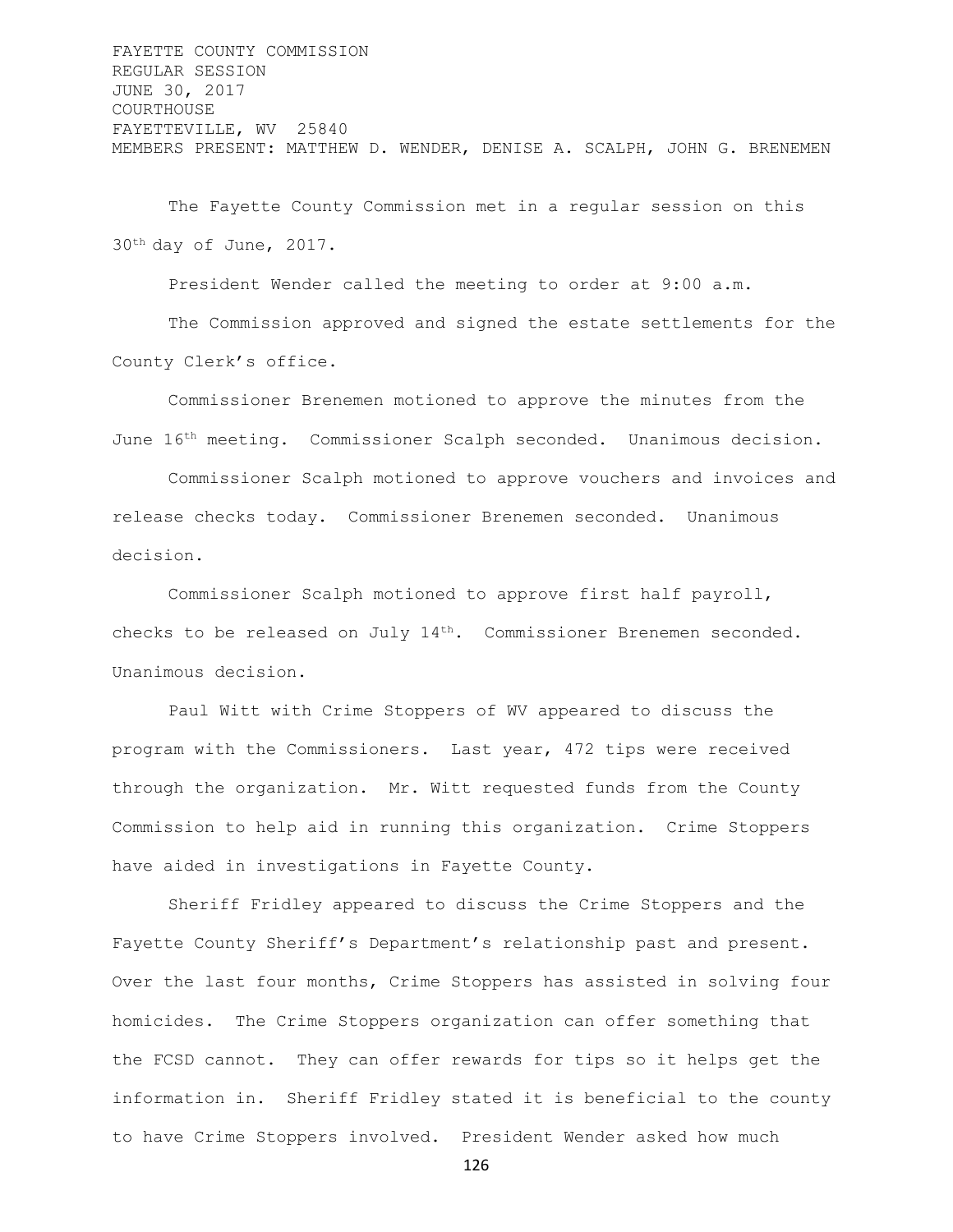would be appropriate to allocate. Mr. Witt stated any amount would be appreciated. Commissioner Scalph stated that she's not adverse to allocating funds but she would like to see a regional buy-in. She said she would like to see a contingency on the monies with other regional buy-ins. Commissioner Brenemen stated that he has only heard of Crime Stoppers of Raleigh County. He wants proof that it is known to be in Fayette County. Until he sees that he is against committing any money. Mr. Witt stated that any money that is allocated from Fayette County can be deemed for Fayette County only. New signs that say Crime Stoppers of West Virginia are being put up all over the region. Commissioner Brenemen asked that Mr. Witt come back in two weeks with proof that it is known in Fayette County.

James Blankenship, Attorney, appeared to discuss the estates of Charles Bennett and James Bragg. Colleen McColic, attorney representing Erie Insurance Company was present as well. Discussion on the James Bragg estate takes place first. Mr. Blankenship recommended removing Jessica Bragg as executrix. He has prepared an order for the Commission to sign that will remove Ms. Bragg. If the Commission agrees, they will have to name a new executrix.

Commissioner Brenemen motioned to approve Mr. Blankenship's recommendation to remove Ms. Bragg as executrix and appoint FCSD as curator of estate. Commissioner Scalph seconded. Unanimous Decision.

Discussion on the Charles Bennett estate was held. Mr. Blankenship recommended removing Charles Robert Bennett, Jr. as executor. This case did have some assets that have been allegedly disposed of incorrectly. Commissioner Brenemen motioned to approve Mr. Blankenship's recommendation to remove Mr. Bennett as executor and appoint Tom Ewing as the curator of the estate. Commissioner Scalph seconded. Unanimous Decision.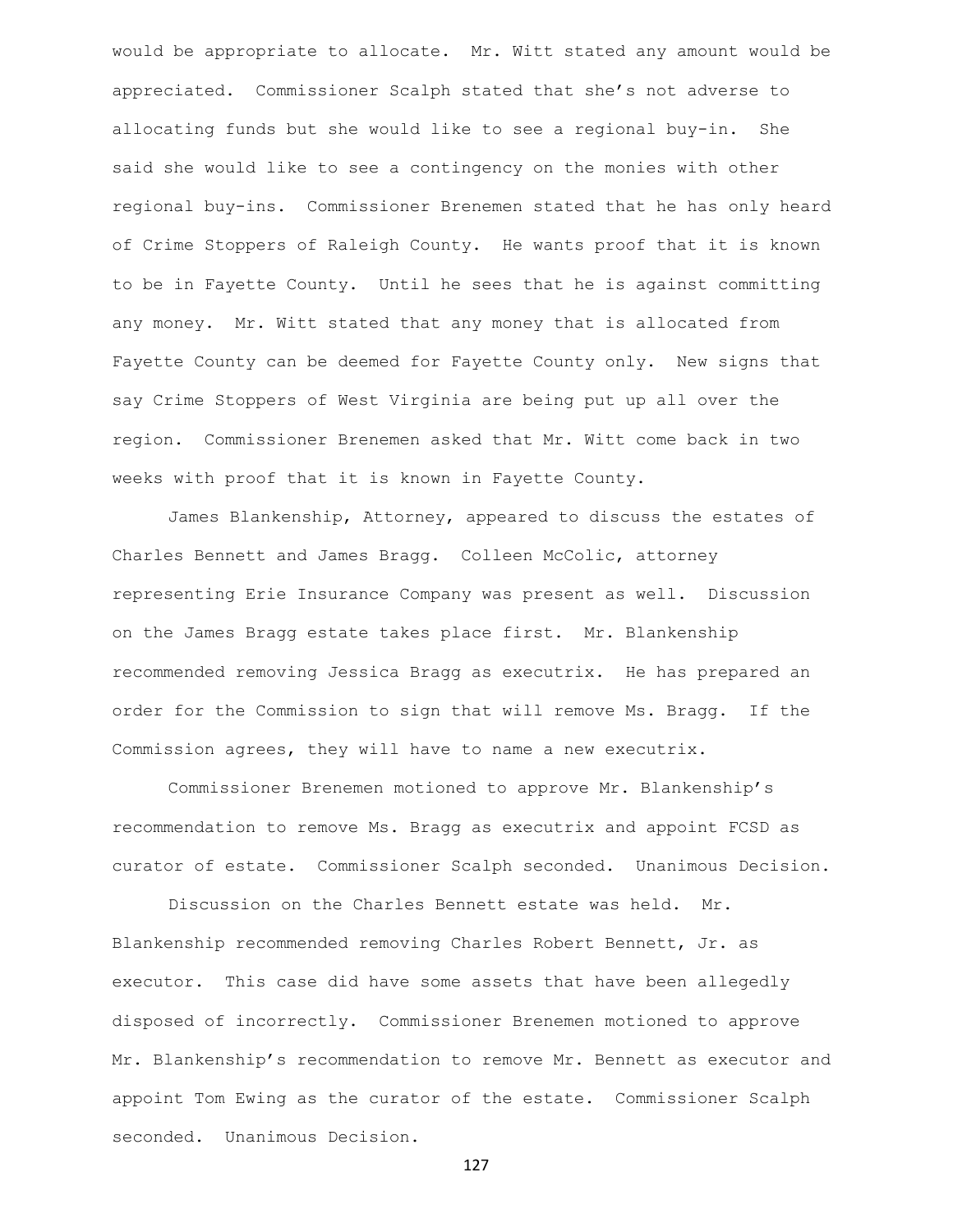Deborah Berry, County Administrator, presented Fire Levy Contracts for all fire departments for approval and signature for FY 2017/2018. Commissioner Brenemen motioned to approve and sign the contracts. Commissioner Scalph seconded. Unanimous decision.

Ms. Berry presented an agreement for approval and signatures for the Town of Fayetteville to use the Fayette County Commission's Code Official and Building Inspector for inspections and enforcement under the Building Code for the Town. Commissioner Brenemen motioned to approve and sign the contract. Commissioner Scalph seconded. Unanimous decision.

James Blankenship appeared to discuss the estate of Matthew Boyd Davis. No action has been taken by Donna Davis, administratrix. Mr. Blankenship filed an order of recommendation to remove Ms. Davis. Mr. Blankenship has since then received a report from Ms. Davis. Mr. Blankenship will file another recommendation to amend his last recommendation to remove Ms. Davis. Discussion has been held between the heirs and an agreement has been reached to have co-administrators, Brandon Davis and Donna Davis. Lawyers will appear on July  $14^{th}$ , 2017, with corrected orders to be signed and approved.

Ms. Berry presented a request from Kenneth Hayes, Chairman of New Haven PSD, to reappoint Eula Ewing and Imogene Pennington to the NHPSD Board. Commissioner Brenemen motioned to approve the reappointment of Eula Ewing to the NHPSD. Commissioner Scalph seconded. Unanimous decision.

Commissioner Brenemen motioned to approve the reappointment of Imogene Pennington to the NHPSD. Commissioner Scalph seconded. Unanimous decision.

Ms. Berry presented a request from the Fayette County Parks and Recreation Advisory Board to appoint Kristi Atha-Rader to the board to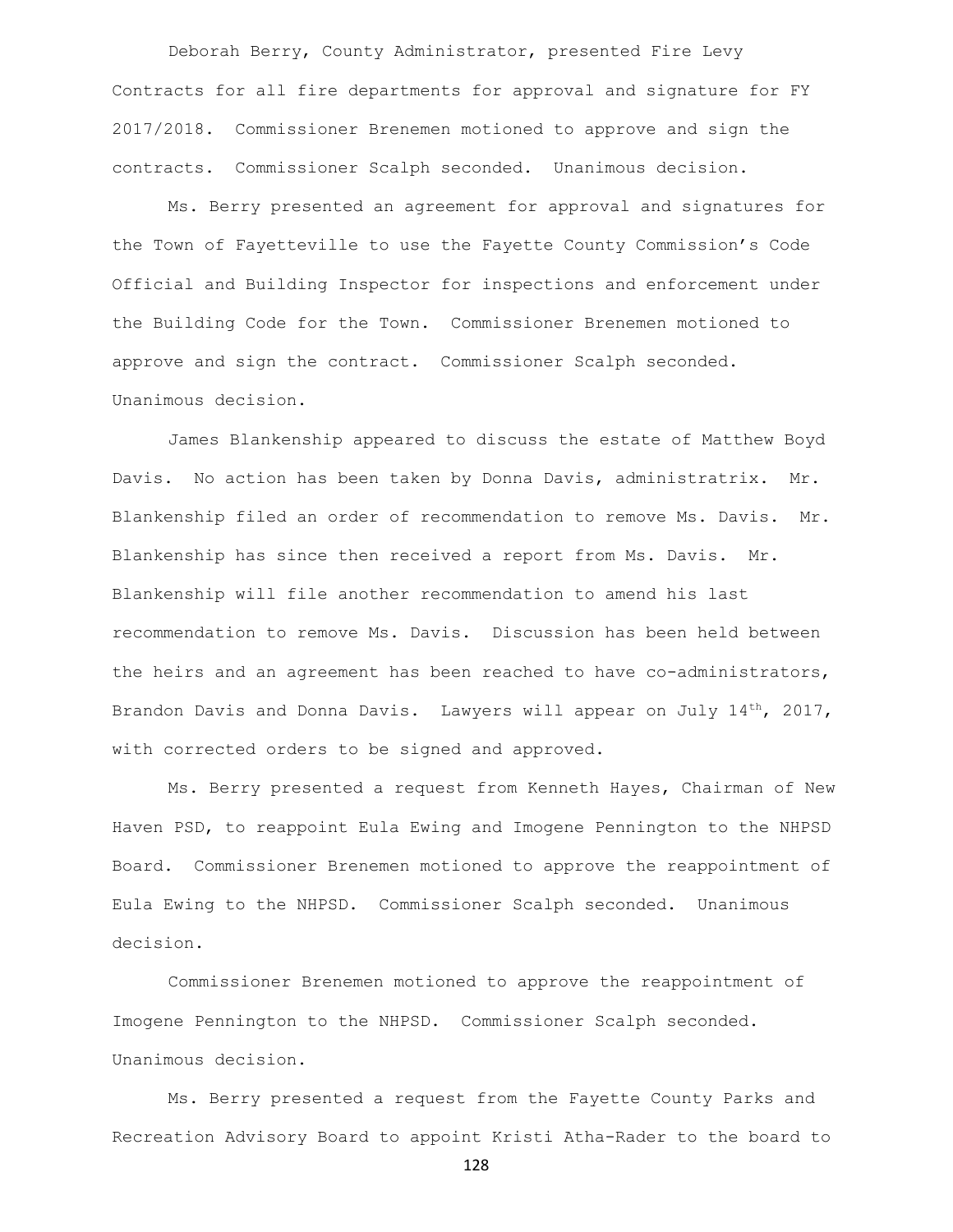replace Kerrie Dixon. Commissioner Scalph motioned to approve the request. Commissioner Brenemen seconded. Unanimous decision.

Ms. Berry presented a request from the Fayette County Parks and Recreation Advisory Board to appoint Larry Villarreal to replace Les Thomas. Commissioner Scalph motioned to approve the request. Commissioner Brenemen seconded. Unanimous decision.

Ms. Berry presented a request from the Fayette County Parks and Recreation Advisory Board to appoint Curstin Manley as the student representative. Commissioner Scalph motioned to approve the request. Commissioner Brenemen seconded. Unanimous decision.

Ms. Berry presented a request from the Fayette County Parks and Recreation Advisory Board to reappoint Lauren Weatherford. Commissioner Scalph motioned to approve the request. Commissioner Brenemen seconded. Unanimous decision.

Ms. Berry presented a request from the Fayette County Parks and Recreation Advisory Board to reappoint Andrea Mender. Commissioner Scalph motioned to approve the request. Commissioner Brenemen seconded. Unanimous decision.

Ms. Berry presented a request from Melanie Seiler-Hames to use the Fayette County Soldier and Sailors Memorial Building for additional days for Pickleball games. Commissioner Brenemen motioned to approve the request. Commissioner Scalph seconded. Unanimous decision.

Ms. Berry presented a request from County Clerk, Kelvin Holliday, for a lookup terminal system for the Records Room (\$1,719.00), signature pads and hardware (\$1,560.00), and new PCs for desks (\$3,435.00). The Commission asked for an explanation from the vendor as to why these expenses were overlooked. Ms. Berry will draft a letter. Commissioner Brenemen motioned to approve \$5,296.84 from FY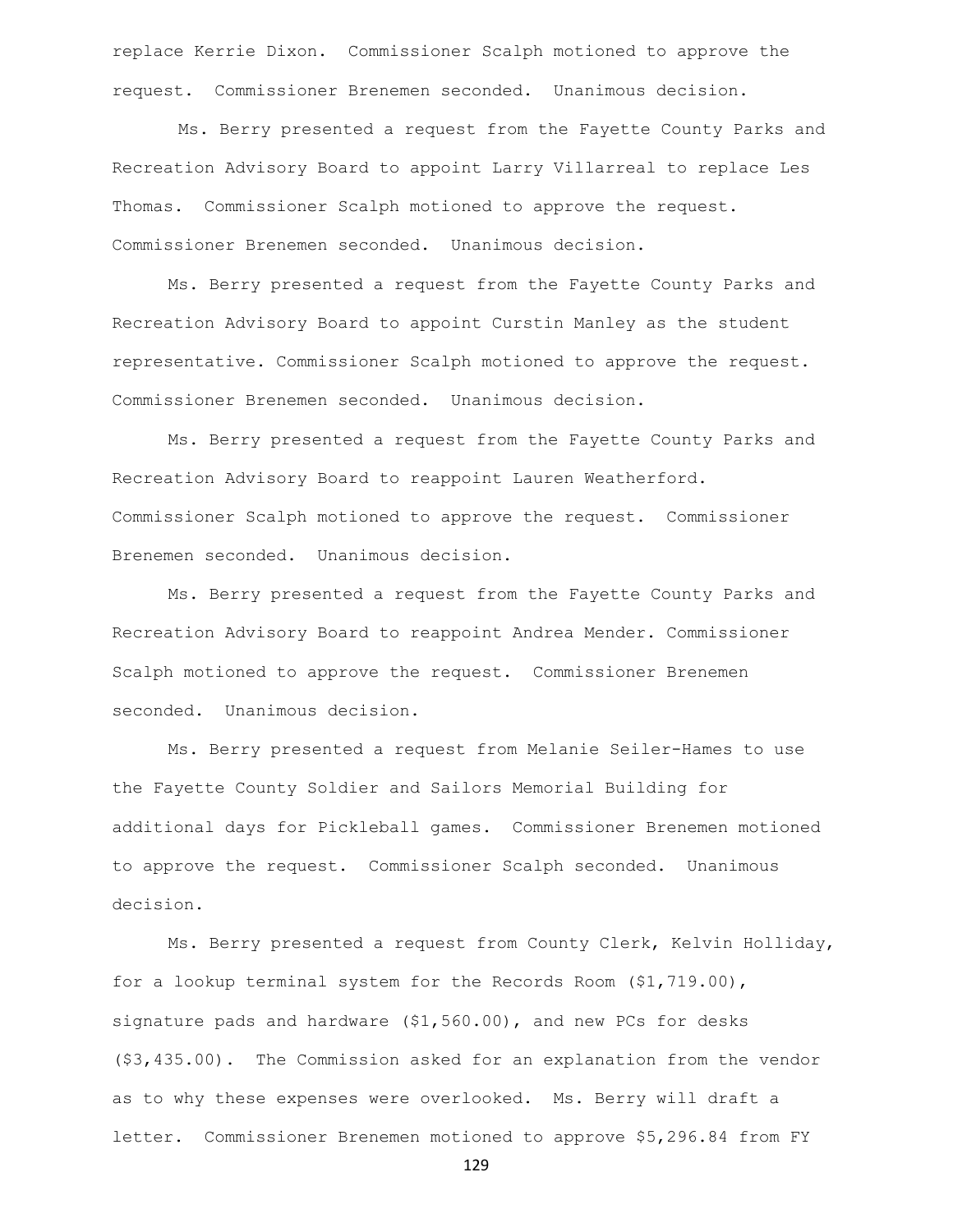2018 and the remaining \$1,417.16 will be transferred from FY 2017 to FY 2018 via a budget revision to cover the costs associated with this expense. Commissioner Scalph seconded. Unanimous decision.

Kelvin Holliday, County Clerk, appeared to ask the Commission about the Special Election scheduled for October 7, 2017. Discussion was held regarding early voting staffing and the Board of Education Levy election.

James Bennett, 911 Coordinator, appeared to discuss Three Rivers Wrecker Service. Three Rivers and Montgomery Auto are both owned by Pete Lopez and Montgomery Auto has been using Three Rivers' trucks. The PSC stated that neither Three Rivers nor Montgomery Auto are in good standing with the PSC and neither have a valid business license.

Commissioner Brenemen asked about the hydraulic fluid that was going into the river. Mr. Bennett stated the DEP is investigating.

President Wender asked who covers wrecker services in the Valley. Mr. Bennett stated One Stop Towing in Deepwater and A&E. Mr. Bennett will write a letter to Mr. Lopez stating that Montgomery Auto and Three Rivers have been taken off rotation. Three Rivers operates in Kanawha County. Hutchins is out of county and they are the only company equipped to handle large 18 wheelers. T&C was originally stationed in Fayette County but has moved to Beckley. Still owns land in Fayette County but their license and taxes go to Raleigh County. Mr. Bennett will work to make all wrecker services Fayette County only. Bud Fox in Glen Jean would like back on the rotation. Mike Fox, owner, voluntarily removed the company when Bud passed away, but is ready to be put back on.

Commissioner Brenemen motioned to place Bud Fox back on rotation. Commissioner Scalph seconded. Unanimous decision.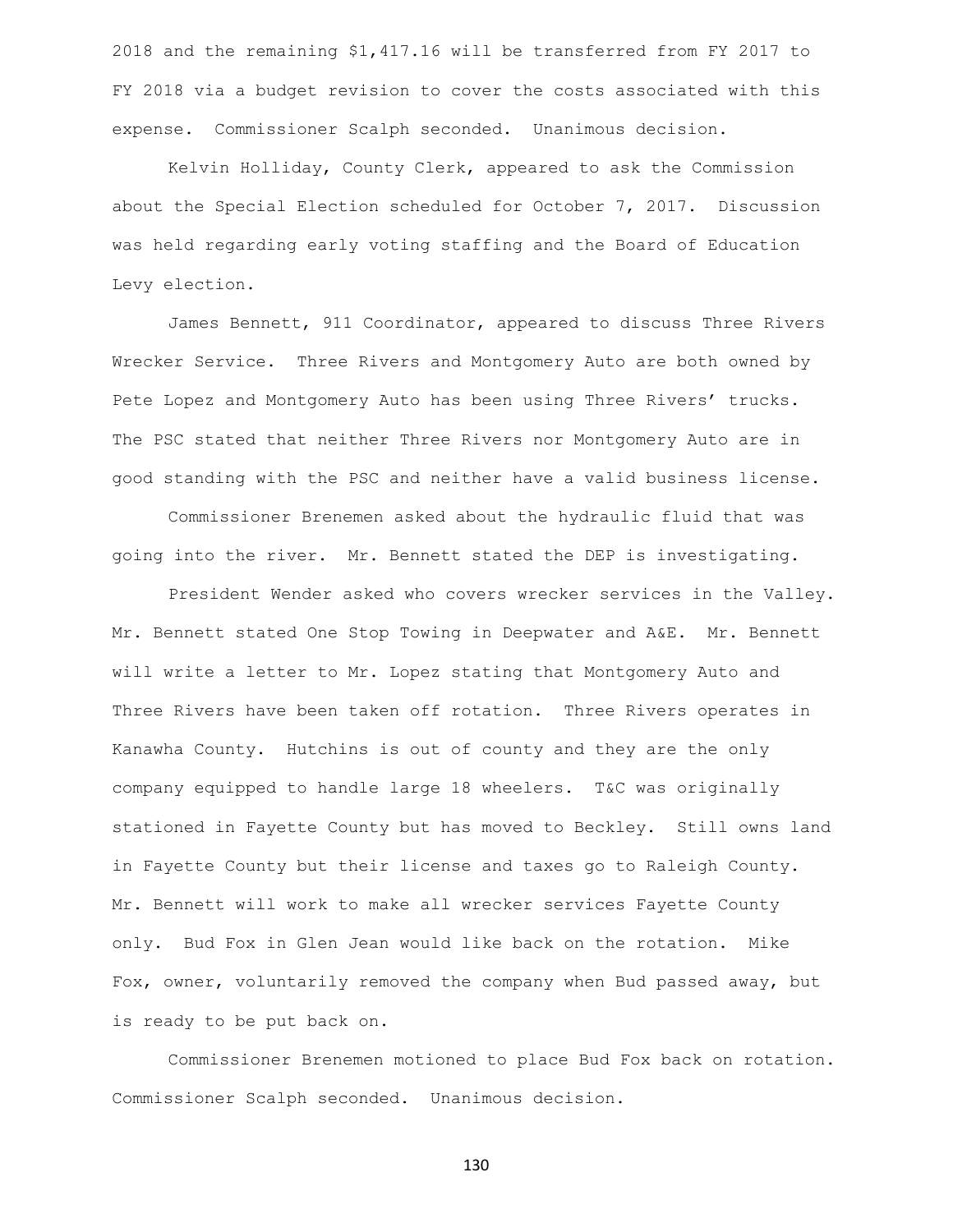Kevin Walker and Rick Lewis appeared to present about the Long Term Flood Recovery. There were initially 398 cases in Fayette County and about 15 more were added. 126 closed before the workers and 47 have been closed with 68 pending. 28 homes have been completely demolished.

Mr. Walker stated that 862 individuals volunteered during the June  $24<sup>th</sup>$ , 2016 flood. A proclamation was written for the first responders and volunteers. Mr. Walker read the proclamations aloud. Commissioner Scalph motioned to approve the proclamation for the volunteers and for the Commission to sign. Commissioner Brenemen seconded. Unanimous decision. Commissioner Scalph motioned to approve the proclamation for the first responders and for the Commission to sign. Commissioner Brenemen seconded. Unanimous decision.

Mr. Walker asked the Commission to pay for a U-Haul to clear out the storage buildings used to store the supplies from the flood. This cost is 100% reimbursable from FEMA, the money just has to be spent first. Commissioner Brenemen motioned to approve up to \$300.00 to rent a U-Haul to transport supplies out of storage buildings. Commissioner Scalph seconded. Unanimous decision

Mr. Walker presented a request for the ambulance services that were used in the June 2016 flood. A project worksheet has been sent in and we cannot be reimbursed until all is expensed, but we will be reimbursed 100%. Commissioner Scalph motioned to approve to pay an invoice in the amount of \$8,712.00 for ambulance workers. Commissioner Brenemen seconded. Unanimous decision.

Mr. Walker presented a request to pay for storage at Mountaineer Junction. Commissioner Scalph motioned to approve the request to pay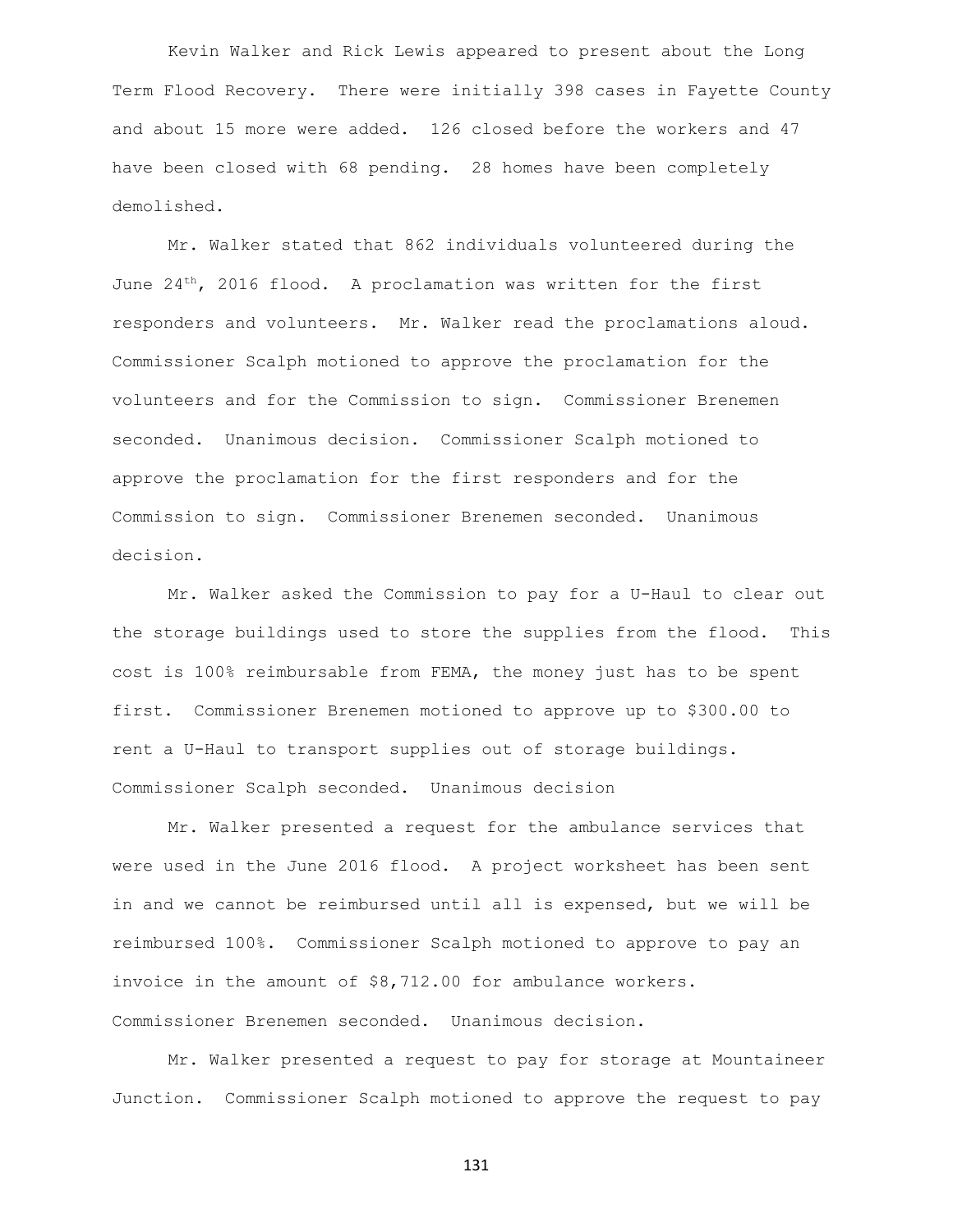Mountaineer Junction \$17,745.00 and the cost is 100% reimbursable from FEMA. Commissioner Brenemen seconded. Unanimous decision.

Mr. Walker presented a request to pay for storage at the Nuttall Middle School property. Commissioner Scalph motioned to approve the request to pay the owners of the Nutall Middle School property for \$18,000.00 in storage costs through May 31, 2017. The cost is 100% reimbursable through FEMA. Commissioner Brenemen seconded. Unanimous decision.

The Commission thanked Mr. Lewis for his work throughout this past year.

Bill Hannabass with the City of Oak Hill appeared to discuss a TIFF District creation. Mike Makosky with PMC, Adam Hodges, property owner in Oak Hill, Sharon Cruikshank, New River CVB, Gene Kistler, property owner in Oak Hill, and Tom Oxley, council member, were present as well. Mr. Hannabass presented and read aloud a resolution for the Commission to sign to create a TIFF District within Oak Hill for Plateau Medical Center. Commissioner Brenemen motioned to accept the resolution and to move forward with the process in the application. Commissioner Scalph seconded. Unanimous decision.

Jason Favor, Fayette County Health Department, appeared to inform the Commission of some potential boundary adjustments within Fayetteville for water and sewer.

Stephanie Sears, Staff Accountant, appeared to present a financial update. A handout was given to Commissioners and discussed.

Ms. Berry presented a notice from Brianna Snook, REO Alternative Disposition Asset Manager with Wells Fargo, informing of property in the Beards Fork area that is eligible for donation. Allen Ballard has reviewed and informed that it is close to property owned by SALS.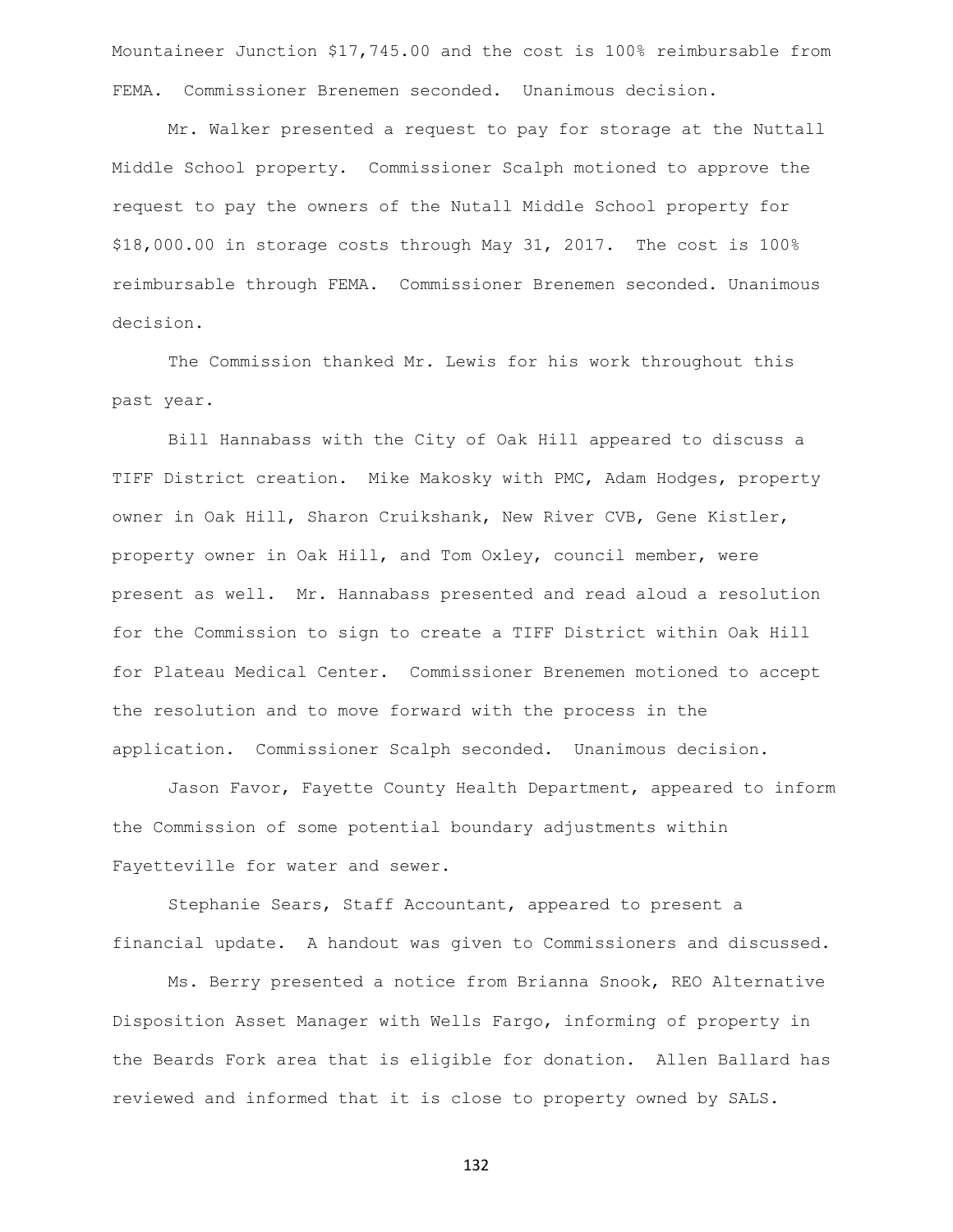John David of SALS has been notified and is interested in the property.

Ms. Berry presented an order approving banking institutions in the county to be named as depositories of public monies. Commissioner Brenemen motioned to approve and sign the order. Commissioner Scalph seconded. Unanimous decision.

Ms. Berry presented the WVCoRP Member Agreement for President Wender to sign for the coverage period July 1, 2017 to July 1, 2018. Commissioner Scalph motioned to approve and authorize President Wender to sign the agreement. Commissioner Brenemen seconded. Unanimous decision.

Ms. Berry presented a budget revision for General County for \$219,561.00. Commissioner Scalph motioned to approve and sign the budget revision. Commissioner Brenemen seconded. Unanimous decision.

Ms. Berry presented a Building Inspection contract with Oak Hill for President Wender to sign. Commissioner Brenemen motioned to authorize President Wender to sign. Commissioner Scalph seconded. Unanimous decision.

Ms. Berry presented a request from Mr. John Pemberton, Maintenance, to receive 16 hours from the sick bank. Commissioner Brenemen motioned to approve the request and allow President Wender to sign. Commissioner Scalph seconded. Unanimous decision.

Ms. Berry presented for discussion a Freedom of Information Act request from Jennifer Campbell requesting any information in the Commission's records regarding Meadow Bridge High School and Valley High School being excluded from the consolidation plan with the Fayette County Board of Education. The Commission asked that Prosecuting Attorney Larry Harrah review the request.

The meeting was adjourned at 1:06 p.m.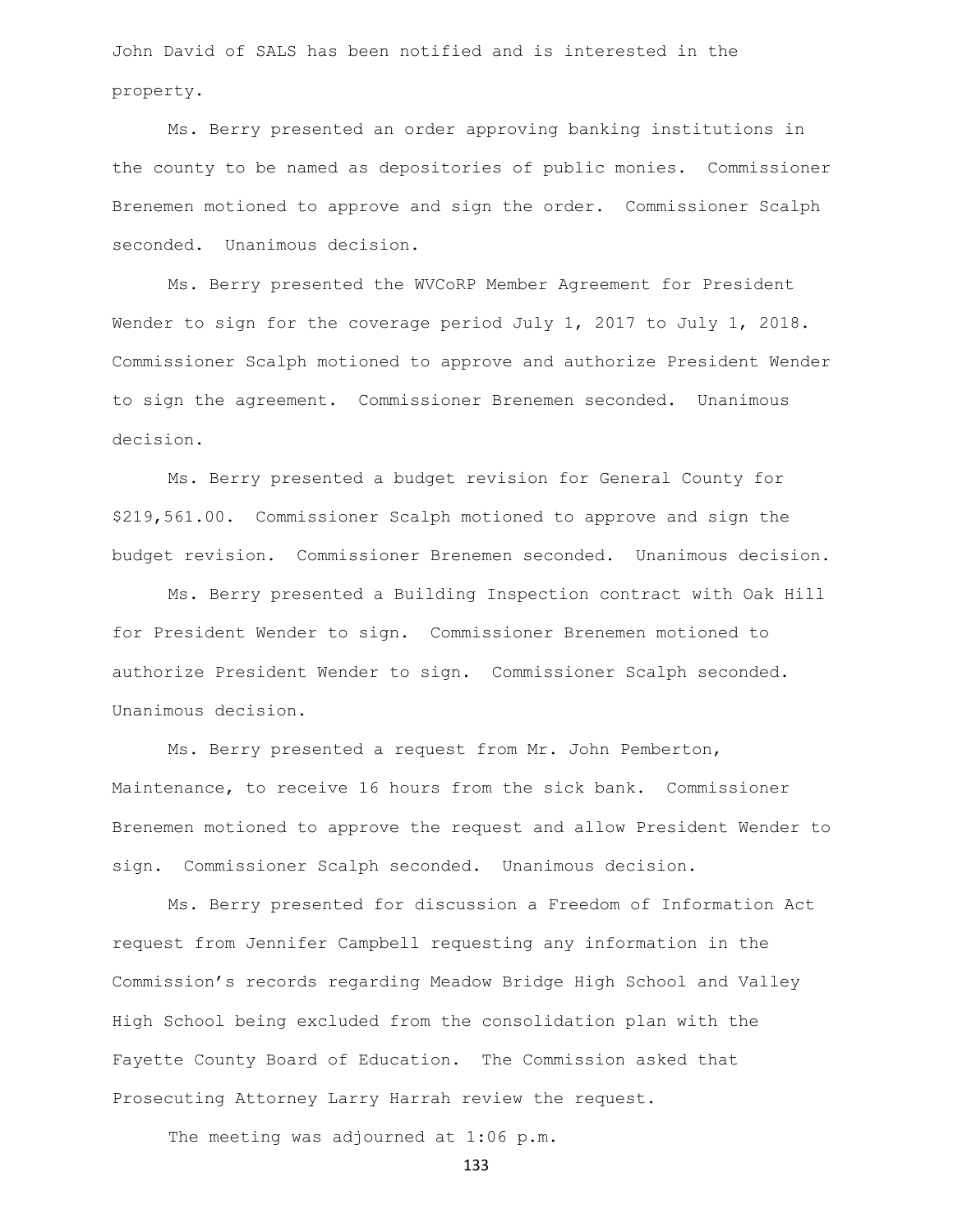FAYETTE COUNTY COMMISSION REGULAR SESSION JULY 14, 2017 COURTHOUSE FAYETTEVILLE, WV 25840 MEMBERS PRESENT: MATTHEW D. WENDER, DENISE A. SCALPH, JOHN G. BRENEMEN

The Fayette County Commission met in a regular session on this 14th day of July, 2017.

President Wender called the meeting to order at 9:00 a.m. The Commission approved and signed the estate settlements for the County Clerk's office.

Commissioner Brenemen motioned to approve the minutes from the June 30th meeting. Commissioner Scalph seconded. Unanimous decision.

Commissioner Scalph motioned to approve vouchers and invoices and release checks today. Commissioner Brenemen seconded. Unanimous decision.

Commissioner Scalph motioned to approve 2nd half payroll and release check on July 28th, 2017. Commissioner Brenemen seconded. Unanimous decision.

Deborah Berry, County Administrator, presented an order for approval and signatures of the Commission notifying the Democratic and Republican Executive Committees of the number of poll workers needed. Commissioner Brenemen motioned to approve and sign the order. Commissioner Scalph seconded. Unanimous decision.

Ms. Berry presented agreements for approval and signatures presented by Allen Ballard, Fayette County Building Code Inspector, approving inspectors for the term of July 1, 2017 through June 30, 2017 for Leonard Price, Mike Rose and Jason Davis. Commissioner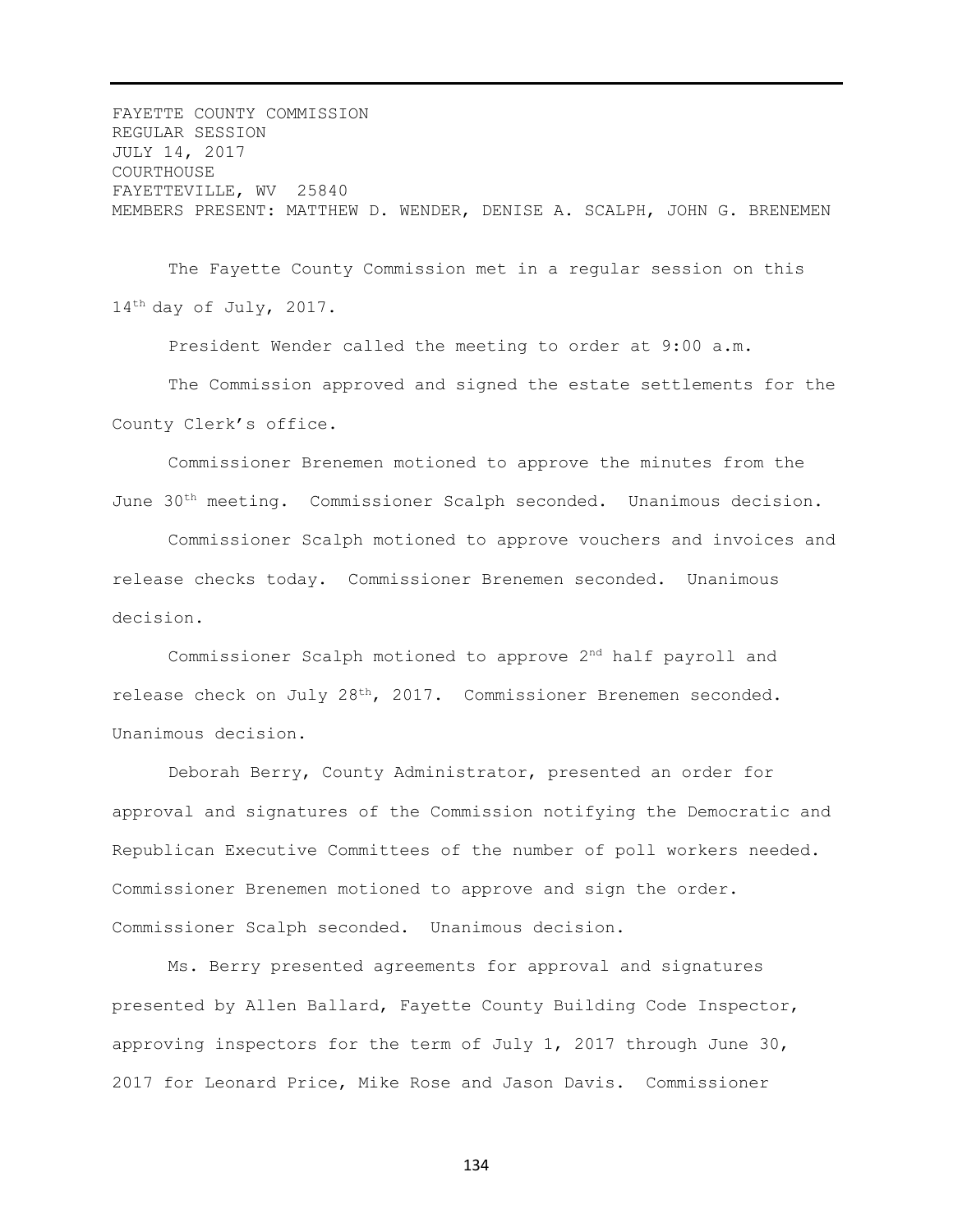Brenemen motioned to approve and sign the agreements. Commissioner Scalph seconded. Unanimous decision.

Ms. Berry presented a budget revision for the Coal Severance Fund for approval and signatures. Commissioner Scalph motioned to approve and sign the budget revision. Commissioner Brenemen seconded. Unanimous decision.

Ms. Berry presented a Consumer Sales Tax Report for the quarter ending on June 30, 2017 for approval and signature of President Wender. Commissioner Scalph motioned to approve and authorize President Wender to sign the report. Commissioner Brenemen seconded. Unanimous decision.

The Commission entered into an executive session at 9:07 a.m. regarding a personnel matter.

The Commission reconvened at 9:56 a.m. No decision was made during the executive session and the matter was tabled until later in the meeting.

Members with the Mountain Valley Pipeline appeared to give a presentation on the pipeline. Bryan Brown, Nathanial Manchin, Greg Hoyer, William Jones, Jamie Kerns, Jeff Klinefelter, Dave Jones(on phone) Rob Pichardo were present as representatives for the Mountain Valley Pipeline

Nathanial Manchin and Greg Hoyer presented a PowerPoint. Next Era Energy, EQT Midstream Partners, LP ConEdison WGL Midstream, RGC Resources are the companies that make up the Mountain Valley Pipeline. Information and project overview about the pipeline can be found on the website, mountainvalleypipeline.info. President Wender asked that the representatives obtain copies of the minutes from the DEP meeting and have multiple copies available at the Courthouse as well as the FERC results. Tim Richardson, Zoning officer, spoke about what could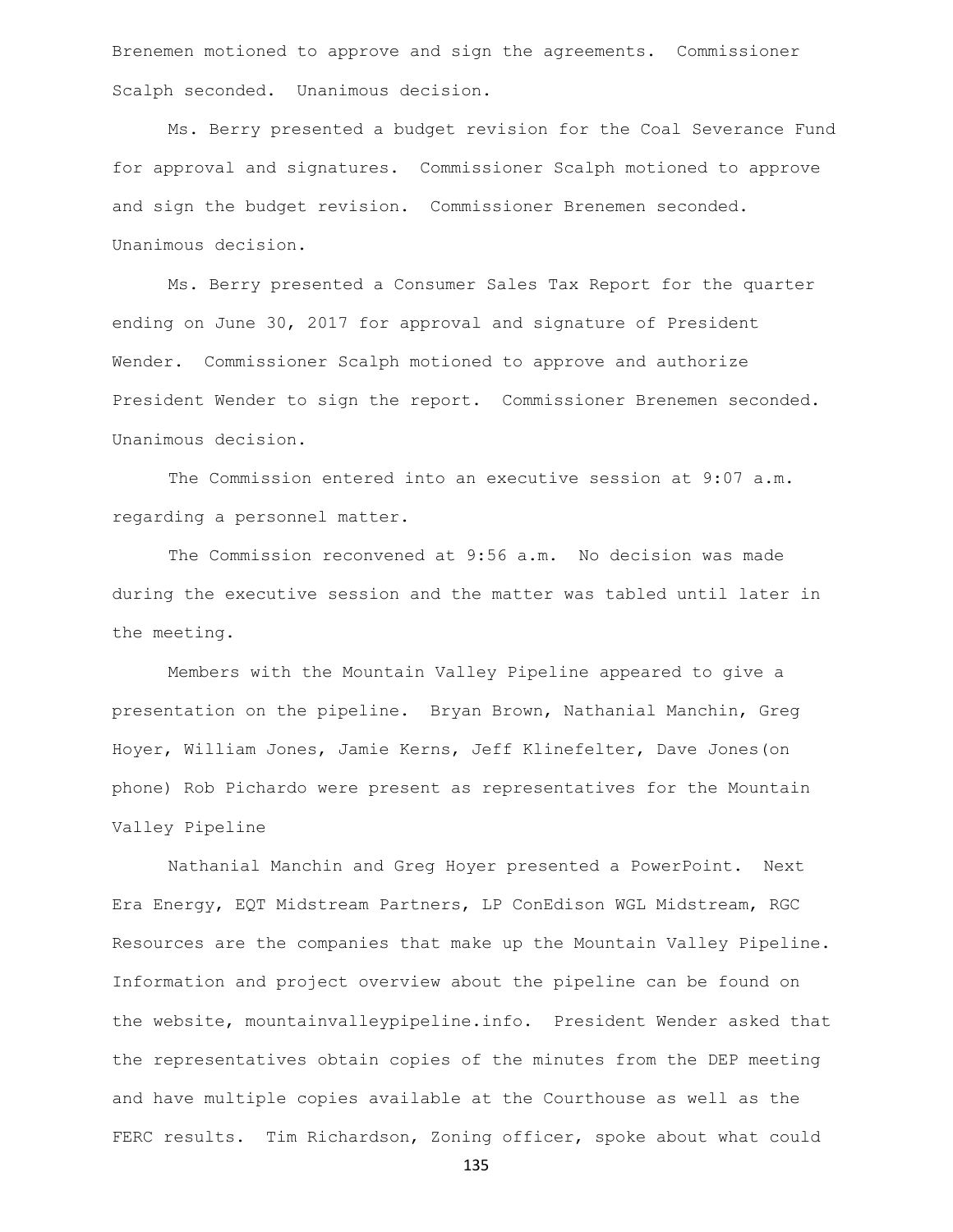happen next when he receives the application. There will be 2-3 public hearings at the Courthouse once the application is received.

Eddie Young, Assessor, appeared to present real property exonerations for Callie M. or Harold Blake \$233.00; Carols R. Stackhouse \$328.84; William H. III & Jacqueline Bowling \$98.38; Virgil Steve Sigmon, Jr. & Lisa Whitlock \$105.32; Michael Matheney \$187.78; Larry M. & Ann Nunnery \$408.36; John Marshall Webb \$166.78; Neil A. Thompson \$223.54; Patricia Webb \$209.06; Sandra Phillips \$73.78; Isabelle Withrow \$256.20; Virgil Jr. & Joan Wills \$66.86; James & Brenda Prather \$353.04; Benny & Carolyn Preast \$368.16; Jeffrey Wayne & Kathy Mason \$91.86; Judy A. Epperly \$80.82; Thomas C. Bazzie \$319.72; James Jr. & Karen F. Wood \$159.22; Thomas D. Miller & Teddy Gray \$751.68; Richard D. & Kimberly Canterbury \$105.64; Linda E. Augustine \$258.76; Kanawha Valley Properties, LLC \$303.96; Ronald L. Hardin \$202.90; James E. Jr. & Cathy Lively \$659.56; Jason M. Kinser and Misty Carte \$117.98; Timothy & Mona Hankins \$505.76; Rebecca M. Buckland \$235.26; Billie Wayne & Alice Higginbotham \$108.40 & \$1.50; James P. & Tina D. Bell \$352.80; John Joines \$2,224.00 & \$554.94; Andrew E. Worthington \$106.32; Helen Ford \$75.42; Lawrence E. Brown, II \$915.92; Bobby Lee Roberts \$161.40; Craig Dewayne Johnson \$13.84; PD2J, LLC \$3.360.24; John Scott Rogers \$276.20, \$7.66, \$264.56 & \$7.36; Jennifer L. Walker \$89.10; and Robert D. Flanagan \$145.08. Commissioner Scalph motioned to approve the real property exonerations. Commissioner Brenemen seconded. Unanimous decision.

Mr. Young presented personal property exonerations for Tina L. Young \$366.72; George K. Bragg \$1,354.92; John Dean Joines \$238.88; Howard L. Smith Jr. \$526.62; Crystal McGuire \$42.84 &39.96; Larry E. & Courtney Martin \$973.40; John D. & Beverly Ann Cameron \$518.40; Dustin K. Cole \$48.68; David W. Ross \$318.20; and Kassandra I. Hendrick &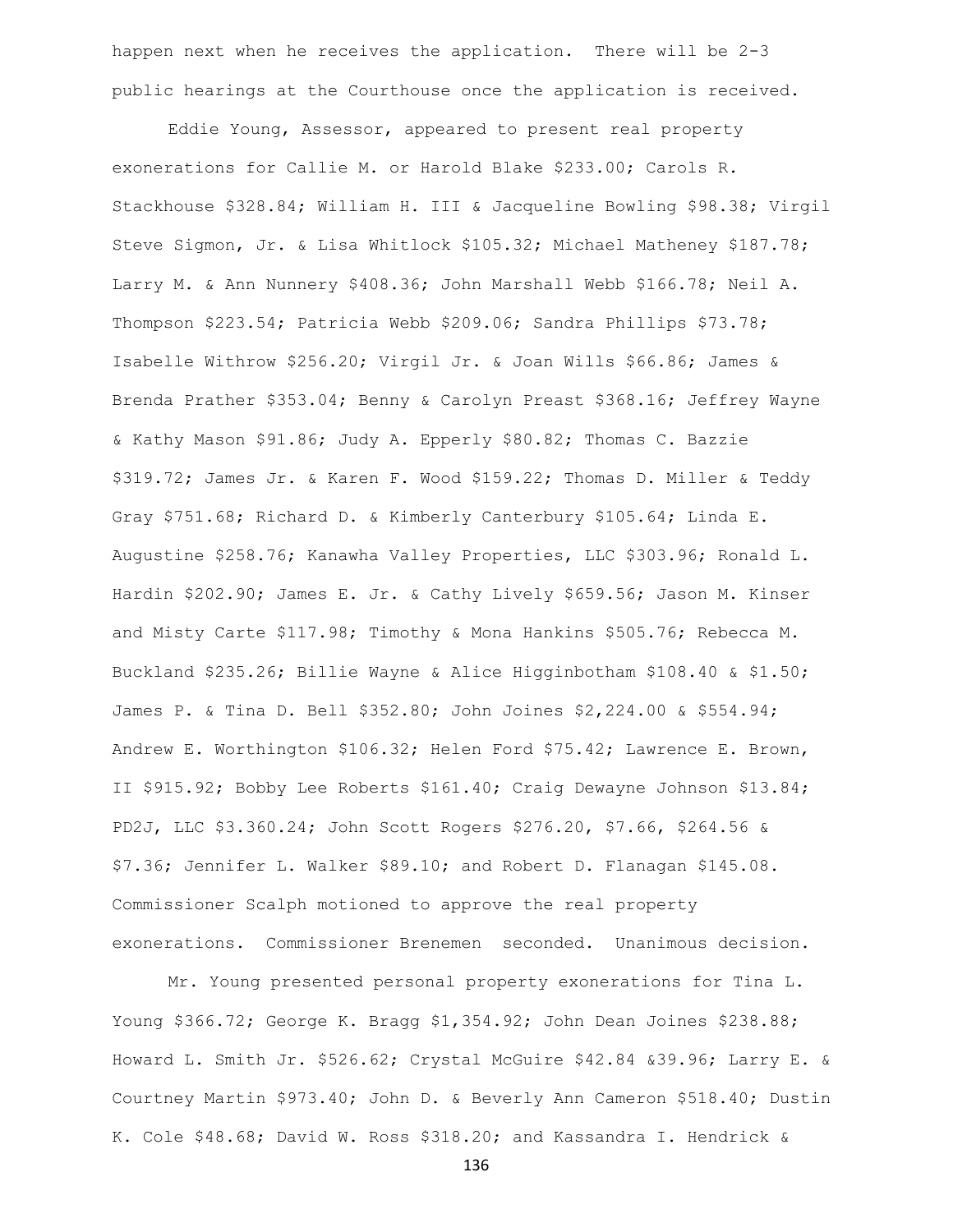Alice Bailey-Smith \$74.40. Commissioner Scalph motioned to approve the personal property exonerations. Commissioner Brenemen seconded. Unanimous decision.

Mr. Young presented corrections of assessments. Commissioner Brenemen motioned to approve the correction of assessments. Commissioner Scalph seconded. Unanimous decision.

Mike Callahan and Larry Harrah appeared to discuss a potential enforcement action. The Commission entered into an executive session at 11:00 a.m.

The Commission reconvened at 12:08 p.m.

Angela Gerald, Dilapidated Properties, appeared to discuss the John Zink property. The demolition company is currently working on a project in Lewisburg that is on a grant. They are planning to resume work on the Zink property next week. She is on the agenda on July  $28<sup>th</sup>$ , 2017 with three more properties to present to the Commission for demolition.

The Commission asked Angela Gerald to speak with the Town of Smithers about the 9 properties on Route 60 that are dilapidated.

Anthony Ciliberti, attorney, appeared to discuss the Matthew Davis estate. Attorney James Blankenship prepared an order naming Donna Davis and Brandon Davis as co-administrators. Commissioner Scalph motioned to approve the order as presented. Commissioner Brenemen seconded. Unanimous decision.

Paul Witt appeared to discuss the Crime Stoppers of West Virginia. President Wender stated that it still seems like it is a Raleigh County operation. Signs around the area still state Crime Stoppers of Raleigh County. No signs are around that state Crime Stoppers of WV. Mr. Witt assures that new signs are being made and will be put up as soon as possible. Their website, social media and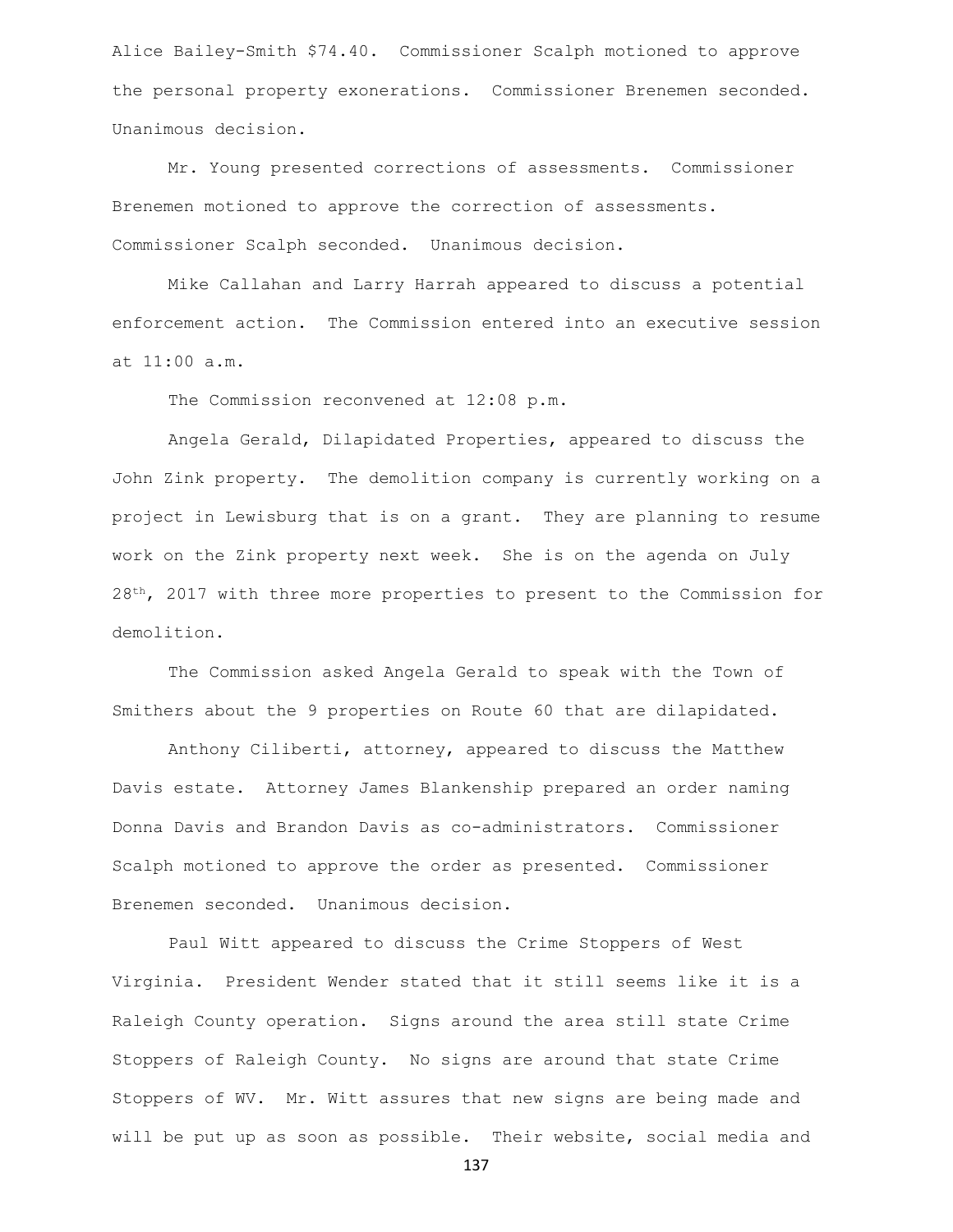the 501c3 paperwork has been changed to Crime Stoppers of West Virginia. The Fayette County followers of social media have exceeded the Raleigh County followers. Crime Stoppers can earmark the money the Commission approves, if approved, for Fayette County only. Everyone in the organization is volunteer – no paid employees. 552 tips have been received this year and 15% of those tips were from Fayette County. President Wender requested that the money pledged by Fayette County will remain in the county until the Sheriff requests that a reward be distributed to Crime Stoppers. Commissioner Scalph motioned to pledge up to \$5,000 out of the Coal Severance Fund at the approval of Sheriff and Prosecuting Attorney for working cases in conjunction with Crime Stoppers. Commissioner Brenemen seconded. Unanimous decision.

Discussion was held on SB433, permitting counties to increase Excise Tax on the Privilege of Transferring Real Property. Vivian Parsons, County Commissioners Association, was present for this discussion. Publications have to be made for public hearings in order to implement the excise tax from \$1.10 to \$1.65. President Wender asks if the monies can be earmarked. Ms. Parsons stated it is general revenue and we can use it at our discretion. Commissioner Scalph motioned to approve publication for the County to increase the excise tax to \$1.65. Commissioner Brenemen seconded. Unanimous decision.

Mr. Harrah presented a resolution for the Commission to sign authorizing President Wender or Prosecuting Attorney Harrah to sign documents in relationship to the 2252 Beards Ford Road property. Commissioner Scalph motioned to approve and authorize President Wender to sign the resolution authorizing named individuals to sign regarding 2252 Beards Ford Road, Beards Fork, WV 25173. Commissioner Brenemen seconded. Unanimous decision.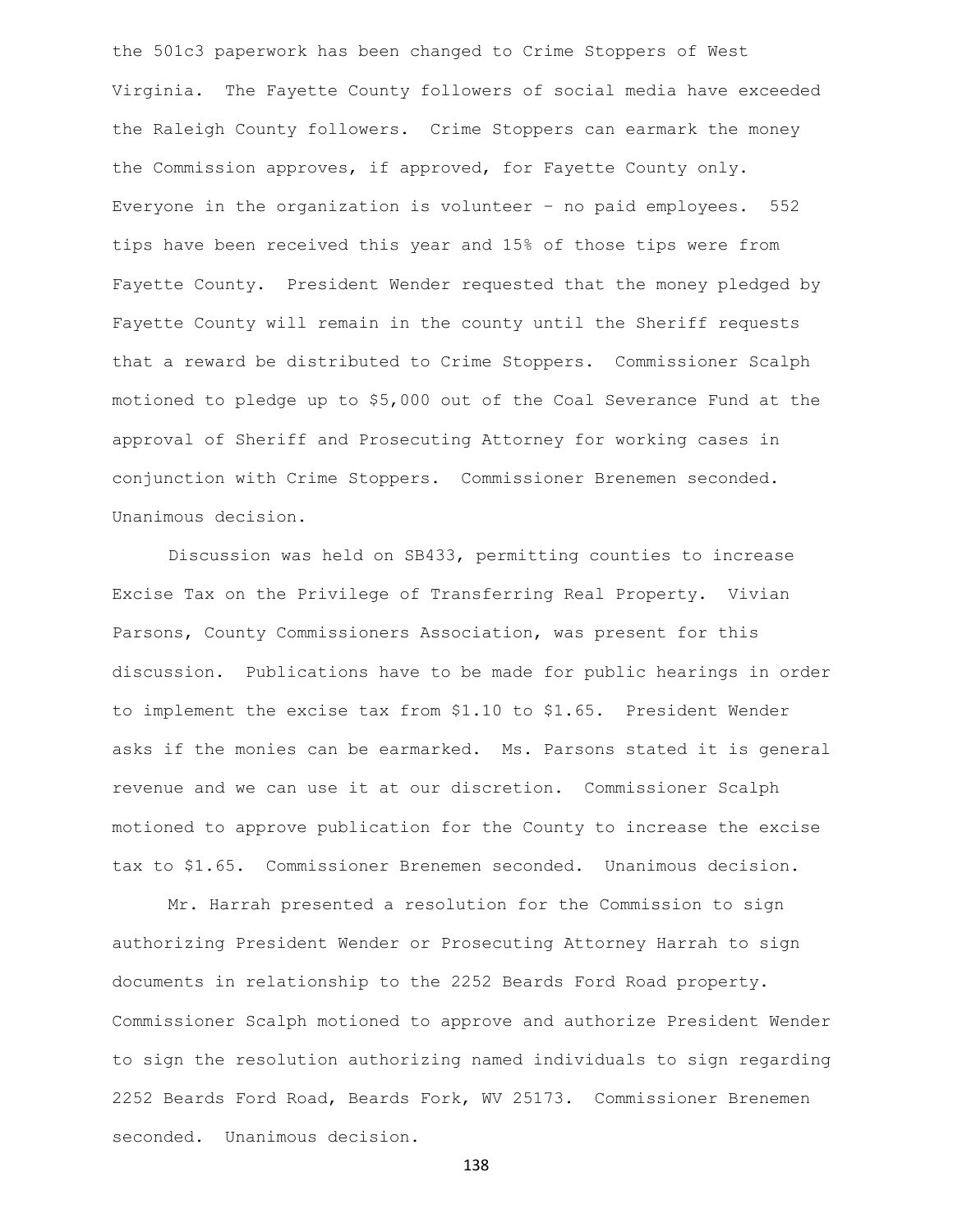The Commission entered into an executive session at 1:12 p.m. to finish their discussion on a personnel matter.

The Commission reconvened at 1:20 p.m.

Ms. Berry requested that the Commission give her permission to open up the election room for the Attorney General's office and the Secretary of State's office to look over the poll books. Commissioner Brenemen motioned to authorize Ms. Berry to open the room. Commissioner Scalph seconded. Unanimous decision.

Discussion was held regarding the differences of the job descriptions for the Deputy Resource Coordinator. Kelly Jo Drey presented to the Commission the differences in the job descriptions. Commissioner Scalph asked Ms. Drey if the incremental salary increase is an option. Ms. Drey stated after discussions with her office, it is not.

President Wender motioned to allow the FCSWA to increase Gabriel Pena's salary \$600.00 a month based on his job performance and additional duties paid through the County and reimbursed by the FCSWA. Commissioner Scalph seconded. President Wender and Commissioner Scalph approved and Commissioner Brenemen opposed.

Ms. Berry presented a request for appointment from the Farmland Protection Board. Commissioner Brenemen motioned to send a letter to the Farmland Protection Board stating that Joy Marr was appointed to fill the vacancy and to reference the nepotism issue with their recommendation. Commissioner Scalph seconded. Unanimous decision.

Ms. Berry presented a request from Sheriff Mike Fridley to hire Catrina Harrah Neal-McClung full-time from part-time starting Monday July 17, 2017. Commissioner Scalph motioned to approve the change in employment status. Commissioner Brenemen seconded. Unanimous decision.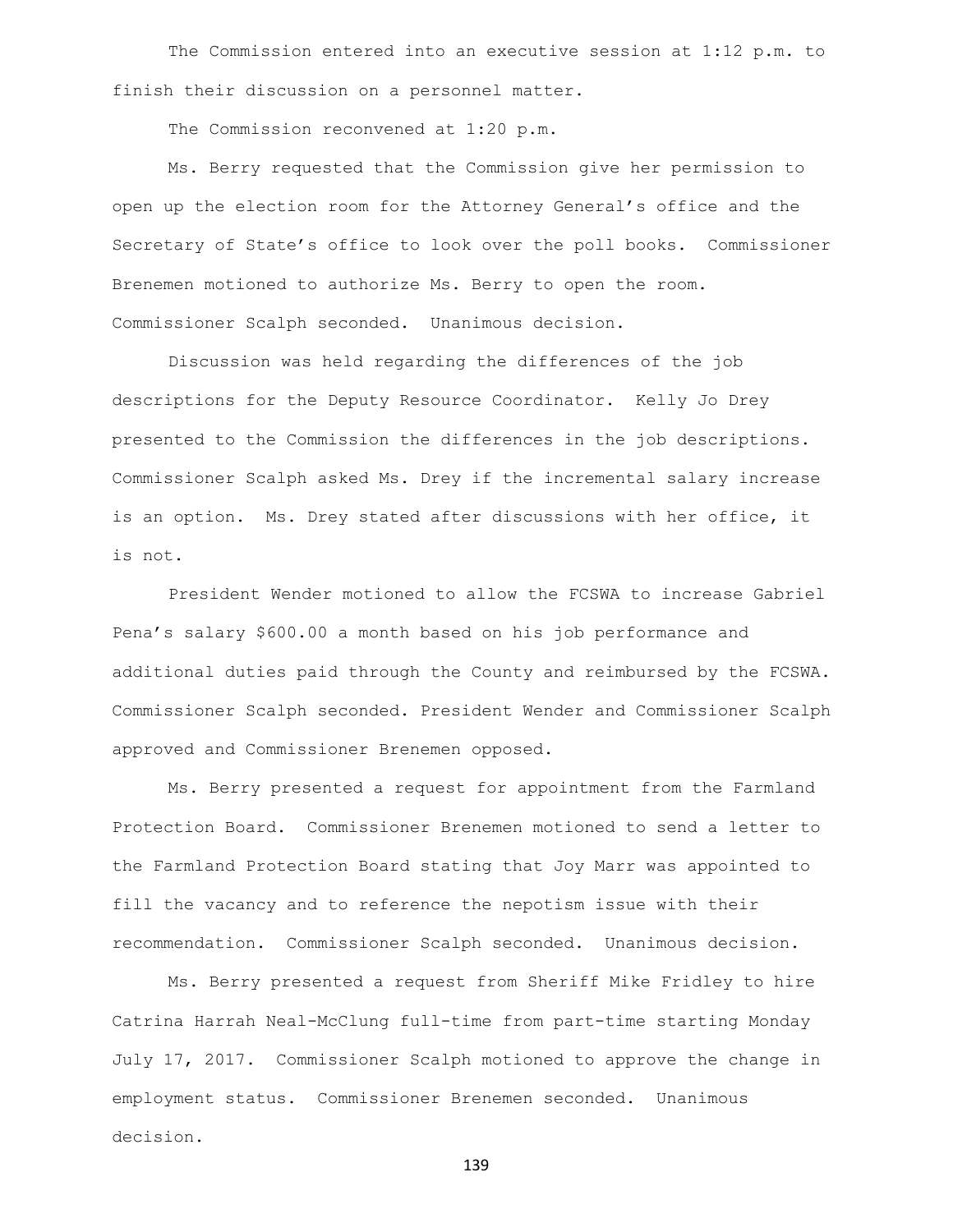Ms. Berry presented Change Order No. 1 for approval and signatures for Arch Masonry to provide labor and materials to repoint mortar joints of the Courthouse steps. Commissioner Brenemen motioned to approve and sign the change order. Commissioner Scalph seconded. Unanimous decision.

Discussion was held regarding cyber security for the Courthouse.

Discussion was held regarding the Fayette County Memorial Building Storage and the Belinda Morton property. Commissioner Brenemen motioned to publish an ad to auction the furniture from the basement of the FCMB. Commissioner Scalph seconded. Unanimous decision.

Ms. Berry presented a request from the park to leave a vacant garage position open. Commissioner Scalph motioned to approve the request. Commissioner Brenemen seconded. Unanimous decision.

Ms. Berry presents a combine divide and segregate land for Sharon Donell. Commissioner Brenemen motioned to approve and sign the order. Commissioner Scalph seconded. Unanimous decision.

Meeting is adjourned at 3:12 p.m.

FAYETTE COUNTY COMMISSION REGULAR SESSION JULY 28, 2017 COURTHOUSE FAYETTEVILLE, WV 25840 MEMBERS PRESENT: MATTHEW D. WENDER, DENISE A. SCALPH, JOHN G. BRENEMEN

The Fayette County Commission met in a regular session on this 28th day of July, 2017.

President Wender called the meeting to order at 9:02 a.m.

The Commission approved and signed the estate settlements for the County Clerk's office.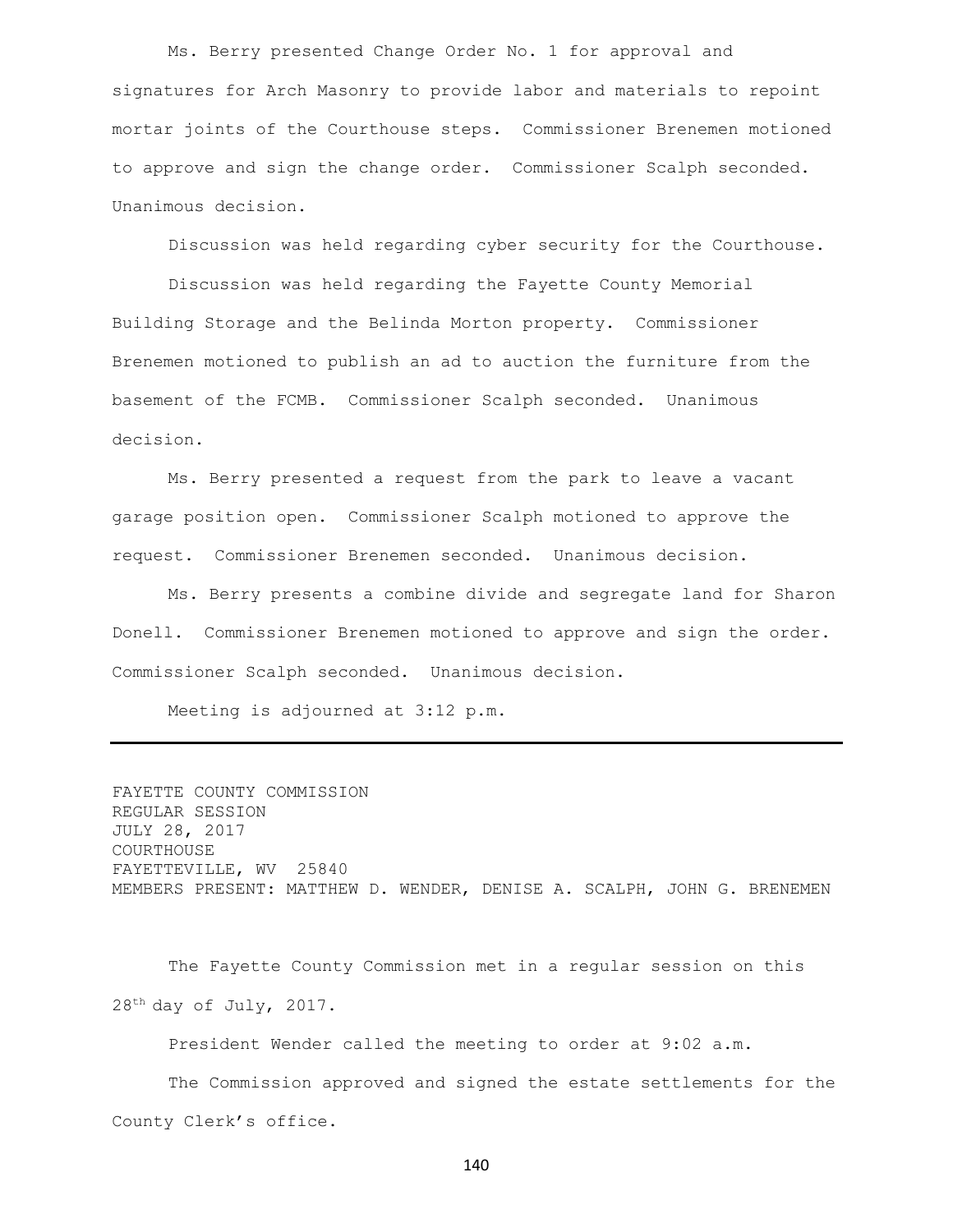The 9:00 a.m. agenda item regarding a T & C Towing matter with Kevin Walker and James Bennett was discussed. Mr. Walker is at the National Boy Scouts Jamboree and Mr. Bennett is on vacation, so neither were present. President Wender apologized to T & C Towing for the wording in the minutes on June 30, 2017. It will be corrected. The lawyer, Chris Davis, for T & C Towing presented the Commission with the Fayette County tax tickets for the business. The tickets are not in the name of T & C Towing or Glen's Towing. Commissioner Brenemen motioned to reinstate T & C Towing Services/ Glen's Towing Services, dba Hauling Reorganization, LLC to the rotation list. Commissioner Scalph seconded. Unanimous decision.

Commissioner Scalph motioned to correct page 6 on June 30th, 2017 to remove "if T & C Towing leaves." Commissioner Brenemen seconded. Unanimous decision.

Jake Johnston appeared to discuss the Loup Creek Volunteer Fire Department. They have two stations and one station is ready to fall in due to erosion from flooding. The engine has been moved out but it does store a pickup truck and a rescue truck. They need more room at their active station.

President Wender, Deborah Berry, County Administrator and Mr. Johnston held a conference call with Theresa White, WV Division of Homeland Security Region V Liaison, this week and she gave the name of someone who could help them get money. The application has to be completed August 28th, 2017. President Wender requested giving time during the Courthouse business hours for Mr. Johnson to complete this application so he can work with the individuals needed during business hours. Commissioner Scalph asked for an opinion from the Prosecuting Attorney, Larry Harrah. Mr. Harrah recommends Mr. Johnston track his hours and give them back to the county later in a way to be determined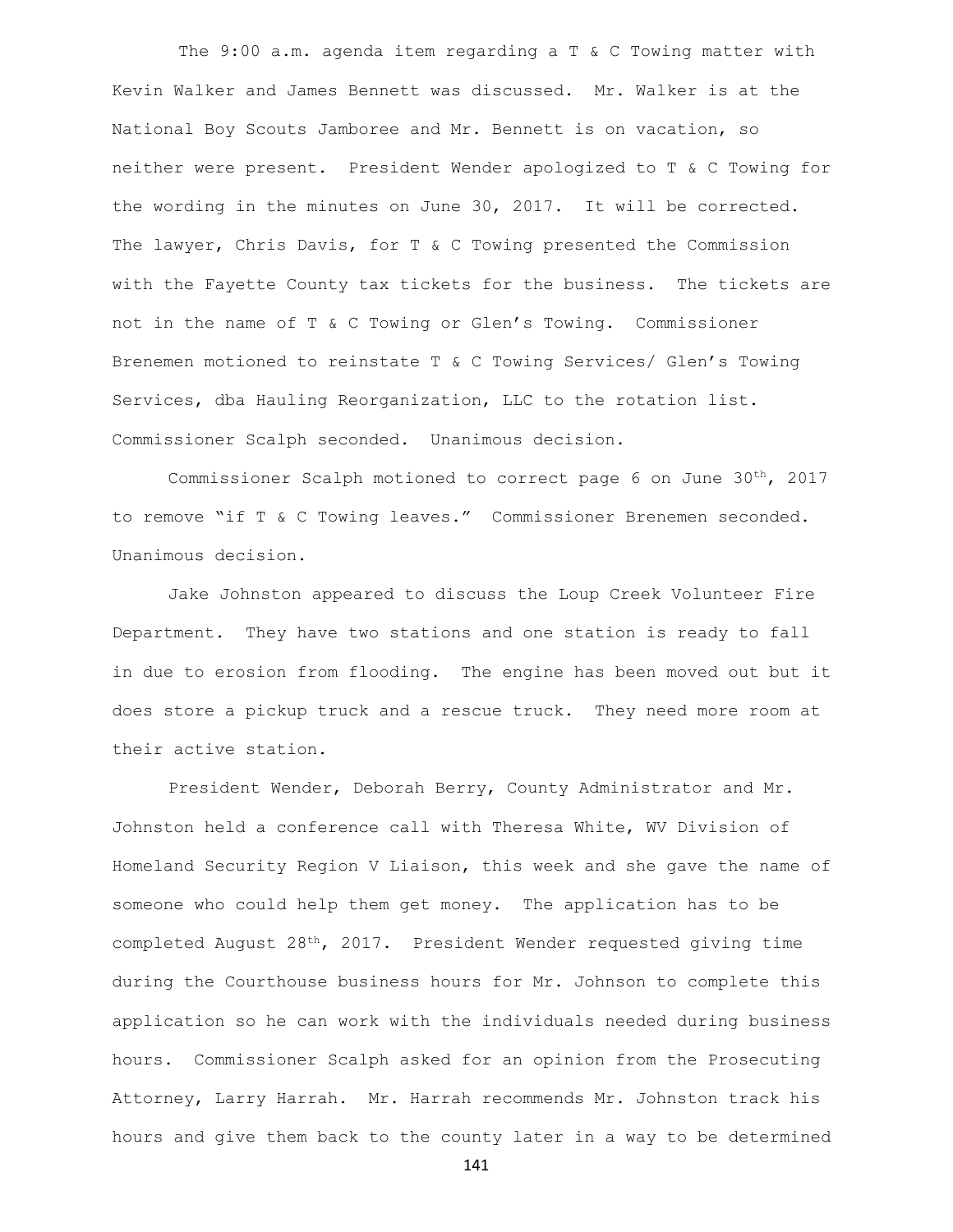by his supervisor, Sonny Milam. Commissioner Scalph motioned to give permission to Ms. Berry to speak with Mr. Milam to allow Mr. Johnston to track his work log while working on this application and make up the hours later as Mr. Milam sees necessary. Commissioner Brenemen seconded. Unanimous decision.

Lesley Taylor, Region 4 Planning & Development, appeared to present Kanawha Falls PSD Resolution No. 28. Ms. Taylor gave an update on the water line extension. The contractor was having issues with some properties with CSX and they need an extension to deal with these issues. Ms. Taylor had the paperwork to request the extension for the Commission to review and sign.

Ms. Taylor presented Resolution No. 28, totaling \$567,048.94 and the extension request for the Commission to approve and sign. Commissioner Scalph motioned to approve the 60 day time extension. Commissioner Brenemen seconded. Unanimous decision.

Commissioner Scalph motioned to approve and sign Resolution No. 28, totaling \$567,048.94. Commissioner Brenemen seconded. Unanimous decision.

Commissioner Scalph motioned to approve and authorize President Wender to sign the documents presented by Ms. Taylor for the Boonesbourgh project. Commissioner Brenemen seconded. Unanimous decision.

Commissioner Brenemen motioned to approve the minutes from the July 14th meeting. Commissioner Scalph seconded. Unanimous decision.

Commissioner Scalph motioned to approve vouchers and invoices and release checks today. Commissioner Brenemen seconded. Unanimous decision.

Eddie Young, Assessor, appeared to present real property exonerations for Paul McKinney \$377.76; Joseph Alan Flanagan etal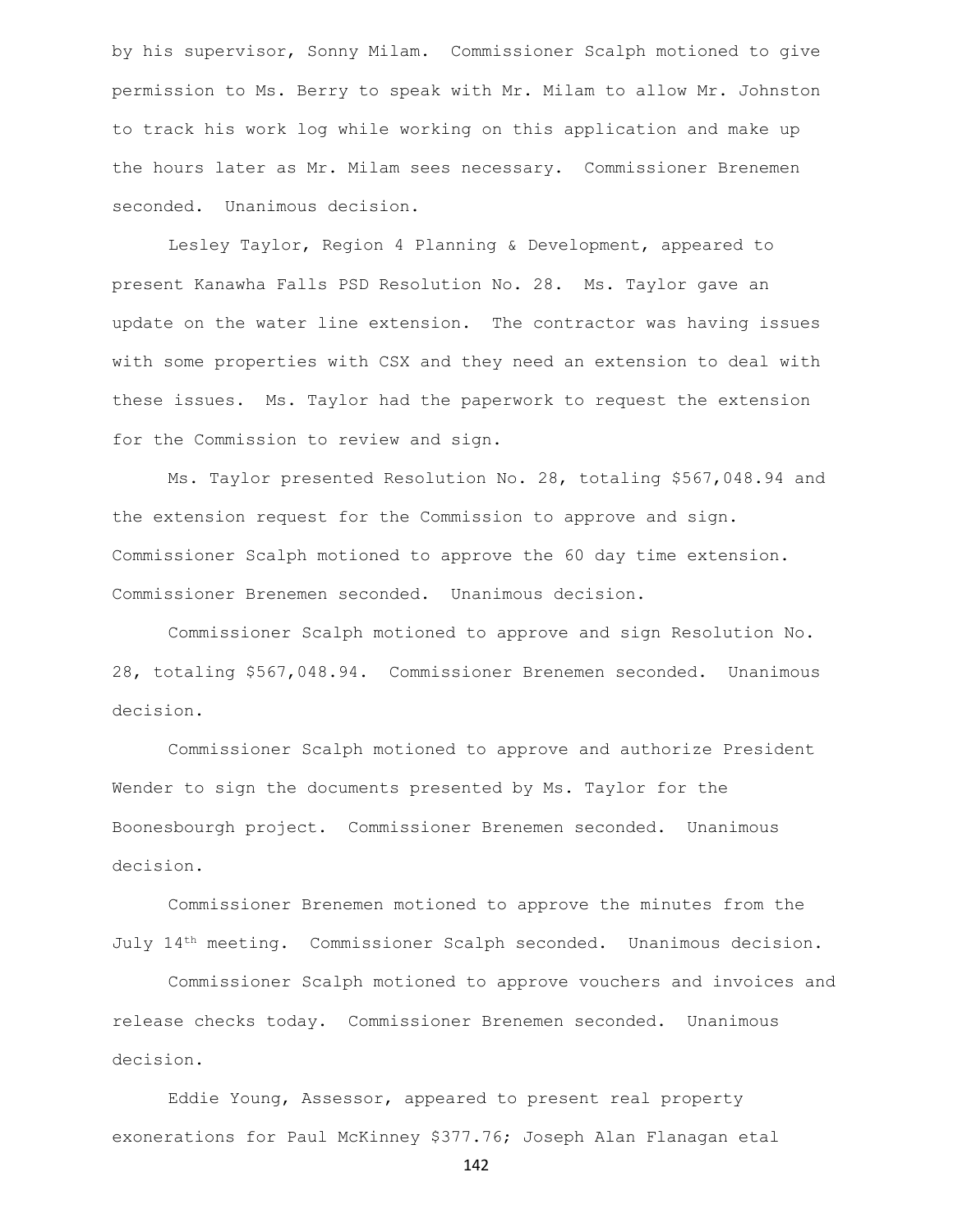\$152.94; Clarence Toney \$103.76; Phyllis M. Tweedie \$240.06; BP Mineral Holdings, LLC \$234.70; Ida Lopez \$33.78; Gregory A. Hewitt \$818.56; Norma Crandall McKain \$1,117.02 & \$1,151.92; Elizabeth Ann Blankenship \$125.68; Wayne D. & Robert Workman \$256.20; Lula F. Fox \$231.18; Lonnie D. & Drema Johnson \$42.54; Bobby E. Toney \$256.20; John & Lila Groom \$59.96; Donald L. McMillion, Jr. \$221.63; Charles Sanford \$384.82; Nancy L. Price \$163.50; and Leroy & Barbara Gray \$21.02. Commissioner Scalph motioned to approve the real property exonerations. Commissioner Brenemen seconded. Unanimous decision.

Mr. Young presented personal property exonerations for Soan D. or Marsha L. Richmond \$84.94; Rosemary M. & Jason C. Smith \$882.70; Gary Lee & Hazel Marie Harrah \$318.98; Christopher R. Toler \$491.74; Esther Lee Bobinski \$41.50; Lucinda Caroline & Coy A. Toney \$519.48; Betty J. Keffer \$53.74; Frank Spangler, Jr. \$301.28; Brenda Blake \$62.26; and Freddie J. & Betty J. Ennis \$190.62. Commissioner Brenemen motioned to approve the personal property exonerations. Commissioner Scalph seconded. Unanimous decision.

Alicia Treadway appeared for Kelvin Holliday, County Clerk, to discuss the paper ballots for Special Election. The next two elections are paper ballots. Usually the state requires one machine in Early Voting and one on Election Day. This election does not require that because there is not federal issue on the ballot. Commissioner Scalph motioned to approve to use only paper ballots in the October  $7<sup>th</sup>$ , 2017 Special Election. Commissioner Brenemen seconded. Unanimous decision.

Angela Gerald appeared to present some dilapidated properties. Ms. Gerald gave an update on the City of Smithers' properties. There are 7 properties that are dilapidated right on Route 60. Ms. Gerald has 4 new cases to present.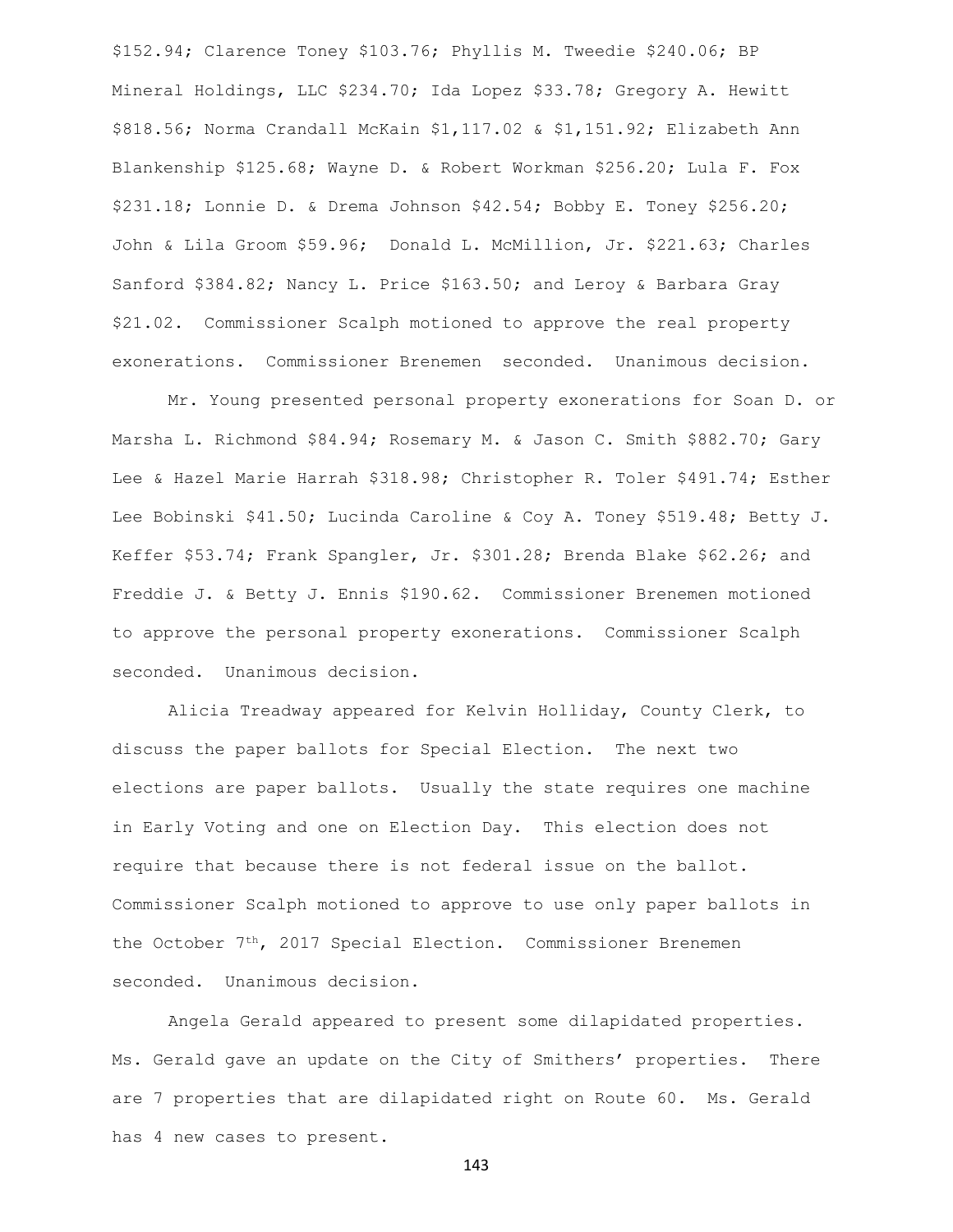William Dixon, 530 Gatewood Road; letter has been sent with no response because the owner is deceased. The Commission needs to start the process and allow the Prosecuting Attorney to file a legal complaint and continue with the demolition process. Commissioner Scalph motioned to allow the Prosecuting Attorney's office to start the process. Commissioner Brenemen seconded. Unanimous decision.

Billy King, 300 Berry Street, Oak Hill. Commissioner Brenemen motioned to send the proper paperwork to start the process. Commissioner Scalph seconded. Unanimous decision.

County Line Bar. The owner has been given 2 years to fix the property up but nothing has been done. Commissioner Brenemen motioned to continue with the demolition of the County Line Bar. Commissioner Scalph seconded. Unanimous decision.

Eric Pack, 181 Boothe Street, Oak Hill. Commissioner Scalph motioned to approve starting the process to get the property removed due to so many complaints from neighbors. Commissioner Brenemen seconded. Unanimous decision.

Sheriff Fridley and Anna Frost, Chief Tax Deputy, appeared to discuss raising the discrepancies limit allowed to be collected by our software. As of right now, it is set at \$1.00 under and over. They want to keep \$1.00 under and raise the over to \$5.00. Commissioner Scalph motioned to approve the request of Sheriff to raise overage of discrepancies to \$5.00. Commissioner Brenemen seconded. Unanimous decision.

Renee Harper, Parks Director appeared with a request from Valley High School Boosters for permission to sow grass seed at Boomer Ballfield. Commissioner Brenemen motioned to allow VHS Boosters to sow grass seed at Boomer Ballfield with all costs assumed by VHS. Commissioner Scalph seconded. Unanimous decision.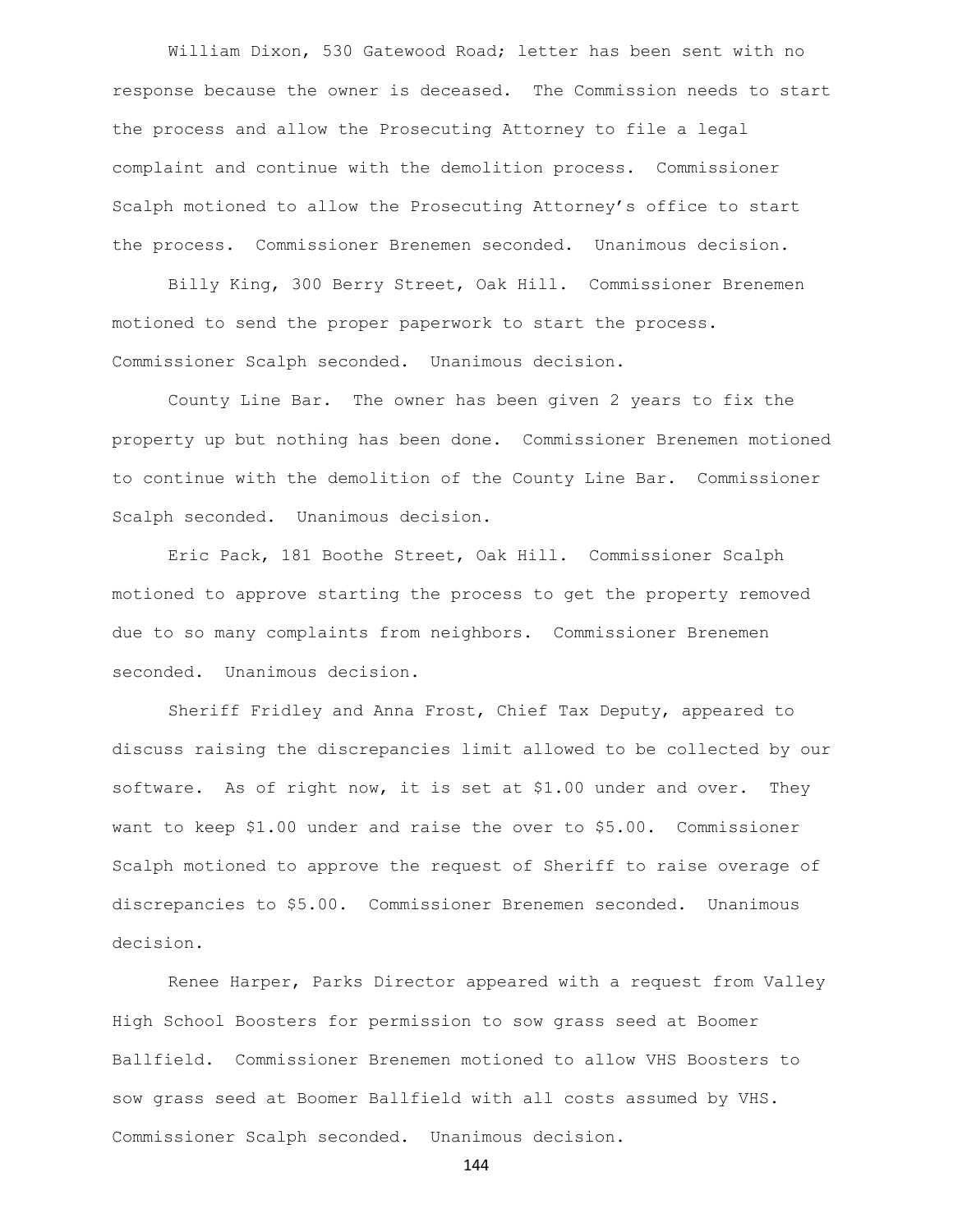Ms. Harper presented a request for a budget revision to carry over funds from FY 2017. President Wender asked why we prepare a budget if we are just going to revise as needed. Ms. Harper stated she is still working with an inherited budget, making repairs and catching up on deferred maintenance. Ms. Harper believes a lot of playground equipment is from the 1950s, unsafe, a liability, and unable to pass an audit. Ms. Harper stated that since we are now charging for admission to see the Christmas lights, some of the lights needs updating. Many are originals from Lacy's Lights.

President Wender stated that it's commendable that the Park is under budget and asked Ms. Harper, Ms. Berry and Commissioner Scalph to make recommendations on August 11th after making revisions to the current budget and decide what is critical. He would like to keep as much of the carry over as possible.

Ms. Harper would like to leave an amount of \$82,000.00 unspent in the garage and switch some over to the park. Ms. Harper feels it was over budgeted and they are also now down an employee. She would like to move \$40,000.00 to the park and leave the remainder as unspent. Ms. Harper, Commissioner Scalph and Ms. Berry will work together to come up with a firm amount and present it on August  $11^{th}$ , 2017.

Ms. Harper asked about how overtime has been paid in the past. She questioned how a person can be paid overtime in a week that sick or vacation time had been taken. The Commission wants to clarify the policy on overtime. Commissioner Scalph motioned to approve developing an amendment to our current policy addressing overtime with employees overlapping vacation/sick time used. Overtime should be paid on actual time worked without including vacation, sick and holidays. Commissioner Brenemen seconded. Unanimous decision.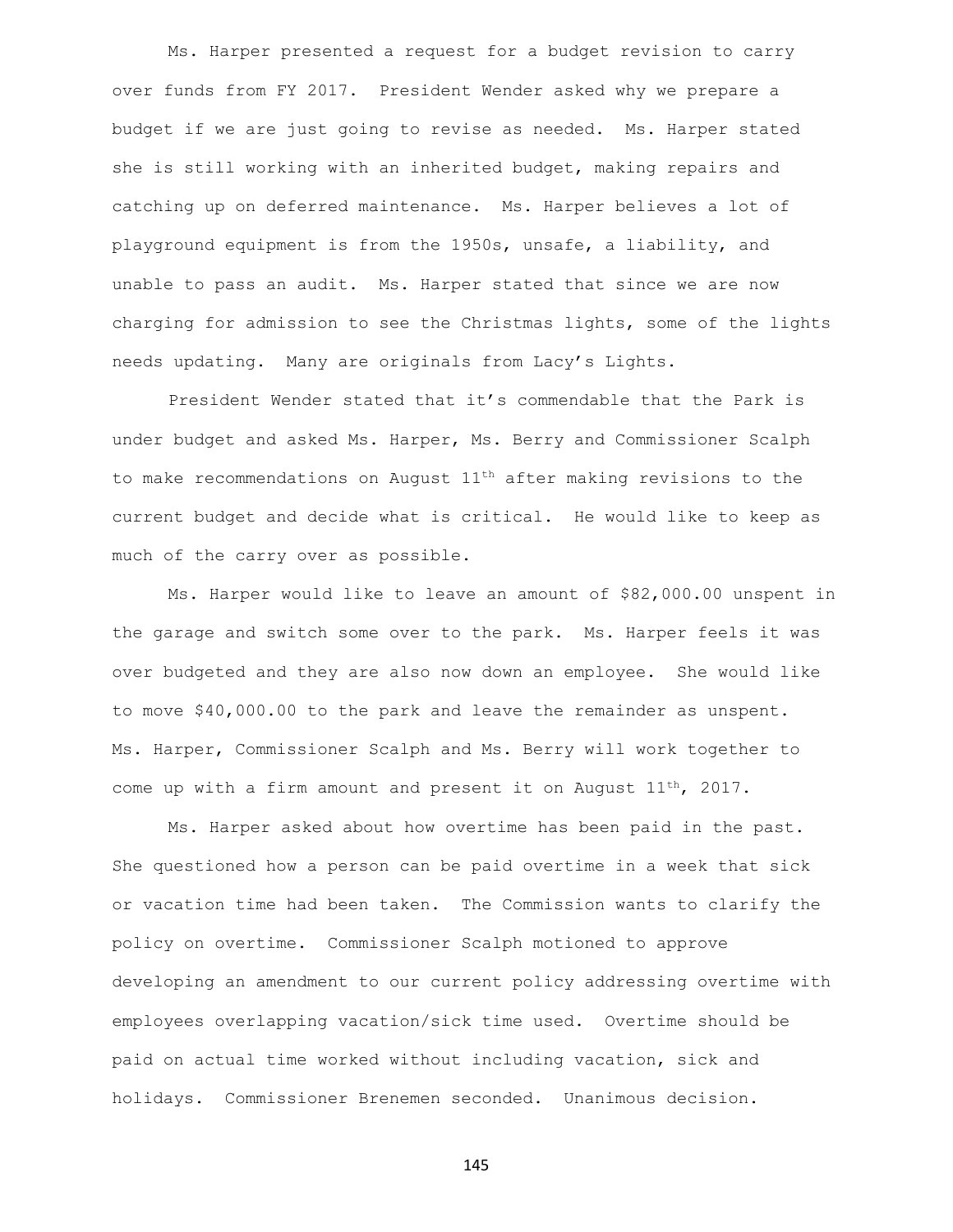Stormy Parsons, Director of Community Corrections, appeared to discuss Community Corrections. She presented a spreadsheet for the Commissioners to review. At the end of June  $30<sup>th</sup>$ , only 68 people have been committed to our program. Most cases are being sentenced to GPS now. President Wender suggested sending the spreadsheet prepared by Ms. Parsons along with copies of the last few months of the regional jail bill, the year to year comparison spreadsheet prepared by Ms. Sears and a letter from the Prosecuting Attorney's office signed by the Commission and Prosecuting Attorney to all participating parties.

Seth Burdette and Gene Kisler appeared to discuss an agreement with WVDEP. They want to put a series of settling ponds and ditches on County owned property. The time frame is 48 months. President Wender requested them to write a narrative of what is happening on the property to be given to the paper. Commissioner Scalph motioned to approve the agreement for the use of the property and authorize President Wender to sign. Commissioner Brenemen seconded. Unanimous decision.

Commission enters into an executive session at 12:30 p.m. Commission reconvenes at 1:56 p.m. no decision was made.

Ms. Berry presents several Orders to Combine or Divide and Segregate Land for Theodore Neely, Jr., Leas E. McComas, John Scott & Padget Settle, Phyllis M. Tweedie & Courtney Rose, Gereinder Moore, and Jerry Robert Warwick, respectively. Commissioner Brenemen motioned to approve the orders. Commissioner Scalph seconded. Unanimous decision.

Ms. Berry presented an order for approval and signatures appointing the Democratic and Republican Election Officials, including Poll Clerks, Election commissioners, Alternatives, and emergency Absentee Voting Commissioners for the Special October 7, 2017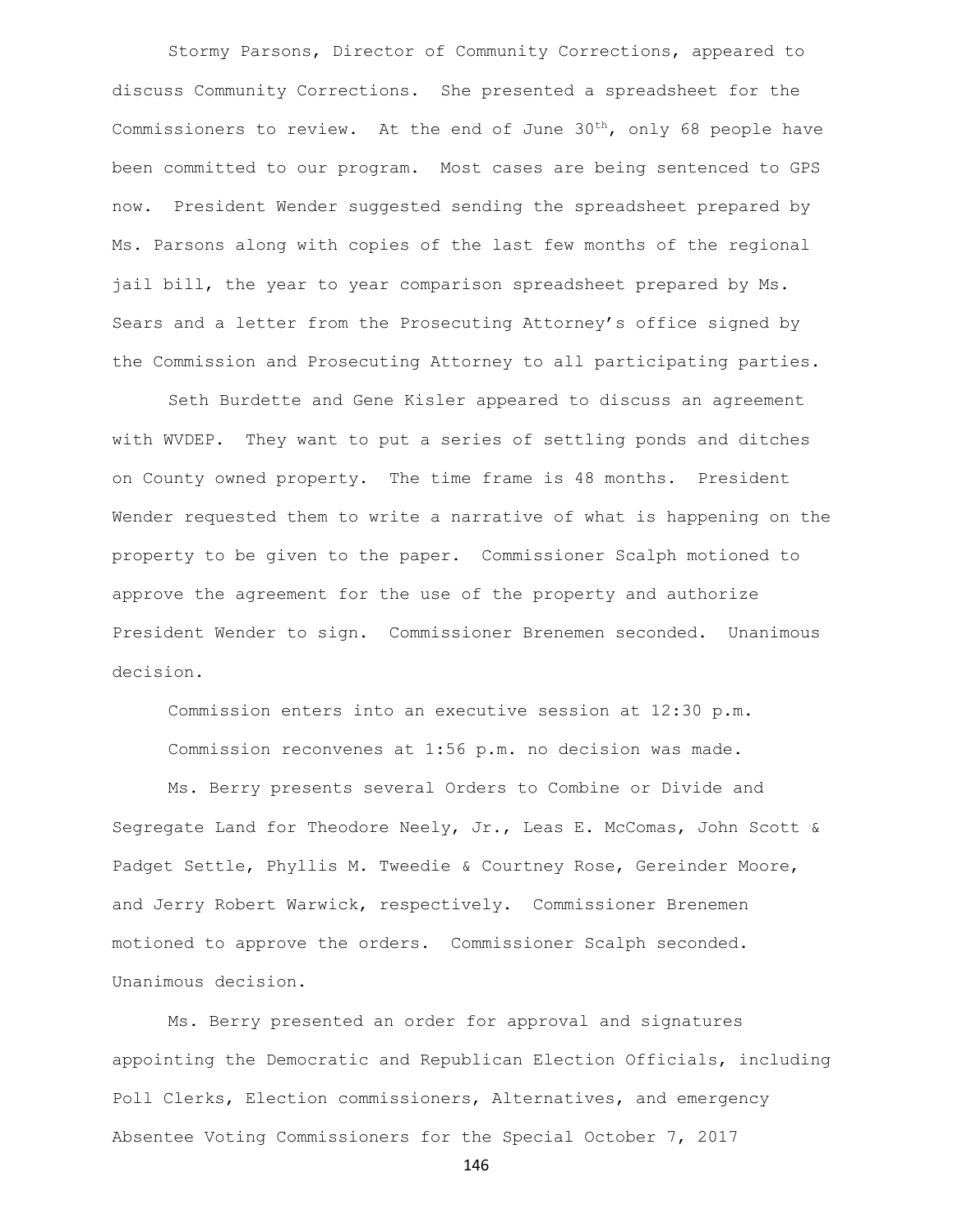Election. Commissioner Scalph motioned to approve and sign the order. Commissioner Brenemen seconded. Unanimous decision.

Ms. Berry presented a letter from Rick Forren, Chairman of the Fayette County Planning & Zoning Commission, requesting the reappointment of George Becker, Cynthia Ruckpaul, Kevin Biggs, Pat Day and Bobby Kirby, whose terms expire August 3, 2017. Commissioner Brenemen motioned to approve and sign the reappointment orders. Commissioner Scalph seconded. Unanimous decision.

Ms. Berry presented a letter to the WV Supreme Court of Appeals requesting reimbursement for rent for the Family Law Judge for the month of August, 2017. Commissioner Scalph motioned to approve and sign the letter. Commissioner Brenemen seconded. Unanimous decision.

Ms. Berry presented a drawdown for the Community Corrections grant for the month of June, 2017 for approval and signature of President Wender. Commissioner Brenemen motioned to authorize President Wender to sign the drawdown. Commissioner Scalph seconded. Unanimous decision.

Discussion was held on a property issue related to an adjoining property of Van Burks. Mr. Harrah will write a letter for the Commission to sign, stating that Mr. Burks should hire a lawyer to proceed with this issue.

Ms. Berry presented a budget revision for the General County Fund for approval and signature. Commissioner Scalph motioned to approve and sign the budget revision. Commissioner Brenemen seconded. Unanimous decision.

Ms. Berry presented a WorkForce Innovation and Opportunity Act Partnership Agreement and Region 1 WBD Conflict of Interest Agreement for approval of Signature Wender. Commissioner Brenemen motioned to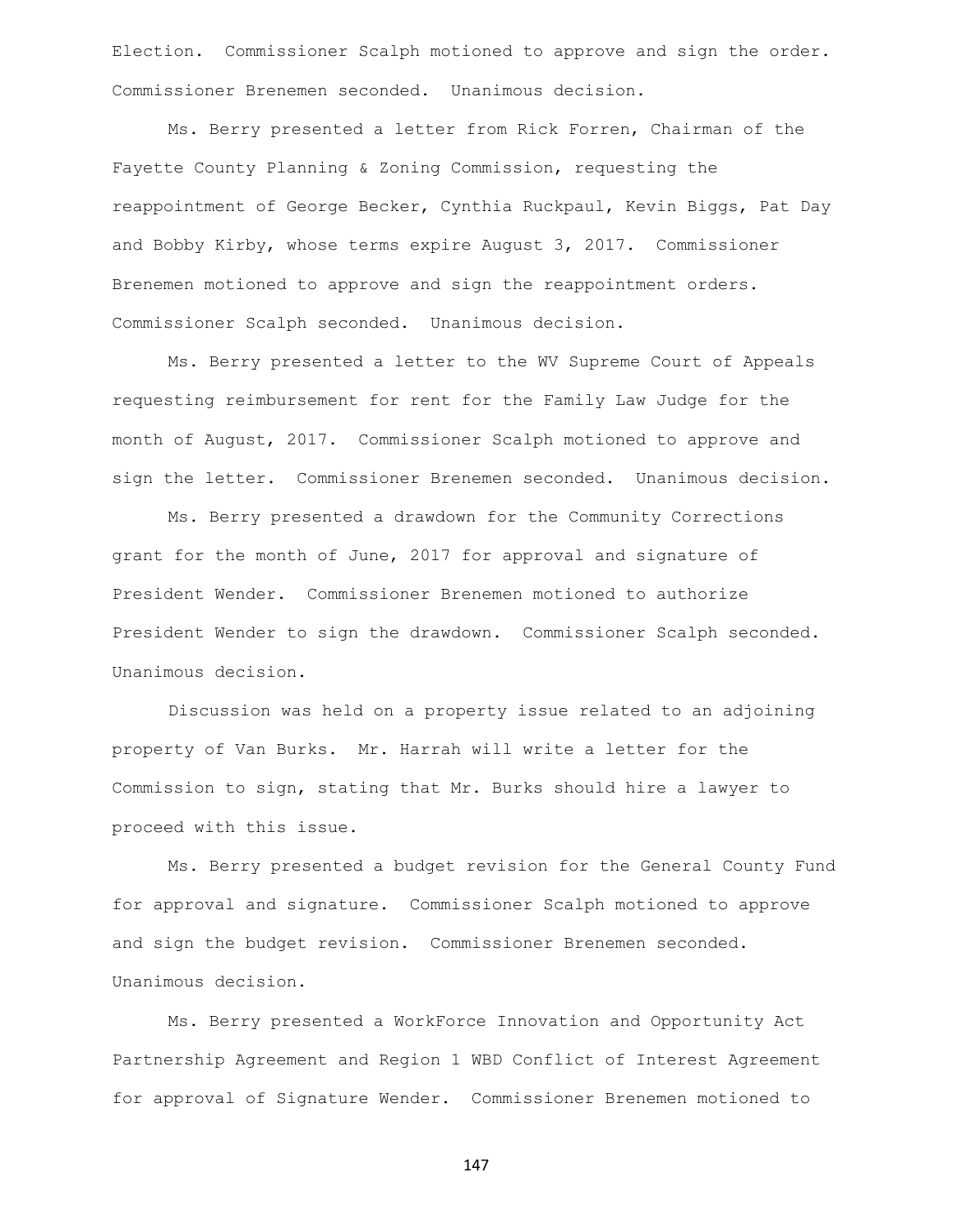authorize President Wender to sign. Commissioner Scalph seconded. Unanimous decision.

Ms. Berry presented a request from Sheriff Mike Fridley to pay the Town of Fayetteville \$1,800.00 for the cost to send Officer Amanda Keenan to the WV State Police Academy to become certified. Officer Keenan did not fulfill her employment contract with the Town of Fayetteville and is now employed by the Fayette County Sheriff's Office. Commissioner Scalph motioned to approve the payment. Commissioner Brenemen seconded. Unanimous decision.

The meeting was adjourned at 2:43 p.m.

FAYETTE COUNTY COMMISSION REGULAR SESSION AUGUST 11, 2017 COURTHOUSE FAYETTEVILLE, WV 25840 MEMBERS PRESENT: MATTHEW D. WENDER, DENISE A. SCALPH, JOHN G. BRENEMEN

The Fayette County Commission met in a regular session on this 11<sup>th</sup> day of August, 2017.

Commissioner Scalph called the meeting to order at 9:00 a.m. President Wender was scheduled to arrive late.

The Commission approved and signed estate settlements for the County Clerk's office for Mildred Ethel Whitlow, Clarence David Fitzpatrick, Pat Ray Hamilton, Michelle Lou Harmon, Jannes Catherine Londeree, Lois H. Anderson, Lewis Eugene Hedrick, Paul Randall, Una E. Carte, Timothy Lee Naylor, Mayzella Mahan, Camilla Rose Zelek, Phyllis Loraine Miller Kessler, and Bradley Raymond Lewis.

Eddie Young, Assessor, appeared to present real property exonerations for George A. Nichols \$150.60; Dolores A. Baker \$141.10;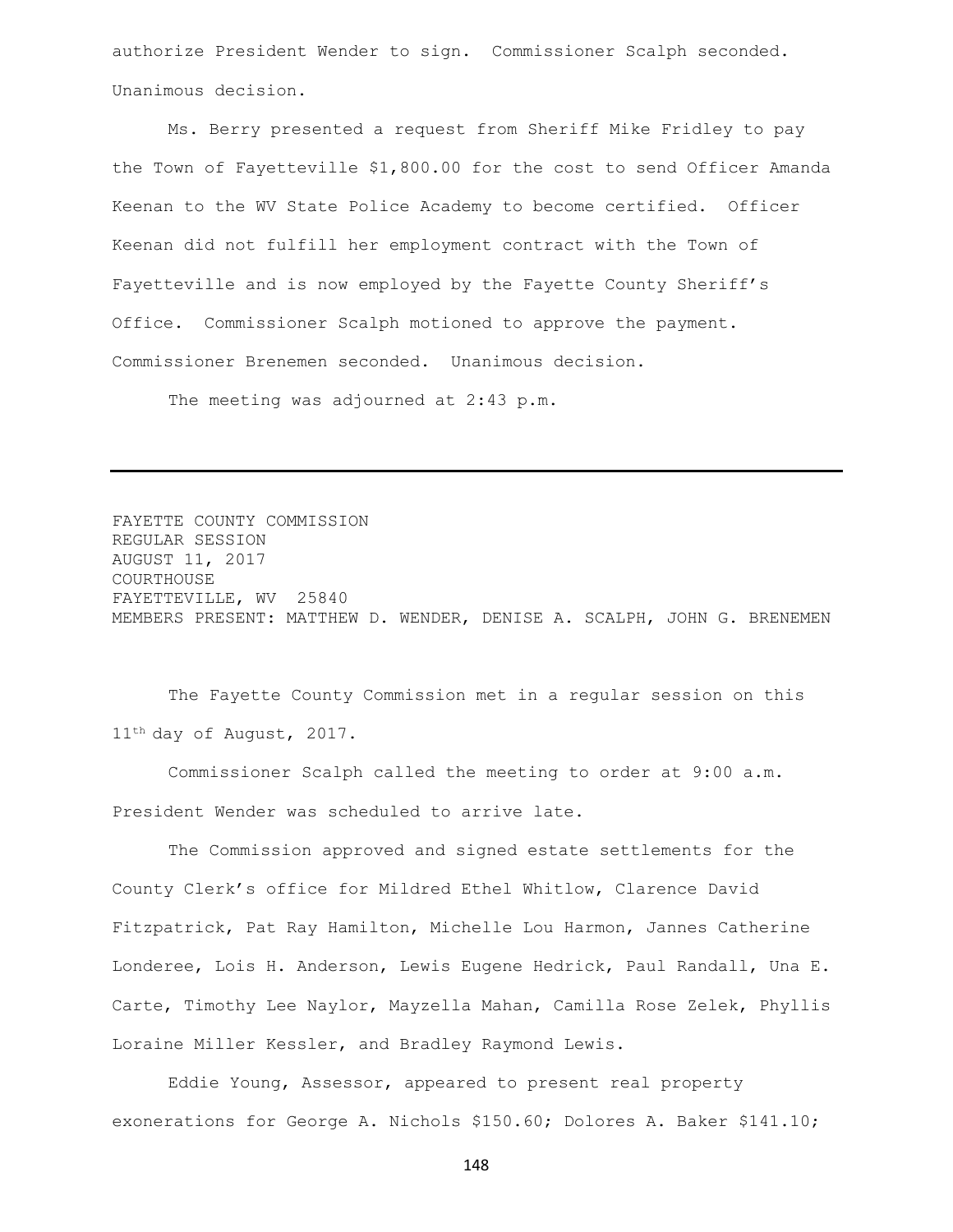Ramon P. & Brenda Lopez \$1,480.33; Janet W. Sutphin \$256.20; Lawrence R. & Linda G. Boley \$145.26; Gary L. & Erica D. Ellis \$275.16; Ernest K. Wriston \$140.80 & \$140.80; Erin M. Ellis \$146.98; Charles Biggs \$112.20; Betty J. Kincaid \$119.14; LCR Properties, LLC \$1,928.16; LHA Properties, LLC \$413.36; Michael Whisman \$176.26; Kim Wilson \$331.20; Robert & Thomas Bryant \$91.46; and Chris Allen Hanshew \$43.04. Commissioner Scalph motioned to approve the real property exonerations. Commissioner Brenemen seconded. Unanimous decision.

Mr. Young presented personal property exonerations for Delmar E. & Jeanne L. Black \$1,016.42; Paul C., Karen & William P. Reynolds \$284.78; Gary W. Duffield, III \$338.58; Robert E. & Terri A. Massey \$968.52; Enterprise FM Trust \$2,916.56; Crystal & Adam Trzicak \$165.22; Phillip G. & Jeanette Humphrey \$786.98; Janet Furst \$55.54; Michael A. Chapman \$555.06; Anthony A. & Amanda Jones \$131.78; Samuel W. McKinney, II \$640.82; Carlos L. Melocoton, Jr. \$432.08; Kathryn Shumaker \$111.76; Gary D. & Tina L. Chapman \$564.60. Commissioner Brenemen motioned to approve the personal property exonerations. Commissioner Scalph seconded. Unanimous decision.

Mr. Young presented two requests for correction of assessments. Commissioner Brenemen motioned to approve the requests for correction of assessments for Tuscany Gas, LLC and Robert Dale and Pamela Grose Campbell. Commissioner Scalph seconded. Unanimous decision.

Mr. Young presented two refunds for Gary L. & Erica Ellis and Robert or Thomas Bryant, respectively. Commissioner Brenemen motioned to approve refunds. Commissioner Scalph seconded. Unanimous decision.

President Wender arrived at 9:05 a.m.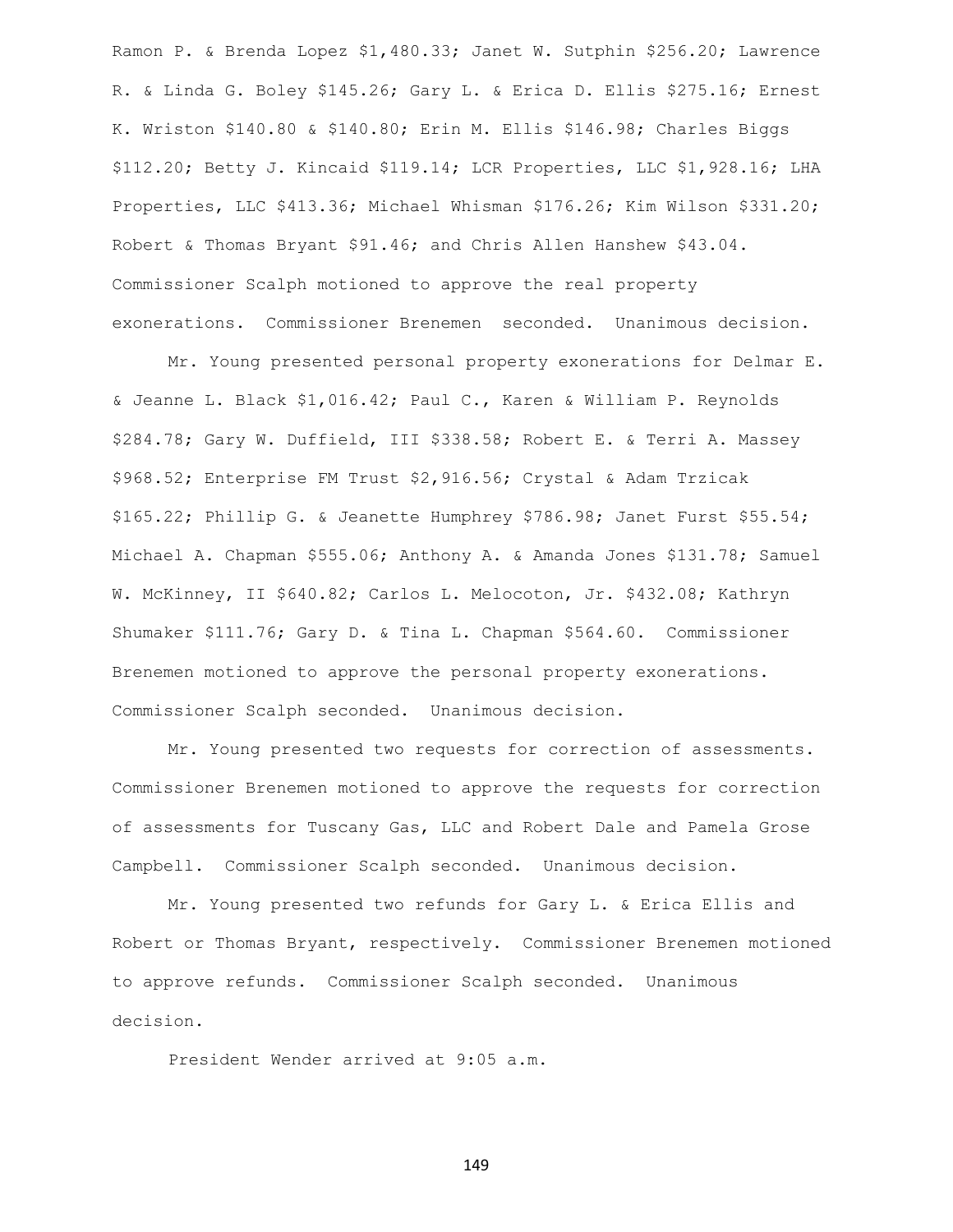Commissioner Brenemen motioned to enter into an executive session regarding a personnel matter with Mr. Young at 9:05 a.m. Commissioner Scalph seconded. Unanimous decision.

The Commission reconvened at 9:29 a.m. Commissioner Scalph motioned to enter into a contract to remedy a retirement issue with an employee. Commissioner Brenemen seconded. Unanimous decision

Commissioner Brenemen motioned to approve the minutes from the July 28th meeting. Commissioner Scalph seconded. Unanimous decision.

Commissioner Scalph motioned to approve vouchers and invoices and release checks today. Commissioner Brenemen seconded. Unanimous decision.

Commissioner Scalph motioned to approve 1st half payroll and release checks on August 15th, 2017. Commissioner Brenemen seconded. Unanimous decision.

Melinda Haid appeared to discuss the estate of Kenneth Haid, Jr. She felt that she needed to be refunded the money that she funded to the Commission appointed Fiduciary Commissioner, James Blankenship. Ms. Haid said that Mr. Blankenship delayed completing the estate. Her complaint was that she wrote the check in May and Mr. Blankenship's office cashed it but did not start the process on the estate until this month. Ms. Haid stated that there are some pending agreements awaiting the closure of the estate. President Wender suggested Prosecuting Attorney Larry Harrah write a letter to Mr. Blankenship about this issue and ask that he clarify to the Commission why the estate was delayed. Commissioner Scalph motioned to request counsel to contact Mr. Blankenship to schedule a meeting with the Commission explaining the delay and Ms. Haid will be contacted with the set meeting. Commissioner Brenemen seconded. Unanimous decision.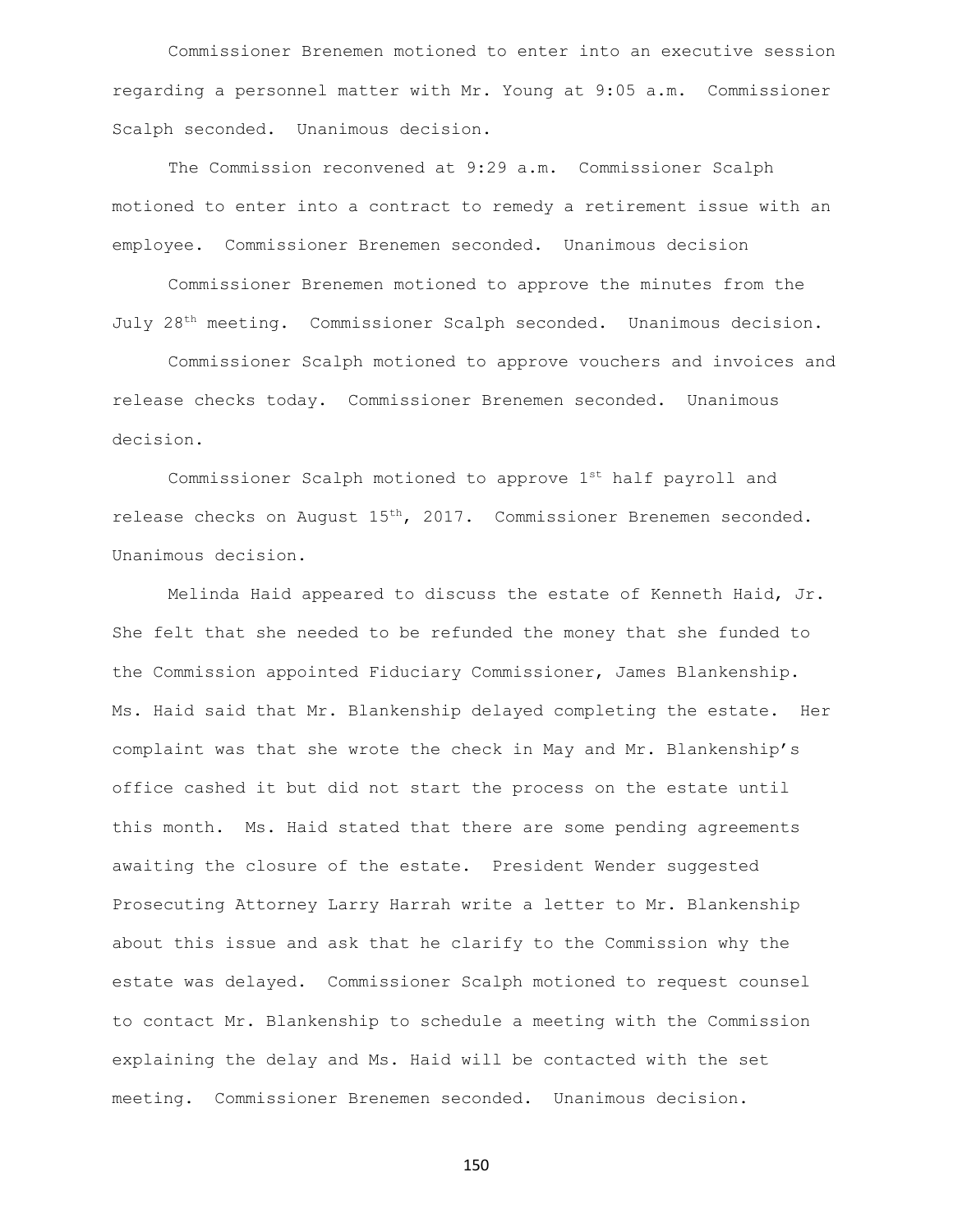Deborah Berry, County Administrator, presented Orders to Combine, or Divide and Segregate Land for Jayne Payne, Charlene Mosely, Annabelle Wood, Dianna L. Lilly and Michael Whisman, respectively. Commissioner Brenemen motioned to approve all orders. Commissioner Scalph seconded. Unanimous decision.

Ms. Berry presented a request to use the Fayette County Memorial Building for a community event for back to school haircuts by Donnie Snyder with The County Shoppe and Sheriff Mike Fridley with Deputies and Dogs. The Commission requested that the approval letter state that for future events within the county, the opportunity should be offered to other local barbers and beauticians to participate. Commissioner Brenemen motioned to approve the event. Commissioner Scalph seconded. Unanimous decision.

Commissioner Brenemen motioned to enter into an executive session to discuss an investigation/real estate matter at 9:52 a.m. Commissioner Scalph seconded. Unanimous decision.

The Commission reconvened at 9:55 a.m. Commissioner Scalph motioned to approve the Sheriff's office, Prosecuting Attorney's office, and State Police to use the back room of the Morton Building for an undefined time to solve investigations. Commissioner Brenemen seconded. Unanimous decision.

Discussion was held about the long term use of the Morton Building. Two requests have been received: a request from Kelvin Holliday, County Clerk, for storage of election equipment and a request from Sheriff Mike Fridley to use the building for the detective's bureau. President Wender suggested that the Commission visit the storage area of the election supplies on the third floor of the Courthouse to see the problem today before any decision is made.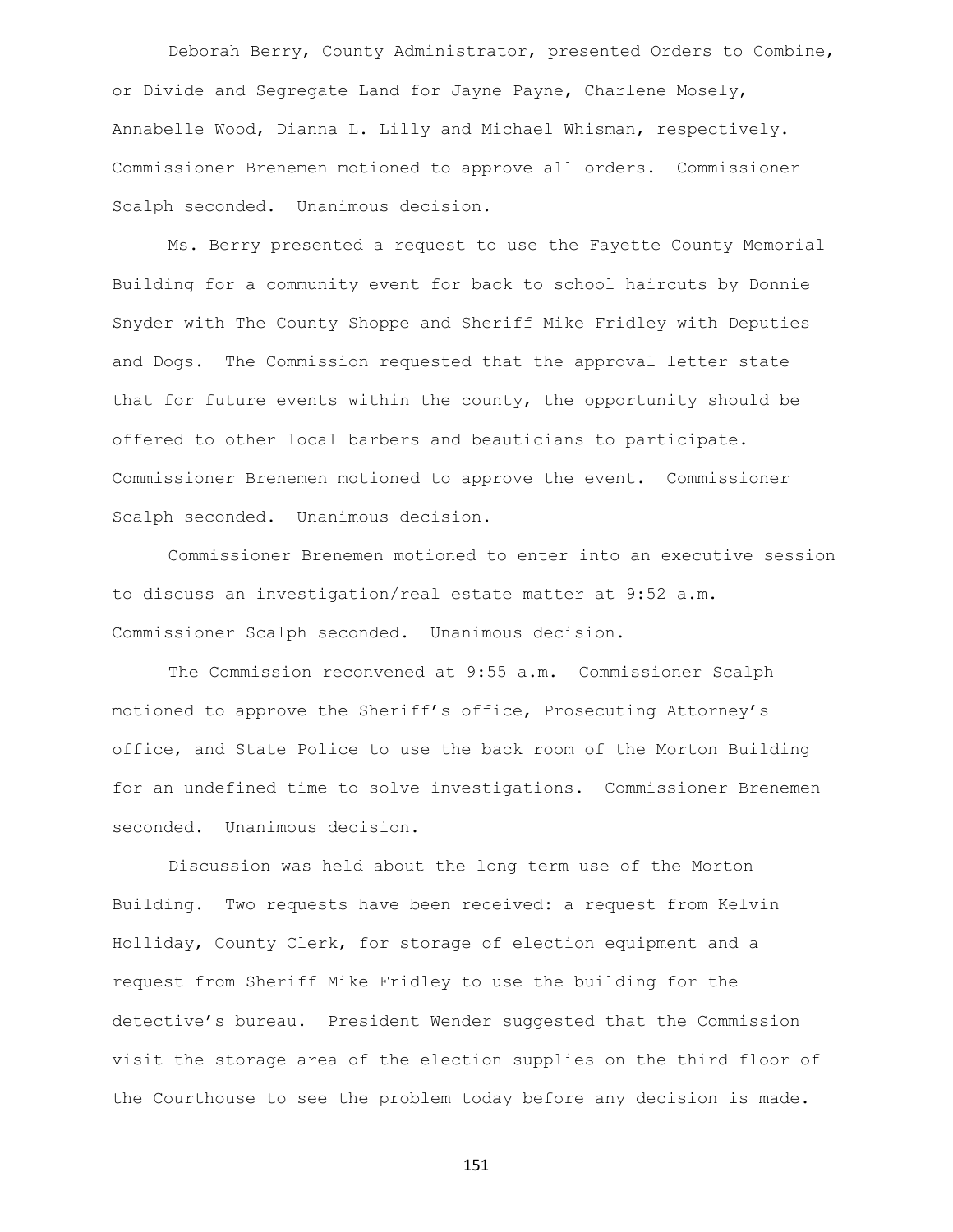A public hearing was held regarding the Early Voting precinct location for the October  $7<sup>th</sup>$ , 2017 Special Election. There will only be one site at the Fayette County Memorial Building. The floor was opened for comments regarding the Early Voting site. No comments were made. Commissioner Scalph motioned to approve the Fayette County Memorial Building as the site for Early Voting for the October  $7<sup>th</sup>$ , 2017 Special Election. Commissioner Brenemen seconded. Unanimous decision.

Libby Akers with the Valley High School Football Field Boosters appeared to request funding. Ms. Akers requested on behalf of the boosters an allocation to help fund the lights at the current Valley High School Football Field. The purchase price of the lights is \$5,175.00 and installation is estimated at around \$5,000.00. Commissioner Brenemen motioned to allocate \$3,000.00 toward the lighting situation contingent on raising the full amount for the project. Commissioner Scalph seconded. Unanimous decision. A letter will be written for our allocation with the contingencies. Ms. Akers will be required to show proof of full amount raised before the Commission allocation could be released.

Lesley Taylor, Region 4 Planning & Development, and Jonathan Grose, Kanawha Falls PSD, appeared to give an update on the Kanawha Falls PSD. Ms. Taylor presented Resolution #29 totaling \$314,765.11. Commissioner Scalph motioned to approve the resolution and authorize President Wender to sign. Commissioner Brenemen seconded. Unanimous decision.

Ms. Taylor discussed the pipe that is running above ground in Gauley Bridge. Some more costs and issues have come up in just the past few weeks. They will be going back to the infrastructure council for an additional \$212,000.00. President Wender suggested tabling the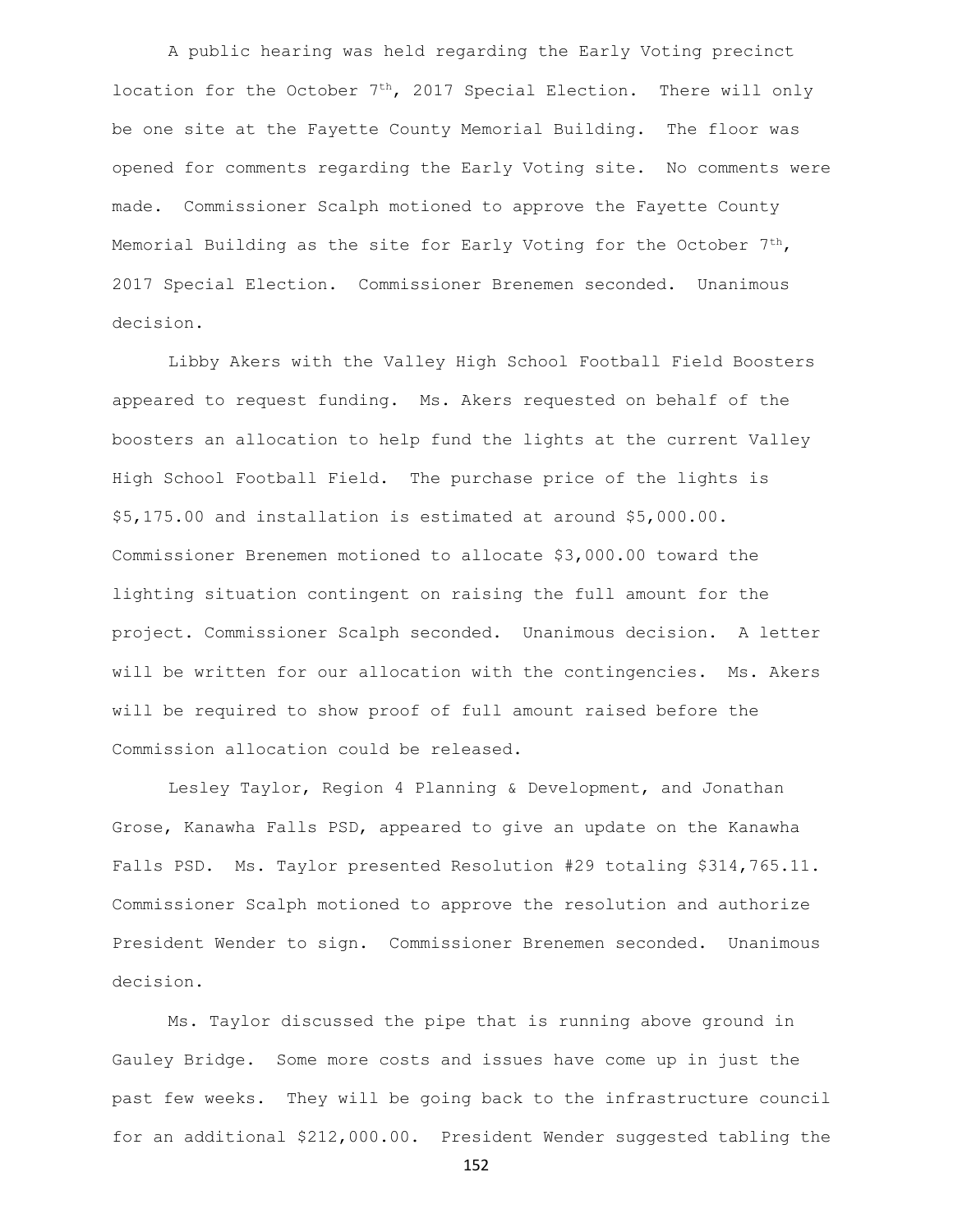issue until Mr. Harrah returns to discuss what action can be taken against the engineering company.

Mr. Grose presented an update on the Kanawha Falls PSD. Vendor debt is down to \$55,000.00 but does not include money owed to the commission. The board is now at the point that they need to connect new customers but they do not have the monies readily available to do so. \$36,000.00 is needed to complete this. Commissioner Brenemen motioned to approve the request for an allocation of \$36,000.00 to connect water lines with the understanding that we will be reimbursed by a set schedule. An agreement will be drawn up by the Kanawha Falls PSD as to how payments will be made and reviewed by our Prosecuting Attorney. The allocation will be paid out at the discretion of the Staff Accountant. Commissioner Scalph seconded. Unanimous decision.

Discussion was held on the water line that needs burying. President Wender asked Mr. Harrah how the Commission can handle correcting the engineer or the contractor's mistake. Mr. Harrah stated that he believes that the PSD could take legal action if needed. President Wender asked if the Commission could take part. Mr. Harrah stated the FCC could but usually there is only one plaintiff in this type of matter. President Wender requested a letter from the Board stating their intentions of handling this situation.

Mr. Grose gave an update on Gauley Bridge. There is a gentlemen that is starting a locally owned grocery store in the old Family Dollar building. Basic necessities will be available. There was discussion held on a disc golf course. Rhonda McDonald, new general manager for Glen Ferris Inn, was present and is willing to work with the Town of Gauley Bridge on projects.

Discussion was held on Election Night expenses for the Special Election. The Commission was concerned about the amount of people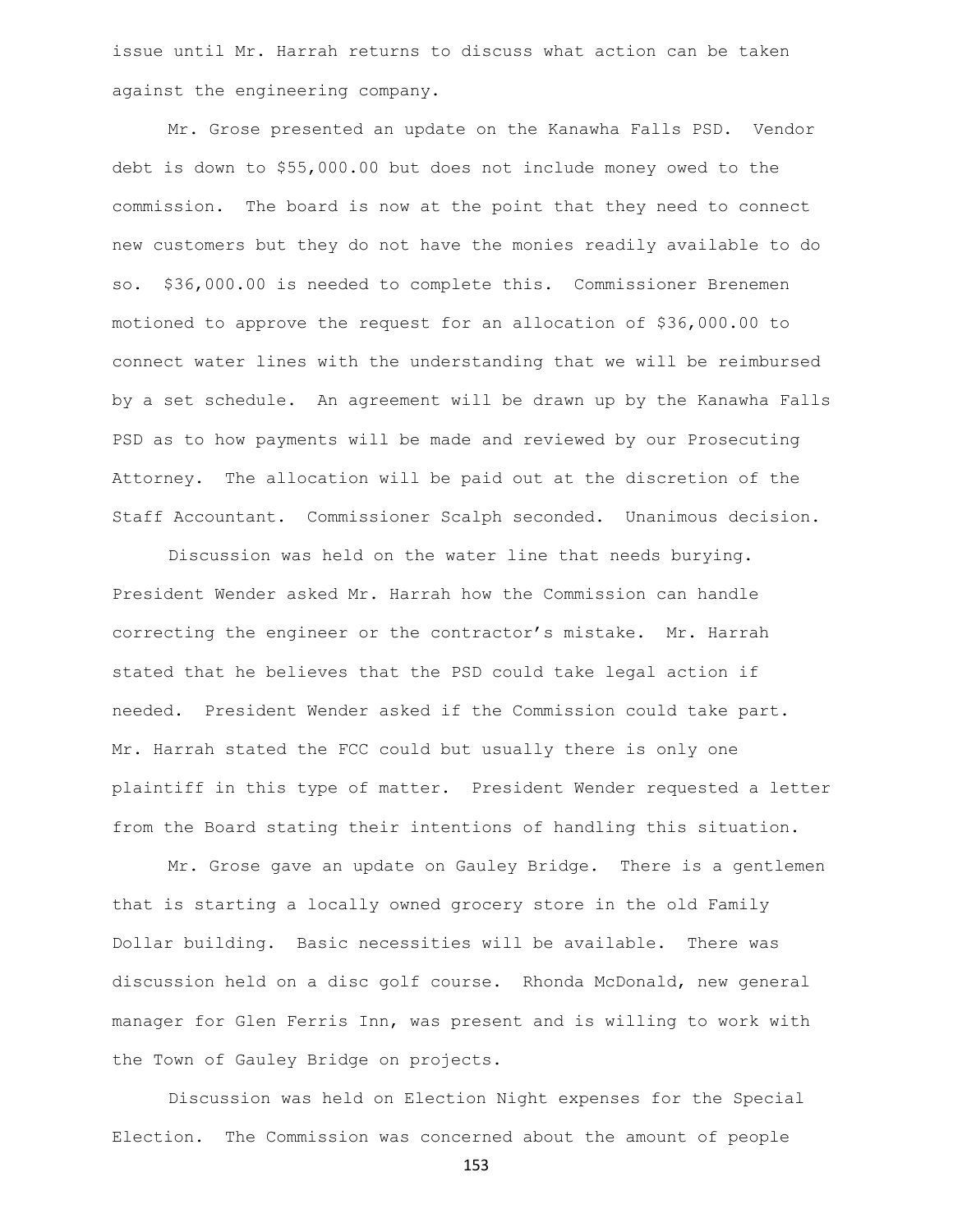that we have working on Election Night. They felt we need to have the minimal amount of workers necessary. The County Clerk's office is working on this issue already to make Election Night a better situation all around.

Stormy Parsons appeared to discuss the Community Corrections finances. She handed out an excerpt from the FY 2018 Community Corrections budget (attached). The reward was issued for \$130,000.00. As of June  $30^{th}$ , 2017, monies were collected in excess of \$25,501.14 over expenditures. She asked the Commission to cover an estimated \$10,000.00 over the grant for contracted services offered in the FY 2018 budget. Discussion was tabled until an executive session could take place later.

Kevin Walker, OEM Director, appeared to discuss the Meadow River Rail Trail Bridge. Mr. Walker had been working on this project with FEMA and he had answers to present to the Commission. The project worksheet was rewritten. The new cost analysis is \$1,152,874. FEMA will start dispersing monies after all approvals are made in an estimated 12-16 weeks. 75% will be paid at first then 25% will be paid when the project is complete. This is a fully funded FEMA project; no monies will be received by the state. Projected completion is estimated for a year. President Wender asked that a status report be written by Mr. Walker and attached to the minutes. He also asked that it be copied to all other partners involved. President Wender asked that the DOH and Doug Hylton return and give an update on the project that is separate of the FEMA project.

Discussion was held on the professional services retainer agreement with Environmental Remediation & Recoveries; Mike Callahan was present. President Wender asked some questions to Mr. Callahan regarding the agreement. Mr. Callahan described the agreement in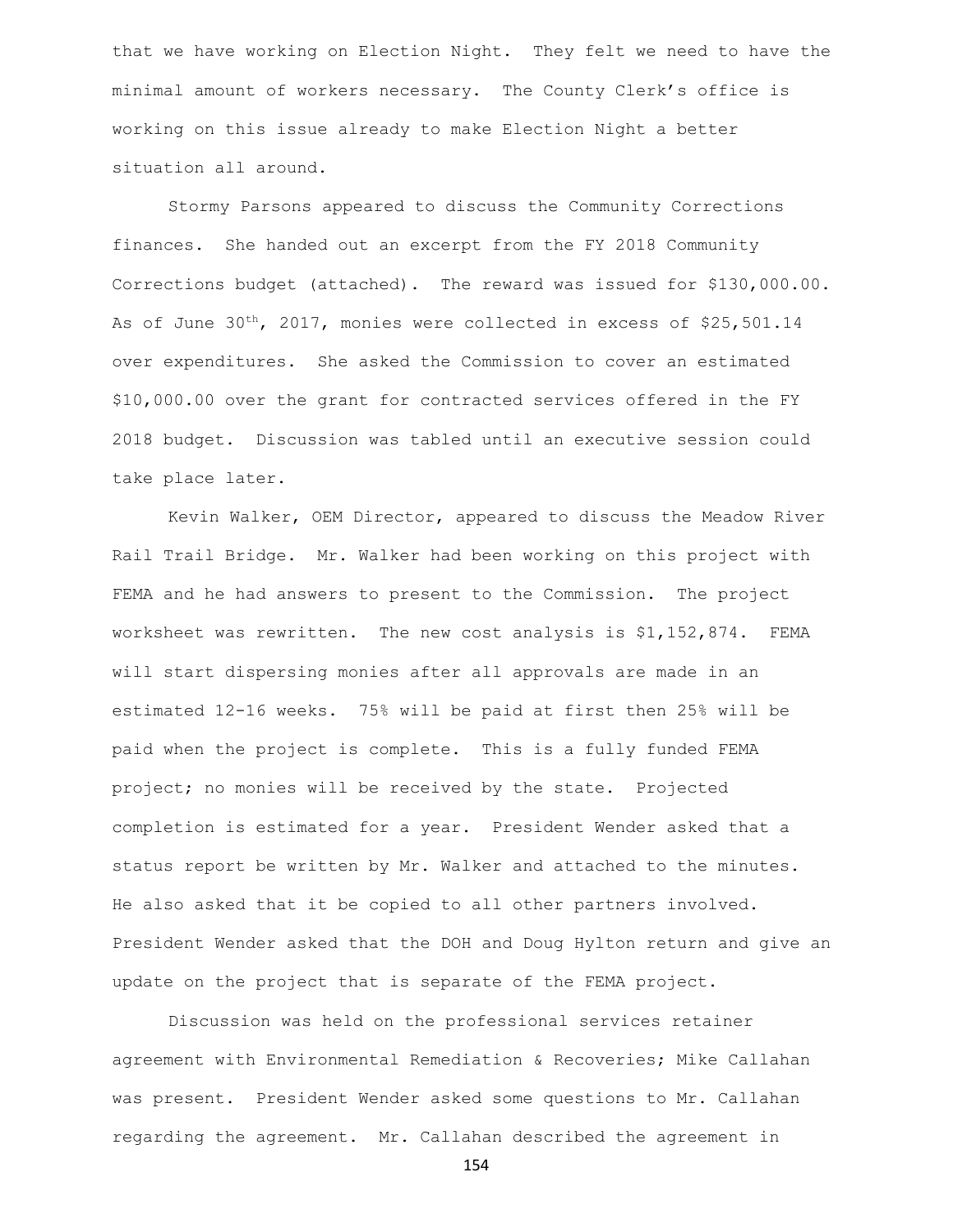detail for the Commission. The Commission asked for a simpler version of the agreement to be written. Commissioner Scalph does not feel the county is in a position to do this at this time. President Wender stated that they understand the end game but they are unsure of how this agreement is getting us there. He asked that Mr. Callahan write a concept paper in layman's term for the Commission to review. Mr. Callahan will return with a simpler version.

Ms. Berry presented a request from the Fayette County Historic Landmark Commission to use the Courthouse on Saturday, November  $18<sup>th</sup>$ , 2017 for a historical performance in Judge Hatcher's Courtroom. Commissioner Brenemen motioned to approve the request. Commissioner Scalph seconded. Unanimous decision.

Ms. Berry presented for discussion to continue the summer help for the County Commission scanning project. Commissioner Scalph motioned to approve the scanning on a month to month basis. Commissioner Brenemen seconded. Unanimous decision.

Discussion regarding quotes received for removing the tower, antennas and lines at the Fayette County Memorial Building was tabled.

The lease agreement for the house at the Fayette County Park was tabled until; the next meeting.

A decision for the next project for the WV Courthouse Facilities Improvement Authority Grant Application, due October 6, 2017, was tabled until the August 25<sup>th</sup> meeting.

Ms. Berry presented for discussion reporting of mileage for the Dog Warden. Mr. Harrah stated that he feels he should be exempt on mileage. Commissioner Brenemen motioned to approve the Dog Warden to be exempt on mileage. Commissioner Scalph seconded. Unanimous decision.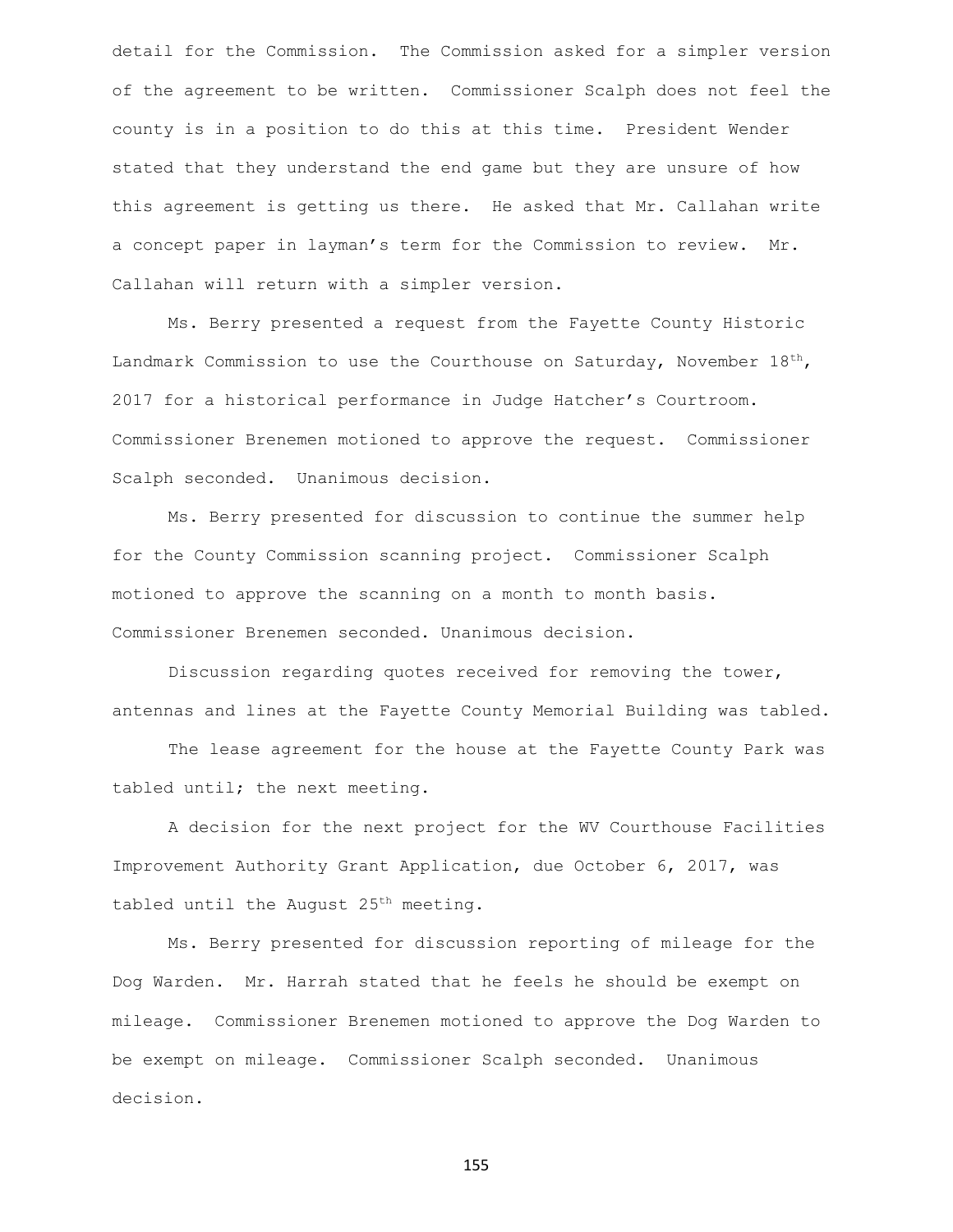Ms. Berry presented for discussion reporting of mileage for Kevin White, OEM employee. Mr. Walker says that Mr. White is subject to call out and is the only person in the county that can resolve CAD issues. His vehicle is also marked. The Commission has further questions and tabled this decision until the August  $25<sup>th</sup>$  meeting.

Ms. Berry presented a memo related to overtime, compensation time and an addendum to the personnel manual. This was tabled until our insurance company can review and offer their opinion.

Ms. Berry presented a request from New River Transit Authority for a \$19,000.00 allocated from the Coal Severance Fund. Commissioner Brenemen motioned to release the check to NRTA. Commissioner Scalph seconded. Unanimous decision.

Discussion was held on the Park budget. Park director Renee Harper, submitted a list (attached) detailing the request for budget carry overs from FY 2017: \$90,000.00 total; \$50,000.00 from the FY 2017 Park budget and \$40,000.00 from the FY 2017 Garage budget. The money will be added to supplies and material, maintenance & repair, and capital outlay. The biggest capital outlay project is bathroom renovations at the canteen and dining hall. Maintenance and repair will be paving, gutters, and the basketball court. Commissioner Brenemen motioned to approve the budget revision for the Park in the amount of \$90,000.00, which reflects monies carried over from last year. Commissioner Scalph seconded. Unanimous decision.

The meeting was adjourned at 2:06 p.m.

FAYETTE COUNTY COMMISSION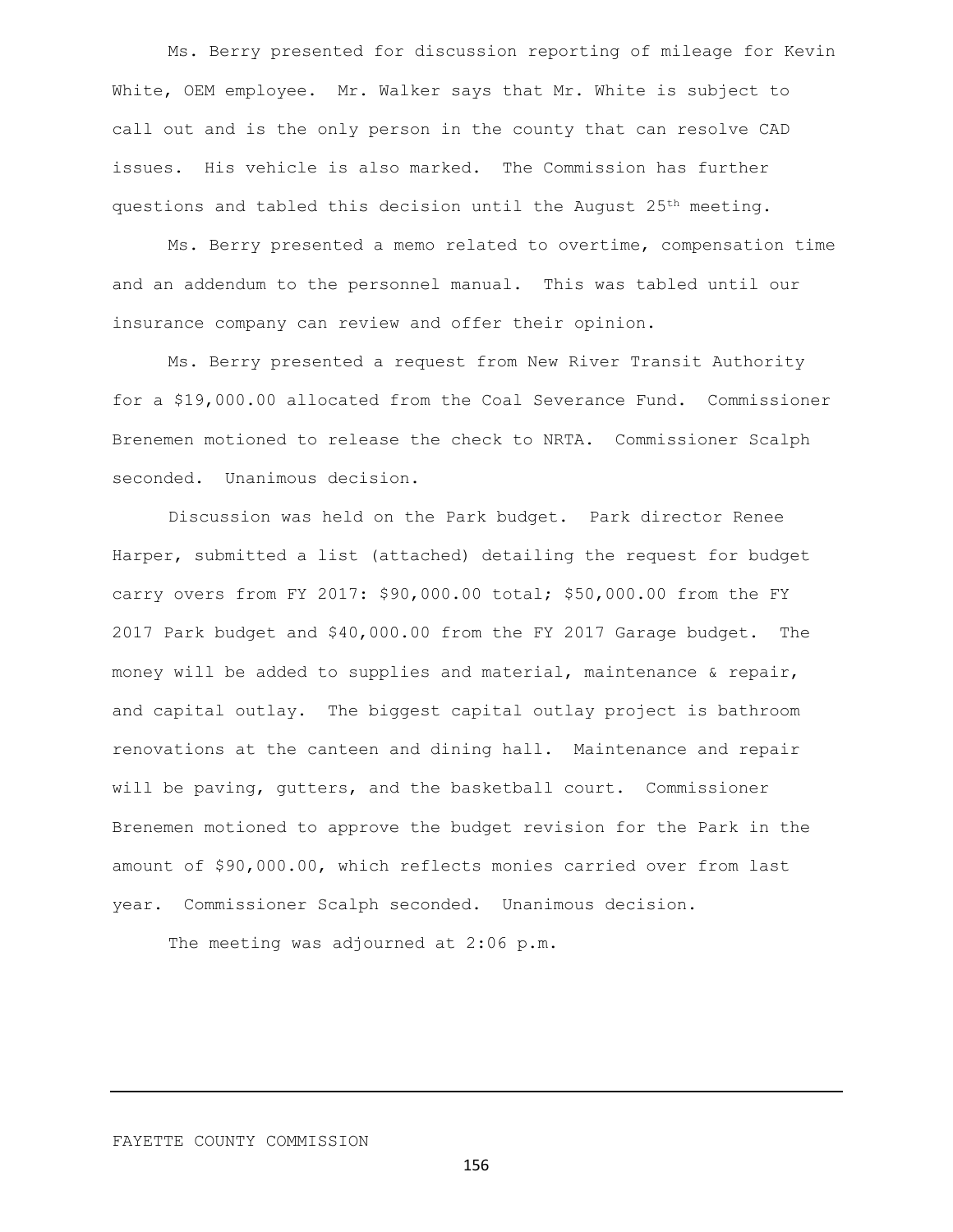REGULAR SESSION August 25, 2017 COURTHOUSE FAYETTEVILLE, WV 25840 MEMBERS PRESENT: MATTHEW D. WENDER, DENISE A. SCALPH, JOHN G. BRENEMEN

The Fayette County Commission met in a regular session on this 25th day of August, 2017.

President Wender called the meeting to order at 9:06 a.m.

Eddie Young, Assessor, appeared to present real property exonerations for Ruby Christine Smith \$122.22; David A. Boggus \$52.98; Larry B. & Brenda J. Canterbury \$575.68; Adam & Ryan E. Brown \$599.50; Donald McMillion Jr. \$57.64; Walter Martin etal \$13.84; Buren E. & Cynthia Lynn Renick \$49.92 & \$100.30; CI Realty LLC \$180.04; Norma McClannahan \$66.10; Doris J. Payne \$265.94; Donald & Karla Sanford \$298.22; Gary Madison Critchley \$156.80 & \$152.18. Commissioner Scalph motioned to approve the real property exonerations. Commissioner Brenemen seconded. Unanimous decision.

Mr. Young presented personal property exonerations for Lawrence E. Sr. & Mary H. Price \$263.90; Perry William Critchley \$201.22; Charles W. Johnson \$29.96; Timothy Radford \$491.40; Carlos Odell Jr. & Susan J. Plumley \$777.44; Wells Fargo Vendor Financial Services \$141.80, \$15.32, \$39.76; NARCO Inc \$1,857.98; Susan Jane Plumley \$204.84. Commissioner Brenemen motioned to approve the personal property exonerations. Commissioner Scalph seconded. Unanimous decision.

Mr. Young presented 2 refunds for Donald & K. Sanford \$290.76 & LCR Properties \$939.98, respectively. Commissioner Scalph motioned to approve the refunds. Commissioner Brenemen seconded. Unanimous decision.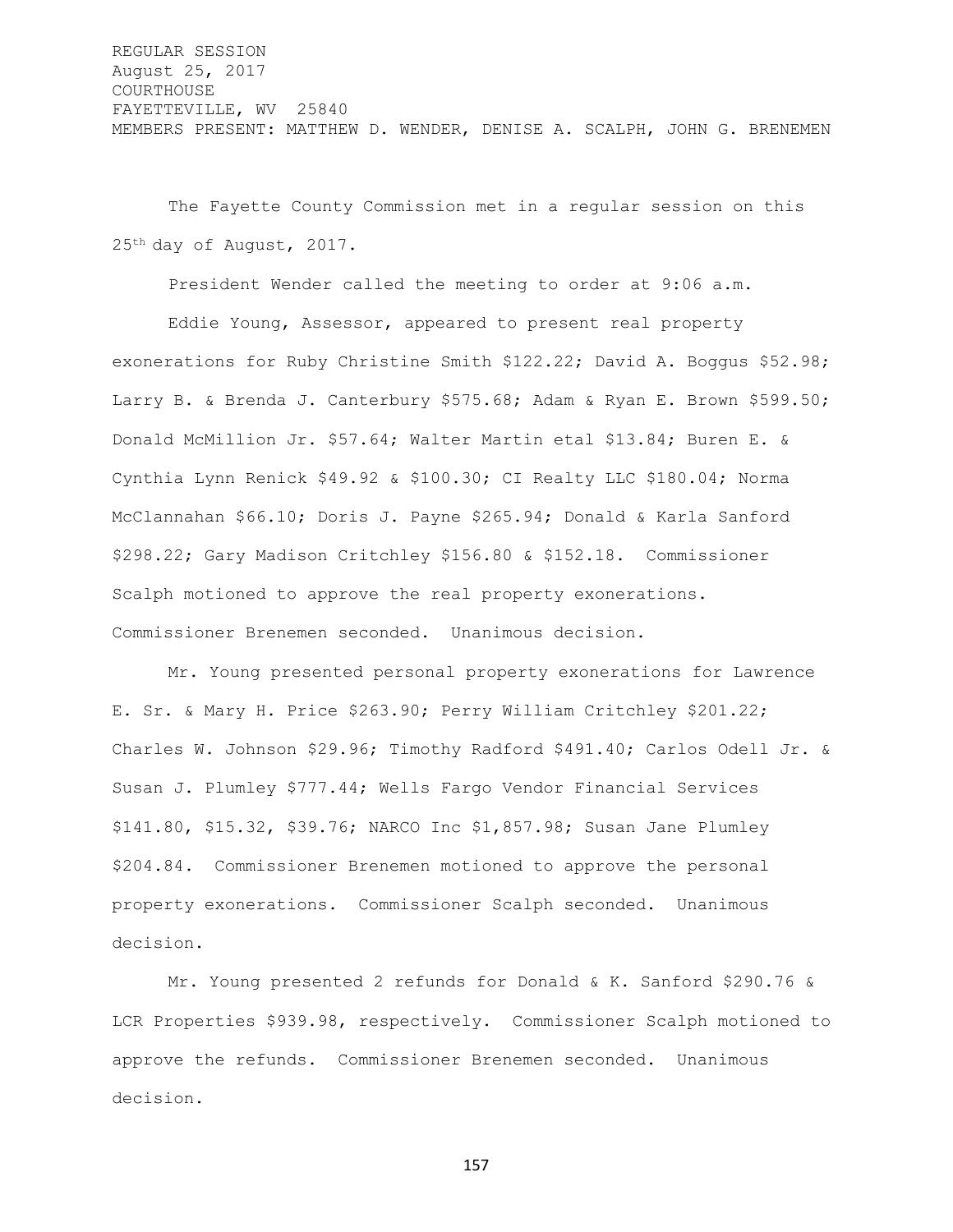Mr. Young presented 6 correction of assessments for Buren & Helen Renick, Donald R. Reynolds (3 assessments), Michael Reynolds, and Pepali Petroleum Company, respectively. Commissioner Brenemen motioned to approve the corrections. Commissioner Scalph seconded. Unanimous decision.

Commissioner Brenemen motioned to approve the minutes from the August  $11<sup>th</sup>$  meeting. Commissioner Scalph seconded. Unanimous decision.

Commissioner Scalph motioned to approve 2nd half payroll and release checks on August 30th, 2017. Commissioner Brenemen seconded. Unanimous decision.

Commissioner Scalph motioned to approve vouchers and invoices and release checks today. Commissioner Brenemen seconded. Unanimous decision.

A bid opening was held for paving at the Park. One bid was received by email and two sealed bids arrived.

Asphalt Contractors- \$38,742.00

Dean's Paving - \$20,000.00

Jane Lee Enterprises - \$26,450.00

Commissioner Scalph motioned to move on the low bid from Dean's Paving as long as the specs meet the Park's needs. Commissioner Brenemen seconded. Unanimous decision.

Deborah Berry, County Administrator, presented an order to combine or divide and segregate land for Timothy L. & April M. Byrd. Commissioner Brenemen motioned to approve the order. Commissioner Scalph seconded. Unanimous decision.

Ms. Berry presented for discussion the use of property owned by the Fayette County Commission, formally the Belinda Morton Property.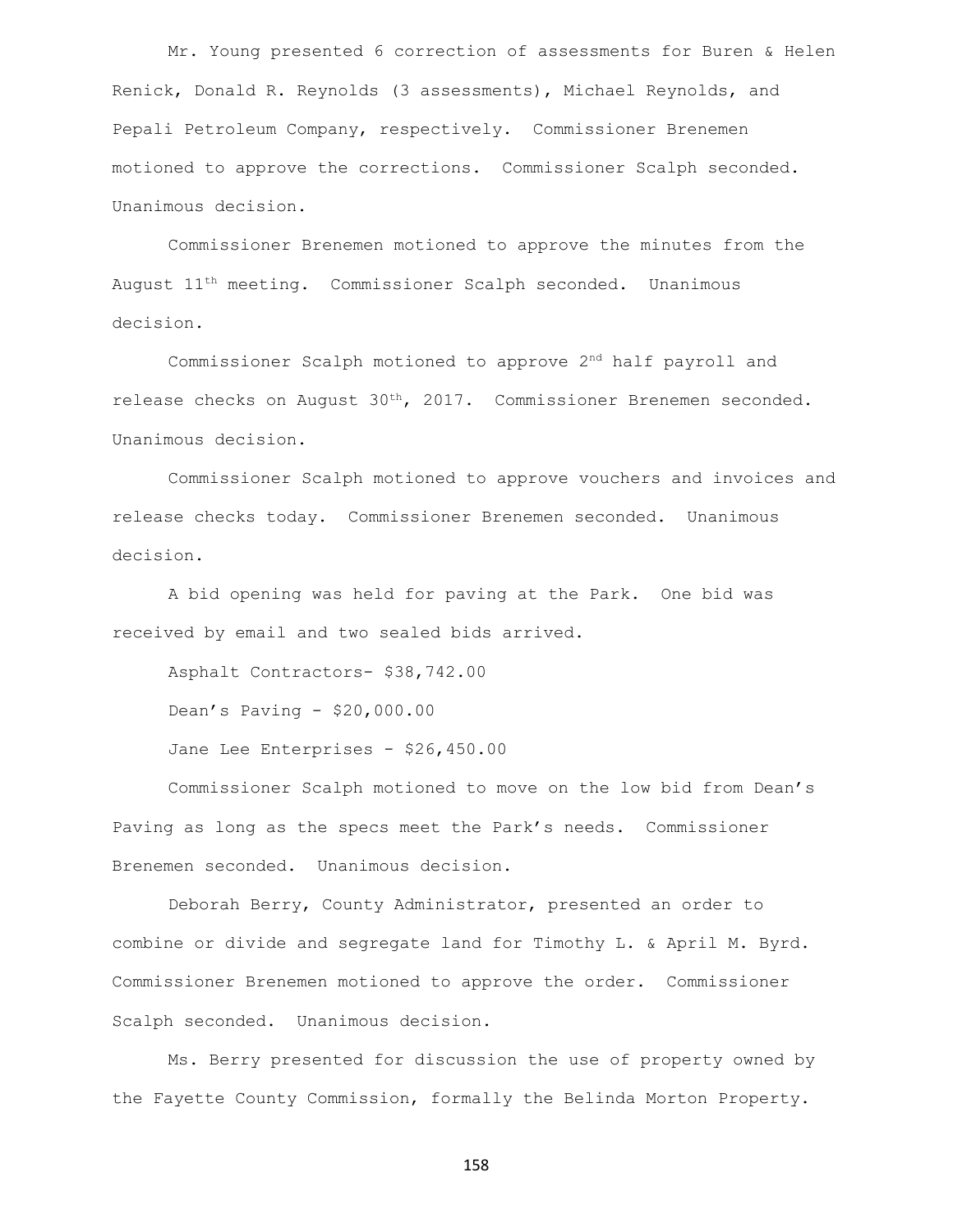Sheriff Mike Fridley and County Clerk Kelvin Holliday have both requested to use the building.

The Commission recessed at 9:45 a.m. to visit the two locations. The Commission reconvened at 10:35 a.m.

No action was taken at this time. More site options need to be visited.

A Public Hearing was held at 10:38 a.m. regarding the increase in the Excise Tax-SB 433. The excise tax will increase \$0.55 per \$500.00 of assessed value. The floor was open for public comment. No comments were made. Commissioner Brenemen motioned to move forward with passing SB 433 and funds will be placed into a segregated fund. Commissioner Scalph seconded. Unanimous decision. The County Clerk will now advertise this new tax and it will come into effect October 1st, 2017.

John Shumate, Attorney for City of Mount Hope, appeared to present an application for a minor boundary adjustment for two different areas. One around the Georgia Pacific plant and one around the Mount Hope bypass. Criminal activity has increased in those areas and they would like it annexed so patrol can be enforced. Mr. Shumate asked the Commission to review the application so they can move forward. Commissioner Brenemen motioned to approve the order approving the petition by City of Mt. Hope for the annexation by minor boundary adjustment to be filed, and that the matter be set for a hearing and that the hearing be noticed as required by law by publication. Commissioner Scalph seconded. Unanimous decision.

Sheriff Mike Fridley appeared to discuss a matter of the pay for Fayette County Deputy Sheriff's Office. Sheriff Fridley read other starting salaries in surrounding and comparable counties as well as municipalities within the county. All area departments base salaries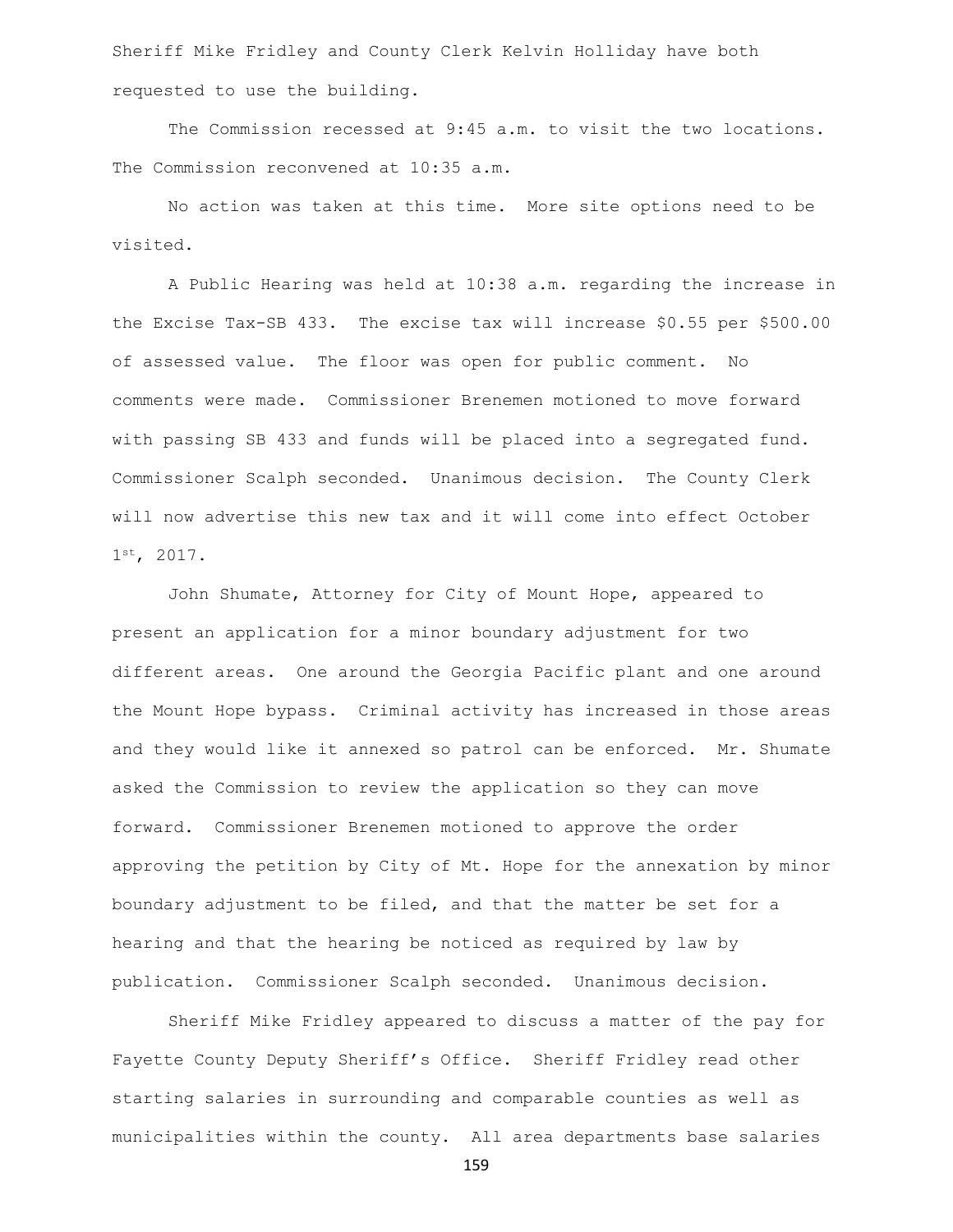start out more than FCSD. Sheriff Fridley read the statistics that the Fayette County Sheriff's Department have completed in 2016 and year to date. Commissioner Scalph motioned to approve the request for a new rank scale submitted by Sheriff Fridley including the new rank of Deputy First Class. Commissioner Brenemen seconded. Unanimous decision.

Sheriff Fridley requested an additional part-time employee in the tax office to take care of conservators and estates. Commissioner Brenemen motioned to approve the part-time employee to take care of conservators and estates and the funding will come out of the current budget. Commissioner Scalph seconded. Unanimous decision.

Jonathan Adler, Executive Director of WV Association of Counties, appeared to give an update on the association and to introduce himself in his new role.

The Commission recessed at 12:35 p.m.

The Commission reconvened at 1:12 p.m.

Stormy Parsons, Community Corrections Director, appeared to discuss the Community Corrections budget. Ms. Parsons presented a handout detailing the monies brought in that are on top of the budget revenue. She went over the handout in detail. Commissioner Brenemen motioned to approve the recommendation from the Community Corrections Board and go with the salaries presented to the Commission today. Commissioner Scalph seconded. Unanimous decision. Commissioner Brenemen motioned to approve the Community Correction Grant budget for 2017/2018. Commissioner Scalph seconded. Unanimous decision.

Ms. Berry presented quotes received for removing the tower, antennas and lines at the Fayette County Memorial Building:

Sayer, LLC \$7,350.00

Premier Construction Group, LLC \$6,580.00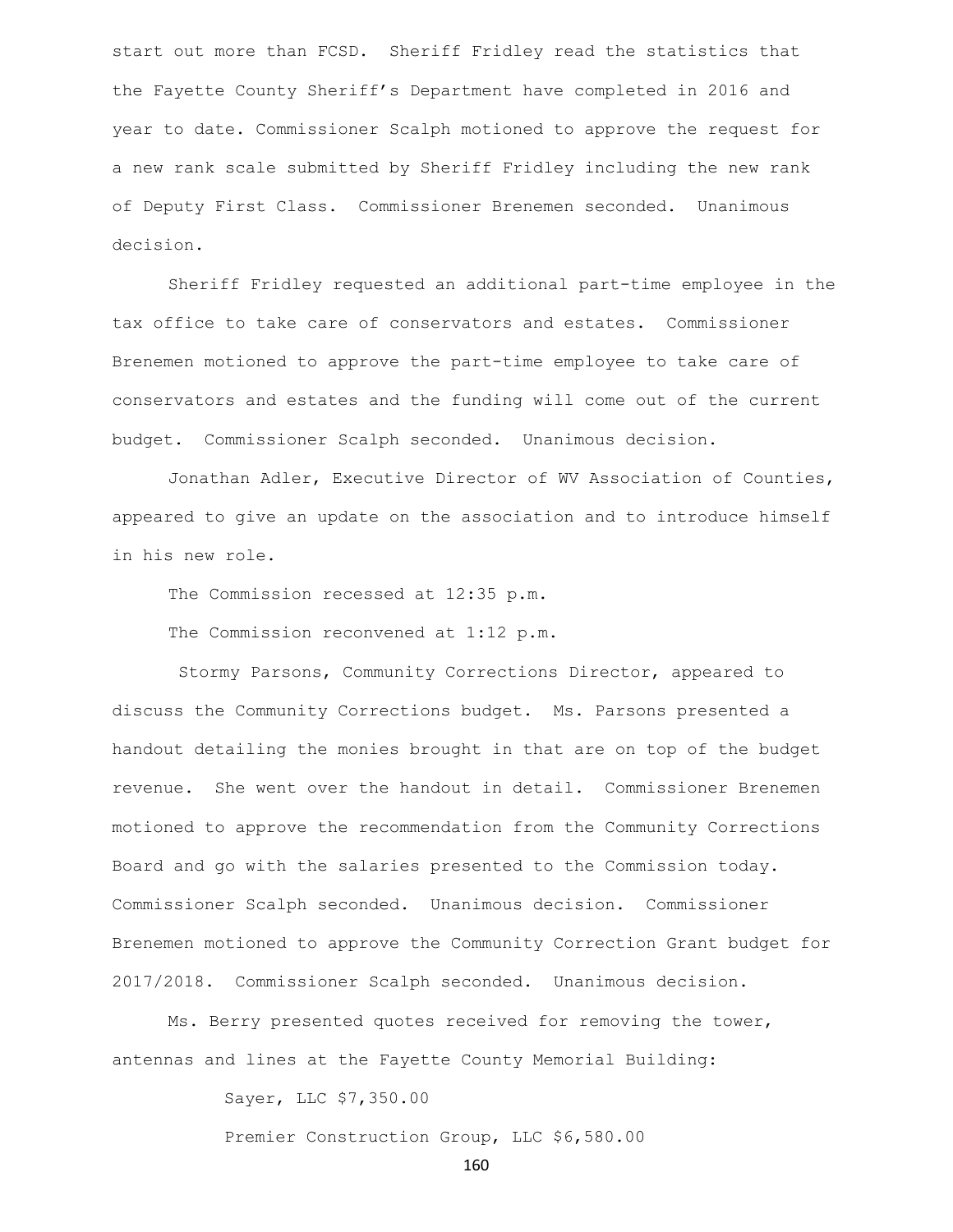Two Way Radio \$5,890.00

These bids included hauling charges which are not necessary. Bids were tabled for clarification.

Ms. Berry presented a lease agreement for the residence at the Fayette County Park. Commissioner Brenemen motioned to approve Kevin Willis to live in the house at the Park, coinciding with the terms of the lease agreement prepared by Prosecuting Attorney Larry Harrah. Commissioner Scalph seconded. Unanimous decision.

Discussion was held on the proposed shooting range. President Wender stated that he is worried that the cost of this work will be more than the threshold to bid out. If we bid out, we would have to hire an engineer to create maps so the county would have to hire an engineer. This could be a costly project. Sheriff Fridley suggested talking with the National Guard to see how they can help. Renee Harper, Park Director, was present and she suggested getting the timber cruised and complete the rest of the survey of the Park. Commissioner Scalph motioned to approve continuing the process to complete the survey at the Park. Commissioner Brenemen seconded. Unanimous decision. Commissioner Scalph motioned to approve start the process of cruising the timber up to a cost of \$1,000.00. Commissioner Brenemen seconded. Unanimous decision.

Ms. Berry presented for decision the West Virginia Courthouse Facilities Improvement Authority Grant Application. The application is due on October 6. 2017. Commissioner Brenemen motioned to apply for work for the Fayette County memorial Building. Commissioner Scalph seconded. Unanimous decision.

Ms. Berry presented reporting of mileage for Kevin White, Employee of the Office of Emergency Management. This request was withdrawn by Kevin Walker.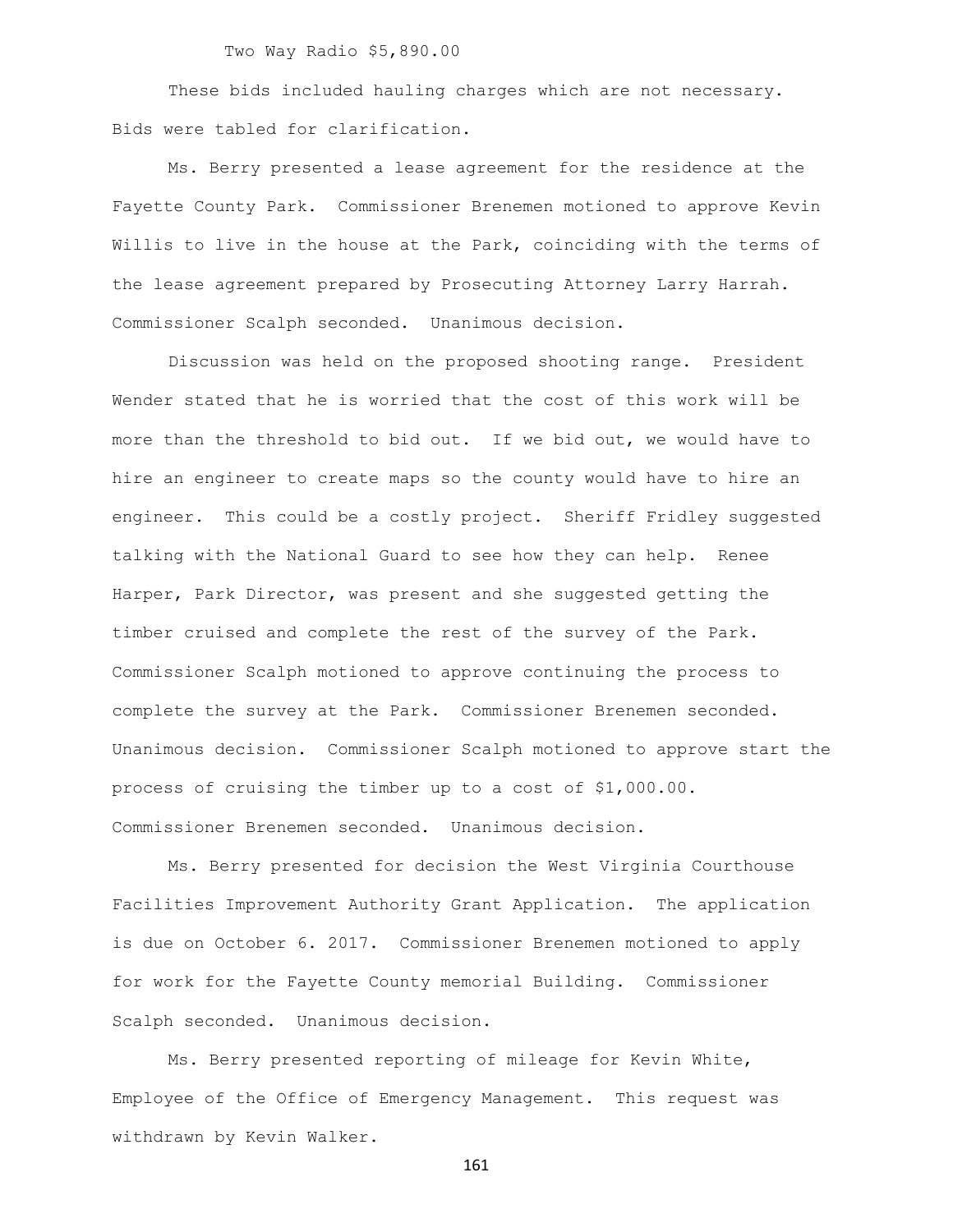Ms. Berry presented for approval a memo related to overtime, compensation time and an addendum to the Personnel Manual (attached.) Commissioner Scalph motioned to approve the memo. Commissioner Brenemen seconded. Unanimous decision.

Ms. Berry presented a letter for approval and signature to the WV Housing Development Fund on behalf of Recovery Point West Virginia. Commissioner Scalph motioned to approve and sign the letter. Commissioner Brenemen seconded. Unanimous decision.

Ms. Berry presented letters for approval and signatures to the West Virginia Legislative Delegation and Congressional Members in support of teen pregnancy prevention funding. Commissioner Scalph motioned to approve and sign the letter. Commissioner Brenemen seconded. Unanimous decision.

Ms. Berry presented a letter from Savannah Kincaid requesting us of the jail for a fund raising event for Fayetteville High School. Commissioner Brenemen motioned to approve the request. Commissioner Scalph seconded. Unanimous decision.

Ms. Berry presented a letter to the WV Supreme Court requesting reimbursement of rent for the Family Law Judge for the month of September, 2017. Commissioner Brenemen motioned to approve and sign the letter. Commissioner Scalph seconded. Unanimous decision.

Ms. Berry presented a letter from Susan Hanson requesting to use the FCMB for the Fayetteville Women's Club's seventh annual Craft Show on Saturday, December 2, 2017. Commissioner Scalph motioned to approve the request. Commissioner Brenemen seconded. Unanimous decision.

Ms. Berry presented a request from Melanie Seiler, Active Southern WV, to use the FCMB on October  $20^{th}$ , 2017 and October  $21^{st}$ , 2017, for the Bridge Day 5K race pack pick up and bus loading.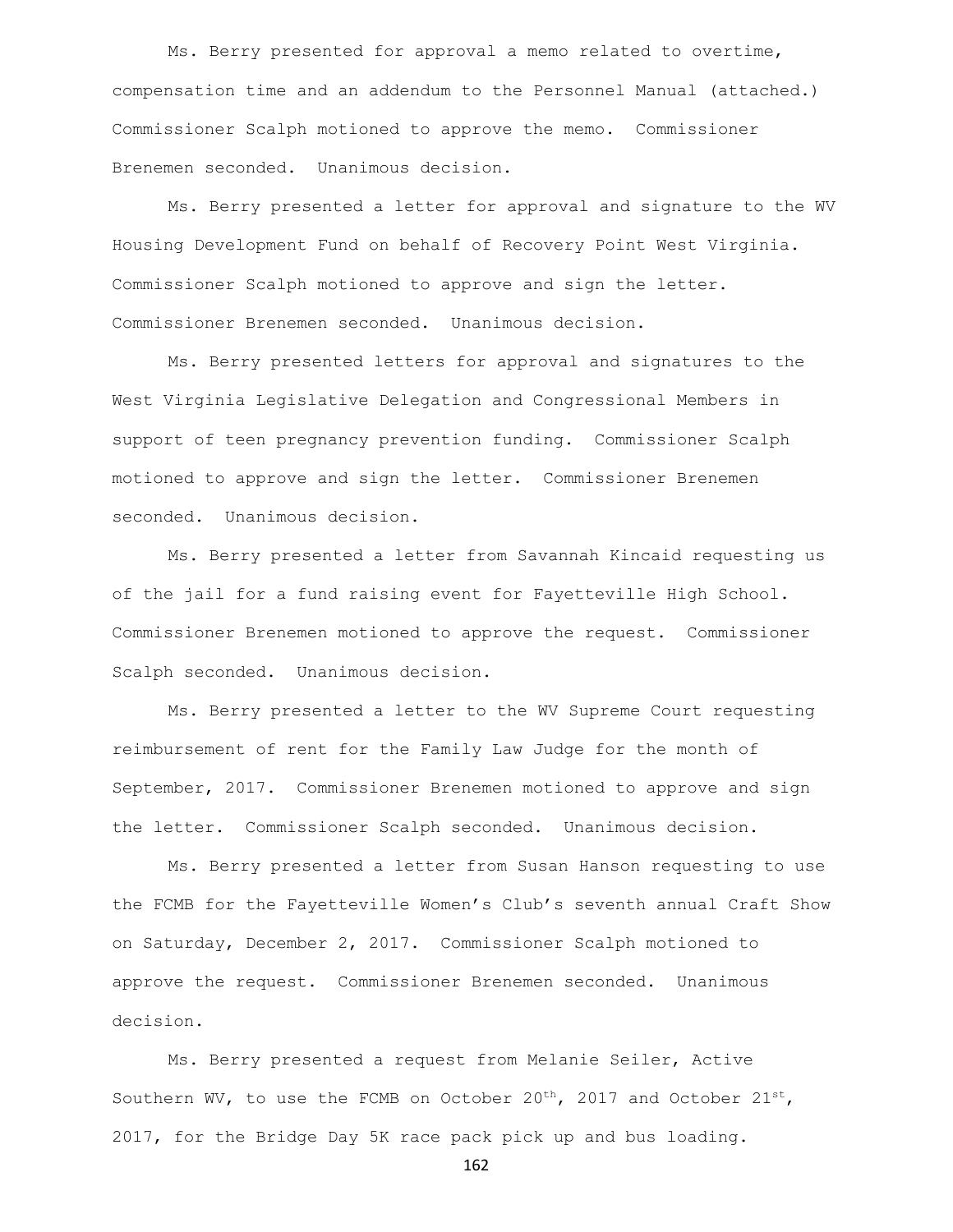Commissioner Brenemen motioned to approve the request. Commissioner Scalph seconded. Unanimous decision.

Ms. Berry presented a request to consult and electrical engineer to prepare specs for the HVAC system for the Courthouse annex. The Commission approved.

Ms. Berry presented a Fayette County Fire Levy Pumper Agreement for approval for Pax Volunteer Fire Department. Commissioner Brenemen motioned to approve and sign the agreement. Commissioner Scalph seconded. Unanimous decision.

Ms. Berry presented an application for WV Motor Fuel Tax Refund for \$12,623.97. Commissioner Brenemen motioned to approve and authorize President Wender to sign the application. Commissioner Brenemen seconded. Unanimous decision.

Ms. Berry presented an order to close the Courthouse from 1:00 to 4:00 pm on Tuesday, August 29, 2017 for the funeral of Circuit Clerk, Steve Kessler. Commissioner Brenemen motioned to approve the order. Commissioner Scalph seconded. Unanimous decision.

Ms. Berry presented paperwork for signatures for Hazard Mitigation funding. Commissioner Brenemen motioned to sign the 3 emergency management funding request (EMPG funding). Commissioner Scalph seconded. Unanimous decision.

The meeting was adjourned at 3:35 p.m.

FAYETTE COUNTY COMMISSION REGULAR SESSION SEPTEMBER 8, 2017 COURTHOUSE FAYETTEVILLE, WV 25840 MEMBERS PRESENT: MATTHEW D. WENDER, DENISE A. SCALPH, JOHN G. BRENEMEN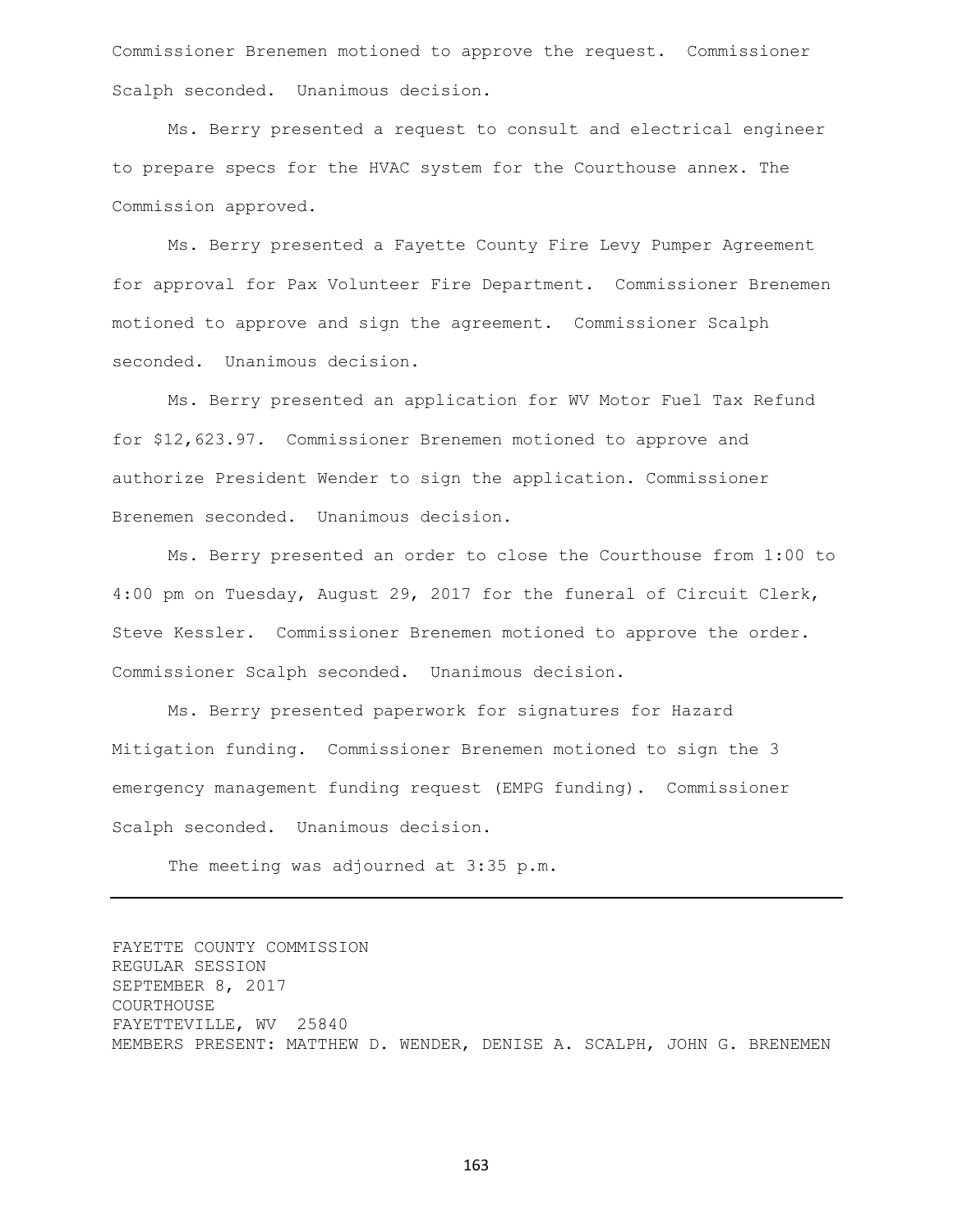The Fayette County Commission met in a regular session on this 8<sup>th</sup> day of September, 2017.

President Wender called the meeting to order at 9:06 a.m.

Eddie Young, Assessor, appeared to present real property exonerations for Jerry E. & Paulette Wood \$306.20; AMV Properties, LLC \$8,251.68; Jennifer Rena Griggs \$131.16; Ezra L. Halstead, Jr. \$219.06; and Mary Kathryn Gresham \$380.08. Commissioner Scalph motioned to approve the real property exonerations. Commissioner Brenemen seconded. Unanimous decision.

Mr. Young presented two Correction of Assessments on approximately 360 tax tickets for Pardee Minerals, LLC totaling \$4,509.90. Commissioner Brenemen motioned to approve Correction of Assessments for Pardee Minerals, LLC. Commissioner Scalph seconded. Unanimous decision. Mr. Young presented Correction of Assessments for Pardee Royalty, LLC totaling \$4,509.90. Commissioner Brenemen motioned to approve Correction of Assessments for Pardee Royalty, LLC. Commissioner Scalph seconded. Unanimous decision.

Commissioner Brenemen motioned to approve the minutes from the August 25th meeting. Commissioner Scalph seconded. Unanimous decision.

Commissioner Scalph motioned to approve 1st half payroll and release it on September 15<sup>th</sup>, 2017. Commissioner Brenemen seconded. Unanimous decision.

Commissioner Scalph motioned to approve vouchers and invoices and release checks today. Commissioner Brenemen seconded. Unanimous decision.

Deborah Berry, County Administrator, presented 2 orders to Combine or Divide and Segregate Land for Arless E. & Emma Lou Smith, and Michael Stanley & Judith Hess, respectively. Commissioner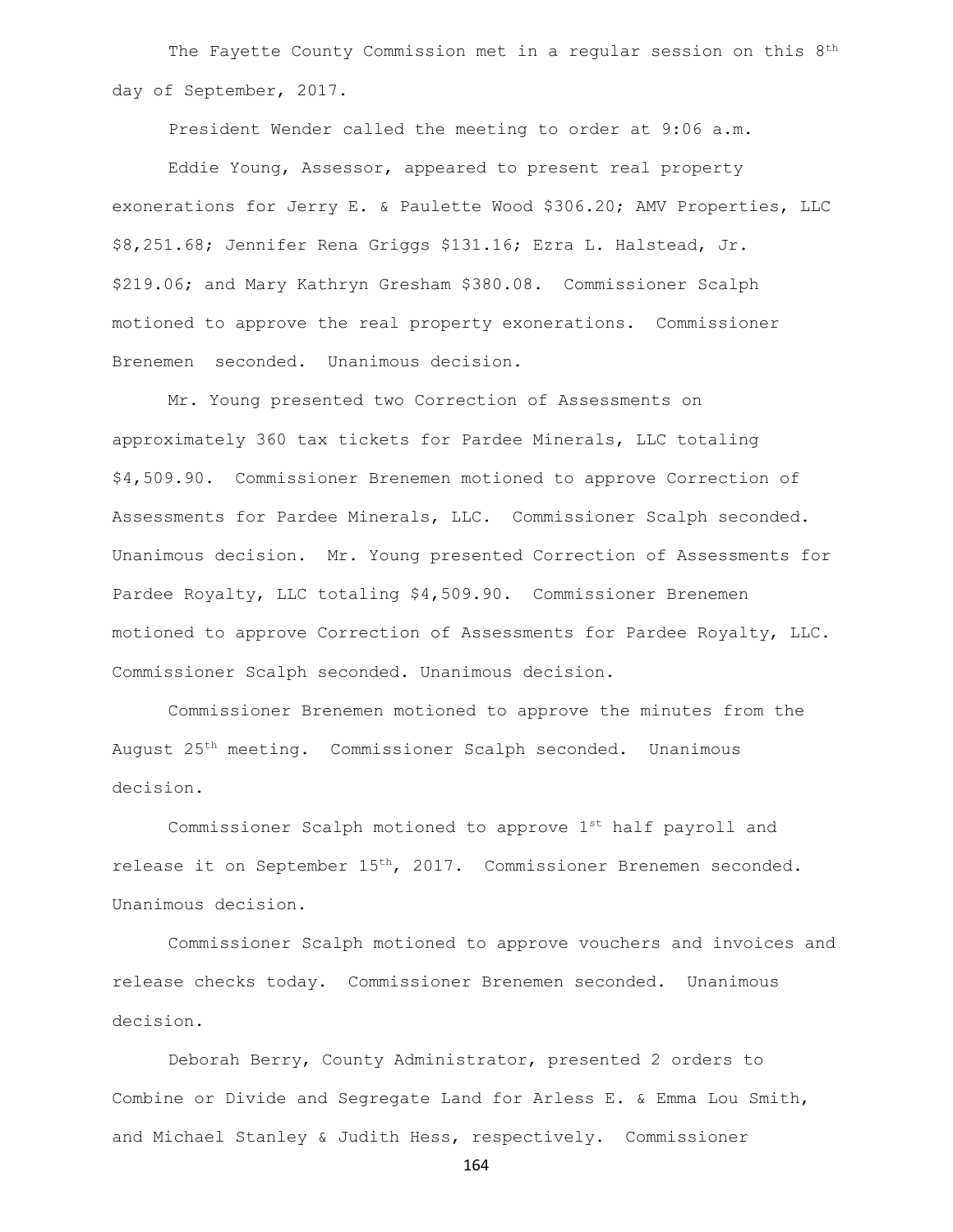Brenemen motioned to approve the orders. Commissioner Scalph seconded. Unanimous decision.

Ms. Berry presented for discussion the use of the property owned by the Fayette County Commission, formally the Belinda Morton Property. The Commission has received two requests for use of the building. Sheriff Fridley and County Clerk Kelvin Holliday. Commission tabled this issue until they have time to visit the Fayette County Memorial Building.

Ms. Berry presented the lease agreement for the house at the Fayette County Park for signatures. The lease was approved pending Larry Harrah's review during the last meeting and will be signed later today.

A General County Budget Revision was set to be presented today for approval but Staff Accountant, Stephanie Sears, needed more time to gather additional information from office holders before it could be completed. The Budget Revision is now set to be presented on September 15<sup>th</sup>, 2017.

Ms. Berry presented the Financial Report for fiscal year ending June 30<sup>th</sup>, 2017 for review and signature of President Wender. This report will be published in the newspaper as per State code. Commissioner Brenemen motioned to approve the financial report presented and authorize President Wender to sign. Commissioner Scalph seconded. Unanimous decision.

Ms. Berry presented a Fayette County Fire Levy Pumper Replacement Agreement for approval and signatures for the Oak Hill Fire Department. Commissioner Scalph motioned to approve the agreement for signatures. Commissioner Brenemen seconded. Unanimous decision.

Discussion is held on the Courthouse Facilities Improvement Authority Grant Application. In the August 25<sup>th</sup>, 2017 meeting, the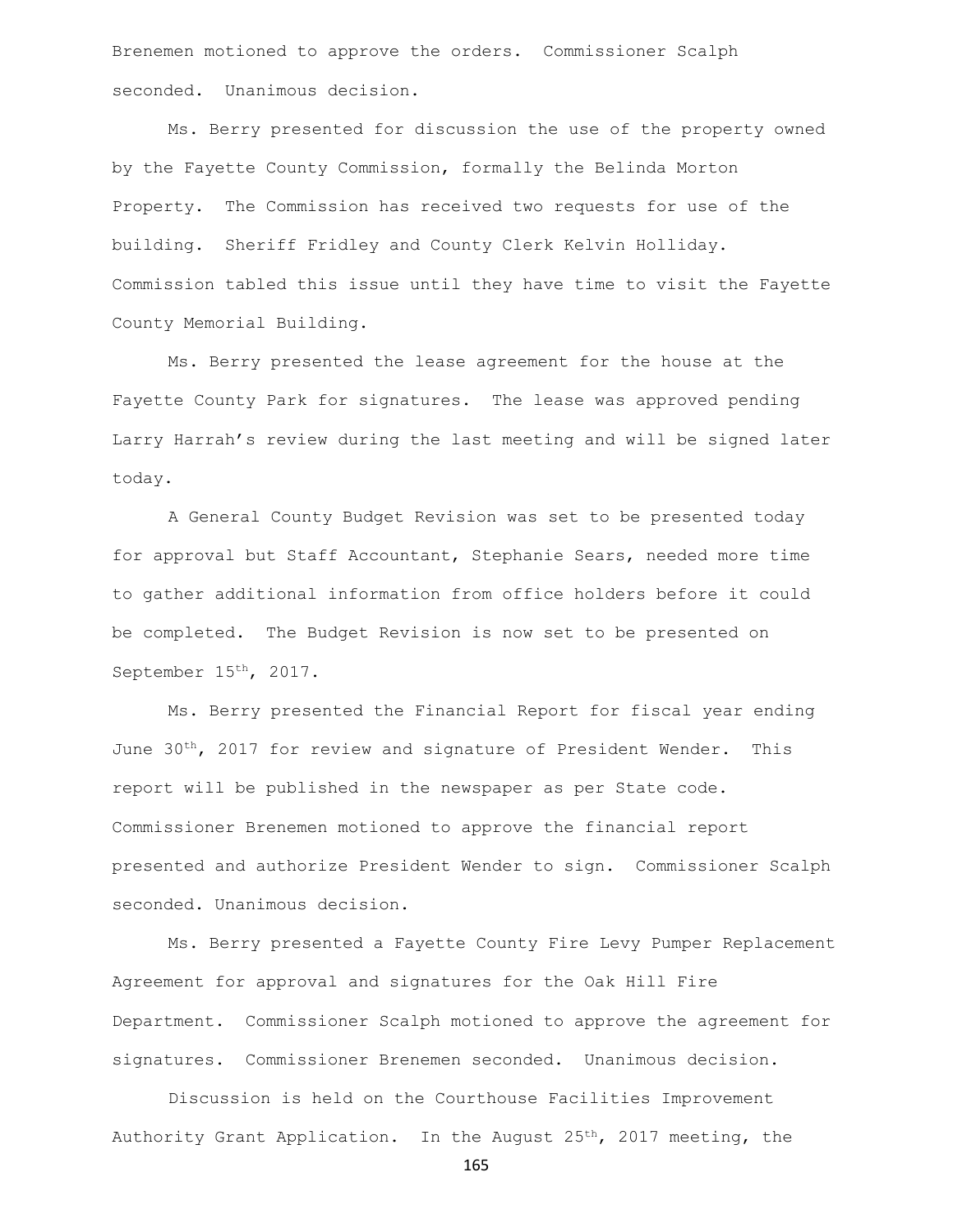Commission approved to submit the grant for the Fayette County Memorial Building project. Since that meeting, information was received that the CFIA applications could only be used for buildings that house an elected official. The Commission decided to submit the grant application for the masonry project for the Courthouse. This would be phase II of this project. Commissioner Scalph motioned to approve moving forward with the grant application for Courthouse Phase II masonry project. Commissioner Brenemen seconded. Unanimous decision.

Ms. Berry presented an order for approval and signature for the Commission to grant a credit for future taxes for Lawrence R. and Linda Boley due to clerical error in the Assessor's office. Commissioner Brenemen motioned to approve and sign the order granting a credit to future taxes. Commissioner Scalph seconded. Unanimous decision.

President Wender approved and signed the estate settlements for the County Clerk's office for the estates of Emory E. Martin; Timothy Clyde Comer; Steven Lee Skaggs; Jeanette Hendrickson; Dorothy Mae Hess; Carolyn Sue Bryant; and Nellie L. Dickerson.

Public hearing was held for the amendment to the Unified Development Code for Mountain Valley Pipeline at 9:30 a.m.

Commissioner Brenemen motioned to accept Kelly Jo Drey's report and enter it into the minutes. Commissioner Scalph seconded. Unanimous decision. (attached)

Commissioner Scalph motioned to approve any written records received regarding this meeting will be accepted and entered into the minutes. Commissioner Brenemen seconded. Unanimous decision.

*\*See attached transcript, prepared by Judy Cottle, Certified Court Reporter.* \*\*COURT REPORTER TRANSCRIPTS AVAILABLE IN THE COUNTY ADMINISTRATOR'S OFFICE.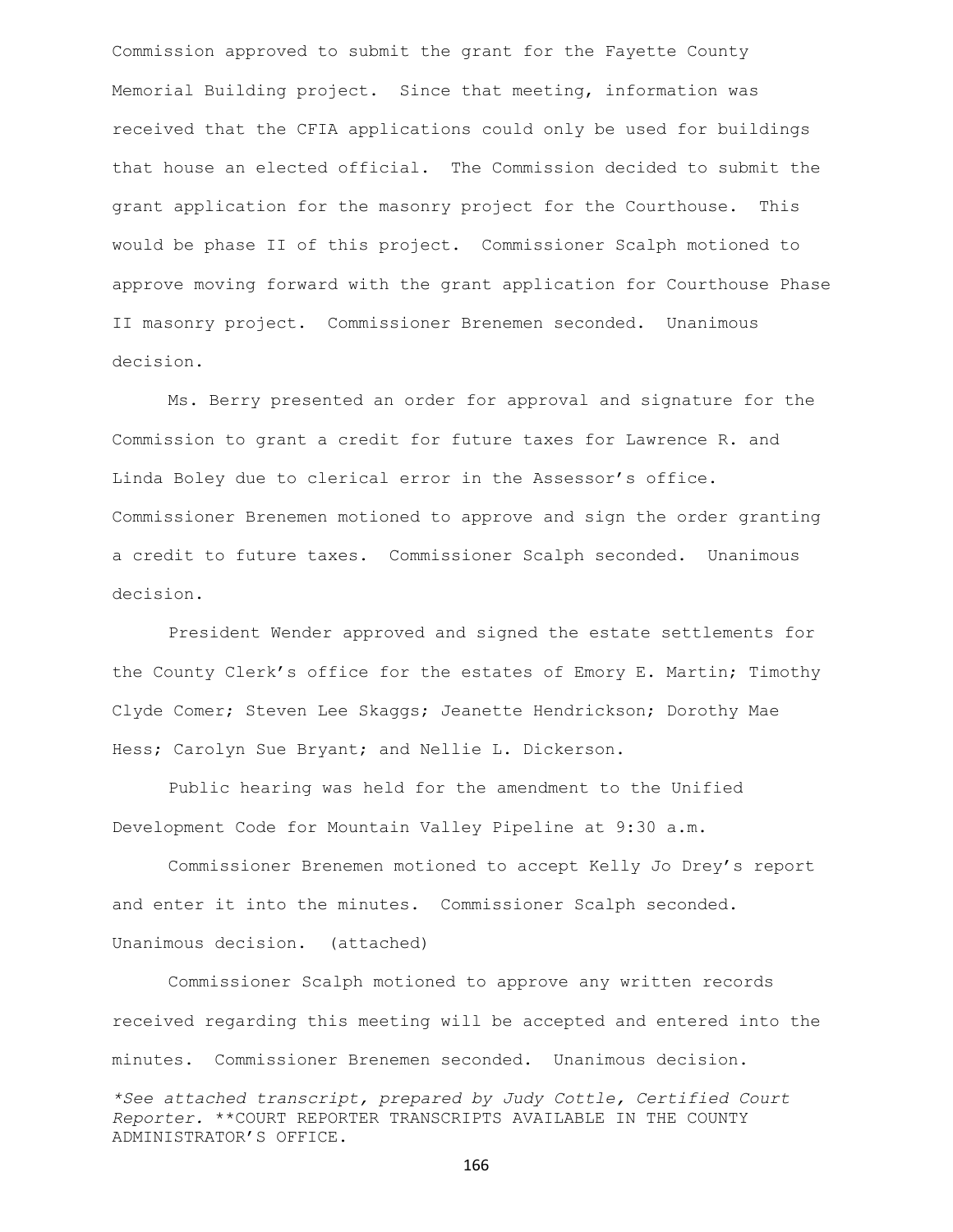The Commission recessed at 10:40 a.m. for a break. The Commission reconvened at 10:58 a.m. (COURT REPORTERS MINUTES CONTINUED) The Commission recessed at 12:08 p.m. The Commission reconvened at 12:21 p.m.

The Commission will continue this hearing Friday, September  $15<sup>th</sup>$ , 2017 at 10:15 a.m. The Public Hearing was adjourned at 1:48 p.m.

Ms. Berry presented a request from the Parks and Recreation Board to remove Harlem Heights Park from the by-laws because it is no longer a County owned park. Commissioner Scalph motioned to approve the recommendation by Andrea Mender and the Parks and Recreation Board to remove Harlem Heights Park from the by-laws. Commissioner Brenemen seconded. Unanimous decision.

The Commission recessed at 1:51 p.m. to relocate to the Courthouse for the remainder of the meeting.

The Commission reconvened at 2:11 p.m.

Ms. Berry presented a request for Jake Johnston to receive 32 hours from the sick bank due to his infant son being hospitalized. Commissioner Scalph motioned to approve the request. Commissioner Brenemen seconded. Unanimous decision.

The Commission entered into an executive session with Sheriff Fridley at 2:14 p.m. to discuss a personnel matter.

The Commission reconvened at 2:28 p.m. by motion from Commissioner Brenemen. Commissioner Scalph seconded. Unanimous decision.

The Commission met with Sheriff Fridley to correct a pay grade issue. Commissioner Scalph motioned to approve the recommendation from the Sheriff to fix salaries of deputies in regards to rank in the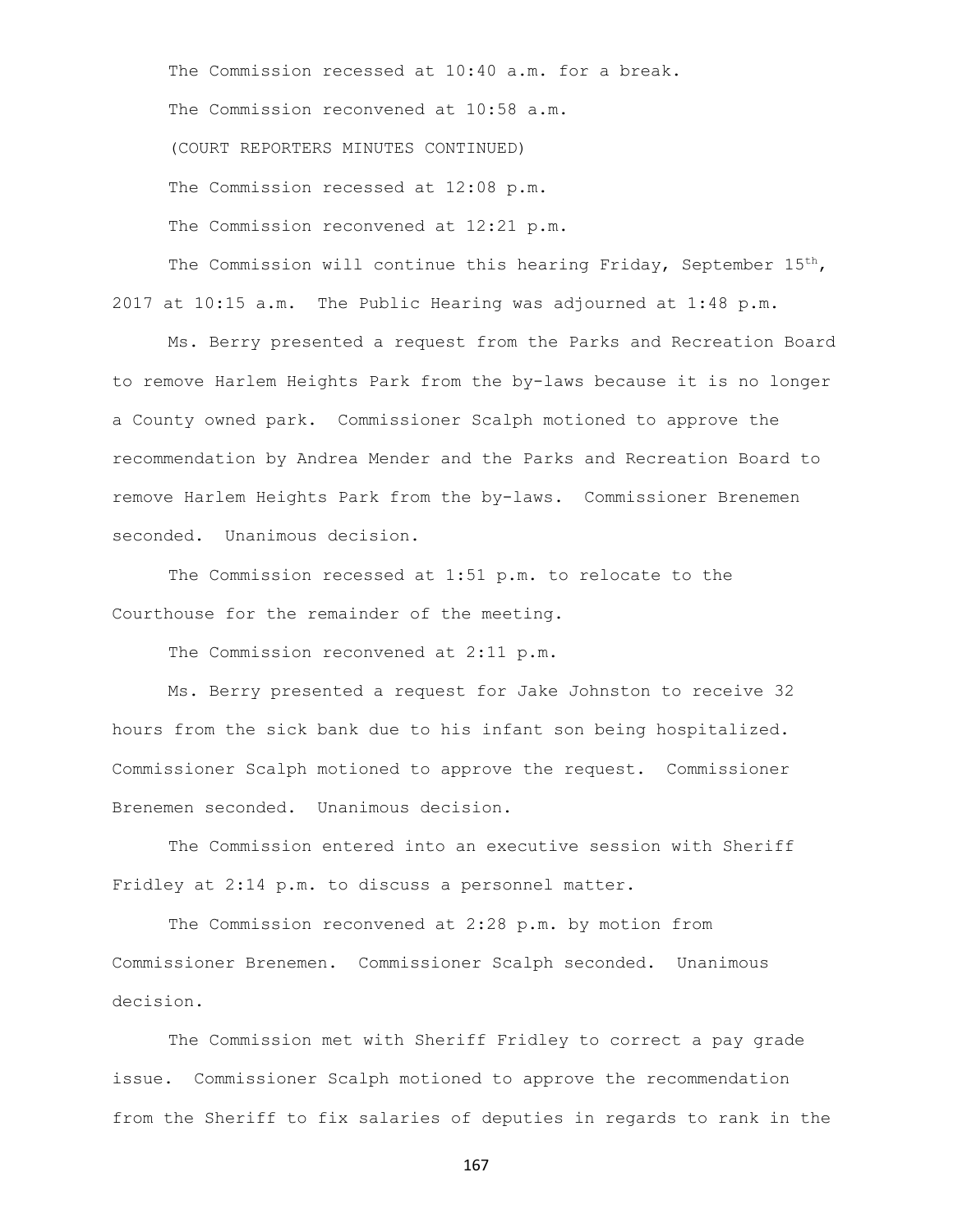amount of \$15,147.69. Commissioner Brenemen seconded. Unanimous decision.

The meeting was adjourned at 2:33 p.m.

FAYETTE COUNTY COMMISSION SPECIAL SESSION SEPTEMBER 15, 2017 COURTHOUSE FAYETTEVILLE, WV 25840 MEMBERS PRESENT: MATTHEW D. WENDER, DENISE A. SCALPH, JOHN G. BRENEMEN

The Fayette County Commission met in a special session on this 15th day of September, 2017.

President Wender called the meeting to order at 9:11 a.m.

Commissioner Scalph motioned to approve vouchers and invoices and release checks today. Commissioner Brenemen seconded. Unanimous decision.

Commissioner Scalph motioned to approve 2nd half payroll and release checks on September 29th, 2017. Commissioner Brenemen seconded. Unanimous decision.

Steve Cruikshank, Phyllis King, Bill Bailey, and Patricia Nichols along with County Clerk, Kelvin E. Holliday appeared to present the Early Voting keys to the Commissioners.

Commissioner Scalph motioned to approve the General County Budget Revision in the amount of \$201,342.00. Commissioner Brenemen seconded. Unanimous decision.

The Commission recessed at 9:26 a.m. to wait for John Stump arrive to start the TIF discussion.

The Commission reconvened at 9:53 a.m.

Discussion was held regarding a TIF application with John Stump. Mr. Stump presented a resolution for Wolf Creek Park. This resolution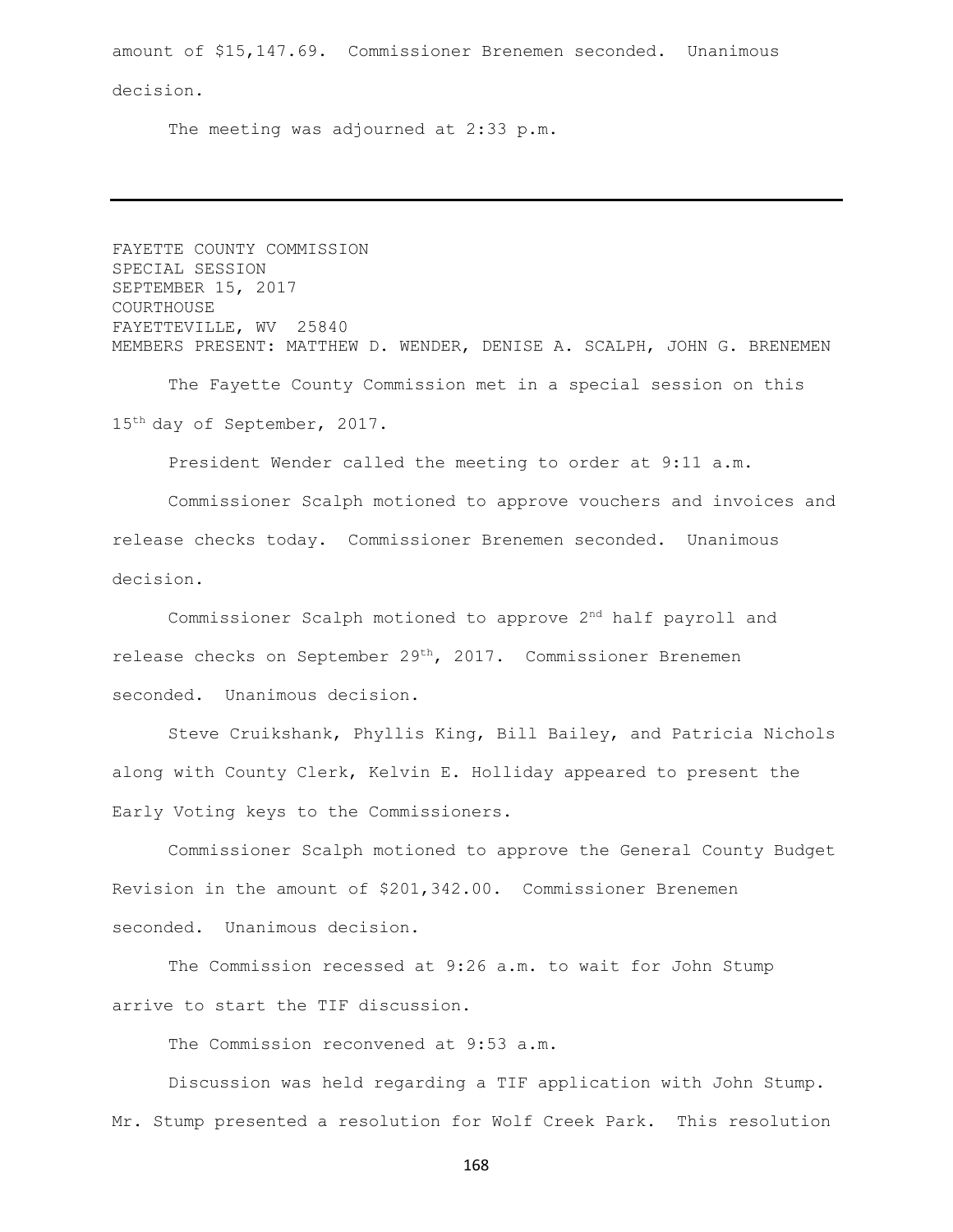scheduled a Public Hearing for October 13<sup>th</sup>, 2017 at 2:00 p.m. Mr. Stump reviewed the process that will happen regarding creating the TIF district. This is a 3 step process. The resolution is step 1 of the process. Any boundary adjustments would need to be made by the October 13th Public Hearing. Commissioner Scalph motioned to approve and sign the resolution presented by Mr. Stump regarding the establishing of the Public Hearing on October  $13<sup>th</sup>$ , 2017 at 2:00 p.m. Commissioner Brenemen seconded. Unanimous decision.

Continuation of the Mountain Valley Pipeline discussion was held. President Wender requested phone calls & letters received, and one petition be put into the record. One letter received was in favor of the project and all others were in opposition.

*\*See attached transcript, prepared by Kathy Pack Lafon, Certified Court Reporter.* \*\*COURT REPORTER TRANSCRIPTS AVAILABLE IN THE COUNTY ADMINISTRATOR'S OFFICE.

The Commission entered into an Executive Session by way of motion by Commissioner Scalph and seconded by Commissioner Brenemen to receive legal counsel at 11:35 a.m.

The Commission reconvened at 12:37 p.m. Commissioner Scalph motioned to continue the Hearing until permits are issued. A meeting date will be set after decisions are made by WVDEP and FERC. Commissioner Brenemen seconded. Unanimous decision.

The meeting was adjourned at 12:41 p.m.

FAYETTE COUNTY COMMISSION REGULAR SESSION SEPTEMBER 29, 2017 COURTHOUSE FAYETTEVILLE, WV 25840 MEMBERS PRESENT: MATTHEW D. WENDER, DENISE A. SCALPH, JOHN G. BRENEMEN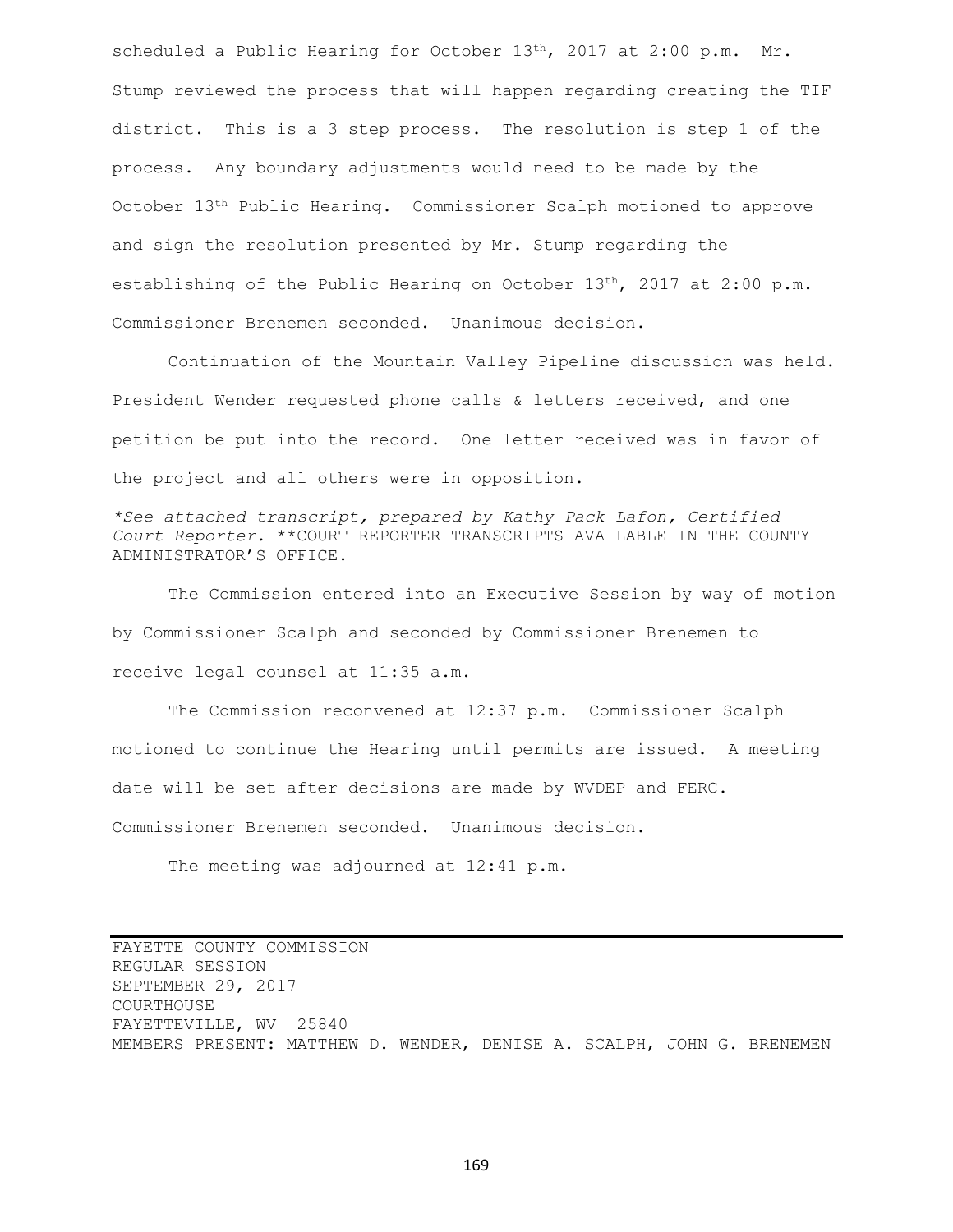The Fayette County Commission met in a regular session on this 29th day of September, 2017.

President Wender called the meeting to order at 9:05 a.m.

President Wender signed the settlements for the County Clerk's office for the following estates: Patrick Paul Wills; Naomi Lura Jones; Cecil T. Stover; Katherine Crookshanks; Clayton E. White; Patrick Alan Hancock; Hazel Roberts; James Dale Henson; Mary Janice Pittsenbarger; John Dewey Stone; Anna Mabel Burgess; Cora S. Barret; Alice Leigh Edelman; Sheila Rider; Vincent Sherwood Stevenson; Thomas Alan Harlan; and Robert L. Hardy, Sr.

Eddie Young, Assessor, appeared to present real property exonerations for Fred & Maria Akerberg \$ 670.22; Carl E. Syner \$237.50; Walter & Judith Webb \$256.20; Stefan J. Penn \$221.36; Portee Lts. Corp \$97.36; Alfred F. & Mary Toney \$56.88; Melanie Adkins \$143.22; Ronnie & Michelle Cox \$63.38; Paul D. Sr. & Leona Edwards \$205.22. Commissioner Scalph motioned to approve the real property exonerations. Commissioner Brenemen seconded. Unanimous decision.

Mr. Young presented personal property exonerations for Nicholas B. & Brittany N. Miller \$23.82; Blake D. or Taylor Brown \$866.42; Citizens Asset Finance Inc. \$3,718.00; Ronald, Pamela Sarah, Katherine Smith \$149.46; Hillary J. Ratliff \$281.08; John W. Hendrickson \$360.84; Johnathan W. Bailey \$31.14; Edward M. & Bertha L. Buis \$281.66; Derry Neal \$111.82; Robert M. Gray \$810.08; Zachary & Lindsay Rebecca Wriston \$435.40. Commissioner Brenemen motioned to approve the personal property exonerations. Commissioner Scalph seconded. Unanimous decision.

Mr. Young presented three Corrections of Assessment for Angela Nicastro, Valley district. Commissioner Brenemen motioned to approve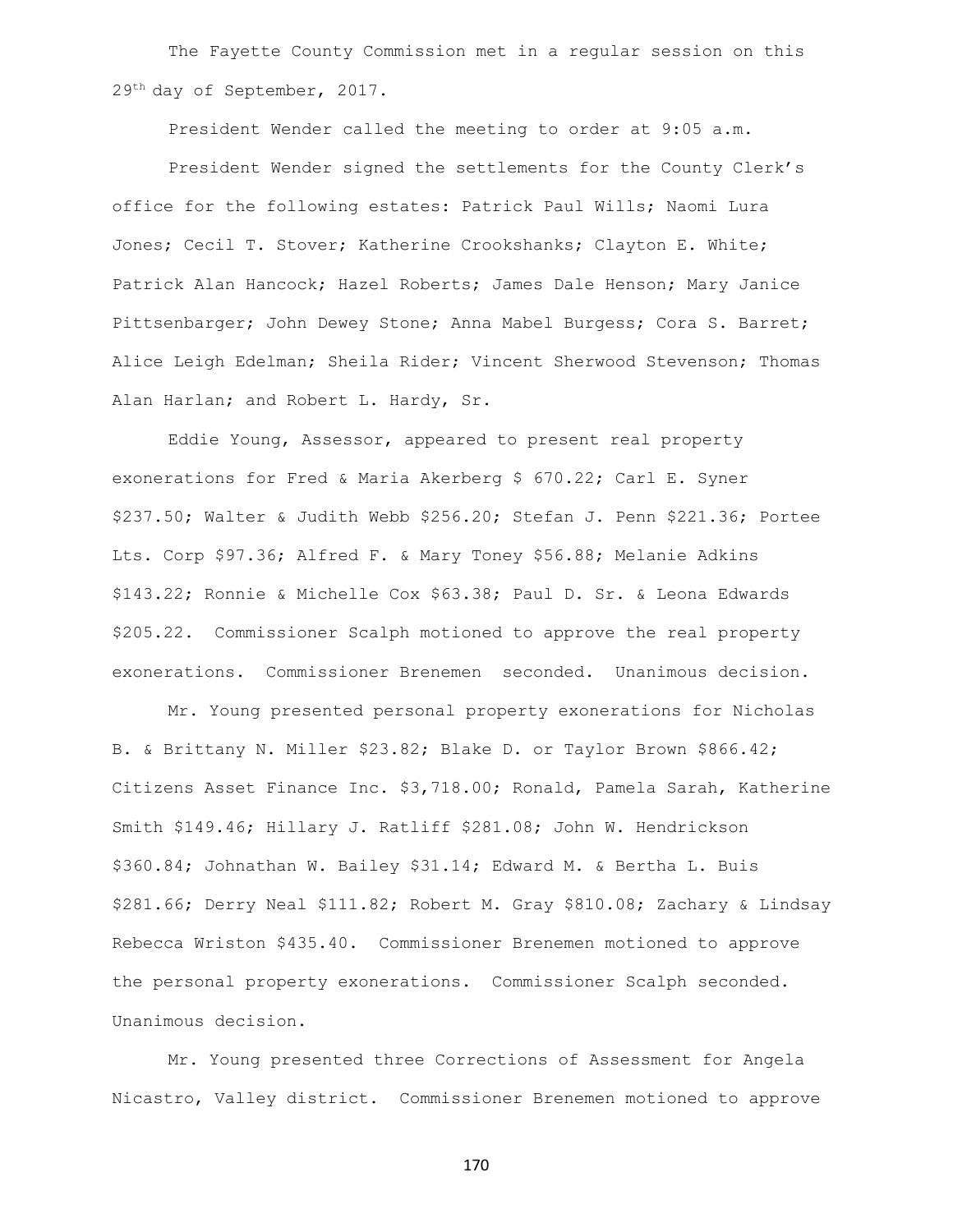and authorize President Wender to sign. Commissioner Scalph seconded. Unanimous decision.

Commissioner Scalph motioned to approve vouchers and invoices and release checks today. Commissioner Brenemen seconded. Unanimous decision.

Jamie Meadows, Region 4 Administrative Assistant, appeared for a public hearing regarding a Small Cities Block Grant application for broadband services in the Ansted area. Kelly Jo Drey, Fayette County Resource Coordinator, explained the grant. The floor was open for public comment. R. A. Hobbs spoke on behalf of the grant and why broadband is needed in this area. Commissioner Brenemen motioned to approve the application and authorize President Wender to sign. Commissioner Scalph seconded. Unanimous decision.

Gary Hough and Paula Fridley, Fayette County Board of Education personnel, appeared to request an election be held on January  $20^{th}$ , 2018 for the levy renewal. This levy has been in place for more than 38 years. Early Voting will be in Fayetteville only. Commissioner Brenemen motioned to accept the Board of Education's recommendation to hold the School Board Levy Election on January 20<sup>th</sup>, 2018. Commissioner Scalph seconded. Unanimous decision. President Wender requested that Ms. Fridley come to a later meeting and update the Commission on the School aid formula.

Deborah Berry, County Administrator, presented a tabled item from August 11th regarding use of the former Belinda Morton property by Sheriff Fridley or the County Clerk's office. After discussion and review of the properties, it was decided that Sheriff will use the Belinda Morton property for investigations and the County Clerk will use storage space at the Memorial Building for election equipment storage and training.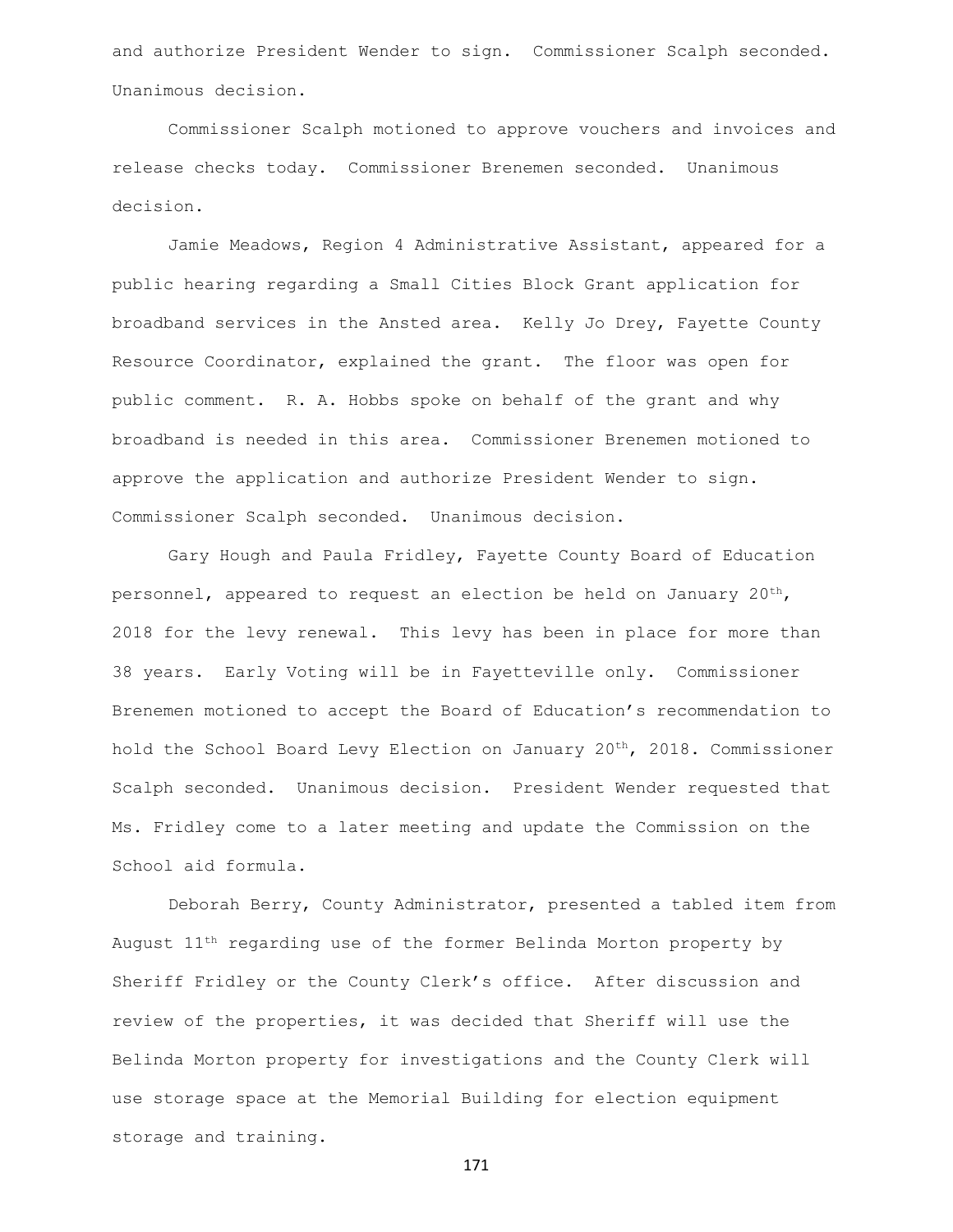Ms. Berry presented a drawdown request for the Community Corrections Grant for the months of July 2017 in the amount of \$6,219.07 and August 2017 in the amount of \$8,060.18 for President Wender to sign. Commissioner Brenemen motioned to approve and authorize President Wender to sign the drawdowns. Commissioner Scalph seconded. Unanimous decision.

Ms. Berry presented a request from Teri N. Harlan, Administrator of the Fayette County Health Department, to appoint Cindy Chamberlin to the Fayette County Board of Health to replace Roy Crist who passed away. Commissioner Scalph motioned to approve the appointment. Commissioner Brenemen seconded. Unanimous decision.

Ms. Berry presented a letter from Mike Bone, Warm Hands Warm Hearts, requesting an allocation of \$2,000.00 to help get this year's winter program started. Commissioner Scalph motioned to approve the request. Commissioner Brenemen seconded. Unanimous decision.

Ms. Berry presented an application for a WV Courthouse Facility Authority Grant for approval and signatures. Commissioner Scalph motioned to approve and sign the application. Commissioner Brenemen seconded. Unanimous decision.

Commissioner Brenemen motioned to enter into an executive session at 10:00 a.m. Commissioner Scalph seconded. Unanimous decision.

The Commission reconvened at 10:45 a.m. The executive session was with FCC Legal Counsel regarding the PCB issue at Minden and other off site areas affected. President Wender requested a resolution which would appoint a law firm to tackle these issues and authorize President Wender to sign. This resolution states that Mike Callahan will be appointed as an Assistant Prosecuting Attorney at Fayette County. Prosecuting Attorney Larry Harrah stated that this is greatly needed to help the areas in Fayette County and to catch those causing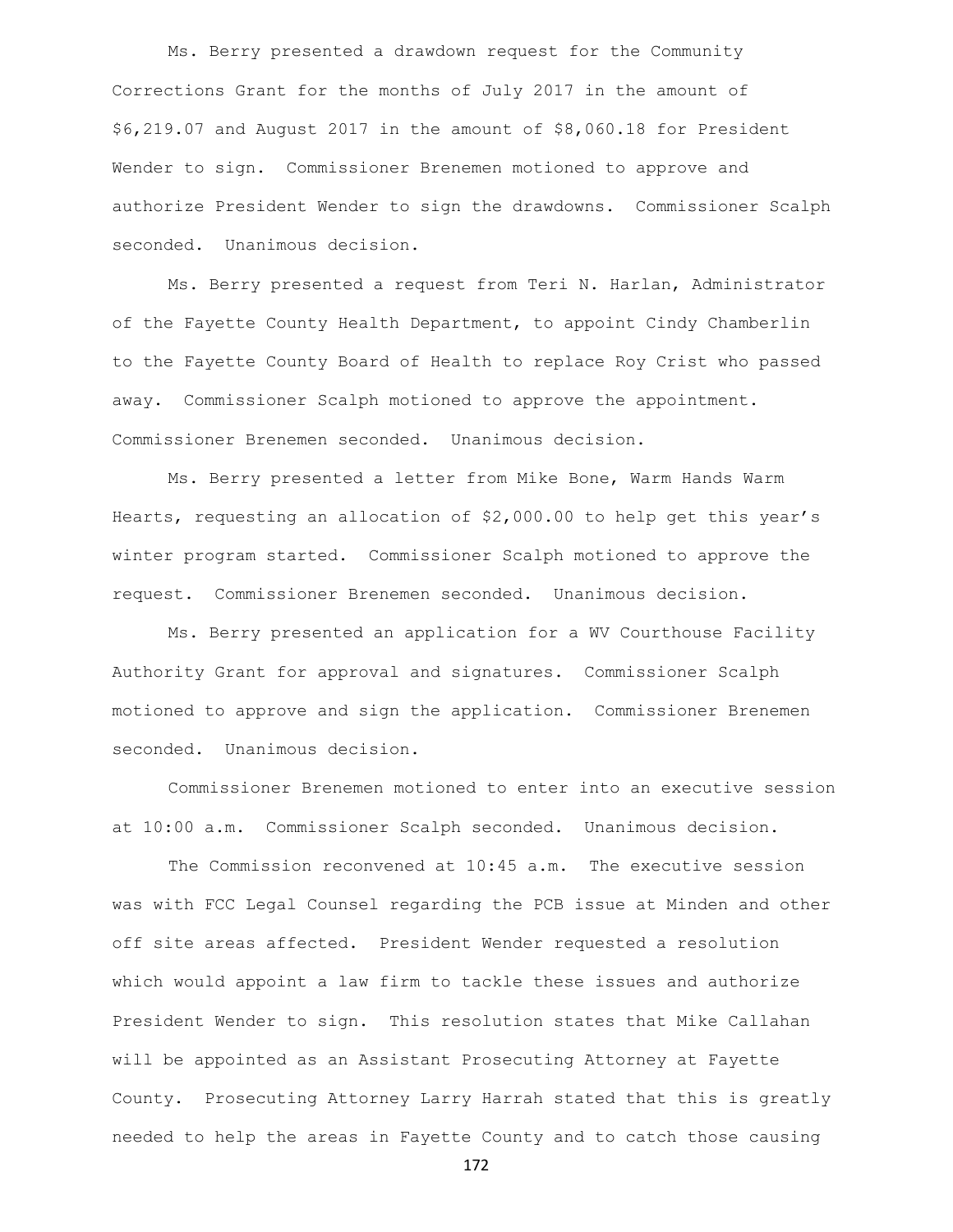it. Commissioner Scalph motioned to approve resolution. Commissioner Brenemen seconded. Unanimous decision.

John Shumate, Attorney for City of Mount Hope, appeared to present a request to annexation and Minor Boundary Adjustment in the City of Mount Hope. All necessary criteria for annexation have been met. Mr. Shumate presented an order for the Commission to approve and sign. Commissioner Brenemen motioned to approve the resolution and authorize signatures. Commissioner Scalph seconded. Unanimous decision. Publication and legal documents were completed prior to this approval.

Renee Harper, Fayette County Parks Director, appeared to request hiring Jerry Adkins at \$10.00/hour for a maintenance position. Commissioner Brenemen motioned to extend an offer to Jerry Adkins for a position at the Fayette County Park at \$10.00 with normal probation. Commissioner Scalph seconded. Unanimous decision.

Ms. Harper presented a request for a new stone sign for the entrance of the park using the new logo. President Wender asked about a better priced sign. Commissioner Brenemen asked if Ms. Harper has looked at the sign at Oak Hill Farmers Market. President Wender mentioned Melvin Withrow and Sheriff Fridley mentioned VoTech students. Ms. Harper will research more.

Ms. Harper presented purchasing 4 new animated light displays for the Park's Christmas lights display. Since the Park now charge for admission, the displays need updating. President Wender suggested ear marking more funds for the displays and asks that Ms. Harper track the amount of time spent working on installing and maintaining the display.

Ms. Harper stated the company requested payment up front since we are a new vendor. President Wender stated we should obtain a letter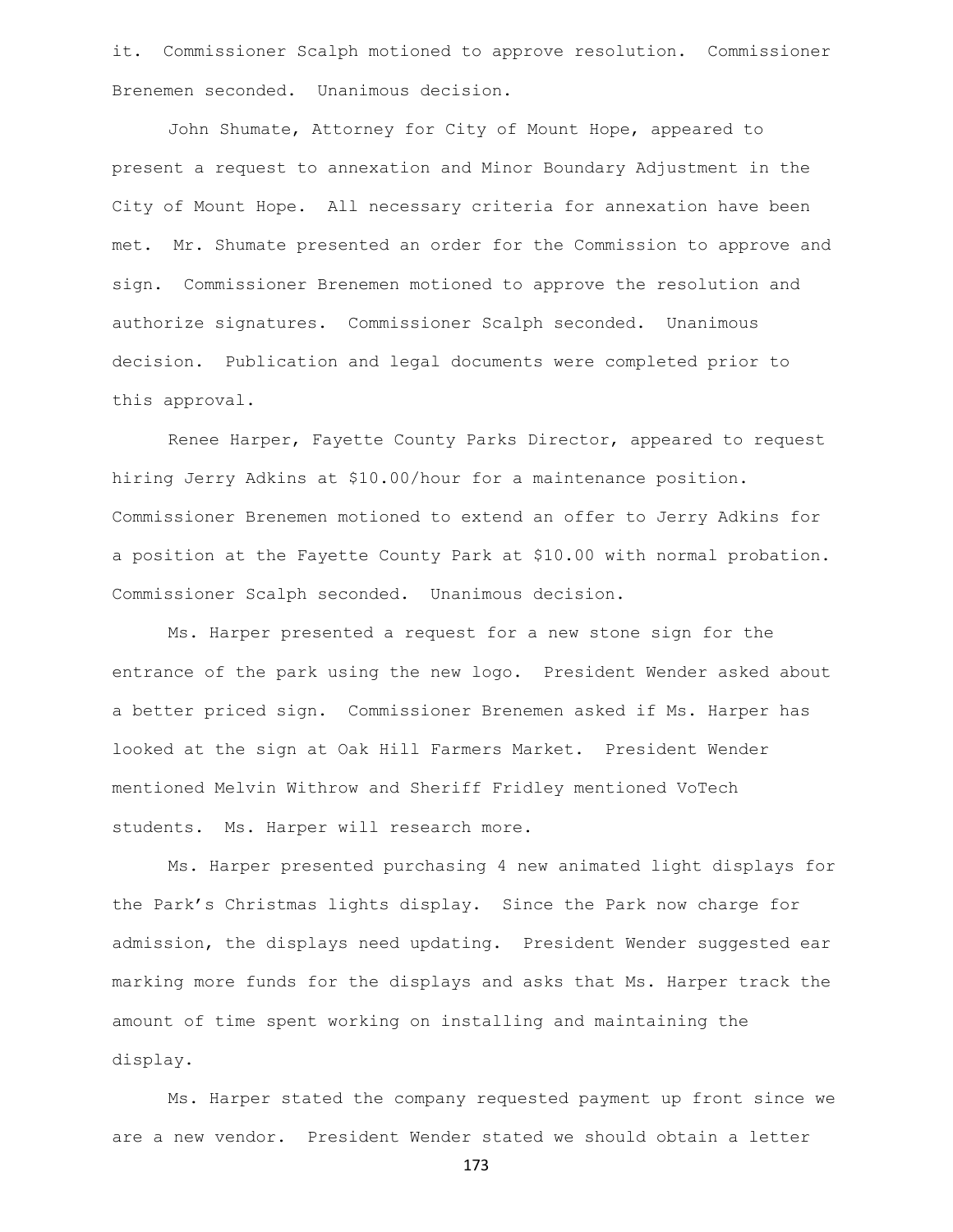from our bank and use a purchase order. Commissioner Scalph motioned to approve \$8,405.75 for animated Christmas decorations for the Park. Commissioner Brenemen seconded. Unanimous decision.

The Commission complimented Ms. Harper on the Park's appearance. President Wender asked about a worker cleaning leaves after 4:00 p.m. Ms. Harper stated this was a seasonal employee that is there to keep the Park open to dusk.

Ms. Harper presented that they have contacted local businesses to adopt to decorate shelters. New River Health has agreed to sponsor a shelter in the theme of Doc McStuffins. 4H will decorate a tree and expand their decorating this year. President Wender cautioned putting too much emphasis on actual Christmas/religious decorations without oversight. Mr. Harrah stated he is fine with religious themed displays being at the park, but if you allow one you will need to allow any religion that applies to sponsor a shelter. Commissioner Scalph suggested a voting system like for the United Way hosts with trees at Crossroads Mall.

Ms. Harper and the Parks & Recreation Board are applying for a Try This grant for a natural playground.

Andrea Mender, appeared with Ms. Harper to discuss upgrades to the kitchen in the dining hall. Someone approached the Board about donating funds to update the kitchen in the dining hall. This led to a discussion about starting a foundation so the Board can accept donations for earmarked projects. The Board met with attorney Carl Harris to discuss the possibility of starting a foundation. Mr. Harris stated a foundation is possible. This is just in discussion, nothing has been completed at this time.

Chief Deputy Rod Perdue appeared with a request for evidence storage space in the jail. The area is two of the old jail cells on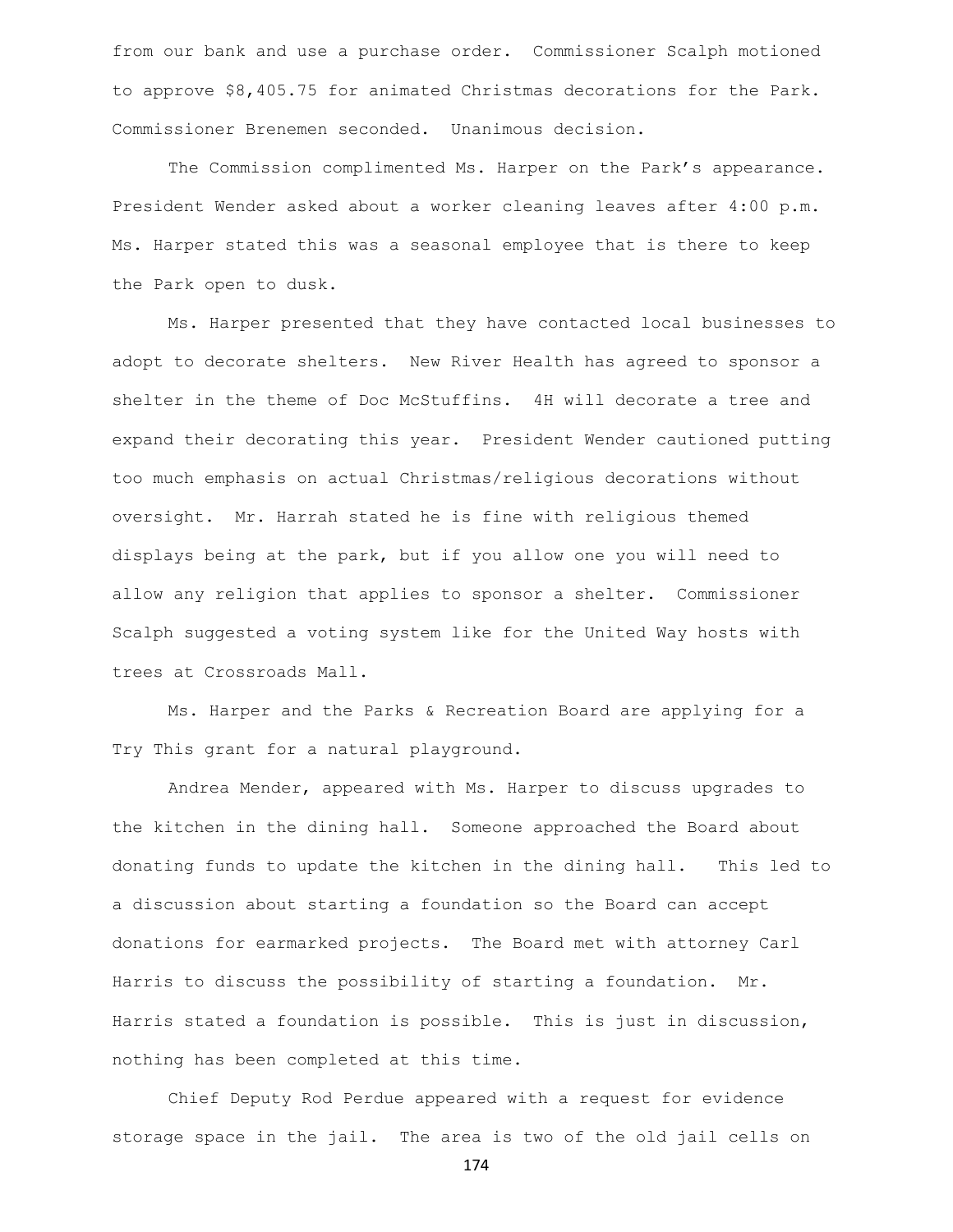the left just beyond holding, and the cells will need to be emptied. Commissioner Scalph motioned to approve the request of the use of the jail for storage of evidence room and approve a dumpster. Commissioner Brenemen seconded. Unanimous decision.

Discussion was held on the shooting range. The timber has been cruised and the work will be over \$15,000.00. The timber value may offset that cost but it still needs to be bid out. Those bidding will need good drawings of the range. Only 150 acres were cruised on a 380 acre parcel. President Wender requested that the Commission advertise to hire an engineering firm to prepare drawings. Sheriff Fridley asked if it would be better to get bids on the timbering at the same time that we do the engineering work, that way we know what amount of money we have to work with and if the whole project is possible. Commissioner Brenemen motioned to construct an ad for the sale of timber at the Fayette County Park. Commissioner Scalph seconded. Unanimous decision. Commissioner Brenemen motioned to authorize Ms. Berry with advisement from the Prosecuting Attorney's Office to advertise for a bid to hire a professional engineering firm. Commissioner Scalph seconded. Unanimous decision. Motion is withdrawn for timber sale and second is withdrawn. The timber will need to be auctioned.

The Commission recessed at 12:15 p.m.

The Commission reconvened at 1:14 p.m.

Teri Harlan with the Fayette County Board of Health appeared to discuss signage at parks for no smoking and harm reduction and recovery initiative.

Discussion was held for "No Smoking" signs in county parks. Ms. Harlan wants to purchase 21 signs to be placed in parks around the county. Cheryl Jones with Community Connections has agreed to donate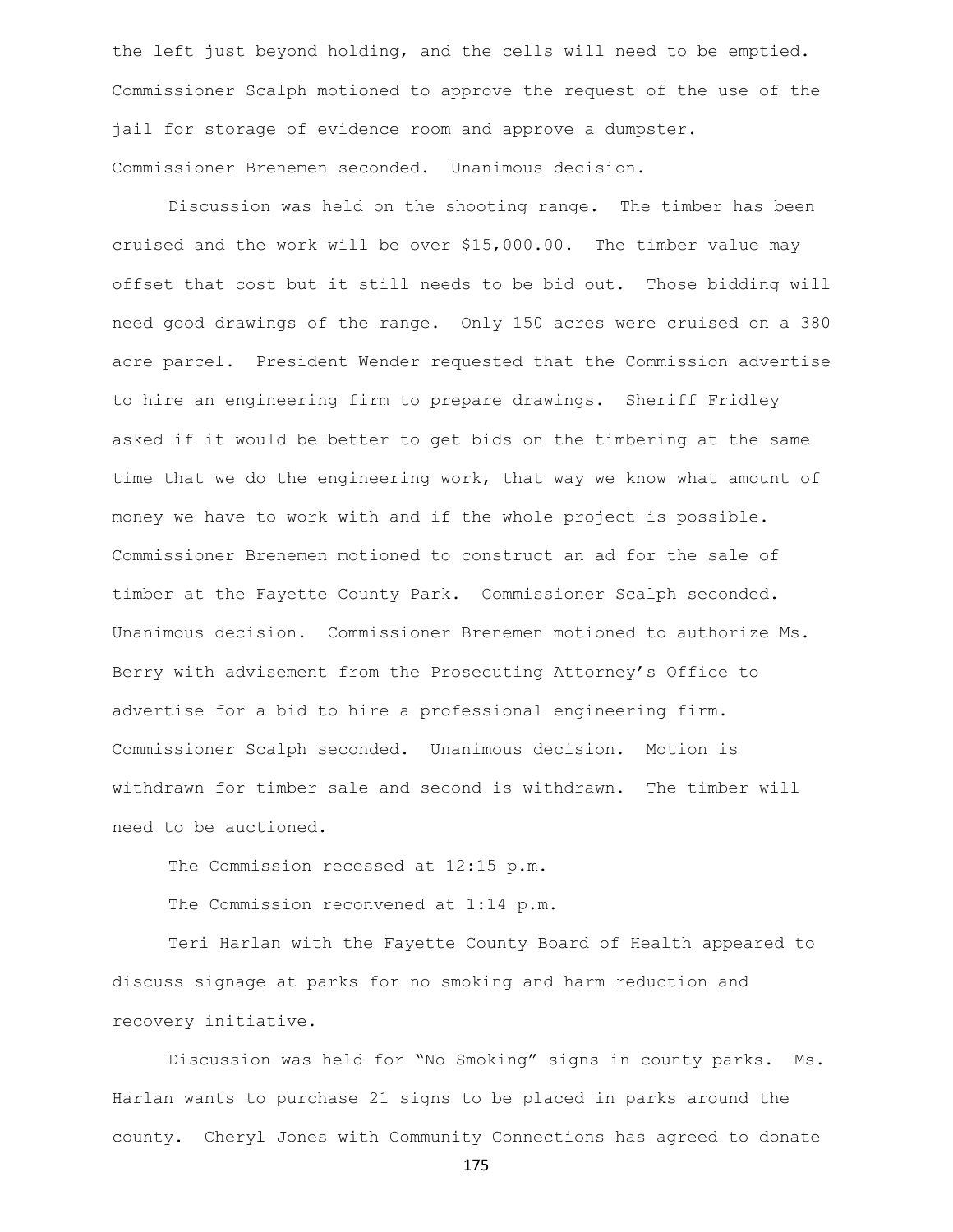money to help with this expense. Ms. Harlan requested that the Commission pay half. Commissioner Brenemen motioned to approve the request of up to \$420.00 to finish the signage for parks around the county. Commissioner Scalph seconded. Unanimous decision.

Discussion was held on a harm reduction and recovery initiative. Anita Stewart, Health Officer, appeared to explain the subject. Drugs and overdoses are a big concern in the county. Harm reduction is meeting with addicts without judgment to give assistance and to set some goals. It will be held on Tuesdays from 10:00-12:00 at the Health Department. Anyone in the county is welcome to attend.

Ms. Drey appeared to present the results of the Whitlock Farm Feasibility study. Ms. Drey presented a handout to the Commission and Ms. Berry of the project components.

Jason Favor, Health Department, appeared to discuss the Fayetteville sewer issue. The issue is on Tourism Avenue Addition. 33 homes there are currently not on any kind of sewer system; they have individual septic systems. 10-12 complaints have been received by the Board of Health. Phil Perone, Sanitation Officer, tested 7 and 4 of the systems are failing. The only viable option is to extend city sewer to these individuals. The Town of Fayetteville received a quote for approximately \$280,000.00. WV American Water would be willing to front roughly \$150,000.00. Annexation in to Fayetteville is under discussion. Fayetteville would apply for the SCBG. Bill Lanham, Town of Fayetteville Manager, was present and will relay this back to his board. The Commission is in favor of the annexation.

The Commission entered into an executive session at 2:38 p.m. regarding a personnel matter.

The Commission reconvened at 2:57 p.m.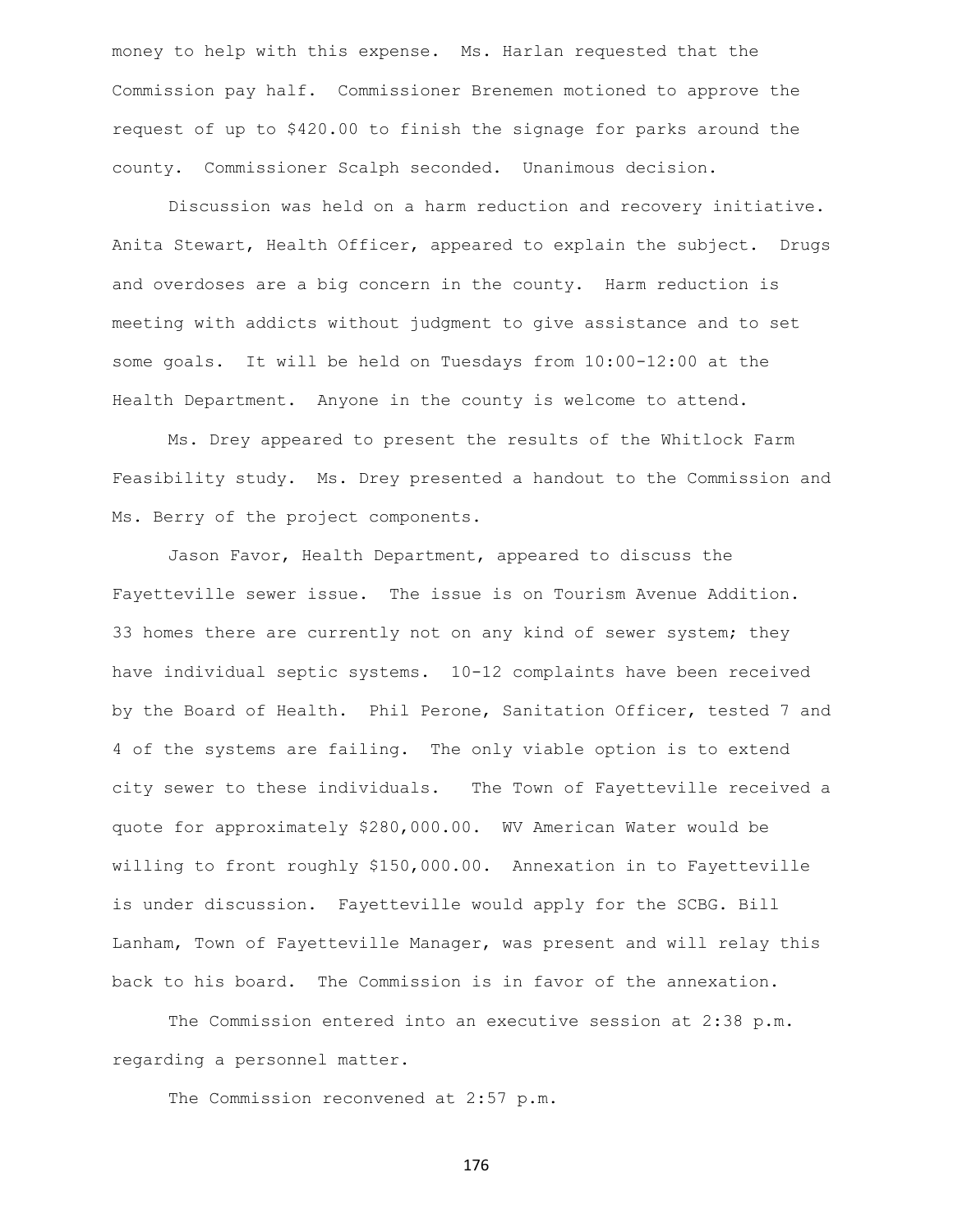The Commission felt they have limited area allowing them to weigh in on this issue. A letter will be written to Jim Sizemore stating that according to our personnel manual, he was paid correctly while a county employee.

Ms. Berry presented an award document from the 2016 Emergency Management Performance Grant for approval and signature of President Wender. The Commission approved and the document was signed.

Discussion was held regarding dissolving Arbuckle Public Service District and legal steps to follow. This process will begin on October 13th.

Discussion was held regarding election overtime. For the hours worked between 35 and 40, regular wages will be paid. Overtime will be paid for anything over 40 hours.

The meeting was adjourned at 3:33 p.m.

FAYETTE COUNTY COMMISSION REGULAR SESSION OCTOBER 13, 2017 COURTHOUSE FAYETTEVILLE, WV 25840 MEMBERS PRESENT: MATTHEW D. WENDER, DENISE A. SCALPH, JOHN G. BRENEMEN

The Fayette County Commission met in a special session on this 13th day of October, 2017.

President Wender called the meeting to order at 9:11 a.m.

Commissioner Wender signed settlements from the County Clerk's office for the estates of Joseph M. Cowgill; Jean Herbert Thomas; Judith Ann Hawkins; Tommy Eugene Copley; Denver G. Davis; Marynell Davis; Bobby J. Ward; Deloris Sharpe; Jennie Frayer; Bennie W. Fleshman; Anusuya Swami; Jessie E. Sowder; George H. Lockman; James Edward Brenemen; Larry Rice; Maryilyn Ann Kessler; and James Wickline.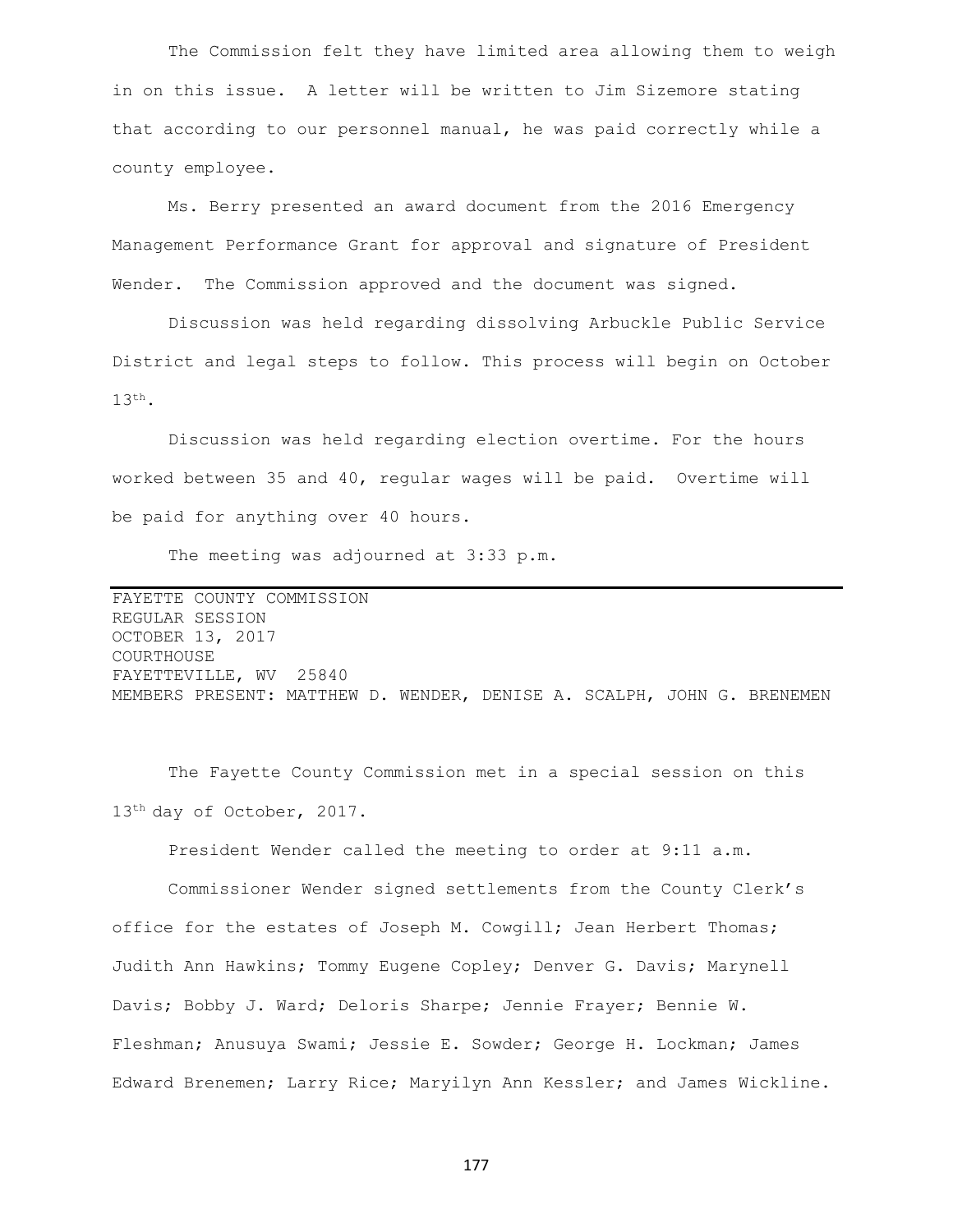Kelvin Holliday, County Clerk, administered the oath to all canvass workers at 9:05 a.m.

Canvass was conducted.

Precinct 11 did not count their Early Voting results. The Commission will need to count these at canvass. Commissioner Scalph motioned to count Precinct 11's Early Voting results at the end of canvass. Commissioner Brenemen seconded. Unanimous decision.

The results will be certified at a later date, pending the conclusion of all other counties' canvasses.

Eddie Young, Assessor, appeared to present real property exonerations for Robert & Jillian Kinder \$288.22 & \$246.72; Eileen Hanner \$158.32; Jeffrey D. Keeney \$7.70; Donna J. Bowyer \$8.20; Charles D. & Helen Johnson; and Glennys C. Davis. Commissioner Scalph motioned to approve the real property exonerations. Commissioner Brenemen seconded. Unanimous decision.

Mr. Young presented refunds for Ronnie & Michelle Cox \$30.90; Charles D. & Helen Johnson \$156.04; and Fred & Maria Akerberg \$326.73. Commissioner Brenemen motioned to approve the refunds. Commissioner Scalph seconded. Unanimous decision.

Mr. Young presented orders to Combine or Divide & Segregate Land for Herman R. Byers; Janice F. Nunnery; William S. Fink & Peggy Lambert; Mildred Davis; Alfred D. & Mary E. Toney; Robert W. & Rhonda Hall; and Terri Jane Settle, respectively. Commissioner Brenemen motioned to approve the orders. Commissioner Scalph seconded. Unanimous decision.

Deborah Berry, County Administrator, presented an order for approval and signatures addressed to the county democrat and republican executive committees designating the total number and type of election boards for the January 20, 2018 Special School Levy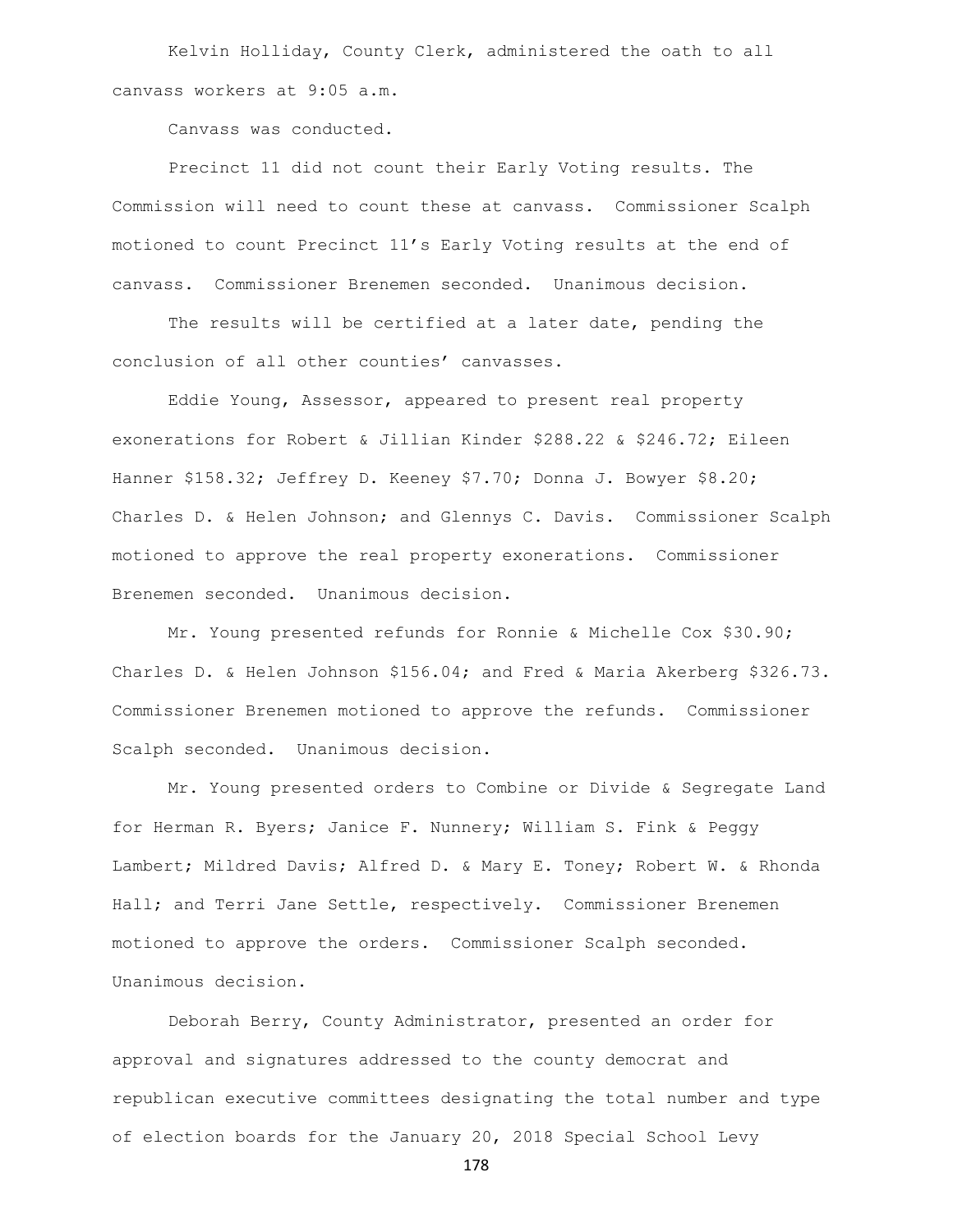Election and requesting each to submit their list of election workers no later than November 3, 2017. Commissioner Brenemen motioned to approve and sign the order. Commissioner Scalph seconded. Unanimous decision.

Ms. Berry presented a letter to the WV Supreme Court of Appeals requesting the reimbursement of rent for the Family Law Judge for the months of October and November, 2017 in the amount of \$3,375.00 each, for approval and signatures. Commissioner Scalph motioned to approve and sign the letter. Commissioner Brenemen seconded. Unanimous decision.

Ms. Berry presented a letter from Page-Kincaid Public Service District requesting the reappointment of John David as a Commissioner with the PSD. Commissioner Brenemen motioned to approve the reappointment. Commissioner Scalph seconded. Unanimous decision.

Ms. Berry presented a letter from Tabitha Stover, Executive Director with the Fayetteville Convention and Visitor's Bureau requesting to use the Courthouse lawn for Saturday, October 21, 2017, for the annual Bridge Day Chili Cook-Off. Commissioner Scalph motioned to approve and sign the letter. Commissioner Brenemen seconded. Unanimous decision.

Ms. Berry presented letters for approval and signatures to Captain Luther A. Crisp, Lieutenant Jess R. McMullen, Sergeant William K. Willis, Corporal Walter S. Casey and Corporal Andrew B. Hudson acknowledging the officers' recent promotions by Sheriff Michael A. Fridley, effective October 1, 2017. The Commissioners signed the letters.

Ms. Berry presented a drawdown request for the Community Corrections grant in the amount of \$8,908.36 for signature of President Wender. Commissioner Scalph motioned to approve and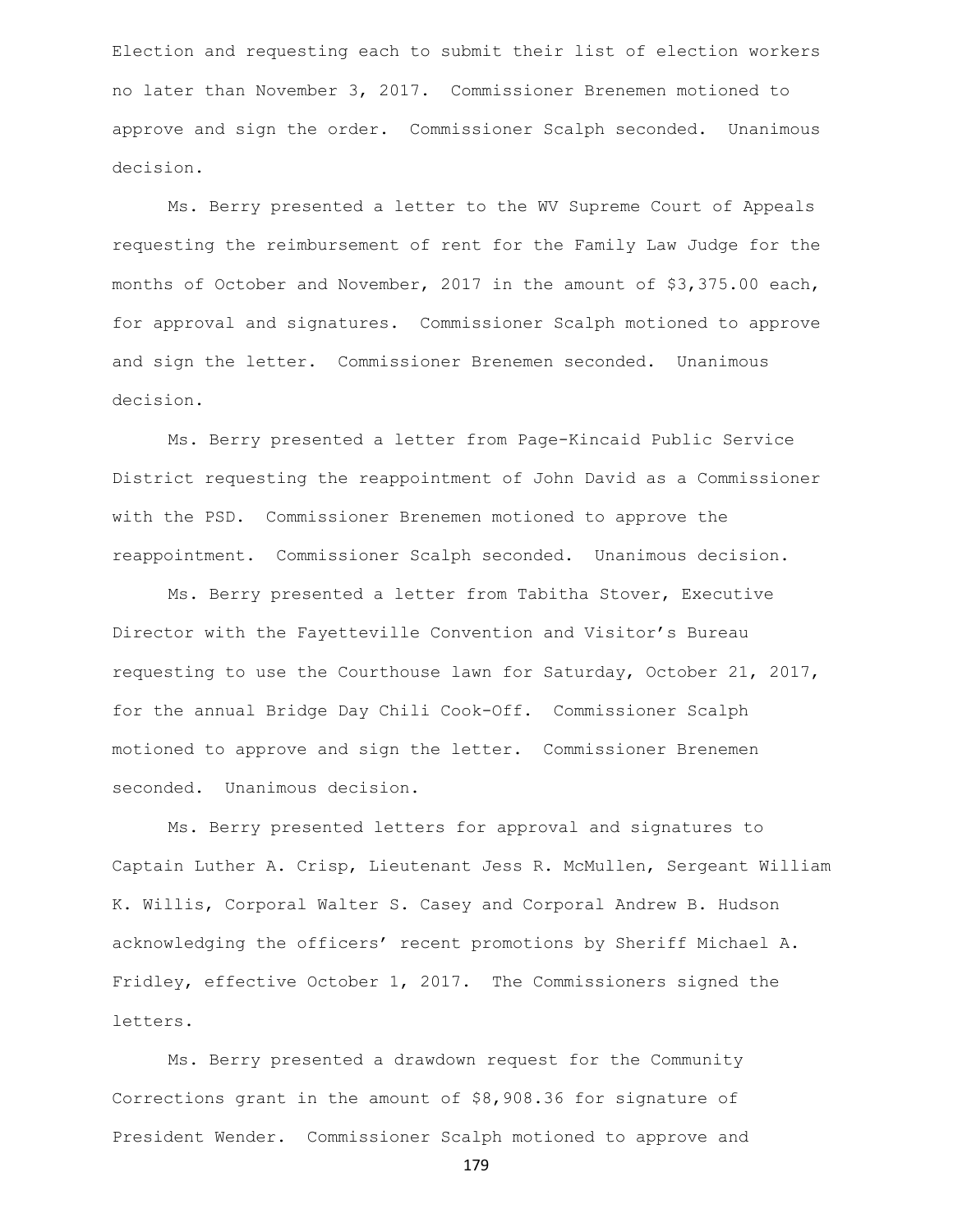authorize President Wender to sign the drawdown. Commissioner Brenemen seconded. Unanimous decision.

Ms. Berry presented a Consumer's Sales Tax report for the Fayette County Park for President Wender to sign for the quarter ending September 30, 2017. Commissioner Brenemen motioned to approve and authorize President Wender to sign the report. Commissioner Scalph seconded. Unanimous decision.

Ms. Berry presented a request from Cathy Jarrett, Circuit Clerk, for a new computer for her office. President Wender asked that Ms. Jarrett inquire with the Supreme Court about supplying the computer. If they will not, the County will pay. Commissioner Scalph motioned to approve the purchase of a new computer for the Circuit Clerk's office in the event that the Supreme Court will not supply a computer. Commissioner Brenemen seconded. Unanimous decision.

Discussion regarding a vehicle for the Maintenance Department was continued until a future meeting.

Ms. Berry presented a letter from Brenda J. Moore regarding the hiring process of a Fayette County Public Libraries Director for discussion. The Commissioner reviewed the letter and had no response.

Commission entered into executive session to discuss personnel matter at 12:05 p.m.

Commission reconvenes at 12:32 p.m.

Larry Harrah, Prosecuting Attorney, appeared to present a resolution for environmental & public health protection in and affecting Fayette County & also to hold the first reading of an ordinance to establish procedures to govern the exercise of formal civil investigation proceedings by the Fayette County Commission.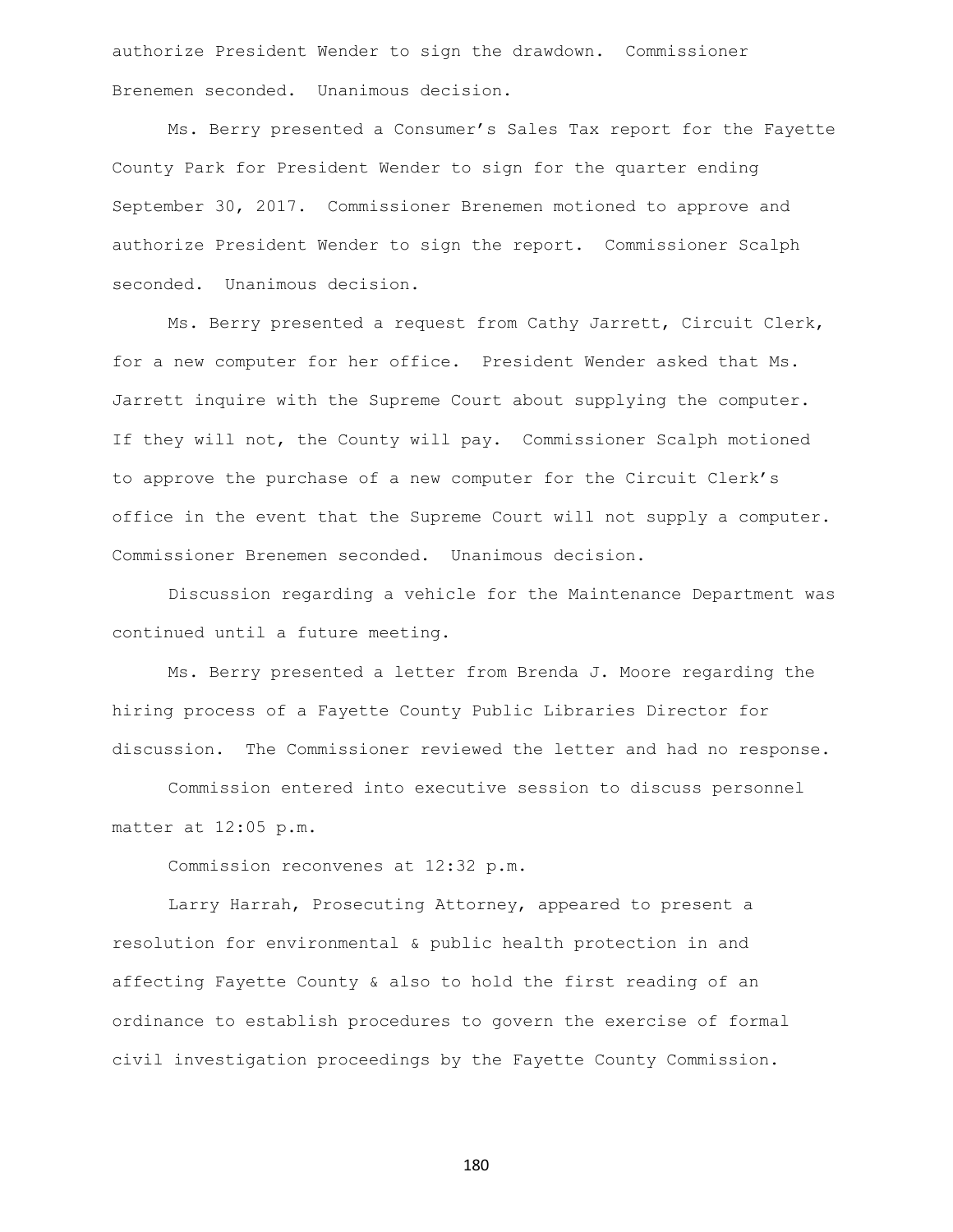Mr. Harrah presented the resolution. Commissioner Scalph motioned to approve and authorize President Wender to sign the resolution. Commissioner Brenemen seconded. Unanimous decision.

Mr. Harrah called for the first reading of the ordinance. Commissioner Scalph motioned for the reading of the ordinance and to approve the ordinance. Commissioner Brenemen seconded. Unanimous decision.

Commissioner Scalph motioned to approve vouchers and invoices and release checks today. Commissioner Brenemen seconded. Unanimous decision.

Commissioner Scalph motioned to approve 1st half payroll and release checks today. Commissioner Brenemen seconded. Unanimous decision.

Commissioner Brenemen motioned to approve the minutes from September 29th, 2017. Commissioner Scalph seconded. Unanimous decision.

Amanda Smarr, Region 4 Planning and Development, appeared for the 2<sup>nd</sup> public hearing for a SCBG. The public hearing took place at 1:00 p.m. The floor was opened and no comments were made.

Ms. Smarr then presented a drawdown request for Kanawha Falls PSD Resolution #30. Construction- \$204,187.50, Engineering - \$29,924.00, Legal – \$5,593.75 Total – \$239,705.25. Commissioner Brenemen motioned to approve the drawdown and authorize President Wender to sign. Commissioner Scalph seconded. Unanimous decision.

Ms. Smarr also presented an amendment for \$218,800.00. Commissioner Brenemen motioned to approve the amendment to re-pave the road. Commissioner Scalph seconded. Unanimous decision.

Billy Strasser appeared to give an update on the ARC grant. They received a \$1 million grant and work began in September on connecting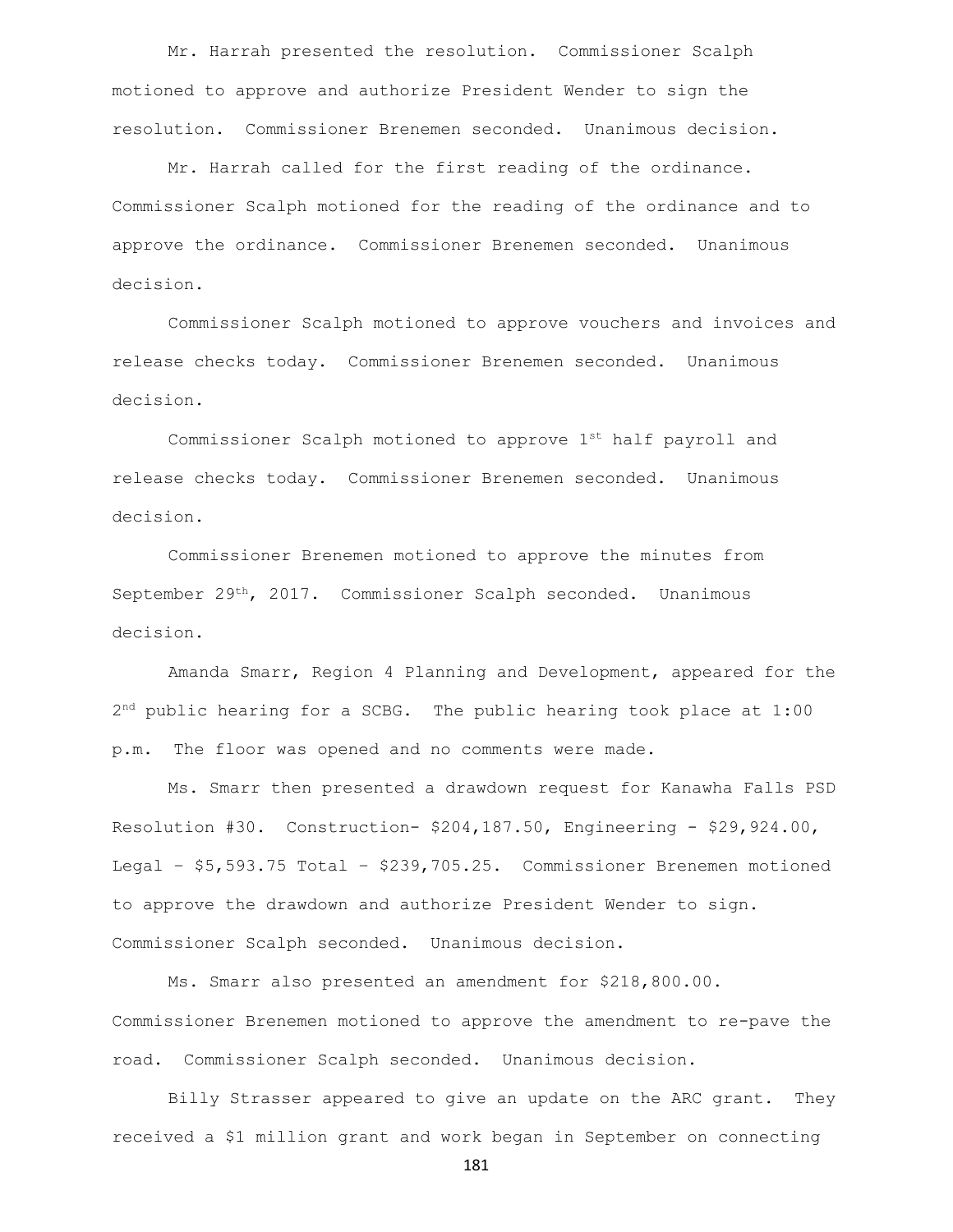trails within Fayette, Nicholas and other surrounding areas. This will make 300-400+ miles of trails.

The Commission entered into an executive session at 1:40 p.m. regarding a personnel matter.

The Commission reconvened at 2:42 p.m.

Carl Harris, Attorney for the Town of Fayetteville, appeared to present an annexation of Second Street. 100% of homeowners agreed to the annexation. Mr. Harris presented an order for the Commission to sign regarding annexation. Commissioner Brenemen motioned to approve the order for annexation by petition of Second Street into the Town of Fayetteville. Commissioner Scalph seconded. Unanimous decision.

Gabe Pena, Deputy Resource Coordinator, appeared to present a request for the excise tax funding. Mr. Pena requested that \$0.55 of the \$1.10 increase in excise tax funding to go towards the FC Farmland Protection Board Whitlock property. Commissioner Scalph motioned to approve the allocated \$0.55 of the increased excise tax of \$1.10 to the Fayette County Farmland Whitlock property at the direction of URA pending the agreement between FCURA and FC Farmland Protection Board. Commissioner Brenemen seconded. Unanimous decision.

President Wender asked Ms. Berry to write a letter for FCFPB letting them know the Commission is in favor of this agreement.

Commissioner Brenemen motioned to approve the other \$0.55 of the \$1.10 would be used for dilapidated properties. Commissioner Scalph seconded. Unanimous decision.

\*At the October  $20^{th}$  meeting, the following was motioned and approved:

Commissioner Brenemen motioned to amend the minutes from October 13<sup>th</sup>, 2017 to correct the issue of excise tax allocation to .55 instead of written \$1.10. The allocation will go to the Fayette County URA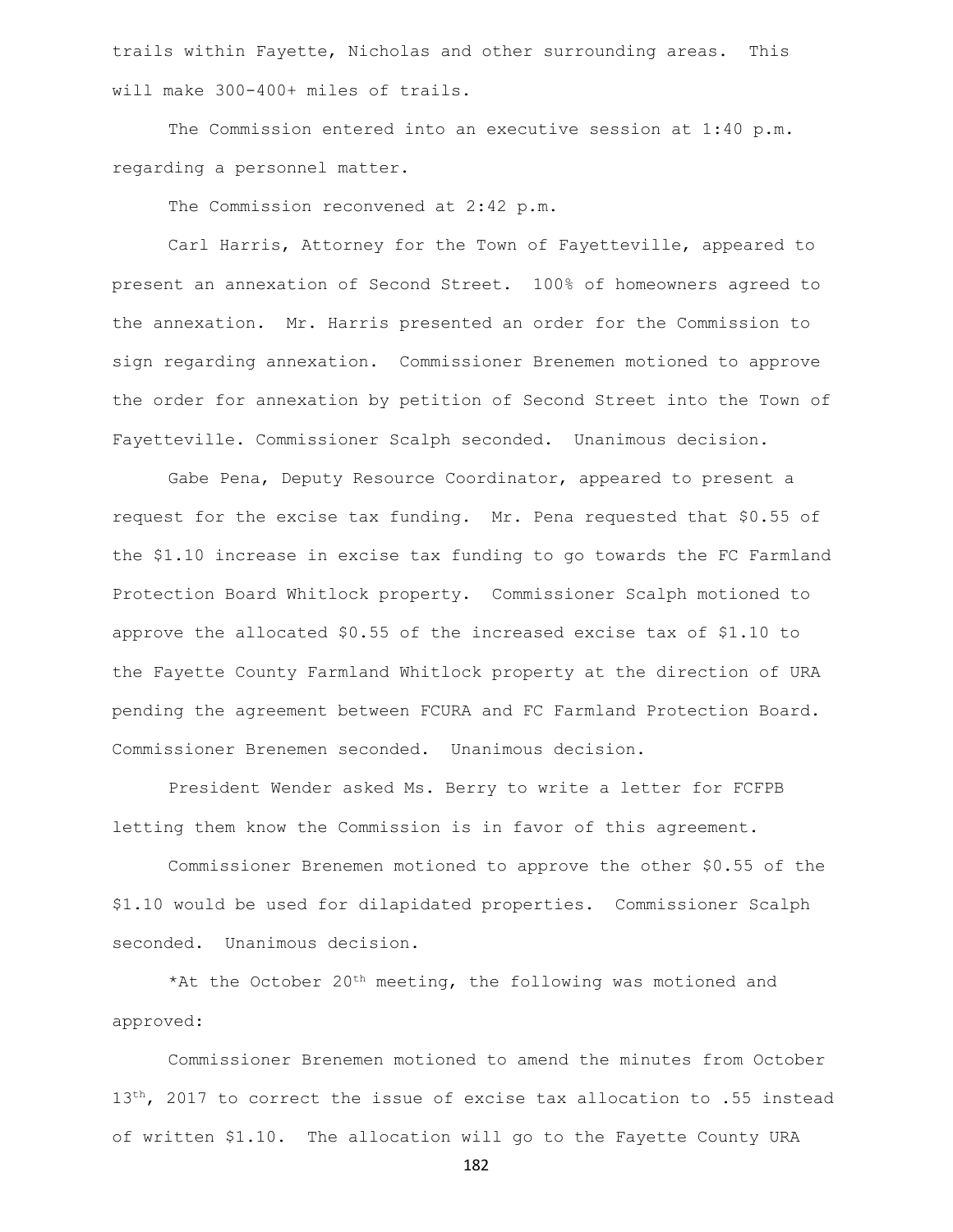for the benefit of the Whitlock Farm Project until December  $31^{st}$ , 2017 and then will be revisited in January, 2018. Commissioner Scalph seconded. Unanimous decision.

Ms. Berry presented an order to consider dissolving the Arbuckle PSD and set a public hearing for November  $3^{rd}$ , 2017 at 10:45 a.m. Commissioner Scalph motioned to approve the order to consider dissolving PSD and set a public hearing on November  $3^{rd}$ , 2017 at 10:45 a.m. Commissioner Brenemen seconded. Unanimous decision.

The meeting was adjourned at 3:50 p.m.

FAYETTE COUNTY COMMISSION REGULAR SESSION OCTOBER 20, 2017 COURTHOUSE FAYETTEVILLE, WV 25840 MEMBERS PRESENT: MATTHEW D. WENDER, DENISE A. SCALPH, JOHN G. BRENEMEN

The Fayette County Commission met in a regular session on this 20th day of October, 2017.

President Wender called the meeting to order at 9:02 a.m.

Commissioner Brenemen motioned to amend the minutes from October  $13<sup>th</sup>$ , 2017 to correct the issue of excise tax allocation to .55 instead of written \$1.10. The allocation will go to the Fayette County URA for the benefit of the Whitlock Farm Project until December  $31^{st}$ , 2017 and then will be revisited in January, 2018. Commissioner Scalph seconded. Unanimous decision.

President Wender signed settlements in the estates of Raynell Dempsey; Mae Sizemore; Katrina J. Forren; Ruth L. Wilkerson; and David Eugene Weaver.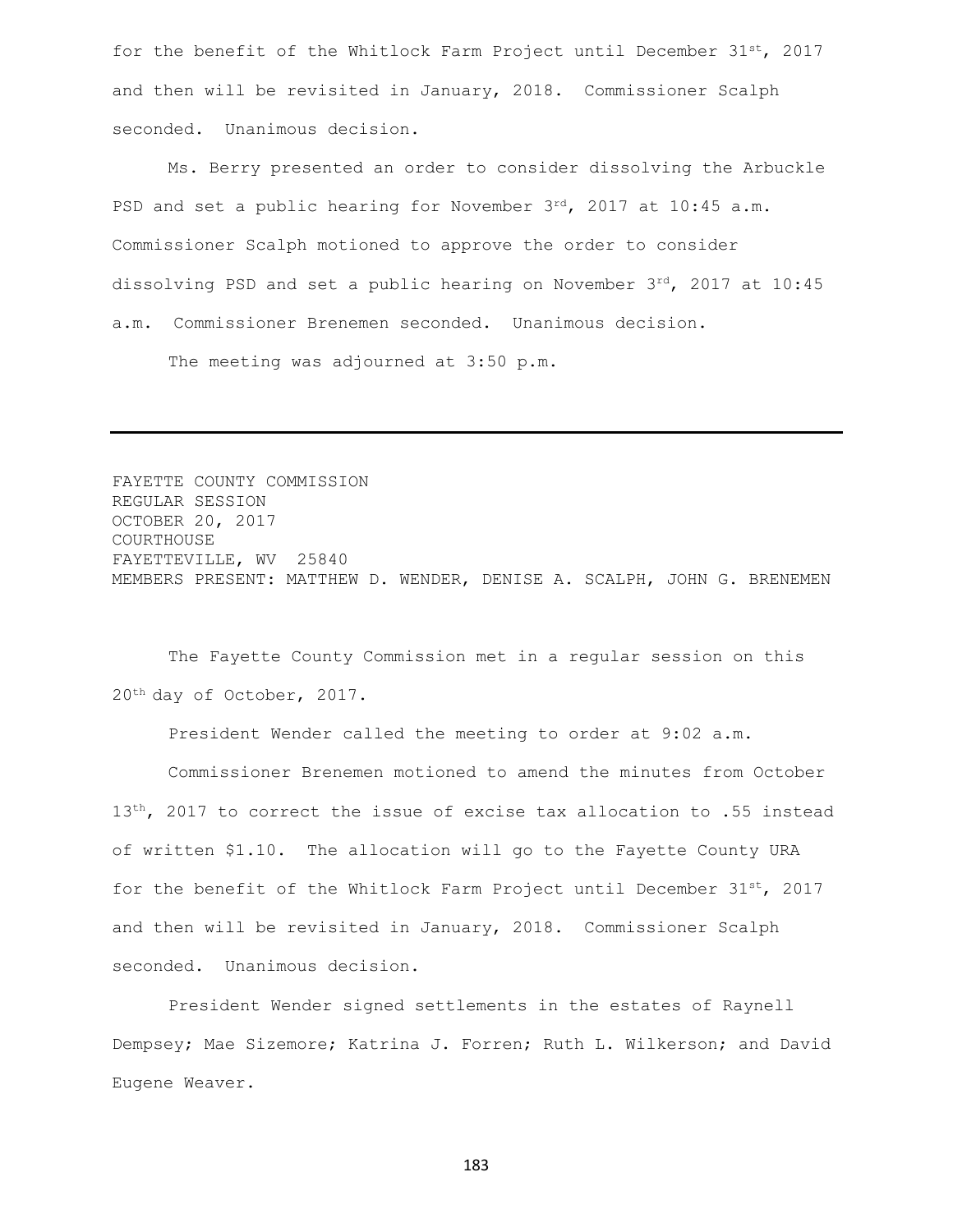Harvey E. Young appeared to present a real property exoneration for Daniel R. Ewing for \$758.12. Commissioner Scalph motioned to approve the real property exoneration. Commissioner Brenemen seconded. Unanimous decision.

Mr. Young presented one refund for Daniel Ewing for \$369.58. Commissioner Brenemen motioned to approve the refund. Commissioner Scalph seconded. Unanimous decision.

Commissioner Scalph motioned to approve vouchers and invoices and release checks today. Commissioner Brenemen seconded. Unanimous decision.

Commissioner Scalph motioned to approve 2nd half payroll and release checks on October 30th, 2017. Commissioner Brenemen seconded. Unanimous decision.

The Commission certified the election at 9:12 a.m. Commissioner Scalph motioned to approve the certification of the election results and sign the order presented. Commissioner Brenemen seconded. Unanimous decision.

Gabriel Peña appeared to present the records management preservation board grant. Three offices presented applications. The priority is as follows:

1. Circuit Clerk \$19,494.00

- 2. County Clerk \$10,000.00
- 3. County Commission \$4,500.00

Commissioner Scalph motioned to approve the above priority. Commissioner Brenemen seconded. Unanimous decision.

Deborah Berry, County Administrator, appeared to present a request from Harry Fuller to use the Fayette County Memorial Building (FCMB)on Sunday, November 12, 2017 for a program to honor US Military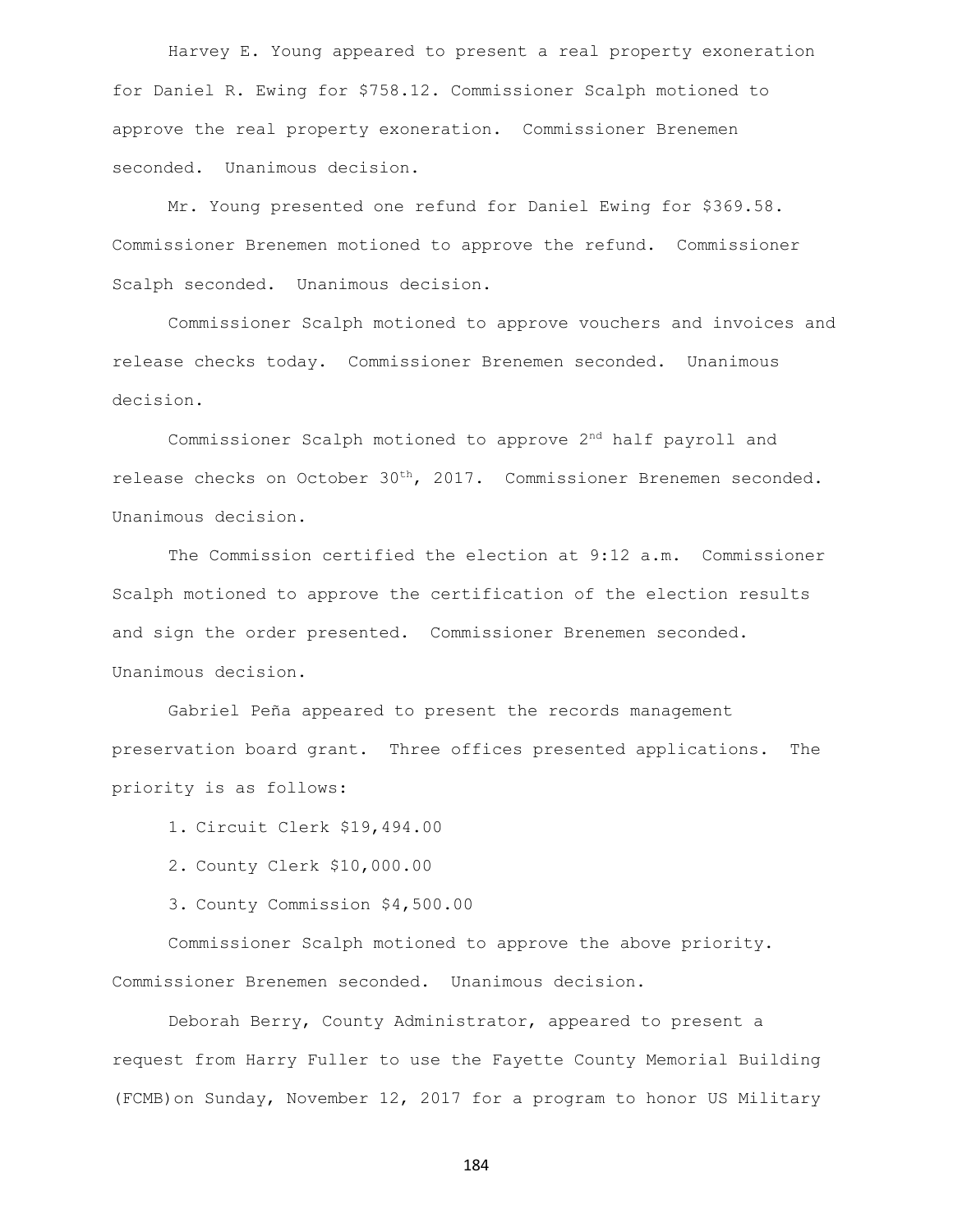Veterans. Commissioner Scalph motioned to approve the request and Commissioner Brenemen seconded. Unanimous decision.

Ms. Berry presented a Fayette County Fire Levy Pumper Replacement Agreement for the Commission to approve and sign for Meadow Bridge Fire Department. Commissioner Brenemen motioned to approve and sign the agreement. Commissioner Scalph seconded. Unanimous decision.

Ms. Berry presented a proposal from J. Dan Snead and Associates, Inc. in the amount of \$14,950.00 for mechanical, electrical and plumbing design for HVAC renovations at the Courthouse Annex for review and approval. President Wender suggested bidding out the work. Commissioner Scalph motioned to bid out for the architectural services for the Annex HVAC system. Commissioner Brenemen seconded. Unanimous decision.

Ms. Berry presented a request from Tally Richmond for an allocation of funds for underprivileged children for consideration. Commissioner Brenemen motioned to allocate \$500.00. Commissioner Scalph seconded. Unanimous decision.

Ms. Berry presented quotes for removing the antennas, towers and equipment from the FCMB:

> Two Way Radio, Inc. - \$5,990.00 Premier Construction Group, LLC - \$6,580.00 Sayre LLC - \$7,450.00

Commissioner Scalph motioned to approve the lowest bid from Two Way Radio, Inc. Commissioner Brenemen seconded. Unanimous decision.

Leadership Fayette County students were present to observe the meeting.

Mayor of Smithers, Thomas Skaggs, Mayor of Montgomery, Greg Ingram and Ann Cavalier, Council Member, appeared to discuss Upper Kanawha Valley Strategic Planning. A request was made to The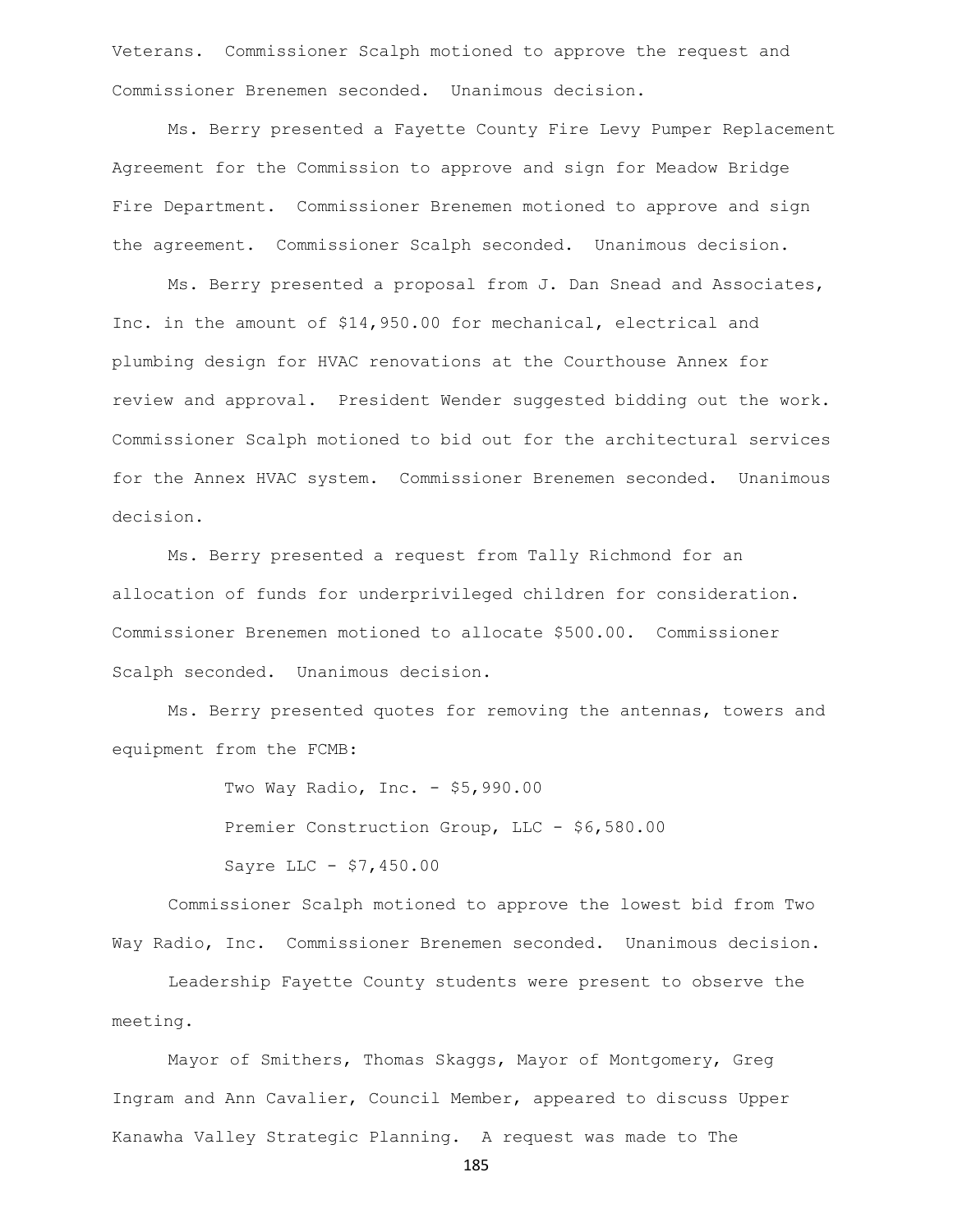Commission for some funds to help Gauley Bridge hire an individual for the UKV Strategic Planning. WVU gave \$50,000.00 to City Montgomery \$25,000.00 to City of Smithers. The request is for 3 years then they hope to be self-sustainable after that. The Strategic Innovative Committee is made up of 8 people and includes the mayors and a councilperson from each city. President Wender asked if the FCC commits, could our money be stretched over 4 years. President Wender asked the Committee to give the Commission some time to discuss the amount they would be willing to commit at a later meeting.

James Blankenship, Attorney, appeared to ask the Commission to reschedule. The property has been sold and his paperwork needs to be redone.

Scott Settle with WV DEP appeared to discuss the Green Rivers, project at Dunloup Creek. It is on property that went through a buyout with NRCS and the county owns it. He asked the Commission to submit a Compatible Use Authorization to NRCS to give WV DEP access to the property. The project is 2/3 of a mile. Andy Davis with Active WV spoke to the value of this project. Commissioner Brenemen motioned to approve the Compatible Use Authorization of Dunloup Creek to NRCS with funds paid by WV DEP pending review and approval of Prosecuting Attorney Larry Harrah and authorized President Wender to sign. Commissioner Scalph seconded. Unanimous decision.

John Stump, Attorney, appeared to conduct a public hearing for Wolf Creek Park TIF at 11:45 a.m. The floor was opened for comments. No public comments were made. The next step will be to get approval from the Development Office then it will come back to the County Commission for final approval. Mr. Stump presented a resolution and order for the Commission to sign authorizing the application for the TIF property. As long as there is no debt service committed to the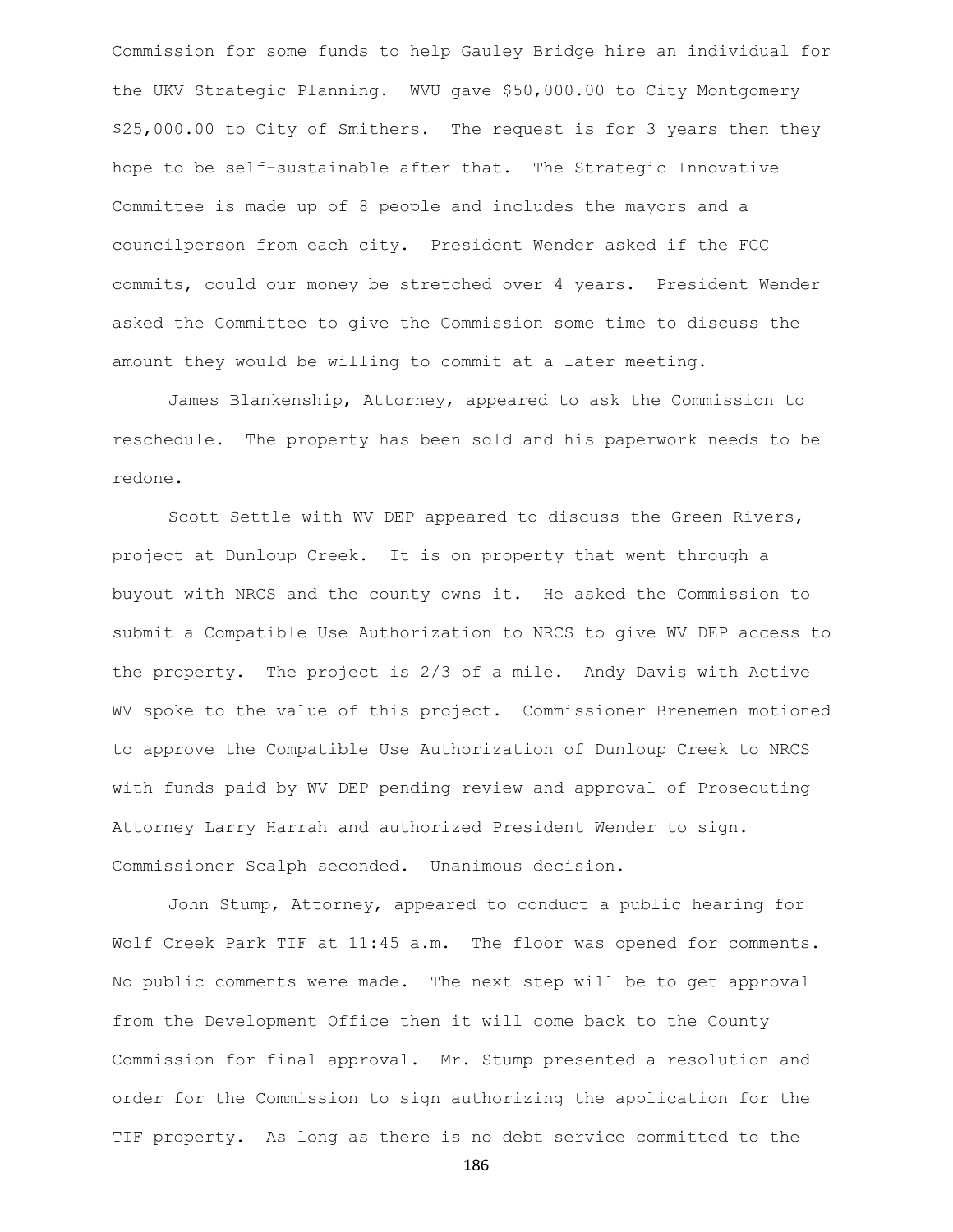TIF funding at year end, monies can be distributed back to the levying bodies. Commissioner Brenemen motioned to approve and sign the resolution and order. Commissioner Scalph seconded. Unanimous decision.

The Commission entered into an executive session regarding a personnel matter at 11:55 a.m.

The Commission reconvened at 12:07 p.m. with no recommendations.

Ms. Berry presented a request from Sheriff Mike Fridley to hire Debbie Pemberton full time to take care of conservator paperwork for the Fayette County Sheriff's Office. Commissioner Brenemen motions to approve hiring Debbie Pemberton as a full time employee for \$24,000.00 per year to fill the position of Conservator Coordinator. Commissioner Scalph seconded. Unanimous decision.

Eric Poiries, Epic Escape Game, appeared to discuss the use of the Fayette County Jail. He presented a handout to the Commission. Mr. Poiries wants to use the County Jail as an escape room. The museum will remain intact. He has a minimum of one theme but preferably two and will need access to the ground floor and preferably the second floor. President Wender asked about County property being used for profit. Mr. Harrah stated it will have to be bid out and cannot be a partnership. Commissioner Scalph mentioned that part of the jail is an operating area with the holding cell and transporting prisoners to the courtroom.

Mr. Poiries is open to using the jail at any time of day, evenings and weekends. President Wender suggested Mr. Harrah, Sheriff Fridley, and Mr. Pories meet with Judge Hatcher regarding this issue. After meeting with Judge Hatcher, Ms. Berry can advertise for use of the jail, then come back to the Commission to decide who will use it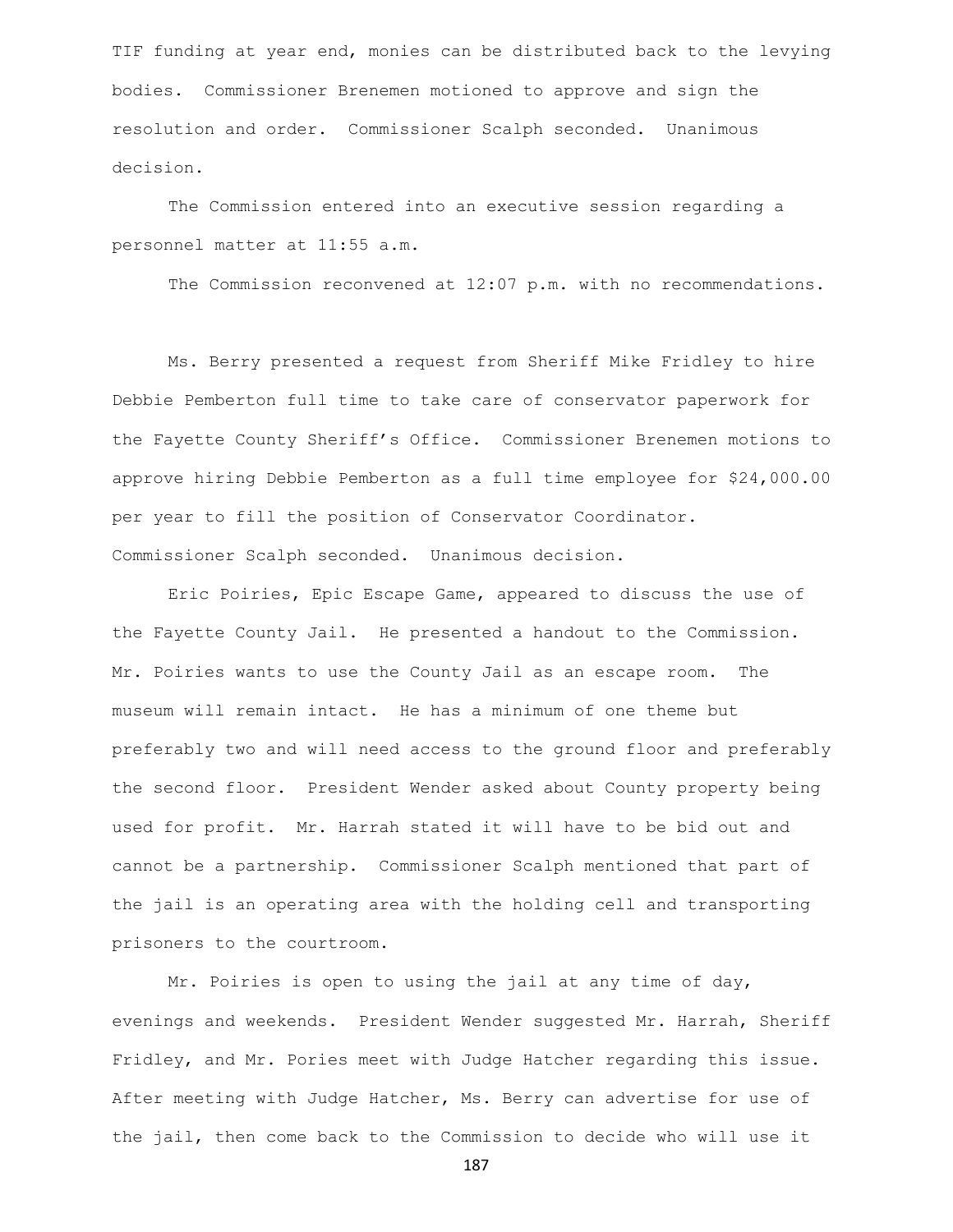then that party, Mr. Harrah, and Sheriff Fridley will work on a lease. Commissioner Scalph mentioned contacting Fayetteville CVB about their use of the museum.

Ms. Berry presented an order removing the executor for the Estate

of David Curtis Lester. The Prosecuting Attorney's Office reviewed the request and approved. Commissioner Brenemen motioned to remove Lynn Tolerance and replace with Fred Newick for the Estate of David Curtis Lester. Commissioner Scalph seconded. Unanimous decision.

Ms. Berry presented an order for the Estate of Calvin E. Sharp to dismiss claims. Commissioner Brenemen motioned for the charges brought forth be dismissed. Commissioner Scalph seconded. Unanimous decision.

The meeting was adjourned meeting at 12:47 p.m.

FAYETTE COUNTY COMMISSION REGULAR SESSION NOVEMBER 3, 2017 COURTHOUSE FAYETTEVILLE, WV 25840 MEMBERS PRESENT: MATTHEW D. WENDER & JOHN G. BRENEMEN

The Fayette County Commission met in a regular session on this 3rd day of November, 2017.

President Wender called the meeting to order at 9:00 a.m.

President Wender signed settlements for the estates of Shelby Jean Harler; Mary Frances Frasier; Janet R. Hypes; George Henry Lockman II; Hilda Nuckels Richards; Jean Delores Sharp; Julia Mae McGuire; Earl M. Vickers; Anthony E. Linkous; Michael Wayne Shuck; Michael W. Polk; and Roy Allen Gilmore.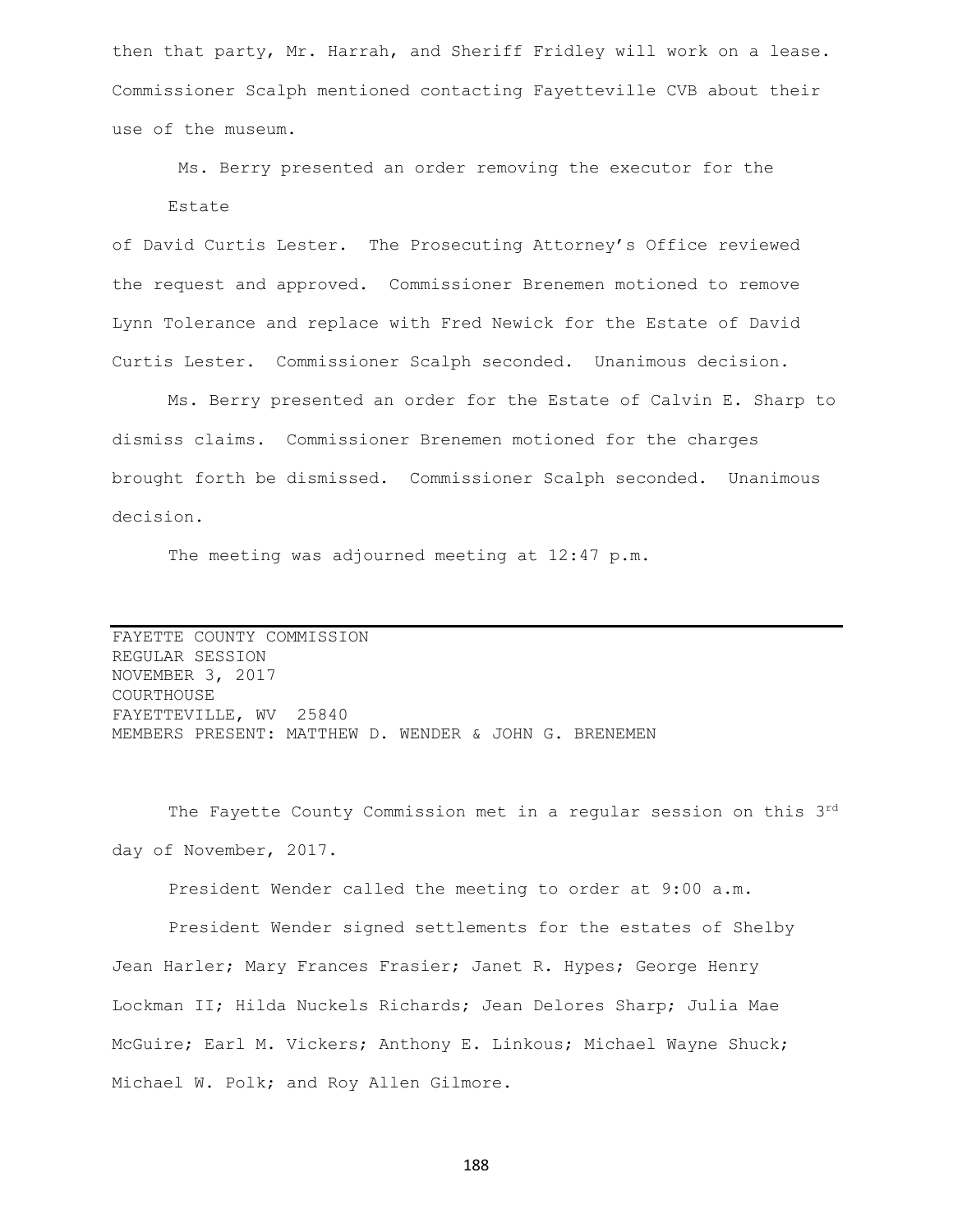Eddie Young, Assessor, appeared to present personal property exonerations for Glen J. & Linda Carol Anderson \$76.86; Leanna Meredity \$169.86; James V. Calloway \$232.04; Genuine Parts Company \$7,044.56; Cecily A. Dufour \$37.66; Michael Ritter \$55.72; Filomena N. & Murphy Francis McCune \$151.40 and \$76.27; and GB & M Inc. \$165.64. Commissioner Brenemen motioned to approve personal property exonerations. President Wender seconded. Unanimous decision.

Mr. Young presented real property exonerations for Dorothy & Carl Walker \$197.52; Sherry L. McKnight \$256.20; Jennifer Sorrell \$141.42; Loreine Martin \$90.70; Teressa Williams \$194.20; Richard L. Jr. & Donna Boliek \$150.64; and William Joseph etal… Clairborne \$339.72. Commissioner Brenemen motioned to approve the real property exonerations. President Wender seconded. Unanimous decision.

Mr. Young presented three refunds for Sherry L. McKnight \$124.90; Teresa Williams \$192.92; and Filomena N. & Murphy Francis McCune \$76.27, respectively. Commissioner Brenemen motioned to approve. President Wender seconded. Unanimous decision.

Commissioner Brenemen motioned to approve vouchers and invoices and release checks today. President Wender seconded. Unanimous decision.

Commissioner Brenemen motioned to approve 1st half payroll and release checks on November 15<sup>th</sup>, 2017. President Wender seconded. Unanimous decision.

Commissioner Brenemen motioned to approve October 13th & October 20th, 2017 minutes. President Wender seconded. Unanimous decision.

Commissioner Brenemen motioned to publish a notice of the readings of the Fayette County Public Nuisance Civil Investigation Ordinance scheduled for November  $17<sup>th</sup>$  and December  $8<sup>th</sup>$ . President Wender seconded. Unanimous decision.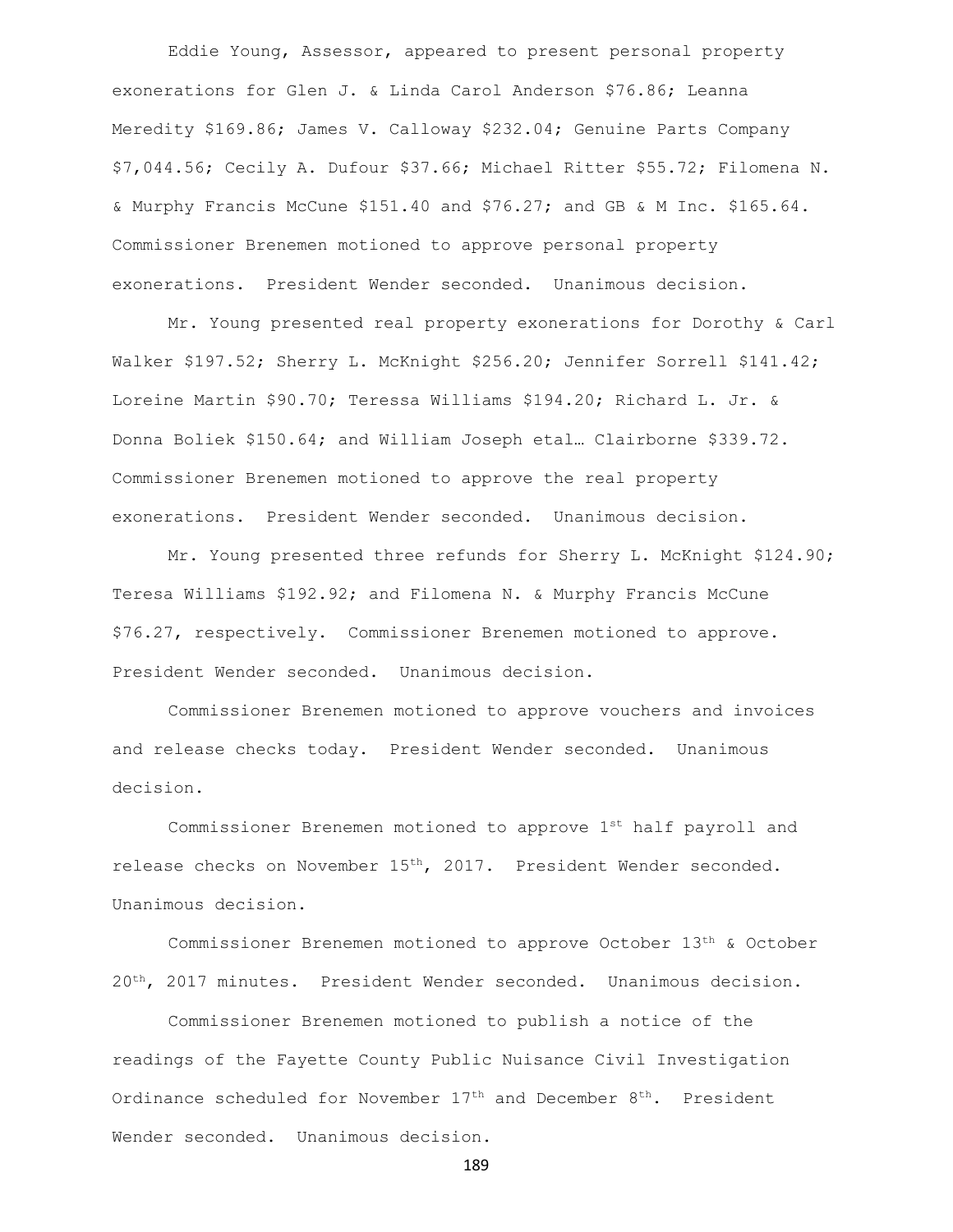James Blankenship, Attorney, appeared to discuss the Estate of Kenneth Jesse James. The current executor, Karen Burtt, has agreed to resign and a new executor, Cody James will replace her. Commissioner Brenemen motioned to approve and sign the order to remove Karen Burt as administratrix and assign it to Cody James. Mr. James will have to post an \$8,000.00 bond. President Wender seconded. Unanimous decision.

Andrea Mender, Parks and Recreation Advisory Board, appeared to give an update. Top priorities for the Board are the Memorial Building and the camp area of the park. The Board met with camp directors yesterday to get their opinions of what needs to be updated. Only two camp directors showed up. Plumbing needs upgraded throughout the park; there is standing water in the showers. Park employees are working on it as they can. President Wender suggested Ms. Mender to meet with the Resources Coordinator's office to seek help with grants for the park to fix the plumbing. The Board is also looking at the Park Emergency Plan. The Board met with Okey Skidmore, FCMB manager. They've discussed charging a fee to use the Memorial Building and are looking at upgrades around the building.

Brian Sparks & Andrea Mender appeared to give an update on the WVU Extension office. Mr. Sparks presented the Commission with a handout about upcoming events. Ms. Mender discussed the kids' coupon project. Ms. Mender gave an update on 4-H. There are 6 active 4-H clubs and they are discussing adding a 4-H French club. There were 110 campers at the 4-H camp this summer. Energy Express had 55 kids complete 55% of the program.

A Public Hearing was held for the Early Voting sites for the School Levy Election scheduled for January 20<sup>th</sup>, 2018. Kelvin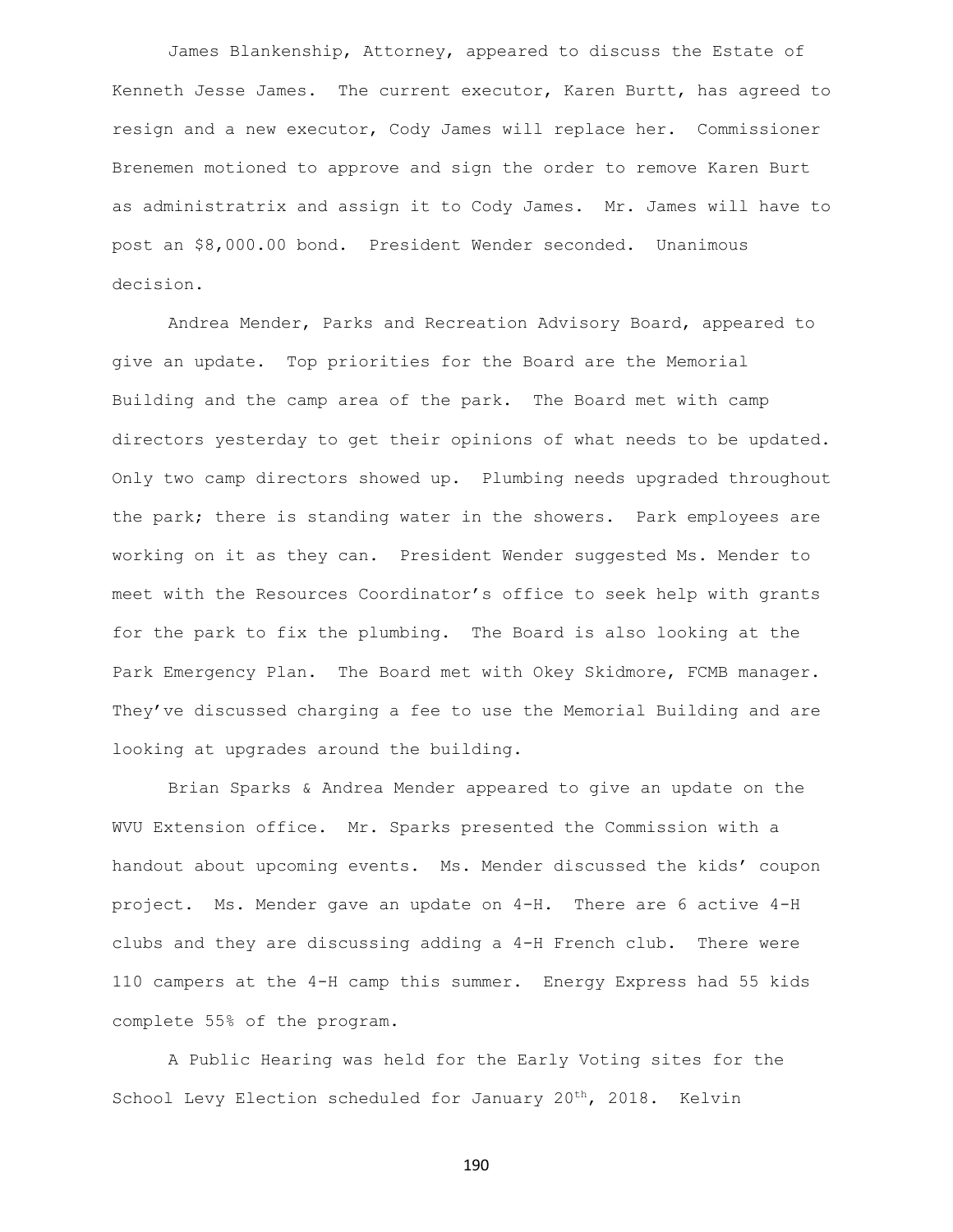Holliday, County Clerk, appeared to present the sites. Only one site is to be open; the Fayette County Memorial Building in Fayetteville.

Debbie Berry, County Administrator, presented an order for the Commission to sign. The floor was open for public comment. No comments were made. Commissioner Brenemen motioned to accept the FCMB as an Early Voting site from January  $5<sup>th</sup>$  - January  $17<sup>th</sup>$ , 2018 from 8:00am - 4:00pm Monday through Friday and 9:00am – 5:00pm on Saturdays. President Wender seconded. Unanimous decision.

A Public Hearing was held for the dissolution of the Arbuckle PSD. The floor was open for comments. Appearing for Minden were Darrell Thomas, Sue Jenkins, Carly Hundley, Jerry W. Lilly, Shelby Johnson and Susan Phinisey. Sue Jenkins spoke for Headwaters Defense and property owners of Minden. She spoke of the PCBs and dumping from the Boy Scout camp. Ms. Jenkins is not in favor of dissolving Arbuckle PSD. Minden owners cannot absorb the cost of a new septic system. President Wender asked Ms. Berry to ask Mr. Hannabass about the issue of dumping from the Boy Scout Camp into a manhole.

Shelby Johnson spoke and asked the Commission to do their own research before they vote and not to rely on other people's research. Jerry Lilly spoke and said the Arbuckle ran effectively and he feels that if maintenance had been done regularly, the plant could have stayed up and running. President Wender spoke regarding the last 17 years and how Arbuckle PSD had been an issue for the County Commission.

Ms. Jenkins spoke about how the PSD could have been maintained and would have been adequate before Oak Hill took over. People in Minden are on limited incomes and can't absorb the costs from Oak Hill's upgrades.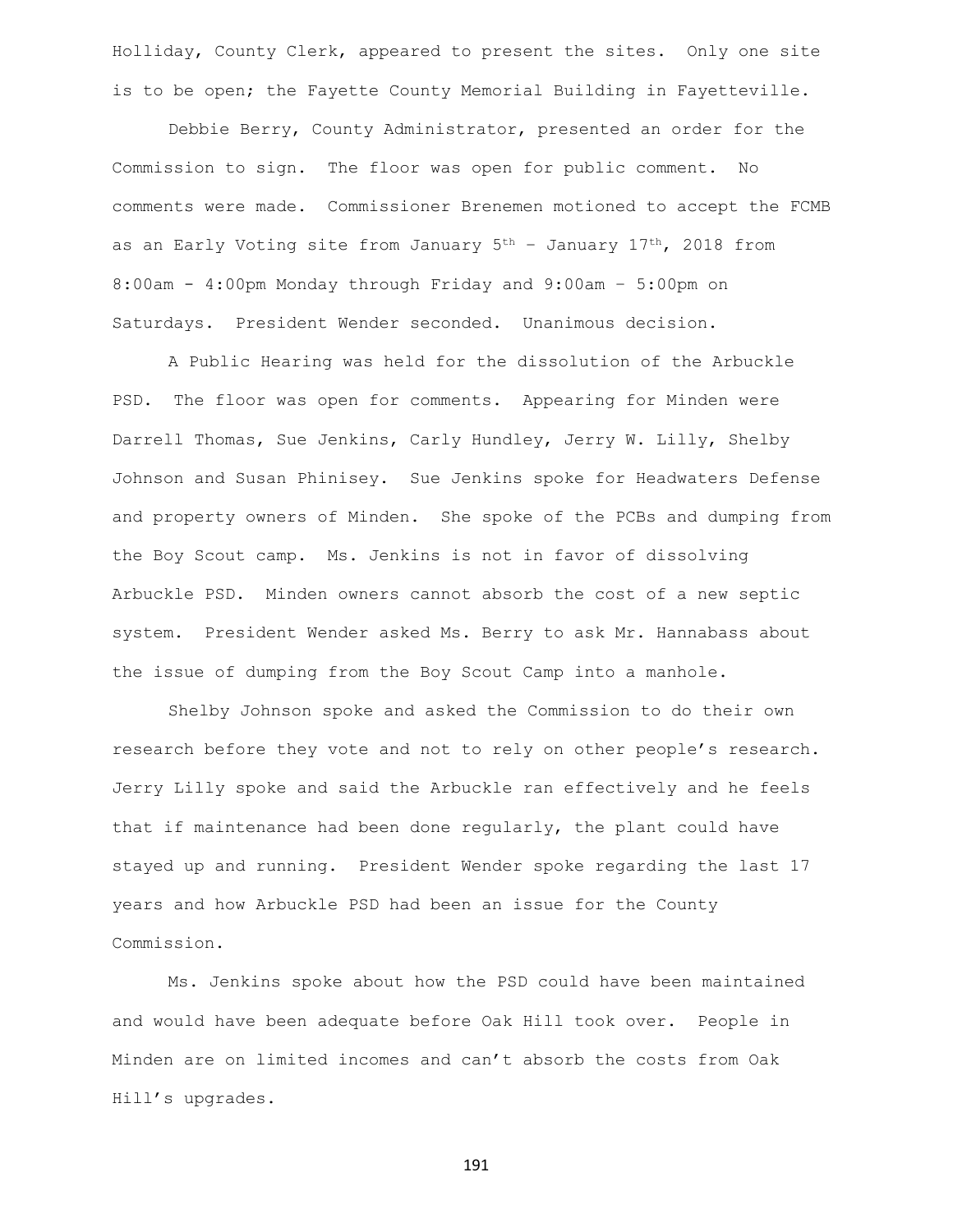President Wender asked how the plant should be fixed if they decide to not dissolve. General concerns from the audience were: it should be the responsibility of the people who damaged it, the PSD Commissioners; residents should stop paying their water bills; people cannot afford the proposed \$85.00/month bill; some said they would go to the PSD office to pay their bill and were told they were not on the PSD service; there was inconsistent and incorrect billing; and concerns about having a storm water fee when they don't have that service.

Mr. Lilly stated this is due to mismanagement by the PSD Board and office staff. President Wender defended the Commission's choices of the PSD commissioners and asks for closing remarks. Mr. Lilly asked how will Minden afford to pay for the past mistakes of others? And why good, honest people can't be hired to fix the plant for less money than Oak Hill will require to absorb Minden into their system since it will be \$9 million for Minden's portion of Oak Hill fix.

Some in Minden have collection ponds but they are getting charged for storm sewage. They feel that they will be paying for increased service for Oak Hill with nothing for Minden. President Wender stated that the FCC made the PSD and it is their responsibility to dissolve it. Commissioner Brenemen stated that there is no other way to handle this situation for the safety of the residents.

Commissioner Brenemen motioned to dissolve the Arbuckle PSD. President Wender seconded. Discussion was allowed. Ms. Jenkins said that they've been asking for help from before the annexation and nothing was accomplished. She knew the outcome when she walked in the door. The vote was all in favor.

Tyler Bragg, Assessor's GIS Specialist, and Canon Wadsworth and Andy Parker with Global Science Tech (GST) appeared to discuss the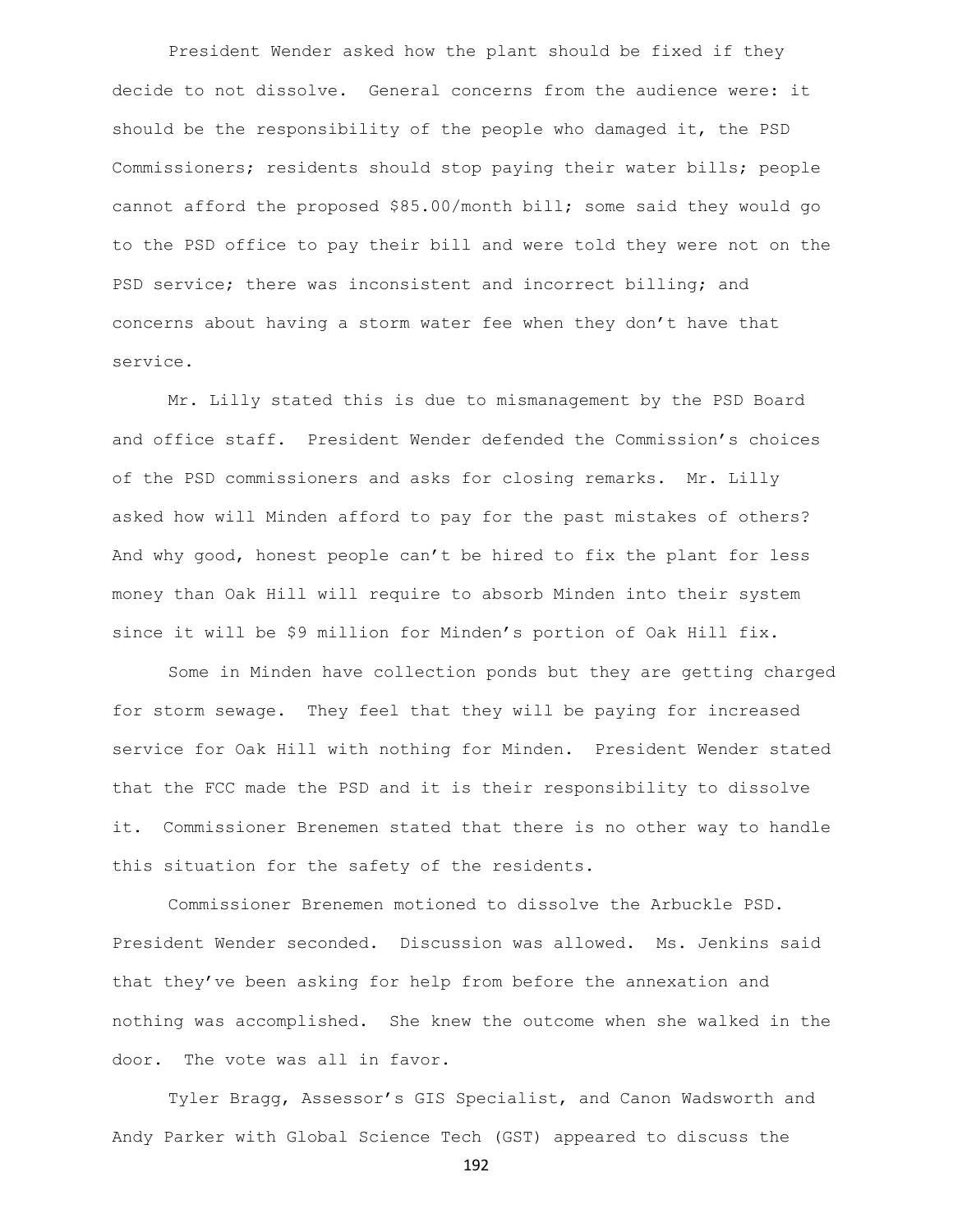internet issue within the Courthouse. Courthouse offices are having issues with internet connectivity. Primary reason for the internet issues are because of more and more internet base use programs. The Courthouse is only on 10 megabits per second (mbps). GST is here to explain the issue and give options. Mr. Wadsworth with GST spoke about the background of their company with the county. The contract with the State was won by Verizon that was originally won by Frontier. No one serviced by Frontier can upgrade until the transition is complete between Frontier and Verizon which should be up to one year and a half. GST offers the option to connect with a local provider like Suddenlink and pick up mbps. Using the 10 mbps we have now just for the essentials. Another option is Frontier is offering alternative to the state of connecting 100 mbps with Charleston. He recommends the option with Frontier. Five year contract with Frontier is \$919.00 per month. GST is also recommending more protective measures. GST can do an assessment to see how our firewalls hold up and the have something to remedy to any kind of firewall issue. GST can prepare a proposal of what they feel needs to be fixed with in the courthouse. Mr. Bragg said the next step is getting a quote from GST as well as Suddenlink and Frontier. They will come back and present this proposal when completed. Mr. Bragg will work with all offices to make sure we get everything we need.

Larry Harrah, Prosecuting Attorney, presented the deed for Beards Fork Property to the Commission. This property was donated by Wells Fargo then given to SALS. The deed from Wells Fargo to County was recorded in the County Clerk's office. This deed is from the Commission to SALS. Commissioner Brenemen motioned to accept the deed for Beards Fork property to SALS. President Wender seconded. Unanimous decision.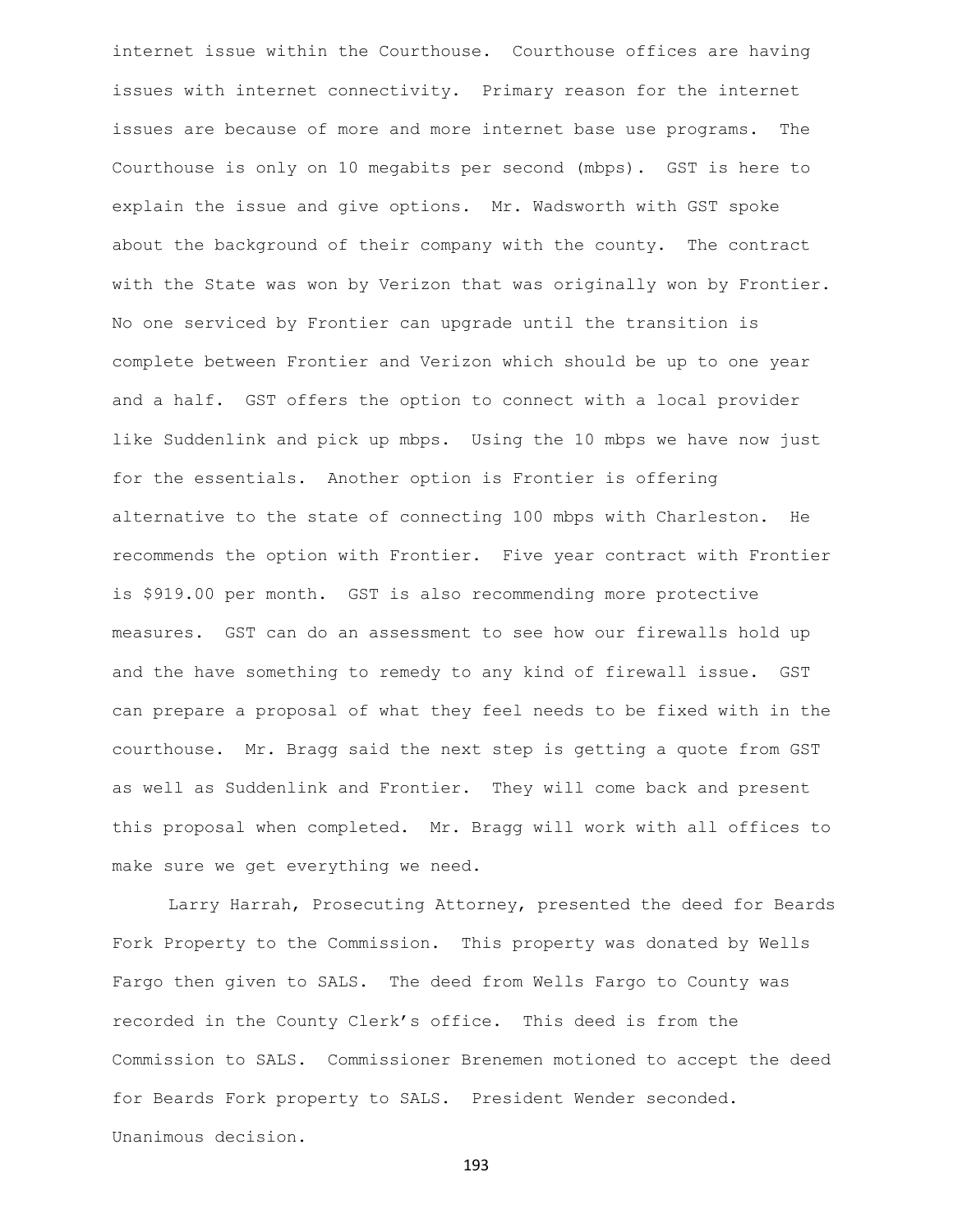The Commission entered into an executive session regarding a personnel matter at 12:29 p.m.

The Commission reconvened at 12:45 p.m.

Ms. Berry presented a contract with Buren Renick, Assessor's Officer, for retirement that was returned. Commissioner Brenemen motioned to accept the agreement between Mr. Renick and the Commission so he can pay back his portion that is owed to the Assessor Valuation Fund. President Wender seconded. Unanimous decision.

The Commission took a break at 12:50 p.m.

The Commission reconvened at 1:25 p.m.

Ms. Berry presented an order approving election officials for the January 20, 2018 Special School Levy Election. Commissioner Brenemen motioned to approve the order. President Wender seconded. Unanimous decision.

Ms. Berry presented a support letter for a Brownsfield Grant from Gabe Peña. The Commission signed the letter.

Ms. Berry presented an order for the Commission to approve removing William D. Shultz as the administrator of the Estate of Donnie Eugene Pethtel and appointing John C. Bunner, or another appropriate person as recommended by Fiduciary Commissioner Phillip J. Tissue. Commissioner Brenemen motioned to approve and sign the order. President Wender seconded. Unanimous decision.

Ms. Berry presented a drawdown in the amount of \$12,160.65 for Community Corrections for the month of October, 2017. Commissioner Brenemen motioned to approve the drawdown. President Wender seconded. Unanimous decision.

Ms. Berry presented purchasing a new vehicle for the maintenance department. Commissioner Brenemen motioned to allow up to \$8,000.00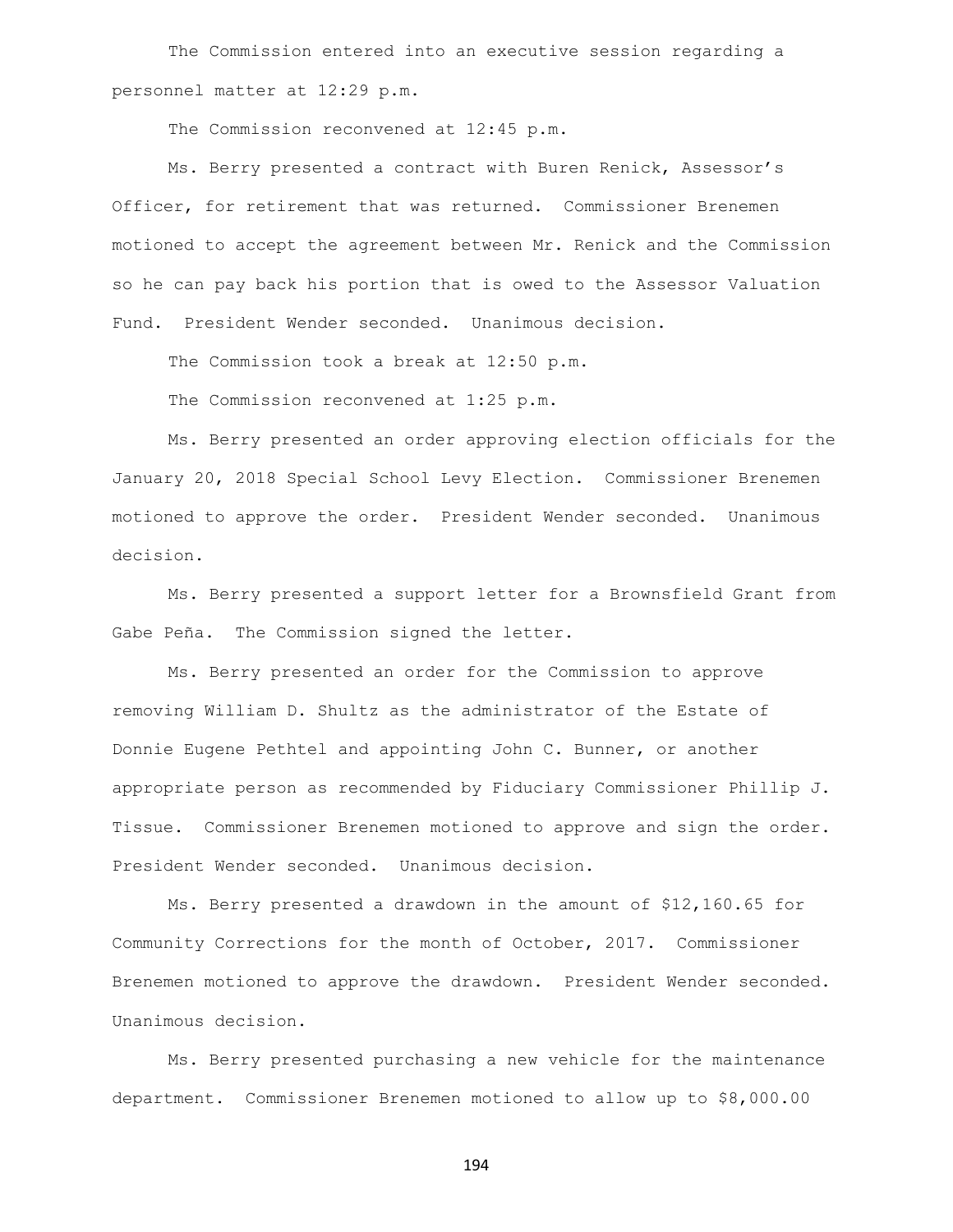to purchase a vehicle for the maintenance department. Ms. Berry will have final approval. President Wender seconded. Unanimous decision.

Ms. Berry presented a draft 2018 calendar. The Commission will review and discuss at the next meeting.

The meeting was adjourned at 1:46 p.m.

FAYETTE COUNTY COMMISSION REGULAR SESSION NOVEMBER 17, 2017 COURTHOUSE FAYETTEVILLE, WV 25840 MEMBERS PRESENT: MATTHEW D. WENDER, DENISE A. SCALPH, JOHN G. BRENEMEN

The Fayette County Commission met in a regular session on this 17<sup>th</sup> day of November, 2017.

President Wender called the meeting to order at 9:05 a.m.

Eddie Young, Assessor, appeared to present real property exonerations for Springleaf Home Equity LLC \$802.36 and Kathryn Streletzky \$297.68. Commissioner Scalph motioned to approve real property exonerations. Commissioner Brenemen seconded. Unanimous decision.

Mr. Young presented a refund for Kathryn Streletzky for \$290.24. Commissioner Brenemen motioned to approve refund. Commissioner Scalph seconded. Unanimous decision.

Commissioner Scalph motioned to approve vouchers and invoices and release checks today. Commissioner Brenemen seconded. Unanimous decision.

Commissioner Scalph motioned to approve 2nd half payroll and release checks on November 30th, 2017. Commissioner Brenemen seconded. Unanimous decision.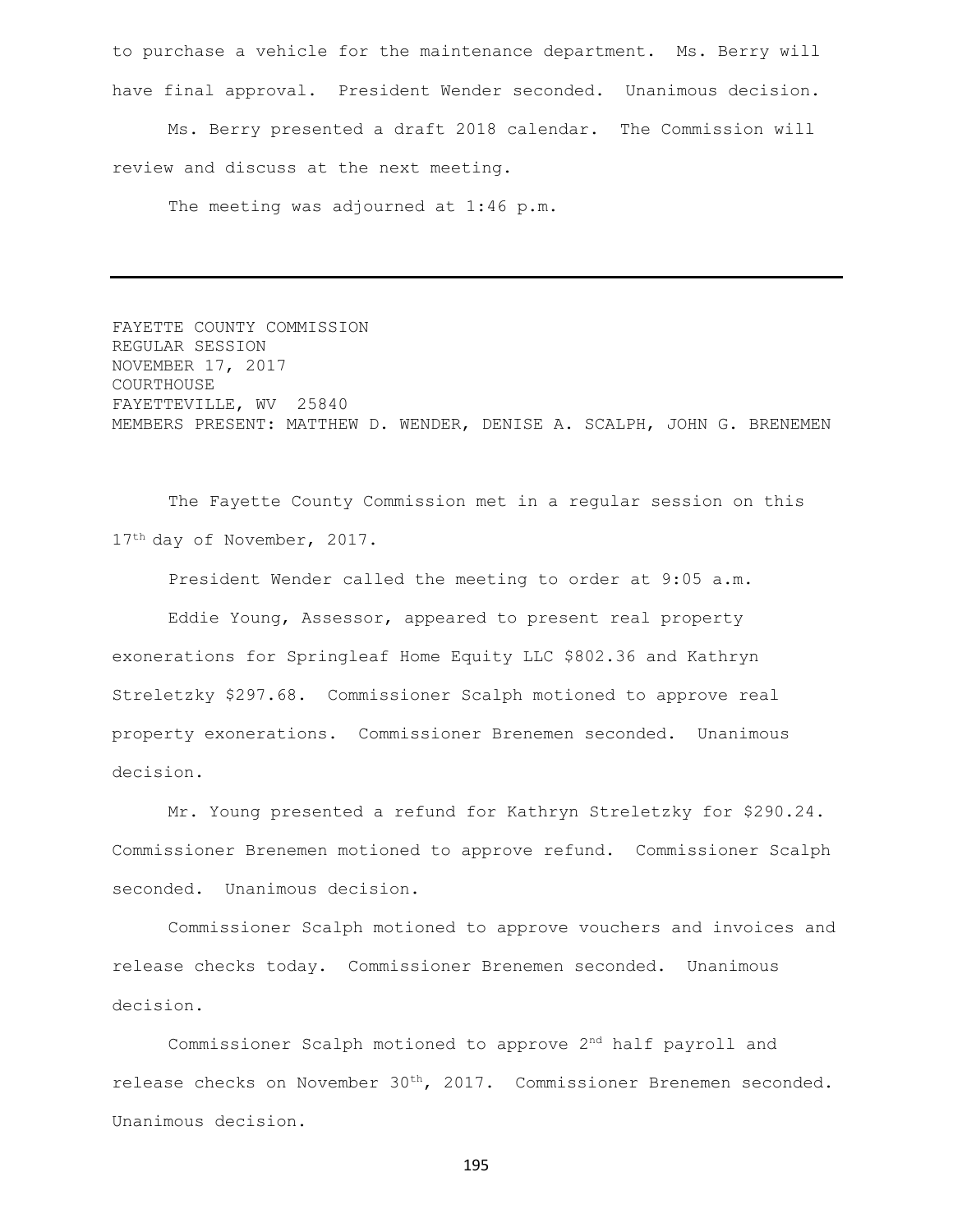Commissioner Brenemen motioned to approve the minutes from November 3rd. Commissioner Scalph seconded. Unanimous decision.

The Commission approved and President Wender signed settlements for the following estates: Barbara J. Korn; Roger Dale Hammontree; Thomas Michael Causey; Lucy Virginia Davis; Marlene Patricia Long; Susie Marie Thompson, James Franklin Thompson; Frank Pino, Sr.; Sharon Sue Cavendish AKA Sharon Sue Crawford; John Thearon Jarrett; Corrine Humphrey; Dora J. Conner; and Yvonne Annette Leffel.

James Blankenship, Attorney, appeared to submit an abandoned street application. This is the first step to the two-step process. Mr. Blankenship presented the Commission with an order. Commissioner Scalph motioned to approve the order. Commissioner Brenemen seconded. Unanimous decision.

Lesley Taylor, Region 4 Planning & Development, appeared to present Kanawha Falls PSD Resolution #31: Construction - \$3,780.00; Engineering - \$2,040; totaling \$5,820.00. Commissioner Brenemen motioned to approve Resolution #31. Commissioner Scalph seconded. Unanimous decision.

Amanda Smarr, Region 4 Planning & Development, appeared to hold a public hearing and present a Memorandum of Understanding for a broadband grant application. The floor was opened for comments. No comments were made. Commissioner Brenemen motioned to approve the application and the MOU and authorize President Wender to sign. Commissioner Scalph seconded. Unanimous decision.

Deborah Berry, County Administrator, presented five Combine or Divide and Segregate Land orders for Kenneth R. & Rose C. Craddock; James & Thelma Mullins; Donald E. Jr. & Virginia Ramsey; and Robert M. & Martha Ann Vance; and Judith Ann Huckoby, respectively. Commissioner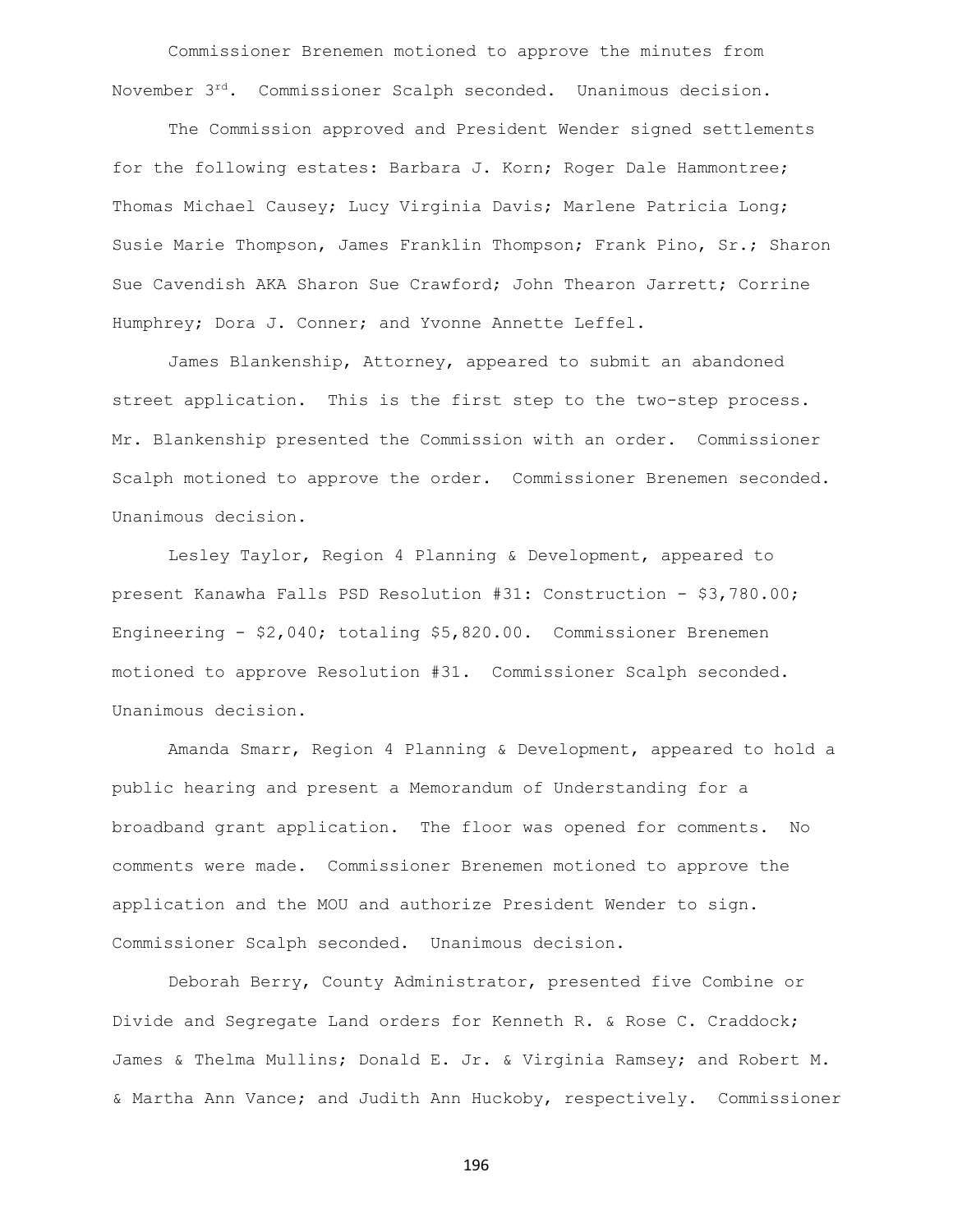Brenemen motioned to approve the orders and authorize President Wender to sign. Commissioner Scalph seconded. Unanimous decision.

Ms. Berry presented a lease agreement between the Fayette County Commission and the Fayette County Board of Education (BOE) for use of the Fayette County Soldiers and Sailors Memorial Building (FCMB). President Wender suggested that a letter be sent to the BOE to let them know we would like to have a discussion regarding the lease agreement rent amount. The current amount is several years old. Commissioner Scalph motioned to approve and sign the lease agreement. Commissioner Brenemen seconded. Unanimous decision.

Ms. Berry presented a letter to the WV Supreme Court of Appeals requesting the reimbursement of rent for the Family Law Judge for the month of December, 2017 in the amount of \$3,375.00 for approval and signatures. Commissioner Brenemen motioned to approve and sign the letter. Commissioner Scalph seconded. Unanimous decision.

Ms. Berry presented a Fayette County Fire Levy Pumper Replacement Agreement for Gauley River Volunteer Fire Department for approval and signatures. Commissioner Brenemen motioned to approve and sign the agreement. Commissioner Scalph seconded. Unanimous decision.

Ms. Berry presented the invoice for the Special Road Bond Election in the amount of \$72,824.70 for reimbursement from the state. Commissioner Brenemen motioned to approve the invoice. Commissioner Scalph seconded. Unanimous decision.

Ms. Berry presented ARC Healthy Places for Healthy People Implementation Grant documents prepared by Gabe Pena for signatures. Commissioner Scalph motioned to approve and sign the documents. Commissioner Brenemen seconded. Unanimous decision.

Ms. Berry presented a request from the Women's Resource Center to use the FCMB for a Lip Sync Battle fundraising event on April 7, 2017.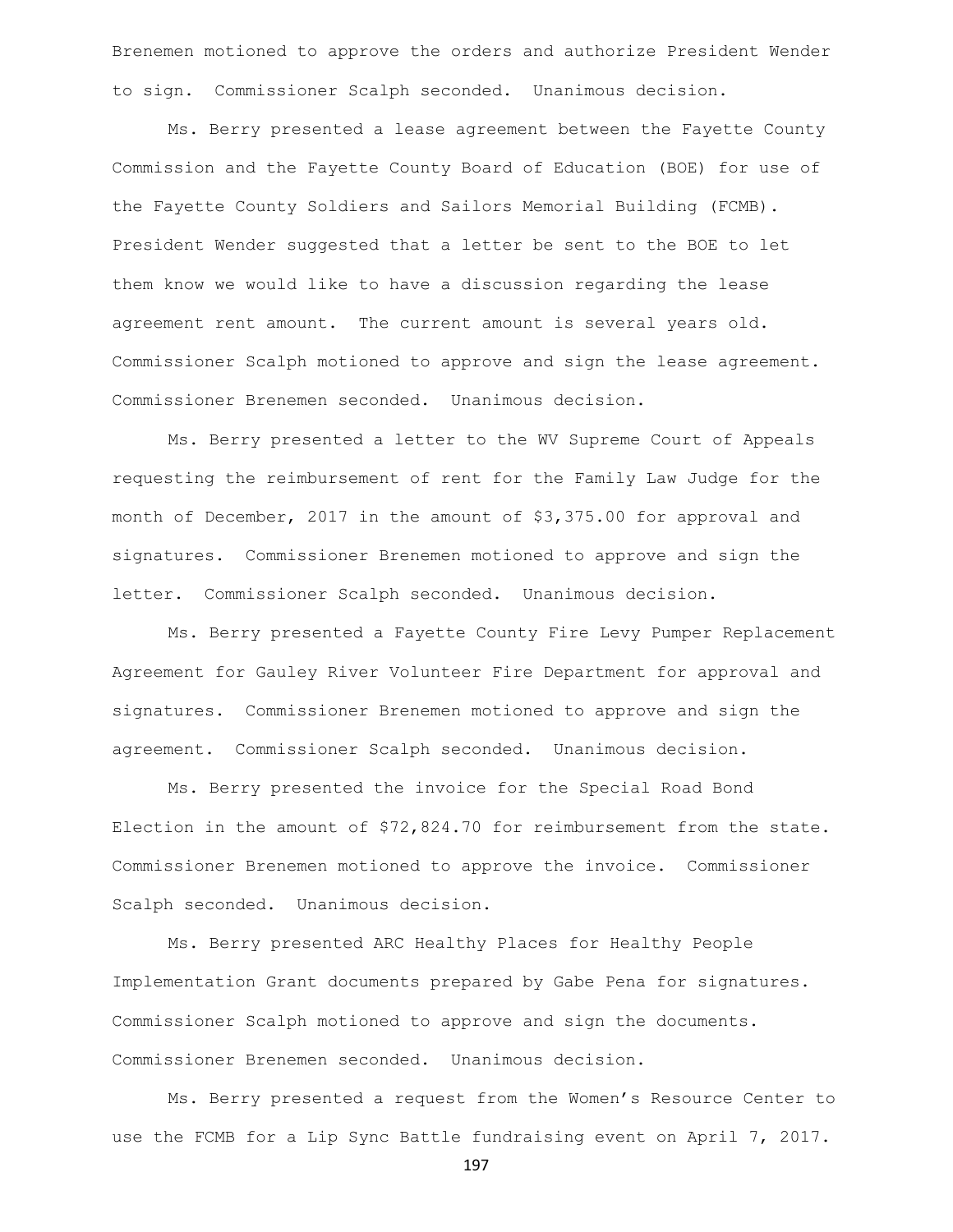Commissioner Scalph motioned to approve the request. Commissioner Brenemen seconded. Unanimous decision.

Ms. Berry presented a request from Richard A. Smith, Jr., President of the Ben Argento Basketball League, to use the FCMB from November, 2017 through March, 2018. Commissioner Brenemen motioned to approve the request. Commissioner Scalph seconded. Unanimous decision.

Ms. Berry presented an invoice for the Law Enforcement Memorial. Commissioner Scalph motioned to pay the invoice from Coal Severance. Commissioner Brenemen seconded. Unanimous decision.

Ms. Berry presented a WV CFIA 2016 Grant final drawdown for stone and masonry repair in the amount of \$6,452.80 for President Wender to sign. Commissioner Brenemen motioned to approve and authorize President Wender to sign. Commissioner Scalph seconded. Unanimous decision.

Ms. Berry presented a recommendation from Renee Harper, Fayette County Park Director, to approve employment of Charity Wysong for the office assistant position at the park. Commissioner Scalph motioned to approve the employment of Charity Wysong, starting at \$10.00 per hour with a 6 month probationary period. Commissioner Brenemen seconded. Unanimous decision.

Ms. Berry presented a request from the Town of Fayetteville Decorating Committee to decorate some of the Courthouse for Christmas. Commissioner Scalph motioned to approve the request. Commissioner Brenemen seconded. Unanimous decision.

Monty Warner, YMCA, appeared to receive a check from the Commission for an allocation to the Montgomery YMCA. The amount was \$25,000.00.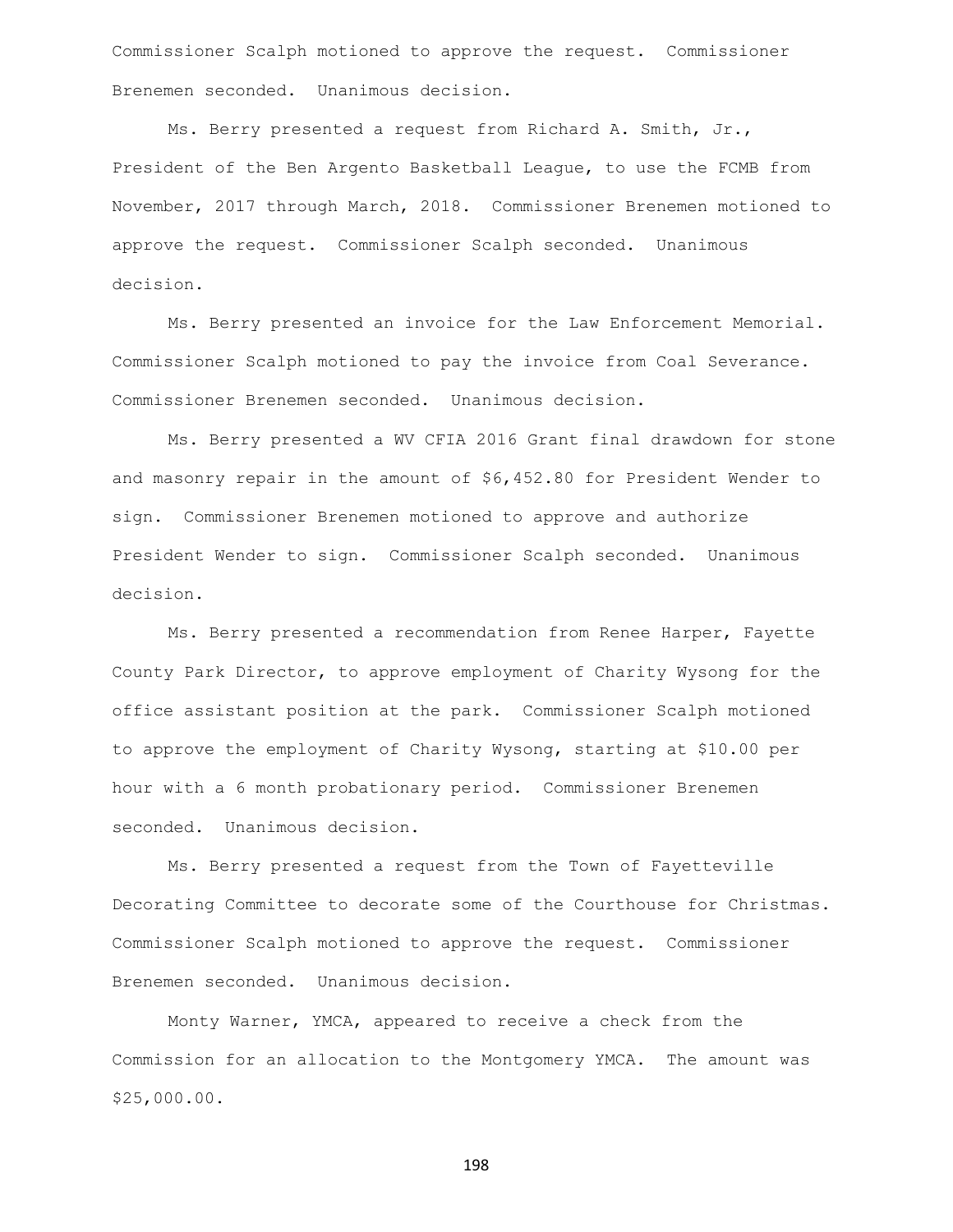Ms. Berry presented for discussion holding a public auction of county owned property. Ms. Berry will research holding an online auction to be scheduled in the spring.

Ms. Berry presented the 2018 holiday list for approval. Commissioner Brenemen motioned to approve the 2018 holiday list. Commissioner Scalph seconded. Unanimous decision.

Ms. Berry presented the Fayette County Commission calendar for 2018 for approval. Commissioner Scalph motioned to approve the 2018 calendar. Commissioner Brenemen seconded. Unanimous decision.

Discussion was held on the UKV Strategic Planning request. Comprehensive plans are being made within each town – Gauley Bridge, Smithers, & Montgomery. The request in a prior meeting was for the Commission to allocate funds on behalf of Gauley Bridge. Smithers and Montgomery are putting in \$75,000.00 together. Gauley Bridge is not able to submit on their own. Commissioner Brenemen spoke on Mayor Grose's behalf. Mr. Grose does have reservations about where the new hire would be housed; he feels it should be a neutral location. The other two mayors do not agree. Commissioner Scalph stated she's not comfortable at this time contributing to this cause. This decision was continued until December 15<sup>th</sup>, 2017. President Wender will speak to the parties involved.

Mike Callahan, Attorney, appeared for a first reading of the Fayette County Public Nuisance Civil Investigation Ordinance. A summary of the ordinance is read by Prosecuting Attorney, Larry Harrah. The floor was opened for public comments. No comments were made. The next reading will be on December  $8<sup>th</sup>$  at  $9:30$  am. The Commission will make a decision at that time.

Ms. Berry presented a request from Epic Escape Room and Eric Pories to use the Fayette County Jail. A meeting will be set up for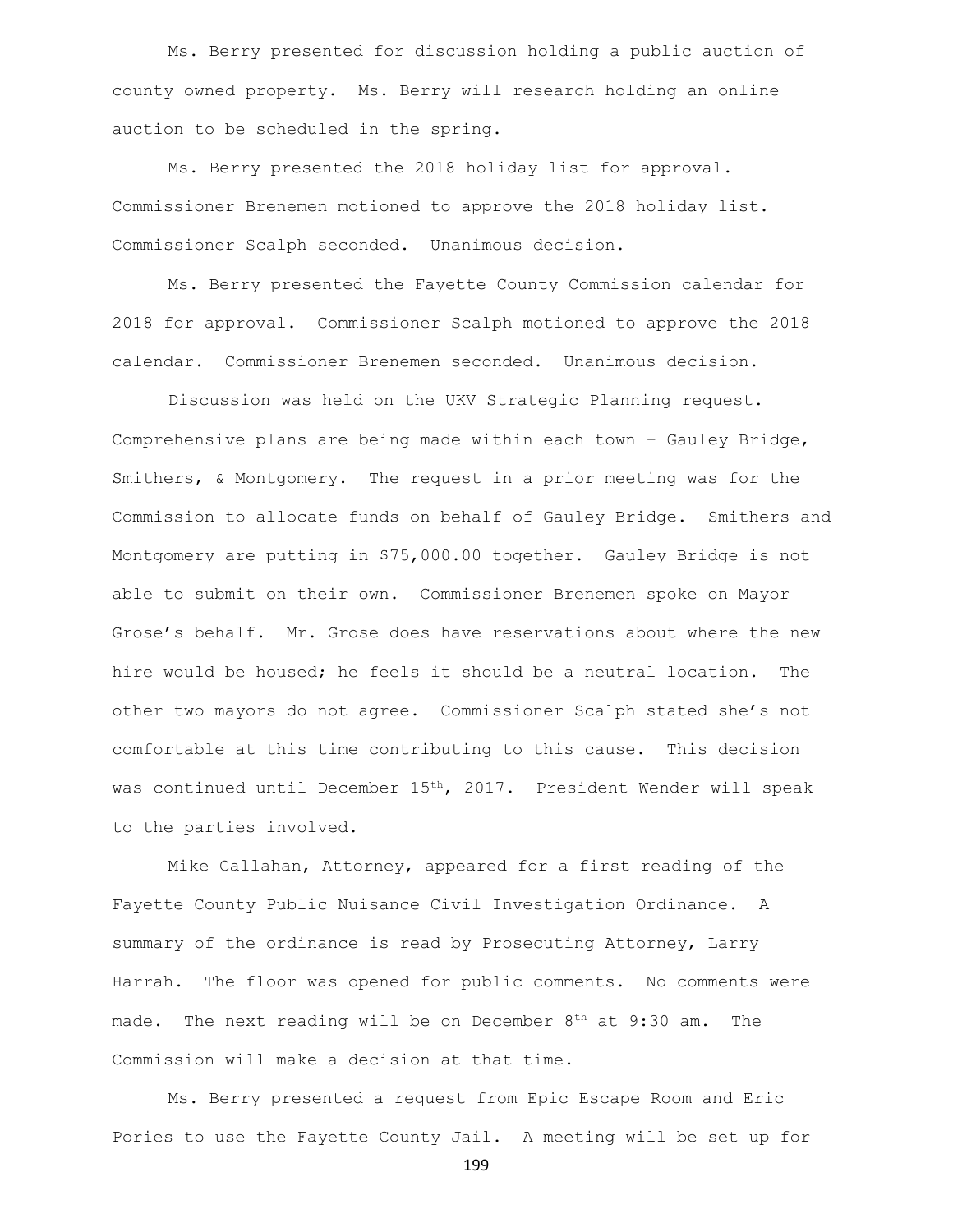Mr. Pories, Judge John Hatcher, Prosecuting Attorney Larry Harrah and Sheriff Mike Fridley to discuss this request.

Ms. Berry presented a resolution for the renewal of the Shenandoah Cable Television Franchise Agreement for 15 years. Mr. Harrah stated that the County cannot enter into an agreement for more than a year. Ms. Berry will research. Discussion was tabled.

The Sheriff's Office requested to extend the deadline for the shooting range until December  $5<sup>th</sup>$ . All four engineering offices have requested extra time. Commissioner Brenemen motioned to extend the proposals for the shooting range and training facility until Dec  $5<sup>th</sup>$ . Commissioner Scalph seconded. Unanimous decision.

The Commission entered into an executive session at 11:04 a.m. regarding a personnel matter.

The Commission reconvened at 11:50 a.m.

Deliberation and decision was held regarding the Mountain Valley Pipeline (MVP). No additional testimony was taken. President Wender mentioned that many forms of correspondence were received by the Commission since the last hearing. The Commission was holding their decision until WVDEP and FERC made rulings. President Wender asked Tim Richardson, Zoning Official, to present the Planning Commission decision again of case Z-525-17-1. The Planning Commission recommendation was 7 for and zero against to approve the request.

President Wender noted that MVP prepared a finding of facts stating that our Comprehensive Plan included items that were supportive of the proposal.

President Wender explained the process of the vote. If the vote is to proceed with the project, the Commission will not need to provide a finding of facts. If the vote is to oppose the project, it is required that the Commission provide a basis that validates the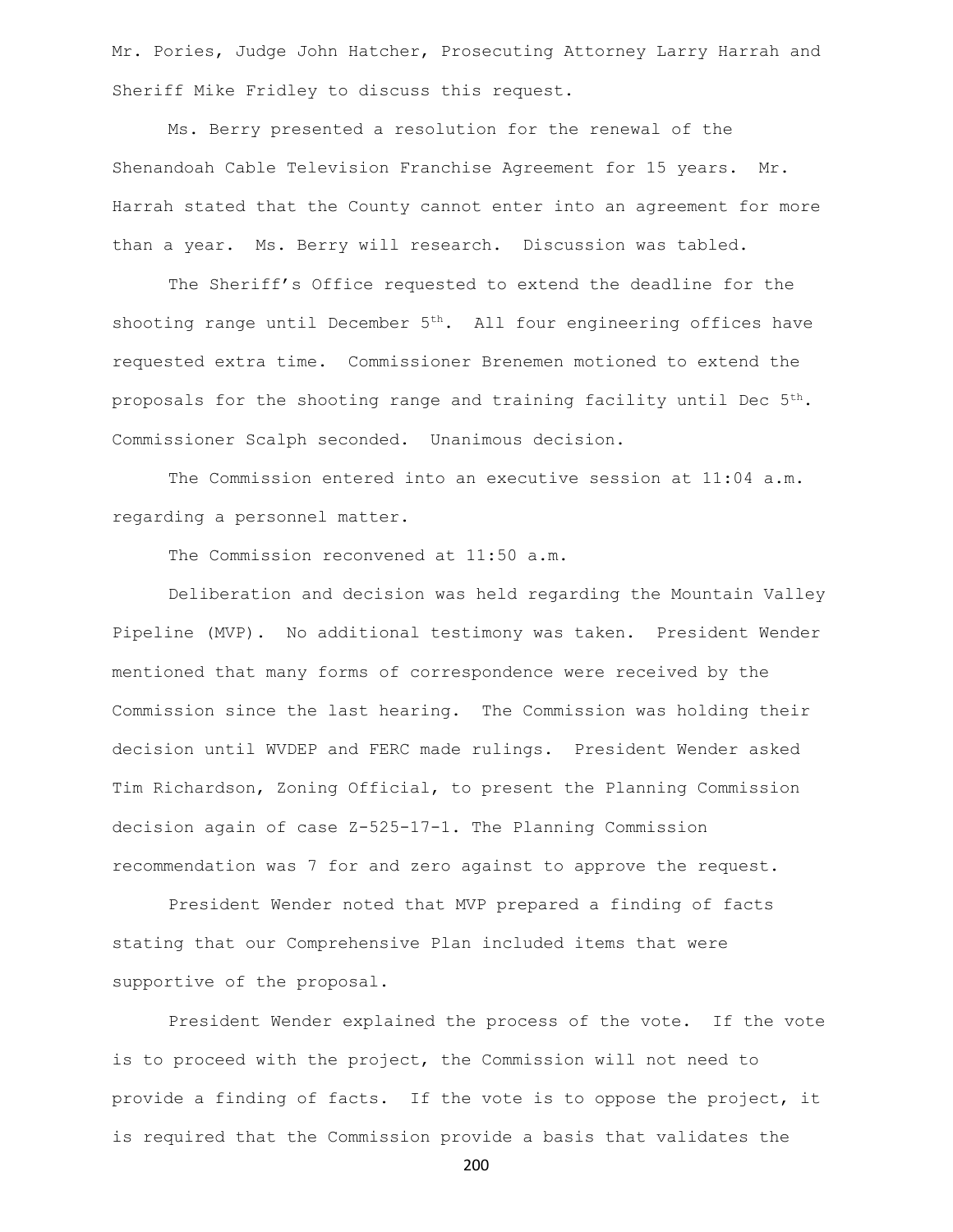Commission's decision as it relates to the Comprehensive Plan. President Wender asked Prosecuting Attorney Larry Harrah if there was anything that should be altered and Mr. Harrah stated that everything was correct.

President Wender called for a motion. Commissioner Scalph motioned to not approve the rezoning of the parcels and properties. Commissioner Brenemen seconded. Additional discussion was allowed. None was offered. Unanimous decision. President Wender then called for each Commissioner to comment on their decisions individually.

Commissioner Brenemen stated that they were tasked to see if this met our Comprehensive Plan. Our Comprehensive Plan states that Meadow Bridge is a rural community and has a huge presence in farming, agriculture and needs to be kept in that form. As far as what the Commission was tasked with, the request does not meet the current plan. The Danese/Meadow Bridge community feels that there will not be enough full-time permanent (more than 3 years) jobs created to meet the needs of their community. They stated the pipeline was not the issue; the issue is the pumping station.

Commissioner Scalph stated the Comprehensive Plan was carefully developed to identify areas which are suitable for various types of development, and those that are not. It helps maintain and enhance quality of life for current and future residents. It is a good steward and ethical guideline to achieve balance between nature and commerce in Fayette County. The heavy industrial districts are identified as US 19 between Mt. Hope and Hico and US 60 between Gauley Bridge and Montgomery. Definitions of these districts help to prevent outward sprawl of development and preserves the open character of Fayette County. Danese and Meadow Bridge are designated as rural residential and agricultural and this area is the second largest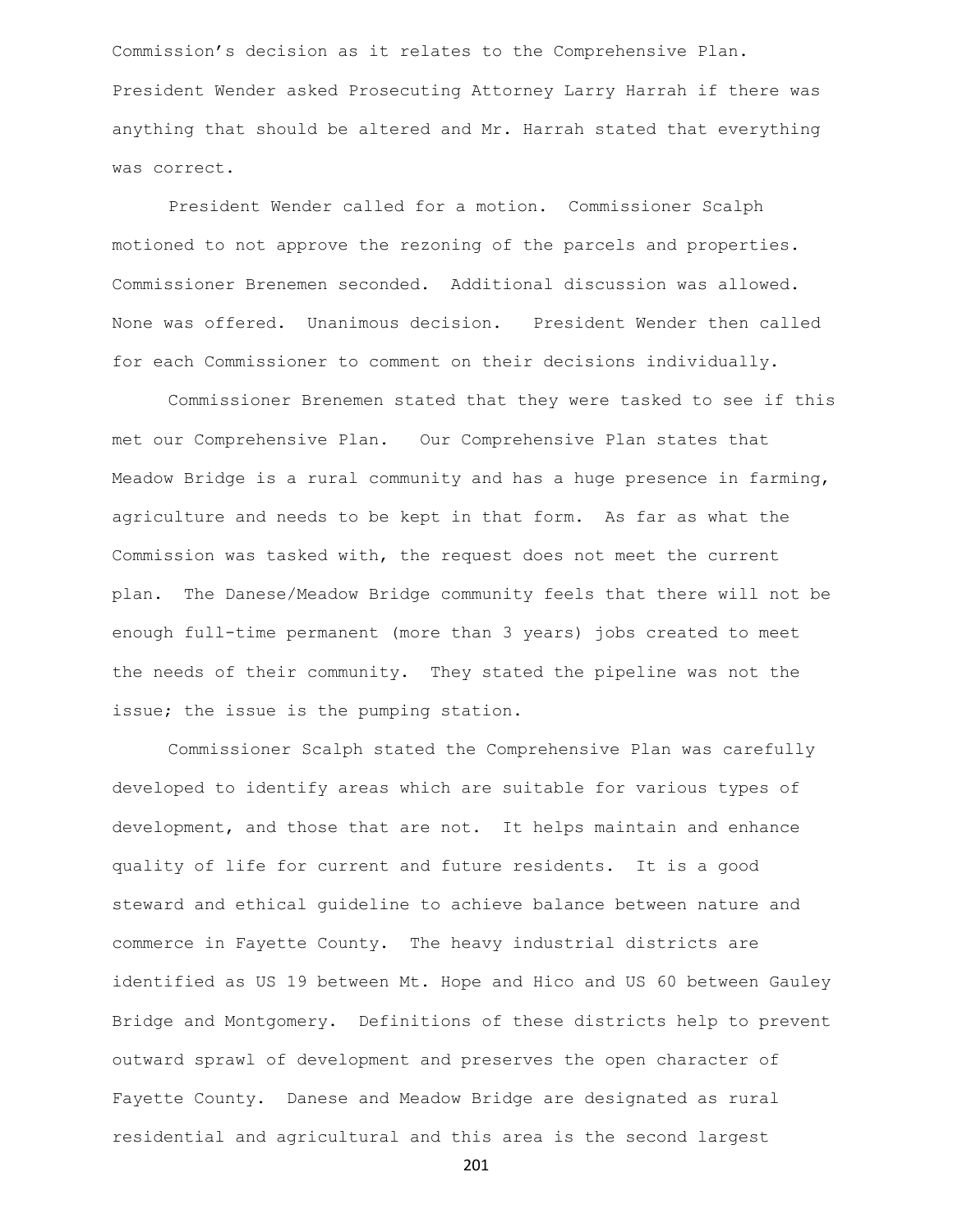conservation district in the county. Section 11 states that when conflicts develop regarding categories, the more specific and restrictive category should prevail. The majority of the residents have made it clear that they are strongly opposed to rezoning and reclassification. The Commission is charged to protect the land and the quality of life of its residents. Due to research on land use and compatibility, Commission Scalph had to vote no.

President Wender stated that the purpose of land use planning is to allow community leaders and residents to control land use decisions to ensure that developments are aligned with the long term vision for the growth of the community. Chapter 5 describes the specific goals of the Comprehensive Plan as to protect scenic vistas, farmland, environmental quality, and the overall rural nature of the countryside in Fayette County from the interests of developers who might devalue these assets for the sake of private profit. The Commission recognizes the need to expand the tax base in order to afford providing services to residents. The Comprehensive Plan defines the types of developments and where they can be located to remain consistent with the county's vision. Fayette County values sustainable economic development and the Comprehensive Plan emphasizes a land stewardship ethic to guide environmental ethic land development in the county. The current trajectory of development in the county is focused on advancing agriculture, tourism, light industry and telecommuting. Low impact development provides locally owned businesses that keep financial resources here in our communities, entrepreneurship that leverages the ingenuity of our people, protection of our natural and outdoor recreation resources, preservation of the beauty of our landscape, and maintains a peaceful, rural way of life. MVP has argued that the Stallworth Compressor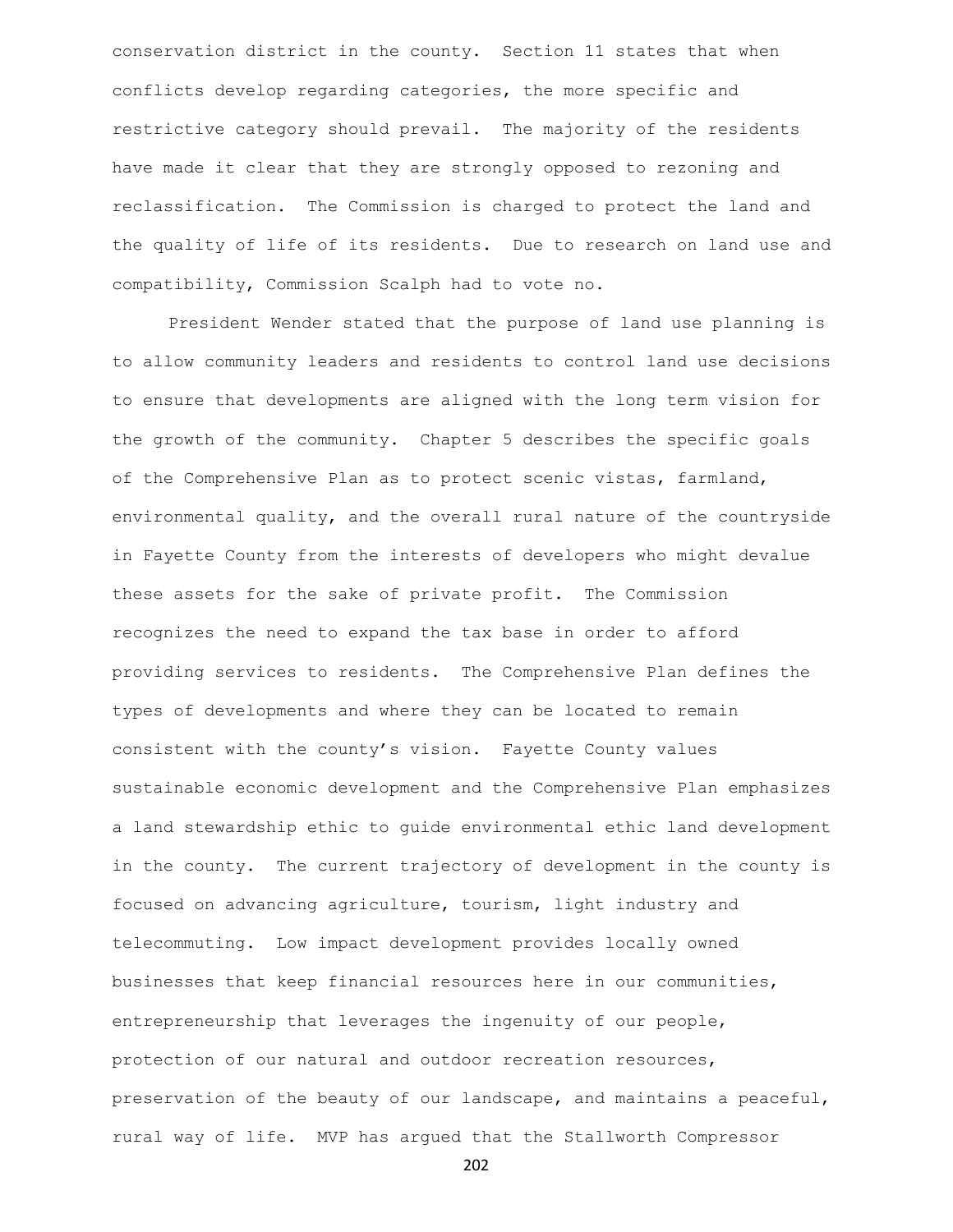Station is consistent with these goals but their evidence is inadequate and relies on permits from state and federal agencies who do not have a strong track record of protecting local communities. The economy of Fayette County has historically included some industrial jobs primarily in the mining sector, and this is mentioned in the plan. Natural resource extraction, however, is not emphasized as a sector for long term economic growth and Chapter 7 details the need to retrain workers and transition to a service and tourism based economy. The Comprehensive Plan indicates that industrial and commercial development be concentrated along US 19 and US 60 to protect the rural and open character of the landscape in the rest of the county. As such, the Danese and Meadow Bridge district was zoned primarily for rural residential and land conservation. Specific community goals for identified by residents of these areas are articulated in each chapter of the plan. Chapters 6 and 7 address commercial and economic development. Residents of this community are primarily concerned with maintaining their peaceful surroundings, preserving the environmental and aesthetic quality of the district, obtaining adequate retail and emergency services to meet the needs of local residents. There is a need for jobs in the district, and opportunities to develop agriculture, retail and services, and amenities for tourists are identified as priorities. Emphasis is placed on locally owned businesses and services and recruiting retirees and telecommuters who want to enjoy the peaceful surroundings and natural beauty. An industrial development project that creates zero jobs is not consistent with the long term vision for the Danese/Meadow Bridge Planning District as described in the Comprehensive Plan. Lack of emergency services, police and fire protection is another major concern of the people in this district.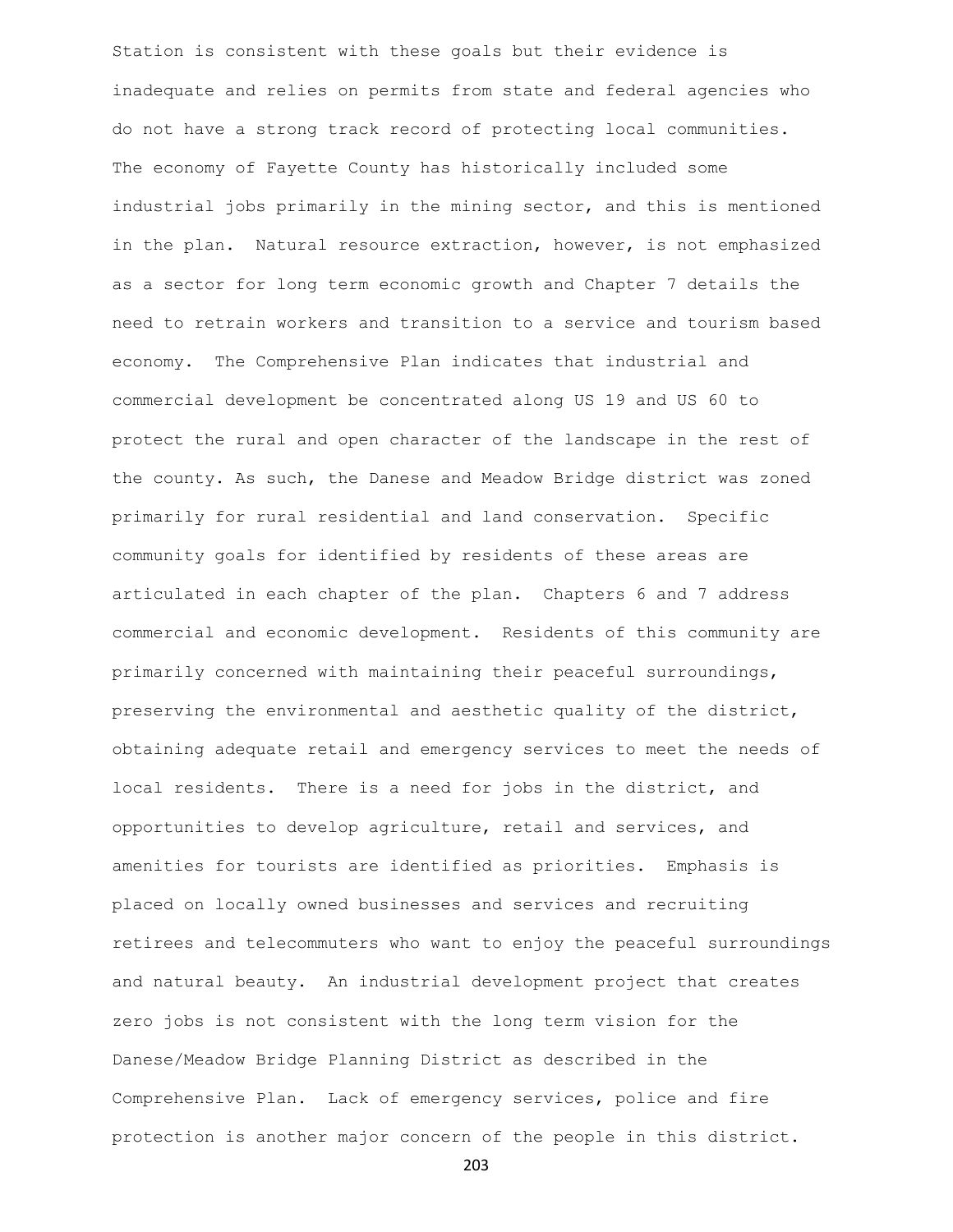The Comprehensive Plan states that these issues must be kept in the forefront when considering rezoning requests. MVP insists that compressor stations are safe, but provided no site-specific emergency planning documents or any related information on a worst case scenario explosion during the Planning Commission review period. For these, and other reasons, President Wender felt it was incumbent upon him to vote no on the request.

President Wender stated that this is the conclusion of the process. He thanked all of those involved in the process for their time. Mr. Harrah added that the findings will need to be reduced into a single document and presented to MVP.

The Commission entered into an executive session at 12:27 p.m. The Commission reconvened at 1:20 p.m.

Actions by the County Commission and County Clerk were determined and the matter was closed. Kelvin Holliday was present for this discussion.

The meeting was adjourned at 1:45 p.m.

FAYETTE COUNTY COMMISSION REGULAR SESSION DECEMBER 08, 2017 COURTHOUSE FAYETTEVILLE, WV 25840 MEMBERS PRESENT: MATTHEW D. WENDER, DENISE A. SCALPH, JOHN G. BRENEMEN

The Fayette County Commission met in a regular session on this 8<sup>th</sup> day of December, 2017.

President Wender called the meeting to order at 9:09 a.m.

Eddie Young, Assessor, appeared to present real property exonerations for Lawrence & Carla Bryant \$21.52; Linda K. Martin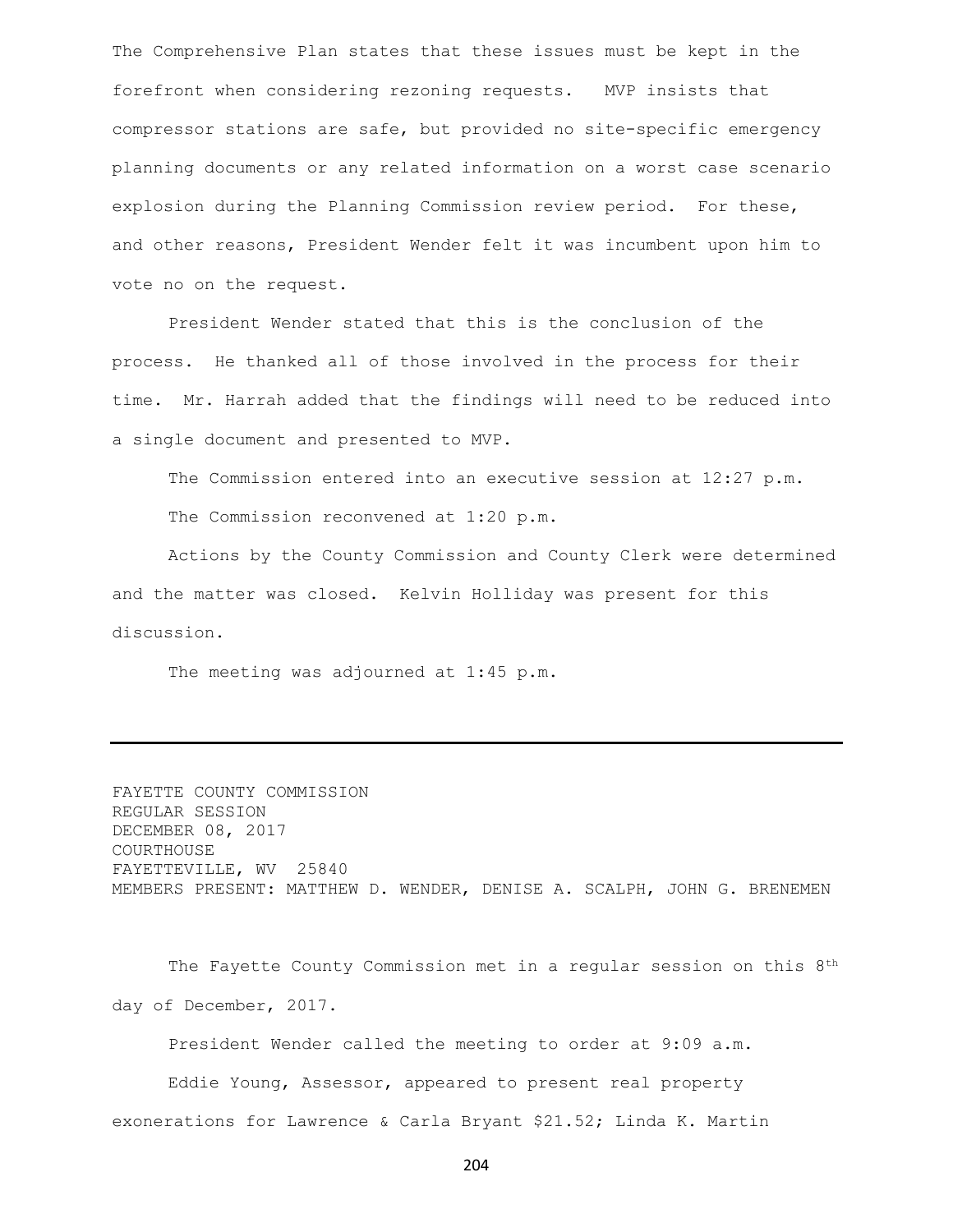\$229.82; Dean A. & Kerri L. Shrewsberry \$200.26 and \$189.24; Anthony Maurice Bell \$132.20 and \$133.74. Commissioner Scalph motioned to approve real property exonerations. Commissioner Brenemen seconded. Unanimous decision.

Commissioner Scalph motioned to approve vouchers and invoices and release checks today. Commissioner Brenemen seconded. Unanimous decision.

Commissioner Scalph motioned to approve 1st half payroll and release checks on December  $15<sup>th</sup>$ , 2017 and approve 2<sup>nd</sup> half payroll and release checks on December 29th, 2017. Commissioner Brenemen seconded. Unanimous decision.

Commissioner Brenemen motioned to approve November 17th, 2017 minutes. Commissioner Scalph seconded. Unanimous decision.

Estate settlements were signed for Drema June Ashley; Crystal Dawn Holliday; James Edward Pack; George R. Masters; Lewis Edward Ramsey; Ramona C. Huffman; David William Vickers, Sr.; Goldie Marie Wright; Vernon Randolph Smith; Cynthia Naomi Smith; Thelma Naomi Allport; Donald Bryant Garrett; Gary Rexford Richmond; and Ambrose Bryan. Commissioner Scalph motioned to approve settlements. Commissioner Brenemen seconded. Unanimous decision.

Ms. Berry presented the resolution approving the renewal of the Shenandoah Cable Television Franchise agreement. The resolution previously said 15 years, however the Commission decided to approve only 5 years. Commissioner Brenemen motioned to approve the resolution. Commissioner Scalph seconded. Unanimous decision.

The 2<sup>nd</sup> reading of Fayette County Public Nuisance Civil Investigation Ordinance was held. Commissioner Scalph read an overview of the ordinance. Commissioner Brenemen motioned to take up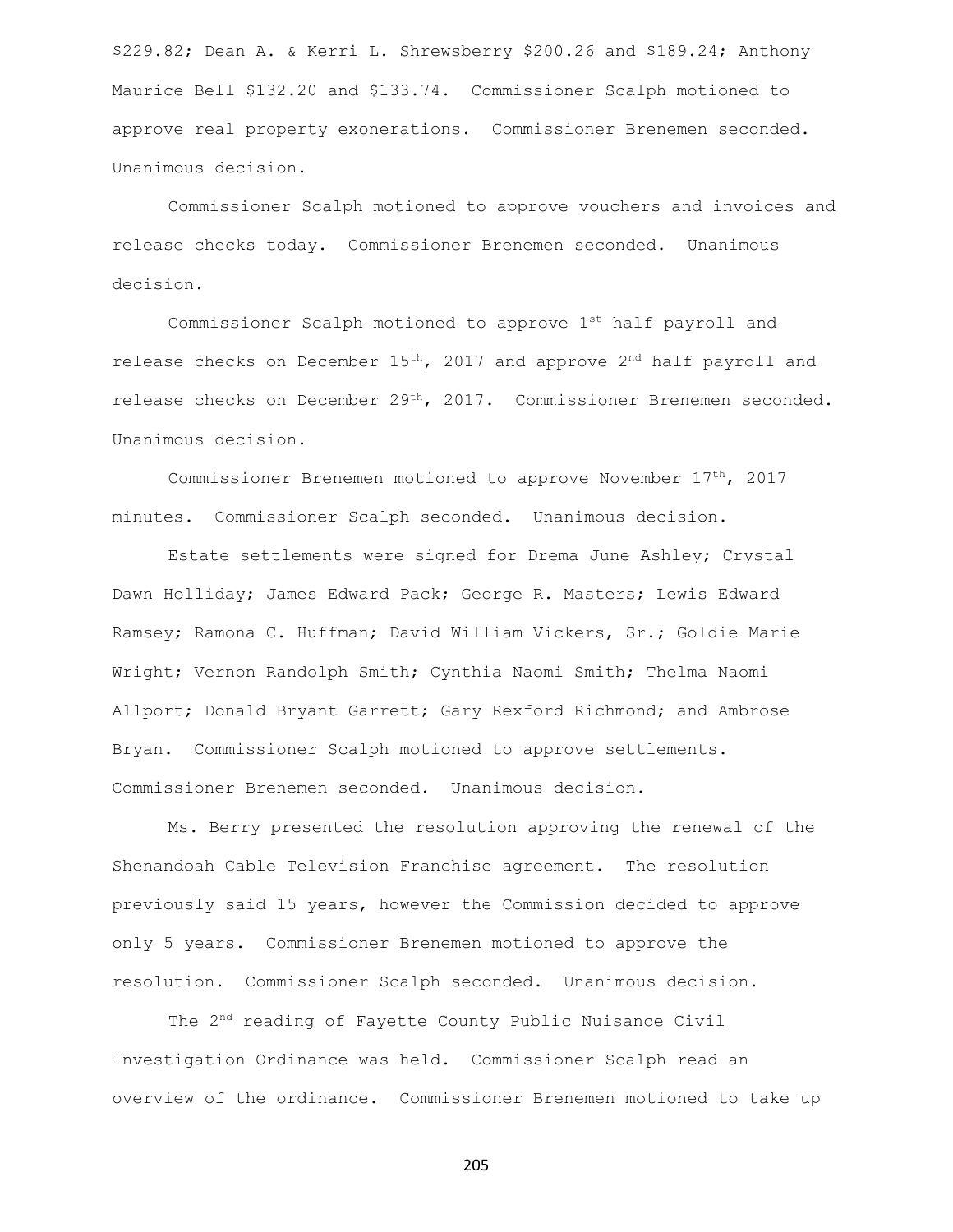the matter of this ordinance on December 15<sup>th</sup>. Commissioner Scalph seconded. Unanimous decision.

Discussion was held on the UKV Strategic plan request that was continued from the last meeting. The decision was continued again until President Wender can speak with all three mayors and come up with a plan they all agree on before the Commission will decide if they are willing to contribute.

Commissioner Brenemen motioned to approve the Combine or Divide and Segregate Land for Ralph E. Davis and Carl T. Murray, respectively. Commissioner Scalph seconded. Unanimous decision.

Ms. Berry presented an order appointing Anthony Ciliberti, Jr. to serve as Special Fiduciary Commissioner in the estate of William Lee Shepherd for the Commission to approve and sign. Attorneys James Blankenship, Phil Tissue and Paul Clay resigned due to conflicts of interest. Carla Atha, Probate Officer, will call Mr. Ciliberti and others to see if there is a conflict of interest. Commissioner Brenemen motioned to approve the appointment. Commissioner Scalph seconded. Unanimous decision.

Ms. Berry presented a WV State Agency for Surplus Property application for renewal. Commissioner Scalph motioned to approve the application. Commissioner Brenemen seconded. Unanimous decision.

Ms. Berry presented a drawdown request for the Community Corrections Grant for the month of November, 2017 in the amount of \$11,016.09 for approval and signature of President Wender. Commissioner Brenemen motioned to approve and authorize President Wender to sign the drawdown. Commissioner Scalph seconded. Unanimous decision.

Ms. Berry presented a letter from the Fayette County Board of Zoning Appeals requesting the reappointment of William Light.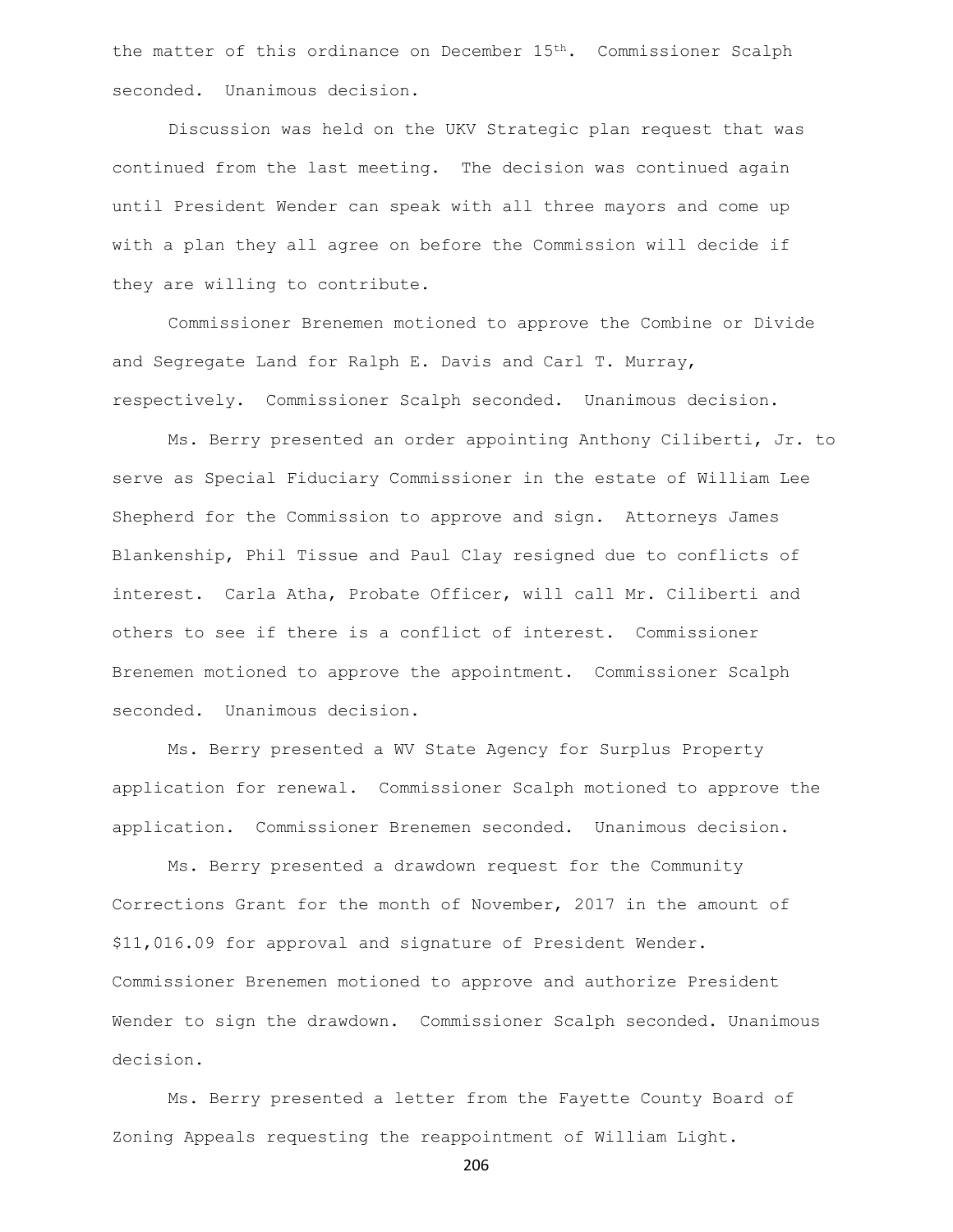Commissioner Scalph motioned to approve the reappointment. Commissioner Brenemen seconded. Unanimous decision.

Ms. Berry presented a request from Stephanie Wenning, OSC with the US EPA Region III to enter county owned property Parcels 52 and 176 (Shaffer Equipment Company Site) in Minden for further testing during the week of December 11, 2017. Commissioner Brenemen motioned to approve the request. Commissioner Scalph seconded. Unanimous decision.

Ms. Berry presented a WV Courthouse Facilities Improvement Authority 15th Cycle Funding paperwork for approval and signature of President Wender. Commissioner Scalph motioned to approve and authorize President Wender to sign. Commissioner Brenemen seconded. Unanimous decision.

Adam Strider, Attorney with Miller & Amos appeared to discuss the adjustments made to the personnel manual. Mr. Strider reviewed the changes that were made.

Discussion was held on the proposals submitted for the new shooting range and training facility design and construction. President Wender suggested a committee of Sheriff Fridley, Ms. Berry & Commissioner Brenemen and requested a decision be presented at the January 5, 2018 meeting. Two bids were opened: S & S Engineer Corp & Terradon. The bids were given to Ms. Berry to distribute to those involved with the review. Mike Moore, a citizen from around the area of the proposed shooting range appeared to speak to the Commission. He and other neighbors have concerns of the noise level and concerns for devaluation of their property. Sheriff Fridley stated that there are things we can do to help with the noise. He also stated that the range will not be used every day. They have to qualify all deputies twice a year, in daylight and low light. Sheriff Fridley is willing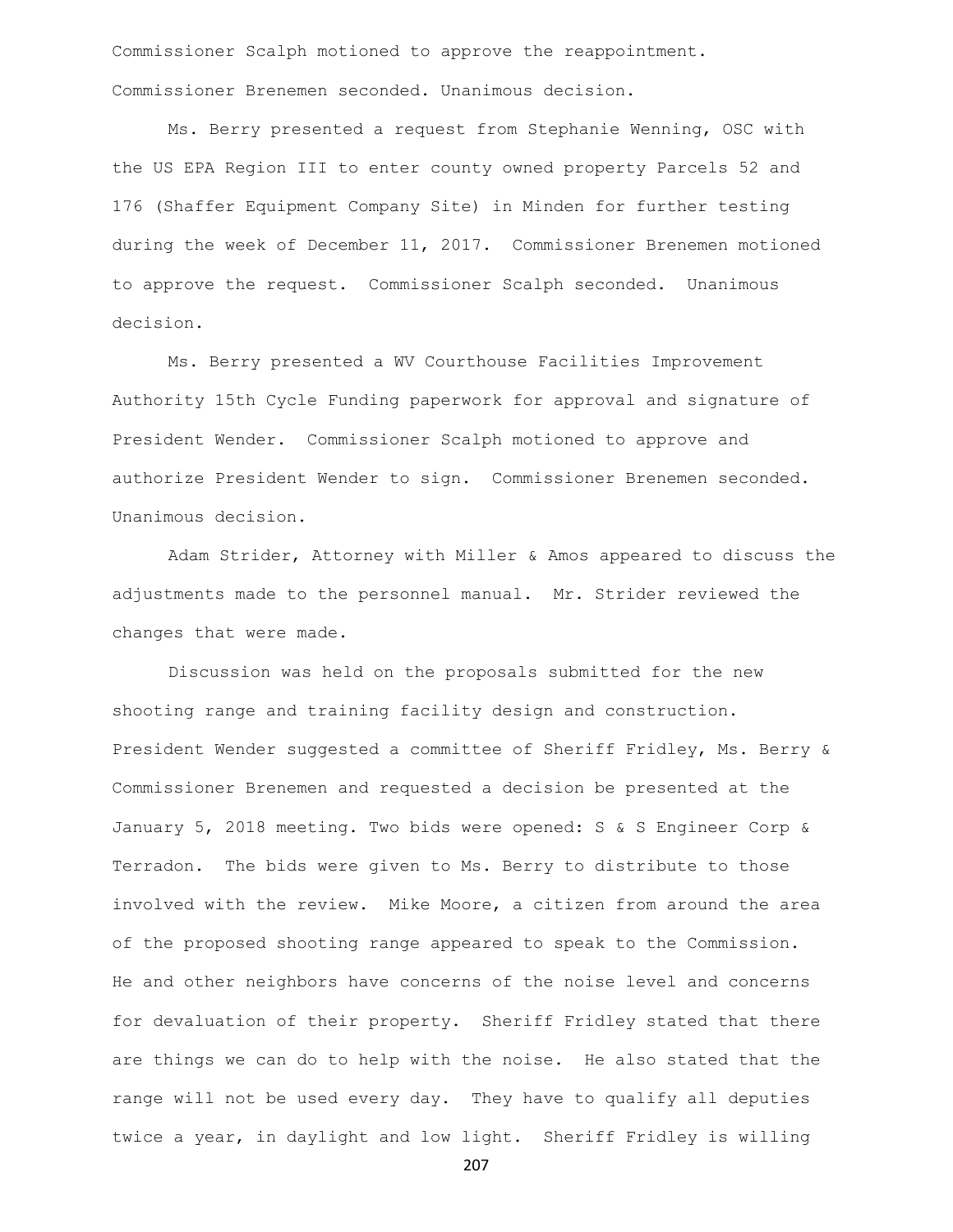to work with neighbors and keep them in the loop of when things will take place on the range.

Adam Hodges appeared to present an easement for the White Farm. NRCS has agreed to fund the property at \$2,100.00 per acre. The cost will be shared 50/50 between Farmland and NRCS on most of the property; 152 total acres that are cleared. NRCS will not contribute to the 74 acres which are not cleared. Mr. Hodges submitted a handout for the Commission to review. Commissioner Scalph motioned to approve the request presented by the Farmland Protection Board to proceed with the conservation of 152 acres on the White Farm with NRCS. Commissioner Brenemen seconded. Unanimous decision.

Mr. Hodges presented a resolution for the Commission to sign supporting legislation giving permission to develop ATV trails in Fayette and neighboring counties. Commissioner Brenemen motioned to sign the resolution supporting legislation that would allow development of an ATV trail with 4 other counties. Commissioner Scalph seconded. Unanimous decision.

Tyler Bragg, GIS Specialist with the Assessor's office, appeared to discuss the Courthouse complex internet. Mr. Bragg presented a handout for the Commission to review. Global Science Technologies (GST) gave 2 options to fix the internet problems. Mr. Bragg will speak with GST regarding these options and ask some questions for the Commission and report back on December 15th.

John David, SALS, appeared to request funds from the Commission for a sprinkler system in the Old Oak Hill School Building.

The Commission requested that Mr. David write to the State Fire Marshal's office and ask if doing this first phase of \$50,000.00 will allow them to operate this summer. Commissioner Brenemen motioned to approve \$10,000.00 for a sprinkler system based on two contingencies.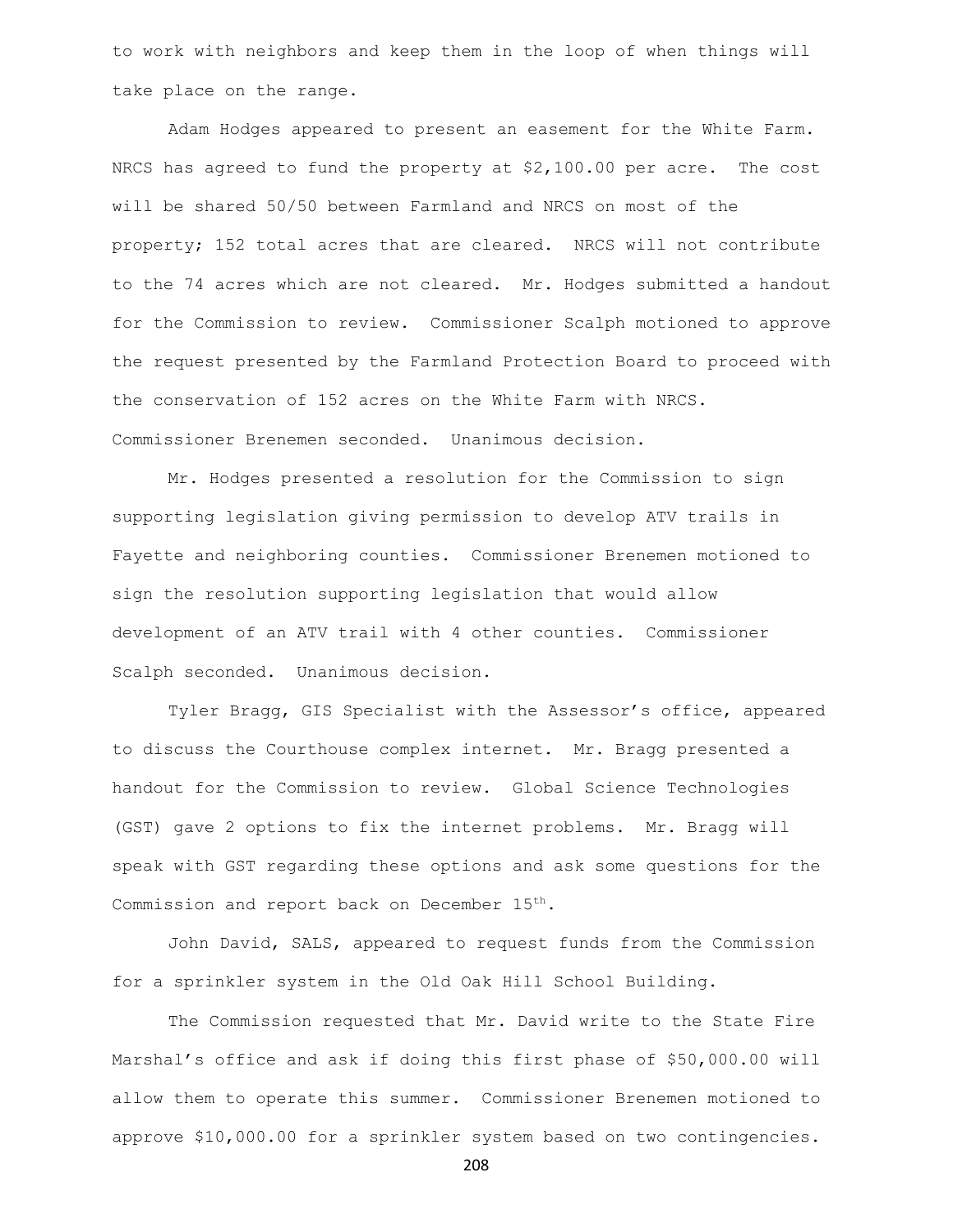1. SALS getting a letter from the state fire marshal's office stating the extent of the work and cost and 2. SALS raising money between FCC allocation and what the actual cost to get permission from Fire Marshal's office to operate next summer. Commissioner Scalph seconded. Unanimous decision.

The Commission entered into the executive session at 2:53 pm to seek legal counsel.

The Commission reconvened at 3:29 pm. Commissioner Scalph motioned to authorize the Lawyer to handle settlement negotiations as was discussed within the executive session. Commissioner Brenemen seconded. Unanimous decision.

Commission received another bid from SLS land and energy development for the shooting range at 2:05 p.m. It did show up within the time frame and will be considered.

Ms. Berry presented a quote for the furnace at the Belinda Morton property. This was tabled until December 15<sup>th</sup> meeting.

Ms. Berry presented a completion Project Letter for a CFIA 13th Cycle Grant for approval and signature by President Wender. Commissioner Wender signed the letter.

Ms. Berry presented proposals from engineering Architect for heating and cooling equipment for the Courthouse Annex.

ZMM Architects and Engineers - \$18,700.00

Dan Snead/Harper Engineering \$14,950.00

Mike Moore, Silling Architects – Did not provide a quote due to the nominal amount allocated by the county for this project.

Commissioner Brenemen motioned to approve the low bid – Dan Snead/Harper Engineering for \$14,950.00. Commissioner Scalph seconded.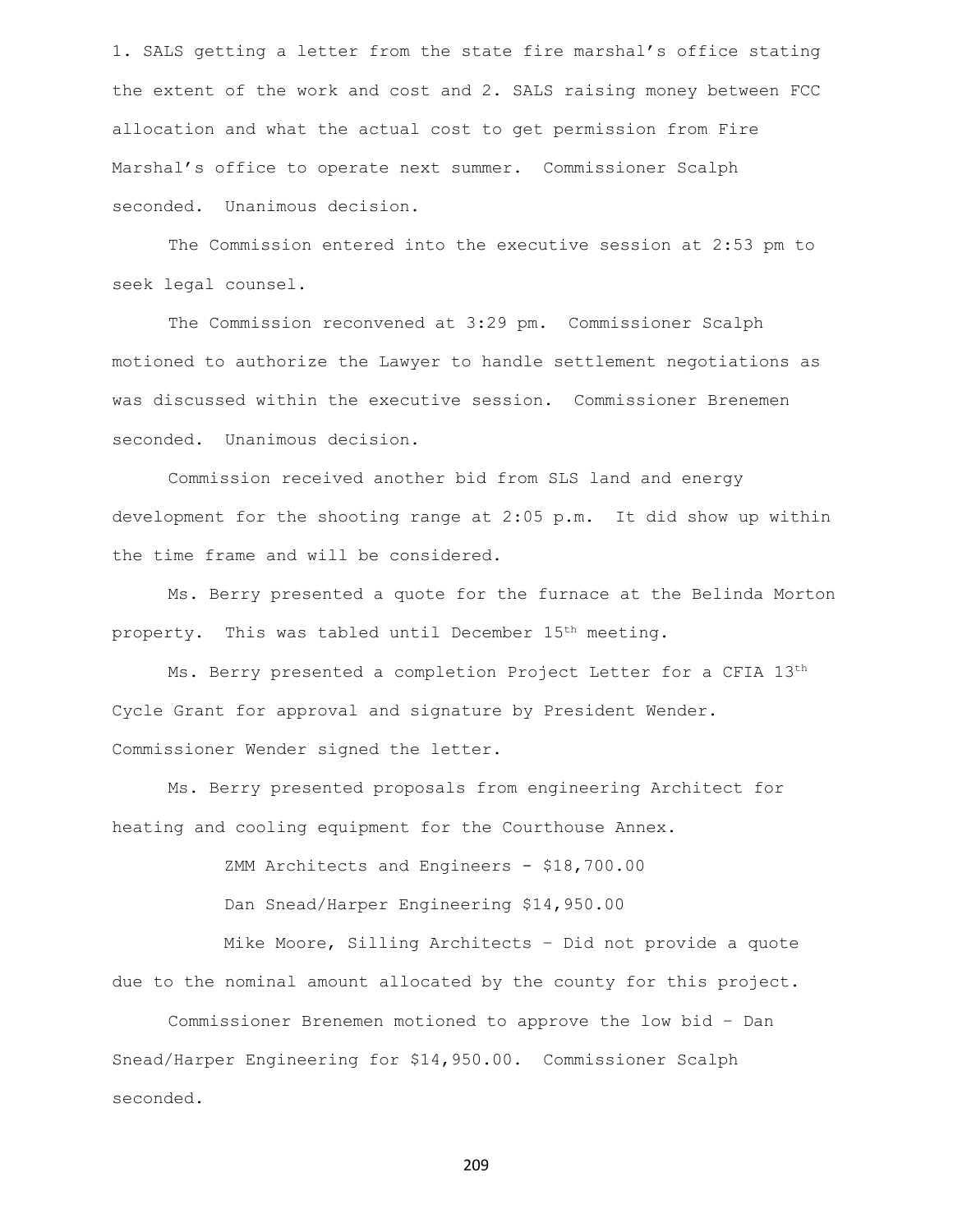Ms. Berry presented to hold an online auction of county owned items and vehicles. Commissioner Scalph motioned to approve holding an online auction. Commissioner Brenemen seconded. Unanimous decision.

Ms. Berry presented the 2018 calendar for revisions if necessary. None were stated, however another meeting might be added in November, 2018.

The meeting was adjourned at 3:45 p.m.

FAYETTE COUNTY COMMISSION REGULAR SESSION DECEMBER 15, 2017 COURTHOUSE FAYETTEVILLE, WV 25840 MEMBERS PRESENT: MATTHEW D. WENDER, DENISE A. SCALPH, JOHN G. BRENEMEN

The Fayette County Commission met in a regular session on this 15th day of December, 2017.

President Wender called the meeting to order at 9:11 a.m.

Eddie Young, Assessor, appeared to present personal property exonerations for Austin S. & Kristin N. Adkins \$926.38; Revelation Energy LLC \$6.40; George D. & Nancy R. Pritt \$220.56; Tracey D. & Terry A. Horrocks \$229.42; Carrie J. Miller & Brian W. Vance \$251.34 & 168.38. Commissioner Brenemen motioned to approve personal property exonerations. Commissioner Scalph seconded. Unanimous decision.

Commissioner Scalph motioned to approve vouchers and invoices and release checks today. Commissioner Brenemen seconded. Unanimous decision.

Commissioner Brenemen motioned to approve December 8th, 2017 minutes. Commissioner Scalph seconded. Unanimous decision.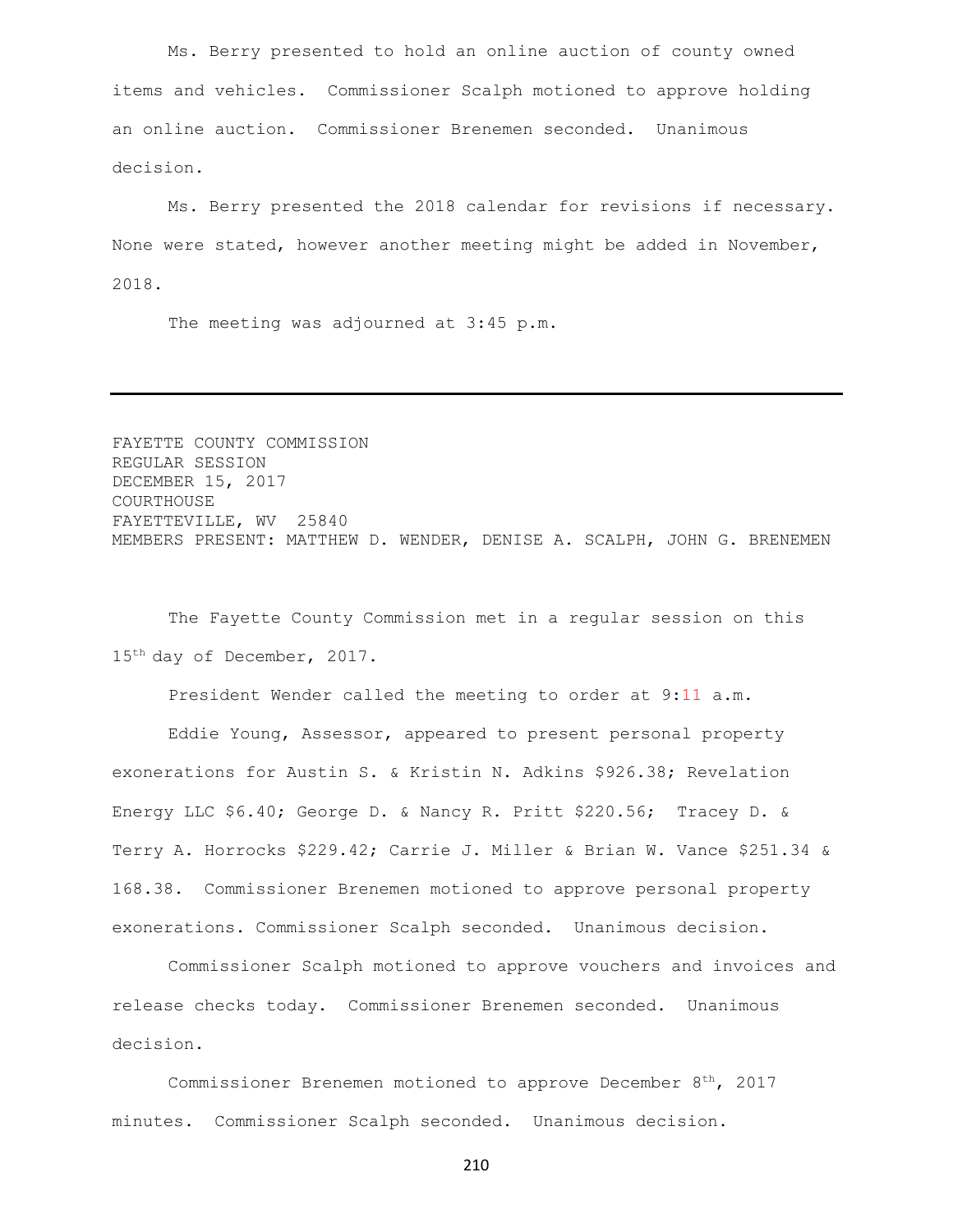Estate settlements were presented for Delbert F. Adkins; Maggie R. Elswick; Marsha Rose Smith; Frank M. Durham; Vicki Lynn Woodrum; Jane Graham Lawson; Wallace Jack Dillon; John Philip Wilkes; and Eugenia Mae Fisher. Commissioner Scalph motioned to approve and authorize the estate settlements. Commissioner Brenemen seconded. Unanimous decision.

Deborah Berry, County Administrator, presented a Budget Revision for the General School Fund for approval and signatures. Commissioner Brenemen motioned to approve the budget revision. Commissioner Scalph seconded. Unanimous decision.

Ms. Berry presented a transfer for General School Fund to the Fayette County General Fund in the amount of \$91,751.89. Commissioner Brenemen motioned to approve and sign the transfer order. Commissioner Scalph seconded. Unanimous decision.

Ms. Berry presented for discussion adding an additional County Commission meeting in November 2018. The Commission agreed to hold an additional meeting on November 30, 2018.

Ms. Berry presented quotes for a furnace for the Belinda Morton property. Three quotes were received:

| Casto Technical Service         |            |
|---------------------------------|------------|
| Replace blower -                | \$1,027.10 |
| Replace furnace -               | \$3,615.70 |
| 4 ton HVAC split system -       | \$6,701.20 |
| that includes the outdoor       |            |
| condensing unit, evaporator     |            |
| coil and furnace                |            |
|                                 |            |
| Miller & Sons Heating & Cooling |            |
| Furnace -                       | \$2,700.00 |
| Furnace & AC unit $-$           | \$4,295.00 |
| Camco                           |            |
| Furnace replacement -           | \$3,350.00 |
| Furnace & AC replacement -      | \$6,550.00 |
| Deduct \$600.00 if -            | \$5,950.00 |
| installed together              |            |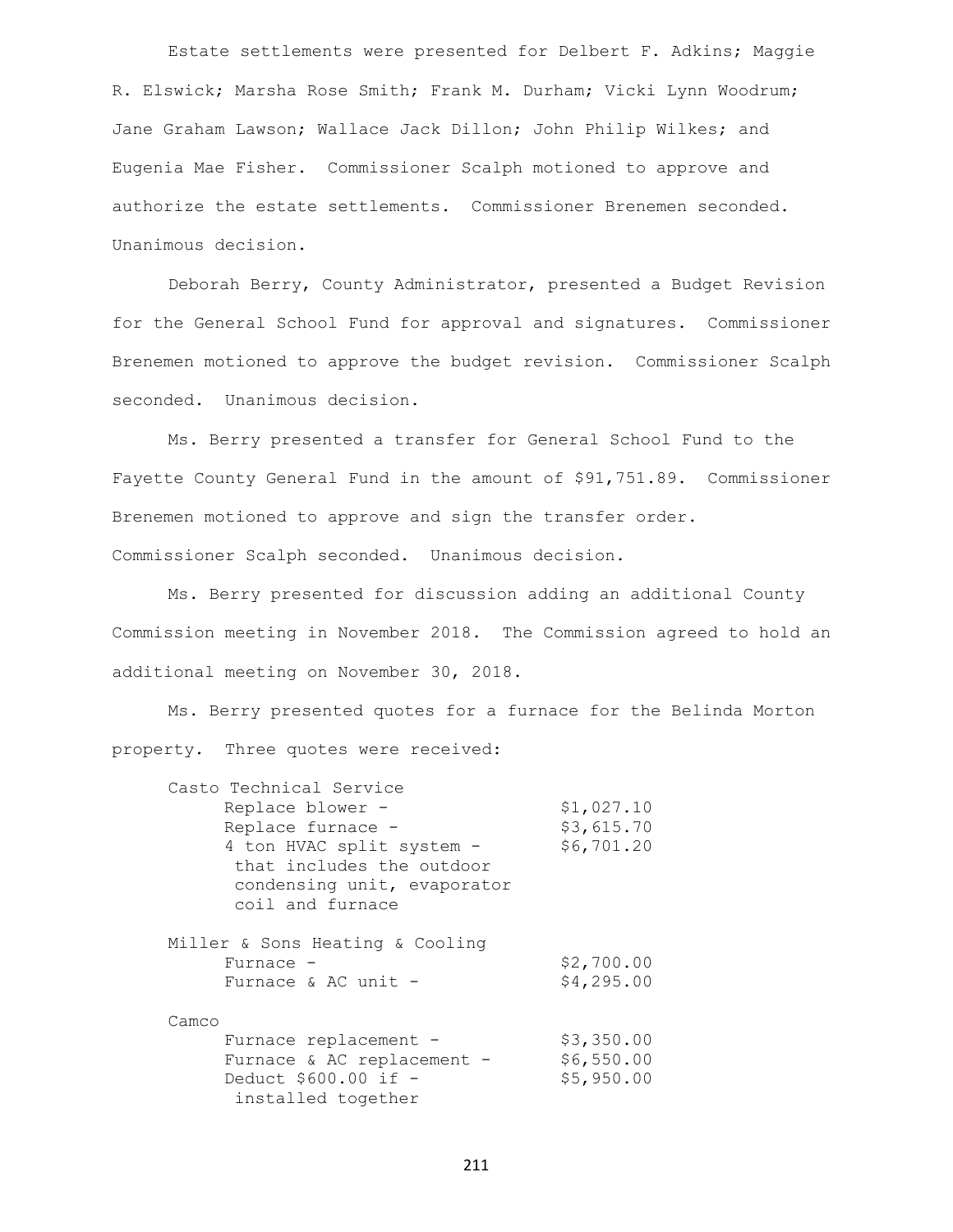Commissioner Scalph motioned to approve the quote from Miller & Sons to replace the full HVAC system in the Morton property for \$4,295.00. Commissioner Brenemen seconded. Unanimous decision.

Brenda Troitino, Mt. Hope Heritage & Hope, appeared to request funding for a roof repair at the Old Mt. Hope High School. The Mt. Hope Heritage and Hope, Inc. requested \$3,000.00. This is just a portion of the whole gym roof. To complete the rest is \$7,500.00. President Wender suggested holding off on the \$7,500.00 request until budget time in March. Steven Maynard with Maynard Construction is the low bid. Commissioner Scalph motioned to approve the \$3,000.00 request for roof repair and Commissioners requested a written guarantee from the construction company. Commissioner Brenemen seconded. Unanimous decision.

Tyler Bragg appeared to discuss the courthouse internet. Mr. Bragg spoke with Global Science Technologies (GST) regarding the questions the Commissioners had: would it be a bad decision to go with Suddenlink with a one year contract instead of a 5 year contract with Frontier so we can allow time for the state contract to be transferred over to Verizon? The Commission would be responsible to purchase the hardware for the security firewall. Roughly \$1,500.00. Commissioner Scalph motioned to approve the 150 mbs with Suddenlink and renewal percent is no more than 10% more than what FCC is already approving and approve the contract total support "No excuses" quote with GST. Suddenlink Service \$229.95 per month and GST Support for \$1,300.00 per month. Commissioner Brenemen seconded. Unanimous decision.

James Blankenship, Attorney, appeared to discuss abandoning an alley owned by Timothy & Lori Jones in Kanawha Falls. Mr. Jones was present. Annie L. Clark, Janice Darnold, James Keglor, Adam Keglor, Kari Keglor and Tim Foster appeared in opposition of the abandonment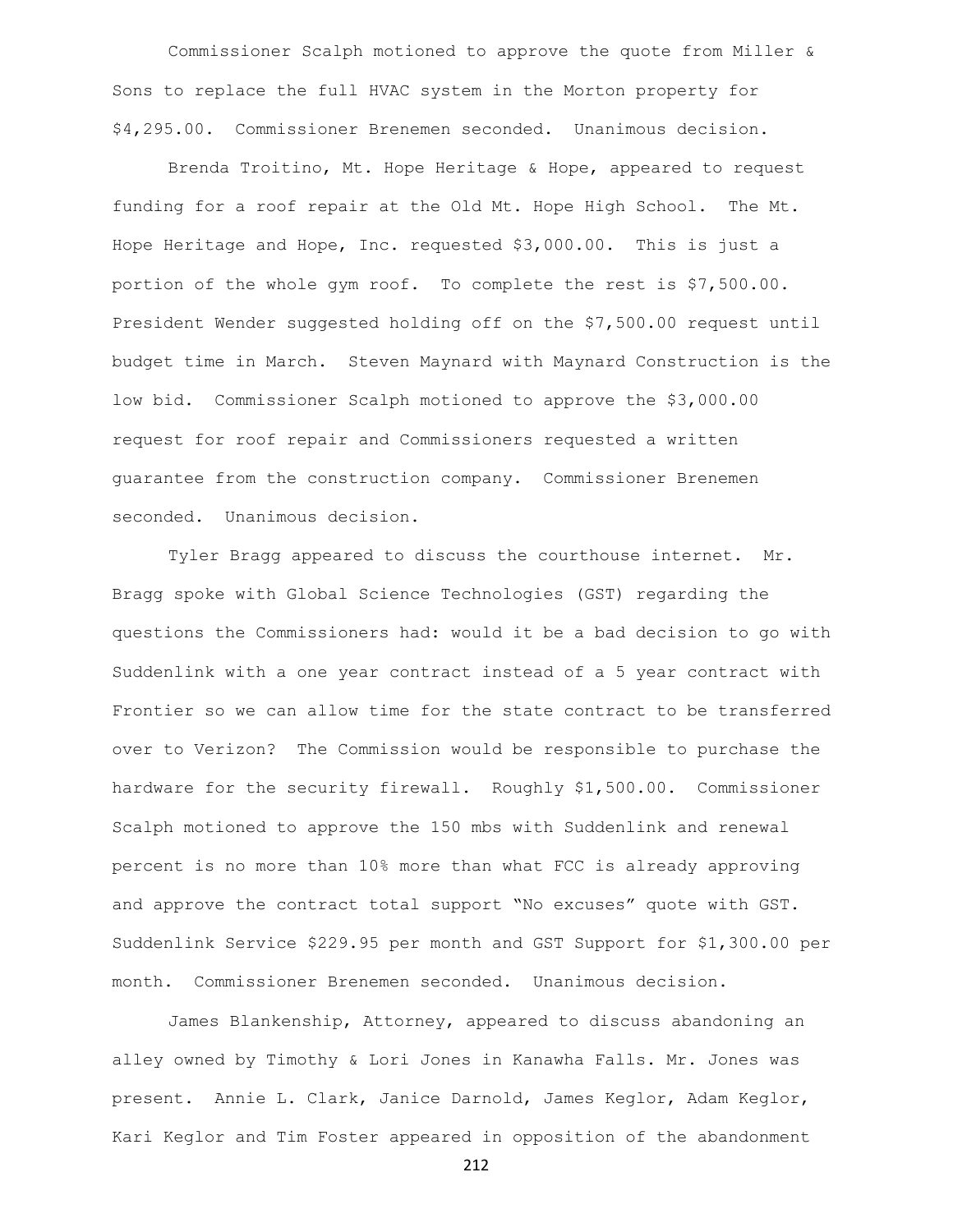of the alley. Ms. Clark and Ms. Darnold wrote letters to the Commission before the meeting. Ms. Blankenship stated that the alley lies completely within the boundaries of the property of the Jones' and there is no reason for anyone to need to use the alley. Mr. Jones owns adjoining properties by the alley and would like to consolidate his properties. The alley is grass, unapproved and unnamed. Mr. Blankenship sent letters to those living on the street as a courtesy.

There was an incident with a trailer owned by Mr. Jones parked in the alley and it blocked access to the alley. Mr. Jones was asked to move it so the others could pass, and he did.

Mr. Jones addressed the Commission and stated he plans to consolidate the properties purchased at the same time, in hopes of owning from the street to the river. Mr. Jones stated the previous owners were attempting to obtain an abandonment before he purchased the properties.

Ms. Clark addressed the Commission with her concerns. She stated that in her 59 years living in her residence, everyone has always used the alley. Ms. Clark stated that the alley was probably laid in the early 1900s. Ms. Clark stated that the alley is used as an emergency exit for the residents when their road is closed (floods, utility work…) and she uses it daily to walk.

Discussion was held regarding how much vehicle traffic the alley received in the last 5 years. Ms. Darnold states she and others have used it for 4-wheeling. Ms. Clark refrains from stating if she uses it for vehicular traffic.

Mr. Foster appeared to speak. His family uses the alley to access events on the back lot and uses it for 4 wheeling. This alley is the only way to access his back lot with his pig roaster and large lawn mower. Mr. Foster uses it for recreational vehicles regularly.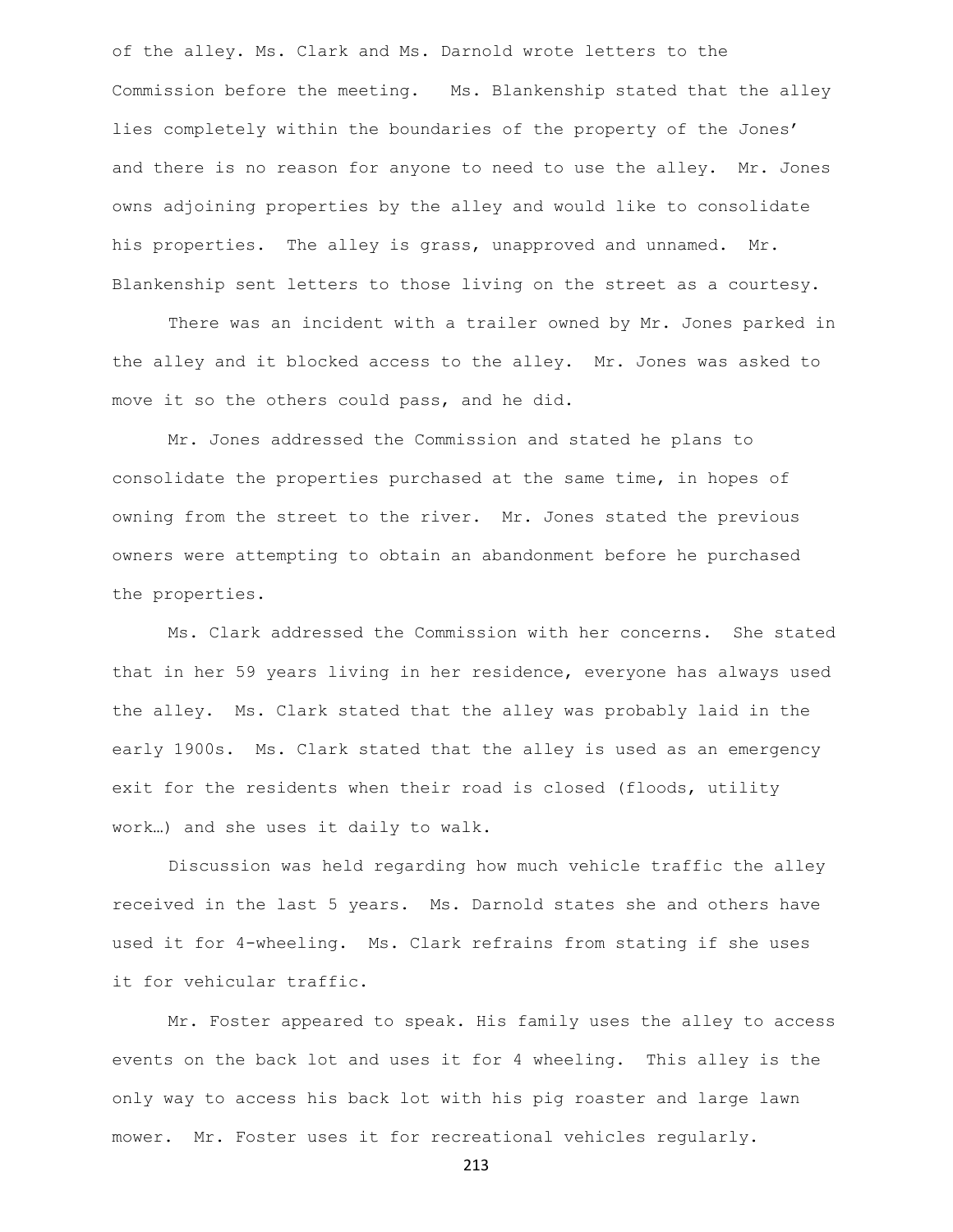Mr. Keglor uses the alley regularly for recreation vehicles, also. Mr. Keglor stated it isn't possible to use the hard roads to move his 4-wheelers.

Mr. Harrah asked if it is grass or gravel and who maintains the alley. Someone stated it is grass and someone at the end of the road mows it.

President Wender asked Mr. Jones his thoughts after hearing his neighbors' concerns. Mr. Jones stated that the neighbors will still be able to drive 4-wheelers and mowers through without any problem. President Wender asked what is the difference between leaving it an alley way or abandoning it. Mr. Jones stated that the alley is the only good area on the property for parking and the alley is literally in his front yard. Mr. Keglor again mentioned the trailer and not wanting to be obstructed by vehicles parked in the alley.

President Wender asked Mr. Harrah if there was any legal advice to be given. The residents are not landlocked. Ms. Keglor stated that they plan to buy a back lot to build a house, which would force an easement by necessity.

Commissioner Scalph clarifies that this is not a public thoroughfare, that it is only used by the immediate residents for private use.

President Wender asked Mr. Blankenship if the ditch line can be abandoned and turned into a road since it does not serve a purpose and would allow access to the back lots. The residents all agree that it would be best for the Commission to visit the site in person. This would cause a problem for drainage. The Commission agreed to visit the property with Mr. Keglor and Mr. Blankenship and Mr. Jones will be informed of the time as well. It will remain an alley and the Commission will revisit the subject after the site inspection.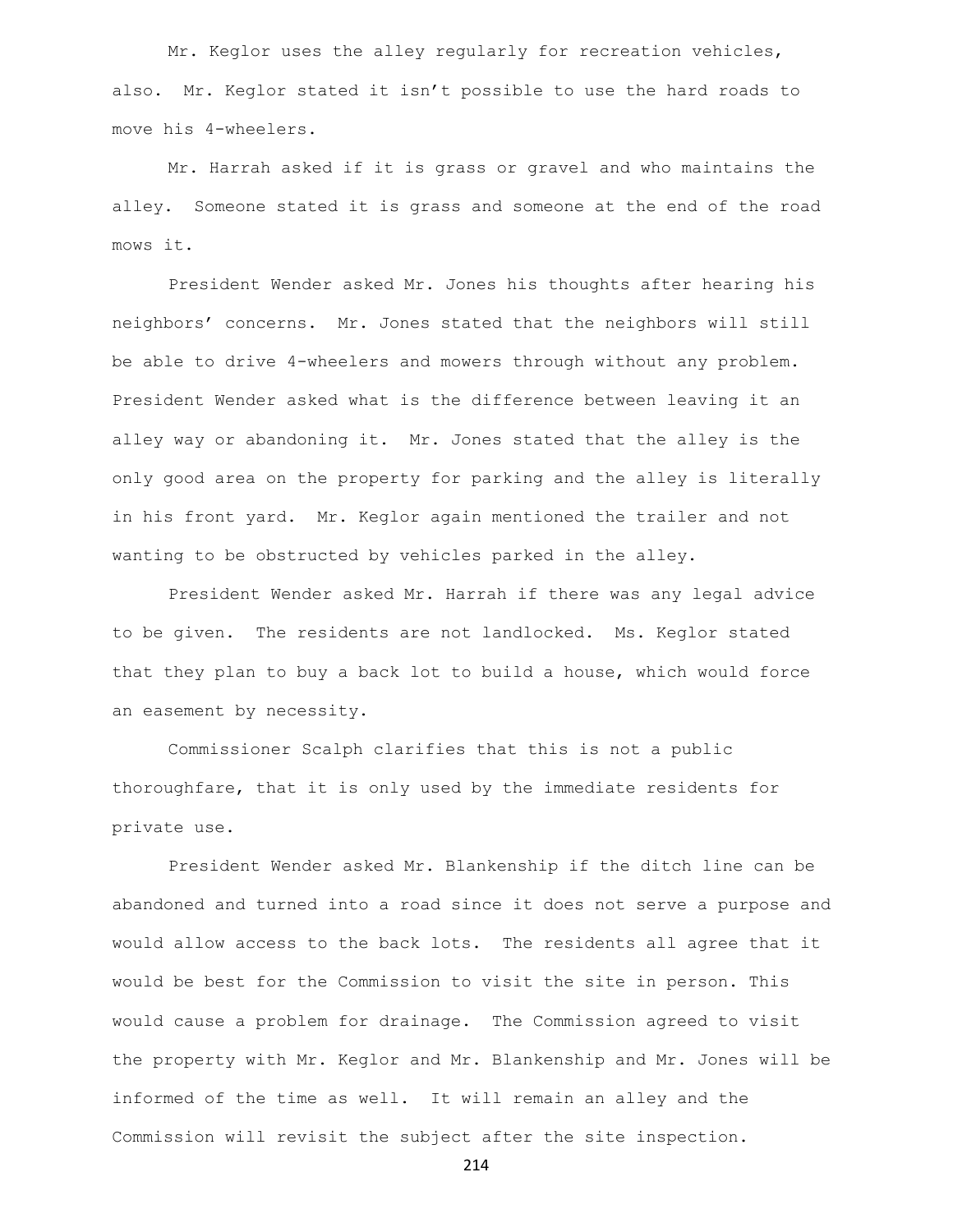Mr. Blankenship then appeared as Fiduciary Commissioner and presented an appraisal error for the estate of John G. Dempsey. Commissioner Brenemen motioned to accept the change order from the sum of \$1,882,000.00 to the sum \$261,000.00 for the level of the surety bond for the estate of John G. Dempsey. Commissioner Scalph seconded it. Unanimous decision.

Mr. Blankenship presented an order dismissing claims of access by Belinda Tygrett due to lack of posting a bond in the estate of Vernon Ray Tygrett. Commissioner Brenemen motioned to approve the recommendation of the Fiduciary Commissioner and sign the order. Commissioner Scalph seconded. Unanimous decision.

Mike Callaghan, Attorney, appeared regarding the Public Nuisance Civil Investigation Ordinance. Roger Hanshaw, Attorney, appeared from Bowles Rice for the WV Independent Oil & Gas Association. Letters were received from the trial counsel and the oil and gas associations. Mr. Callaghan gave an overview of the contamination in Fayette County and of the ordinance. Mr. Harrah adds that we are just trying to clean up the county. Discussion was held regarding the previous ordinance and how this new ordinance will function and how it differs from the previous ordinance. Mr. Callaghan states this ordinance is fine constitutionally.

Mr. Hanshaw appeared to speak for his clients after speaking with Mr. Callaghan and Mr. Harrah. WVIOGA's principal concern is that the ordinance not paint the county in a light that deters investment from the oil and gas companies.

President Wender asked Mr. Harrah to convene interested parties regarding a possible amendment to clarify the meaning of the ordinance to land abuse which happened pre-law.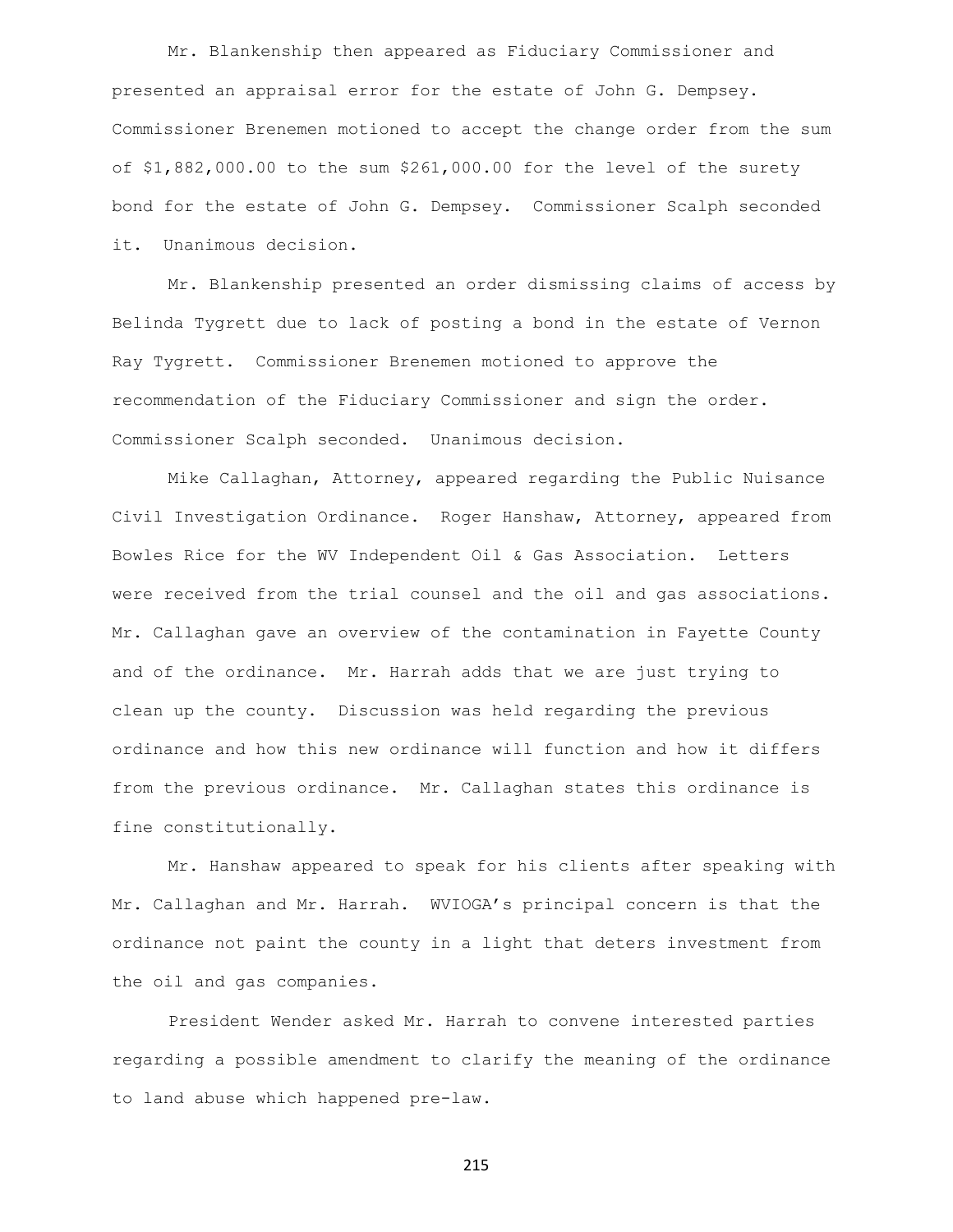President Wender stated that there have been 2 readings and 2 public hearings of the ordinance. Commissioner Scalph motioned to approve the Public Nuisance Civil Ordinance with an understanding that discussions will be held at a later date for clarification which will be presented as an amendment. Commissioner Brenemen seconded. Unanimous decision.

The Commission recessed for the holiday gathering at 11:30 p.m. The Commission reconvened at 12:05 p.m.

Mrs. West Virginia, Marty Rae Walker appeared to present to the Commission about her platform of agriculture and her career with the Southern Conservation District.

The Commission presented Mrs. Walker with their inaugural Certificate of Honor for her dedication to the agriculture, natural resources and love of her home state through her reign as Mrs. West Virginia, 2017.

The meeting was adjourned at 12:41 p.m. to hold a Legislative Regional Roundtable from 1:00 to 4:00 p.m. with Commissioners from Braxton and Nicholas Counties, as well as Delegate Tom Fast and Vivian Parsons and Jennifer Piercy of the County Commissioners' Association of WV.

FAYETTE COUNTY COMMISSION SPECIAL SESSION DECEMBER 29, 2017 COURTHOUSE FAYETTEVILLE, WV 25840 MEMBERS PRESENT: MATTHEW D. WENDER, DENISE A. SCALPH, JOHN G. BRENEMEN

The Fayette County Commission met in a special session on this 29th day of December, 2017.

President Wender called the meeting to order at 9:00 a.m.